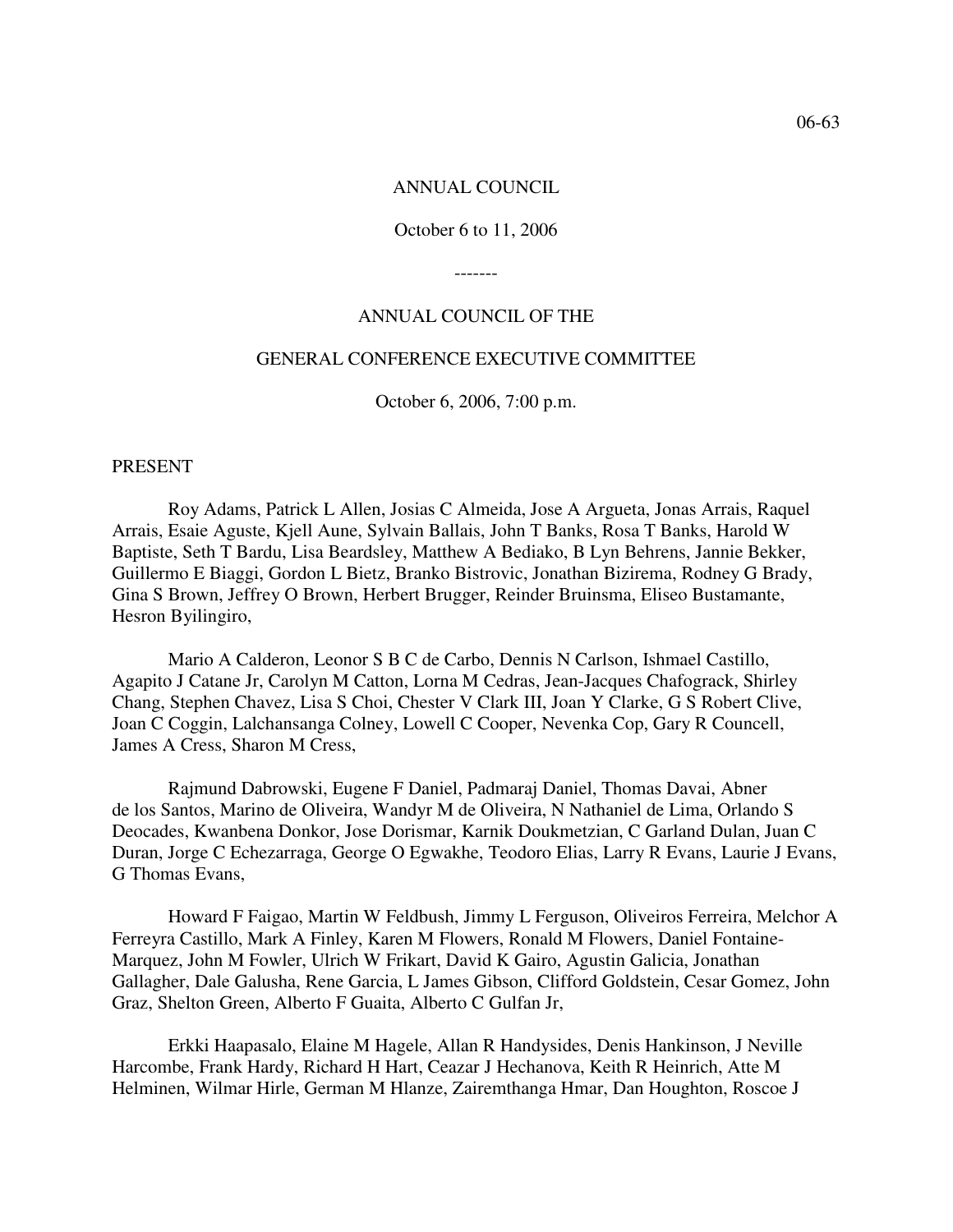06-64 October 6, 2006, evening GCC Annual Council

Howard III, King-Yi Eugene Hsu, Teodor Hutanu, Daniel R Jackson, Michael R Jamieson, David J Perez, Johann E Johannsson,

Choudampalli John, Delbert L Johnson, Swamidoss Johnson, William G Johnsson, Richard Kajiura, Joshua K Kajula, Ignacio Kalbermatter, Mikhail F Kaminskiy, Gerry D Karst, Ole Kendel, Anthony R Kent, Jong Moon Kim, Donald G King, William Knott, Linda Mei Lin Koh, Eric A Korff, Victor Kozakov, Emmanuel Kra, Gary D Krause, Jonathan Kuntaraf, Kathleen Kuntaraf, Peter R Kunze, Saw Muller Kyaw, Robert E Kyte,

 Kevin L Lang, Samuel A Larmie, Max-Rene Laurent, Pawel Lazar, Jairyong Lee, Israel Leito, Robert E Lemon, Nair Costa Lessa, Nikola T Levterov, Jean-Luc Lezeau, Pavel I Liberanskiy, Charles C Ligan, L Jeremiah Lima, Jose R Lizardo, Marlinton S Lopes, Victor A Lotca, Francois Louw, Leonel Lozano, Johnny Lubis, Paminus Machamire, Guenther Machel, Elmer Manatad, Norman Maphosa, Solomon Maphosa, Alemu H Maruta,

Hidayat Masih, Younis Masih, Cornelius M Matandiko, Jerome P Matthews, Gabriel E Maurer, Siegfried G Mayr, Veronica F Moampea Mbio, Geoffrey G Mbwana, Donald W McFarlane, Julian Melgosa, Lester P Merklin Jr, Saustin K Mfune, Armando Miranda, Hiskia Israil Missah, Jose Miudo, Edith Mkawa, Bareng Moahi, Eric P Monnier, Thomas J Mostert Jr, John H Moyer, Musyoka P Muasya, Baraka G Muganda, Patrick M Mulindwa,

Gideon M Mutero, Evans Muvuti, Emmanuel Mwale, Pardon K Mwansa, Ruy H Nagel, G T Ng, Auguste de Clerc M Ngalamulume, Quintes P Nicola, Ivan M Nikolov, James R Nix, Don Noble, Emmanuel K Noudoda, Richard A Ntriakwah, Gideon C Nwaogwugwu, Etzer Obas, Joseph A Ola, Barry D Oliver, Daisy J Flores Orion, Richard C Osborn, Moses Ostrovsky, Rubin R Ott, Bjorn Ottesen, Brempong Owusu-Antwi,

Julio A Palacio, Frensly Panneflek, Orville D Parchment, Ruth E Parish, Vernon B Parmenter, Jan Paulsen, Ruben D Pechero, Michael N A Pedrin, Juan O Perla, Larry J Pitcher, Timothy L Poirier, Alex R Ponniah, Juan R Prestol, Stoy E Proctor, Erika F Puni, Geovani S de Quieroz, Guido R Quinteros, Orlando Ramos, Bruno Raso, John Rathinaraj, Paul S Ratsara, Samuel Ravonjiarivelo, Rick Remmers, Gordon L Retzer, Claude Richli,

Angel M Rodriguez, Jose A Rodriguez, Guy F Roger, Abner S Roque, Denis Rosat, Steven G Rose, Vasile Rotaru, Wilfredo Ruiz, Michael L Ryan, Roy E Ryan, Claude Sabot, Donald R Sahly, Charles C Sandefur Jr, Samuel R Sandoval, Tatipanga San-me, Nikolaus Satelmajer, Don C Schneider, Benjamin D Schoun, Carmen I Schulz, Luis A Schulz, Gregory D Scott, Mesake T Senibulu, Bobby J Sepang,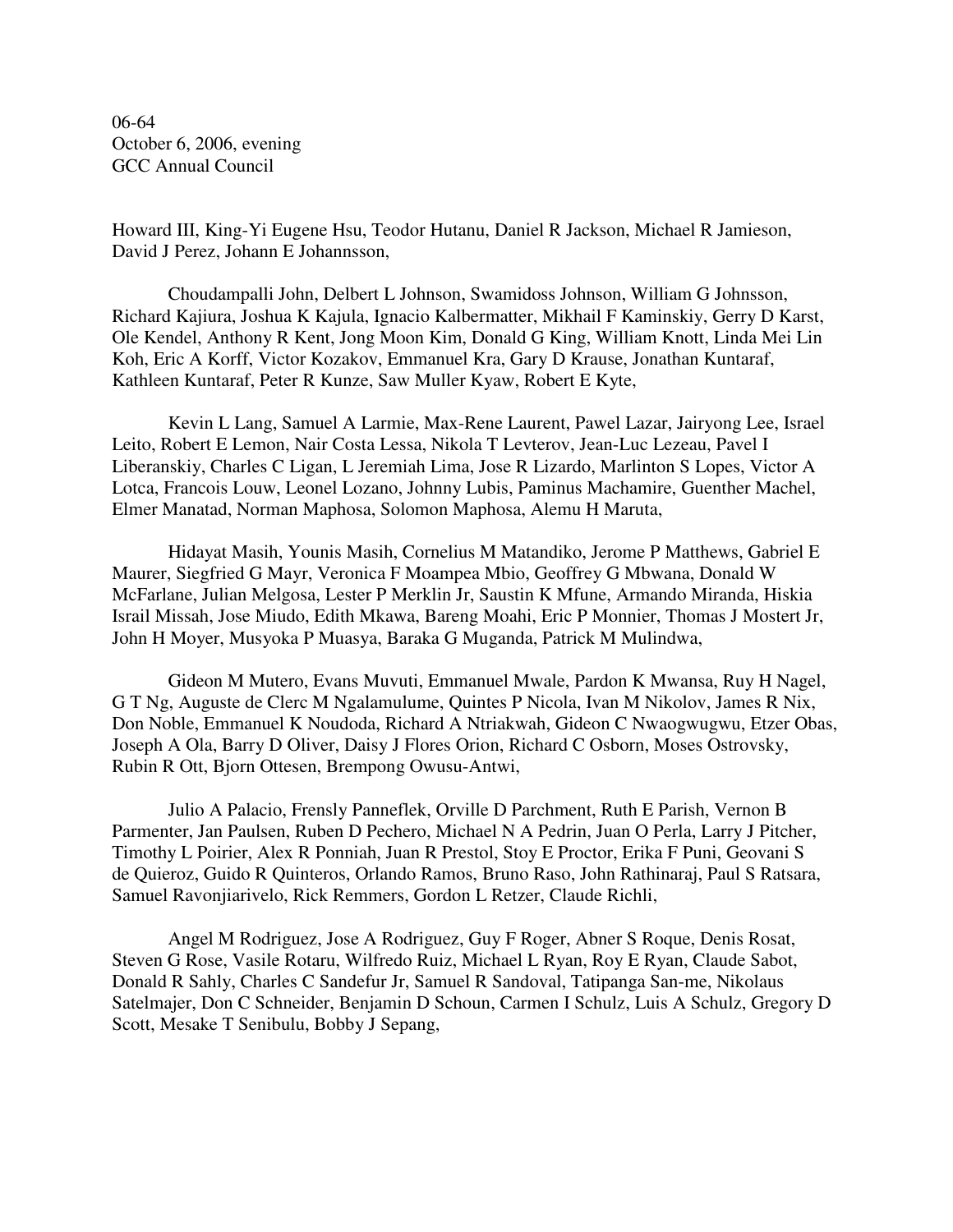06-65 October 6, 2006, evening GCC Annual Council

Gibeon E Sharon, Ralph Shelton, Masaki Shoji, George Siamuzoka, Helder Roger C Silva, Pavel Simek, Ella S Simmons, Ian H Sleeman, David C Smith, Domingos de Souza, Theart M St Pierre, Chester G Stanley, Artur A Stele, Vasiliy D Stolyar, Walter Streithorst, Muthia P Sundaram, Akeri Suzuki, Gary Swanson, Andras Szilvasi, Remelito A Tabingo, Lawrence Tanabose, Eduardo Teixeira, Andrei Ten,

Halvard B Thomsen, Brad Thorp, Alberto Timm, Tor Tjeransen, Caroline V K Tobing, Ronald W Townend, Max A Trevino, Jacques Trujillo, Cindy Tutsch, Donald W Upson, Klaus-Juergen van Treeck, Anton VanWyk, Filiberto M Verduzco-Avila, Andre dos Santos Vieira, Robert H Vollmer, John L Wani, Ivan L Warden, Gilbert Wari, D Ronald Watts, Ilunga Wazenga, David Weigley, Bertil A Wiklander,

Jeffrey K Wilson, Neal C Wilson, Ted N C Wilson, Edward E Wines, Harald Wollan, Kenneth H Wood, Edward Wright, Walter L Wright, James S F Wu, Valdis A Zilgalvis, Miodrag Zivanovic, Joel Zukovski.

### OPENING

 J Alfred Johnson, Director of North American Division Adult Ministries, opened the meeting with prayer. He and his wife, Paula, Office Secretary for the General Conference Ministerial Association, led the song service accompanied by Glenn Orion (ASI) on the piano and Daisy Orion, General Conference Associate Treasurer, on the organ.

 The invocation was given by Veronique F Moampea Mbio, lay member from Cameroon, Central African Union Mission (WAD).

### WORSHIP IN MUSIC

 Worship in music was rendered by Elizabeth Lechleitner, General Conference Communication Department, playing the violin; Jennifer Stymiest, General Conference Presidential, playing the harp; and her sister, Julie Stymiest, playing the violin.

 Orville D Parchment, Assistant to the General Conference President, welcomed the attendees to the 2006 Annual Council and introduced the platform participants.

 John Banks, Associate Director of the General Conference Communication Department, introduced Walter L Pearson Jr, Speaker and Director of *Breath of Life*, who opened the meeting with prayer.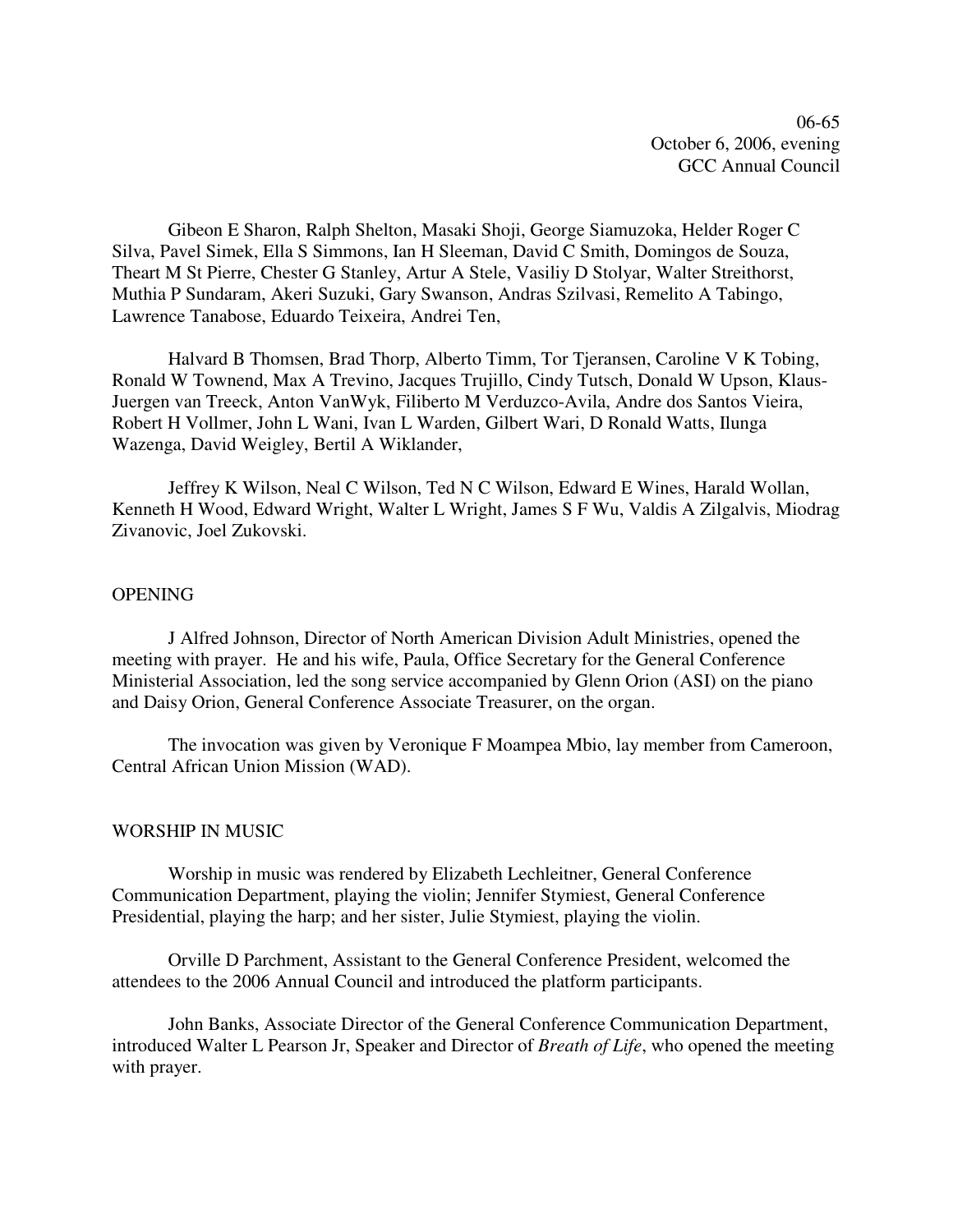06-66 October 6, 2006, evening GCC Annual Council

### CALL TO ORDER

 Armando Miranda, General Vice President of the General Conference, welcomed the Annual Council attendees to the 94<sup>th</sup> Annual Council of the Seventh-day Adventist Church. In his remarks, he shared the following information:

 On September 15, 1904, the first Annual Council was held in College View, Nebraska. A G Daniels, President of the General Conference, called the meeting to order. There were fifteen members of the General Conference Executive Committee present at that meeting and the world Church membership at that time was 81,721.

 A G Daniels, President of the General Conference, called to order the first Annual Council held in Takoma Park, Maryland on September 18, 1912. There were forty-one members present at that meeting and the world Church membership was 114,206.

 The first Annual Council held in this building was on October 3, 1989. Neal C Wilson was President of the General Conference at that time. There were 349 members present at that meeting and the world Church membership was 6,183,585.

 This evening there are nearly 300 General Conference Executive Committee members present for the opening of the 94<sup>th</sup> Annual Council. As of June 2006, the Seventh-day Adventist Church world membership was 14,754,022.

 Matthew A Bediako, Secretary of the General Conference, welcomed the retirees who were present for the meeting.

 Matthew A Bediako read the Bylaws, Article XIII, Section 2. a. and Section 4. which state the constitutional provisions for convening the Annual Council. All conditions had been met. Armando Miranda then declared the 2006 Annual Council to be open for the consideration of business.

### AGENDA NOTEBOOK DISTRIBUTION

Agenda notebooks were distributed prior to the meeting.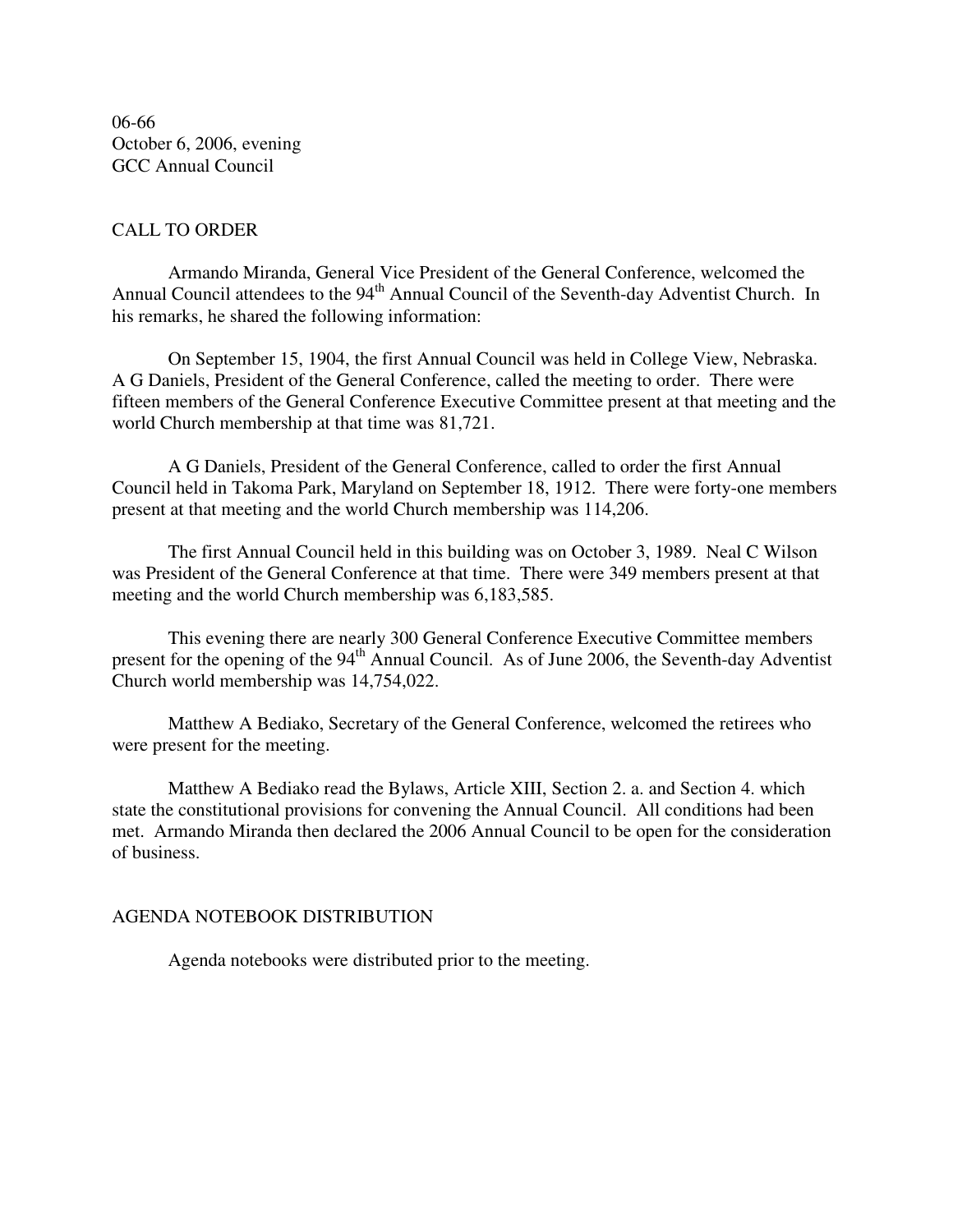06-67 October 6, 2006, evening GCC Annual Council

### SEC/ADCOM/06AC to LRE

# 125-06G ANNUAL COUNCIL 2006—STANDING COMMITTEES

### VOTED, To approve standing committees for the 2006 Annual Council, as follows:

### ADDITIONAL PERSONNEL TO STANDING COMMITTEES

Ted N C Wilson, Chair Vernon B Parmenter, Secretary

 Members: James A Cress, George O Egwakhe, Roscoe J Howard III, Orville D Parchment.

### NOMINATING

Jan Paulsen, Chair Matthew A Bediako, Secretary

 Members: Niels-Erik Andreasen, Rosa T Banks, Delbert W Baker, B Lyn Behrens, Joan Y Clarke, Douglas Clayville, Lowell C Cooper, Luka T Daniel, Thomas Davai, George O Egwakhe, Larry R Evans, Laurie J Evans, Mark A Finley, Ulrich Frikart, David K Gairo, Agustin Galicia, Alberto C Gulfan Jr, Roscoe J Howard III, Eugene Hsu, Daniel R Jackson, Choudampalli John, Gerry D Karst, Donald G King,

 Jairyong Lee, Israel Leito, Robert E Lemon, Jose R Lizardo, Jeannette K Matita, Geoffrey G Mbwana, Armando Miranda, Pardon K Mwansa, Ruy H Nagel, Daisy Jane F Orion, Vernon B Parmenter, Juan R Prestol, Paul S Ratsara, Gordon L Retzer, Guy F Roger, Steven G Rose, Michael L Ryan, Roy E Ryan, Claude Sabot, Lisa Sangsook, Don C Schneider, Ella S Simmons, Heather-Dawn Small, Artur A Stele, Pedro D Tatamelane, Alberto R Timm, D Ronald Watts, Bertil Wiklander, Jeffrey K Wilson, Ted N C Wilson.

#### STEERING

Jan Paulsen, Chair Larry R Evans, Secretary

 Members: Matthew A Bediako, Rosa T Banks, Douglas Clayville, Lowell C Cooper, George O Egwakhe, Mark A Finley, Agustin Galicia, Roscoe J Howard III, Eugene Hsu,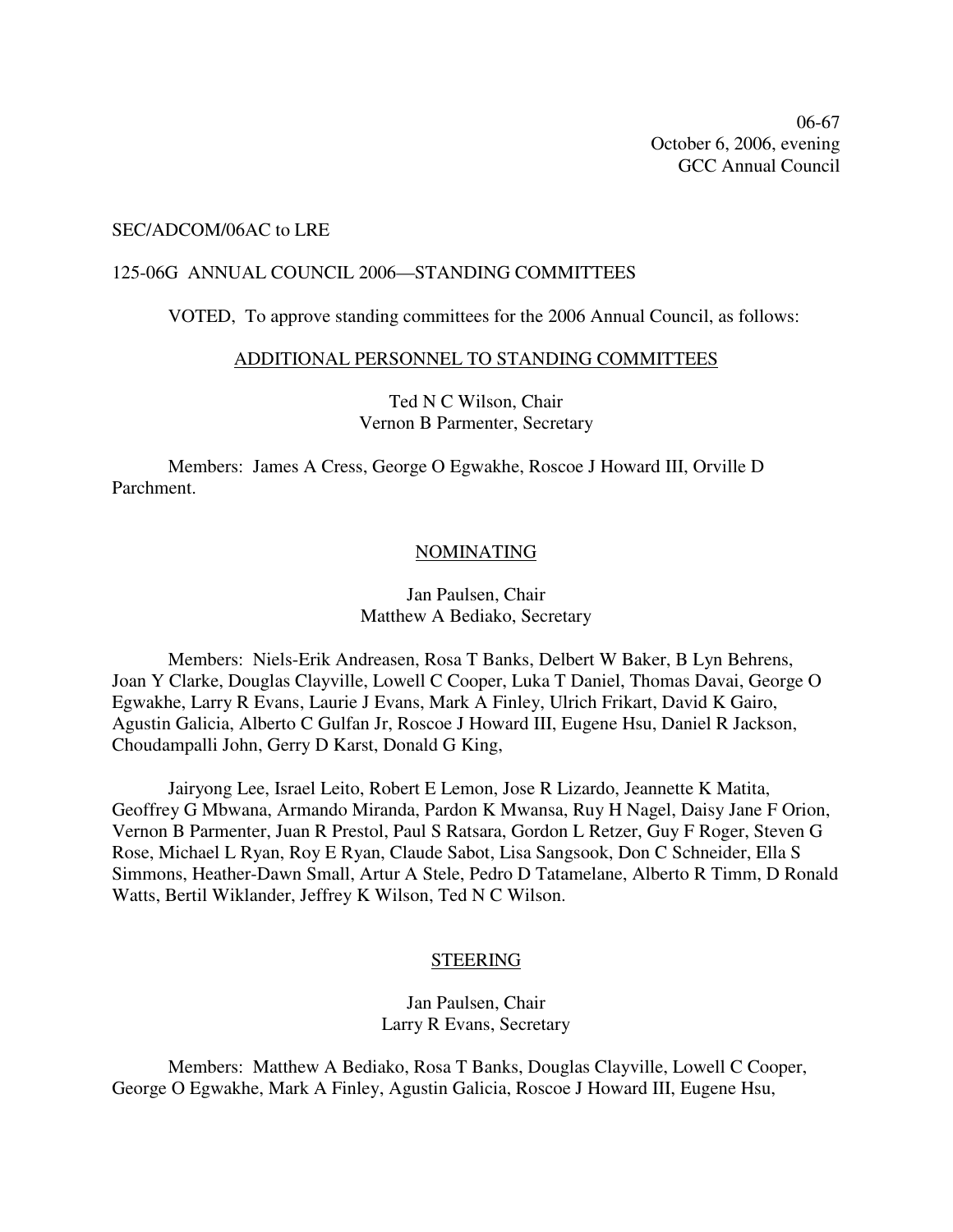06-68 October 6, 2006, evening GCC Annual Council

Gerry D Karst, Robert Kyte, Robert E Lemon, Jose R Lizardo, Armando Miranda, Pardon K Mwansa, Daisy Jane F Orion, Orville D Parchment, Vernon B Parmenter, Juan R Prestol, Steven G Rose, Michael L Ryan, Roy E Ryan, Claude Sabot, Don C Schneider, Ella S Simmons, Ted N C Wilson.

06AC to MAB

DAILY PROGRAM

VOTED, To adopt the daily program of the 2006 Annual Council as follows:

# DAILY PROGRAM October 8 to 11, 2006

| 6:45 a.m. to $7:45$ a.m.  | <b>Steering Committee</b> |
|---------------------------|---------------------------|
| 8:00 a.m. to $9:00$ a.m.  | Devotional                |
| 9:00 a.m. to $12:00$ p.m. | <b>Business Session</b>   |

**Lunch** 

| 12:00 p.m. to 2:00 p.m. | Committees              |
|-------------------------|-------------------------|
| 2:00 p.m. to 5:30 p.m.  | <b>Business Session</b> |

06AC to MAB

ADOPTION OF AGENDA

VOTED, To adopt the agenda as listed in the agenda notebook.

# CONFLICT OF INTEREST DECLARATION—STATEMENT OF ACCEPTANCE

 All General Conference Executive Committee members were asked to read, sign, and bring the conflict of interest statement of acceptance to the Sunday morning business session at which time it will be collected.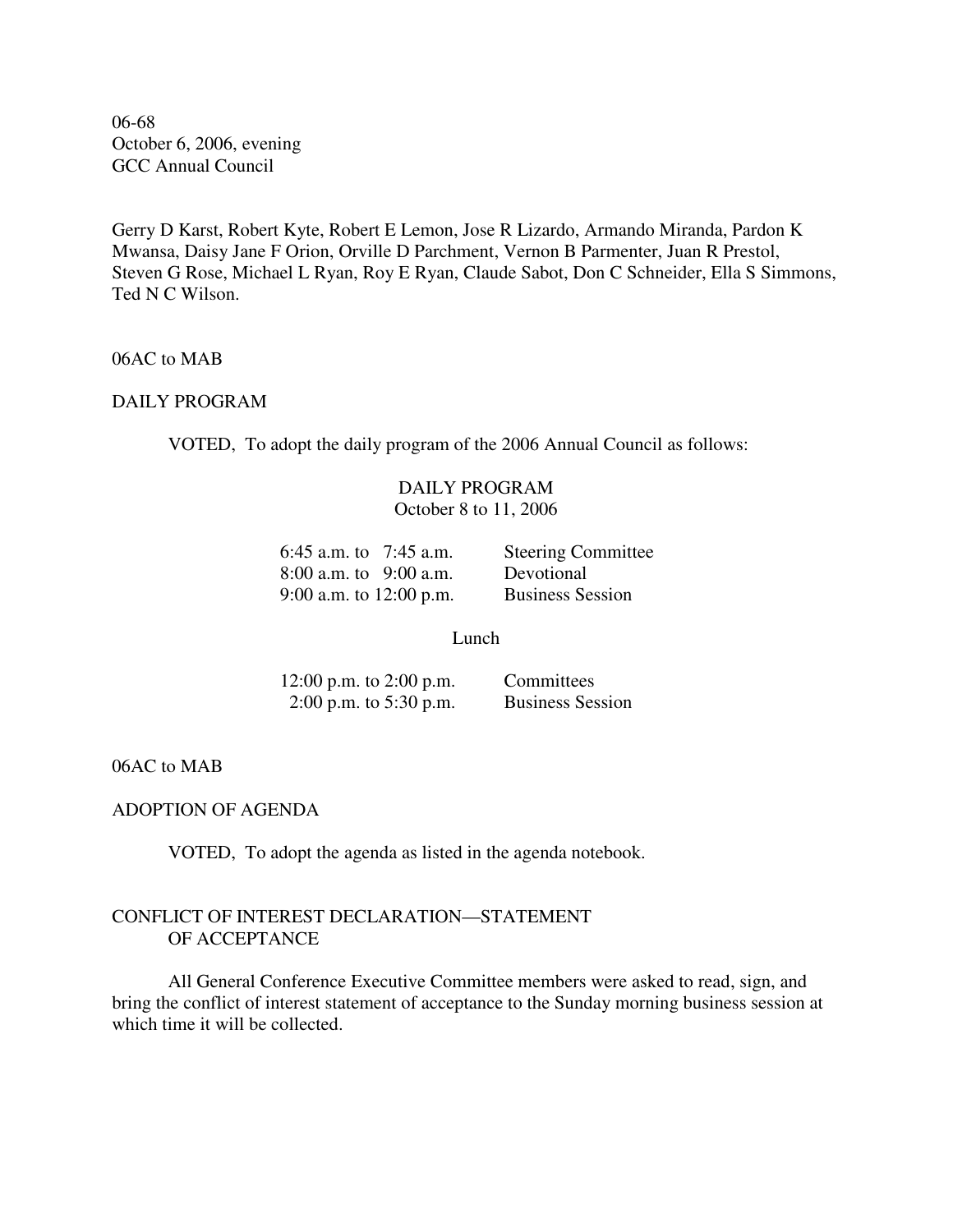06-69 October 6, 2006, evening GCC Annual Council

### WORSHIP IN MUSIC

 Worship in music was again provided by Elizabeth Lechleitner, Jennifer Stymiest, and Julie Stymiest.

Daisy and Glenn Orion performed a piano-organ duet.

### TELL THE WORLD—TOGETHER IN MISSION

 Gary D Krause, Director of Adventist Mission for the General Conference, welcomed the attendees to the multi-media program showing how the Church and supporting ministries work together to spread the gospel message. Special guests, video clips, and inspiring stories were presented revealing the great challenges in and the opportunities to *Tell the World* about Jesus.

Ty Gibson, Director and Speaker for Light Bearers Ministry, offered a brief devotional.

 Michael L Ryan, General Vice President of the General Conference, interviewed several special guests regarding their supporting ministry to the Seventh-day Adventist Church.

 Donald Starlin, President of Adventist World Aviation (AWA), shared stories of how the aviation ministry, with its fleet of ten planes, has helped with the mission of the Church in spreading the gospel to the most remote places. Abner de los Santos shared a story of how Adventist World Aviation reached a remote area in the mountains near Guadalajara, Mexico, where some inhabitants still live in caves. As a result, approximately 30 individuals have accepted Jesus as their personal Savior, including two who have gone to college and one who is preparing to return to the mountains as a pastor.

 Michael L Ryan interviewed Bill Tucker, President and Speaker of *The Quiet Hour*, and T Michael Porter, Chief Executive Officer, *The Quiet Hour*. Entering its 70<sup>th</sup> year of ministry, *The Quiet Hour* offers television, internet, and project ministry to the world. Over 400 evangelistic meetings were held in 2006. Jairyong Lee, President of the Northern Asia-Pacific Division, shared a story of two young ladies who were baptized 13 years ago in Mongolia as a result of *The Quiet Hour* ministry. Forty-six individuals were baptized in Mongolia recently as a result of *The Quiet Hour* evangelistic meetings.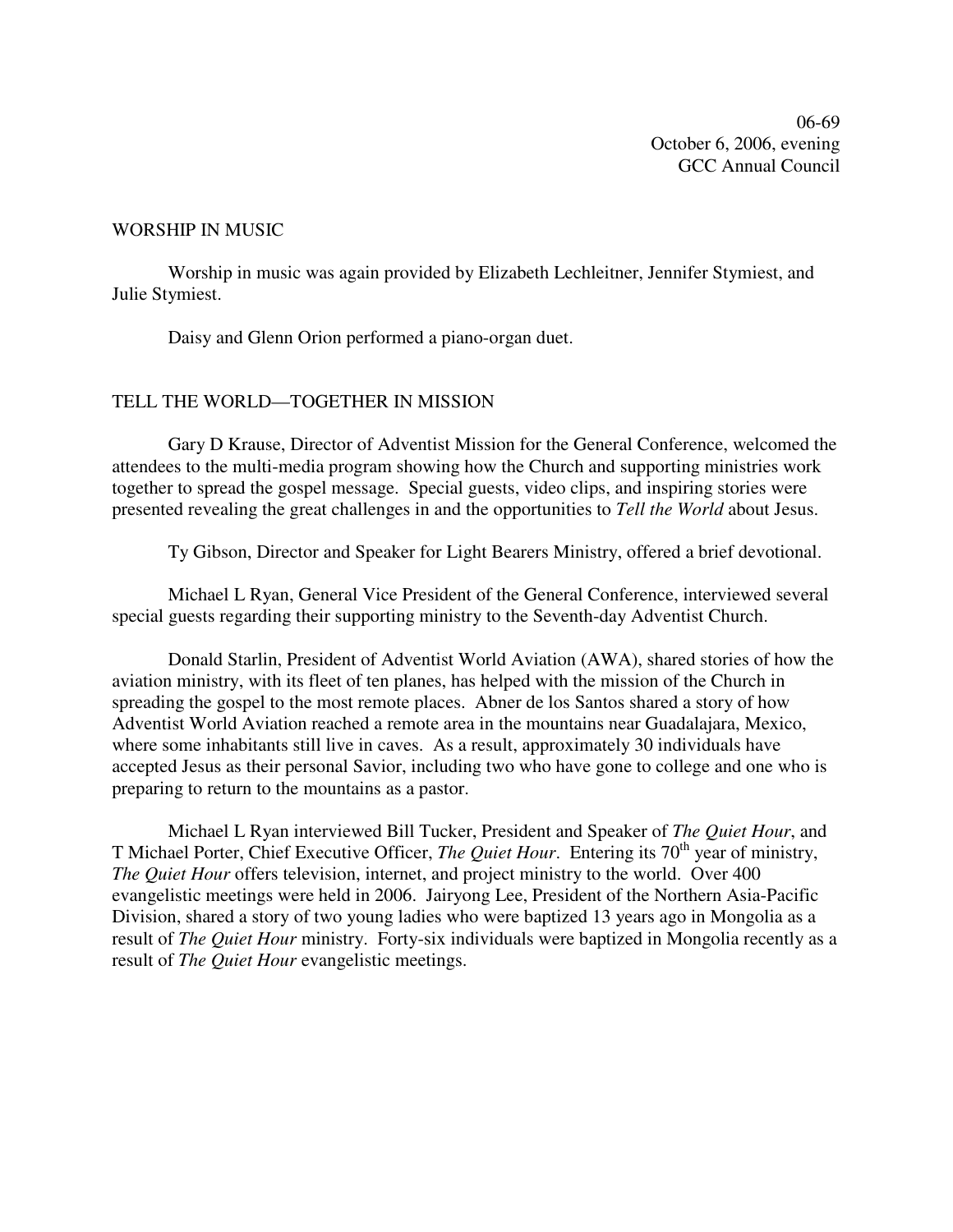06-70 October 6, 2006, evening GCC Annual Council

 The benediction was given by Ella S Simmons, General Vice President of the General Conference, and Ty Gibson, Director and Speaker for Light Bearers Ministry.

> Armando Miranda, Chair Matthew A Bediako, Secretary Larry R Evans, Editorial Secretary Dian R Lawrence, Recording Secretary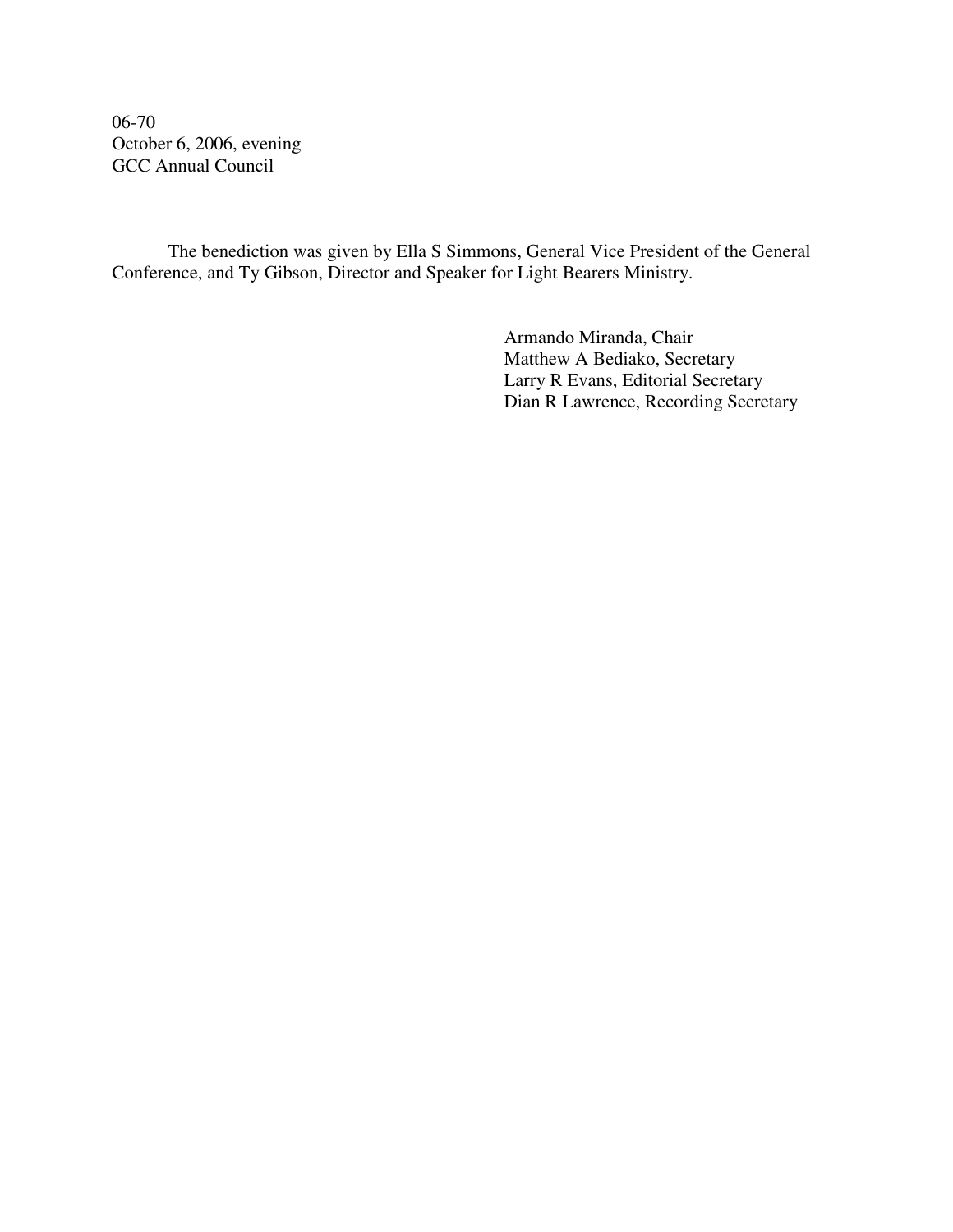### ANNUAL COUNCIL OF THE

#### GENERAL CONFERENCE EXECUTIVE COMMITTEE

October 7, 2006, 11:00 a.m.

### PRESIDENT'S ADDRESS

 Jan Paulsen, President of the General Conference, presented his address entitled, "Service—An Attitude."

 It has been my privilege over the past three years to engage in 12 to 14 television conversations with youth and young professionals in the *Let's Talk* series. They always ask me, "Why are you doing this?" Youth are a bit wary, cautious, and suspicious particularly toward, a Church leader. They will not take you seriously if they smell a publicity exercise. So, I tell them—and I try to represent the leadership of our Church—that we want to hear them. We want to know what moves them in respect to faith and mission. Over half of our global community is under thirty years of age, and they need to be heard and have an active presence in our Church. They have perspectives, they have hopes, they have dreams, and they have visions for the Church which need to be considered seriously. If we don't, they will feel disenfranchised, as many of them already do.

 As the number of these conversations has increased, I have come to believe that there is a difference between the issues which engage teenagers and students as compared to those that engage young adults—those 22 to 32 years of age. I am anxious to know what that particular segment of our Church values highly and what they are prepared to live and die for. While we take seriously what youth say to us, we also need to pay particular attention to what the young professionals are saying, for among them, we should look for both today's and tomorrow's leaders.

 It did not take long for me to discover a number of items which come regularly into every conversation, frivolous and superficial in the eyes of some, but nevertheless important to the ones who ask. These are questions about dress, music, jewelry, personal lifestyle, and habits. Once you move past these, other weighty issues clearly deserve careful self-examination by Church leaders with a thoughtful response. Some concerns are:

 1. Are Church leaders aware of the current burning issues in society? Do they care about the pains both inside and outside the Church? Is leadership so focused on spirituality and eternity that it has no feeling for what is happening to society today, except to condemn decaying morality? Do they think about the environment? Do they care about HIV/AIDS? What about poverty? Do they understand what poverty really is? Poverty extends beyond economic and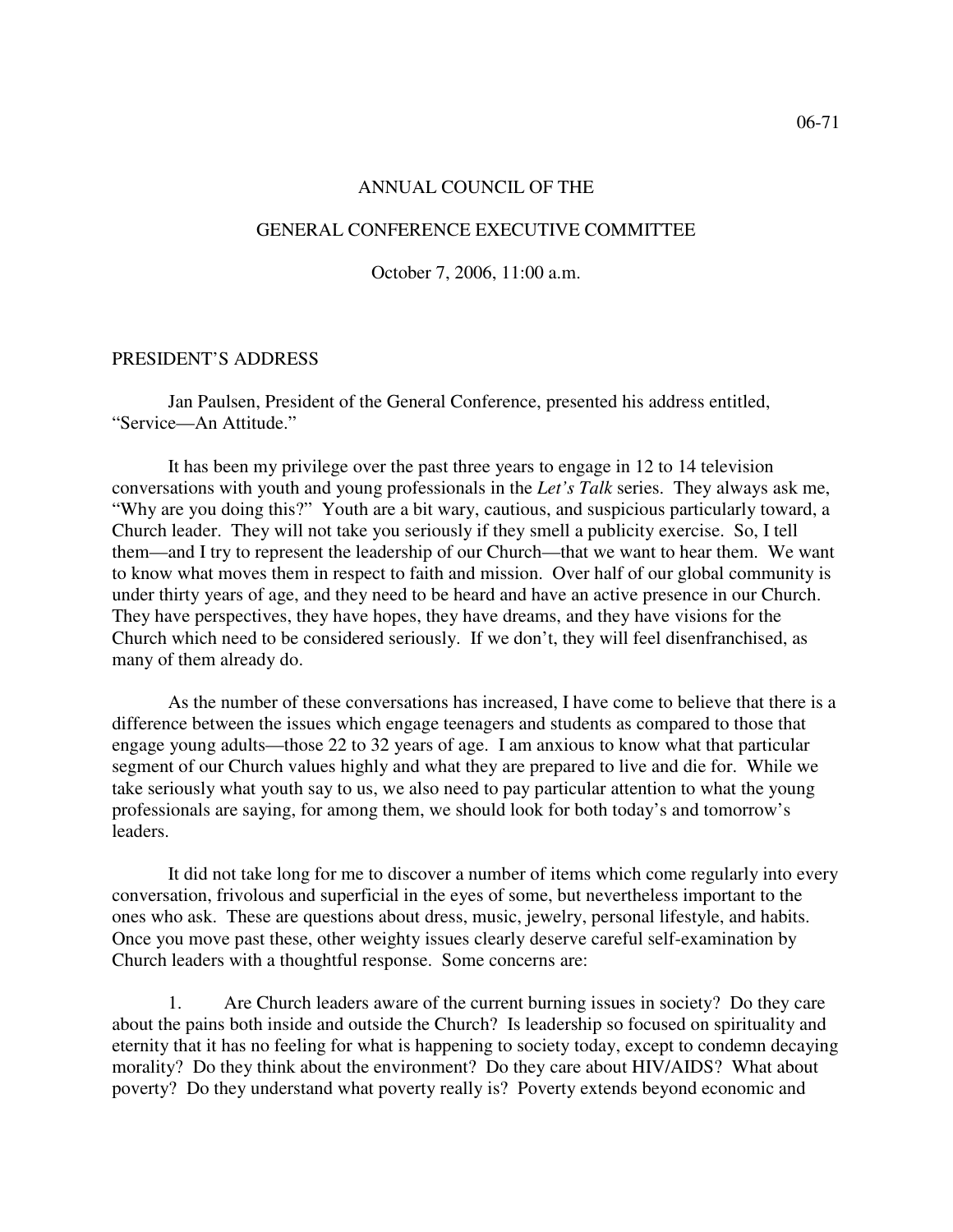06-72 October 7, 2006, a.m. GCC Annual Council

physical poverty to psychological, moral, and religious poverty. The poor are those who have to endure hunger, violence, and injustice without being able to defend themselves. The poor are those who live on the fringes of death, physically and spiritually. They seem to have nothing to live for, and life offers them equally little. The poor are those who live at the mercy of others and who live with empty and open hands. Poverty means both dependency and openness. The "poor" are those who, for one reason or another, cannot handle life as it comes to them. By contrast, the "rich" are those who live with tightly clenched hands. They are neither dependent on others nor are they open to others. They have all they could want. (cf. Moltmann, J, *The Church in the Power of the Spirit*, p 79.)

 I have been surprised by the strength of feeling entertained by the younger members of our Church with respect to this matter. They probe me about whether the plight of the poor is on the agenda of the Church. You have to feel for the poor in your heart before you are ready to do something to reach them. They asked me in Africa a few weeks ago, "Have you ever been to the home of a really poor family?" And they followed it up with, "Why not?"

 They also ask me, "Does the message of Matthew 25 about Christ's presence among the poor, pointing out that what you do to one of these you do to Me, say anything to us as a Church?" "Do you, as a Church leader," they say to me, "understand that there is a disconnect between the Church and the mission of Jesus Christ if the Church does not embrace the people of the beatitudes–the poor, the mourners, the meek, those who hunger for righteousness, the merciful, the pure in heart, and the persecuted?"

 So they feel compelled to press me on these matters. "How does leadership feel about it all? Where do we go to fix the things that have gone wrong?" And then some, thinking about their professional occupations especially in developing countries, ask, "Is it okay for a Seventhday Adventist to enter politics to try to do something about what needs to be fixed in society?"

 2. They ask me how we as leaders feel about differences within the Church itself. They are very observant with a deep sense of fairness. We are God's people. This is the Church of the end-time, the family of "one faith, one Lord, and one baptism." They see things inside the Church which they feel should not be there. "Diversity" is a word we often use. It covers many things and it is more than racial. The Seventh-day Adventist Church must not only tolerate differences, we must also exercise discipline to accommodate them. What they are talking about are differences which are not hostile to historic Adventism and historic Adventist values. The Church must be good at affirming many kinds of differences. What do they mean? What are they asking for? They are looking at a flat, multi-cultural world in which people, by the millions, are constantly on the move. It is happening inside our Church as much as outside. Receive people you meet with kindness. Let that be your first, unqualified Christian instinct. Resist your first inclination to make them cultural replicas of yourselves. For it is a fact that while we, as a global and multi-cultural Seventh-day Adventist family, have the same spiritual DNA, we do not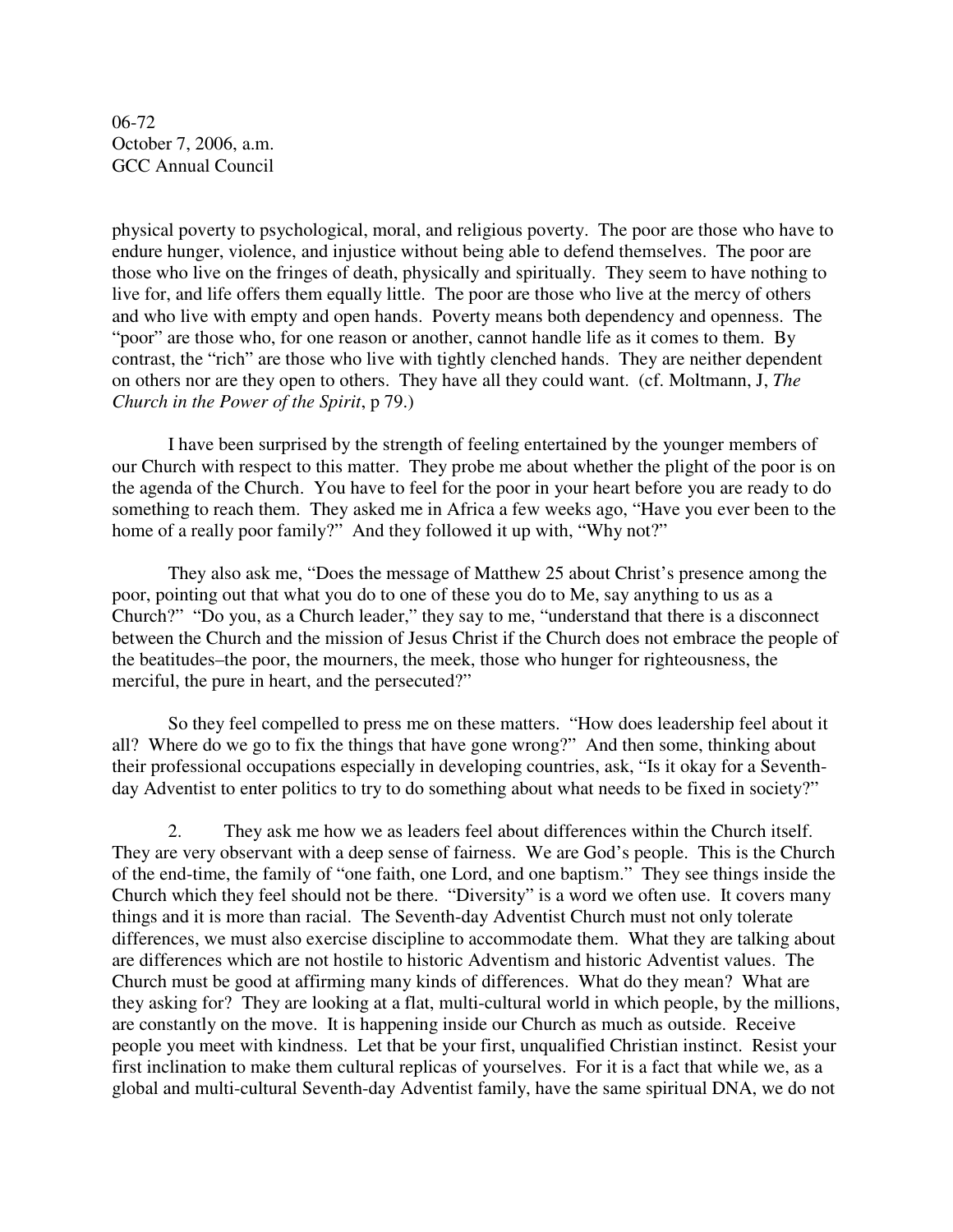06-73 October 7, 2006, a.m. GCC Annual Council

have to have the same "fingerprints." They ask me, "Is recognition of that good enough in our Church?"

 3. The other big issue young adults want to hear about from us is the matter of "integrity," a matter of openness and honesty. They remind me of the words of David in prayer just before he died when he said, "I know, my God, that you test the heart and are pleased with integrity" (1 Chr 29:17); and when God appeared before Solomon and spoke to him and outlined the basis for his reign being blessed, the first thing He said to Solomon was, "If you walk before me in integrity of heart and uprightness . . ." (1 Kgs 9:4).

 That "integrity," which is in short supply in society in general, particularly in government and in big business, is there for all to see. But young adults are not sure that the Church is as pure in this matter as it should be, and they quote examples which they find disturbing and disappointing. They remind me of the counsel of Ellen G White (CG 154), "In every business transaction a Christian will be just what he wants his brethren to think he is. His course of action is guided by underlying principles. He does not scheme; therefore he has nothing to conceal, nothing to gloss over. He may be criticized, he may be tested, but his unbending integrity will shine forth like pure gold. He is a blessing to all connected with him, for his word is trustworthy. He is a man who will not take advantage of his neighbor. He is a friend and benefactor to all, and his fellow men put confidence in his counsel. . . . A truly honest man will never take advantage of weakness and incompetence in order to fill his own purse."

 The prime minister of Hungary made an astonishing statement a few days ago when he confessed that his government had misled the people in order to get elected. "We lied to you in the morning," he said. "We lied to you in the evening, and we lied to you at night." The masses were outraged and walked through the streets of Budapest by the tens of thousands demanding that he resign. It may tell us something about the danger of lying to the public, but maybe even more about the danger of telling the truth to hang on to your elected job.

 Integrity, honesty, and openness, which are so abused in the secular public service sector, are rated very highly by our youth as they look to leadership, as I suspect the Lord does. They don't expect you to be perfect, but they expect you to be honest. They don't expect you to have all the answers, but they expect you to have integrity. And they will hold you and me accountable, as will the Lord. The wise man said, "The man of integrity walks securely, but he who takes crooked paths will be found out." (Prov 10:9) And in the words of Paul, "In everything set them an example by doing what is good. In your teaching show integrity . . . so that those who oppose you may be ashamed because they have nothing bad to say about us." (Titus 2:7,8)

 4. Maybe the most pervasive and important challenge young adults put to me is: "We feel that we are not trusted or considered worthy to be taken into the thinking, planning, and decision-making of the Church! We are held outside," they say. "In ten years, you may not be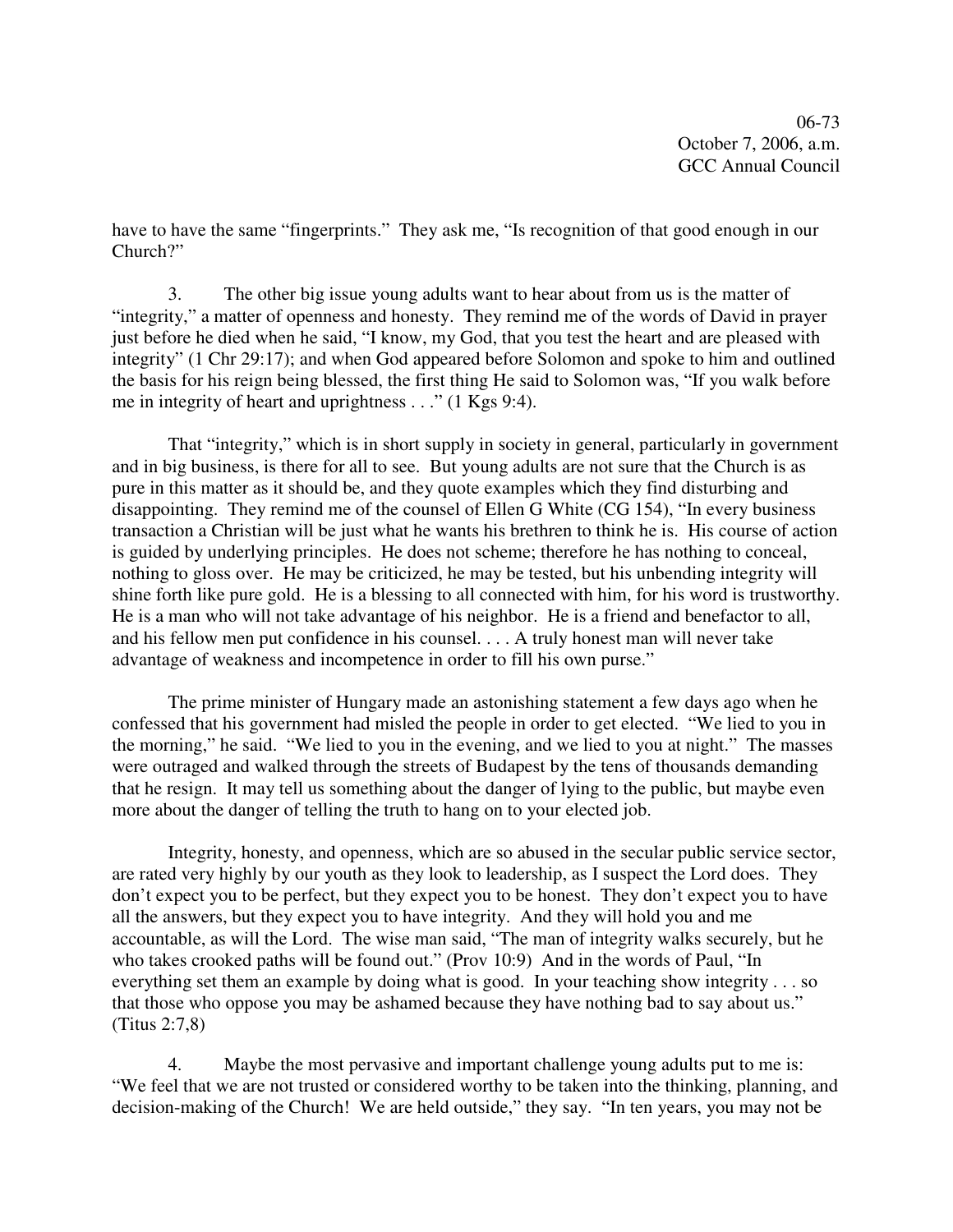06-74 October 7, 2006, a.m. GCC Annual Council

here; and unless you include us now, we may not be here either." This comes especially from the young professionals and is directed primarily to leadership in local churches, but also to elected leadership in other assignments.

We need to hear and understand what they are saying, for it comes across clearly and strongly from those who are under thirty in our Church. The point they are making is that they want to be included, be trusted, be considered responsible; and for elders to be prepared to take some risk with their inexperience. These are sentiments and attitudes which senior leadership must be willing to show, or they are gone! The youth will leave simply because they have no ownership responsibility in the life of this Church.

 While their message is primarily directed to leadership of the local congregation, for they understand that this is where leadership skills are honed and sharpened, there is more to it. What they are ultimately getting at is the thinking and attitudes of elders like me.

 This takes me to an appeal I want to make to this body. Like you, I know our Church is made up of both young and elderly—that considerations and trust, love and acceptance, are sentiments which need to flow in both directions. Some who are closer to me in age say: "Don't listen just to the youth. Why should all adjustments and accommodations be made only in their interest? They don't think of the needs of those who are older. We also have needs."

 I don't argue with that; there is much truth to it. I recognize that the mainstay of our Church, financially and otherwise, are those who are late-middle age and older. And I really respect and praise them for the care and loyalty they carry for the Church, and for their commitment to keep the Church steady and on course. I honor them for what they give, and I am confident so does the Lord. Theirs is a labor of love which does not go unrecognized and will not go unrewarded.

 But I and most of you, my fellow-leaders, are in our current roles for a relatively short time, some with obviously more latitude than others, but time passes quickly. The Church goes on and we have to remember that the Church we serve is bigger and takes priority over any one of us. Even as we seek personal choices and preferences inside the Church, we have to ask ourselves what we think is good for our community. That comes first. The Church was established for mission, and with an eye to that, it must grow in effectiveness and spiritual strength until the Lord returns.

 Furthermore, the Church must not be allowed to fragment. Fragmentation would be a fatal error. We are meant to hold together, and everything we say and do must contribute to the unity of the Church. In order to be effective in looking after the united Church and keeping it strong in mission, it is critical that men and women who are young today be invited to sit next to you and me; that they be invited to think and plan with us, and that they are listened to as values are defined and the mission agenda examined.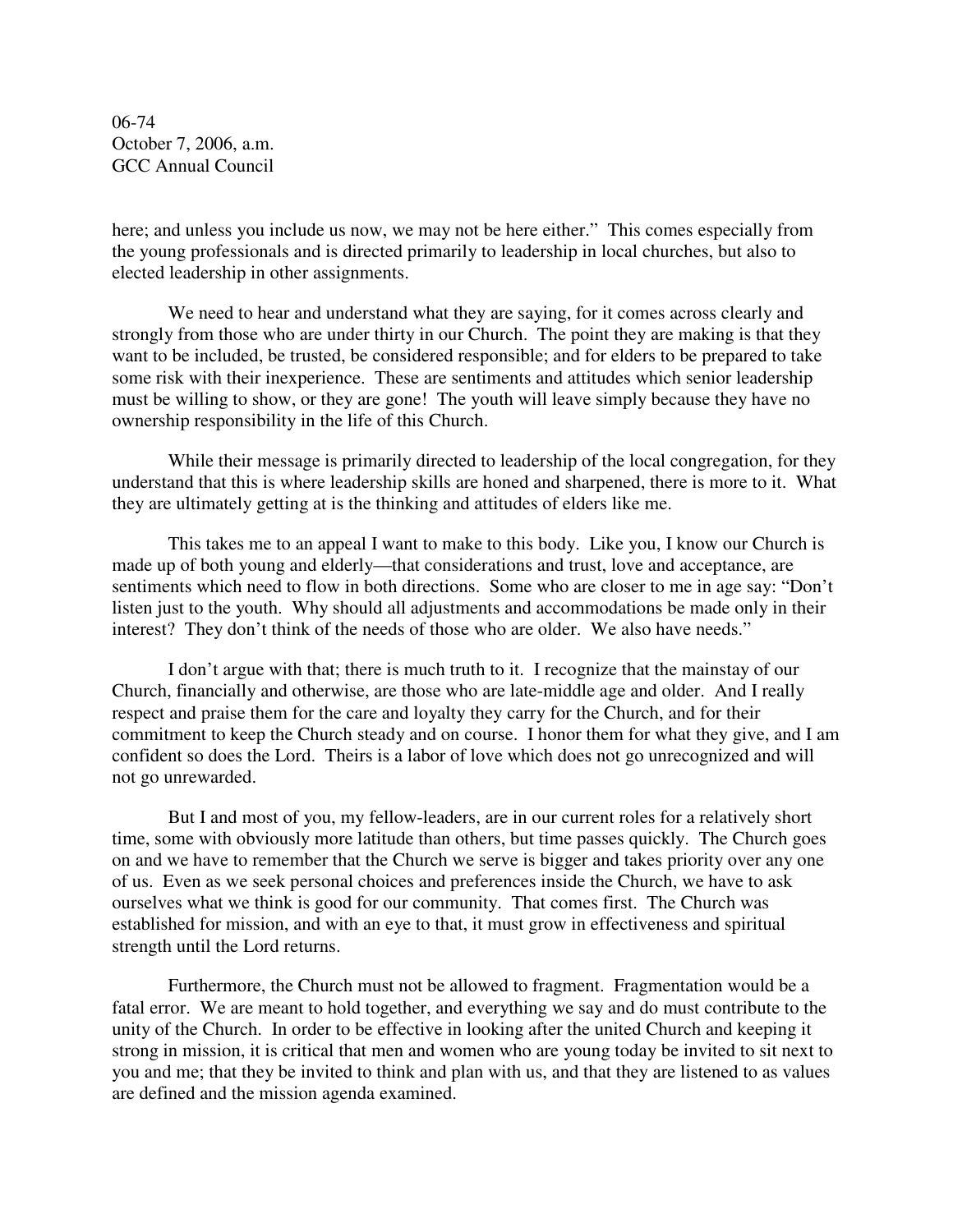06-75 October 7, 2006, a.m. GCC Annual Council

 If this does not happen, the inevitable generational gap will widen. The danger then is that when one generation is gone the next one will not be there. Or what is there is hardly recognizable when compared to that which was there. As is already happening in some places, the Church will cease to be or will become something other than what the Lord has instructed us to be.

 I want the youth and young professionals in our Church to know that I do not own the Church in some sort of special way or to a degree which they do not; that I am not the Church any more than they are. So, when they ask me, "What should the Church do?" I will sometimes return the question to them and say, "Why do you ask me? You are the Church as much as I am." What I want them to see is that the Church is not something separate from themselves. If you think of the Church as "we-and-them," you have already reduced the Church to a club, and membership in the club is interesting only as long as it serves your interests.

 But that is not the Church. The Church is God's chosen community, precious to Him the "apple of his eye" on which He bestows daily His loving care—and life within it has to do with salvation and eternity. It is very much like a family in which my grandkids are as much family as I am. I want our youth to see that and to act in harmony with it.

 Ownership in the life and future of the Church is shared. Only when we are able to communicate that as a genuinely held conviction or mind-set can we safely hand over to our youth the trust which we have been given, and know that they will faithfully care for it until our Lord's return. When you and I grow older and observe that the leadership of my congregation has been handed over to the generation behind me, I must remind myself that I am still as much Church as they are and my inherit responsibility has not been taken from me or reduced.

 As I look back at these conversations, what strikes me about the questions they put to me is that they are all about mind-set and attitude—about what it is that drives our behavior and our decisions. It's about how we think. In a sense it is a "battle of the minds." The youth and young professionals of our Church are not fighting the Church; they are not fighting against structures and policies, or committee and election processes; they are more concerned with the thinking which drives all of this. They will compare what they find outside the Church with what they find inside; and it troubles them. They observe that people who are driven by personal ambitions and greed tend to be exclusive rather than inclusive. Such individuals seem threatened by younger ones who are gifted and well-educated. That's how it is in the public marketplace. "But why," they ask, "do Church leaders have to think as they do?" And then there is all the politicking which goes on with favors being owed left and right. Political thinking, even political correctness, is an extremely unsafe and unfulfilling basis on which to make decisions about the future of our Church and our personal roles in it.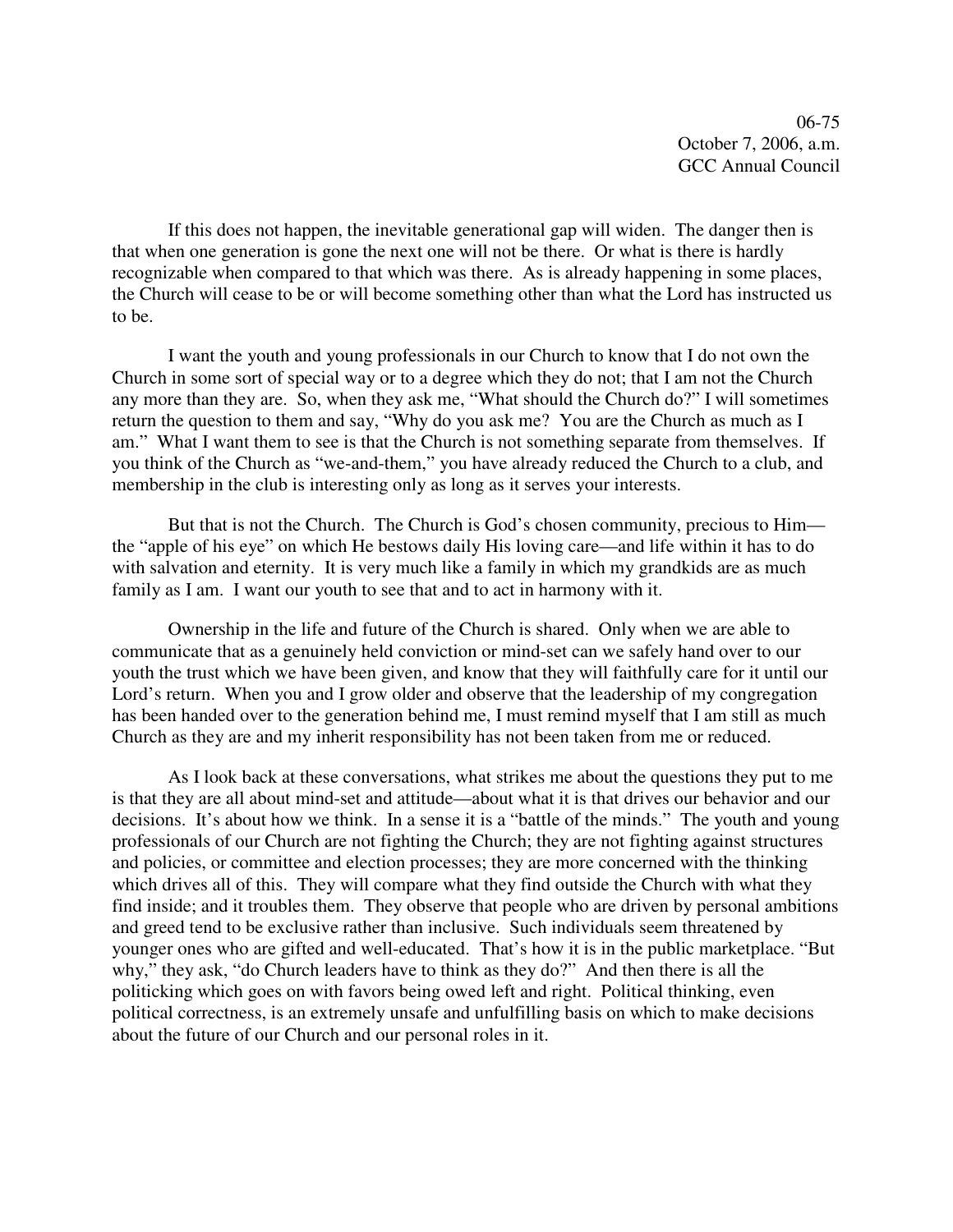06-76 October 7, 2006, a.m. GCC Annual Council

 Also, it is important for you and me to remember that the Church is not a domain to be controlled and ruled; it is a community which functions best when we are able to counsel together and defer to one another. This is a matter of personal convictions and attitudes.

 Who should define our attitudes? Clearly Jesus Christ and He alone—He who never sought favors and never became politically indebted to anyone! That is how it must be in our Church. Paul introduces the famous portion about the self-emptying of Christ with the words, "Your attitude should be the same as His." (Phil 2:5) The focus is on being of service, simply giving for the benefit of others, and how ultimately fulfilling it is to let God do the exalting in His own time. He, into whose life was brought "no trace of luxury, ease, self gratification" (7BC 903), is the one they expect us as leaders to try to model. They don't expect us to always succeed, for they are all acquainted with failures in their own lives. They just want us to keep on looking to Jesus and model our lives after His attitudes.

 I am reminded of the words of the Lord's servant, "What Christ was in His life on this earth, that every Christian is to be. He is our example, not only in His spotless purity, but in His patience, gentleness, and winsomeness of disposition. He was firm as a rock where truth and duty were concerned, but He was invariably kind and courteous. His life was a perfect illustration of true courtesy. . . . His presence brought a purer atmosphere into the home, and His life was as leaven working amid the elements of society. Harmless and undefiled, He walked among the thoughtless, the rude, the discourteous; amid the unjust publicans, the unrighteous Samaritans, the heathen soldiers, the rough peasants, and the mixed multitude." (HP 181.2)

 I am reminded of what Peter writes, in the context of how we should live our lives so as not to sink into decay: "Arm yourselves with the same attitude [as Jesus Christ]" (1 Peter 4:1); and, he says, even more so as "the end of all things is near." (1 Peter 4:7)

I come back to the words read as our opening Scripture:

 "Love must be sincere. Hate what is evil; cling to what is good. . . . Honor one another above yourselves. . . . Live in harmony with one another. . . . Do not be overcome by evil, but overcome evil with good." (Rom 12:9-21)

-------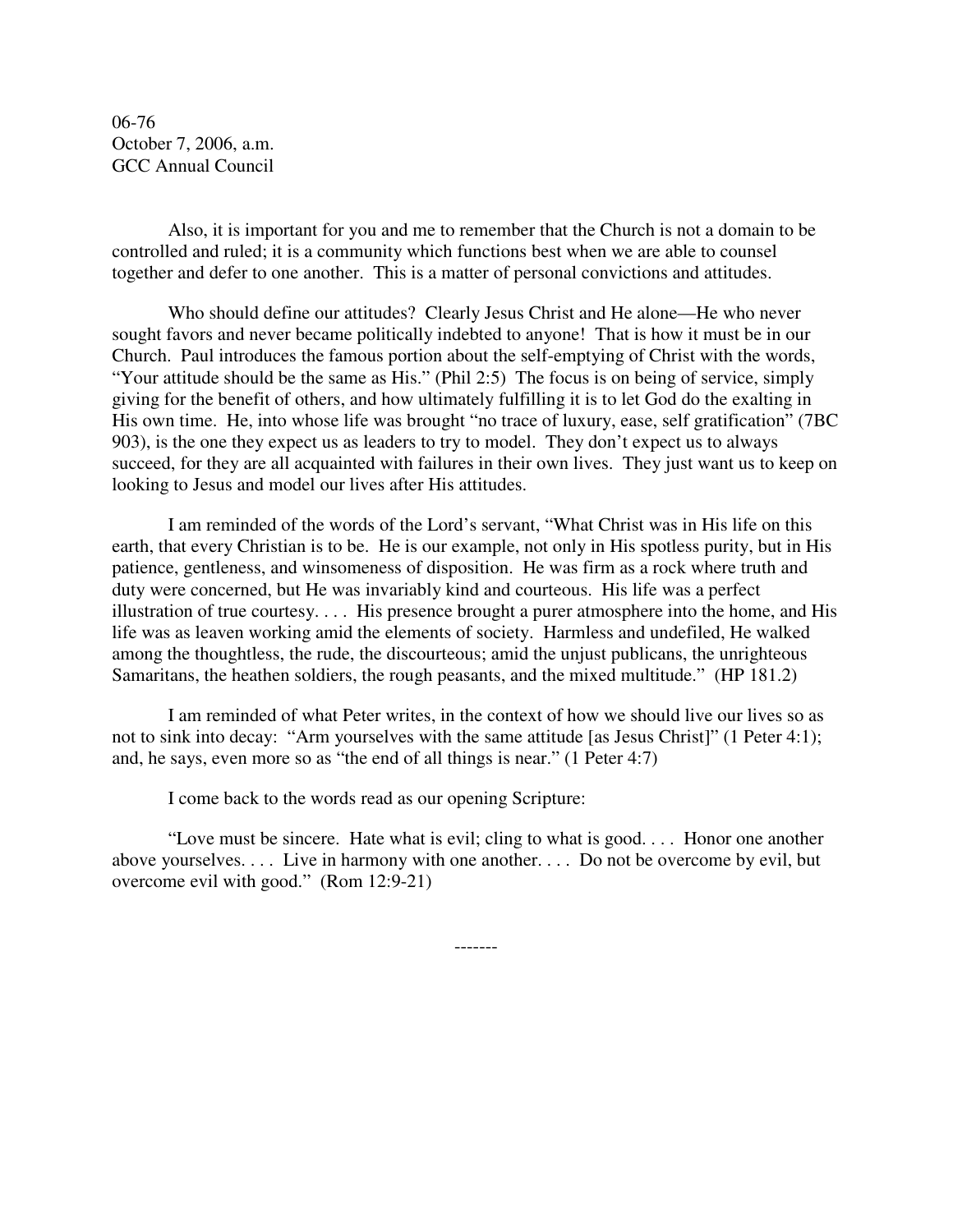### ANNUAL COUNCIL OF THE

#### GENERAL CONFERENCE EXECUTIVE COMMITTEE

October 8, 2006, 9:00 a.m.

#### DEVOTIONAL

 The devotional message entitled, "Don't Let Your Heart Be Troubled—Trust in God; Trust In Me," was presented by Jonatan Daniela Tejel, Associate Director of the Youth Ministries Department of the General Conference.

Jesus often spoke to His disciples about His own impending suffering and death, but this time it was different. This time they could tell that He was leaving them *now.* But what does Jesus do? He talks about love—love for one another. He tells them that if we are not able to love each other, we cannot love God. But the disciples did not want to hear about love, they were scared. They did not want to be left alone without Jesus being physically with them.

This commandment that Jesus gave—to love God, and to love one another—still seems new to many of us. Today we will examine the value God places on us and the price He paid to redeem us.

Jan Paulsen, chair, called to order the second session of the 2006 Annual Council.

-------

Prayer was offered by Kenneth H Wood, Chair of the Ellen G White Estate Board.

### MISSION STATEMENT OF THE SEVENTH-DAY ADVENTIST CHURCH

 The Mission Statement of the Seventh-day Adventist Church was read by the secretary of the business session, Rosa T Banks.

VOTED, To record the Mission Statement of the Seventh-day Adventist Church.

The mission of the Seventh-day Adventist Church is to communicate to all peoples the everlasting gospel of God's love in the context of the three angels' messages of Revelation 14:6- 12, and as revealed in the life, death, resurrection, and high priestly ministry of Jesus Christ,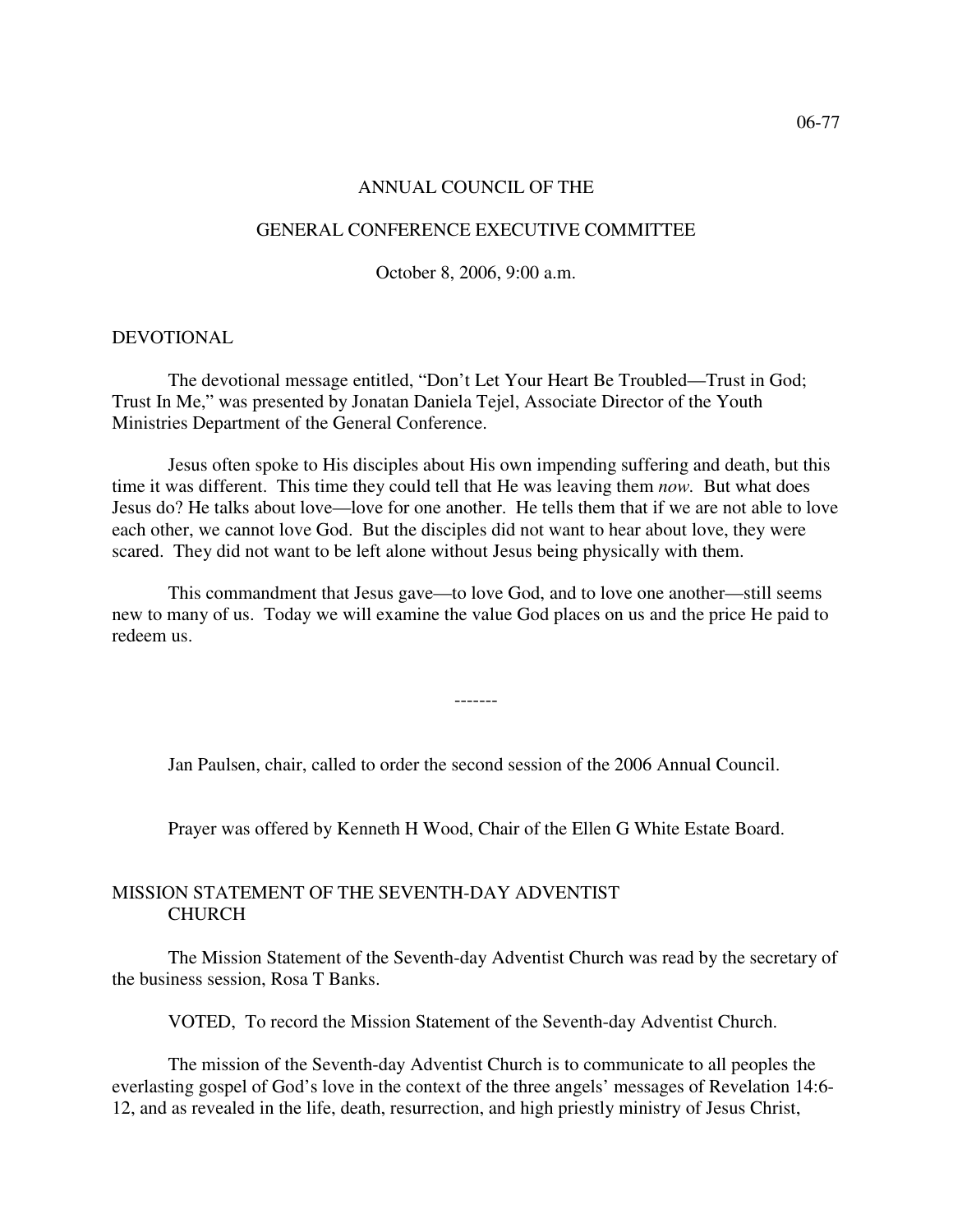06-78 October 8, 2006, a.m. GCC Annual Council

leading them to accept Jesus as personal Savior and Lord and to unite with His remnant church, and to nurture believers in preparation for His soon return.

We pursue this mission under the guidance of the Holy Spirit through:

 1. Preaching—Accepting Christ's commission (Matt 28:18-20), we proclaim to all the world the message of a loving God, most fully revealed in His Son's reconciling ministry and atoning death. Recognizing the Bible to be God's infallible revelation of His will, we present its full message, including the second advent of Christ and the continuing authority of His Ten Commandment law with its reminder of the seventh-day Sabbath.

 2. Teaching—Acknowledging that development of mind and character is essential to God's redemptive plan, we promote the growth of a mature understanding of and relationship to God, His Word, and the created universe.

 3. Healing—Affirming the biblical emphasis on the well-being of the whole person, we make the preservation of health and the healing of the sick a priority and through our ministry to the poor and oppressed, cooperate with the Creator in His compassionate work of restoration.

 In harmony with the great prophecies of the Scriptures, we see as the climax of God's plan the restoration of all His creation to full harmony with His perfect will and righteousness.

# SEC/ADCOM/06AC to LRE

# GENERAL CONFERENCE EXECUTIVE COMMITTEE— MEMBERSHIP ADJUSTMENT

 VOTED, To adjust the membership of the General Conference Executive Committee (GCC-S), as follows:

Add Johnson, Swamidoss

Delete Kujur, Danny

# SEC/06AC to LRE

# NOMINATING COMMITTEE—MEMBERSHIP ADJUSTMENT

VOTED, To adjust the membership of the Nominating Committee, as follows: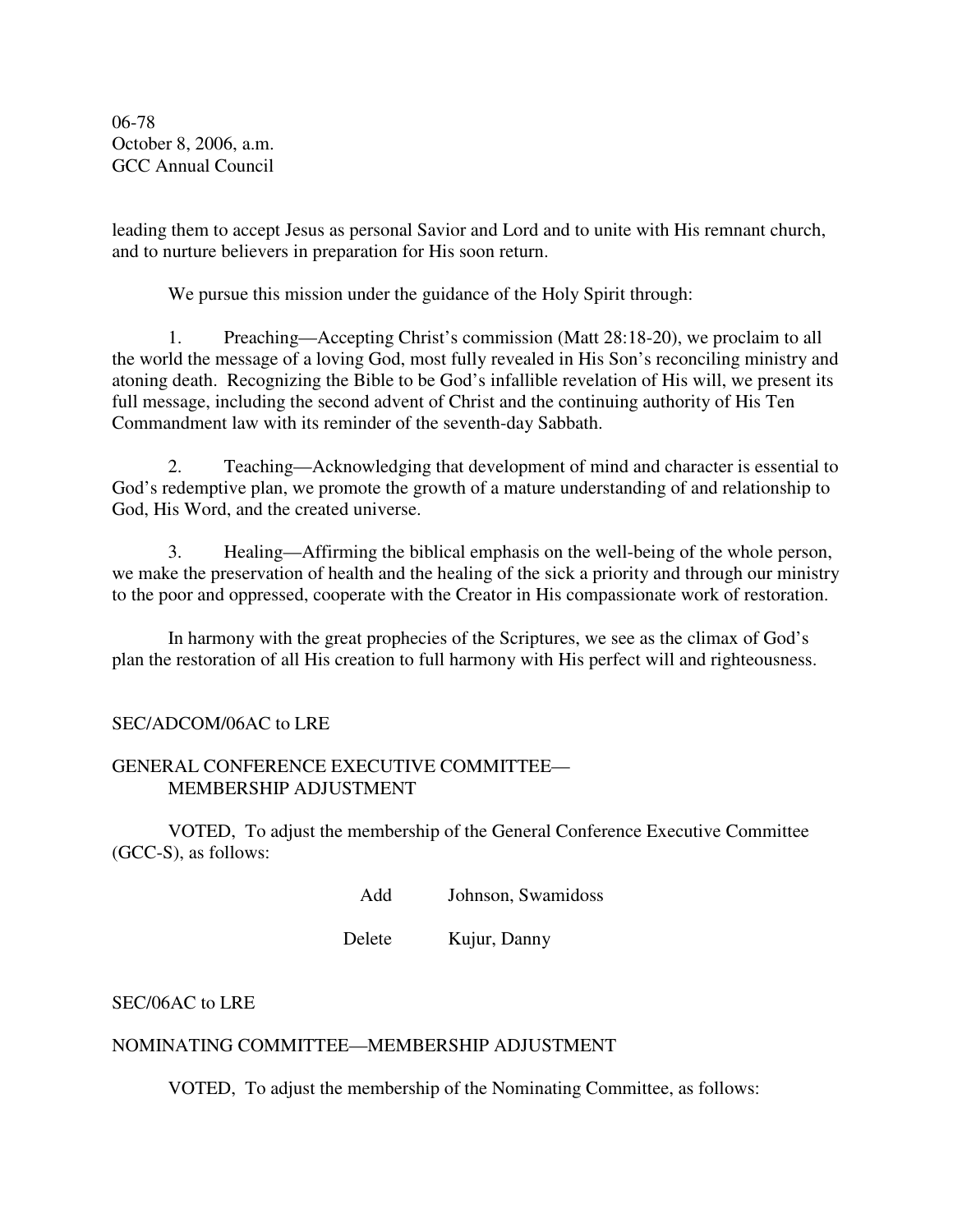06-79 October 8, 2006, a.m. GCC Annual Council

Add Ferreyra, Melchor A

Delete Nagel, Ruy H

# PRE/06AC to MLR

# *TELL THE WORLD* REPORT

 The first business session of the 2006 Annual Council was dedicated to hearing a progress report on the seven initiatives of *Tell the World*–the quinquennial emphasis for the world Church. Michael L Ryan, Mark A Finley, and Lowell C Cooper hosted a series of reports from division presidents and General Conference departmental directors on the following *Tell the World* initiatives:

1. Implementing a global media ministry.

2. Establishing congregations in 27 major cities.

 3. Training five million lay members, resulting in five million membership accessions.

 4. Raising church members' involvement in community service from 29 percent to 40 percent.

- 5. Planting 20,000 new congregations worldwide.
- 6. Involving every church in an annual program of public evangelism.
- 7. Enhancing the spiritual growth of members through Bible study and prayer.

 Following these reports, Jan Paulsen, chair of the business session, gave opportunity for comments and questions.

The *Tell the World* report closed with a season of prayer.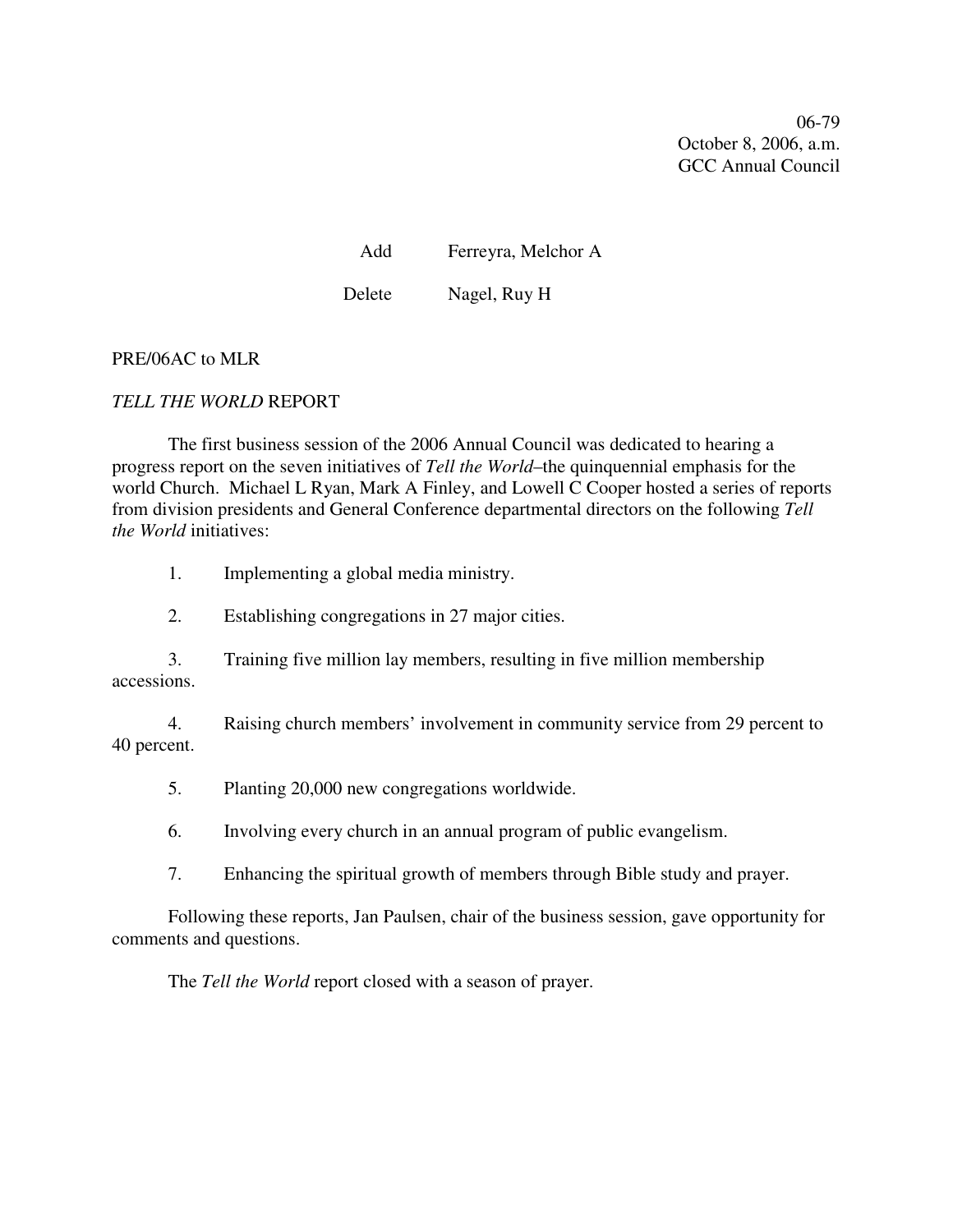06-80 October 8, 2006, a.m. GCC Annual Council

### 06AC to JP

### *ADVENTIST WORLD* REPORT

 William G Johnsson, Editor of *Adventist World*, gave a brief report on the progress of the magazine after its first year of circulation. He shared letters of appreciation from readers of the publication.

### 06AC to MAB

### JOHNSSON, WILLIAM G—APPRECIATION

 VOTED, To express appreciation on behalf of the world Church to William G Johnsson for his 47 years of dedicated service to the Seventh-day Adventist Church, with his last 26 years of service as Editor of the *Adventist Review* and more recently, the *Adventist World.* 

ARPubBd/06SM/ARPubBd/PreC/GCDO06AC/ARPubBd/ADCOM/06AC to JP

### EDITOR, *ADVENTIST REVIEW* AND *ADVENTIST WORLD*

VOTED, To appoint Bill Knott as Editor of the *Adventist Review* and the *Adventist World*.

Prayer was offered by Richard Bland, United Prison Ministries International.

 Jan Paulsen and Ted N C Wilson, Chairs Rosa T Banks, Secretary Larry R Evans, Editorial Secretary Tamara K Boward, Recording Secretary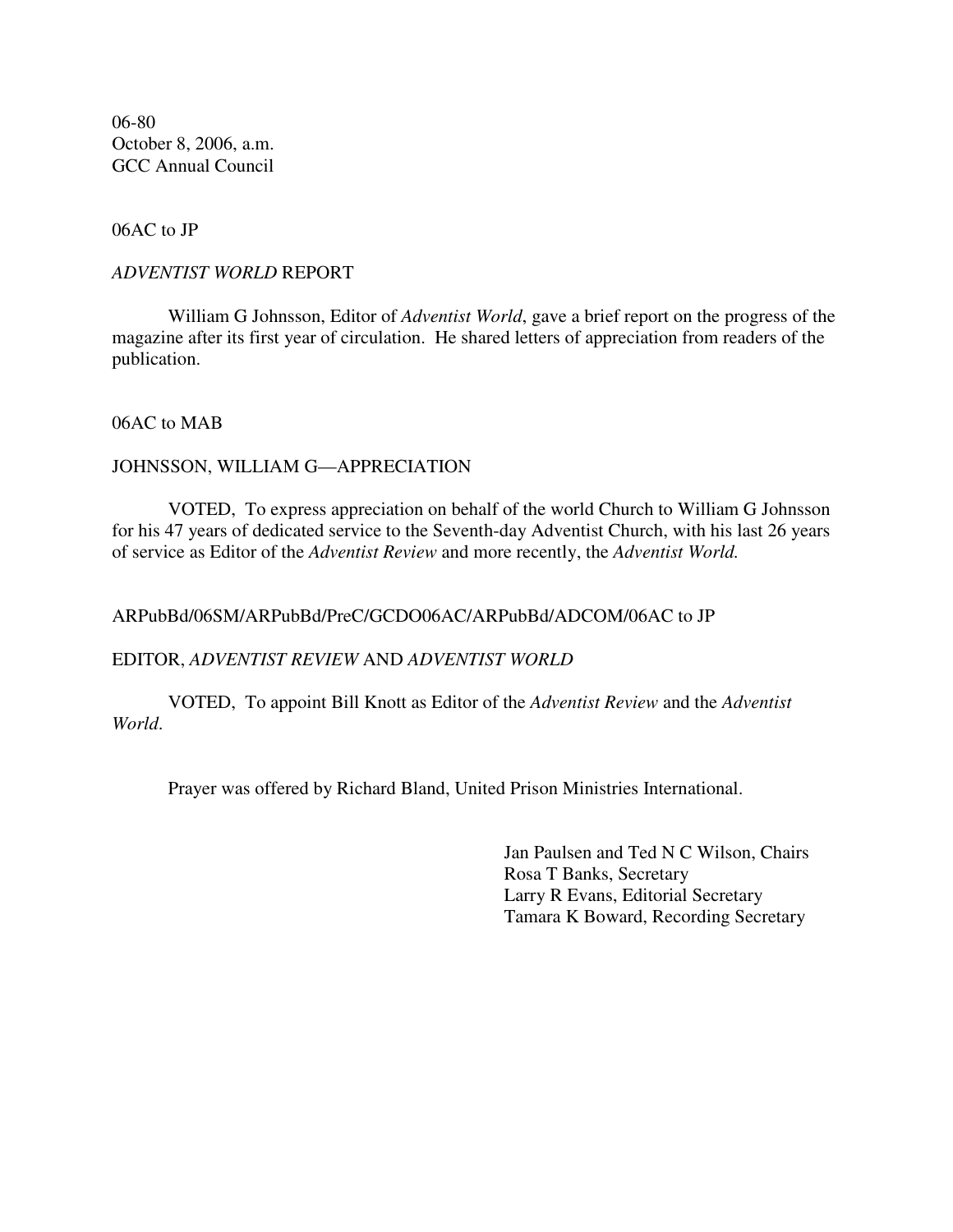### ANNUAL COUNCIL OF THE

# GENERAL CONFERENCE EXECUTIVE COMMITTEE

October 8, 2006, 2:00 p.m.

Ted N C Wilson, chair, called to order the third session of the 2006 Annual Council.

 Prayer was offered by Saustin Kazgeba Mfune, President of the Malawi Union Mission (SID).

# TRE/PolRev&Dev/ADCOM/TreC/GCDO06AC/06AC to LRE

# 222-06Ga CONDITIONS CONSTITUTING CONFLICT (CONFLICT OF INTEREST AND/OR COMMITMENT) - POLICY AMENDMENT

VOTED, To amend GC E 85 15, Conditions Constituting Conflict, to read as follows:

E 85 15 Conditions Constituting Conflict**—**A trustee, officer, executive committee/board member, employee, or volunteer has a duty to be free from the influence of any conflicting interest or commitment when serving the organization or representing it in negotiations or dealings with third parties. Both while on and off the job an employee is expected to protect the best interests of the employing organization. The following list, though not exhaustive, describes circumstances and conditions that illustrate conflict of interest or commitment:

- 1. Engaging in outside business or employment No change
- 2. Engaging in business or employment that is No change
- 3. Engaging in any business with or No change
- 4. Making use of the fact of employment No change
- 5. Owning or leasing any property No change
- 6. Lending money to or borrowing money No change

7. Accepting or offering of any gratuity, favor, benefit, or gift, of greater than nominal value gift, or of any commission or payment of any sort payment, monetary or non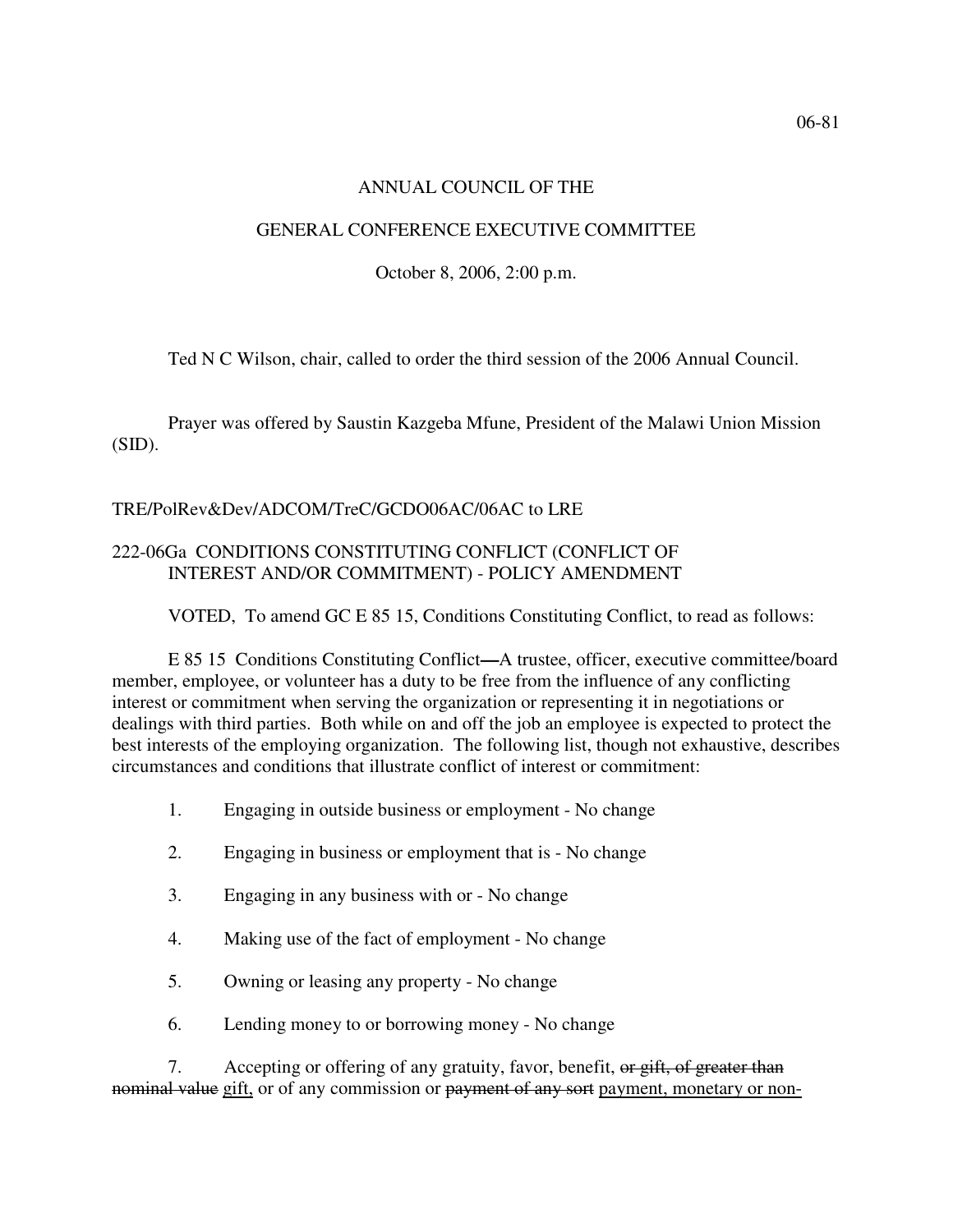06-82 October 8, 2006, p.m. GCC Annual Council

monetary, of greater than nominal value, in connection with work for the denominational organization other than the compensation agreed upon between the denominational organization and/or the employer and the employee.

- 8. Making use of or disseminating No change
- 9. Using denominational personnel, property No change
- 10. Expending unreasonable time, during normal business hours No change
- 11. Using one's connections within the organization No change

# TreC/GCDO06AC/06AC to LRE

# 222-06Gb MODEL STATEMENT OF ACCEPTANCE (CONFLICT OF INTEREST AND/OR COMMITMENT) - POLICY AMENDMENT

VOTED, To amend GC E 85 40, Model Statement of Acceptance, to read as follows:

 E 85 40 Model Statement of Acceptance**—**The following model statement of acceptance may be modified in a manner appropriate to the organization concerned.

THIS DECLARATION applies, to the best of my knowledge, to all members of my immediate family (spouse, children, parents) and its provisions shall protect any organization affiliated with or subsidiary to the . In the event facts change in the future that may create a potential conflict of interest, I agree to notify the in writing.

 1. I have read the Statement of Ethical Foundations and the policy on Conflict of Interest and/or Commitment.

2. I am in compliance with  $\overrightarrow{my}$  employer's is policy on Conflict of Interest and/or Commitment as printed above.

3. Except as disclosed below:

 a. Neither I nor my family have a financial interest or business relationship which competes with or conflicts with the interests of the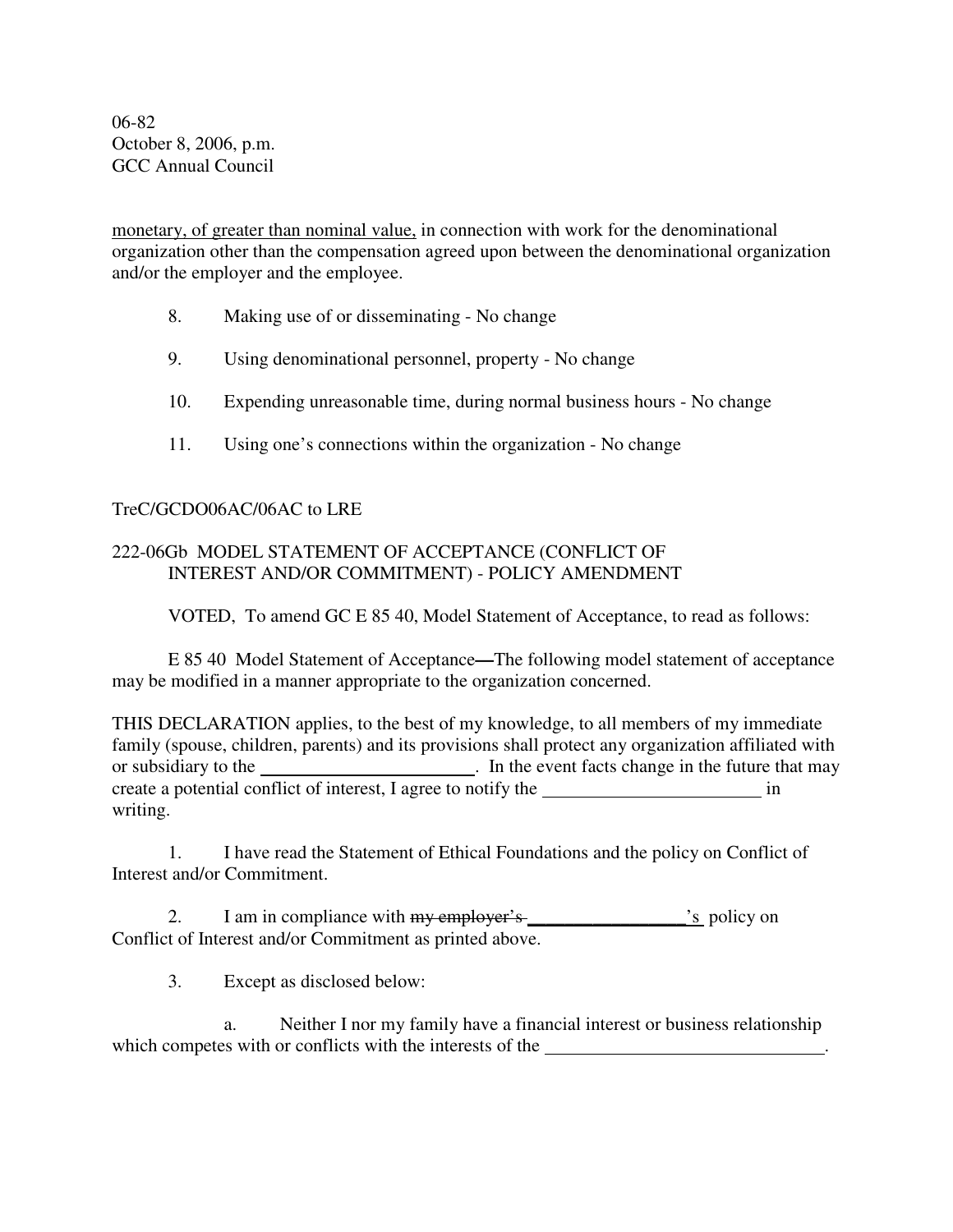06-83 October 8, 2006, p.m. GCC Annual Council

 b. Neither I nor my family have a financial interest in nor am or have been an employee, officer, director, or trustee of, nor receive/have received financial benefits either directly or indirectly from any enterprise (excluding less than five percent [5%] ownership in any entity with publicly traded securities) which is or has been doing business with or is a competitor of the .

c. Neither I nor my family receive/received any payments or gifts gifts, monetary or non-monetary (other than of token nominal value) from other denominational entities, suppliers, or agencies doing business with the \_\_\_\_\_\_\_\_\_\_\_\_\_\_\_\_\_\_\_\_\_\_\_\_

 d. Neither I nor my family serve/have served as an officer, director, trustee, or agent of any organization affiliated with or subsidiary to the in any decision-making process involving financial or legal interests adverse to the \_\_\_\_\_\_\_\_\_\_\_\_\_\_\_\_\_\_\_\_\_\_\_\_\_\_\_\_

 Disclosures: 1. 2. 3. 4. 5.

.

Name Date Position/Title Date Date

06/AC to JP

 $\overline{a}$ 

# EDITOR, *ADVENTIST REVIEW* AND *ADVENTIST* WORLD—INTRODUCTION

Jan Paulsen introduced Bill Knott as the new Editor of the *Adventist Review* and *Adventist World*. Bill Knott gave a brief thank you and acceptance of his new assignment.

06AC to MAB

# SECRETARY'S REPORT

 Welcome! I would like to take this opportunity once more to welcome each of the General Conference Executive Committee members, spouses, and invitees to the 2006 Annual Council.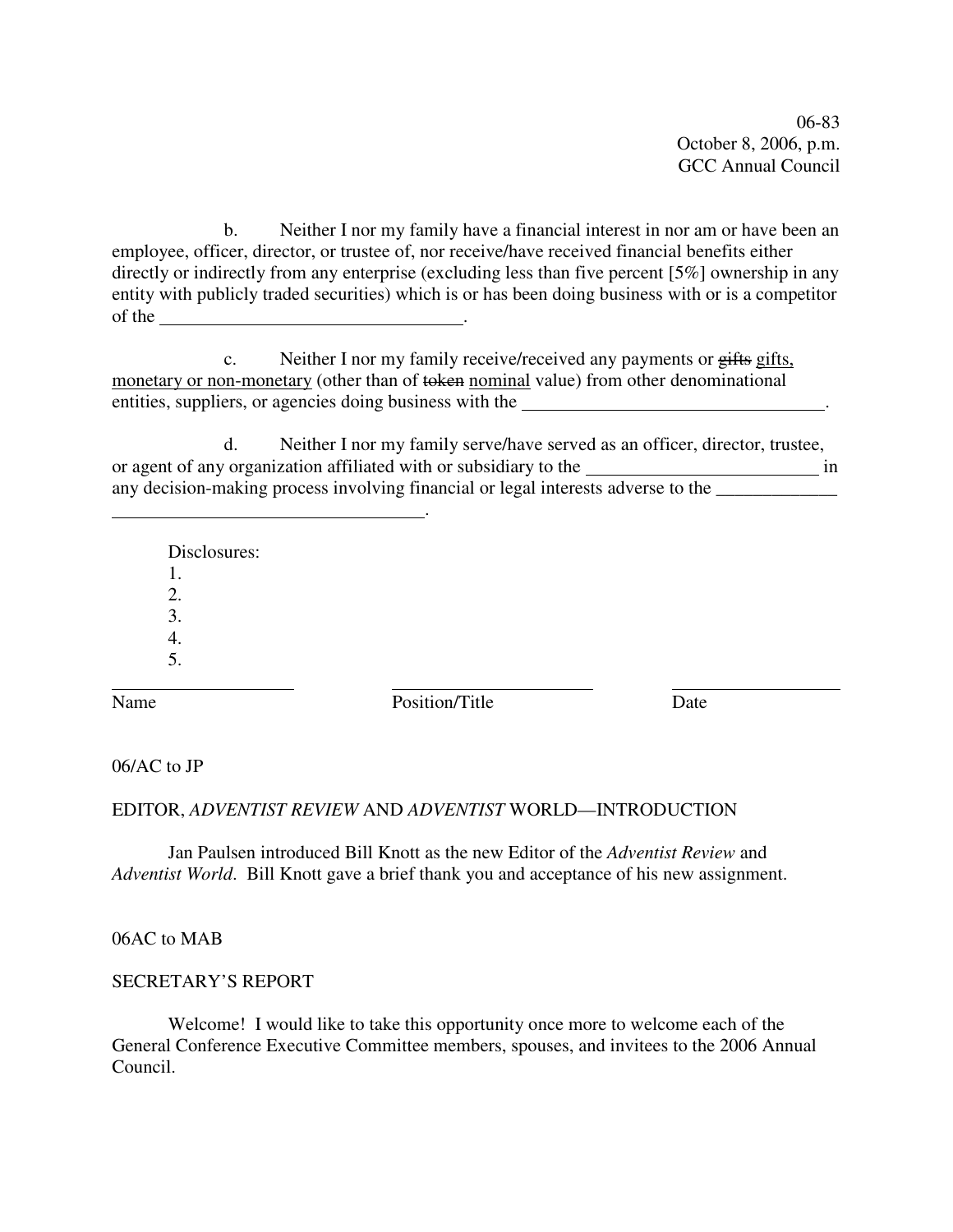06-84 October 8, 2006, p.m. GCC Annual Council

We would like each of you to verify that we have your correct mailing and email addresses so that your letter of invitation and other materials will be able to reach you in a timely manner. Kindly see Sherry Lemon at my office.

As you know, the 2007 Annual Council will be held in Kiev, Ukraine. At registration you were asked to provide a copy of your passport information page. If you have not done this, please make sure Sheri Clemmer receives the copy before you leave. This is required by the Ministry of Foreign Affairs to enable you to attend the meetings. Although Americans and citizens of the European Union countries do not need a visa, we still need the passport information.

### WORLD MEMBERSHIP

From July 1, 2005 to June 30, 2006, 1,093,089 people joined the Seventh-day Adventist Church by baptism and profession of faith. The same period last year was 1,094, 255. This is the fourth time total accessions have exceeded one million. With a net membership increase of 497,770, the world membership comes to 14,754,022.

Again this year, the net membership increase is about 50 percent of the accessions.

We are happy that about six out of thirteen divisions have completed their membership audits. We are encouraging the others to follow the good example of their sister divisions.

I personally believe that in some areas, we have more people attending church services on Sabbaths than the numbers on our books.

There are four divisions with membership of more than two million:

| <b>Inter-American Division</b>        | $\overline{\phantom{a}}$ | 2,779,971 |
|---------------------------------------|--------------------------|-----------|
| South American Division               | $\overline{\phantom{0}}$ | 2,591,851 |
| East-Central Africa Division          | $\overline{\phantom{a}}$ | 2,206,234 |
| Southern Africa-Indian Ocean Division | $\overline{\phantom{a}}$ | 2,001,134 |

 The Statistical Report indicates that 36.41 percent of the members of the Adventist family are in Inter-America and South America, and 33.71 percent in Africa.

### INTER-DIVISION PERSONNEL

In your agenda book you will find the details of missionary movements.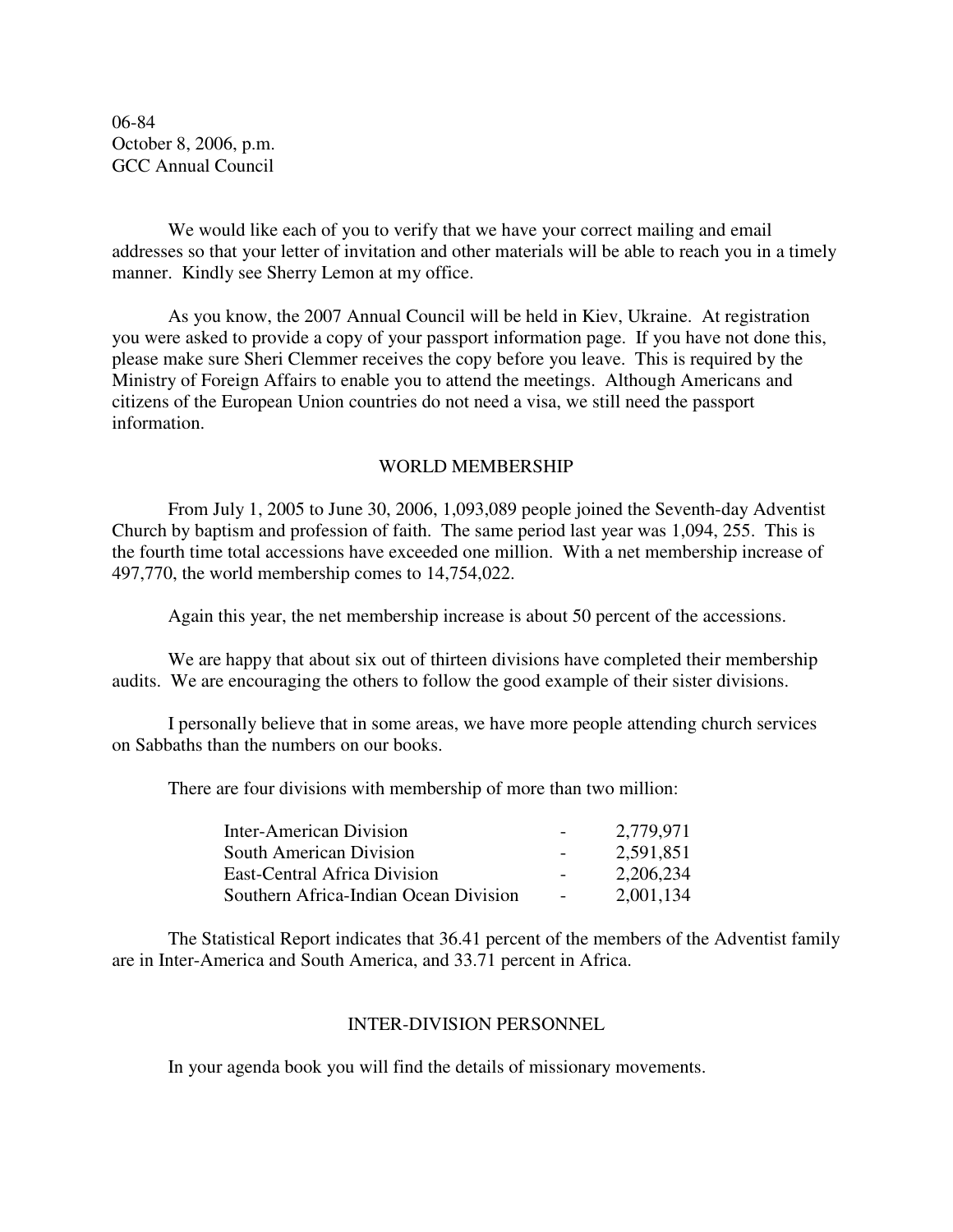06-85 October 8, 2006, p.m. GCC Annual Council

In 2005, 116 new missionaries were sent out on regular full-term appointments to all the divisions. Three hundred seventy others returned to their fields of assignment after welldeserved furloughs/annual leaves. One hundred forty-three asked for permanent return. Our active interdivision workforce stood at 980. In addition, 1,589 short-term volunteers went out to the mission fields for one or two years.

We wish to express our appreciation to these front-line soldiers.

# DIVISION REPORTS

# EAST-CENTRAL AFRICA DIVISION (ECD)

 The East-Central Africa Division reports 33,868 baptisms, bringing their total church membership to 2,206,234 during the first two quarters of 2006.

 In June 2006, the East-Central Africa Division conducted leadership training, along with its advisories, in Nairobi. The objectives were to share the vision of ECD with all leaders at all levels of the Division organization and to develop wisdom and commitment to manage the ongoing challenges facing the Division. Some of the ongoing challenges include:

- evangelizing the unreached areas of the Division
- nurturing all the members of the Church
- breaking the dependency syndrome within our Division entities
- the effect some independent ministries are having in many of the unions
- the lack of spiritual, committed, and dedicated leadership
- the lack of self-support
- the lack of financial growth rate proportionate to membership growth rate
- evils such as tribalism, regionalism, nepotism, nationalism, etc.

An Adventist-Muslim Relations Convention, facilitated by Jerald Whitehouse and Oscar Osindo, was held in June 2006 to create awareness across the Division of the need to enter into a meaningful dialogue with Muslims. Various high-ranking Muslim leaders attended and shared very encouraging and inspiring experiences of their interactions with Seventh-day Adventist members who have been working with them and their communities.

# EURO-AFRICA DIVISION (EUD)

 Over the last 12 months a total of 4,590 new members were added to the Church in the Euro-Africa Division. While many of those baptized were young people from Seventh-day Adventist homes, there have also been several newcomers to the Adventist message. A number of baptismal celebrations took place in the North Africa region.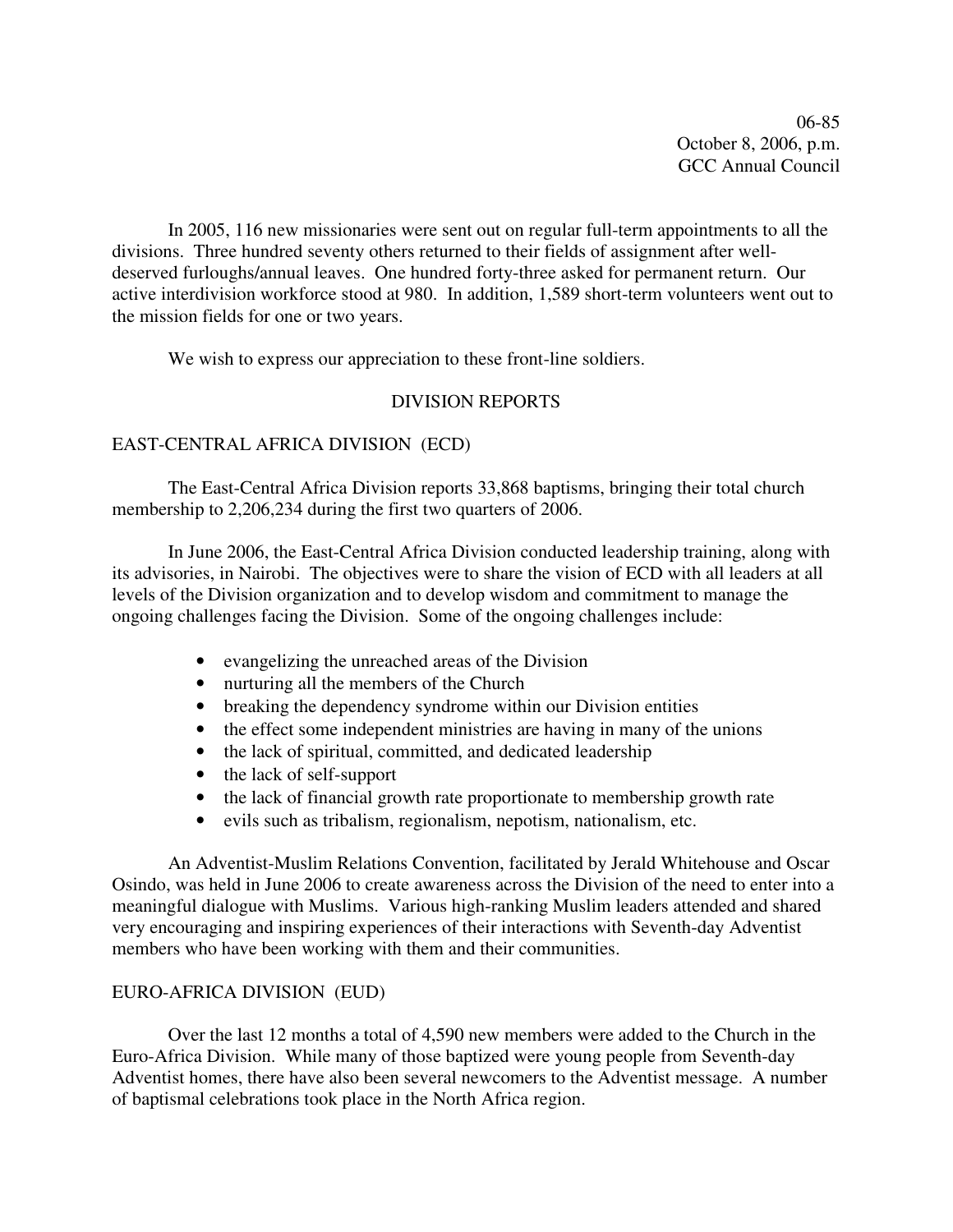06-86 October 8, 2006, p.m. GCC Annual Council

Another highlight of the past 12 months was the ordination of 14 young pastors to the gospel ministry in a local conference of the Romanian Union. This, along with other recent union ordinations, indicates a rapid change to a young team of ministers.

 A new church and training building was inaugurated this summer on the Isle of Malta in the Italian Union. Malta, with its British culture, has also become a bridgehead facilitating mission among Muslims.

 Adventist Volunteer Service has also grown over the past few years with Prague and the Czecho-Slovakian Union hosting the largest numbers of volunteers who have been involved in the language school as well as in literature evangelism and mission.

 Television is being used more and more to reach the European, Northern-African, and West-Asian countries with the gospel. The Romanian Union holds a state television license and is the first union in EUD that will soon be running its own 24/7 branch of the Hope Channel.

 The *Voice of Hope* in Germany is in full progress and will soon be hosting the European Center for media production. Germany has also started an advertising campaign on a business television station inviting people to order the Bible correspondence course, *Take Jesus*. Both France and Belgium have been invited to broadcast their worship services on public television stations.

 The most encouraging element is the movement of laity to be more and more involved in mission at home and abroad. Hundreds are now trained for the upcoming satellite evangelistic campaign on health to be broadcast this fall from Germany to German-speaking territories in Europe.

# EURO-ASIA DIVISION (ESD)

One of the highlights this year was the celebration of the  $120<sup>th</sup>$  anniversary of Adventism in the Euro-Asia Division which took place at the Zaoksky Adventist University.

In the Belarus Conference, the new missionary magazine *Christian Family* was launched. The magazine features articles on Christian education, Christian families, denominational doctrines, and health issues.

Construction of new chapels in Belarus has successfully continued with the fifth chapel being constructed in the City Minsk at the same place where in the basement of the first municipal chapel, a timbered single-story house, Sabbath School lessons and the morning devotional books were secretly printed. The chapel is expected to be inaugurated in November 2006.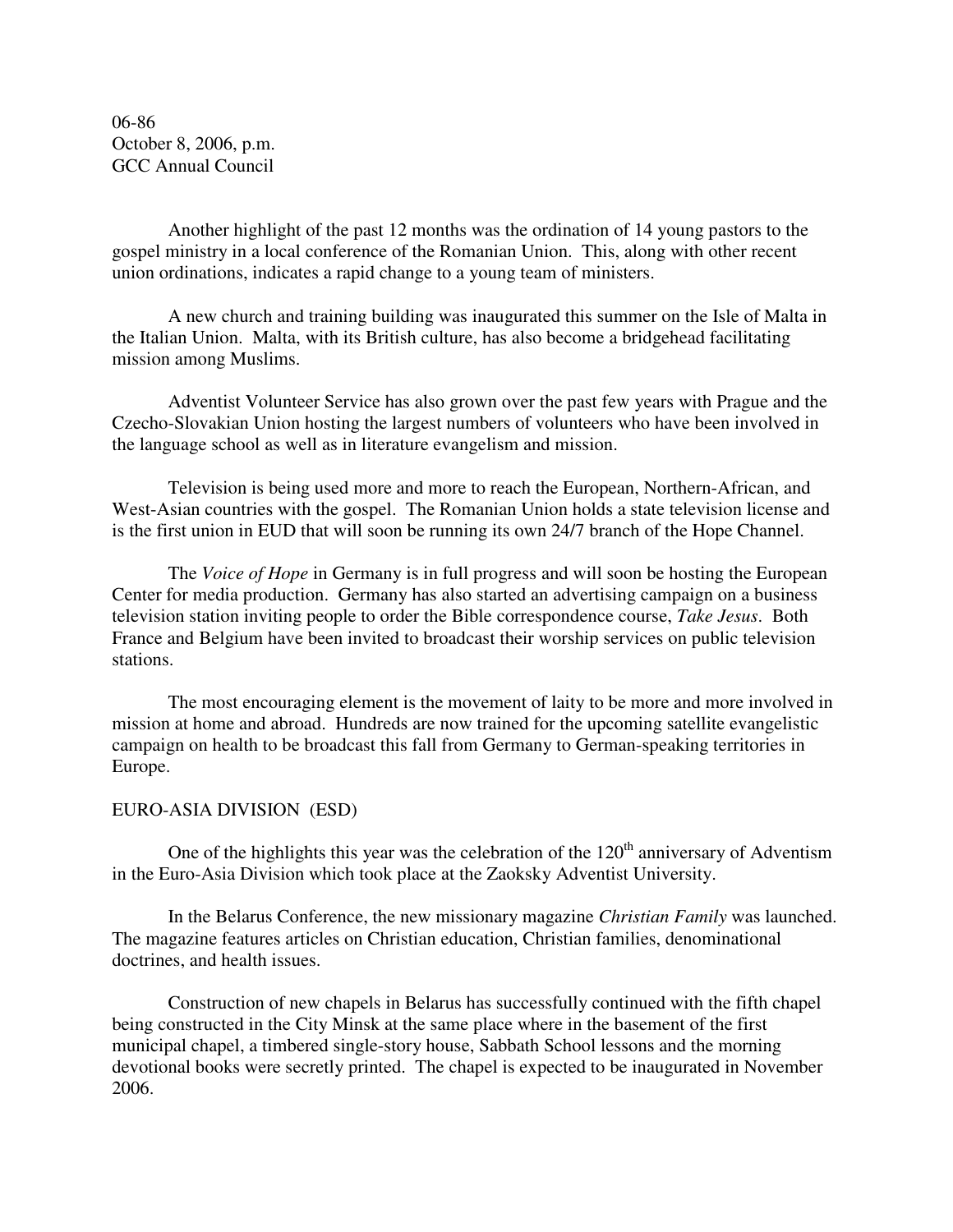06-87 October 8, 2006, p.m. GCC Annual Council

Over 100 choirs from all local conferences in the Ukraine participated in the first All-Ukrainian Festival of Choirs of the SDA Church on April 28 and 29 in Kiev. The festival closed with the performance of a composite choir and orchestra comprised of some 400 singers and musicians.

In October 2005, the Central Mission of the Ukrainian Union purchased 400 DVD players and recorded 5,000 DVDs containing copies of evangelistic materials to be used in their personal evangelism and small group ministries.

Moldova is among the countries chosen for the implementation of the 800-800-1600 pilot outreach project. This project envisages 800 volunteer missionaries using DVD players to conduct 800 evangelistic programs to win 1,600 souls for the Lord. In January 2006, a group of 870 volunteer missionaries was consecrated to evangelistic ministry in the Moldova Union. All the missionaries were equipped with DVD players and DVDs containing recordings of Mark Finley's evangelistic programs. Over 200 persons have been baptized as a result of the 800-800- 1600 project.

Lay members were the main participants in the unusual missionary congress held in Georgia, April 21-23, 2006. The congress was aimed at training and equipping laity with all the necessary materials so they could independently perform outreach work and conduct biblical courses. The congress demonstrated the visible unity in Christ of the representatives from four different nations (Russia, Georgia, Armenia, and Azerbaijan) who were united in witnessing, joint prayers, and singing in their native languages.

### INTER-AMERICAN DIVISION (IAD)

Committed to the challenge of proclaiming the gospel to all the world in this generation, the Inter-American Division held an Evangelism and Mission Summit January 15-17, 2006 in Miami for the purpose of promoting new methods for evangelism and supporting Global Mission.

In March 2006, administrators of local fields and unions participated in the first Symposium on Prayer and Leadership which promoted the importance of prayer and the principles of leadership within the Church.

Baptisms up to the first quarter of 2006 have reached the historic number of 94,192.

Three new local fields have been organized during 2006. Studies are also being conducted for possible territorial readjustments of the Colombian, South Mexican, Mid-Central American, South Central American, and Venezuela-Antilles Unions.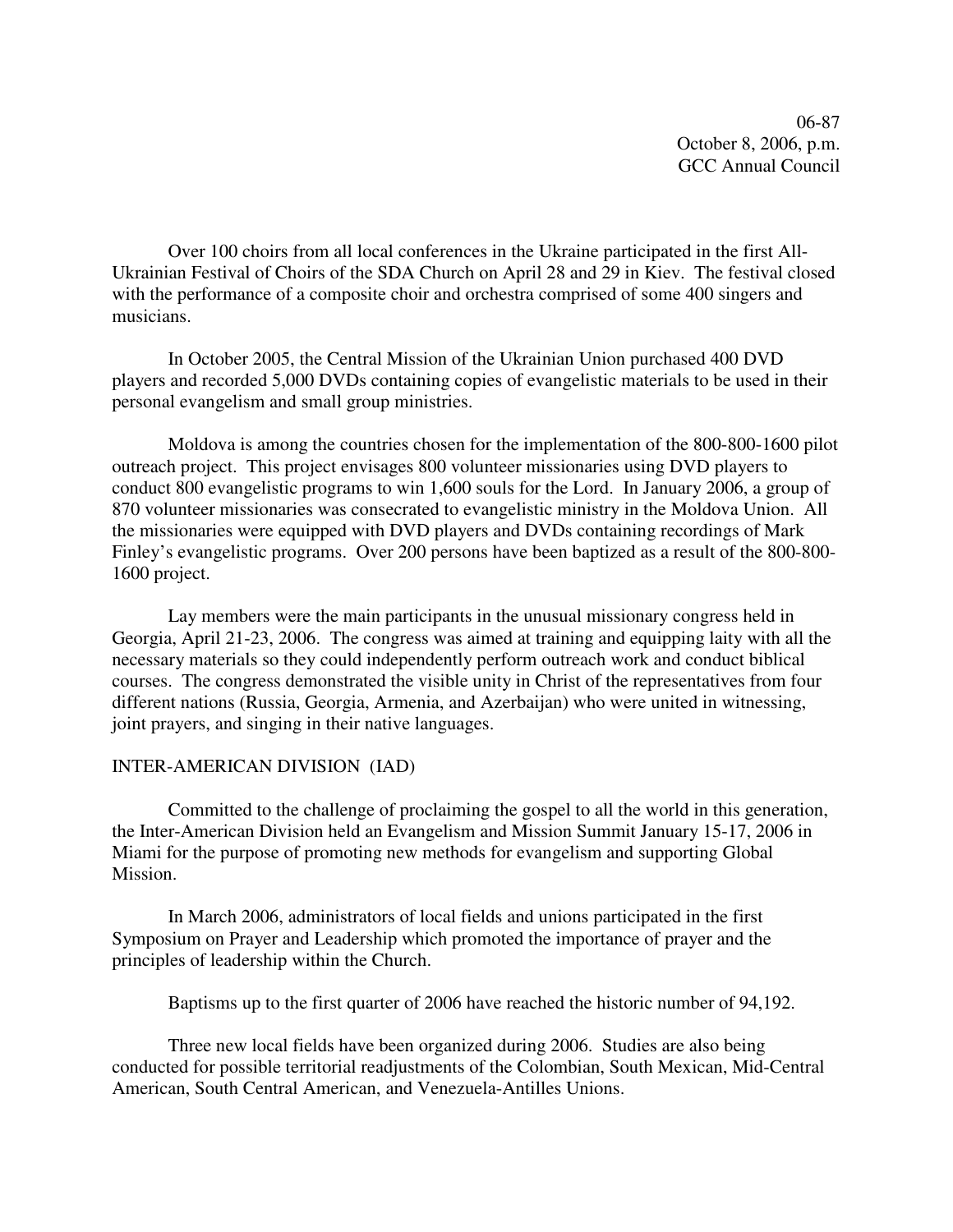06-88 October 8, 2006, p.m. GCC Annual Council

The Mid-Central American Union, organized three years ago, has rapidly grown and, even though its membership placed this union in fourth place among the unions in the division, it has become the largest union in the division. Its evangelistic approach has been planting churches and, in the last two years, 200 new churches have been planted.

### NORTH AMERICAN DIVISION (NAD)

As of June 30, 2006, North American Division membership is at 1,030,361 compared to 1,012,238 the second quarter a year ago.

A newly reformatted volunteer service operation is being formally launched this autumn by the NAD Secretariat. What has been known as "Adventist Volunteer Ministries Network" will become the "NAD Office of Volunteer Ministries." Our largest missions program is the "Alliance For Youth" tutoring initiative with 184 tutoring centers in 26 states and provinces in NAD and over 3,000 volunteers serving locally at sites near the centers.

In anticipation of the launch of *HisHands,* the NAD expects to implement an intradivision initiative calling on each church to sponsor a missionary for one year.

The North American Division will hold its first ever World Youth Prayer Conference February 28-March 4, 2007 in Dallas, Texas. Youth from all over the world are invited to participate in this power packed experience to claim the power of God in their lives. The twofold purpose of the conference is first to draw attention to the challenges of senior youth by reintroducing them to a love relationship with Christ and then to empower them to reclaim their cities through service to others while bringing a message of hope.

# NORTHERN ASIA-PACIFIC DIVISION (NSD)

In June 2006, Jairyong Lee, Northern Asia-Pacific Division President, Kim Dae Sung, NSD Sabbath School/Personal Ministries Director, and Hong Mhyong Kwan, Korean Union Conference President, led a small delegation that had been invited by the North Korean government to discuss potential joint projects. They had the opportunity to talk with the North Korean authorities several times and made a mutual agreement to modernize and upgrade medical and health services in North Korea. During their four-day visit, they also had the opportunity to visit a Christian church in Pyongyang City and enjoyed the fellowship and encouraged the believers there.

Since English has become an international language for the art, science, and business sectors throughout Asia, there appears to be a great potential for outreach by planting Englishspeaking churches throughout the Division. On April 29, 2006, the new Ilsan English Church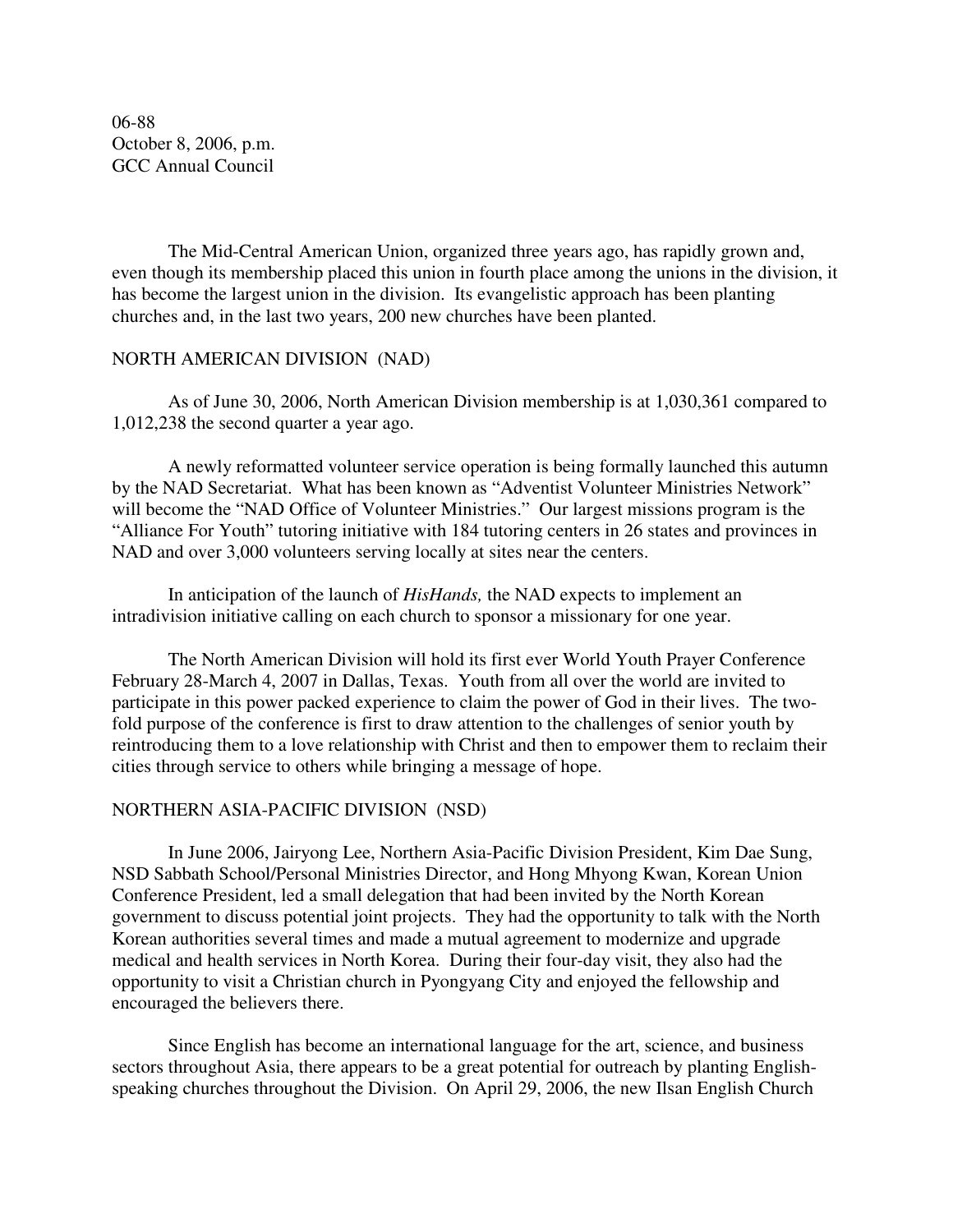06-89 October 8, 2006, p.m. GCC Annual Council

was inaugurated. Prior to the celebration, Division staff members distributed 1,600 pamphlets on the streets around the office. Around 120 people attended the Friday night concert that featured the Golden Angels singing group and approximately 50 people attended Sabbath School and church services in the newly-constructed chapel located on the seventh floor of the NSD headquarters building.

The Golden Angels singing ambassadors have dedicated one year of their lives to support Pioneer Missionary Movement (PMM) pastors in their evangelistic meetings. During the past two years, the first and second Golden Angels groups have supported about 70 evangelistic meetings in several cities and towns of Korea, Japan, and Mongolia.

A four-story building was purchased in Ulaan Baatar, Mongolia that will be used as an English language school by the SDA Language Institute. The purpose of the language school is to evangelize people in Mongolia as well as to provide a center for Adventist young people.

# SOUTH PACIFIC DIVISION (SPD)

 The Australian Union Conference has developed a strategic plan focused on *Go Tell the World* as follows:

- Increase the percentage of church members spending time in daily Bible study and prayer from 50 percent to at least 65 percent.
- Increase the percentage of church members involved in community service from 29 percent to at least 40 percent, that is, at least one-third more people being involved than currently are.
- Challenge at least 17,000 Adventists or every Adventist household to reach at least one person for Jesus and bring them into fellowship with God's family by 2010. The outcome would be 15,000 accessions.
- Building on the principles of *Hope for Big Cities*, plant and establish new congregations in the capital cities of our states and territories.
- Plant and nurture 50 new congregations while also providing proper nurture for the congregations planted between 2000 and 2005.
- Involve every church in an annual evangelistic event resulting in 2,500 evangelistic outreach and discipleship programs, including 625 youth evangelistic series.
- Creatively use technology and communication channels—radio, television, the internet, publications—to reach every person in Australia with the gospel message.

Similar plans have been developed by Papua New Guinea Union.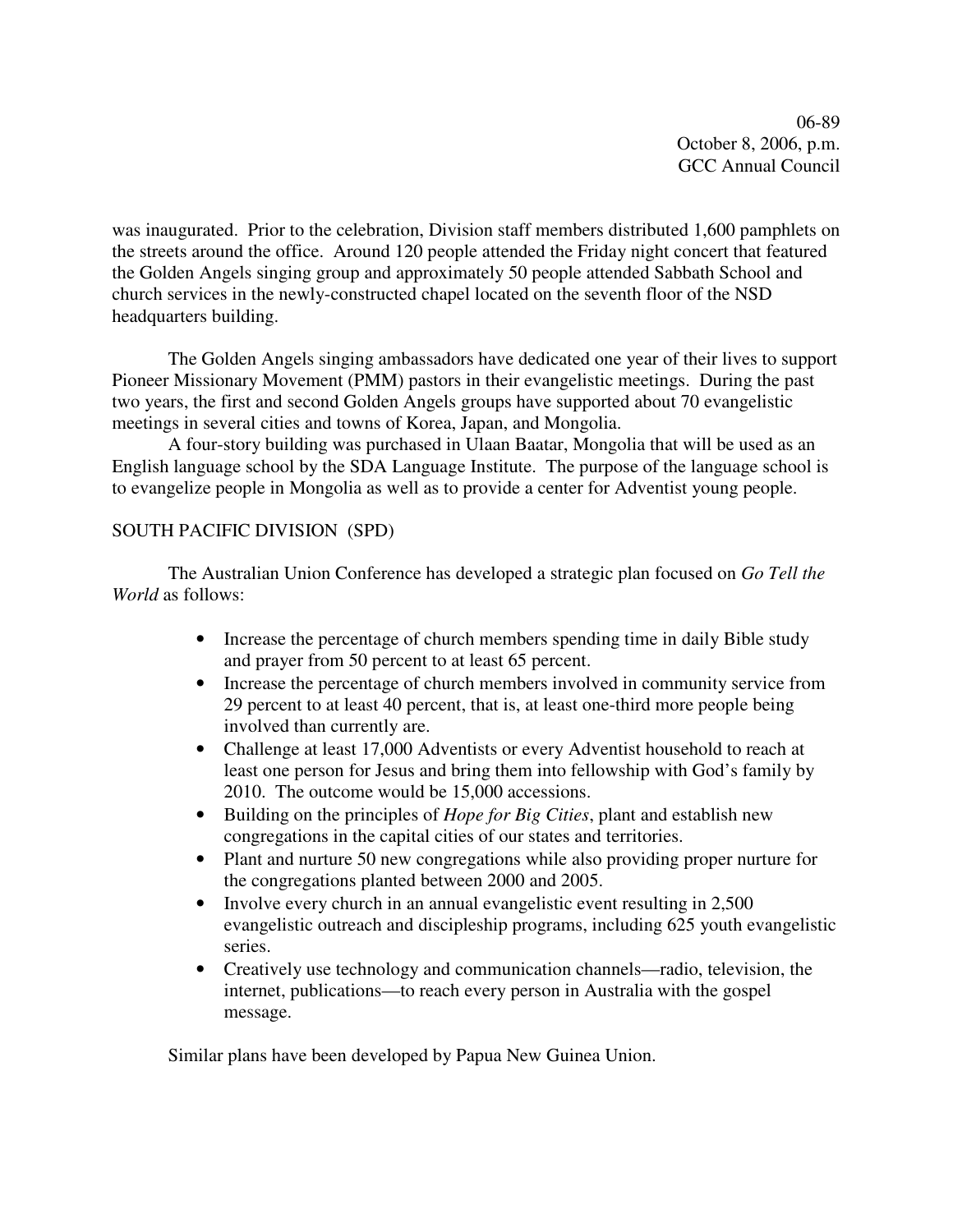06-90 October 8, 2006, p.m. GCC Annual Council

Up until 2005, the New Caledonia Mission was averaging approximately 20 baptisms per year, with a membership of less than 400. However, in 2005, they had around 200 baptisms which took them to almost 600 members. The membership now is well over 600. One exciting event was the conversion of an Evangelical pastor with 20 of his members who belong to the unentered territories of the Wallis and Fortuna Island group, and who have expressed a desire to go back to their islands and share the Adventist message.

 In April 2006, a radio station was officially launched in Rarotonga, the capital of the Cook Islands. It is expected that this radio ministry will have a huge impact in spreading the gospel in a culture where people listen to the radio for their source of information.

Part of the  $13<sup>th</sup>$  Sabbath offering this quarter is going toward the purchase of a new plane for Adventist Aviation in Papua New Guinea.

 In the Trans-Pacific Union Mission, strategic plans have been developed to implement the *Tell the World* initiative. As a result of the initiative, a church, a classroom building, a minister's house, and a teacher's house are being built in Shortland, Solomon Islands, where for more than 120 years it has been Christianized predominately by the Catholic Church with no other Christian denomination being allowed to enter.

# SOUTHERN AFRICA-INDIAN OCEAN DIVISION (SID)

 During this year, the Southern Africa-Indian Ocean Division has passed the two million member mark.

 The Division office family is leading by example in soul winning. The entire staff is involved in an aggressive one-to-one evangelism project through Bible correspondence courses. A baptismal class comprised of 40 individuals has been organized at the security company that provides security services for the Division office. The security company has also requested the Division staff to present a spiritual program each Wednesday for those staff members who are not enrolled in the baptismal class. A timber processing company with more than 1,000 workers has also opened its doors to the Division family to evangelize the workers.

 In the Zambia Union, an illiterate blind lay evangelist has brought 30 people to Christ. This man moves from village to village conducting Bible studies during the day and evangelistic meetings in the evenings. They call him "The Moving Bible." The Lord has visibly blessed his efforts.

 The President of the Republic of Botswana was reached by young people who enrolled him in a Bible correspondence program.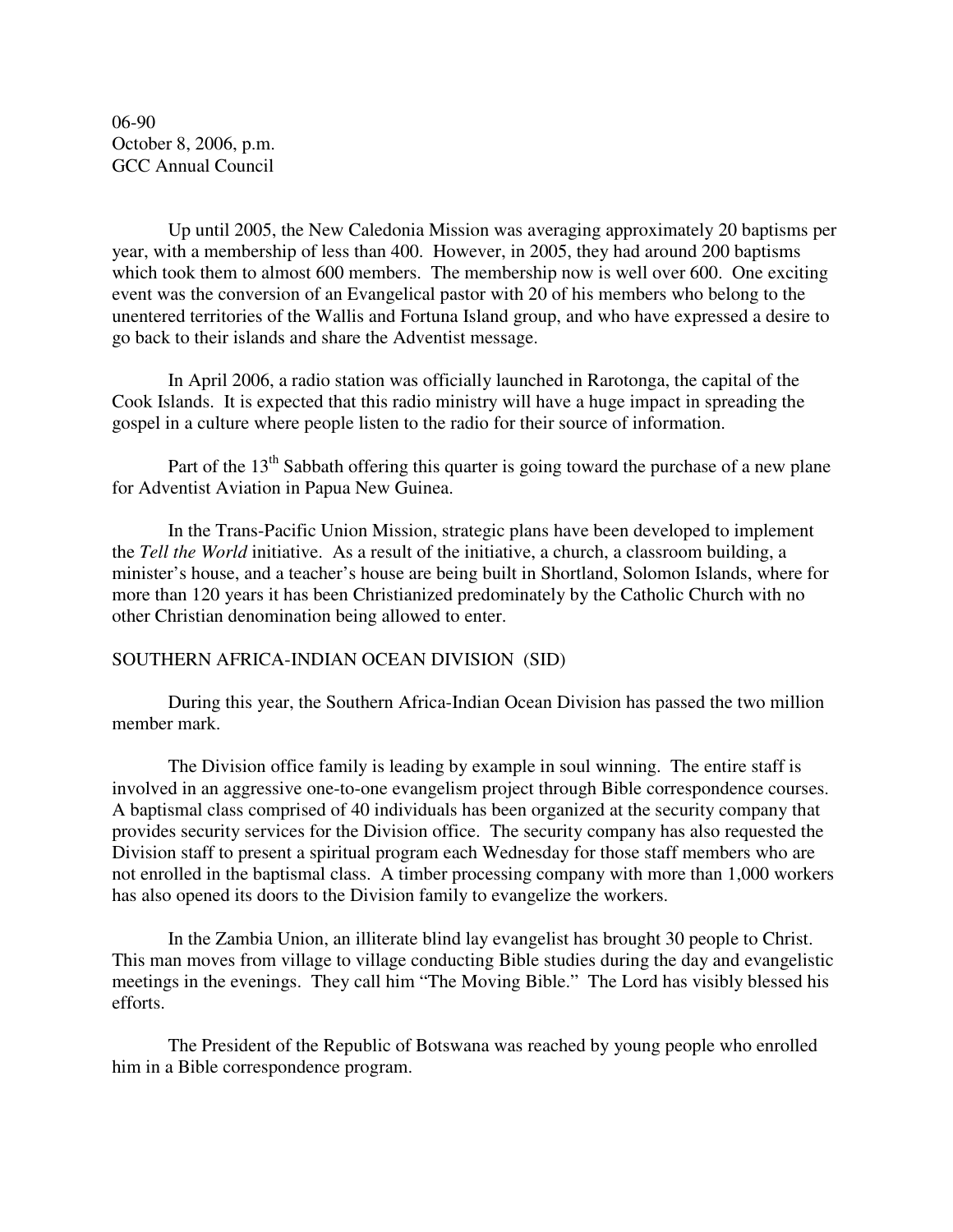06-91 October 8, 2006, p.m. GCC Annual Council

 Adventist students attending public universities in Malawi conducted evangelistic meetings in Mkanjira under fierce opposition from the Muslim community. One night, a Muslim man walked into the evangelistic meeting and caused a disturbance by shouting and throwing objects at the attendees. However, the people remained and the meeting continued. When the man returned home after the meeting, he became so sick that he thought he was going to die. Upon hearing of this man's plight, the young university students took their pastor to his home to pray for him. The Lord heard the pastor's prayers and the man immediately recovered. At the end of the evangelistic series, this same man was baptized.

# SOUTH AMERICAN DIVISION (SAD)

 In harmony with the *Tell the World* initiative, the South American Division has titled its program *Tell the World, Hope is Jesus*. Since last year, the Division has been preparing an unprecedented promotional campaign with the objective of mobilizing the greatest number possible of credentialed denominational employees and church members. These promotional campaigns have been carried out through media such as television, radio, articles in the *Revista Adventista* (*Adventist Review*), magazines, and local bulletins.

 The ten unions in the Division continue to work under the motto, "Integrated Evangelism." The objective of this program is to integrate all efforts to fulfill our mission in a four-stage process:

 1. Planting—During this period, churches use intercessory prayer asking the Lord to touch the hearts of their family members, neighbors, and friends so that the truth can be communicated to each individual through Bible study.

 2. Cultivating—Small groups, Bible instructors (missionary partners), and the church in general use Bible courses to prepare those interested individuals for doctrinal instruction. This stage lasts for three to four months and culminates in a Week of Reaping.

 3. Reaping—This is a special week in which the churches prepare for the "final effort" toward decisions for baptism. During this Week of Reaping, church members also bring new friends and relatives who are interested in the message.

 4. Conservation—After the reaping programs, a strong conservation program unfolds for the new church members by involving them in small groups to give them the environment needed so they may develop their gifts and talents in relation to the mission of the Church.

 From June 16-25, 2006, more than 300 preachers from different parts of South America participated in the *Through the Inca Trails* reaping program. The *Caravan of Hope* traveled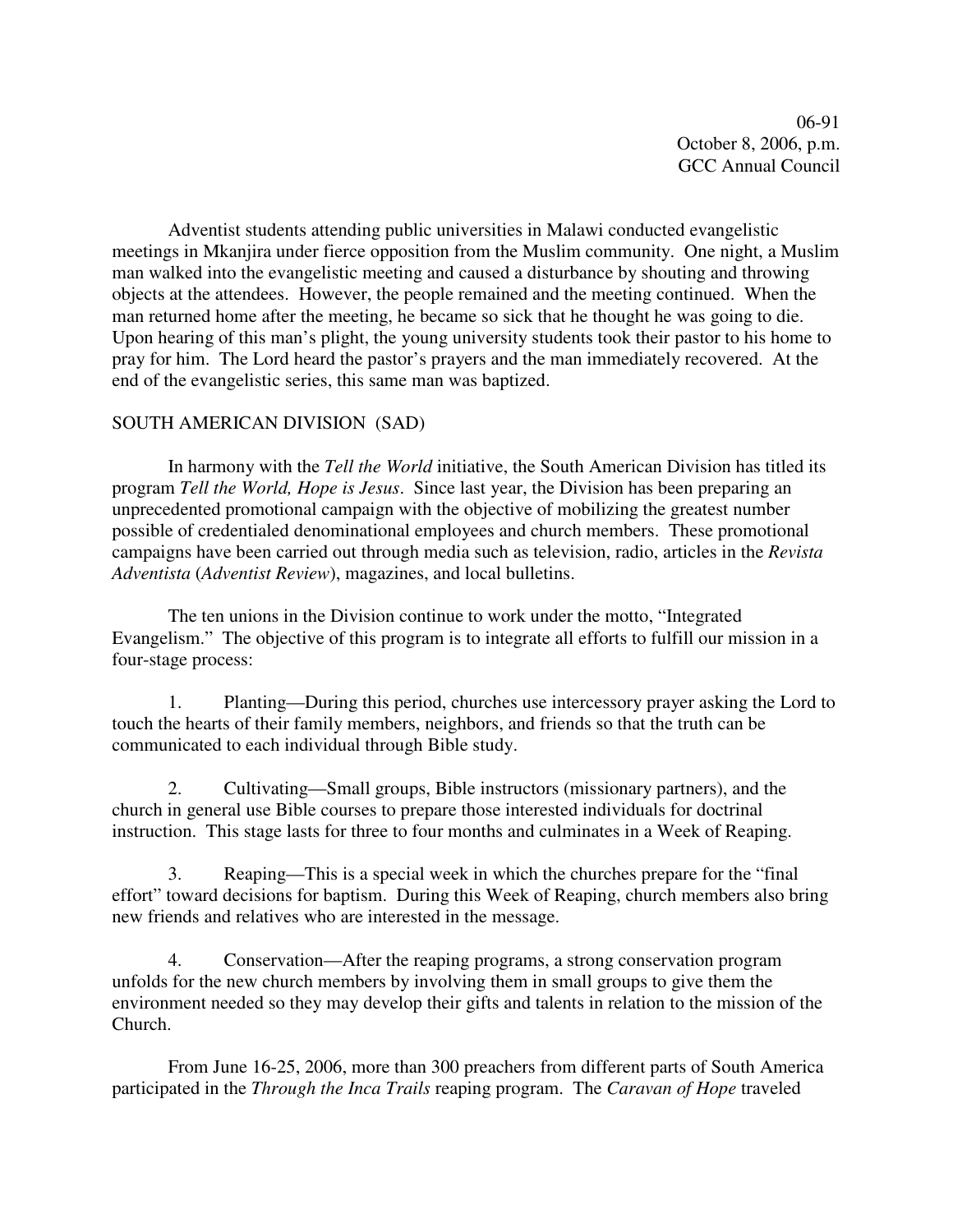06-92 October 8, 2006, p.m. GCC Annual Council

through more than 20 cities in Peru and Ecuador and brought together more than 180,000 people which resulted in 37,000 being baptized.

Similar caravans took place in other unions throughout the South American Division, such as the *Amazon Caravan* held in the North Brazil Union which resulted in the baptism of more than 5,000 people.

 More than 86 projects, including chapels and schools, were built by Maranatha International in Peru and projects will begin in Ecuador in 2007 so the new church members will have a proper place to worship.

 Adventist Communication System (ACS) has three radio networks (Portuguese, Spanish, and AWR), two television networks (Portuguese and Spanish), one Bible correspondence school through the regular postal service and through the internet, 24-hour assistance for listeners and television viewers and a CD and DVD recording studio. ACS is an important tool for the production and broadcast of integrated evangelism materials in the South American Division.

 All unions, local fields, and institutions in the Division are directed toward and involved in the fulfillment of the mission of the Church. In 2005, this integrated commitment resulted in a total of 240,563 baptisms.

# SOUTHERN ASIA DIVISION (SUD)

 As of the second quarter of 2006, the total membership is 1,162,165 in the Southern Asia Division.

 Thirty-nine independent pastors with approximately 8,000 of their members in Gujarat, a hard core state where Hindu fundamentalist government is functioning, are ready to join the Seventh-day Adventist Church. Some of these congregations have their own church buildings. Three orientation (training) sessions have been conducted for these pastors by the Division Global Mission director, conference officers, and church pastors. Recently, 847 people were baptized out of these congregations and are now part of the Church.

 Another group of 42 independent pastors with their 25,000 members from Ahamednagar in the North Maharashtra Section are getting ready to join our Church. The local conference reports that five training programs have been conducted so far for this group.

 The Director of the Eastern Uttra Pradesh Region, Mr Sunderra Lall, learned that people with non-Christian backgrounds from Kuddupur Village in the Jaunpur District had expressed a desire to know more about Jesus Christ and His miracles. As requested, he prepared to conduct a three-day meeting for these people. To his surprise, ten to twelve thousand people gathered to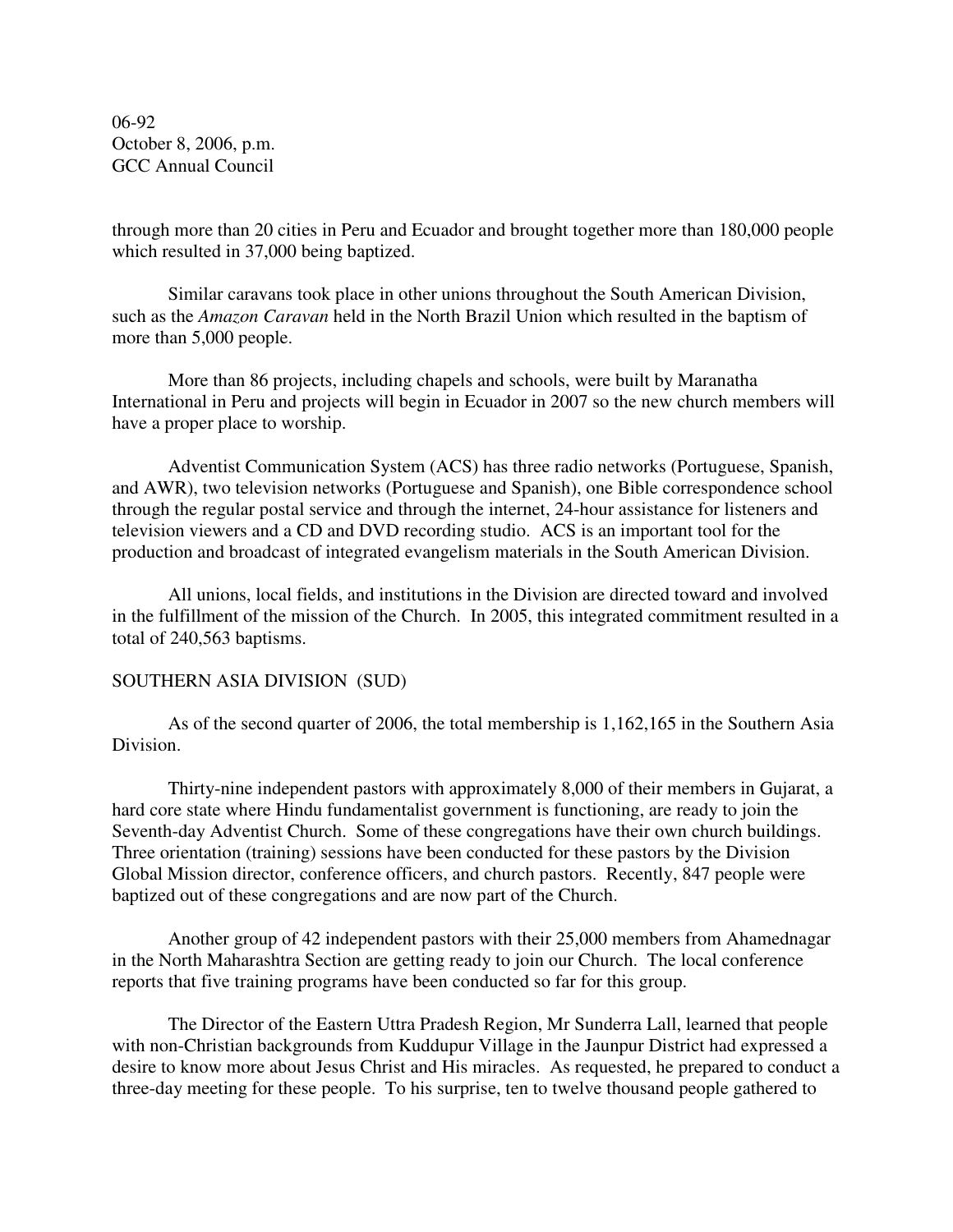06-93 October 8, 2006, p.m. GCC Annual Council

attend the meetings. Many of the people indicated that they believed in Jesus Christ and His miracles. Several miracles have taken place in their personal lives as well as in the village.

 The Spirit of God is working miraculously among the people in the Sundarban Islands, a group of islands in the South of Calcutta. Presently, 33 volunteers are working on 22 islands in this area and as a result 600 additional members have been added to the Church during the second quarter of 2006.

### SOUTHERN ASIA-PACIFIC DIVISION (SSD)

 In 2006, the Southern Asia-Pacific Division held its first ever Administrative Advisory at which 29 presidents, executive secretaries, and treasurers from unions and attached mission fields, plus 10 administrative secretaries, attended the three-day orientation program.

 As a result of the *Tell the World* emphasis on city evangelism, the Division has chosen Jakarta as its city in the *Hope for the Big 13* initiative of the General Conference and in turn chose Bangkok as its project. Planning sessions are ongoing for both *Hope for Jakarta* and *Hope for Bangkok* projects. Leaders of the Jakarta Conference have decided to aggressively move forward by faith to establish 106 new congregations in this huge metropolis by the end of the quinquennium.

 After 100 years of Adventist presence in Thailand, there are only four organized churches in Bangkok, a mega city of about 10 million people. Plans have been laid by leaders and laity to penetrate Bangkok as never before. There are now 14 new groups meeting on Sabbath. An interdivision employee with experience in church planting has been called to train and coordinate all church planting projects in Bangkok.

 The media ministry is going well in some parts of the Division, especially in the Philippines where many cable companies feature the Hope Channel. Hundreds of baptisms have come from this media avenue alone.

Among the converts are professionals and business people as well as clergy from other denominations. Inasmuch as they are the fruits of media ministry, some of them are now financing cable companies airing the Hope Channel.

### TRANS-EUROPEAN DIVISION (TED)

 The Trans-European Division is the smallest world division in membership, but covers a large geographical area that holds some of the largest challenges the Church faces. From the secular, post-modern part of Europe to the predominately Muslim Middle East, as well as the Catholic (Roman as well as Orthodox) central parts of Europe make the task of evangelism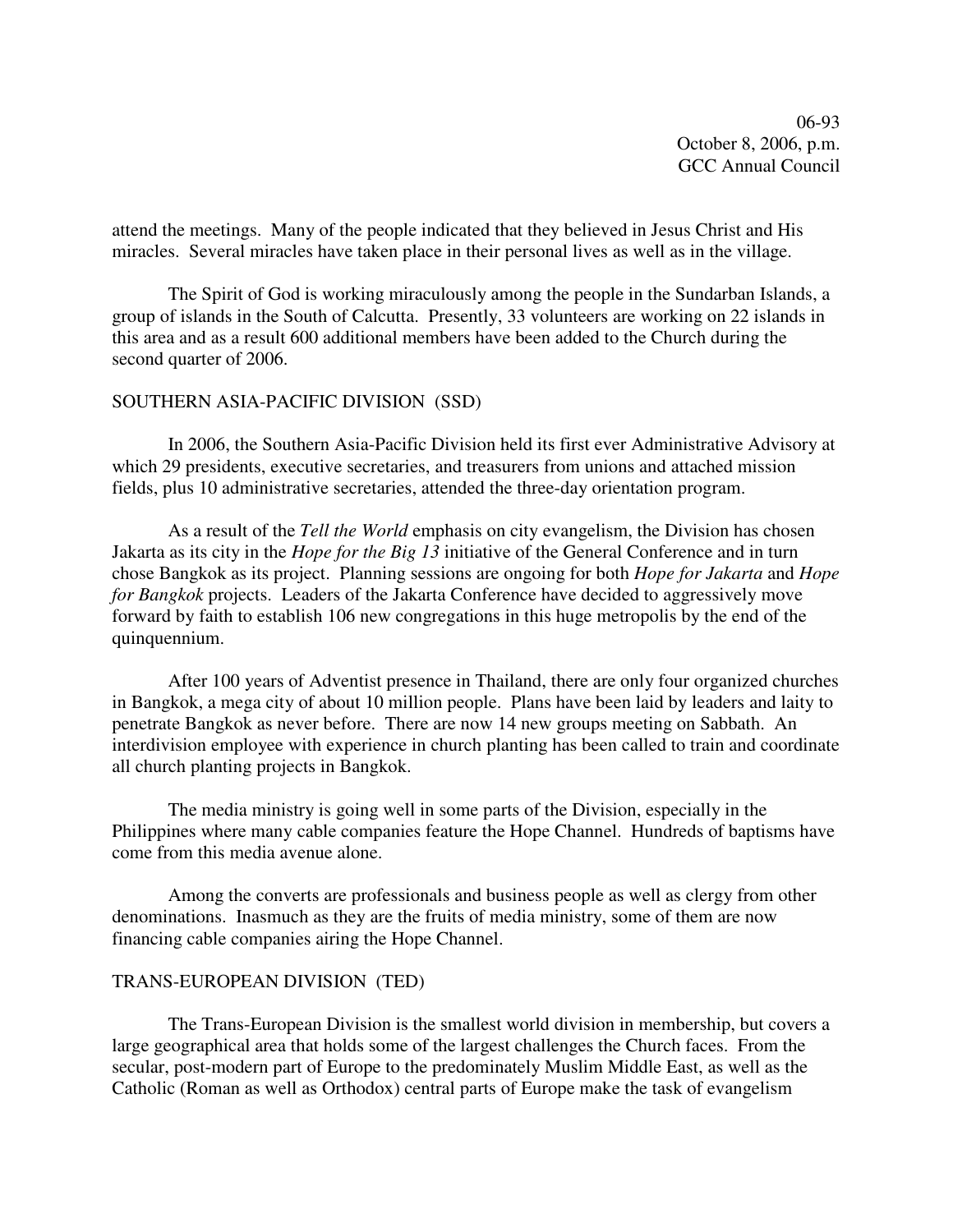06-94 October 8, 2006, p.m. GCC Annual Council

varied and difficult, but with a lot of opportunities. The three unions with the largest percentage of growth are Middle East, Pakistan, and British.

 Initiatives to stimulate growth throughout the Division have been implemented. The *LIFEdevelopment* program, aimed to reach secularized people, has already brought results. In January 2006, more than 600 members attended a one-day LIFEdevelopment.info (LDi) Conference in the Bristol Central Church and in the Wolverhampton Oxford Street Church. The church members are seeing the potential of this exciting discipleship concept. Many postmodern people are spiritual seekers and the (LDi) concept is the response to their search.

 In order to change the trend where 40-50 percent of our youth are leaving the Church in their late teens, the Division is launching the *Kids In Discipleship (K.I.D.)* ministry. It is a family based ministry designed to teach parents to disciple their children in the same way that Jesus discipled His followers. The first groups are scheduled to be trained in the Stanborough Park church in cooperation with the Division and South England Conference Children's Ministries directors.

 One of the outcomes of the war in Iraq is that life is extremely difficult for Christians living there, and many of our members have left the country which has resulted in a membership drop from around 250 to about 100.

 For nearly a decade, Women's Ministries in the Division has been working to address various challenges that face women by providing community seminars in women's health, nutrition, HIV/AIDS awareness, reproductive health, literacy, cooking, income generating strategies, abuse awareness, and leadership. As a result of these initiatives, leadership opportunities have opened for the women of the Middle East Church. As a direct result of 55 Leadership Training and Empowerment seminars held in 2005, women have gone forward in faith and conducted 24 evangelistic series which, as a first fruit, have resulted in 72 persons being "reclaimed" to active congregations and 52 persons baptized.

 In February 2006, about 140 Adventist and Jewish scholars attended a friendship conference aimed at building bridges between Adventists and Jews through mutual sharing.

### WEST-CENTRAL AFRICA DIVISION (WAD)

Many evangelistic outreaches took place in the West-Central Africa Division. As a result of the satellite evangelistic campaign held from January 26 to February 11, 2006 at Independence Square in Accra, Ghana, 14,404 souls were baptized.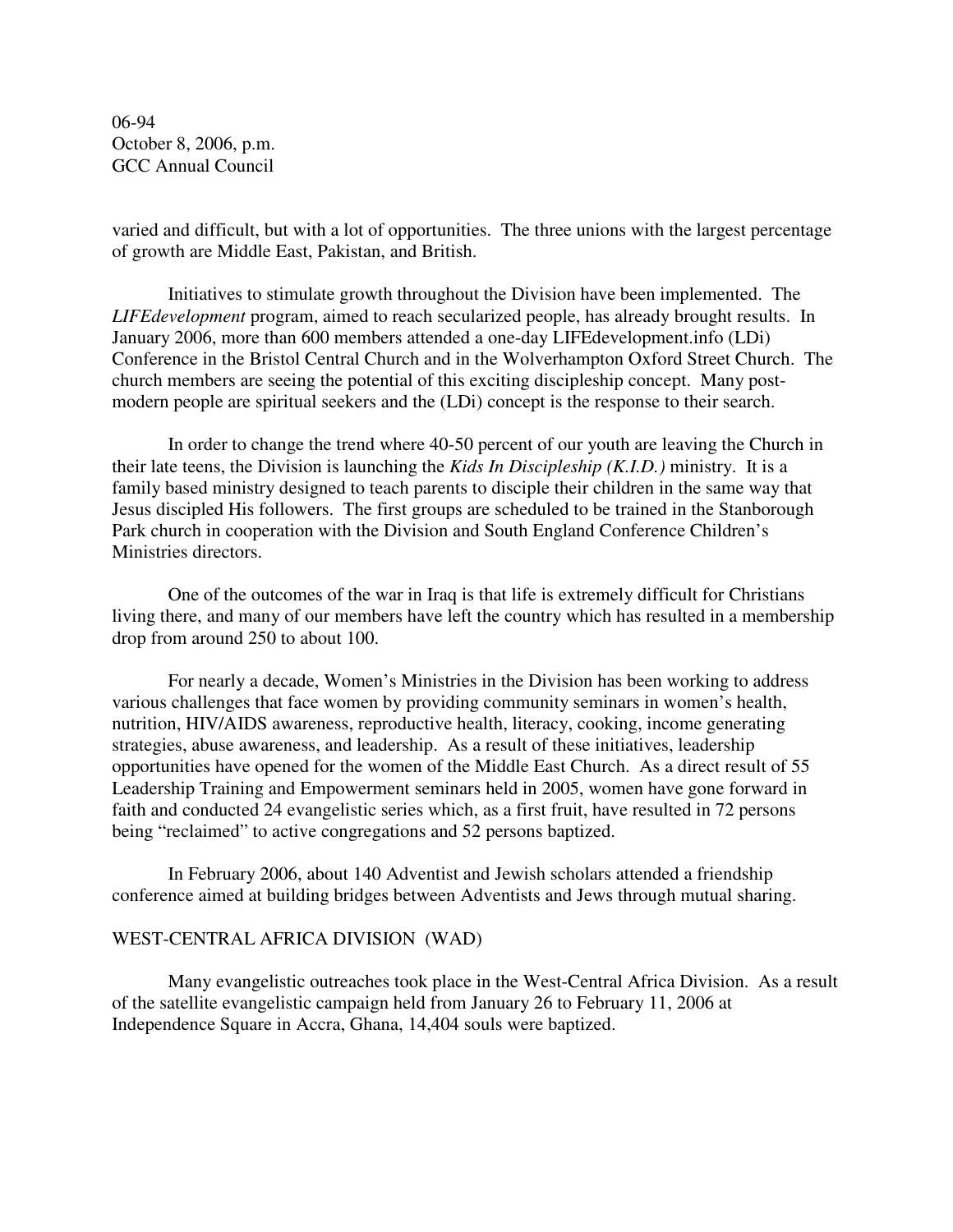06-95 October 8, 2006, p.m. GCC Annual Council

In the country of Guinea Bissau, one of the two Portuguese-speaking countries in the Division, 175 souls were baptized as a result of the evangelistic campaign that featured speakers from Brazil.

A Pan-African Religious Liberty Congress was held in April 2006 in Accra, Ghana at which all three African divisions were well represented.

 The Ghana Head of State visited Valley View University on May 28, 2006 in connection with the graduation ceremony. He brought the University Charter himself and gave \$100,000 to the institution.

 The Central African Union Mission hosted the *Let's Talk* program at which 50 young people from around the Division expressed concerns and questions during the dialogue with General Conference President, Jan Paulsen.

### INSTITUTE OF WORLD MISSION (IWM)

 Lester Merklin Jr, Director of the Institute of World Mission, commented on how the Institute conducts a three-week program three times a year to help prepare missionaries to serve around the world prior to their departure to the field. He also stated that the Institute conducts Welcome Home Seminars for those who return to the North American Division from overseas service. Teenagers have especially benefited from attending this seminar.

### **CONCLUSION**

 My fellow believers, I am confident that we are rapidly approaching the greatest period of soul-winning in our history as a denomination. I am also confident that we shall see what we have hoped for so long—the outpouring of the Spirit of God in all His fullness, with the result that multitudes will soon take their stand for the truth and join the remnant Church of God in its march to the kingdom.

 When the time comes, the work will close in a blaze of glory and Jesus will come to gather His jewels from every corner of the earth. In this waiting time, I urge this mighty army of God—leaders, workers, and the laity—to unite and press the battle to the ends of the world; and with great earnestness, prepare the world for the great day of His coming.

The servant of the Lord said, "In secret places they are weeping and praying that they may see light in the Scriptures, and the Lord of heaven has commissioned His angels to cooperate with human agencies in carrying forward His vast design, that all who desire life may behold the glory of God."—GCB, 1893, p. 294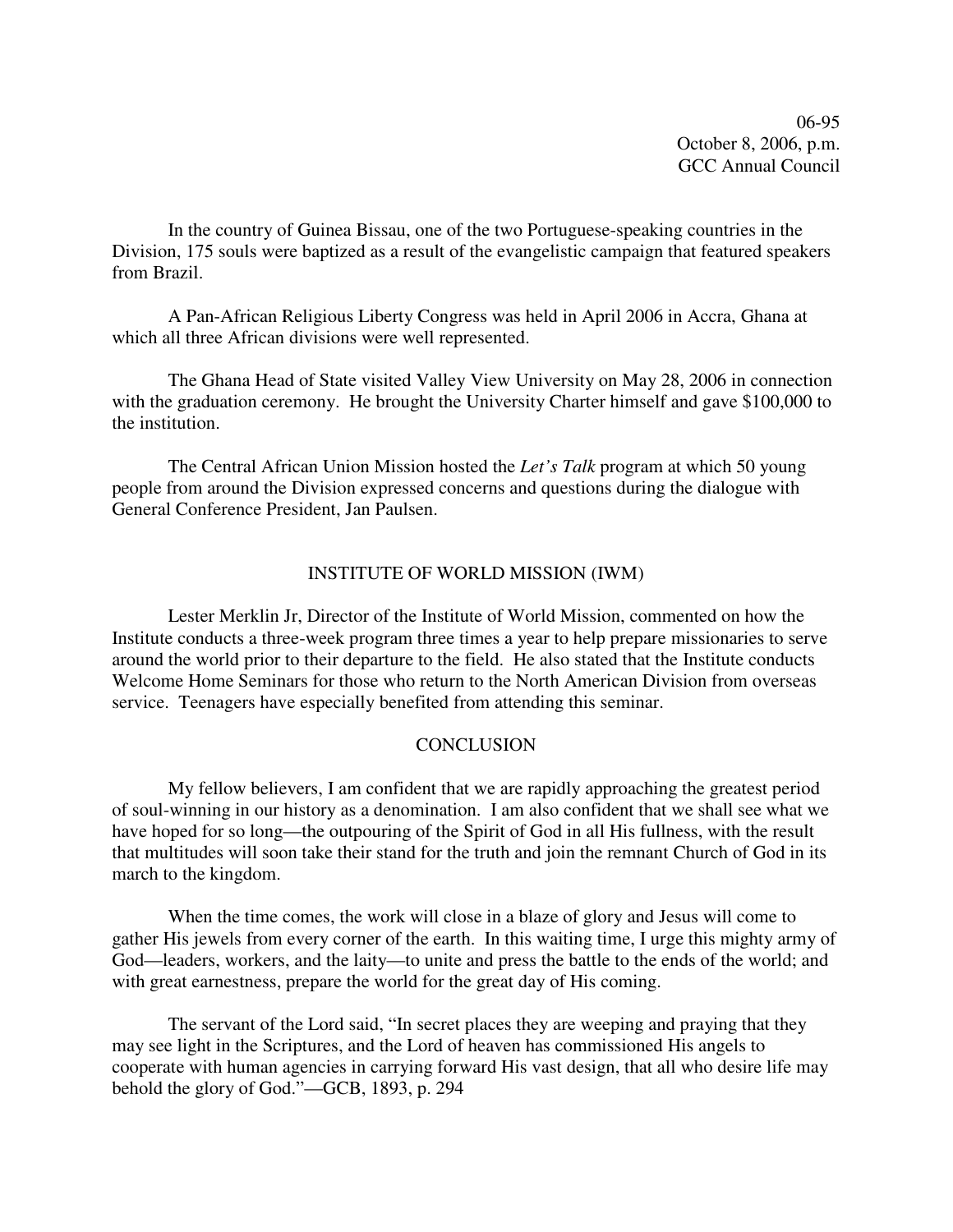06-96 October 8, 2006, p.m. GCC Annual Council

 "With such a prospect as this before us, such a glorious hope, such a redemption that Christ has purchased for us by His own blood, shall we hold our peace?"—EW p. 110

 With this assurance of divine cooperation, let us in newness of faith and united hearts press on and finish the task.

> "Lead on, O King Eternal, The day of march has come; Henceforth in fields of conquest Thy tents shall be our home; Through days of preparation Thy grace has made us strong, And now, O King Eternal, We lift our battle song."

VOTED, To record receipt of the Secretary's report, as presented.

# AST/06AC to MAB

# ARCHIVES AND STASTISTCS REPORT

Bert Haloviak, Director of Archives and Statistics, gave a brief presentation of Church membership growth.

# Baptisms Surpass One Million

 For the fourth time in its Annual Council reporting history, the world divisions reported baptisms that surpassed one million. The 1,093,089 accessions during the past four quarters, July 1, 2005 to June 30, 2006, meant that on the average, every day within that period 2,993 believers accepted the everlasting gospel and joined the Seventh-day Adventist Church. The resulting total of 14,754,022 baptized members means that there are currently 444 people populating our planet for every baptized Seventh-day Adventist. The yearend ratio only a decade ago was 621 to 1.

# Baptisms Within the Divisions

 For every 100 world baptisms, Inter-American and South American divisions had almost 43 while the African divisions baptized 29. Almost 15 of every 100 baptisms occurred within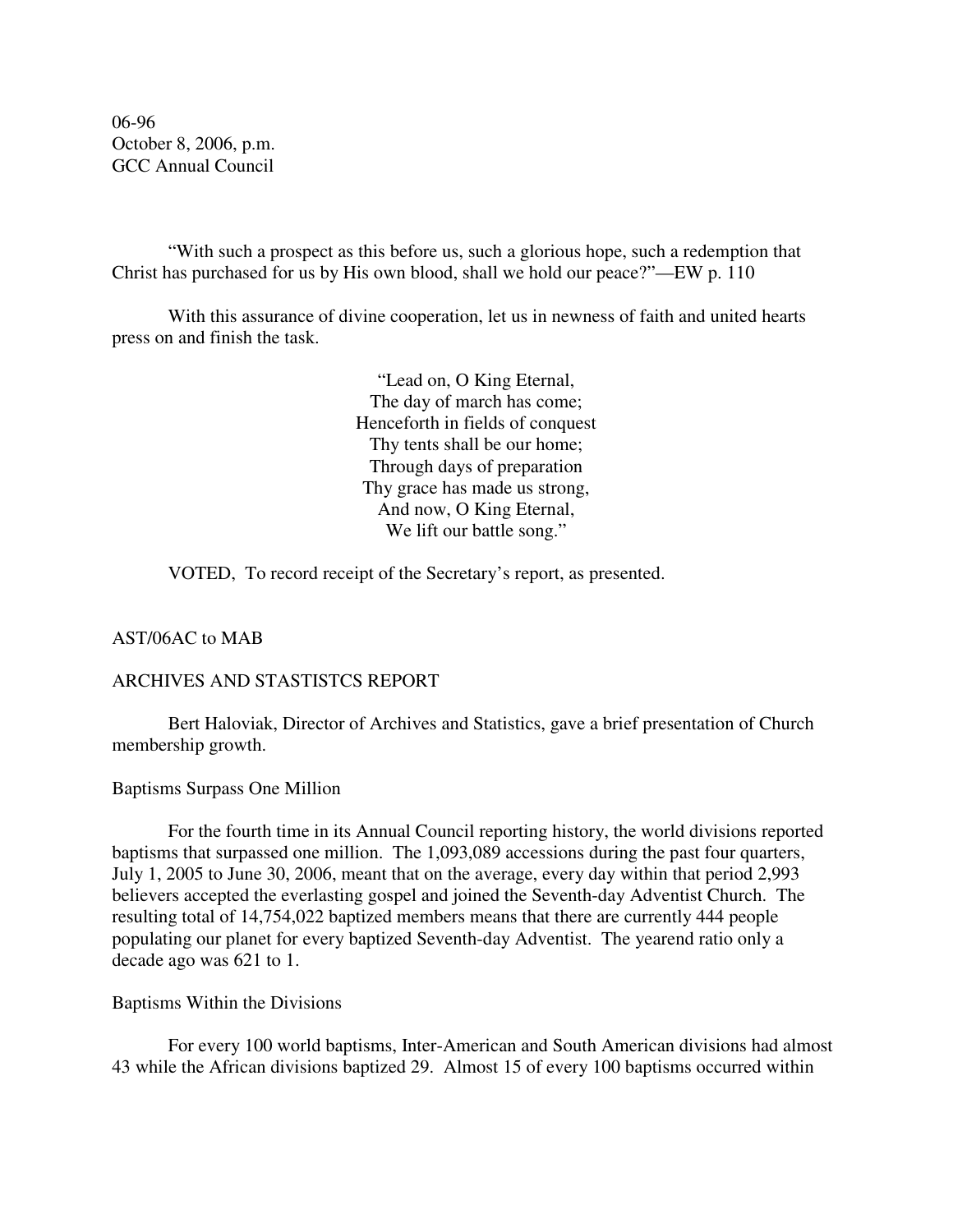06-97 October 8, 2006, p.m. GCC Annual Council

Southern Asia Division and six within the Southern Asia-Pacific Division. The remaining six divisions shared approximately eight percent of the world baptisms.

Population to Member Ratios of the Divisions

 Seven of our thirteen world divisions now have a population to member ratio less than the 444 worldwide average. Indeed, three divisions have less than 100: Southern Africa-Indian Ocean with 74, South Pacific with 85, and Inter-American with 95. Four other divisions have ratios that better the world average: South American (117), East-Central Africa (122), North American (322), and West-Central Africa (402).

 Six divisions have more challenging population to member ratios: Southern Asia-Pacific (864), Southern Asia (989), Euro-Asia (2,001), Northern Asia-Pacific (2,744), Euro-Africa (3,381), and Trans-European (5,896).

VOTED, To record receipt of the Statistical report, as presented.

### SEC/06AC to VBP

# *HISHANDS—*LAUNCHING OF PROGRAM

Matthew A Bediako introduced the report by saying that the General Conference Executive Committee voted to approve the *HisHands* proposal approximately three years ago. The day has finally arrived when all of the materials are ready and we are able to launch the new program. This is an exciting day for Secretariat who has worked long and hard to make this day possible.

Vernon B Parmenter quoted *Gospel Workers*, page 466, which says, "Why should not the members of a church, or of several small churches unite to sustain a missionary in foreign fields?" Imagine what could happen if 120,000 Seventh-day Adventist churches, companies and institutions decided to sponsor a missionary and host a missionary. We would have approximately one quarter of a million missionaries around the world where now we only have a few thousand.

 *HisHands* is ready to begin. The manuals have been completed—the *Administration Handbook*, the *Host/Sponsor Handbook*, the *Missionary Handbook* and the *Training Handbook*. The CD has been completed. It includes all of the handbooks plus three training PowerPoint programs. The DVD has also been completed. It is both instructive and inspirational. The new database and Web site are almost completed and should be finished by the end of the year.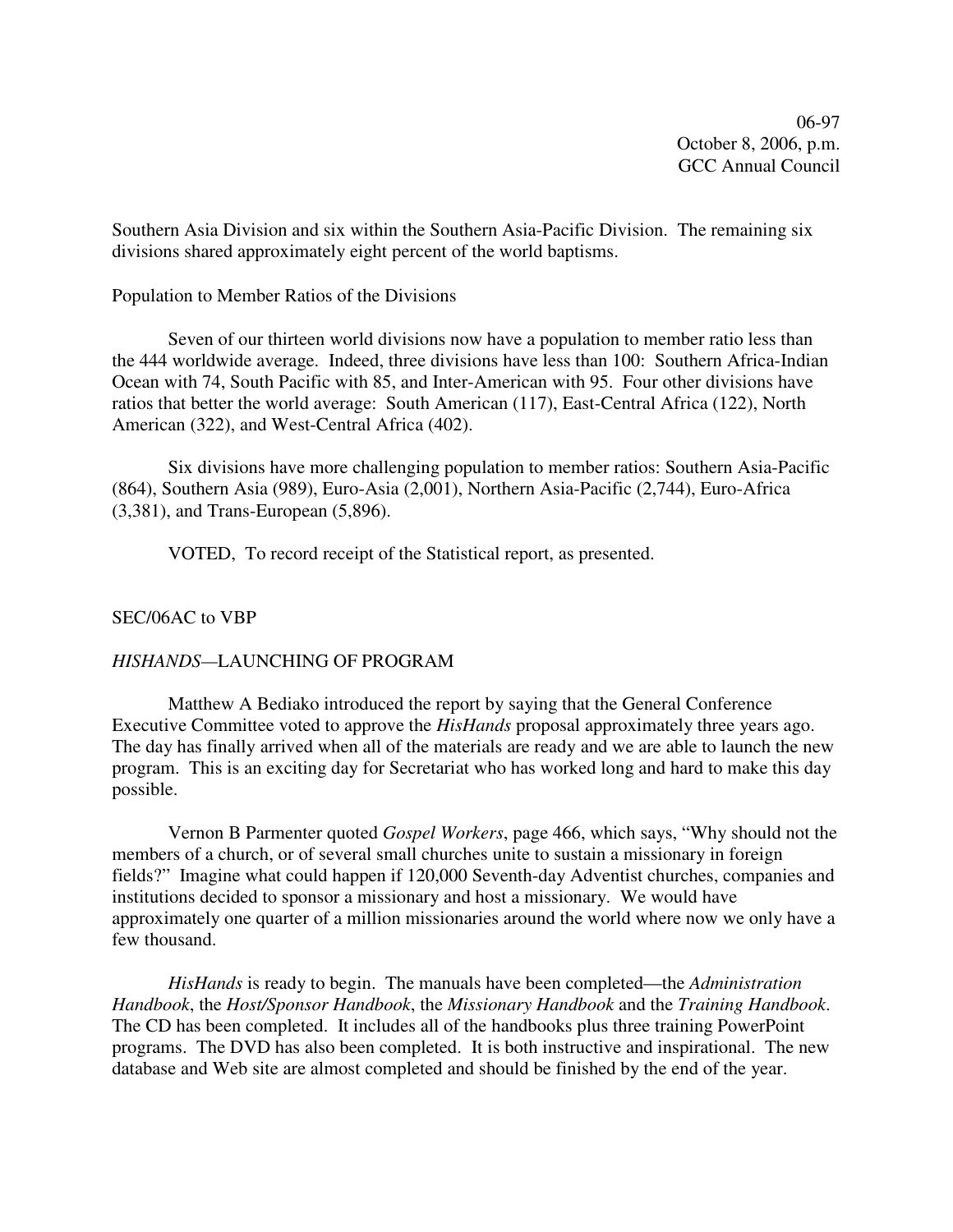06-98 October 8, 2006, p.m. GCC Annual Council

The task ahead is for all divisions to establish numerous positions so that missionaries can be called into service, mostly on an intradivision basis.

The East Nigeria Union is leading the way and has already appointed five conference *HisHands* directors and five institution *HisHands* directors. Sixty-four churches have appointed committees to organize the program while a professional lay group has committed their organization to sponsoring several missionaries. The Union has already sent out 10 missionary volunteers who are right now engaged in service.

Thanks was expressed to Ted Wick, Jonathan Kuntaraf, the various committees, the departmental directors, Secretariat staff, and especially the Adventist Volunteer Center staff for their assistance in working so hard to make this day possible.

The *HisHands* DVD was then shown depicting the program in visual form.

### AWR/06AC to TNCW

### ADVENTIST WORLD RADIO REPORT

 Benjamin D Schoun, President of Adventist World Radio (AWR), presented a report in which he focused particularly on the hardest-to-reach places of the world, currently using 67 languages in programming for non-Christians. The current Annual Report was distributed along with a 2007 pocket calendar. AWR is partnering with Christian Record Services by sharing audio Spanish programs produced in Peru for use on the Christian Record Web site which enables blind Spanish-speaking individuals in North America to have access. AWR is also experimenting with podcasting programs in four languages (French, Italian, Amharic and Kiswahili) in addition to installing new FM stations in major cities in Africa.

 VOTED, To record receipt of the Adventist World Radio report, as presented. (A copy of the Annual Report is attached to the official copy of these minutes.)

### EDU/06AC to ESS

### EDUCATION DEPARTMENT REPORT

 C Garland Dulan, Director of the Education Department, gave a PowerPoint presentation that included statistics of the number of Adventist schools, teachers, and students worldwide as of December 31, 2005 as compared to those in 2000. Another comparison was shown between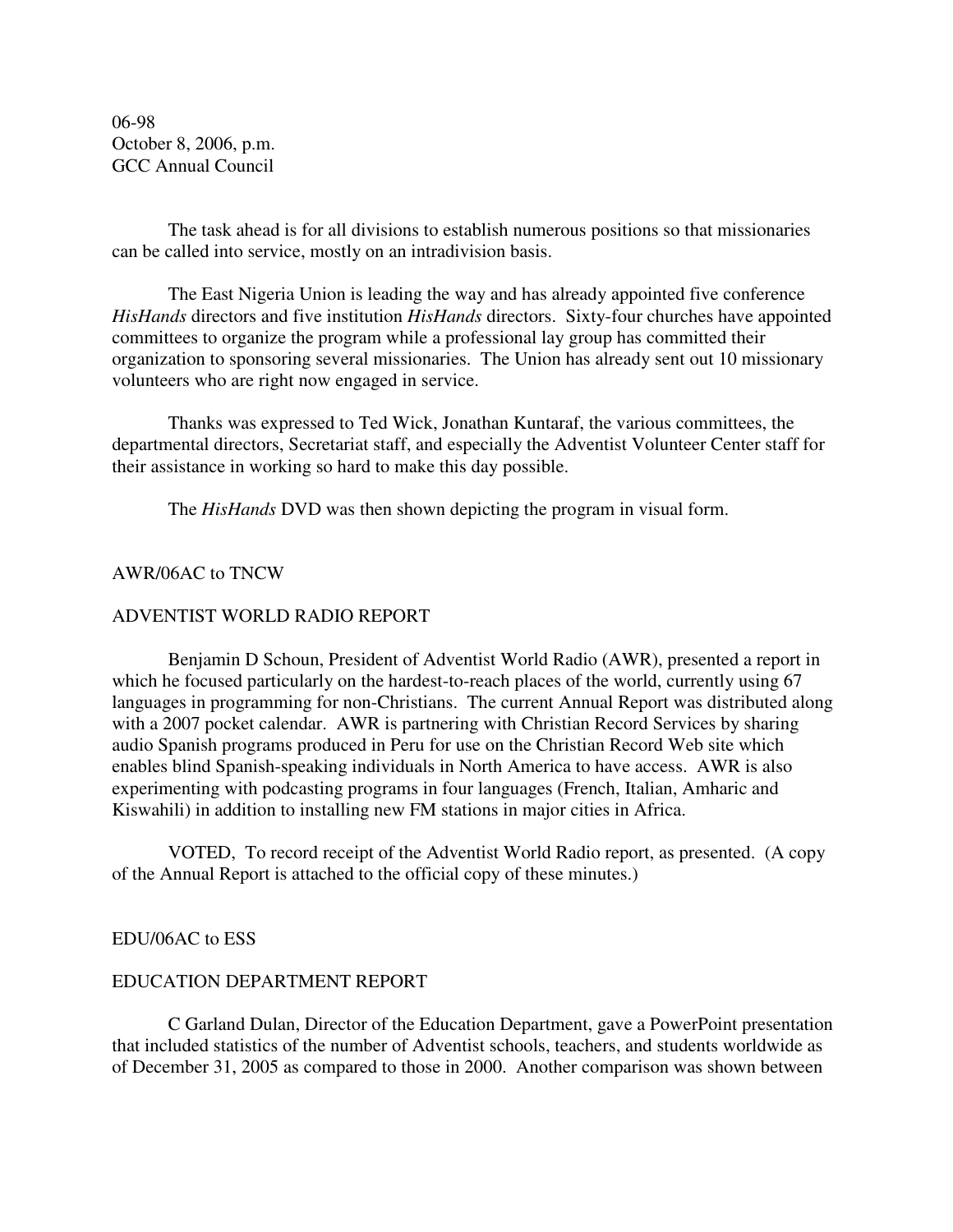06-99 October 8, 2006, p.m. GCC Annual Council

the percentage of Seventh-day Adventist students attending Adventist schools in 2000, 2004, and 2005.

 Appreciation was expressed on behalf of the African divisions for worker training courses sponsored by Andrews University that are taking place in Africa.

VOTED, To record receipt of the Education Department report, as presented. (A copy of the full report is attached to the official copy of these minutes.)

 Closing prayer was offered by Chester G Stanley, President of the Australian Union Conference (SPD).

> Ted N C Wilson, Chair Agustin Galicia, Secretary Larry R Evans, Editorial Secretary Rebecca Willhelm, Recording Secretary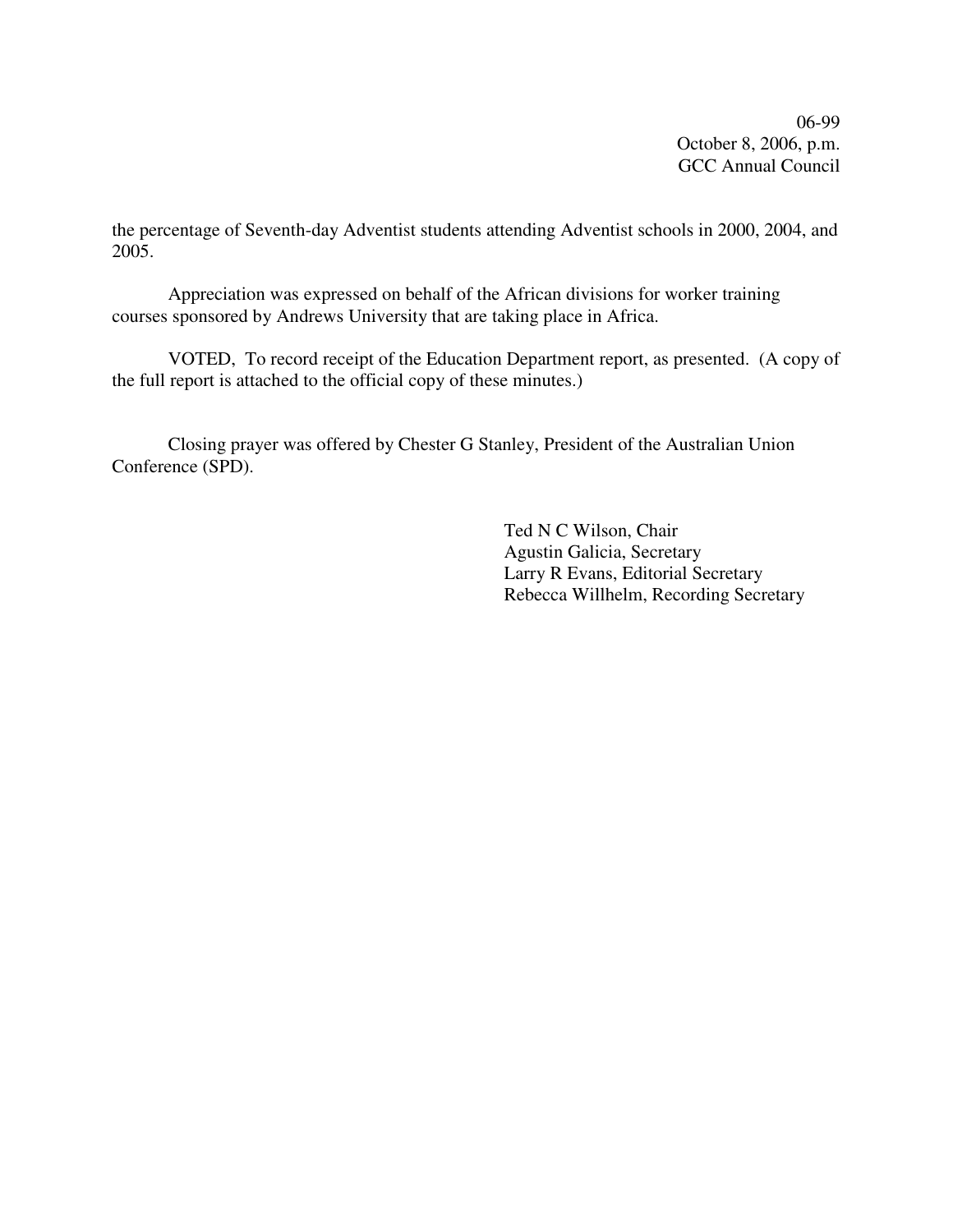#### ANNUAL COUNCIL OF THE

#### GENERAL CONFERENCE EXECUTIVE COMMITTEE

October 9, 2006, 9:00 a.m.

#### DEVOTIONAL

 The devotional message entitled, "Lead Me Home," was presented by Raquel Arrais, Associate Director of the Women's Ministries Department of the General Conference.

"Don't let your hearts be troubled. Trust in God, and trust in me. There are many rooms in my Father's house." John 14:1-2

In these troubled times, knowing where you are going to spend eternity can take away the uncertainty of getting there.

Jesus promised to us, "In My Father's house are many rooms. . . . I am going there to prepare a place for you." Amid the turbulence of today's difficulties, we cling to the HOPE of a heavenly HOME where we will be welcomed into eternal peace and safety. Heaven is the home of our dreams: A home of lasting value that's fully paid for and filled with family where you will be wanted and welcomed.

Best of all, HEAVEN is a HOME you are invited to claim as your own. The Father has left the light on for you!

Jan Paulsen, chair, called to order the fourth session of the 2006 Annual Council.

-------

 Jairyong Lee, President of the Northern Asia-Pacific Division, expressed concern over the nuclear testing in North Korea. Many in the Division may be seriously affected by this. The Division office is only twenty-five miles from the North Korean border.

 Prayer was offered by James Sze Fai Wu, President of the Chinese Union Mission (NSD).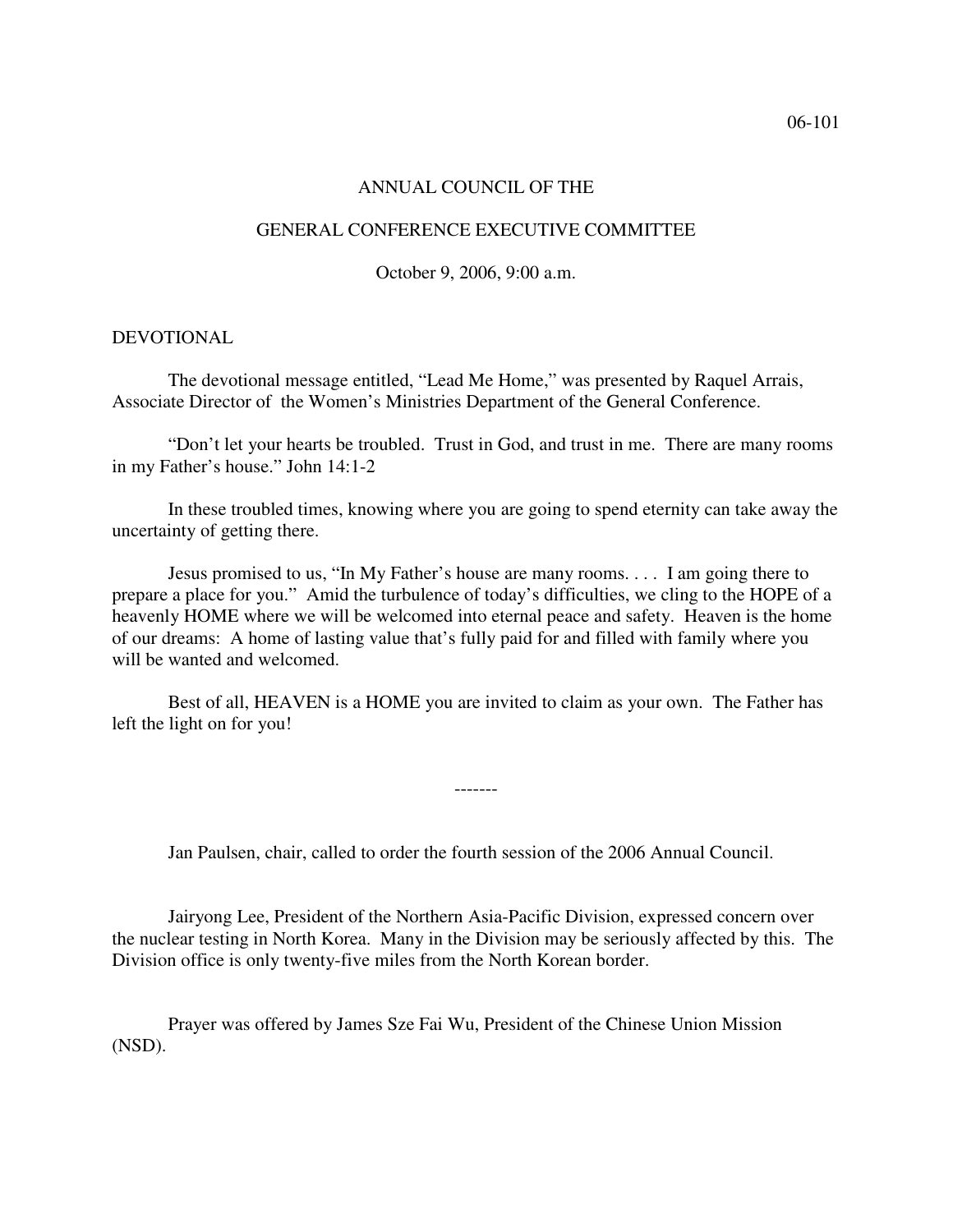06-102 October 9, 2006, a.m. GCC Annual Council

#### 06AC to MAB

#### KORFF, ERIC A—APPRECIATION

 VOTED, To express appreciation on behalf of the world Church to Eric A Korff for his years of dedicated service to the Seventh-day Adventist Church, as Director of the General Conference Auditing Service.

#### TRE/06AC to REL

#### FINANCIAL STATEMENT—AUGUST 2006

 Steven G Rose, General Conference Undertreasurer, pointed out items of interest in the interim year-to-date Financial Statement for August 2006.

VOTED, To record receipt of the Financial Statement for August 2006, as presented.

#### TRE/06AC to REL

#### REPORT ON INVESTMENTS

 Roy E Ryan, Associate Treasurer of the General Conference, reported on the portfolio of investments of the Church.

#### TRE/06AC to REL

#### *TELL THE WORLD* FINANCING REPORT

Steven G Rose reported on how funds are being allocated for the *Tell the World* initiative.

 VOTED, To record receipt from Treasury on how the funds are being allocated for the *Tell the World* initiative.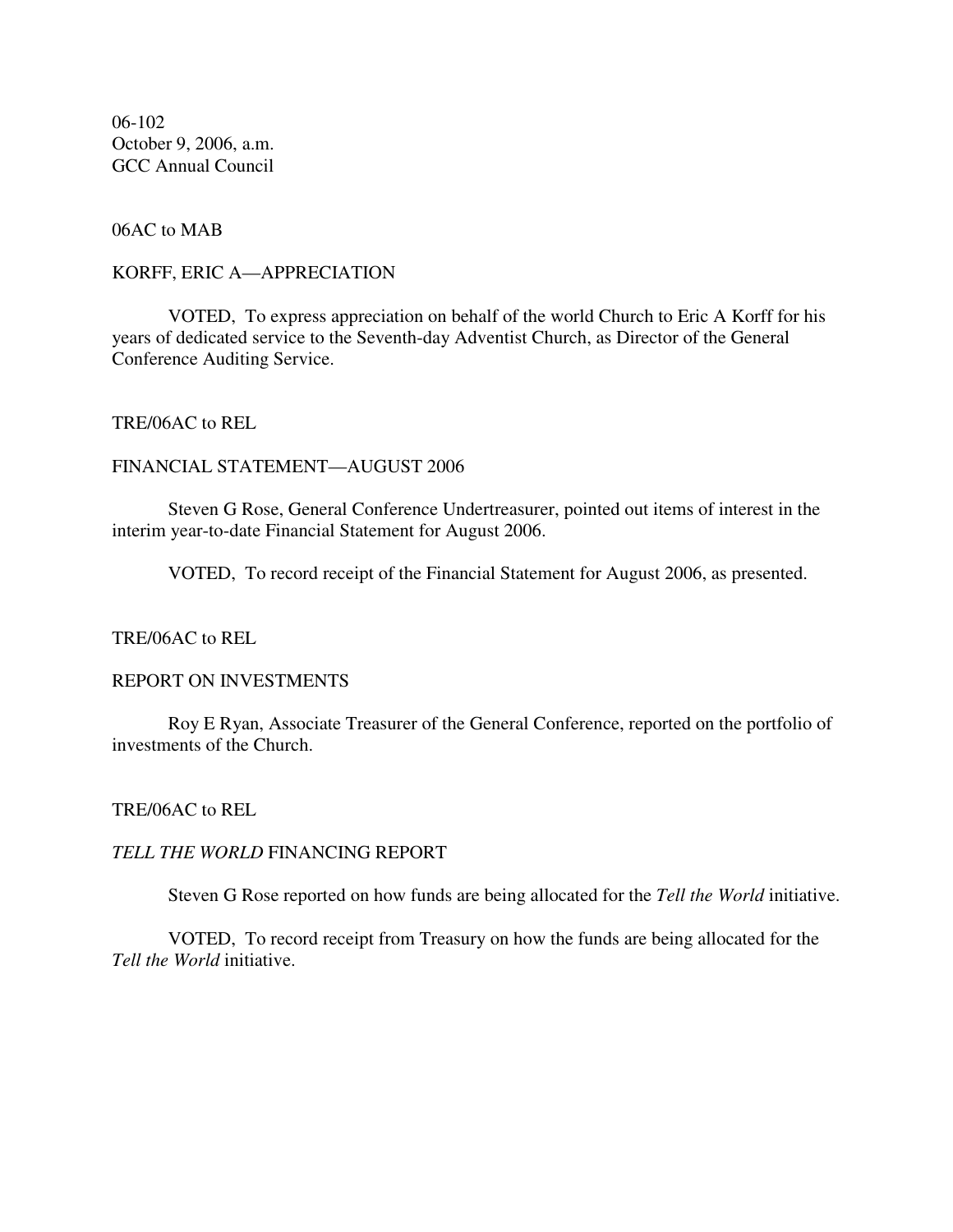06-103 October 9, 2006, a.m. GCC Annual Council

#### TRE/06AC to REL

#### TREASURER'S REPORT

Robert E Lemon, Treasurer of the General Conference, presented the following report:

#### TITHES AND OFFERINGS

At Spring Meeting each year, we receive the audited financial statement and review the progress during the previous year. At Annual Council, our emphasis is on the budget for the next year but we also review the latest interim financial statement. It is always a time to reflect on God's goodness and to realize how everything we have comes from Him. Praise God from whom all blessings flow. In 2005, we experienced the largest increases in tithe in our Church's history. Total worldwide tithe increased by \$159,237,439 over 2004 which was 11.9 percent. The tithe in the North American Division increased by an incredible 9.52 percent. There were 53 Sabbaths in 2005 as compared to the normal 52 Sabbaths, but even if we deduct 2 percent for the extra Sabbath, it still means an increase of over 9.5 percent in the North American Division and almost 10 percent in the other divisions.

The tithe percentage flowing into the World Budget of the General Conference is 2 percent of the gross tithe of the divisions other than North America and 8 percent from the North American Division. Over the last five years, we have been phasing in the new tithe sharing formula which has meant a net decrease in the tithe percentage coming to the General Conference. We have seen how the Lord has blessed and the increase in total world tithe has been enough to offset the percentage decrease coming to the world budget and has even provided the General Conference budget with a slight increase in tithe. This is the first year, since the introduction of the new tithe sharing formula, that the General Conference will not be experiencing a decrease in the percentage of tithe it receives. This has allowed us to increase appropriations to the world field by a modest 2 percent and to begin to shift some extra funding to the 10/40 Window area. It is only a modest beginning, but we are optimistic about the future.

In addition to the tithe increase, we have also seen a miraculous turnaround in the area of mission offerings. In 2005, we had a 2.1 percent increase in total mission offerings from US\$49.7 million to US\$50.6 million. Some of the increase was due to the exchange rate between the US dollar and the currencies in which the offerings were given, but the majority was from an actual increase in mission giving. Our Undertreasurer, Steven G Rose, has just reported to us that through August of this year, mission offerings have increased 4 percent over the same period last year. This comes from a 5 percent increase in North America and 3 percent increase from divisions outside of North America. This is the highest increase in mission offerings in recent history. It is the first time in many years that the percentage increase in mission giving in North America has been greater than the percentage increase in tithe.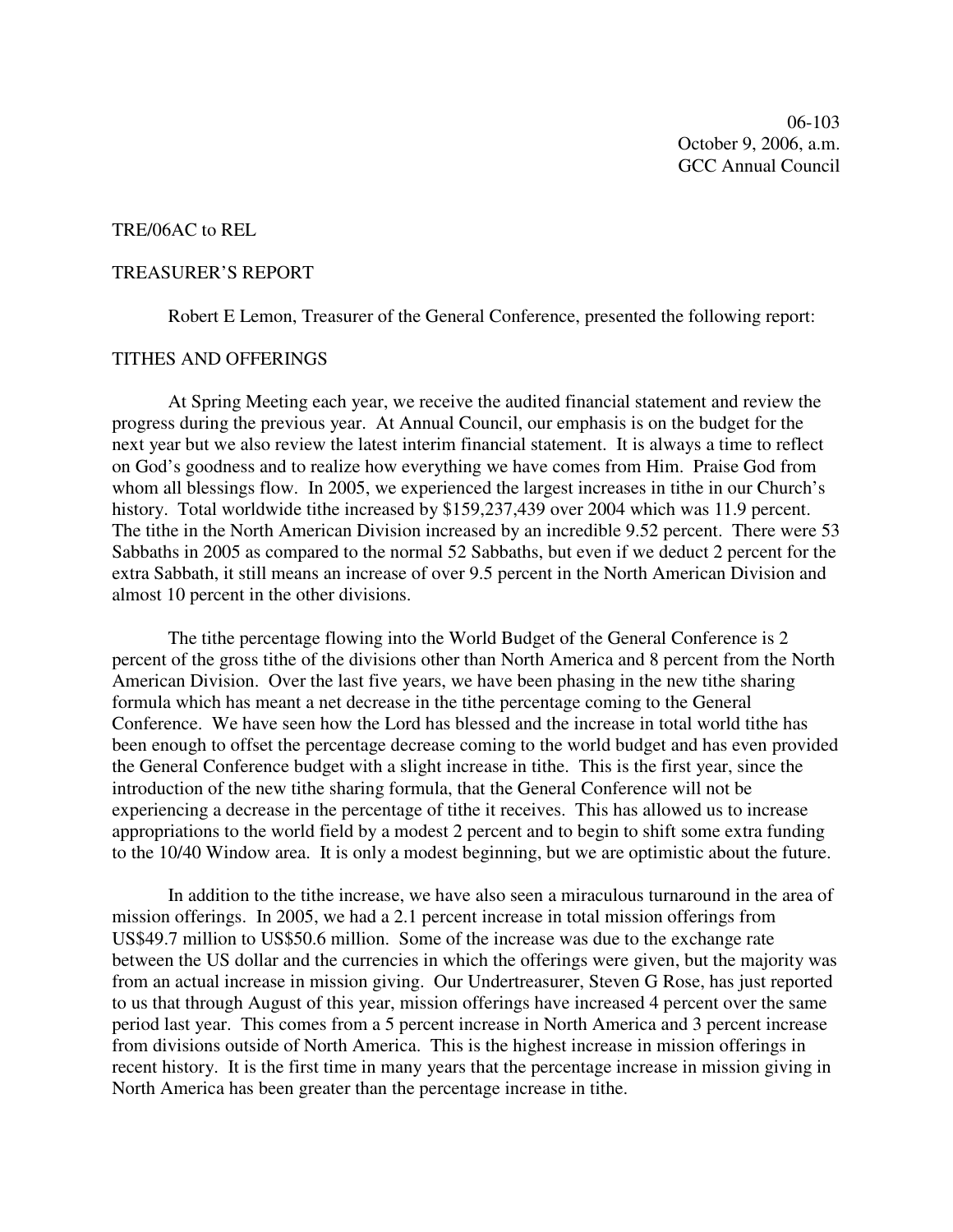06-104 October 9, 2006, a.m. GCC Annual Council

The following two graphs show the trends over the past 75 years. You can see that mission offerings as a percentage of tithes and as a percentage of total offerings has been declining steadily over that period of time.



The General Conference office of Adventist Mission has been working hard to get the message out about the importance of the mission offerings and to report not only on what the offerings help to accomplish, but also to remind all of us of the great challenges still remaining to reach the whole world. This is especially true in the 10/40 Window where we have so few members. In 1980, we had US\$41.3 million in mission offerings and US\$398.8 million in total worldwide tithe. Mission offerings amounted to 10.3 percent of tithe. If mission offerings had increased by the same percentage as tithe from 1980 through 2005 with tithe in 2005 being US\$1.457 billion, the mission offerings would have been US\$154.7 million in 2005, rather than the US\$54.3 million that we received. You can begin to see why we are so excited to see for the first time in recent history that the mission offering has increased at a higher rate than tithe. We are confident that as God's people understand the importance of the mission offering in finishing the work, especially in the vast unentered parts of the world, they will respond. We want to thank each of you and the office of Adventist Mission for the part you have played in promoting the needs in mission territories. There has been tremendous support and involvement in missions and mission projects in recent years, but we are glad to see that there is also an increased understanding of the need to have funds to follow up these initiatives with long term support and nurture of those who have been reached.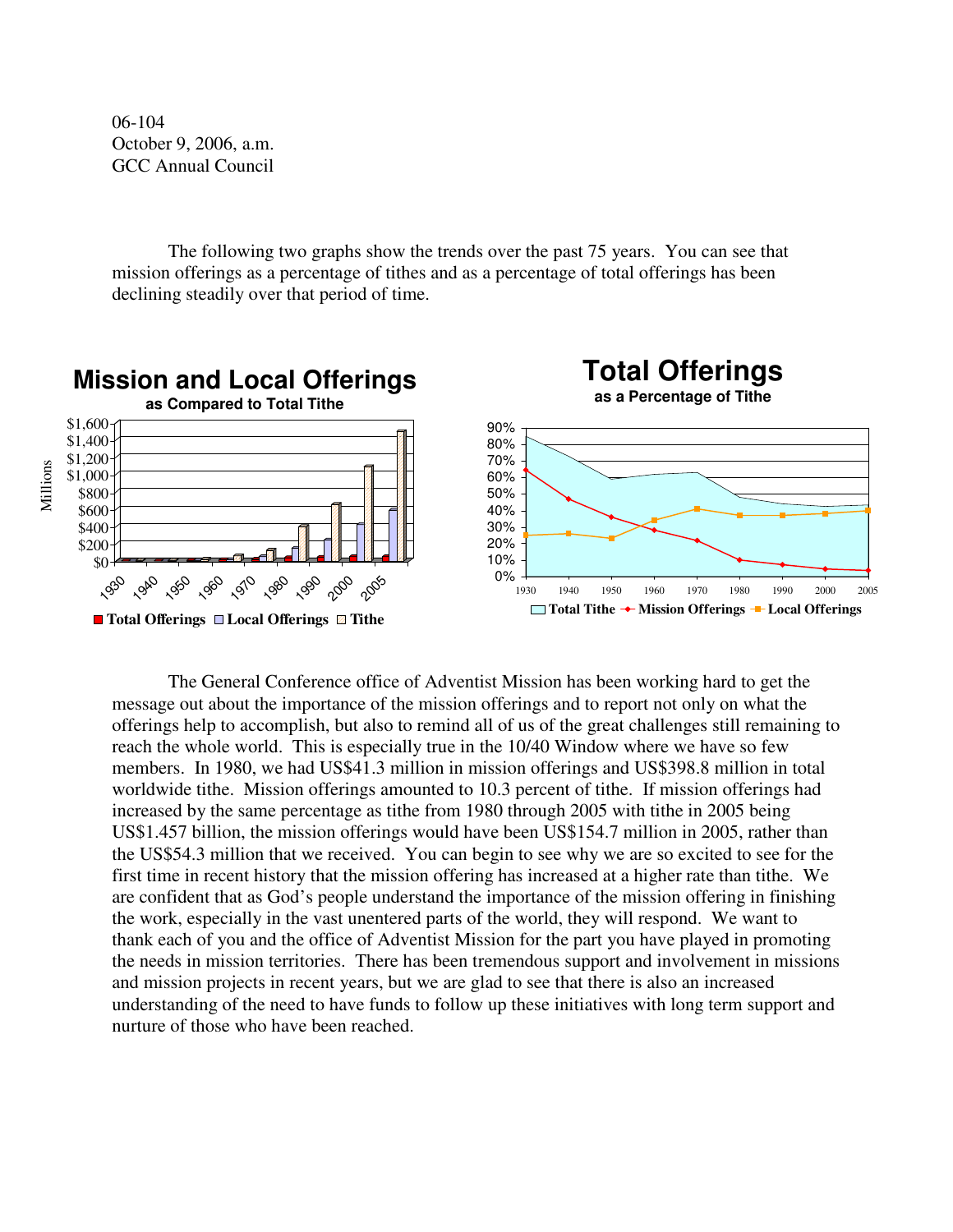06-105 October 9, 2006, a.m. GCC Annual Council

#### GC OPERATIONS

We must find every way possible to be more efficient in our operations at the General Conference headquarters. As this graph indicates, which we showed at the Session in St Louis, the operating costs of the General Conference account for less than 1.5 percent of total tithes and offerings.

#### **GC Headquarters' Operating**

**Compared to Total World Tithe and Offerings**



#### **GC Headquarters Operating Compared to Spending Limit Set by GC Executive Committee**



We have an operating cap which is set at 2 percent of tithe. The following graph shows how we have been operating under the cap. We will continue to work to keep costs down but we must be careful not to push it to a point where we cannot carry out the functions that need to be cared for at the world headquarters.

A few days ago several of us met with the external auditor for Adventist Development and

Relief Agency (ADRA). As we reviewed the report, we looked to see what percentage of the funds received were spent in administration and development. We were glad to see that it was on the low end of what we understood to be the industry norm. We asked the auditor about this and she indicated that it was definitely on the low end of the norm. Although she complimented ADRA on this, she also noted a caution. She said that funding agencies also look carefully at that number. Although they like to see it appropriately modest, if it is too low they also have a concern and may not approve grants. They know it costs to properly administer the funds they provide and to make sure they are spent most efficiently. If you do not have sufficient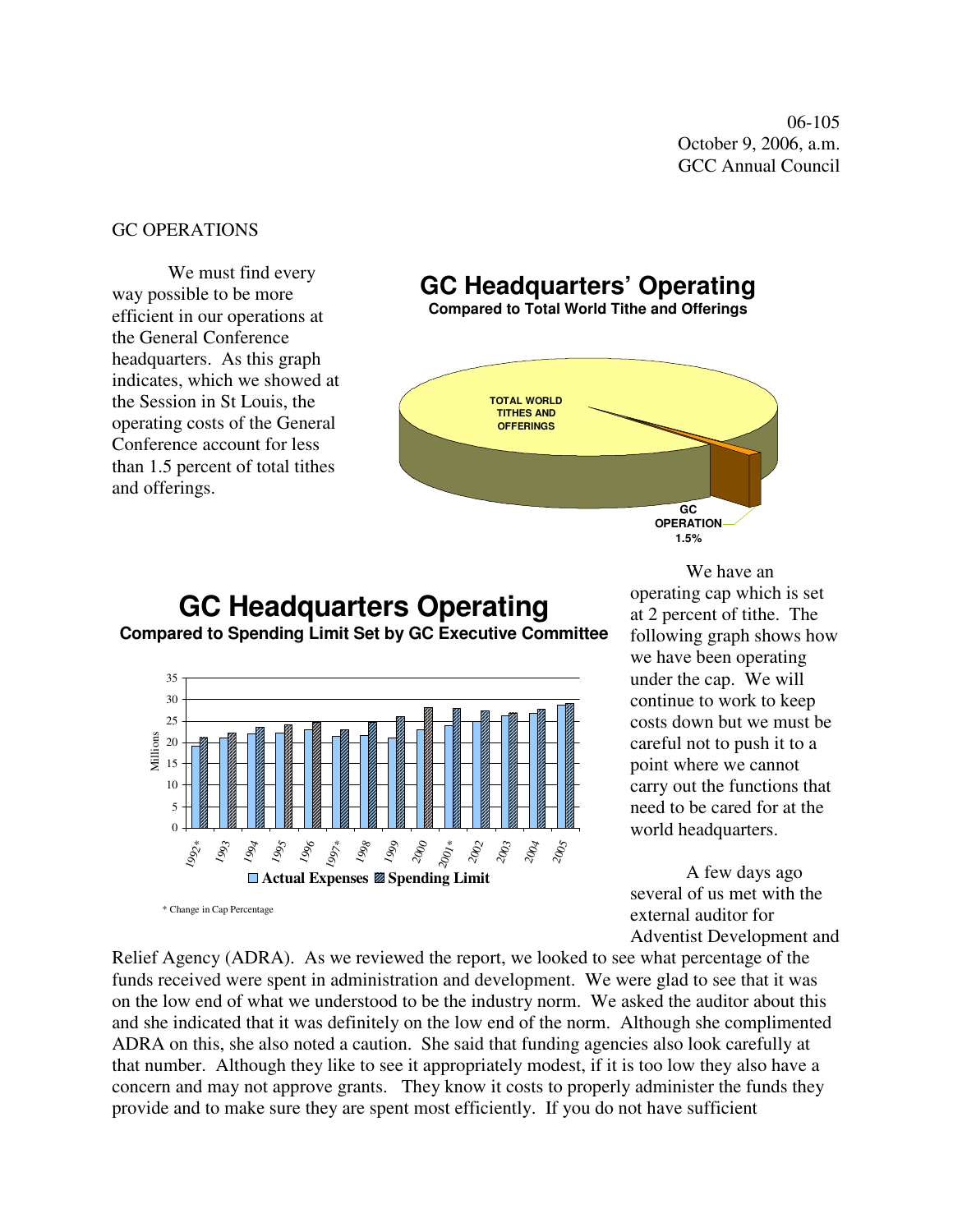06-106 October 9, 2006, a.m. GCC Annual Council

administration, their funds are at risk, not because you are using too much for management, but because you do not have the management structure and monitoring needed to make sure the funds are used for their intended purposes. We too need to keep the proper balance. There are certain functions that can best be carried out at the world headquarters.

#### LOOKING AT THE LONG TERM IMPLICATIONS

As General Conference Executive Committee members, we spend a great deal of time dealing with items that affect the operation and functioning of the Church. We review and modify policies, recommend changes in the constitution and bylaws, as well as the *Church Manual*, review financial statements, approve budgets, fill vacancies that occur between sessions, and listen to and act on reports of various commissions and committees. All of these are important and necessary for the smooth operation of the Church and the fulfillment of the Gospel Commission to take the gospel to "all the world." We seek God's guidance as we deal with each issue and endeavor to do His will. Each policy change, each modification to how we function and operate, each budgetary consideration, is prompted by some opportunity or challenge faced by the Church. But from time to time it is good to step back from dealing with all the details and look at the bigger issues of trends and changes taking place in the Church and in the world around us.

God's messenger wrote in the book *Life Sketches*:

"In reviewing our past history, having traveled over every step of advance to our present standing, I can say, Praise God! As I see what the Lord has wrought, I am filled with astonishment, and with confidence in Christ as leader. We have nothing to fear for the future, except as we shall forget the way the Lord has led us, and His teaching in our past history."

"We are debtors to God to use every advantage He has entrusted to us to beautify the truth by holiness of character, and to send the messages of warning, and of comfort, of hope and love, to those who are in the darkness of error and sin." (LS p 196)

The General Conference and division treasurers recently spent almost two weeks together looking at and reviewing God's leading and the history of the development of the Christian church. We were blessed to have leaders from the Biblical Research Institute and professors from the Seminary at Andrews University with us. We reviewed the development of the church in the early centuries including the development of the Catholic and Orthodox churches. We spent time looking at the development of the organizational structure of the Adventist Church. We looked at ethical issues in the way we operate and deal with the finances of the Church. It was impossible to cover any of those subjects in depth in the limited time we had together. However, it was a faith building experience for all of us, and at the same time it was also a sobering experience.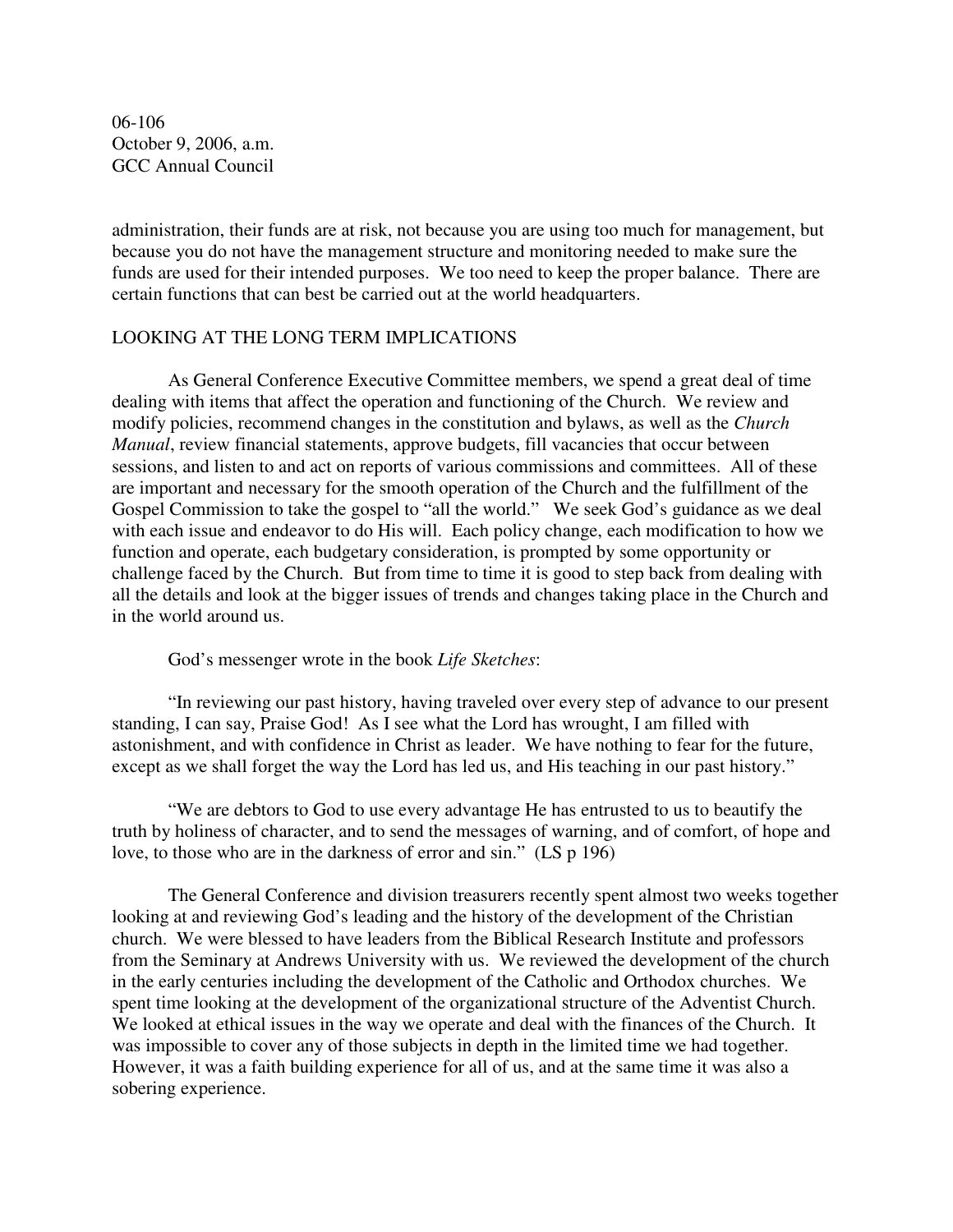06-107 October 9, 2006, a.m. GCC Annual Council

Having seen how some seemingly minor shifts in direction of the early church led to such major changes and had such profound outcomes, made me determined to look very carefully at each item we deal with and ask the hard questions as to where they may lead. What may be the long term outcome of the decisions if the Lord's return is delayed for ten, twenty, fifty or a hundred years? What are the current trends that, if not changed, may lead in a very different direction than intended? What will be the future effects of changes we are considering? Will they lead to unity, will they help finish the work in "all the world," will they help each of us have a closer walk with the Lord?

 The abuse of authority and the corrupting power of money are evident in the history of the early Christian church.

Our Church has a financial structure that is unique in the way it cares for mission all the way from the local church to the whole world. There are congregational systems that provide some locally funded mission outreach programs, but focus almost all of their energy and resources on the local congregation. There are mission societies that focus on their mission outreach, but are not integrated with the local congregations both in the sending territory and in the mission territory where nurture and training is needed. Our Church has a financial structure that has been developed with the Gospel Commission to preach the gospel in all the world as its central focus.

The Church has endeavored to provide sufficient funds at each organizational level to carry out its functions and provide some funds to share in larger multilevel initiatives, but at the same time not so much to any level that it invites abuse of power or corruption.

We have tithe sharing policies that share the tithe funds with the various organizational levels, allowing them to carry out their functions and to provide appropriations to build up certain areas of the work.

The local church and local conference/mission have always been the strongest and grown the fastest where they see their responsibility not only being local, but also including taking the message to the ends of the earth. Sharing brings strength.

I don't recall where I heard the story or the exact details, but do remember the point of the story:

A man had a dream in which the angel Gabriel stood at the foot of his bed and told him he needed to change his life if he wanted to go to heaven. He wondered if it was worth giving up so much in this life for a heaven that he knew nothing about, so he asked the angel to let him see what heaven and hell were like. The angel first took him to hell. He was surprised that hell was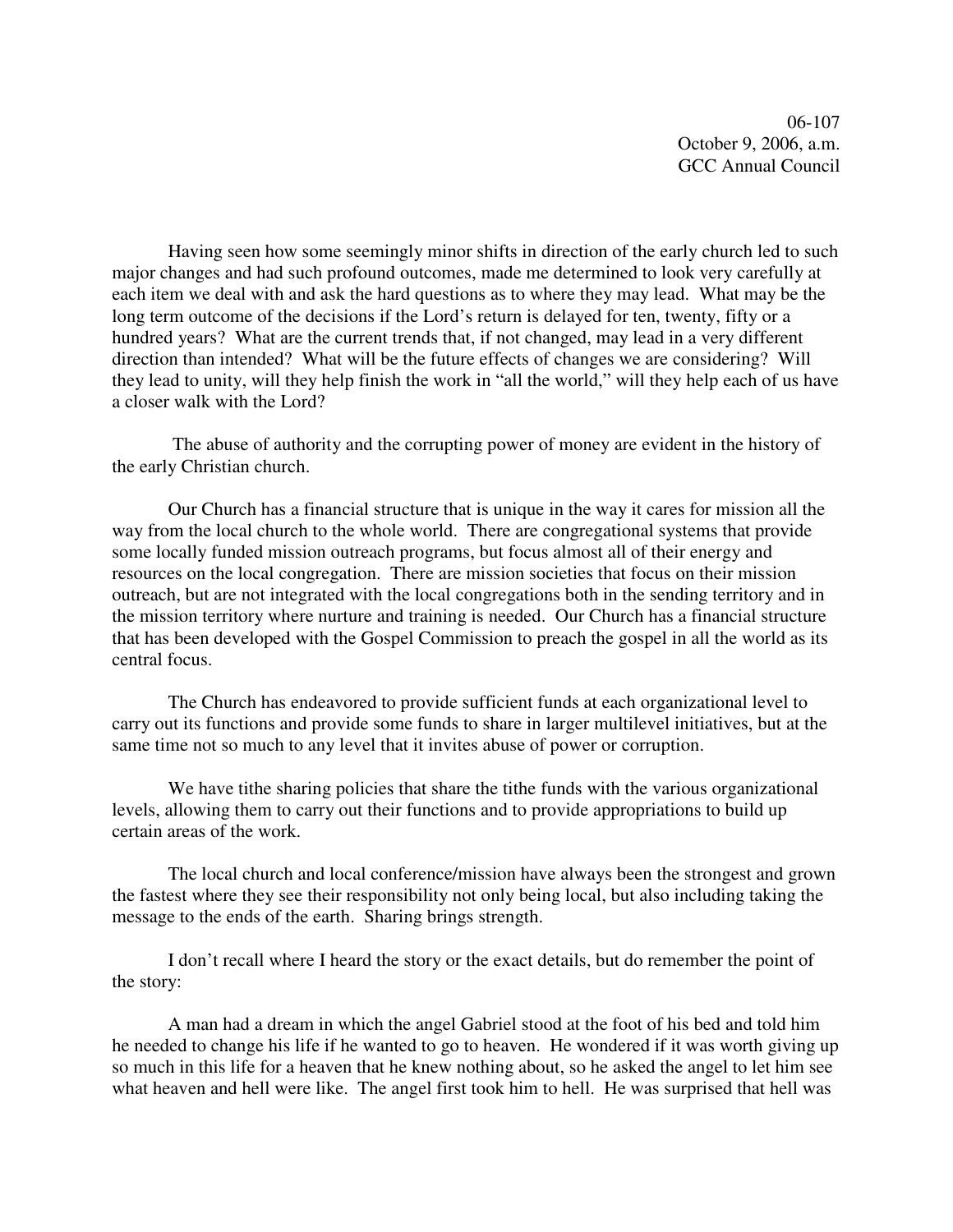06-108 October 9, 2006, a.m. GCC Annual Council

so beautiful. He saw this large table filled with lovely food, but all the people sitting around the table looked like they were dying of starvation. They were only skin and bones and were in great agony. He noticed something strange about their hands. Instead of normal fingers, they all had these long spoons that seemed to protrude from the ends of their arms. The spoons were so long that they could not get them to their mouths. No matter how they tried, they could not eat with those spoons. He told the angel he had seen enough of hell and wanted now to see heaven. There he found the same picture but everyone was healthy, well-fed, and happy. He noticed that even though all the people had the same long spoons attached to the ends of their arms and could not feed themselves, none were going hungry because they were all feeding each other.

As a Church, we have always been at our best when we were helping each other. We have always been strongest when we look out for each other's needs.

We are looking at many major items that could have far reaching effects for the Church of the future.

1. We have the Commission on Ministries, Services, and Structures that is studying how we can best be organized to fulfill the Gospel Commission of taking the Good News to "all the world."

2. We have the Use of Tithe Study Commission that is prayerfully looking at our understanding of the correct use of tithe.

3. We are in the process of doing a major review of our appropriation structure and how it can best support the Gospel Commission including the 10/40 Window territories.

4. The 2001 World Stewardship Summit made recommendations to be considered relative to how we handle offerings and communicate the principles of stewardship.

We must always look for better and more efficient ways to carry out the Gospel Commission. But at the same time, we need to ask the hard questions as to whether there are any unintended consequences that may come down the road from the options we are considering.

#### STEWARDSHIP SUMMIT

In 2001, we held a World Stewardship Summit where we reviewed the stewardship program of the Church and made some recommendations allowing for an additional option in the collection and distribution of offerings. Let's review the options:

1. Calendar of Offerings Weekly Appeal—Separate offerings are promoted and received based on the voted Church Calendar of Offerings. All loose offerings received during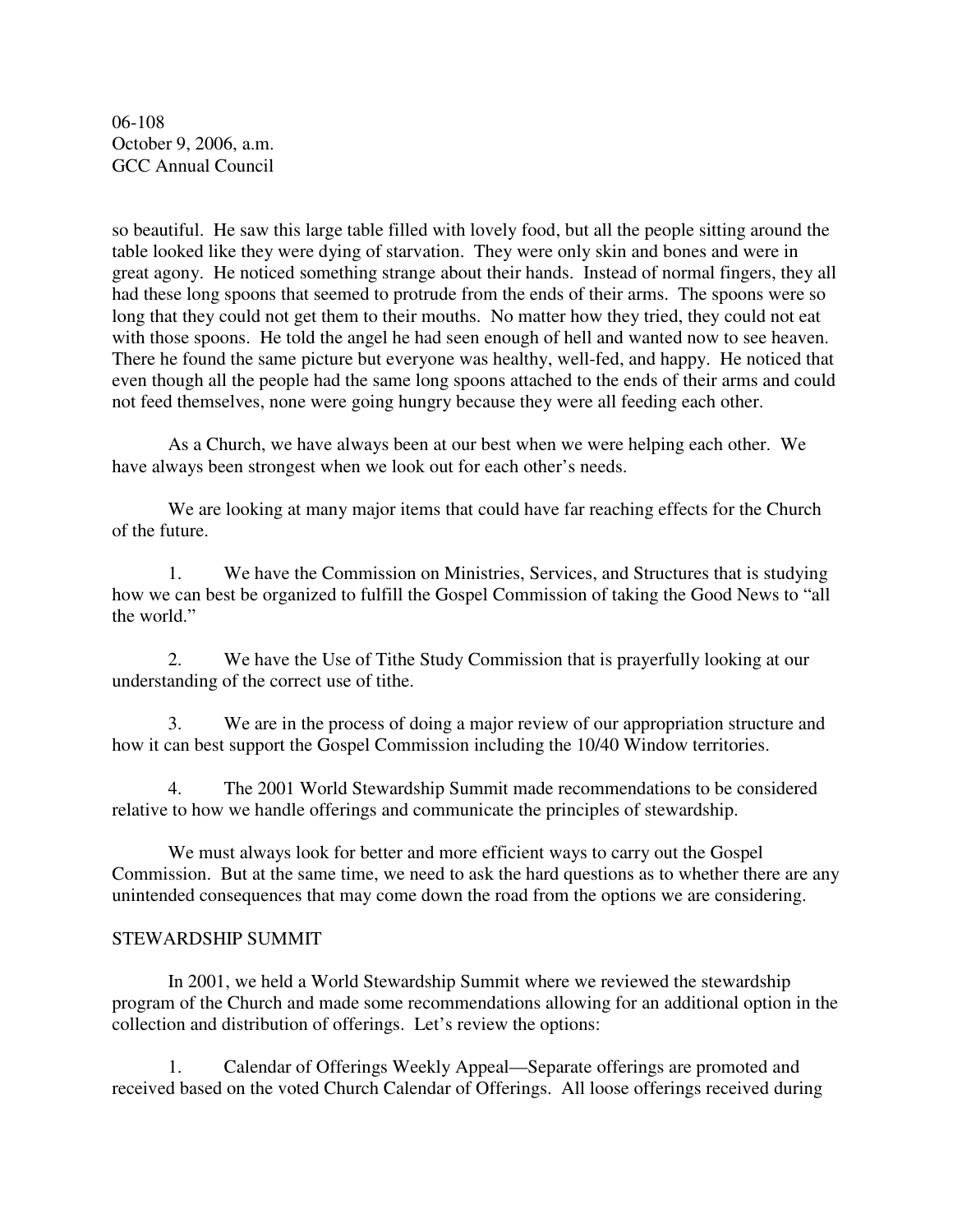06-109 October 9, 2006, a.m. GCC Annual Council

the church service go to the offering of the day. Two Sabbaths a month, the offering goes for the local church needs. One Sabbath a month, it goes to the local conference or mission and the remaining Sabbaths are allocated for the support of functions at the union, division, and General Conference levels. The Sabbath School offerings have included an offering for local Sabbath School expense and the World Mission offering that has been the backbone of support for worldwide outreach.

Members are not limited by the Calendar of Offerings. They can mark their offering envelope to indicate what they want their offering to go for and it is to go there regardless of the offering listed on the calendar for that day.

2. Personal Giving Plan (such as PGP)—In this simplified system, the individual church member chooses the amount he/she wishes to give to each of three categories:

- a. The local congregation
- b. The conference/mission
- c. The world Church (union/division/General Conference)

Funds designated for these categories are then distributed by an established formula at each level.

3. Combined Offering Plan—We have voted a plan that divisions can adopt where all offerings go into one fund and are then divided based on percentages voted by the division within the minimums and maximums outlined in General Conference policy:

| Local Church                                  | $50 - 60\%$ |
|-----------------------------------------------|-------------|
| Local Conference/Mission, Union, and Division | $15 - 30\%$ |
| <b>General Conference</b>                     | $20 - 25\%$ |

The principle still stands that church members must always be able to designate where their offerings go and it must be respected if the offerings are accepted.

 Each of the three options have their strengths, but we must also understand the differences and find ways to make sure that each can remain effective in the areas in which they are being used. The weekly Calendar of Offerings, in a sense, serves as a ballot available to the members to indicate which programs they support and which ones they do not feel are important. The Combined Offering Plan delegates that decision to the division executive committee which decides the allocation between organizational levels within the parameters allowed by policy.

In talking with one division president where they use the Combined Offering Plan, he was telling me that they have conference mini-sessions every year, not to elect officers, but to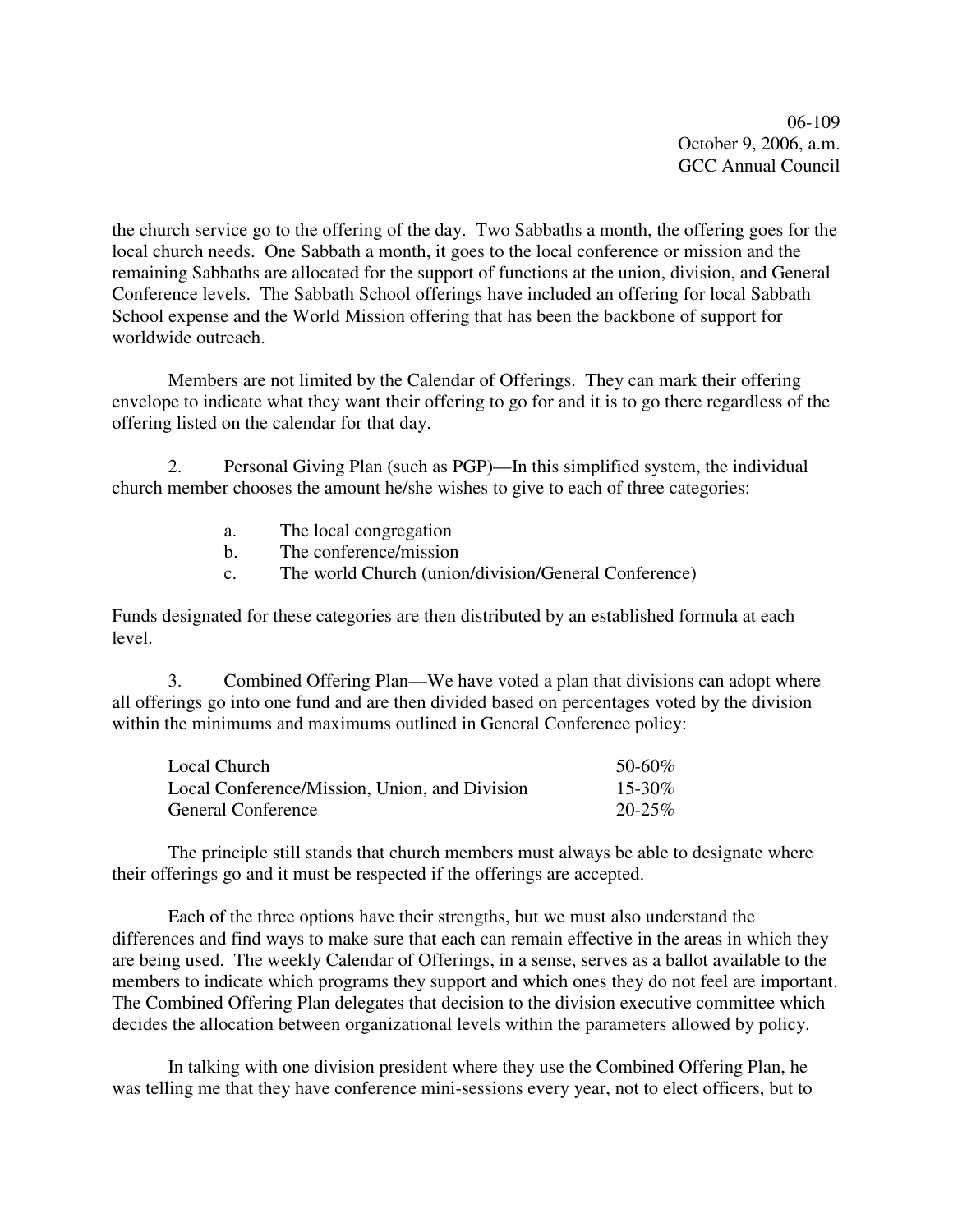06-110 October 9, 2006, a.m. GCC Annual Council

report on how the funds that come to the conference from the Combined Offering Plan have been used and to recommend how the funds for the ensuing year will be allocated. In their division, 60 percent of the offerings go to the local church and the allocation of those funds is decided by the local church. Twenty percent of the Combined Offerings go to the conference/mission and 20 percent to the General Conference. It is the 20 percent that goes to the conference that is allocated by their mini-constituency meetings.

The action that allows for the Combined Offering Plan has certain requirements before it can be implemented. Most of the requirements center on education and reporting. This plan can be very effective, but if it simply takes the place of the Calendar of Offerings and members do not receive information on how the funds are used, it could result in decreased interest in supporting the various church functions.

The Stewardship Department has worked hard to prepare materials to use with the Combined Offering Plan. They have prepared DVD's, PowerPoint presentations and other materials. The three part DVD series includes:

|    | "Heirs of God"      | 7 minutes  |
|----|---------------------|------------|
| 2. | "Friends of God"    | 10 minutes |
| 3. | "Partners with God" | 9 minutes  |

We will watch the second of these which lasts ten minutes and then we will spend a few minutes looking at the PowerPoint presentation they have prepared titled, *Gifts of Heaven*.

 As you can see, they have done a lot of work. This educational material can be used whether or not you use the unified offering.

It is imperative that we communicate at all levels how the funds are used. At each organizational level, we need to prepare information that helps explain how funds are used. That information needs to be shared with the subsidiary organizations and included as part of their presentations and communications on the use of funds.

#### **CONCLUSION**

Edwin Hernandez in a recent devotional at the General Conference office said, "God has not blessed those who have the most but those who share the most." Let us continue to thank the Lord for the opportunities He has given us to have a part in His Gospel Commission, not only by our own witness but also by sharing the resources that He has entrusted to us. We need to finish the work, not only where we are, but everywhere else. We must always remember that "none of us are going home until we can all go."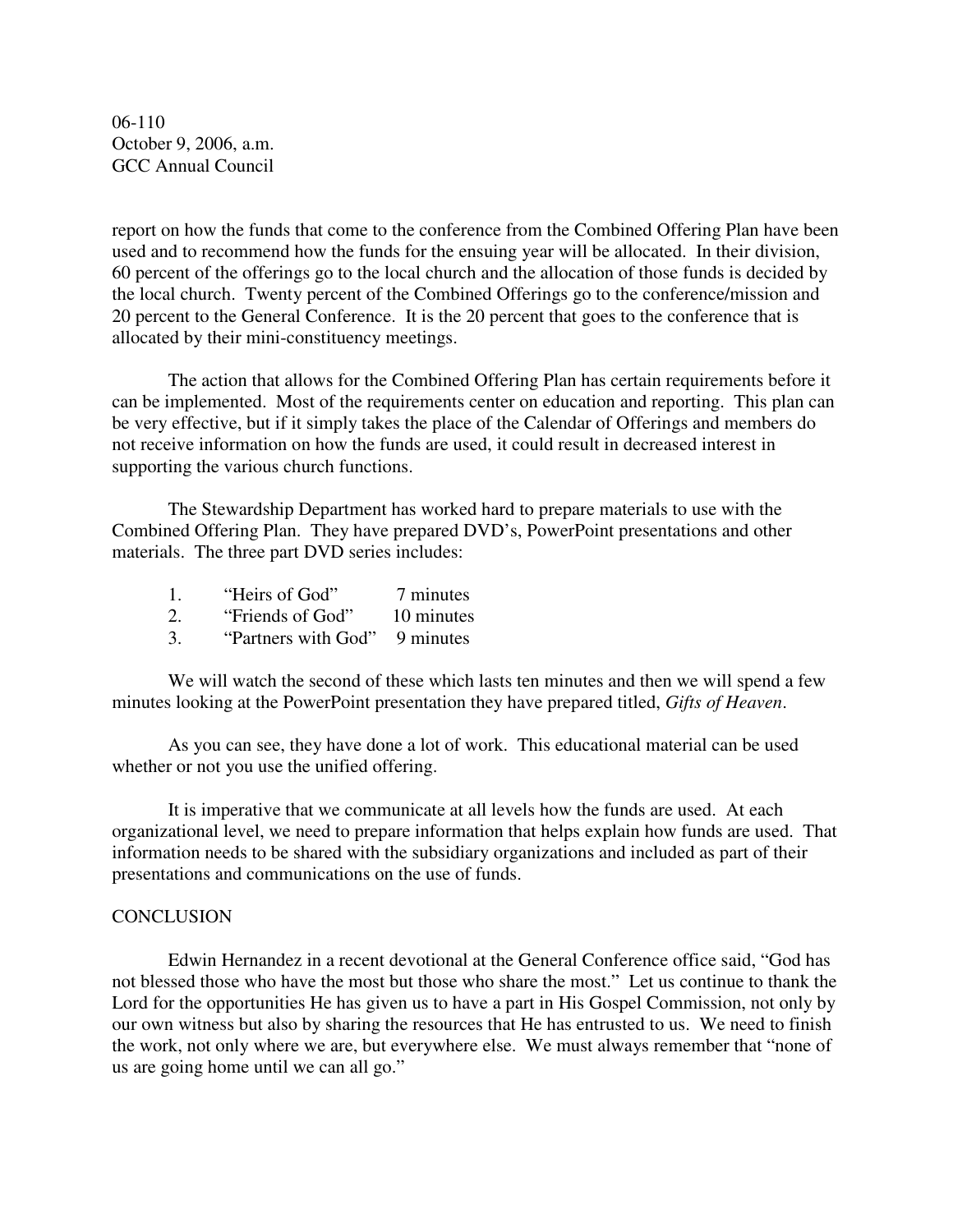VOTED, To record receipt of the Treasurer's report, as presented.

TRE/06AC to REL

#### GENERAL CONFERENCE WORLD BUDGET—2007

 VOTED, To approve the 2007 General Conference World Budget, as presented. (See pages 119-134.)

#### OMA/FinPl&Bud05AC/05AC/101-05Ga/06AC to SGR(DIV)

#### 101-06Ga CALENDAR OF THIRTEENTH SABBATH OFFERINGS—WORLD 2007 - 2010

VOTED, To record the Calendar of Thirteenth Sabbath Offerings—World 2007 - 2010, which reads as follows:

| 2007 | <b>First Quarter</b><br><b>Second Quarter</b><br>Third Quarter<br><b>Fourth Quarter</b>        | Euro-Africa Division<br><b>Trans-European Division</b><br><b>West-Central Africa Division</b><br>Southern Asia Division             |
|------|------------------------------------------------------------------------------------------------|-------------------------------------------------------------------------------------------------------------------------------------|
| 2008 | <b>First Quarter</b><br><b>Second Quarter</b><br><b>Third Quarter</b><br>Fourth Quarter        | Euro-Asia Division<br>Inter-American Division<br>North American Division<br>Northern Asia-Pacific Division                          |
| 2009 | <b>First Quarter</b><br><b>Second Quarter</b><br>Third Quarter<br><b>Fourth Quarter</b>        | Southern Asia-Pacific Division<br>Southern Africa-Indian Ocean Division<br>South American Division<br><b>South Pacific Division</b> |
| 2010 | <b>First Quarter</b><br><b>Second Quarter</b><br><b>Third Quarter</b><br><b>Fourth Quarter</b> | East-Central Africa Division<br>Euro-Africa Division<br><b>Trans-European Division</b><br><b>West-Central Africa Division</b>       |

Distribution summary from 2005 through second quarter 2010 when the cycle begins to repeat itself.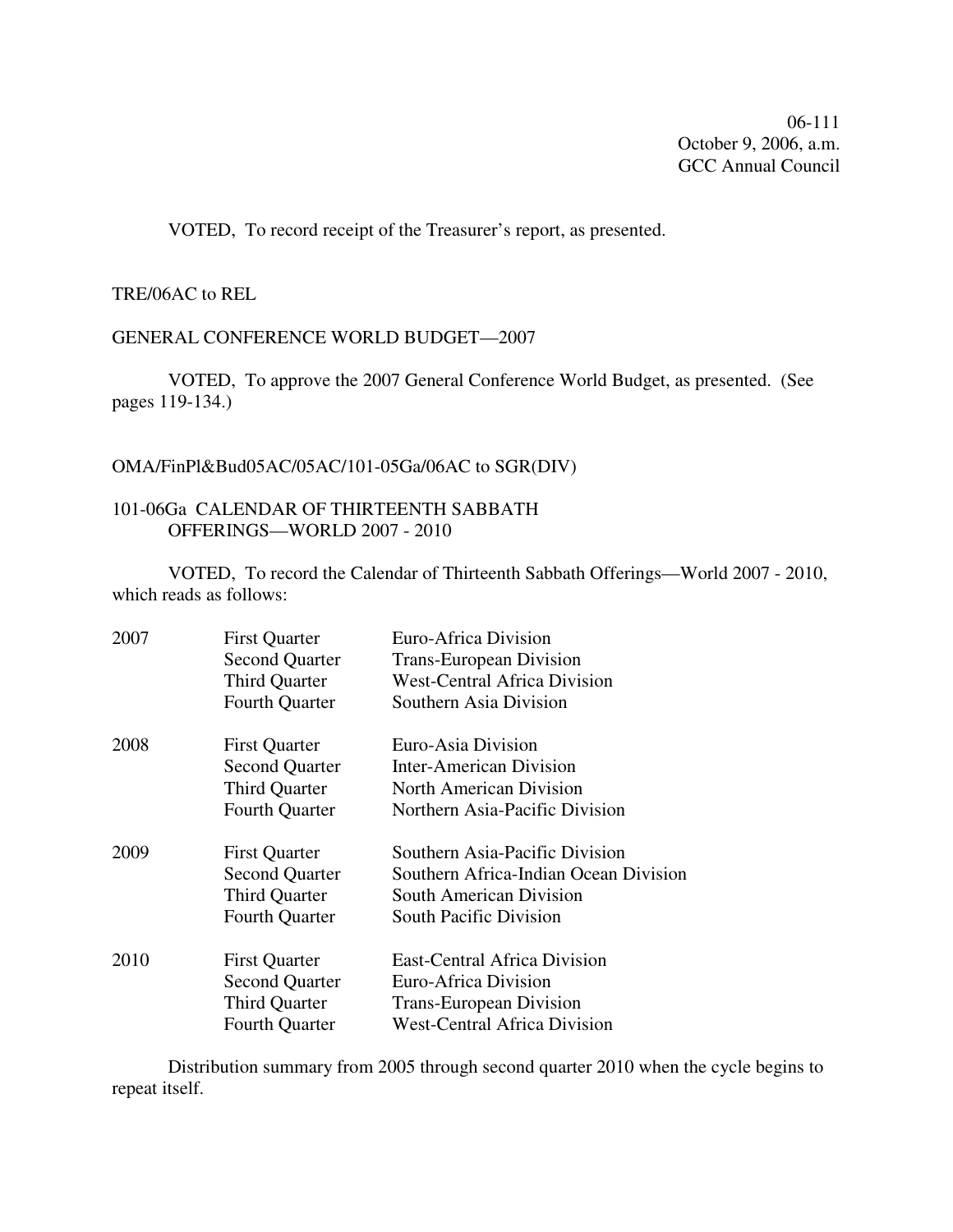06-112 October 9, 2006, a.m. GCC Annual Council

| East-Central Africa          |                |
|------------------------------|----------------|
| Euro-Africa                  | $\overline{2}$ |
| Euro-Asia                    | 1              |
| Inter-American               | $\overline{2}$ |
| North American               | $\overline{2}$ |
| Northern Asia-Pacific        | $\overline{2}$ |
| Southern Africa-Indian Ocean | $\overline{2}$ |
| South American               | $\overline{2}$ |
| South Pacific                | $\overline{2}$ |
| Southern Asia                | 1              |
| Southern Asia-Pacific        | $\overline{2}$ |
| Trans-European               | $\overline{2}$ |
| <b>West-Central Africa</b>   | 2              |
|                              |                |

#### TRE/FinPl&Bud04AC/04AC/101-04Gf/FinPl&Bud05SM/05SM/FinPl&Bud05AC/05AC/101- 05Gd/FinPl&Bud06AC/06AC to SGR(DIV)

#### 101-06Gb CALENDAR OF OFFERINGS—WORLD 2007

#### VOTED, To record the Calendar of Offerings—World 2007, which reads as follows:

| January<br>6<br>13<br>20<br>27              | <b>Outreach/Church Budget</b><br>Division<br><b>Church Budget</b><br>Conference/Union                               |
|---------------------------------------------|---------------------------------------------------------------------------------------------------------------------|
| <b>February</b><br>-3<br>10<br>17<br>24     | <b>Outreach/Church Budget</b><br>Division<br>Church Budget<br>Conference/Union                                      |
| March<br>- 3<br>$10^{*}+$<br>17<br>24<br>31 | <b>Outreach/Church Budget</b><br>Adventist World Radio<br><b>Church Budget</b><br>Conference/Union<br>Church Budget |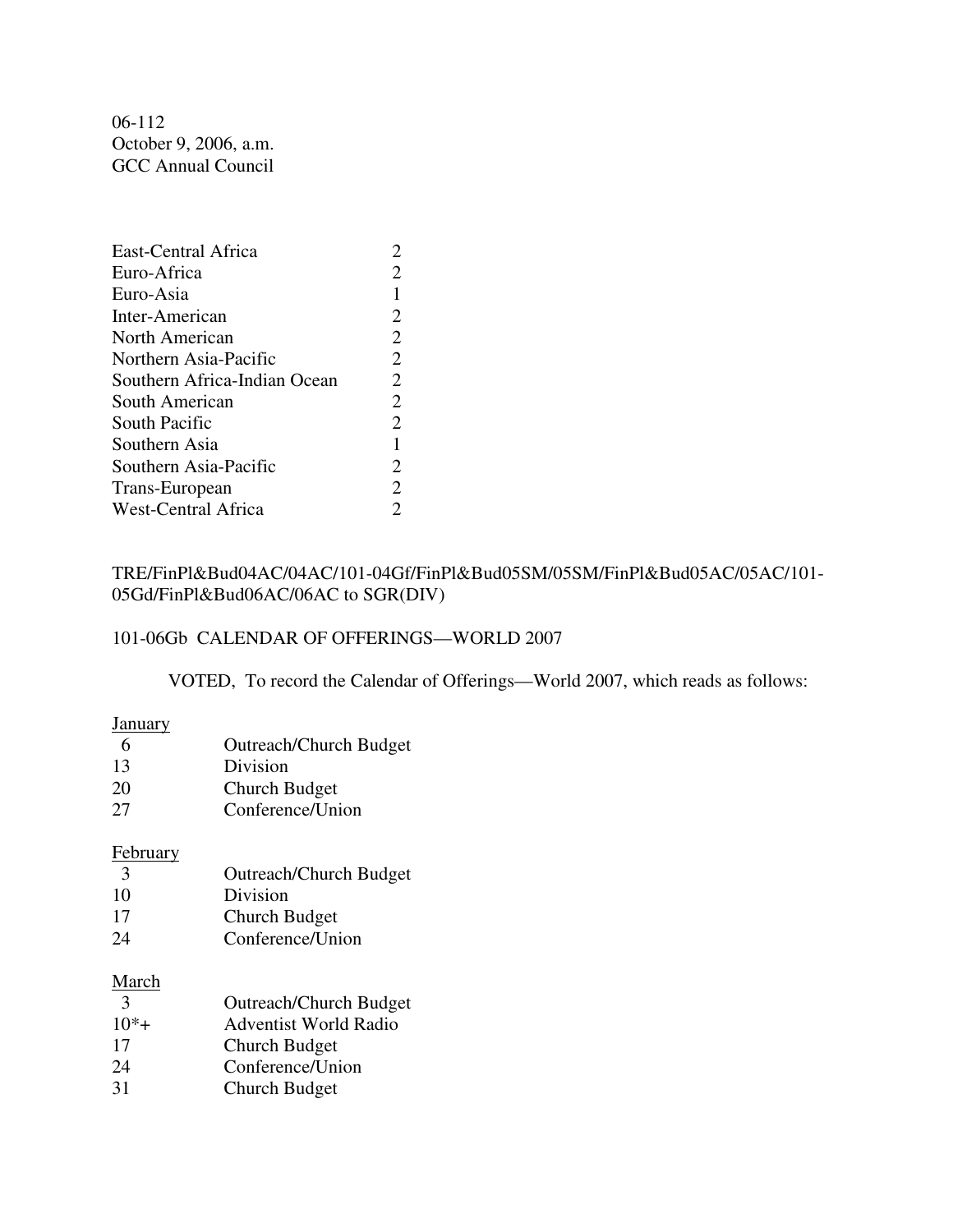06-113 October 9, 2006, a.m. GCC Annual Council

| <b>April</b><br>$14* +$<br>21<br>28                  | <b>Outreach/Church Budget</b><br><b>World Mission Budget</b><br><b>Church Budget</b><br>Conference/Union                                                 |
|------------------------------------------------------|----------------------------------------------------------------------------------------------------------------------------------------------------------|
| <b>May</b><br>5<br>$12*+$<br>19<br>26                | <b>Outreach/Church Budget</b><br>Disaster and Famine Relief (Program provided for NAD only)<br><b>Church Budget</b><br>Conference/Union                  |
| <u>June</u><br>$\overline{c}$<br>9<br>16<br>23<br>30 | <b>Outreach/Church Budget</b><br>Division<br><b>Church Budget</b><br>Conference/Union<br><b>Church Budget</b>                                            |
| <u>July</u><br>$\tau$<br>$14* +$<br>21<br>28         | <b>Outreach/Church Budget</b><br><b>World Mission Budget</b><br><b>Church Budget</b><br>Conference/Union                                                 |
| <u>August</u><br>$\overline{4}$<br>11<br>18<br>25    | <b>Outreach/Church Budget</b><br>Division<br><b>Church Budget</b><br>Conference/Union                                                                    |
| <u>September</u><br>1<br>$8*+$<br>15<br>22<br>29     | <b>Outreach/Church Budget</b><br><b>World Mission Budget (Unusual Opportunities)</b><br><b>Church Budget</b><br>Conference/Union<br><b>Church Budget</b> |
| October<br>6<br>13                                   | <b>Outreach/Church Budget</b><br>Division                                                                                                                |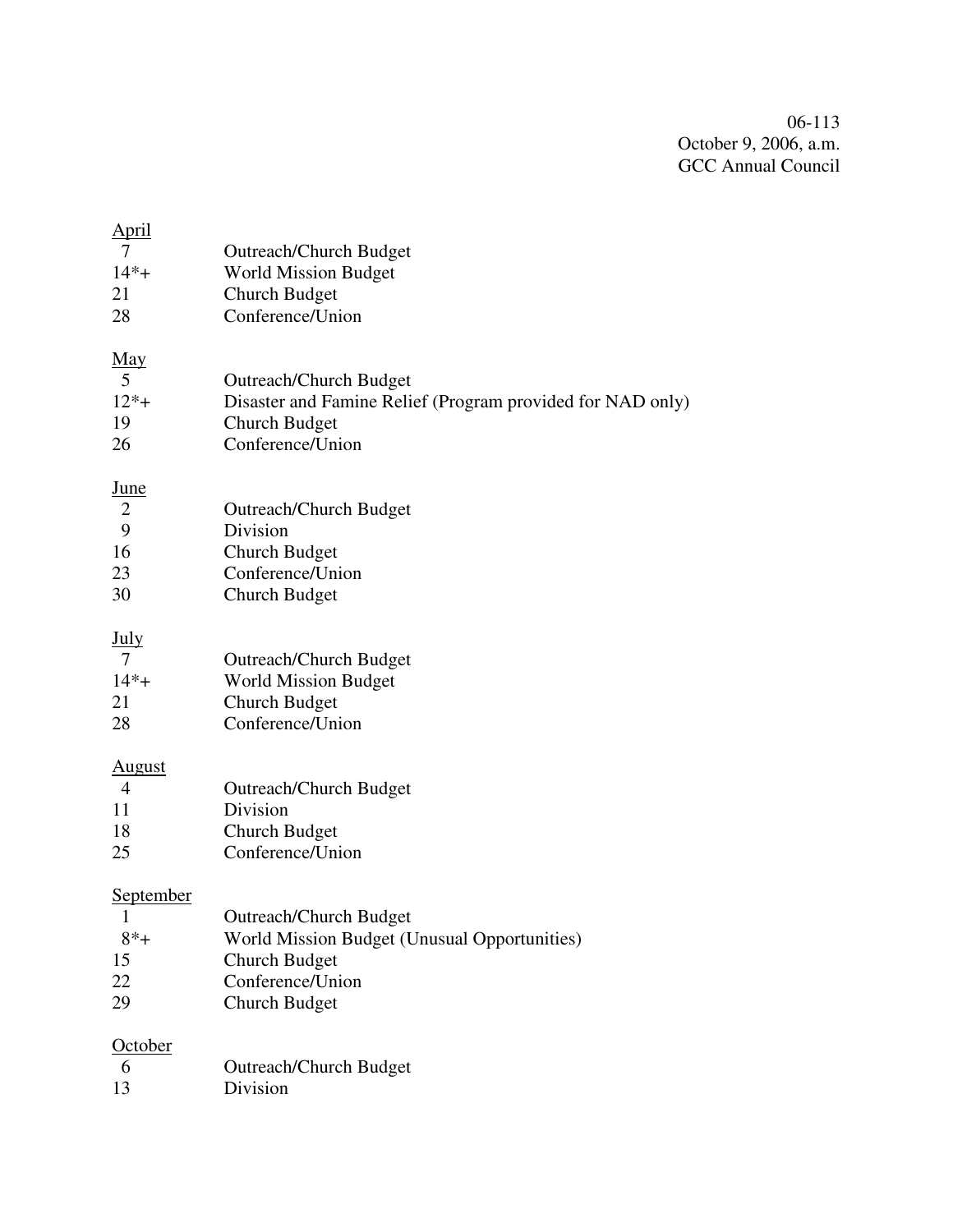06-114 October 9, 2006, a.m. GCC Annual Council

#### October contd

| 20 | <b>Church Budget</b> |
|----|----------------------|
| 27 | Conference/Union     |

#### November

| $\mathcal{E}$ | <b>Outreach/Church Budget</b>     |
|---------------|-----------------------------------|
| $10^{*}+$     | Annual Sacrifice (Global Mission) |
| 17            | Church Budget                     |
| 24            | Conference/Union                  |

#### December

|    | <b>Outreach/Church Budget</b> |
|----|-------------------------------|
| 8  | Division                      |
| 15 | Church Budget                 |
| 22 | Conference/Union              |
| 29 | Church Budget                 |

#### Summary of Offerings

| <b>General Conference</b> | 6  |
|---------------------------|----|
| Division                  | 6  |
| Conference/Union          | 12 |
| Church                    | 28 |
|                           |    |

Total 52

\*Program provided by the General Conference +Worldwide offering

#### TRE/FinPl&Bud06AC/06AC to SGR(DIV)

#### 101-06Gd CALENDAR OF OFFERINGS—WORLD 2008

VOTED, To adopt the Calendar of Offerings—World 2008, which reads as follows:

#### **January**

- 5 Outreach/Church Budget
- 12 Division<br>19 Church B
- Church Budget
- 26 Conference/Union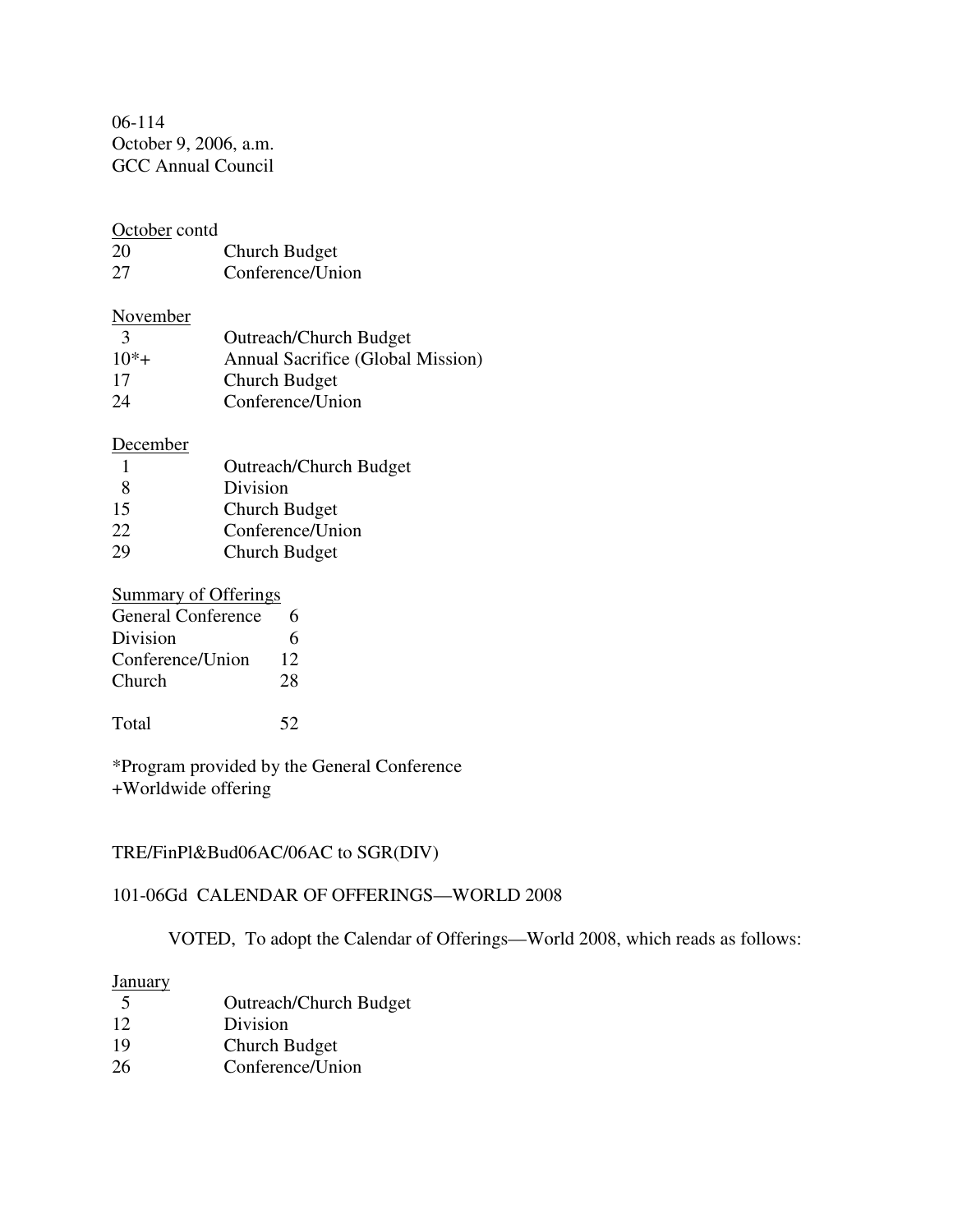06-115 October 9, 2006, a.m. GCC Annual Council

| February               |                                                            |
|------------------------|------------------------------------------------------------|
| 2                      | <b>Outreach/Church Budget</b>                              |
| 9                      | Division                                                   |
| 16                     | <b>Church Budget</b>                                       |
| 23                     | Conference/Union                                           |
| <u>March</u>           |                                                            |
| Ι.                     | <b>Outreach/Church Budget</b>                              |
| $8*+$                  | <b>Adventist World Radio</b>                               |
| 15                     | <b>Church Budget</b>                                       |
| 22                     | Conference/Union                                           |
| 29                     | <b>Church Budget</b>                                       |
| <u>April</u>           |                                                            |
| 5                      | <b>Outreach/Church Budget</b>                              |
| $12*+$                 | <b>World Mission Budget</b>                                |
| 19                     | <b>Church Budget</b>                                       |
| 26                     | Conference/Union                                           |
|                        |                                                            |
| $\frac{\text{May}}{3}$ | <b>Outreach/Church Budget</b>                              |
| $10*$ +                | Disaster and Famine Relief (Program provided for NAD only) |
| 17                     | <b>Church Budget</b>                                       |
| 24                     | Conference/Union                                           |
| 31                     | <b>Church Budget</b>                                       |
| <u>June</u>            |                                                            |
| 7                      | <b>Outreach/Church Budget</b>                              |
| 14                     | Division                                                   |
| 21                     | <b>Church Budget</b>                                       |
| 28                     | Conference/Union                                           |
| <u>July</u>            |                                                            |
| 5                      | <b>Outreach/Church Budget</b>                              |
| $12*+$                 | <b>World Mission Budget</b>                                |
| 19                     | <b>Church Budget</b>                                       |
| 26                     | Conference/Union                                           |
| <u>August</u>          |                                                            |
| $\overline{2}$         | <b>Outreach/Church Budget</b>                              |
| 9                      | Division                                                   |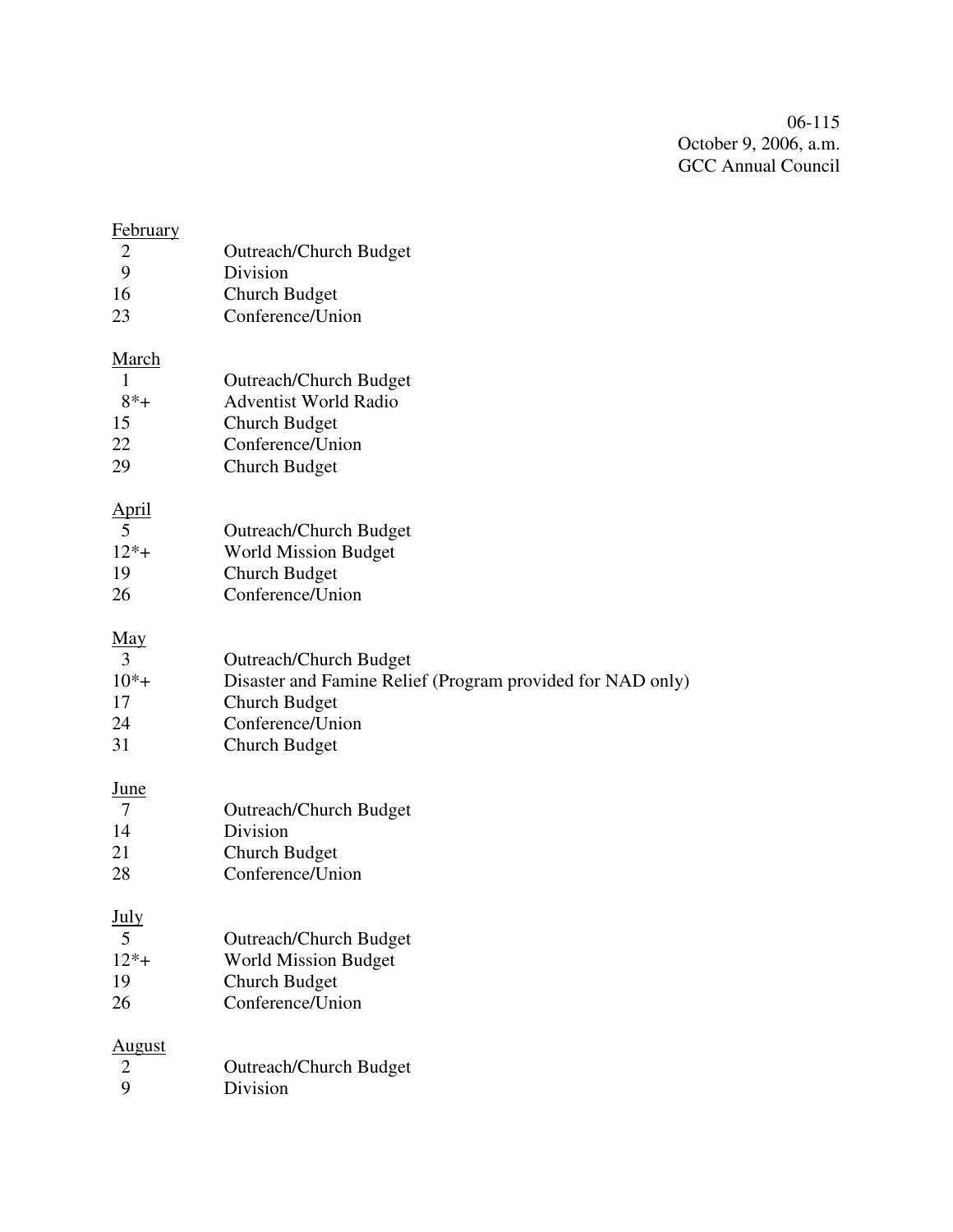06-116 October 9, 2006, a.m. GCC Annual Council

#### August contd

| 16 | <b>Church Budget</b> |
|----|----------------------|
| 23 | Conference/Union     |
| 30 | <b>Church Budget</b> |

#### September

| -6     | <b>Outreach/Church Budget</b>                |
|--------|----------------------------------------------|
| $13*+$ | World Mission Budget (Unusual Opportunities) |
| 20     | <b>Church Budget</b>                         |
| 27     | Conference/Union                             |

#### **October**

|    | <b>Outreach/Church Budget</b> |
|----|-------------------------------|
| 11 | Division                      |
| 18 | Church Budget                 |
| 25 | Conference/Union              |

#### November

|        | <b>Outreach/Church Budget</b>     |
|--------|-----------------------------------|
| $8*$ + | Annual Sacrifice (Global Mission) |
| 15     | Church Budget                     |
| 22     | Conference/Union                  |
| 29     | Church Budget                     |

#### **December**

| - 6 | <b>Outreach/Church Budget</b> |
|-----|-------------------------------|
| 13  | Division                      |
| 20  | Church Budget                 |
|     |                               |

27 Conference/Union

Summary of Offerings

| <b>General Conference</b> | 6  |
|---------------------------|----|
| Division                  | 6  |
| Conference/Union          | 12 |
| Church                    | 28 |
|                           |    |
| Total                     | 52 |

\*Program provided by the General Conference +Worldwide offering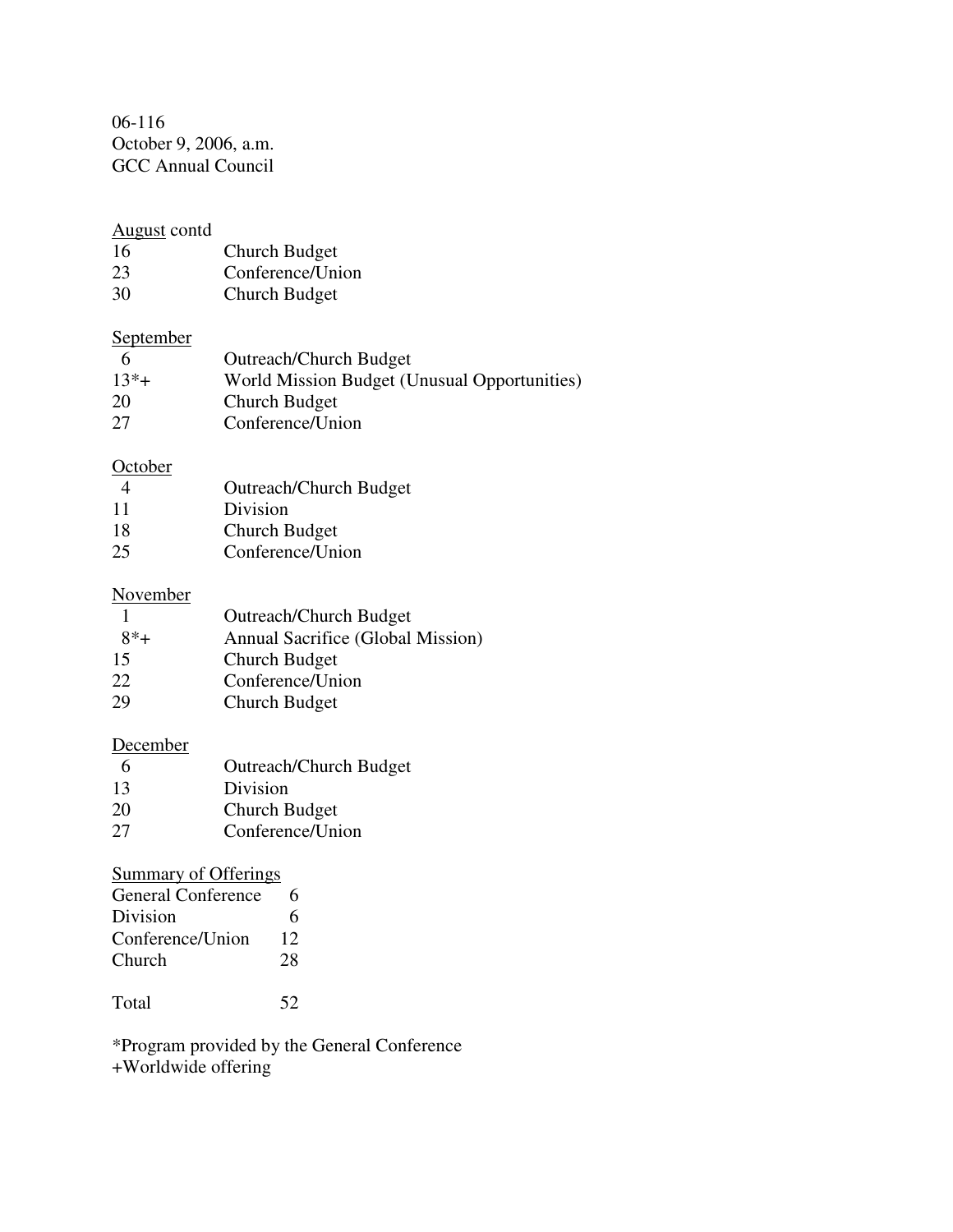06-117 October 9, 2006, a.m. GCC Annual Council

#### WHT/06AC to DCS

#### ELLEN G WHITE ESTATE REPORT

 James R Nix, Director of the Ellen G White Estate, presented a report which highlighted the responsibilities of the Ellen G White Estate. In his report, Nix outlined the accomplishments since his last report in 2002. These included publications, videos, and a new free Spirit of Prophecy CD-ROM/Web site. He also shared several current and future challenges facing the Ellen G White Estate.

 VOTED, To record receipt of the Ellen G White Estate report, as presented. (A copy of the full report is attached to the official copy of these minutes.)

#### MIN/06AC to GDK

#### MINISTERIAL ASSOCIATION REPORT

 James A Cress presented a report of the Ministerial Association's recent activities and future plans which include the following:

1. Worldwide distribution of *Seventh-day Adventists Believe.* 

2. Distribution of a special set of lessons/quizzes on each chapter of this resource.

 3. Reprint in 2007 of *Minister's Handbook* at special pre-publication pricing. Information will go to all divisions and unions.

 4. Plans underway for a Satellite World Ministers Council as encouraged by General Conference and division officers.

 5. General Conference Ministerial Association Theme—*God Loves You–Tell the World.* 

#### 06AC to ESS

#### ASSOCIATE DIRECTOR, GC EDUCATION DEPARTMENT—INTRODUCTION

 Lisa Beardsley, Associate Director of Education for the General Conference was introduced. This is her first Annual Council since coming to the General Conference.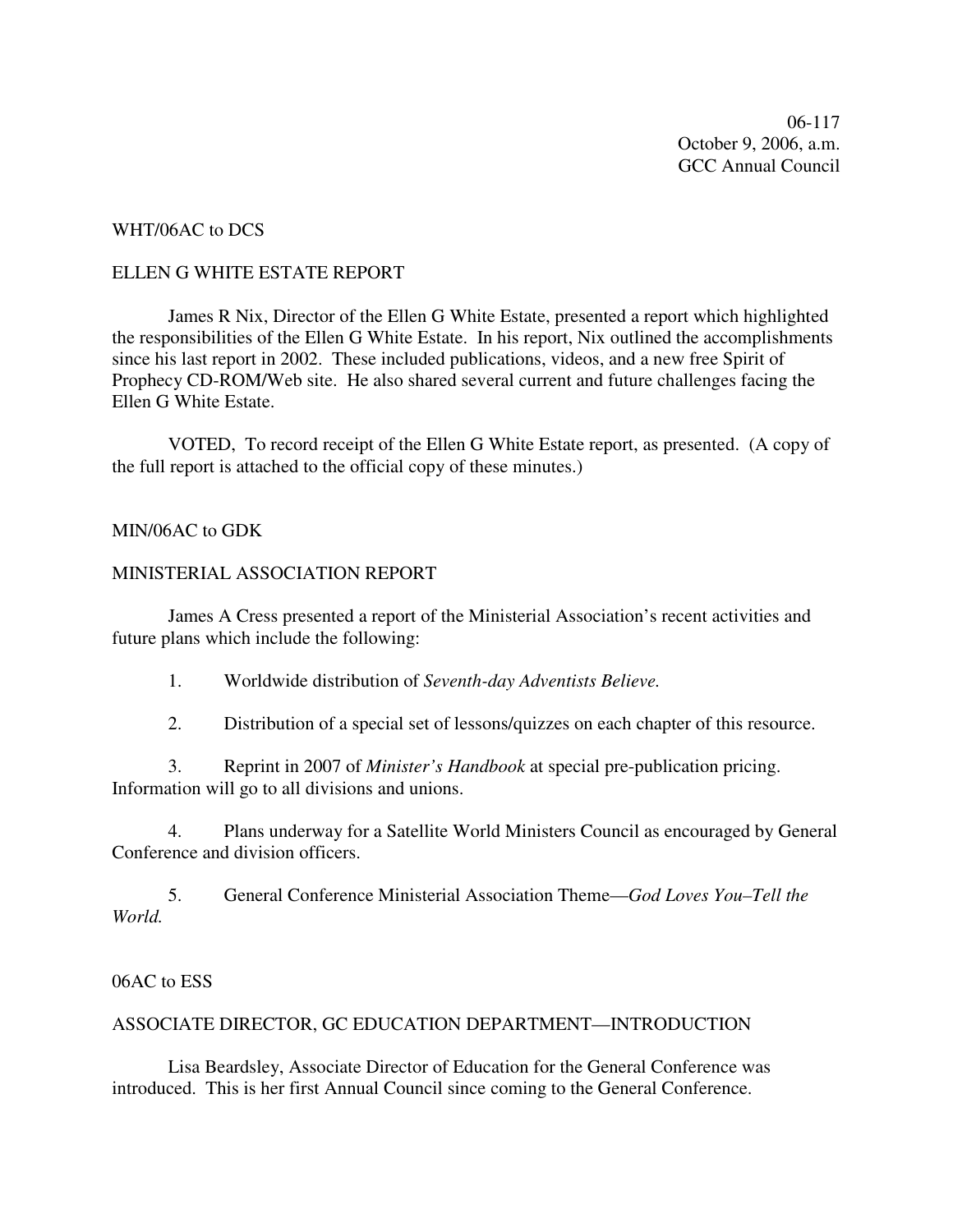06-118 October 9, 2006, a.m. GCC Annual Council

 Prayer was offered by Lisa Beardsley, Associate Director of the General Conference Education Department.

> Jan Paulsen and Lowell C Cooper, Chairs Roscoe J Howard III, Secretary Larry R Evans, Editorial Secretary Tamara K Boward, Recording Secretary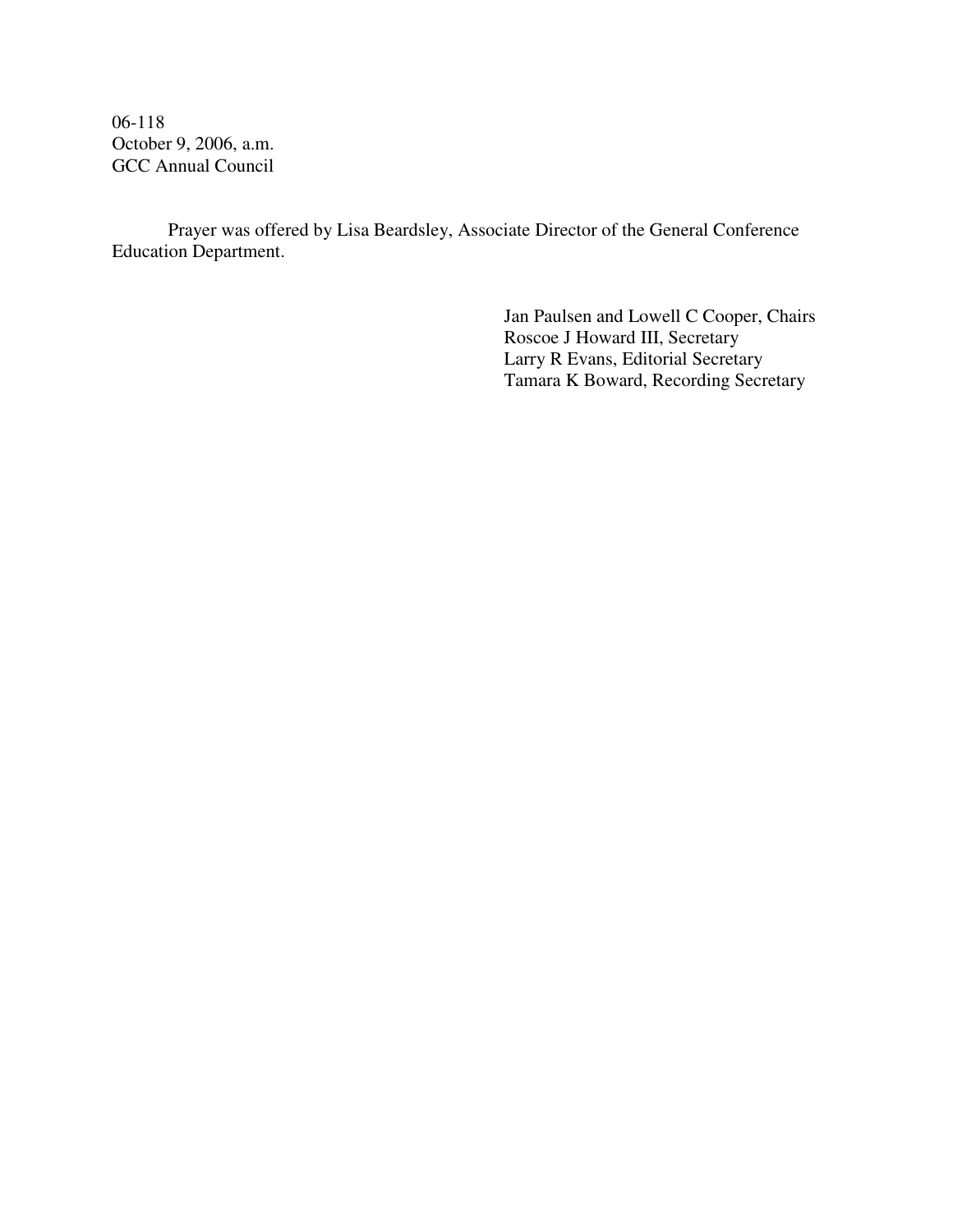# **General Conference of Seventh-day Adventists**<br>2007 Appropriations Budget

| Summary:                                                                                                                                             |                                                                  | 2006                                               |                                                                   |                                                                   | <b>2007</b>                                        |                                                                   |
|------------------------------------------------------------------------------------------------------------------------------------------------------|------------------------------------------------------------------|----------------------------------------------------|-------------------------------------------------------------------|-------------------------------------------------------------------|----------------------------------------------------|-------------------------------------------------------------------|
| Income                                                                                                                                               | Tithe                                                            | Non-Tithe                                          | <b>Total</b>                                                      | Tithe                                                             | Non-Tithe                                          | <b>Total</b>                                                      |
| Unrestricted Investment Earnings<br><b>Unrestricted Donations</b><br>Function 01000 - Tithe<br>Miscellaneous Income<br><b>Unrestricted Offerings</b> | $\circ$<br>0<br>$\circ$<br>77,628,009                            | 0<br>41,469,000<br>250,000<br>1,500,000<br>145,000 | 77,628,009<br>250,000<br>1,500,000<br>145,000<br>41,469,000       | 0<br>0<br>83,354,540                                              | 0<br>2,175,000<br>145,000<br>42,507,793<br>100,000 | 83,354,540<br>100,000<br>145,000<br>42,507,793<br>2,175,000       |
|                                                                                                                                                      | 77,628,009                                                       | 43,364,000                                         | 120,992,009                                                       | 83,354,540                                                        | 44,927,793                                         | 128,282,333                                                       |
| Transfers to / from Other Functions<br>Transfers from Other Funds<br><b>Additional Funds</b>                                                         | (9,331,311)<br>28,800,000                                        | (28, 800, 000)<br>300,000<br>9,331,311             | ۰<br>300,000.00<br>0                                              | (8,517,517)<br>28,800,000                                         | (28, 800, 000)<br>150,000<br>8,517,517             | 150,000                                                           |
|                                                                                                                                                      | 97,096,698                                                       | 24,195,311                                         | 121,292,009                                                       | 103,637,023                                                       | 24,795,310                                         | 128,432,333                                                       |
| Expense                                                                                                                                              |                                                                  |                                                    |                                                                   |                                                                   |                                                    |                                                                   |
| <b>II. GC Administered Funds</b><br>V. Special Funding<br>1. Office Operating<br>IV. Appropriations<br>III. IDE Funding                              | 30,950,000<br>9,804,548<br>19.750.000<br>38,600,619<br>1,350,000 | 900,000<br>23,178,646<br>1,611,500                 | 30,950,000<br>10,704,548<br>19,750,000<br>61,779,265<br>2,961,500 | 33,738,172<br>10,275,283<br>20,685,125<br>1,377,000<br>39,723,641 | 900,000<br>23,746,415<br>1,643,730                 | 33,738,172<br>11,175,283<br>20,685,125<br>3,020,730<br>63,470,057 |
|                                                                                                                                                      | 100,455,167                                                      | 25,690,146                                         | 126, 145, 313                                                     | 105,799,221                                                       | 26,290,145                                         | 132,089,366                                                       |
| ğ                                                                                                                                                    | (3,358,469)                                                      | (1,494,835)                                        | (4, 853, 304)                                                     | (2, 162, 198)                                                     | (1,494,835)                                        | (3,657,033)                                                       |
| Blocked Curency/Working Capital                                                                                                                      | 3,358,469                                                        | 1,494,835                                          | 4,853,304                                                         | 2,162,198                                                         | 1,494,835                                          | 3,657,033                                                         |
|                                                                                                                                                      | 0                                                                |                                                    |                                                                   |                                                                   | වූ                                                 | 0                                                                 |

06-119<br>October 9, 2006, a.m.<br>GCC Annual Council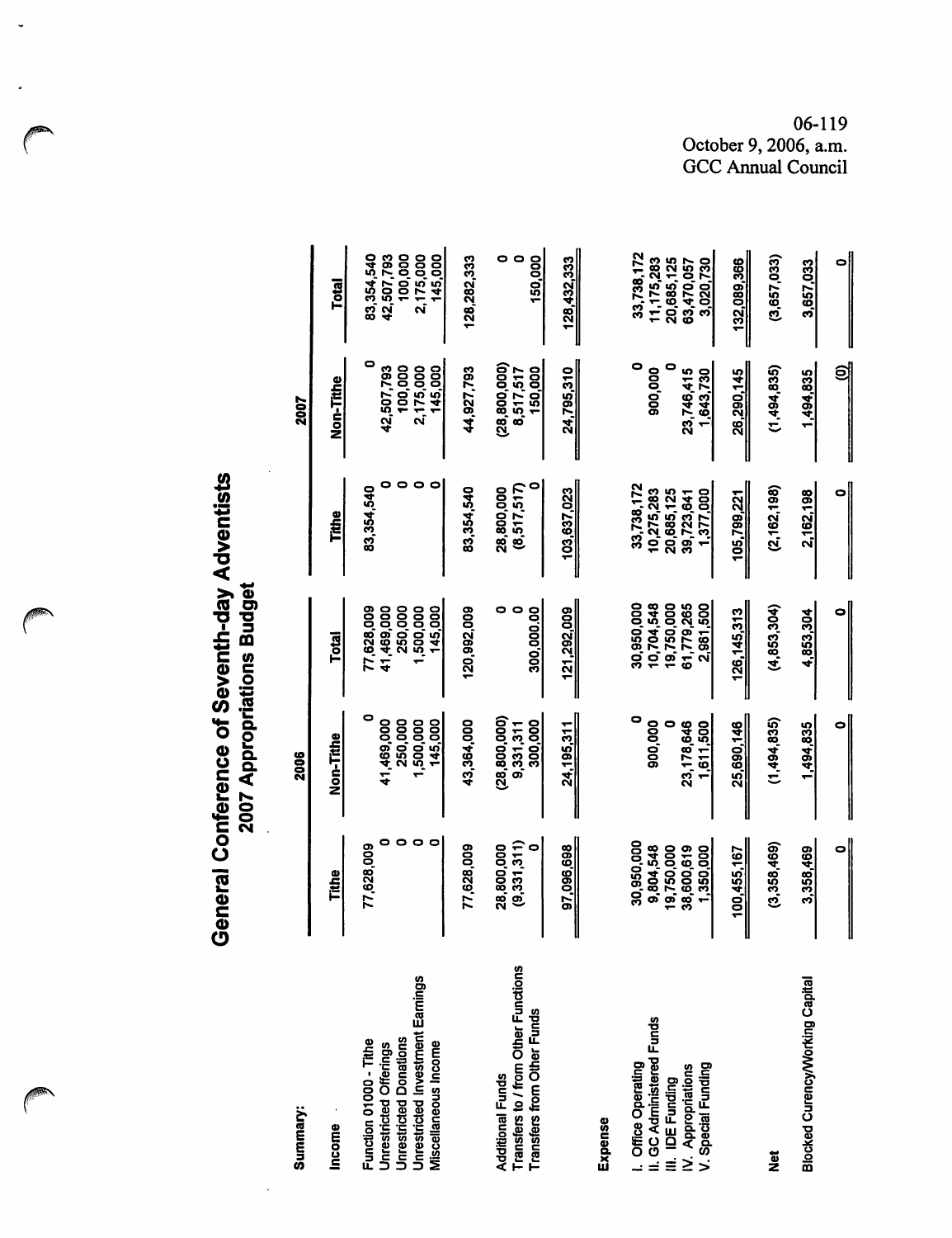## 06-120<br>October 9, 2006, a.m.<br>GCC Annual Council

|                                                                                            | <b>Budget</b><br><b>Z007</b> |                        | 90,000<br>900,000<br>200,000                                                                                             | (125,000)<br>12,171,388<br>65,533,865<br>0                                                                                                                 | (870,543)<br>(2,457,520)<br>512,350<br>4,500,000<br>0<br>2,900,000                                                                                                                                                       | 83,354,540<br>77,628,010 | 2,162,198<br>3,358,469                                      | 0<br>(28,800,000)<br>28,800,000                                         | 0 |
|--------------------------------------------------------------------------------------------|------------------------------|------------------------|--------------------------------------------------------------------------------------------------------------------------|------------------------------------------------------------------------------------------------------------------------------------------------------------|--------------------------------------------------------------------------------------------------------------------------------------------------------------------------------------------------------------------------|--------------------------|-------------------------------------------------------------|-------------------------------------------------------------------------|---|
|                                                                                            | <b>Budget</b><br>2006        |                        | 100,000<br>85,000<br>900,000                                                                                             | (150,000)<br>10,877,682<br>60,985,480                                                                                                                      | (677, 613)<br>(2,286,955)<br>494,416<br>4,500,000<br>2,800,000                                                                                                                                                           |                          |                                                             | (28,800,000)<br>28,800,000                                              |   |
| General Conference of Seventh-day Adventists<br>2007 Appropriations Budget<br><b>Tithe</b> | Actual<br>2005               |                        | 258,435<br>881,314<br>87,717                                                                                             | (124, 436)<br>586,000<br>12,405,453<br>66,794,132                                                                                                          | (2, 166, 466)<br>(887, 285)<br>(2,367,885)<br>644,812<br>0                                                                                                                                                               | 76,111,792               | 3,084,859                                                   | (28, 850, 000)<br>28,850,000                                            | 0 |
|                                                                                            | Unallocated Income           | Function 01000 - Tithe | <b>ANEOUS</b><br>(INFIN)<br>TITHE - IDE AFPR (PLAT)<br>TITHE - IDE AFPR<br>TITHE - MISCELL<br>612500<br>612100<br>612510 | <b>DED DISTR</b><br>TITHE - DIVISION ACCRUED<br>(2.0%)<br>TITHE-NAD (8.0%)<br>TITHE - SELF-FUN<br>TITHE - DIVISION<br>612599<br>616100<br>616105<br>616300 | Tithe-Recovery Blocked Korea-Advent World<br>TITHE - NSD (AUDIT ADJUST)<br>TITHE - RET ADJ (0.30%)<br>TITHE - DIVISION-BLOCKED<br>TITHE - DIVISION-BLOCKED<br>Tithe - Additional<br>616410<br>616430<br>616600<br>616700 |                          | Blocked Currency/Working Capital<br><b>Additional Funds</b> | NON-TITHE - APPROPRIATION<br>ADDITIONAL TITHE TO GC<br>619005<br>619001 |   |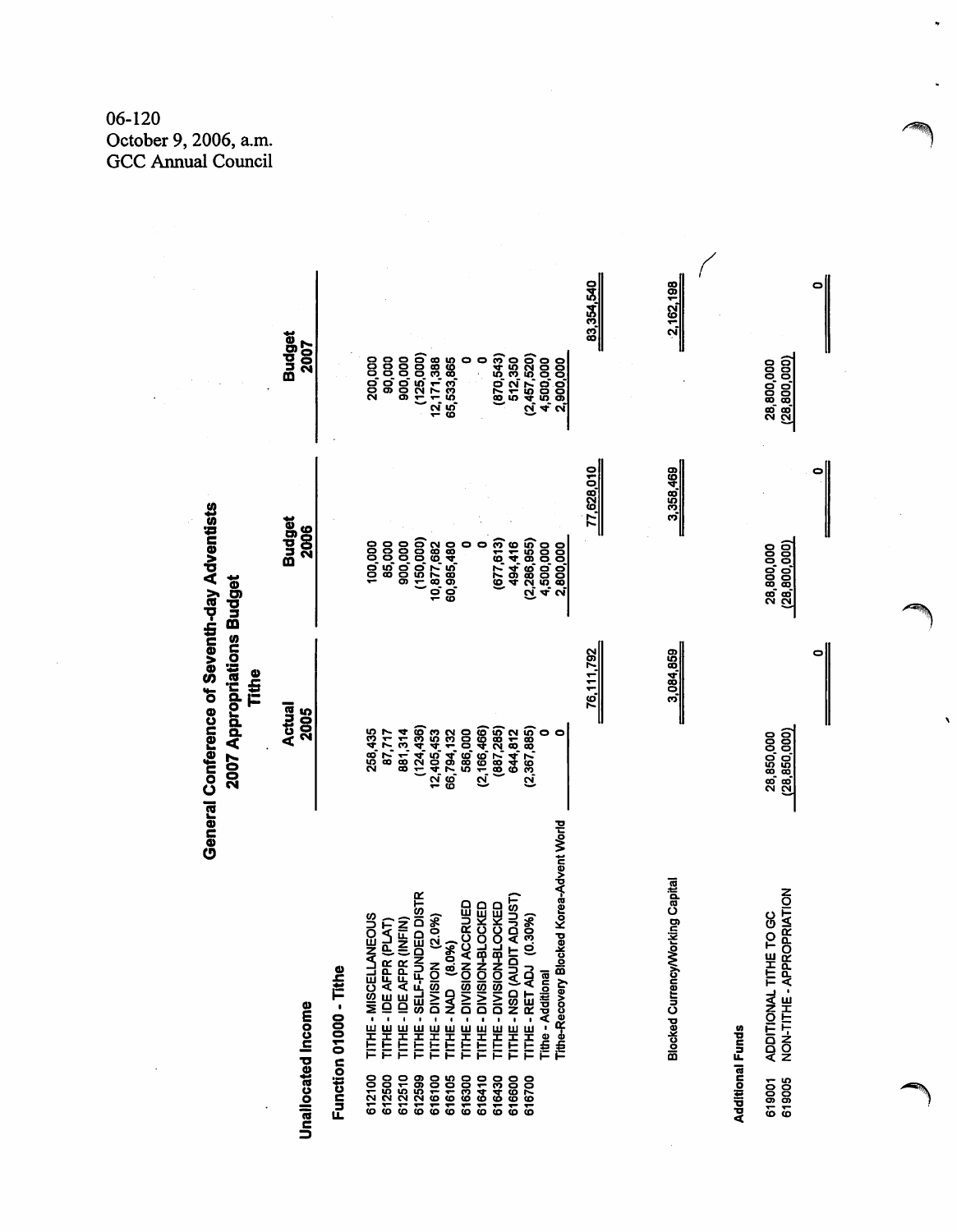06-121<br>October 9, 2006, a.m.<br>GCC Annual Council

 $\mathcal{L}$ 

|                                                |                                                                                                                         | General Conference of Seventh-day Adventists<br>2007 Appropriations Budget<br>Non-Tithe |                                                            |                                                            |
|------------------------------------------------|-------------------------------------------------------------------------------------------------------------------------|-----------------------------------------------------------------------------------------|------------------------------------------------------------|------------------------------------------------------------|
| Unallocated Income                             |                                                                                                                         | Actual<br>2005                                                                          | <b>Budget</b><br>2006                                      | <b>Budget</b><br>2007                                      |
|                                                | Function 05000 - Non-Tithe                                                                                              |                                                                                         |                                                            |                                                            |
|                                                | Unrestricted Offerings                                                                                                  |                                                                                         |                                                            |                                                            |
| 631100<br>631300<br>631190<br>631610<br>631630 | WORLD MSN FUND - OVERSEAS DIV<br>WMF-OS-TRFTO RSTR'D FNCTNS<br>WMF-OVERSEAS ACCRUED<br>WMF-OS BLOCKED<br>WMF-OS BLOCKED | (3,264,889)<br>(2,920,309)<br>(3, 164, 757)<br>426,000<br>29,328,354                    | (1,850,000)<br>(3,031,000)<br>$\bullet$<br>27,150,000<br>۰ | (2,865,209)<br>(3, 105, 045)<br>$\circ$<br>28,774,989<br>0 |
|                                                |                                                                                                                         | 20,404,398                                                                              | 22,269,000                                                 | 22,804,735                                                 |
| 631105<br>631195                               | WMF - NAD - TRF TO RSTR'D FNCTNS<br>DAN-ON<br>WORLD MSN FL                                                              | (2,324,064)<br>22,406,028                                                               | (2,300,000)<br>21,500,000                                  | (2,280,214)<br>21,983,272                                  |
|                                                |                                                                                                                         | 20,081,963                                                                              | 19,200,000                                                 | 19,703,058                                                 |
|                                                |                                                                                                                         | 40,486,361                                                                              | 41,469,000                                                 | 42,507,793                                                 |
|                                                | <b>Unrestricted Donations</b>                                                                                           |                                                                                         |                                                            |                                                            |
| 638002<br>638005                               | MISSIONS UNSPECIFIED<br>MISC DONATIONS                                                                                  | 4,149<br>101,041                                                                        | 250,000<br>$\bullet$                                       | 100,000<br>$\bullet$                                       |
|                                                |                                                                                                                         | 105,190                                                                                 | 250,000                                                    | 100,000                                                    |
|                                                | <b>Unrestricted Investment Earnings</b>                                                                                 |                                                                                         |                                                            |                                                            |
| 711002<br>712001<br>715001                     | UNREALIZED APPRECIATION OF INVEST<br>CAPITAL GAINS INCOME (LOSS)<br><b>DIVIDENDS</b><br>INTEREST AND                    | 10,000<br>3,705,506<br>1,126,898                                                        | 1,325,000<br>175,000<br>$\bullet$                          | 2,000,000<br>175,000<br>0                                  |
|                                                |                                                                                                                         | 4,842,404                                                                               | 1,500,000                                                  | $\frac{2,175,000}{1}$                                      |

 $\ddot{\phantom{0}}$ 

 $\sim 10^{-1}$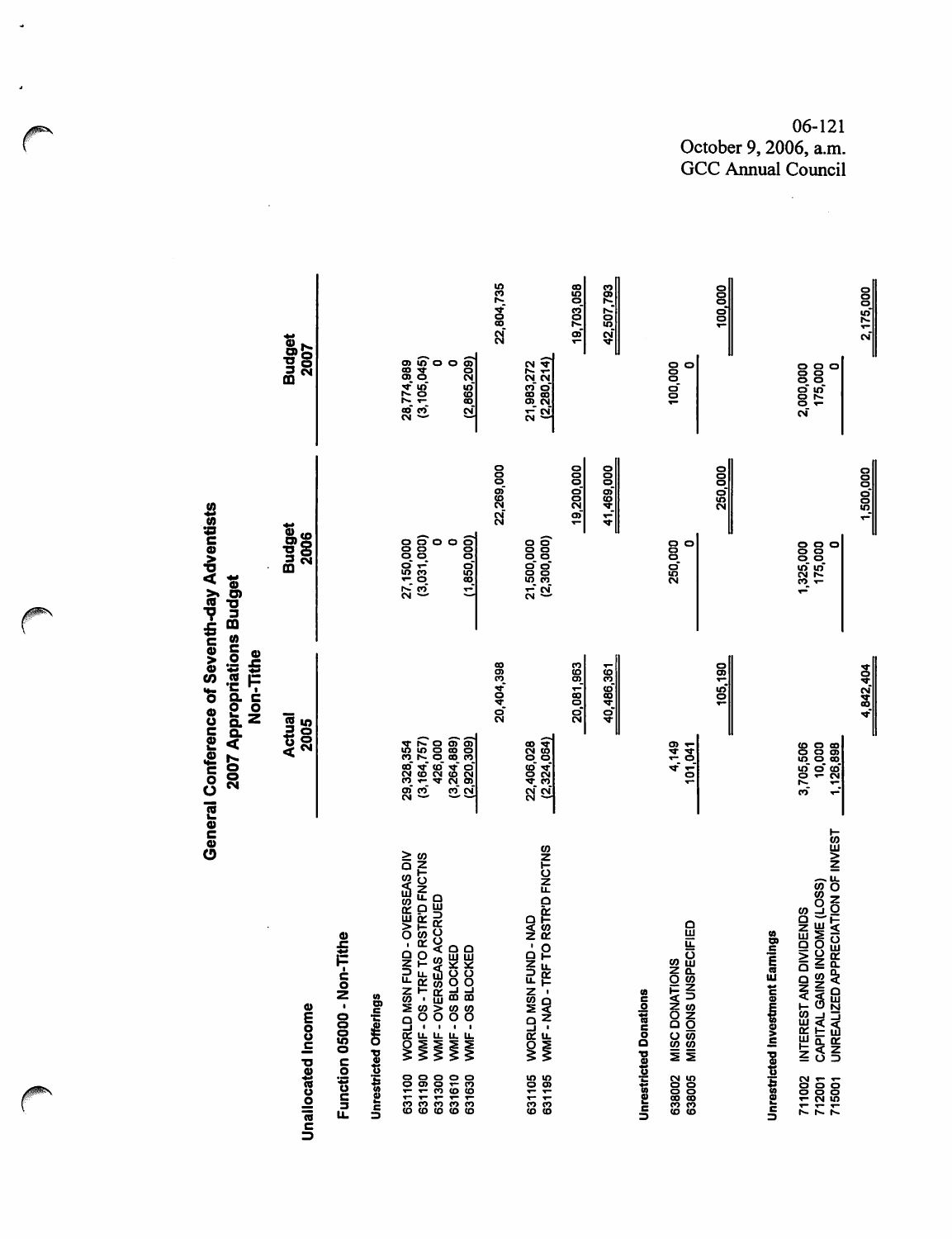$06 - 122$ Oo-122<br>October 9, 2006, a.m.<br>GCC Annual Council



 $\frac{1}{2}$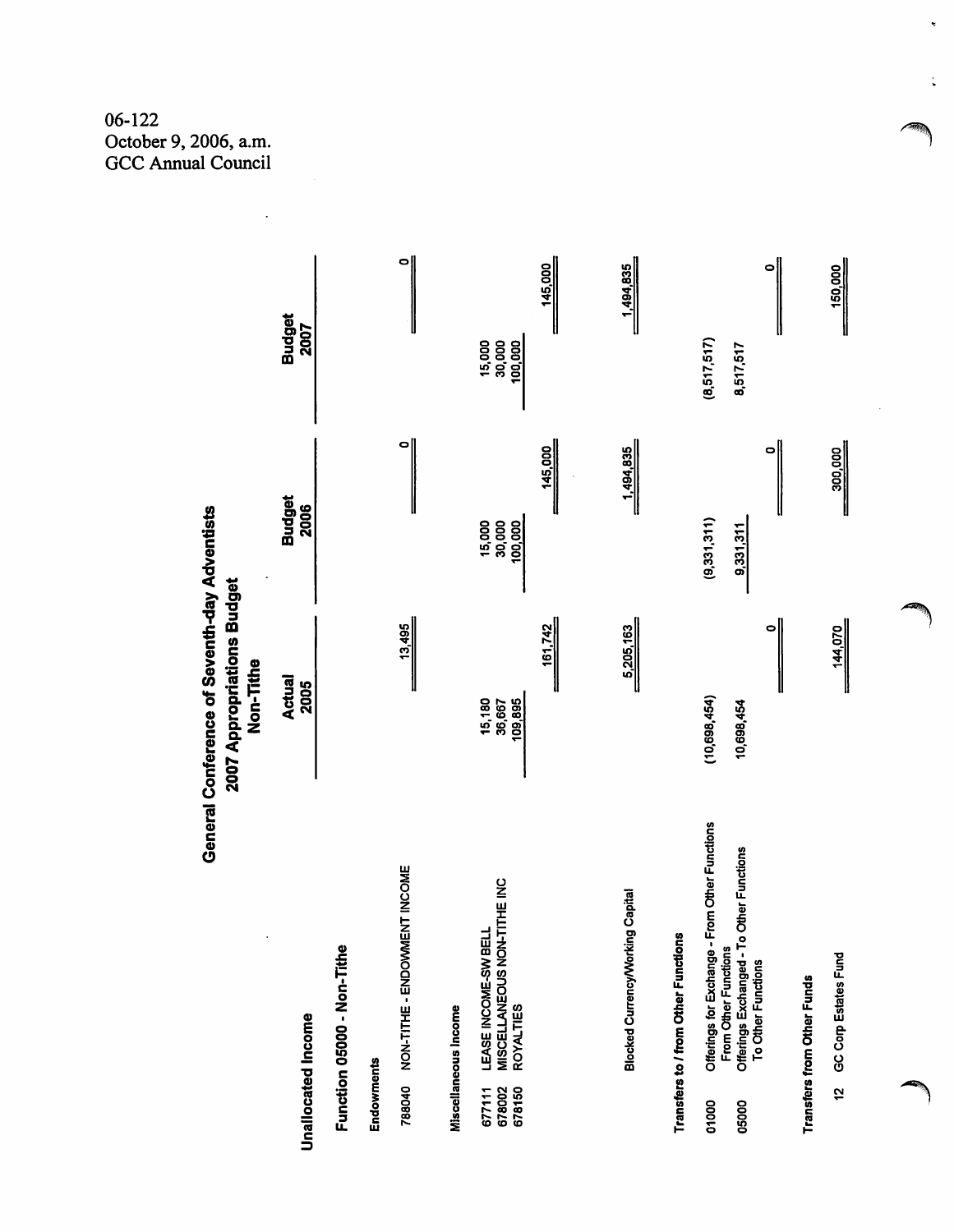|                                                                                            | <b>Budget</b><br>2007 | 33,738,172              |                           | 2,900,000                   | 200,000                        | 20,000                          | 50,000                        | 20,000                     | 8,000                                 | 100,000                   | 50,000                                    | 450,000<br>50,000                                  | 50,000                                                   | 413,283                    | 110,000                 | 500,000                        | 100,000                    | 1,200,000           | 150,000                                        | 220,000                       | 2,754,000                                        | 130,000                 | 425,000                                    | 150,000                 | 100,000                             | 25,000                      | 50,000                                       | 15,000                                          | 35,000                           | 10,275,283                          |
|--------------------------------------------------------------------------------------------|-----------------------|-------------------------|---------------------------|-----------------------------|--------------------------------|---------------------------------|-------------------------------|----------------------------|---------------------------------------|---------------------------|-------------------------------------------|----------------------------------------------------|----------------------------------------------------------|----------------------------|-------------------------|--------------------------------|----------------------------|---------------------|------------------------------------------------|-------------------------------|--------------------------------------------------|-------------------------|--------------------------------------------|-------------------------|-------------------------------------|-----------------------------|----------------------------------------------|-------------------------------------------------|----------------------------------|-------------------------------------|
|                                                                                            | <b>Budget</b><br>2006 | 30,950,000              |                           | 2,800,000                   | 200,000                        | 20,000                          | 50,000                        | 20,000                     | 8,000                                 | 100,000                   | 50,000                                    | 400,000                                            | 50,000                                                   | 366,548                    | 110,000                 | 500,000                        | 100,000                    | 1,200,000           |                                                | 200,000                       | 2,700,000                                        | 130,000                 | 425,000                                    | 150,000                 | 100,000                             | 25,000                      | 50,000                                       | 15,000                                          | 35,000                           | 9,804,548                           |
| General Conference of Seventh-day Adventists<br>2007 Appropriations Budget<br><b>Tithe</b> | Actual<br>2005        | 26,922,403              |                           | 0                           | 202,285                        | 0                               | 460,602                       | 20,000                     | 8,000                                 |                           | o                                         | 400,000                                            |                                                          | 384,636                    | 77,241                  | 397,729                        | (48, 422)                  | 750,219             | 0                                              | 150,000                       | 2,483,708                                        | 106,197                 | 525,000                                    | 120,000                 | 100,000                             | 21,885                      | 0                                            | $\circ$                                         | 35,000                           | 6,194,080                           |
|                                                                                            | I. Office Operating   | GC Office Operating Cap | II. GC Administered Funds | AR ADVENTIST WORLD<br>11048 | OMA MISSION QUARTERLY<br>11466 | BLKD CURR EXPENDITURES<br>51098 | MISC<br>WORLD BUDGET<br>51105 | ELMSHAVEN REPAIRS<br>51175 | ELMSHAVEN SUPERVISION ASSIST<br>51180 | CEW-GLOBAL EVANG<br>51682 | of Global Evangelism<br>Evangelism-Center | DEPARTMENTAL SPECIAL PROJECTS<br>HIV AIDS<br>51740 | <b>TAGE MINISTRIES</b><br><b>ADVENTIST HERI</b><br>52012 | ADVENTIST MISSION<br>52260 | ANNUAL COUNCIL<br>61050 | ANNUAL COUNCIL TRAVEL<br>61051 | MONETARY EXCHANGE<br>61225 | GC SESSION<br>61250 | OFFERINGS PROMOTION-Adventist Mission<br>61500 | PRE VIDEO PRODUCTION<br>61683 | ADVENTIST TELEVISION NETWORK OPERATIONS<br>61708 | SPRING MEETING<br>61729 | COUNCIL ON EVANGELISM AND WITNESS<br>61750 | GC COMMISSIONS<br>61752 | <b>LEADERSHIP TRAINING</b><br>61755 | STRATEGIC PLANNING<br>61760 | Id Bdgt)<br><b>TRAVEL MISC (Wrl</b><br>61781 | COUNCIL ON INTERCHURCH/FAITH RELATIONS<br>61759 | SOW ONE BILLION - ADMIN<br>51651 | Total GC Administered Funds - Tithe |

06-123<br>October 9, 2006, a.m.<br>GCC Annual Council

# $\equiv$

 $\bar{\phantom{a}}$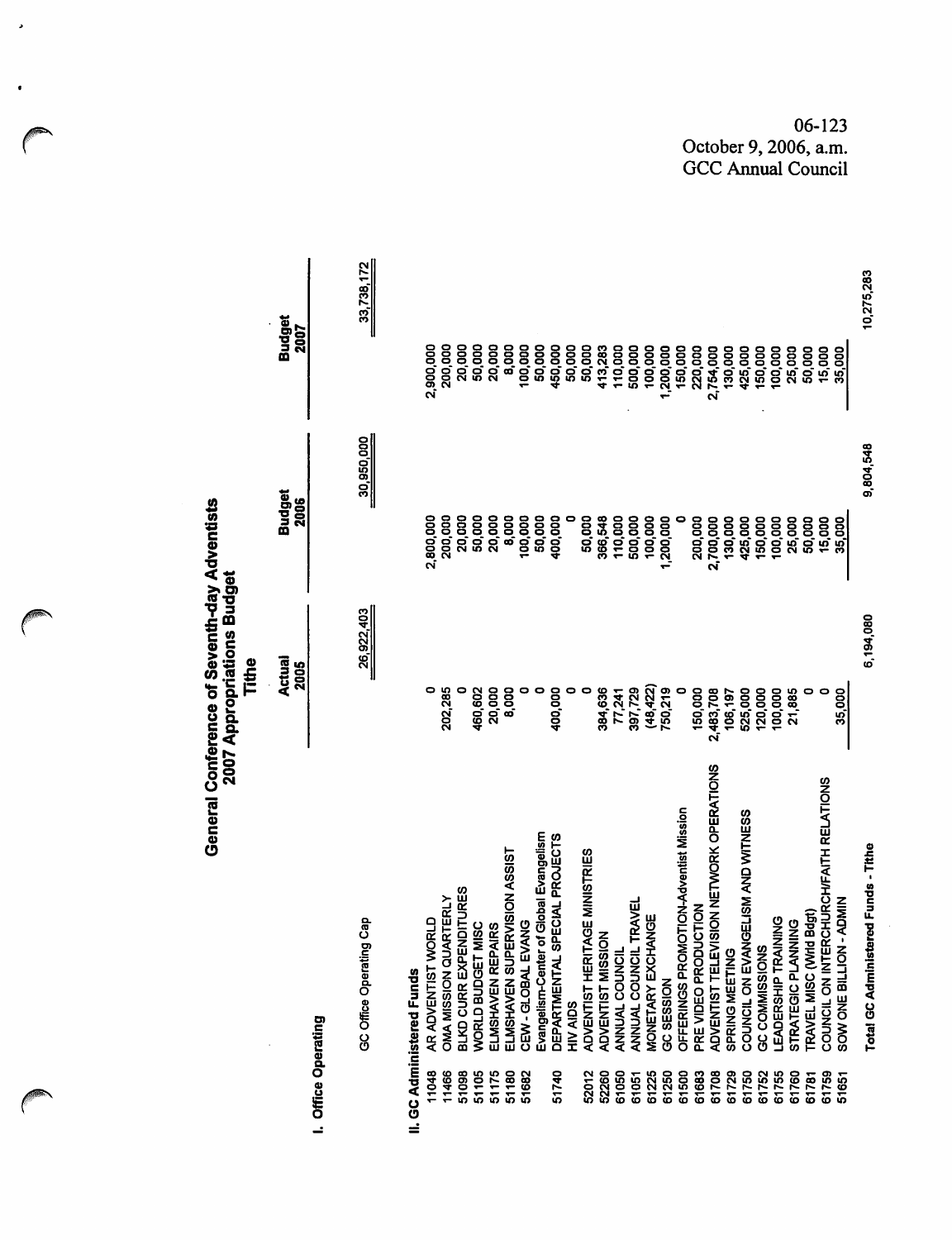## 06-124<br>October 9, 2006, a.m.<br>GCC Annual Council



ł,

 $\cdot$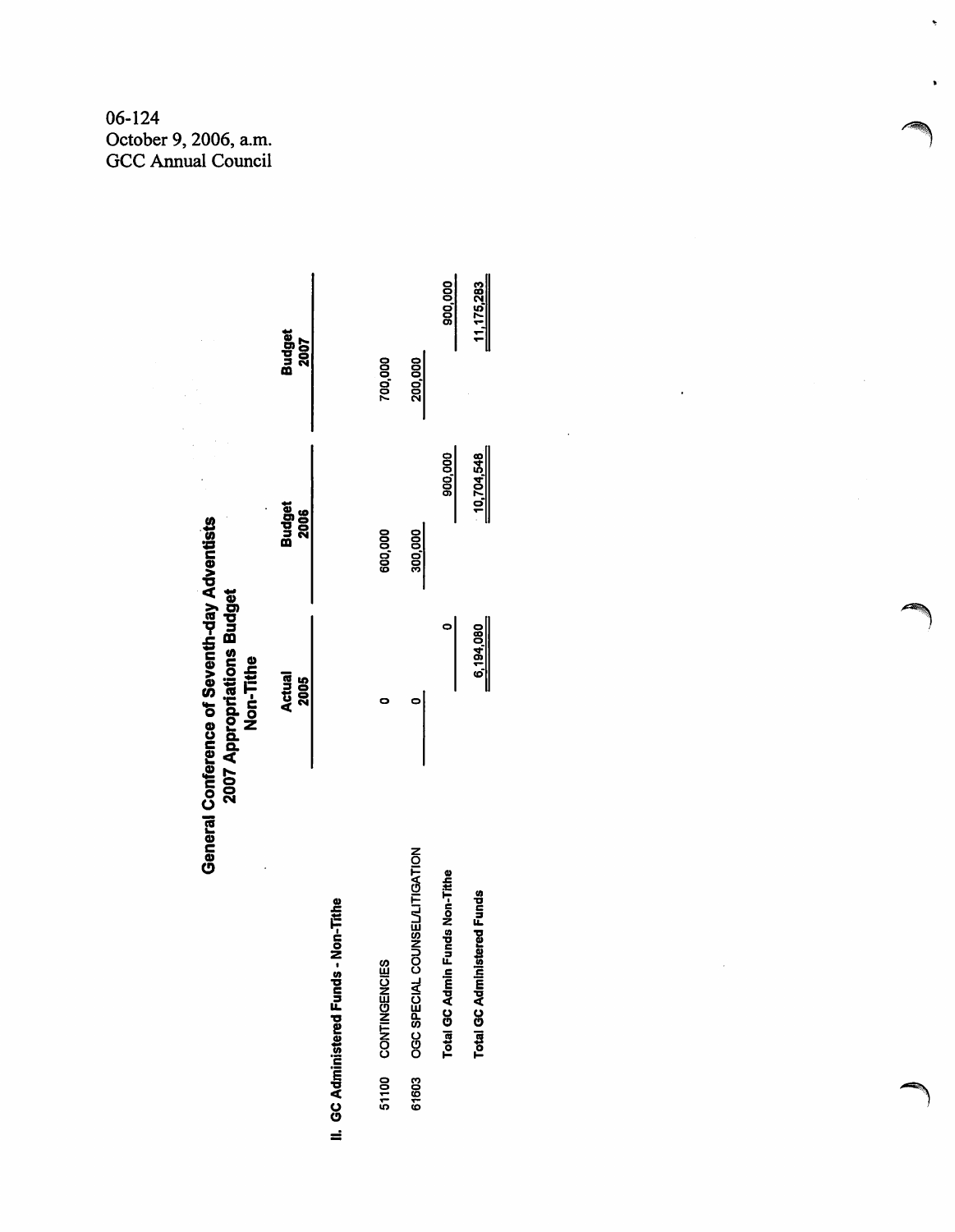$\frac{1}{2}$  $\frac{20,685,125}{20}$ Budget<br>2007 19,750,000 General Conference of Seventh-day Adventists<br>2007 Appropriations Budget<br>Tithe Budget<br>2006 20,146,186 Actual<br>2005 IDE Funding

III. IDE Funding

 $\ddot{\phantom{0}}$ 

## IV. Appropriations

|       | Separate Board Units - Tithe           |                      |                                            |                                                                                                                                                            |
|-------|----------------------------------------|----------------------|--------------------------------------------|------------------------------------------------------------------------------------------------------------------------------------------------------------|
| 11050 | APPROPRIATIONS TO AWR                  |                      | 320,000                                    | 326,400                                                                                                                                                    |
| 41215 | GEOSCIENCE RESEARCH INSTITUTE          | 320,000<br>800,689   |                                            | 878,642                                                                                                                                                    |
| 41920 | <b>WHITE ESTATE</b>                    |                      | 835,446<br>1,340,396                       |                                                                                                                                                            |
| 41935 | MHT RESEARCH CTRS/BRANCHES             | 1,263,518<br>465,000 |                                            |                                                                                                                                                            |
| 69000 | GCAS Unfilled Budget Contingency       |                      |                                            |                                                                                                                                                            |
| 61170 | GCAS-HEADQUARTERS                      | 650,000              |                                            |                                                                                                                                                            |
| 61179 | GCAS OVERSEAS                          | 1,425,000            | 500,851<br>120,000<br>650,000<br>4,345,414 |                                                                                                                                                            |
| 61183 | ESD Auditing                           |                      |                                            |                                                                                                                                                            |
| 61185 | GCAS NSD                               |                      |                                            |                                                                                                                                                            |
| 51101 | <b>VAGE FACTOR CONTINGENCY</b>         |                      | 494,416<br>100,000                         | $\begin{array}{r} 1,463,388 \\ 600,551 \\ 600,551 \\ 600,600 \\ 120,000 \\ 4,563,400 \\ 4,563,360 \\ 5,72,360 \\ 600,000 \\ 600,000 \\ \hline \end{array}$ |
|       | Sub-Total Separate Board Units - Tithe | 7,924,207            | ,706,523                                   | 9,306,738                                                                                                                                                  |

06-125<br>October 9, 2006, a.m.<br>GCC Annual Council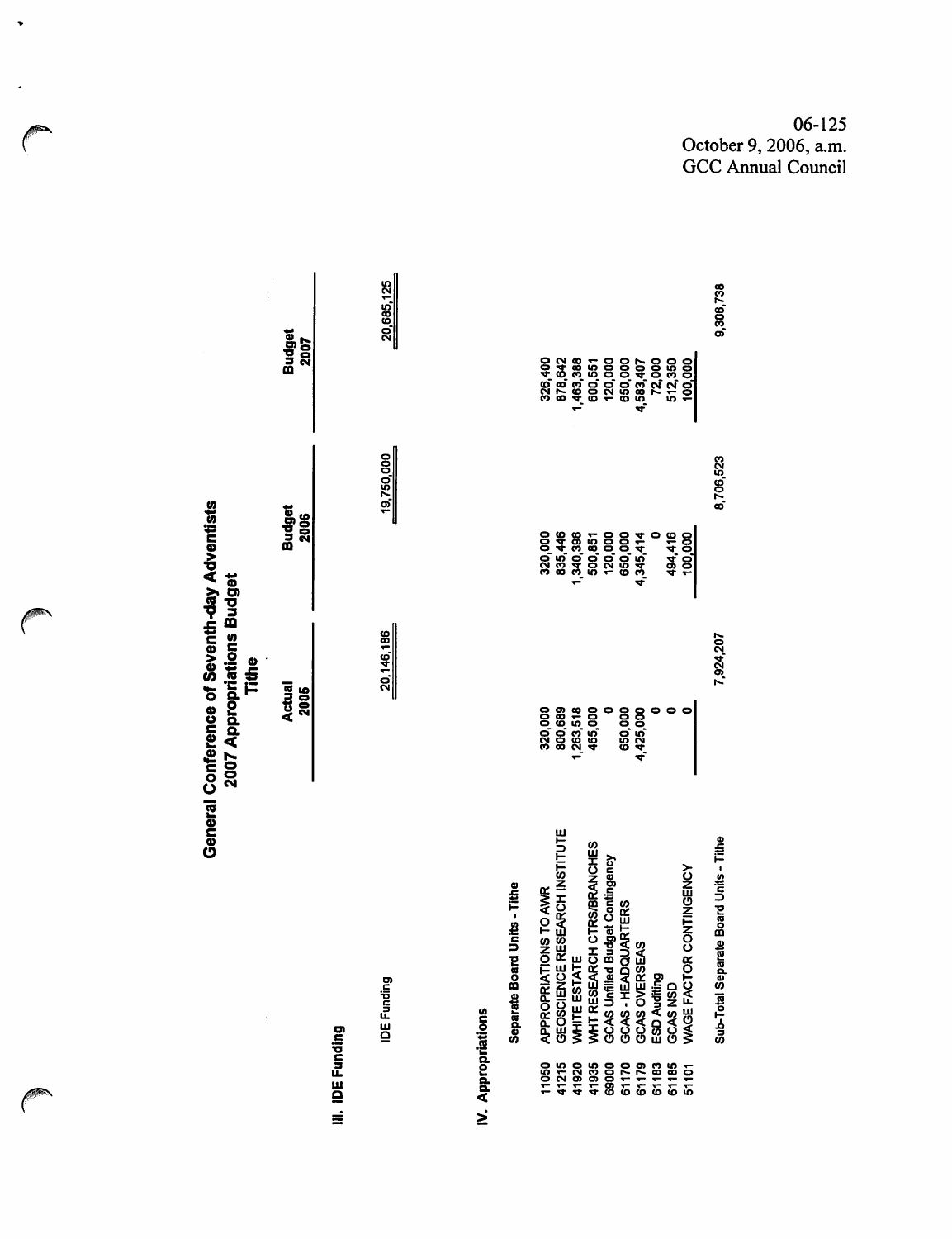## 06-126<br>October 9, 2006, a.m.<br>GCC Annual Council

|                              |                                                |                        | General Conference of Seventh-day Adventists<br>2007 Appropriations Budget<br>Tithe |                              |
|------------------------------|------------------------------------------------|------------------------|-------------------------------------------------------------------------------------|------------------------------|
| IV. Appropriations: (Cont'd) |                                                | Actual<br>2005         | <b>Budget</b><br>2006                                                               | <b>Budget</b><br><b>ZOO7</b> |
| Divisions - Tithe            |                                                |                        |                                                                                     |                              |
| 52026                        | OPERATING<br>APPROPRIATIONS, TITHE             |                        |                                                                                     |                              |
| 838ECD                       | <b>APPROPRIATIONS TO ECD</b>                   | 2,800,278              | 2,775,278                                                                           | 2,830,784                    |
| 838ESD                       | ISTO ESD<br>APPROPRIATION                      | 1,002,946              | 1,002,946                                                                           | 1,023,005                    |
| 838EUD                       | IS TO EUD<br>APPROPRIATION                     | 1,468,421              | ,468,421                                                                            | 1,497,789                    |
| 838IAD                       | APPROPRIATIONS TO IAD                          | 843,194                | 843,194                                                                             | 860,058                      |
| <b>GAM8E8</b>                | IS TO MAD<br>APPROPRIATION                     |                        |                                                                                     |                              |
| <b>GSN8C8</b>                | IS TO NSD<br>APPROPRIATION                     | 1,406,045              | 1,406,045                                                                           | 1,434,166                    |
| 838SAD                       | 1,669,086<br>APPROPRIATIONS TO SAD             |                        | 1,669,086                                                                           | 1,702,468                    |
|                              | 275,000<br>Satellite Television - WHAST        |                        | 275,000                                                                             | 280,500                      |
| 838SPD                       | IS TO SPD<br>APPROPRIATION                     | 1,944,086<br>960,974   | 1,944,086<br>960,974                                                                | 1,982,968<br>980,193         |
| 838SID                       | IS TO SID<br>APPROPRIATION                     |                        |                                                                                     |                              |
| 838SERVSDA                   | IS TO SUD (SERVSDA)<br>APPROPRIATION           | 2,768,674<br>$\bullet$ | 2,743,674<br>1,587,155                                                              | 2,798,547<br>1,618,898       |
| 838SSD                       | APPROPRIATIONS TO SSD                          | 1,928,506              | 1,928,606                                                                           | 1,967,178                    |
| 838TED                       | APPROPRIATIONS TO TED                          | 2,597,882              | 2,597,882                                                                           | 2,649,840                    |
| <b>B38WAD</b>                | STOWAD<br>APPROPRIATION                        | 2,009,964              | 1,984,964                                                                           | 2,024,663                    |
|                              |                                                |                        |                                                                                     |                              |
|                              |                                                | 19,731,070             | 21,243,225                                                                          | 21,668,089                   |
| 52765                        | TO TED<br>APPROPRIATIONS                       | 1,000,000              | 1,150,000                                                                           | 1,150,000                    |
|                              | 1040 Window Contingency                        |                        |                                                                                     | 210,000                      |
| 52035                        | <b>Transfer</b><br><b>HPL Excess Liability</b> | 1,732,656              | 1,000,000                                                                           | 1,000,000                    |
|                              | Sub-Total Divisions - Tithe                    | 22,463,726             | 23,393,225                                                                          | 24,028,089                   |
| General Church Programs      |                                                |                        |                                                                                     |                              |
| 11090                        | EVANGELISM                                     | 100,000                | 100,000                                                                             | 100,000                      |
|                              | GRADUATE SCHOLARSHIPS - AIIAS/AUA              |                        |                                                                                     | 60,000                       |
| 22265                        | <b>ARSHIPS</b><br>GRADUATE SCHOL               | 150,000                | 100,000                                                                             | 100,000                      |
|                              | Church Programs<br>Sub-Total General           | 250,000                | 200,000                                                                             | 260,000                      |
|                              |                                                |                        |                                                                                     |                              |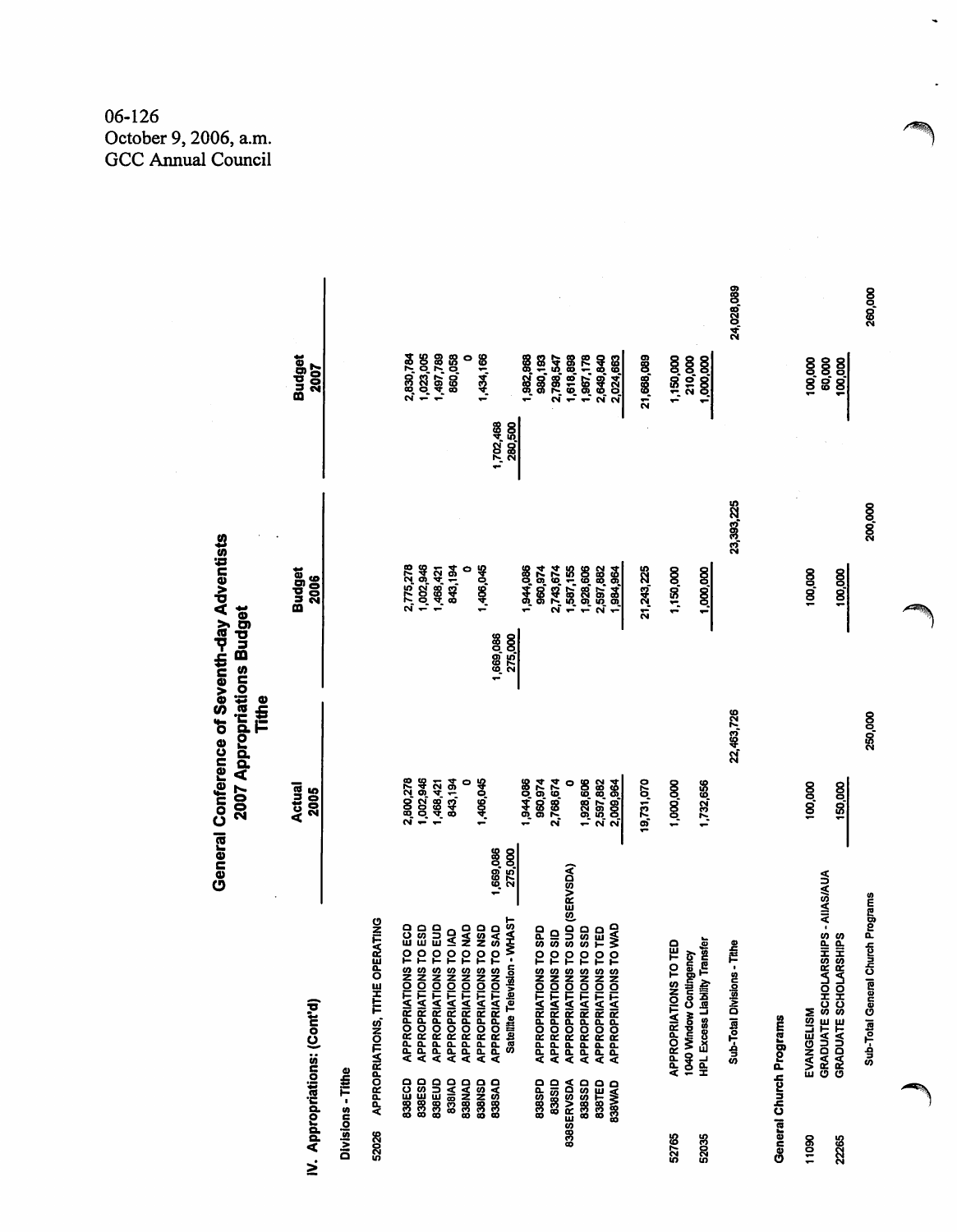|                                                                      |                                                                                                                                                                                                                       | General Conference of Seventh-day Adventists<br>2007 Appropriations Budget<br>Tithe |                                                                                   |                                                                                   |
|----------------------------------------------------------------------|-----------------------------------------------------------------------------------------------------------------------------------------------------------------------------------------------------------------------|-------------------------------------------------------------------------------------|-----------------------------------------------------------------------------------|-----------------------------------------------------------------------------------|
|                                                                      | IV. Appropriations: (Cont'd)                                                                                                                                                                                          | Actual<br>2005                                                                      | <b>Budget</b><br>2006                                                             | <b>Budget</b><br><b>Z007</b>                                                      |
|                                                                      | <b>Publishing Programs</b>                                                                                                                                                                                            |                                                                                     |                                                                                   |                                                                                   |
| 11565<br>21175<br>21176<br>11045<br>11425<br>22810<br>32880<br>32881 | SOP BKS TO NEW MEMBERS "Connecting<br>AR MONTHLY EDITION SUBSIDY<br>SPIRIT OF PROPHECY BOOKS<br>EDU JAE ENGLISH EDITION<br>SDA PERIODICAL INDEX<br>MINISTRY MAG (English)<br>EDU JAE INTL EDITION<br>EDUCATION AMICUS | 150,000<br>20,000<br>317,835<br>144,000<br>100,000<br>5,500<br>150,000<br>233,334   | 144,109<br>317,835<br>160,000<br>100,000<br>20,000<br>150,000<br>5,500<br>233,334 | 317,835<br>170,000<br>147,134<br>100,000<br>20,000<br>5,500<br>150,000<br>233,334 |
| Institutions                                                         | Sub-Total Publishing Programs                                                                                                                                                                                         | 1,120,669                                                                           | 1,130,778                                                                         | 1,143,803                                                                         |
| 11015                                                                | ADRA                                                                                                                                                                                                                  | 186,000                                                                             | 186,000                                                                           | 189,720                                                                           |
| 11017                                                                | AIIAS OPERATING                                                                                                                                                                                                       | 200,050                                                                             | 200,050                                                                           | 204,051                                                                           |
|                                                                      | Fac Replace - Seminary<br>Inst for Prevent of Addiction<br>AU General Operating<br><b>Mission Orientation</b><br>AU Operating Approp:<br>Extension School<br><b>Aviation Center</b><br>Regular<br>Seminary:           | 71,952<br>30,888<br>151,500<br>31,302<br>$\bullet$<br>130,874<br>1,132,751          | 71,952<br>30,888<br>151,500<br>31,302<br>130,874<br>1,132,751<br>0                | 1,155,406<br>154,530<br>63,434<br>0<br>$\bullet$<br>73,391<br>133,491             |
| 21035                                                                | ANDREWS UNIV OPERATING                                                                                                                                                                                                | 1,549,267                                                                           | 1,549,267                                                                         | 1,580,252                                                                         |
| 51480                                                                | ADVENTIST UNIVERSITY OF AFRICA                                                                                                                                                                                        | 150,000                                                                             | 225,000                                                                           | $\bullet$                                                                         |
| 21345                                                                | <b>HSI OPERATING</b>                                                                                                                                                                                                  | 60,600                                                                              | 60,600                                                                            | 61,812                                                                            |

 $\ddot{\phantom{1}}$ 

## 06-127<br>October 9, 2006, a.m.<br>GCC Annual Council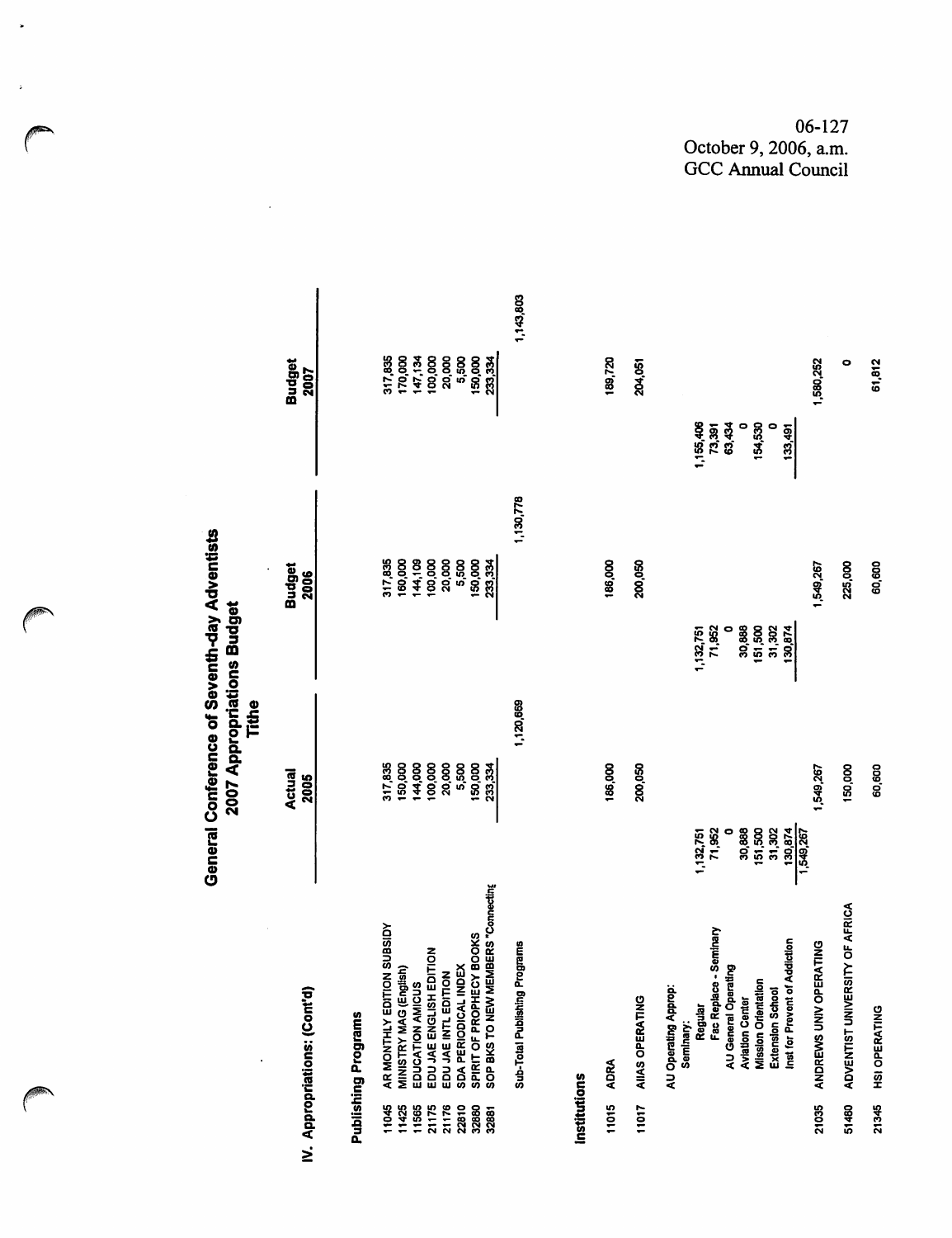## 06-128<br>October 9, 2006, a.m.<br>GCC Annual Council



 $\hat{\boldsymbol{\beta}}$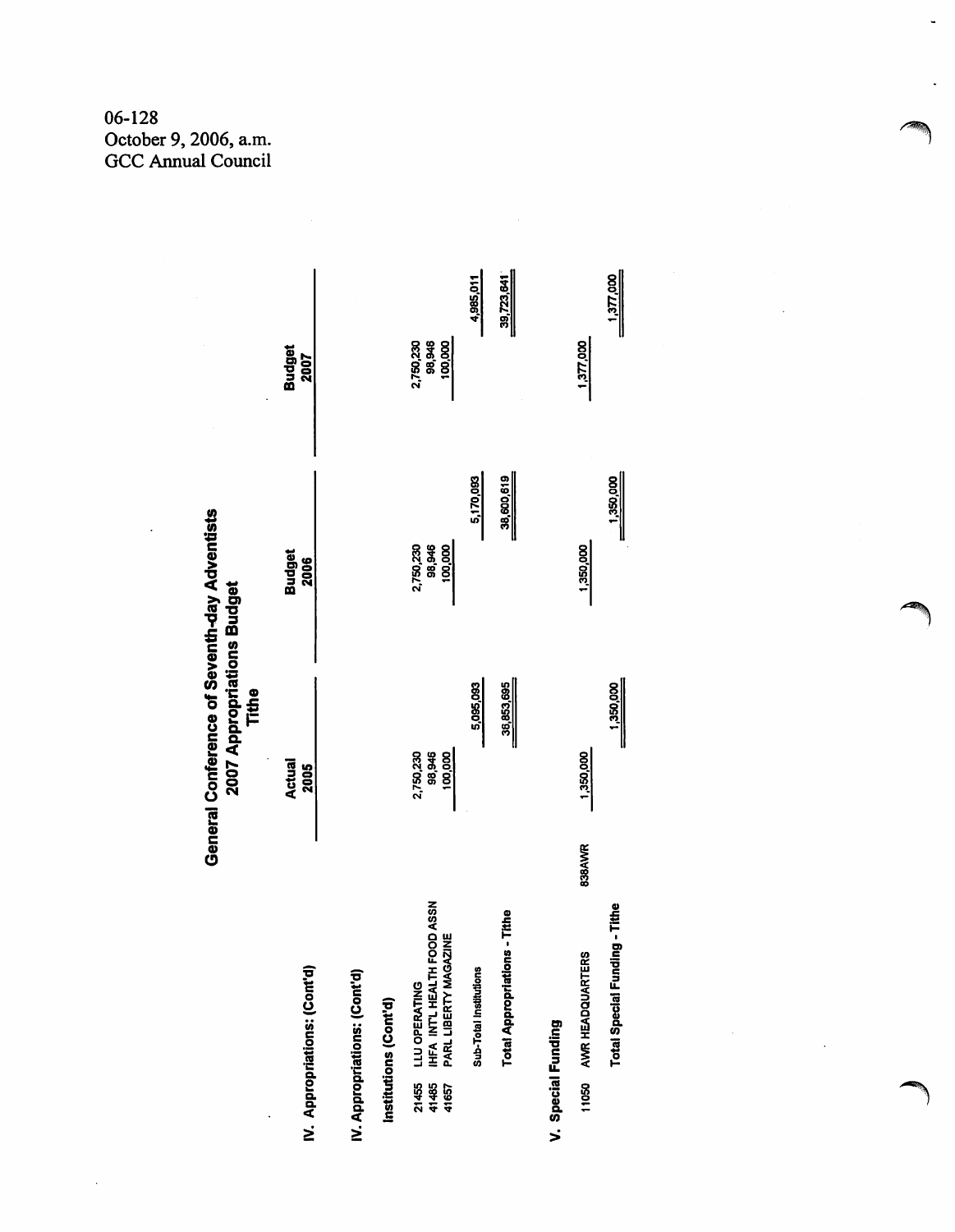|                     |                                                     | <b>Non-line</b> |                       |                              |
|---------------------|-----------------------------------------------------|-----------------|-----------------------|------------------------------|
| . Appropriations:   |                                                     | Actual<br>2005  | <b>Budget</b><br>2006 | <b>Budget</b><br><b>Z007</b> |
|                     | Divisions Non-Tithe                                 |                 |                       |                              |
| 52027               | APPROPRIATIONS, NON-TITHE OPERATING:                |                 |                       |                              |
|                     | 1,387,096<br><b>Division</b><br>East-Central Africa |                 | 1,387,096             | 1,384,238                    |
|                     | of Africa<br>Adventist University                   | 0               | 0                     | 75,000                       |
|                     | <b>HIV-AIDS Office</b>                              | $\circ$         | $\circ$               | 30,600                       |
| 838ECD              | 60<br>APPROPRIATIONS TO                             | 1,387,096       | 1,387,096             | 1,489,838                    |
| 838ESD              | Eastern Europe Fin Affairs Com                      | 248,903         | 248,903               | 253,881                      |
| <b>GJBEUD</b>       | EUD<br><b>APPROPRIATIONS TO</b>                     | 715,629         | 715,634               | 729,942                      |
| 838IAD              | å<br><b>APPROPRIATIONS TO</b>                       | 975,943         | 975,943               | 995,462                      |
| DANAD               | QAD<br><b>APPROPRIATIONS TO</b>                     | $\bullet$       |                       |                              |
| <b>Q38NSD</b>       | <b>OSN</b><br><b>APPROPRIATIONS TO</b>              | 165,099         | 165,099               | 168,401                      |
| <b>B38SAD</b>       | APPROPRIATIONS TO SAD                               | 958,086         | 958,086               | 977,248                      |
| 838SPD              | APPROPRIATIONS TO SPD                               | 742,754         | 742,754               | 757,609                      |
|                     | 1,067,304<br>Southern Africa-Indian Ocean           |                 | 1,067,304             | 1,058,050                    |
|                     | of Africa<br>Adventist University                   |                 |                       | 75,000                       |
|                     | HIV-AIDS Office                                     | 0               | 0                     | 30,600                       |
| 838SID              | $\frac{1}{5}$<br>APPROPRIATIONS TO                  | 1,067,304       | 067,304               | 1,163,650                    |
| <b>003850</b>       | APPROPRIATIONS TO SUD (servsda)                     | 879,211         | 879,211               | 896,795                      |
| 838SSD              | APPROPRIATIONS TO SSD                               | 1,087,926       | 1,087,926             | 1,109,685                    |
| 838TED              | APPROPRIATIONS TO TED                               | 950,812         | 950,812               | 969,828                      |
|                     | 1,087,861<br>West-Central Africa                    |                 | 1,087,861             | 1,089,218                    |
|                     | of Africa<br>Adventist University                   | 0               | 0                     | 75,000                       |
|                     | HIV-AIDS Office                                     | ۰               | 0                     | 20,400                       |
| <b>B38WAD</b>       | <b>OWN</b><br>APPROPRIATIONS TO                     | 1,087,861       | 1,087,861             | 1,184,618                    |
|                     | Sub-Total Divisions Non-Tithe                       | 10,266,624      | 10,266,629            | 10,696,957                   |
|                     |                                                     |                 |                       |                              |
| Donations Non-Tithe |                                                     |                 |                       |                              |

General Conference of Seventh-day Adventists<br>2007 Appropriations Budget<br>Non-Tithe

 $\ddot{\phantom{a}}$ 

 $N.A$ 

06-129<br>October 9, 2006, a.m.<br>GCC Annual Council

51140

**Donations** 

60,000

60,000

34,797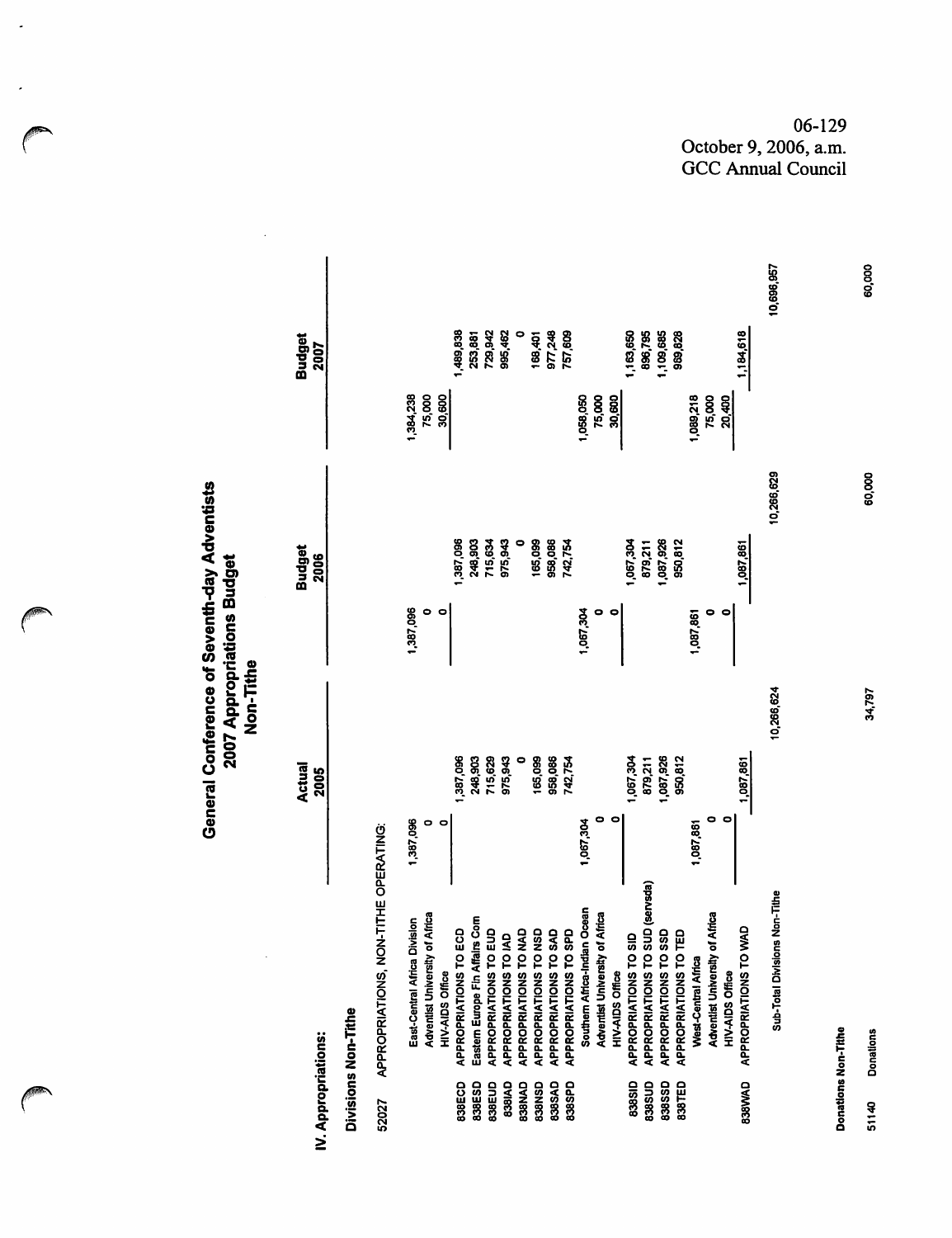## 06-130<br>October 9, 2006, a.m.<br>GCC Annual Council

|                         |                                                         |                              | General Conference of Seventh-day Adventists<br>2007 Appropriations Budget<br>Non-Tithe |                              |
|-------------------------|---------------------------------------------------------|------------------------------|-----------------------------------------------------------------------------------------|------------------------------|
|                         |                                                         | Actual<br>2005               | <b>Budget</b><br>2006                                                                   | <b>Budget</b><br><b>Z007</b> |
|                         | IV. Appropriations: (Cont'd                             |                              |                                                                                         |                              |
| Institutions            |                                                         |                              |                                                                                         |                              |
| 11015<br>11050<br>11017 | AVVR HEADQUARTERS -RENT<br>AIIAS OPERATING<br>ADRA-RENT | 583,000<br>72,000<br>570,315 | 82,124<br>570,315<br>667,263                                                            | 699,724<br>86,119<br>581,721 |
| 21035                   | ANDREWS UNIV OPERATING<br>GRADUATE SCHOOL               | 2,229,369                    | 2,229,369                                                                               | 2,273,956                    |
|                         | HSI OPERATING APPROP<br><b>HSI RENTAL</b>               | 191,900<br>200,000           | 191,900<br>399,033                                                                      | 195,738<br>418,444           |
| 21345                   | <b>HSI OPERATING</b>                                    | 540,900                      | 590,933                                                                                 | 614,182                      |
|                         | Graduate Biology<br>LLU OPERATING<br>General            | 7,324,889<br>300,000         | 7,324,889<br>300,000                                                                    | 7,324,889<br>300,000         |
| 21455                   | LLU OPERATING                                           | 7,624,889                    | 7,624,889                                                                               | 7,624,889                    |
| 21560                   | <b>OC OPERATING</b>                                     | 1,087,124                    | 1,087,124                                                                               | 1,108,866                    |
|                         | Sub-Total Institutions                                  | 12,707,597                   | 12,852,017                                                                              | 12,989,458                   |
|                         | <b>Total Appropriations Non-Tithe</b>                   | 23,009,018                   | 23,178,646                                                                              | 23,746,415                   |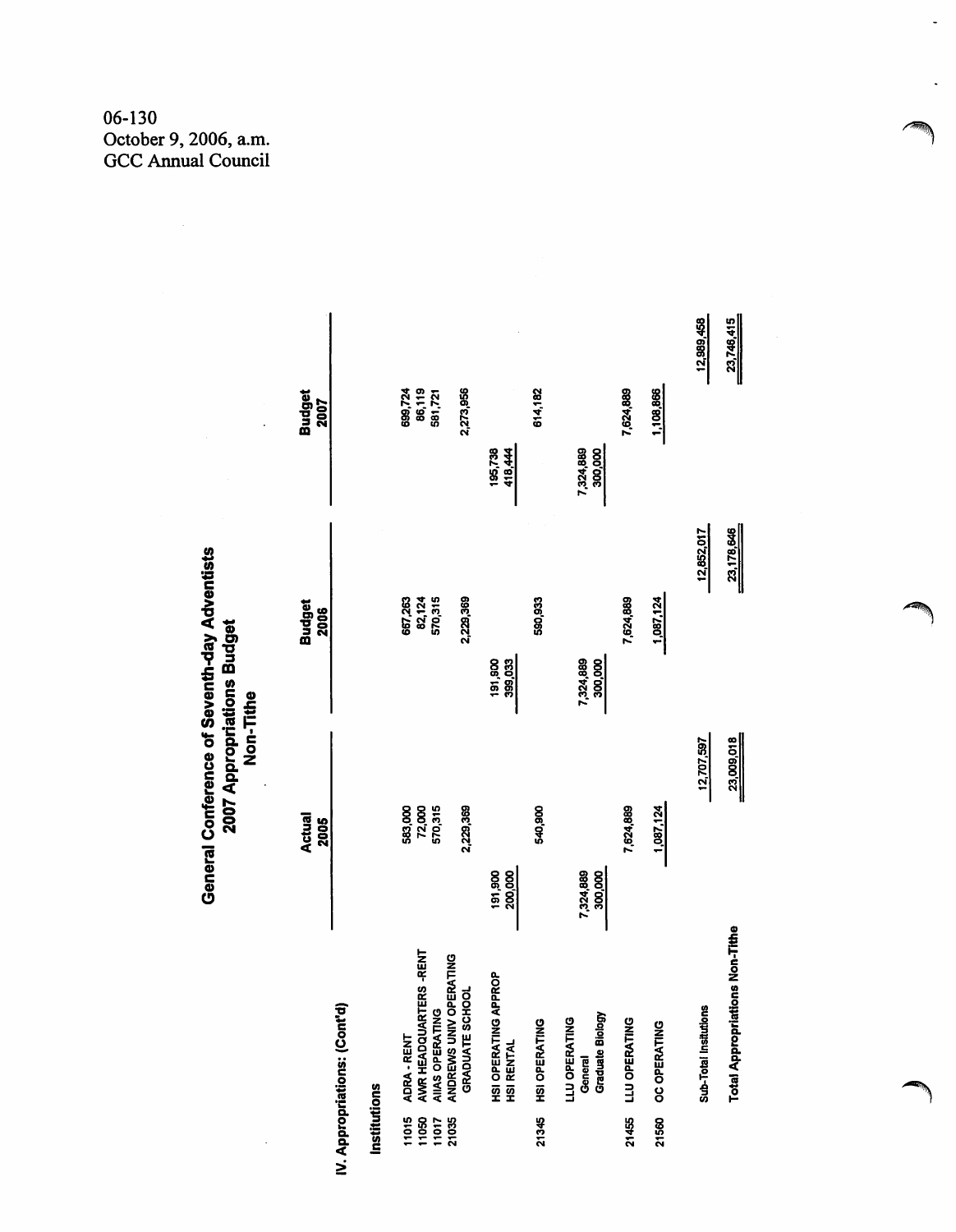|                    |                                                                 | 2007 Appropriations bucga<br>Non-Tithe |                       |                              |
|--------------------|-----------------------------------------------------------------|----------------------------------------|-----------------------|------------------------------|
|                    |                                                                 | Actual<br>2005                         | <b>Budget</b><br>2006 | <b>Budget</b><br><b>Z007</b> |
| V. Special Funding |                                                                 |                                        |                       |                              |
| Division Progran   |                                                                 |                                        |                       |                              |
| 52030              | Appropriations, Special:                                        |                                        |                       |                              |
| <b>838ECD</b>      | ONS TO ECD<br>APPROPRIATI                                       | 55,000                                 | 55,000                | 56,100                       |
| 838ESD             | APPROPRIATIONS TO ESD                                           | 90,000                                 | 90,000                | 91,800<br>71,400             |
| 838EUD             | ONS TO EUD<br>APPROPRIATI                                       | 70,000                                 | 70,000                |                              |
| 838IAD             | <b>APPROPRIATIONS TO IAD</b>                                    | 75,000                                 | 75,000                | 76,500                       |
| <b>DANAGEG</b>     | ONS TO NAD<br>APPROPRIATI                                       | 0                                      | ¢                     | ۰                            |
|                    | 50,000<br>Northern Asia Pacific Div                             |                                        | 50,000                | 51,000                       |
|                    | 45,000<br><b>Unentered Territories</b>                          |                                        | 45,000                | 45,900                       |
| <b>B38NSD</b>      | APPROPRIATIONS TO NSD                                           | 95,000                                 | 95,000                | 96,900                       |
| 838SAD             | 70,000<br>South American Division                               |                                        | 70,000                | 71,400                       |
|                    | 60,000<br>South American Div WHAST                              |                                        | 60,000                | 132,600<br>61,200            |
|                    | APPROPRIATIONS TO SAD                                           | 130,000                                | 50,000<br>130,000     | 51,000                       |
| 838SPD             | ONS TO SPD<br>APPROPRIATI                                       | 50,000                                 |                       |                              |
| 838SID             | APPROPRIATIONS TO SID                                           | 50,000                                 | 50,000                | 51,000                       |
| 838SERVSDA         | APPROPRIATIONS TO SUD (SERVSDA)                                 | 95,000                                 | 95,000                | 96,900                       |
| <b>838SSD</b>      | APPROPRIATIONS TO SSD                                           | 50,000                                 | 50,000                | 51,000                       |
| <b>B38TED</b>      | <b>APPROPRIATIONS TO TED</b>                                    | 170,000                                | 170,000               | 173,400                      |
| <b>QAVV8E8</b>     | APPROPRIATIONS TO WAD                                           | 55,000                                 | 55,000                | 56,100                       |
|                    | iations, Special<br>Total Appropr                               | 985,000                                | 985,000               | 1,004,700                    |
|                    | Southern African Indian Ocean                                   |                                        |                       |                              |
|                    | 60,000<br>General                                               |                                        |                       |                              |
| 52032              | 100,000<br>ONS TO SID<br>Unification Contingency<br>APPROPRIATI | 160,000                                | $\bullet$             | 0                            |
|                    |                                                                 |                                        |                       |                              |
|                    | Sub-Total Division Programs                                     | 1,145,000                              | 985,000               | 1,004,700                    |
|                    |                                                                 |                                        |                       |                              |

**General Conference of Seventh-day Adventists**<br>2007 Appropriations Budget

 $\ddot{\phantom{a}}$ 

06-131<br>October 9, 2006, a.m.<br>GCC Annual Council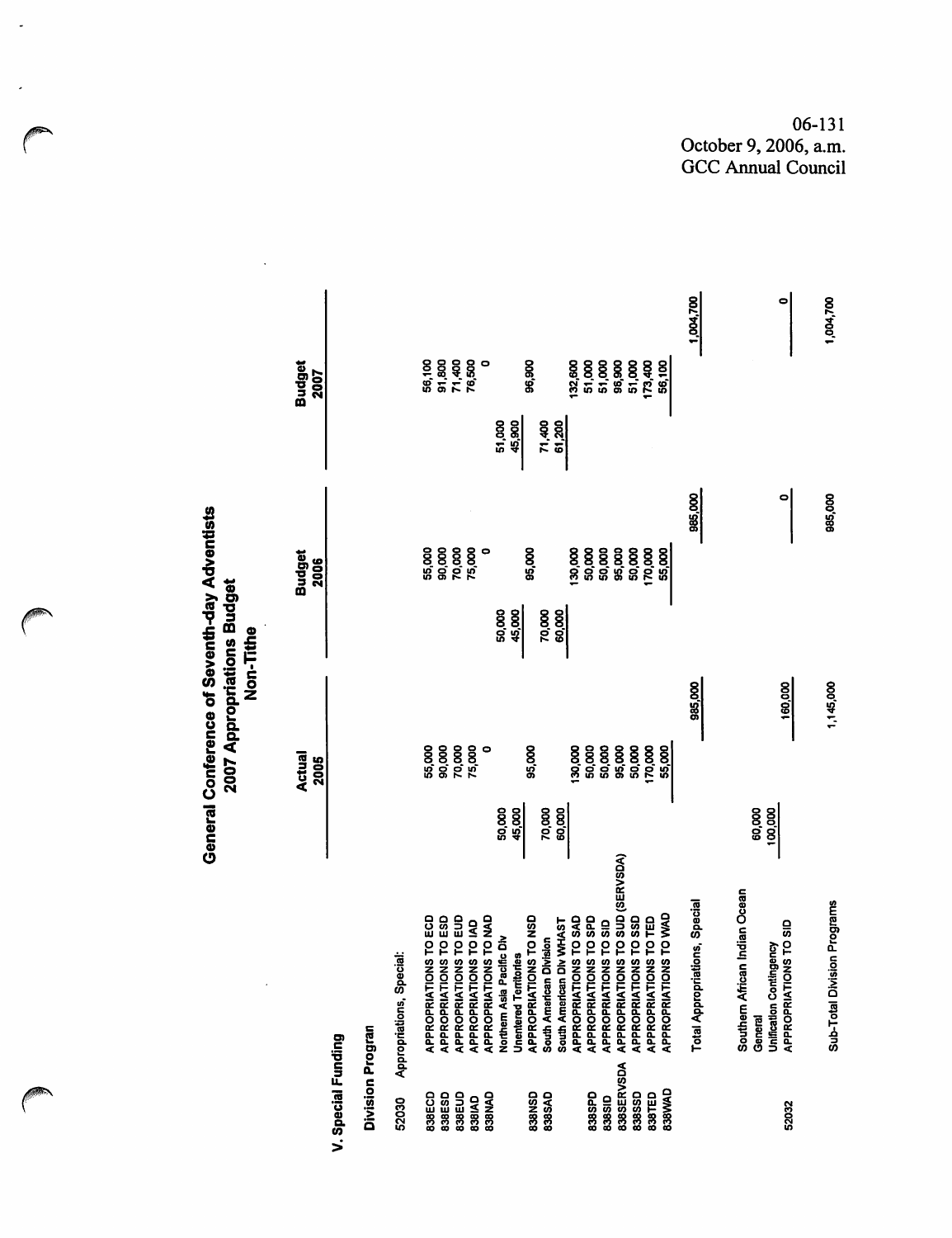## 06-132<br>October 9, 2006, a.m.<br>GCC Annual Council

|       |                             |                                                                                                       | General Conference of Seventh-day Adventists<br>2007 Appropriations Budget<br>Non-Tithe |                              |                              |
|-------|-----------------------------|-------------------------------------------------------------------------------------------------------|-----------------------------------------------------------------------------------------|------------------------------|------------------------------|
|       |                             |                                                                                                       | <b>Actual</b><br>2005                                                                   | <b>Budget</b><br>2006        | <b>Budget</b><br><b>2007</b> |
|       | V. Special Funding (Cont'd) |                                                                                                       |                                                                                         |                              |                              |
|       | Institutional Programs      |                                                                                                       |                                                                                         |                              |                              |
| 11011 | <b>B38NAD</b>               | Servicemen's Center - Korea<br>APPROPRIATIONS TO NAD                                                  | 35,000                                                                                  | 35,000                       | 35,700                       |
| 11018 | BAIIAS                      | APPROPRIATIONS TO AIIAS                                                                               | 30,000                                                                                  | 30,000                       | 30,600                       |
| 11050 | 838AVVR                     | <b>IONS TO AVVR</b><br>APPROPRIAT                                                                     | 120,000                                                                                 | 120,000                      | 122,400                      |
| 21040 | 834251<br><b>B38AU</b>      | 50,000<br>125,000<br>APPROPRIATIONS TO ANDREWS UNIV<br>Grad School & Sem Library Books<br>AU SPECIALS | 175,000                                                                                 | 175,000<br>50,000<br>125,000 | 178,500<br>51,000<br>127,500 |
| 21350 | 838HSI                      | APPROPRIATIONS TO HSI                                                                                 | 236,500                                                                                 | 236,500                      | 241,230                      |
| 61708 |                             | ELEVISION NETWORK OPERATI<br><b>ADVENTIST T</b>                                                       | 30,000                                                                                  | 30,000                       | 30,600                       |
|       |                             | Sub-Total Institutional Programs                                                                      | 626,500                                                                                 | 626,500                      | 639,030                      |
|       |                             | Funding - Non-Tithe<br><b>Total Special</b>                                                           | 1,771,500                                                                               | 1,611,500                    | 1,643,730                    |
|       |                             |                                                                                                       |                                                                                         |                              |                              |

 $\ddot{\phantom{a}}$ 

 $\hat{\mathcal{A}}$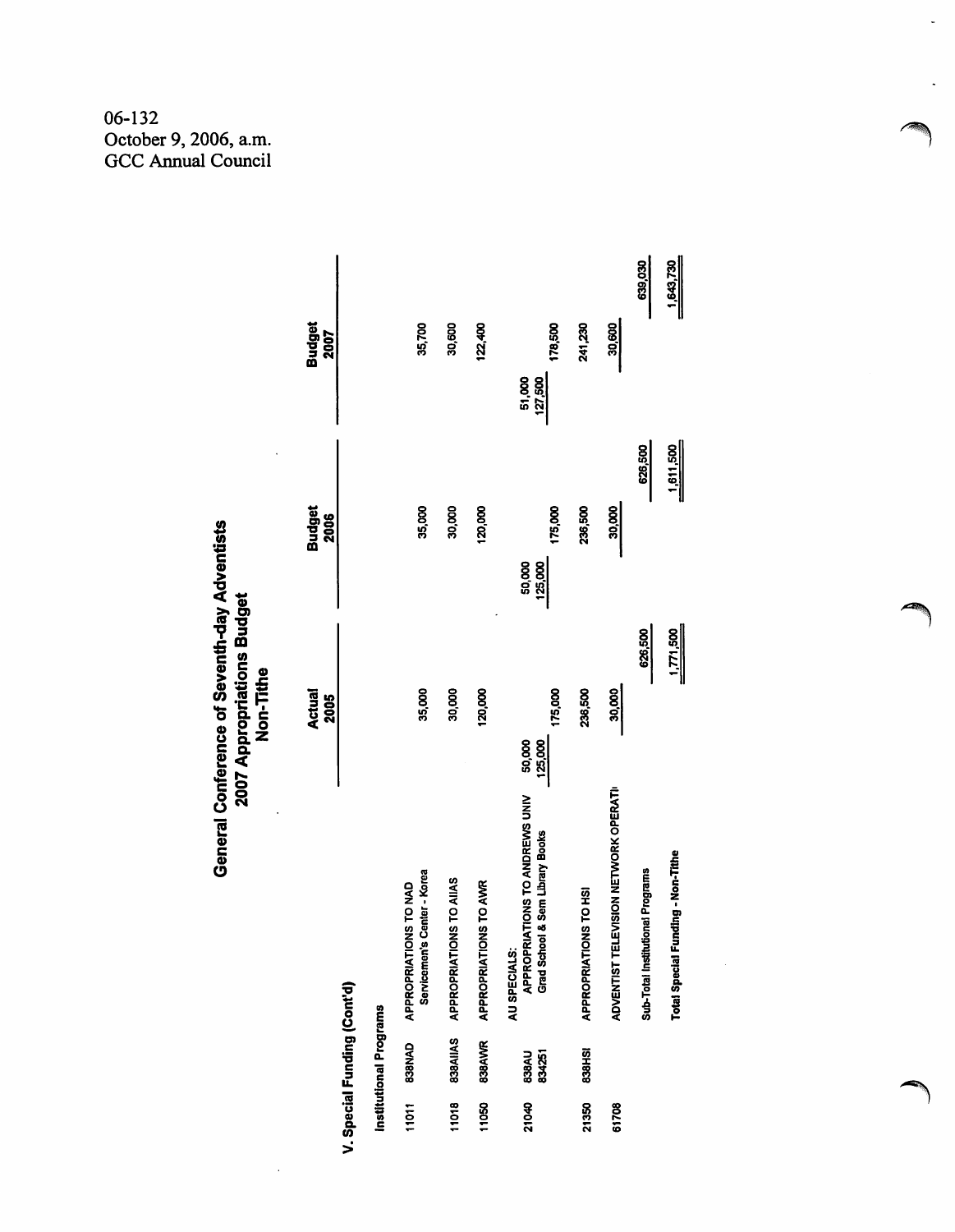|                |                                       |            | <b>Base Appropriations</b> |            |           | <b>Special Appropriations</b> |           |                       |
|----------------|---------------------------------------|------------|----------------------------|------------|-----------|-------------------------------|-----------|-----------------------|
| Divisions:     |                                       | Tithe      | Non-Tithe                  | Total      | Tithe     | Non-Tithe                     | Total     | Grand<br><b>Total</b> |
|                | APPROPRIATIONS TO ECD                 | 2,830,784  | 1,489,838                  | 4,320,622  |           | 56,100                        | 56,100    | 4,376,722             |
|                | APPROPRIATIONS TO ESD                 | 1,023,005  | 253,881                    | 1,276,886  |           | 91,800                        | 91,800    | 1,368,686             |
|                | APPROPRIATIONS TO EUD                 | 1,497,789  | 729,942                    | 2,227,731  |           | 71,400                        | 71,400    | 2,299,131             |
|                | APPROPRIATIONS TO IAD                 | 860,058    | 995,462                    | 1,855,520  |           | 76,500                        | 76,500    | 1,932,020             |
|                | <b>APPROPRIATIONS TO NSD</b>          | 1,434,166  | 168,401                    | 1,602,567  |           | 96,900                        | 96,900    | 1,699,467             |
|                | APPROPRIATIONS TO SAD                 | 1,702,468  | 977,248                    | 2,679,716  |           | 132,600                       | 132,600   | 2,812,316             |
|                | APPROPRIATIONS TO SPD                 | 980,193    | 757,609                    | 1,737,802  |           | 51,000                        | 51,000    | 1,788,802             |
|                | APPROPRIATIONS TO SID                 | 2,798,547  | 1,163,650                  | 3,962,197  |           | 51,000                        | 51,000    | 4,013,197             |
|                | APPROPRIATIONS TO SUD (SERVSDA)       | 1,618,898  | 896,795                    | 2,515,693  |           | 96,900                        | 96,900    | 2,612,593             |
|                | APPROPRIATIONS TO SSD                 | 1,967,178  | 1,109,685                  | 3,076,863  |           | 51,000                        | 51,000    | 3,127,863             |
|                | APPROPRIATIONS TO TED                 | 2,649,840  | 969,828                    | 3,619,668  |           | 173,400                       | 173,400   | 3,793,068             |
|                | APPROPRIATIONS TO TEL-Special         | 1,150,000  |                            | 1,150,000  |           |                               |           | 1,150,000             |
|                | APPROPRIATIONS TO WAD                 | 2,024,563  | 1,184,618                  | 3,209,281  |           | 56,100                        | 56,100    | 3,265,381             |
|                |                                       | 22,537,589 | 10,696,957                 | 33,234,546 | c         | 1,004,700                     | 1,004,700 | 34,239,246            |
| <b>Others:</b> |                                       |            |                            |            |           |                               |           |                       |
|                | ADRA                                  | 189,720    | 699,724                    | 889,444    |           | o                             |           | 889,444               |
|                | <b>Adventist Television Network</b>   | 2,754,000  |                            | 2,754,000  |           | 30,600                        | 30,600    | 2,784,600             |
|                | <b>Adventist University of Africa</b> |            | 225,000                    | 225,000    |           |                               |           | 225,000               |
|                | <b>Adventist World Radio</b>          | 326,400    | 86,119                     | 412,519    | 1,377,000 | 122,400                       | 1,499,400 | 1,911,919             |
|                | AIIAS                                 | 204,051    | 581,721                    | 785,772    |           | 30,600                        | 30,600    | 816,372               |
|                | Andrews University                    | 1,580,252  | 2,273,956                  | 3,854,209  |           | 178,500                       | 178,500   | 4,032,709             |
|                | Council on Evangel & Witness          | 525,000    |                            | 525,000    |           |                               |           | 525,000               |
|                | GCAS-HQ                               | 770,000    |                            | 770,000    |           |                               |           | 770,000               |
|                | දි                                    | 878,642    |                            | 878,642    |           |                               |           | 878,642               |
|                | HIV-AIDS - Africa                     | 0          | 81,600                     | 81,600     |           |                               |           | 81,600                |
|                | Home Study Int'l                      | 61,812     | 614,182                    | 675,994    |           | 241,230                       | 241,230   | 917,224               |
|                | Int'l Health Food Assn                | 98,946     |                            | 98,946     |           |                               |           | 98,946                |
|                | Loma Linda Univ                       | 2,750,230  | 7,624,889                  | 10,375,119 |           |                               |           | 10,375,119            |
|                | <b>Oakwood College</b>                |            | 1,108,866                  | 1,108,866  |           |                               |           | 1,108,866             |
|                | <b>NAD - PARL Liberty Magazine</b>    | 100,000    |                            | 100,000    |           |                               |           | 100,000               |
|                | Wage Factor Contingency               | 100,000    |                            | 100,000    |           | c                             |           | 100,000               |
|                | NAD-Servicemen's Center - Korea       |            |                            |            |           | 35,700                        | 35,700    | 35,700                |
|                | White Estate                          | 2,063,939  |                            | 2,063,939  |           |                               |           | 2,063,939             |
|                | Graduate Scholarships                 | 160,000    |                            | 160,000    |           |                               |           | 160,000               |
|                | Publishing Programs                   | 1,143,803  |                            | 1,143,803  |           |                               |           | 1,143,803             |
|                | Excess Aviation & Liab Ins            | 1,000,000  |                            | 1,000,000  |           |                               |           | 1,000,000             |
|                |                                       | 14,706,795 | 13,296,058                 | 28,002,854 | 1,377,000 | 639,030                       | 2,016,030 | 30,018,884            |
|                | <b>IDE Program</b>                    |            |                            |            |           |                               |           | 20,685,125            |
|                | General Conference Auding Service     |            |                            |            |           |                               |           | 5,865,757             |
|                | <b>GRAND TOTAL</b>                    |            |                            |            |           |                               |           | 90,809,012            |

General Conference of Seventh-day Adventists<br>2007

06-133<br>October 9, 2006, a.m.<br>GCC Annual Council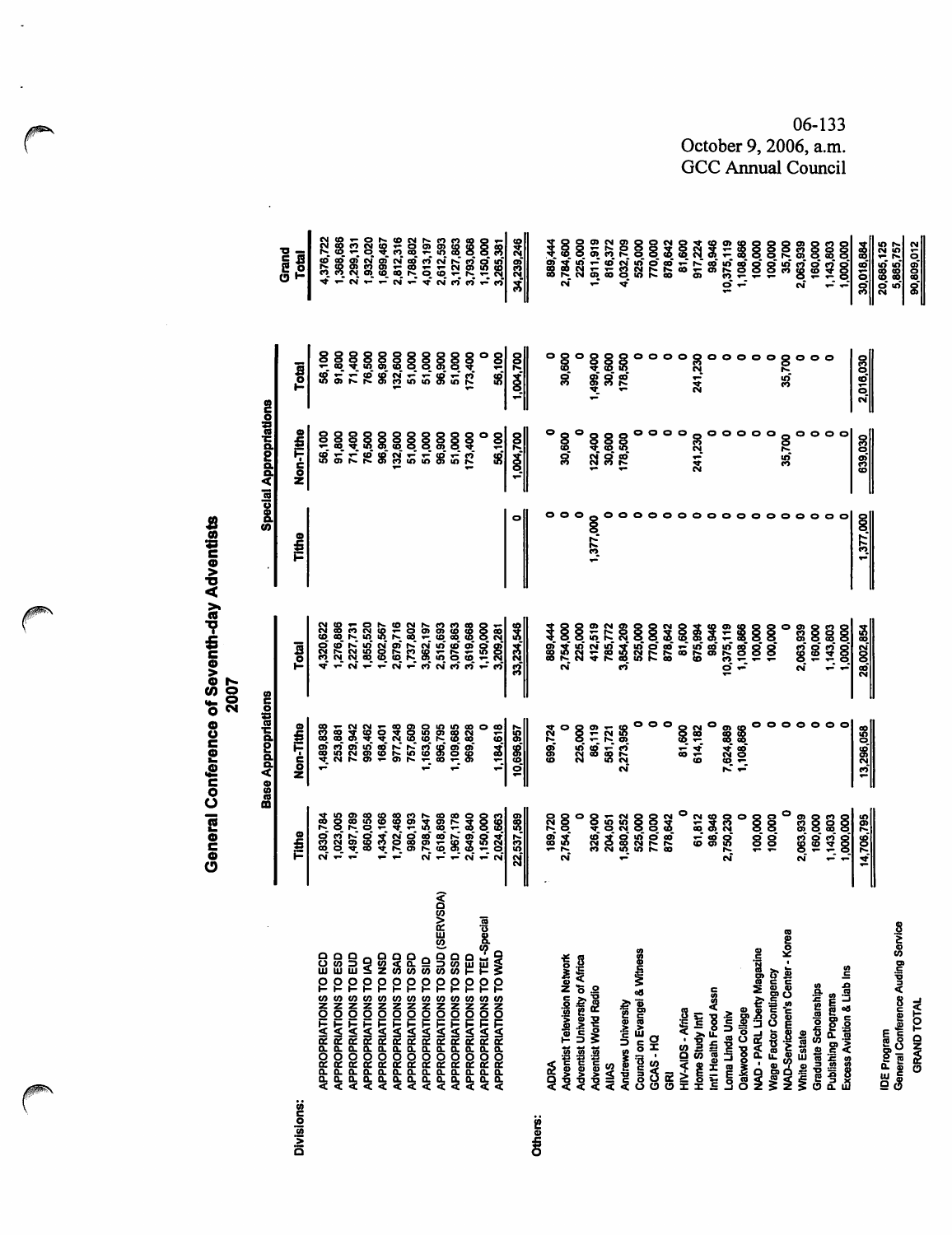## 06-134<br>October 9, 2006, a.m.<br>GCC Annual Council

General Conference of Seventh-day Adventists

 $\bar{\gamma}$ 

 $\hat{\mathcal{L}}$ 

|                         |                                                          | 2007 Appropriations Budget<br>Non-Tithe |                |                                                            |                                                                  |                                |                              |
|-------------------------|----------------------------------------------------------|-----------------------------------------|----------------|------------------------------------------------------------|------------------------------------------------------------------|--------------------------------|------------------------------|
|                         |                                                          | Actual<br>2005                          | Budget<br>2006 | Budget<br>2007                                             | (Decrease)<br><b>Increase</b>                                    |                                | Investment<br>Amount<br>2005 |
| IV. Appropriations      |                                                          |                                         |                |                                                            |                                                                  |                                |                              |
| <b>Restricted Funds</b> |                                                          |                                         |                |                                                            |                                                                  |                                |                              |
| 52028                   | APPROPRIATIONS                                           |                                         |                |                                                            |                                                                  |                                |                              |
| 838ECD                  | APPROPRIATIONS TO ECD                                    | 132,088                                 | 106,608        | 105,038                                                    |                                                                  | 13.47%                         | 780,000                      |
| 838ESD                  | APPROPRIATIONS TO ESD                                    | 39,394                                  | 32,063         |                                                            | (1570)<br>1503<br>1710)                                          | 3.98%                          |                              |
| 838EUD                  | APPROPRIATIONS TO EUD                                    | 68,729                                  | 55,939         | 31,042<br>54,158                                           |                                                                  |                                |                              |
| 838IAD                  | <b>APPROPRIATIONS TO IAD</b>                             | 57,246                                  | 46,592         | 45,109<br>38,960<br>65,146                                 |                                                                  | 84%<br>5.78%<br>5.78%<br>6.35% |                              |
| <b>G38NSD</b>           | APPROPRIATIONS TO NSD                                    | 49,442<br>82,674                        | 40,241         |                                                            |                                                                  |                                |                              |
| 838SAD                  | <b>APPROPRIATIONS TO SAD<br/>APPROPRIATIONS TO SPD</b>   |                                         | 67,288         |                                                            |                                                                  |                                |                              |
| <b>B38SPD</b>           |                                                          | 53,614                                  | 43,637         | 42,247                                                     |                                                                  | 5.42%                          |                              |
| 838SID                  | APPROPRIATIONS TO SID<br>APPROPRIATIONS TO SUD (SERVSDA) | 121,031                                 | 97,608         | 96,324<br>61,158                                           | <b>826284848454848484848484848484848484</b><br>12262548484845454 | 12.35%                         |                              |
| 838SERVSDA              |                                                          |                                         | 63,170         |                                                            |                                                                  | 7.84%                          |                              |
| <b>B38SSD</b>           | <b>APPROPRIATIONS TO SSD</b>                             | 94,926                                  | 77,261         | 74,801                                                     |                                                                  | 9.59%                          |                              |
| <b>B38TED</b>           | <b>TONS TO TED</b><br><b>APPROPRIAT</b>                  | 111,673                                 | 90,891         | 87,997                                                     |                                                                  | 11.28%                         |                              |
| <b>OAVABE8</b>          | <b>TONS TO WAD</b><br>APPROPRIAT                         | 97,801                                  | 78,702         | 78,020                                                     | (682)                                                            | 10.00%                         |                              |
|                         | <b>Total Restricted Funds</b>                            | <b>908,618</b>                          | <b>800,000</b> | $\begin{array}{c}\n 0.000 \\ \hline\n 0.000\n \end{array}$ | (20,000)                                                         | $\frac{88}{2}$                 |                              |
|                         |                                                          |                                         |                |                                                            |                                                                  |                                |                              |

Divisions who can make adjustments with their budgets with out these funds are encouraged to release their allocations of this appropriation to the GC 10/40 Window Fund

10/9/2006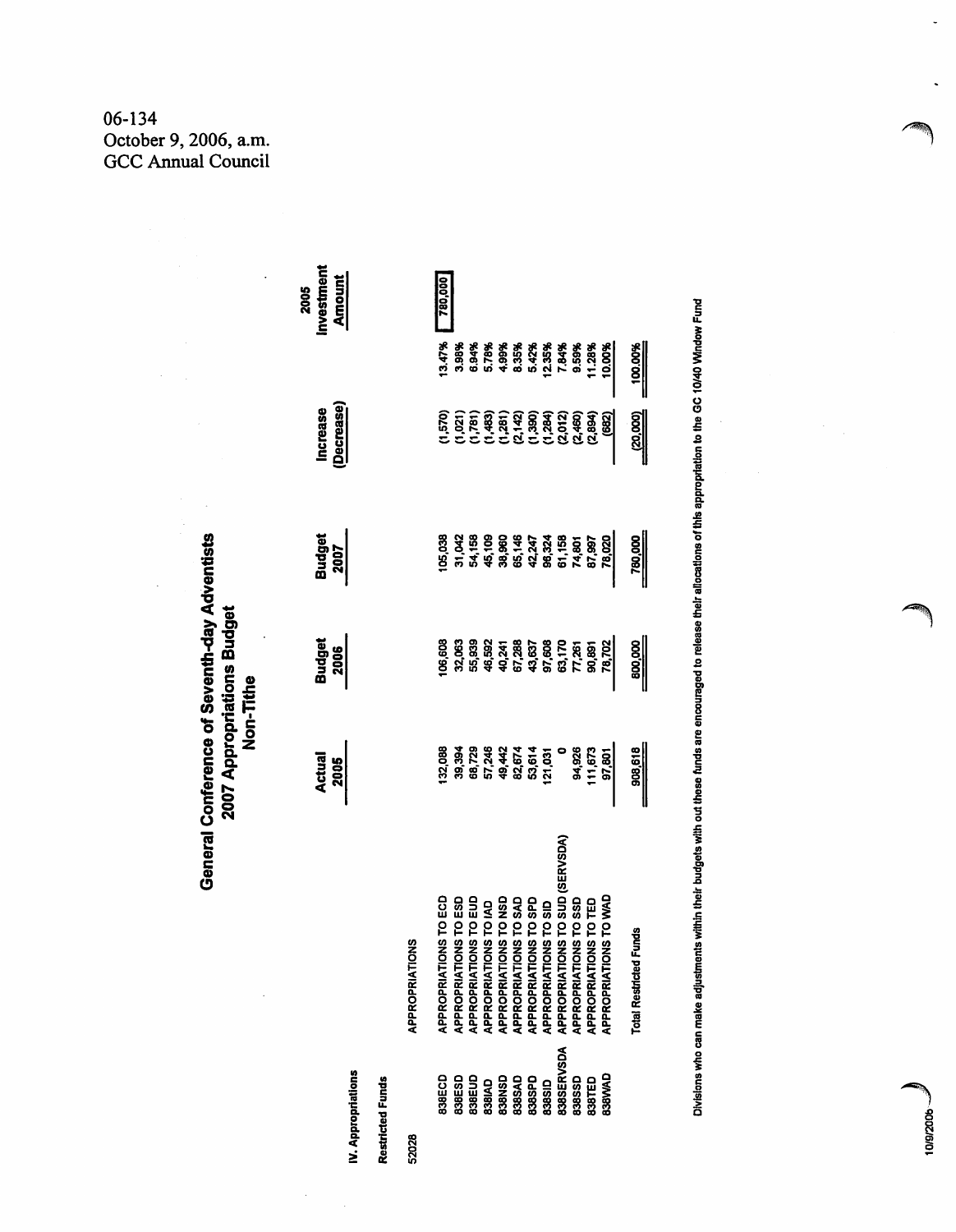#### ANNUAL COUNCIL OF THE

#### GENERAL CONFERENCE EXECUTIVE COMMITTEE

October 9, 2006, 2:00 p.m.

Gerry D Karst, chair, called to order the fifth session of the 2006 Annual Council.

 Prayer was offered by Saustin Kazgeba Mfune, President of the Malawi Union Mission  $(SID)$ .

At 2:15 p.m. the Executive Committee was recessed.

#### GENERAL CONFERENCE CORPORATION OF SEVENTH-DAY ADVENTISTS—LEGAL MEETING

 At 2:15 p.m. a legal meeting was held of the General Conference Corporation of Seventhday Adventists.

At 2:30 p.m. the Executive Committee was reconvened.

#### SEC/06AC to MAB

#### CLAYVILLE, DOUGLAS —RESIGNATION

 VOTED, To record that Douglas Clayville has resigned as Associate Secretary of the General Conference for family considerations effective September 30, 2006.

06AC to MAB

#### CLAYVILLE, DOUGLAS—APPRECIATION

 VOTED, To express appreciation to Douglas Clayville for his five years of dedicated service to the General Conference as Associate Secretary. Prior to serving at the General Conference, Clayville served as an interdivision employee for fifteen years in the Northern Asia-Pacific Division and the Southern Asia-Pacific Division.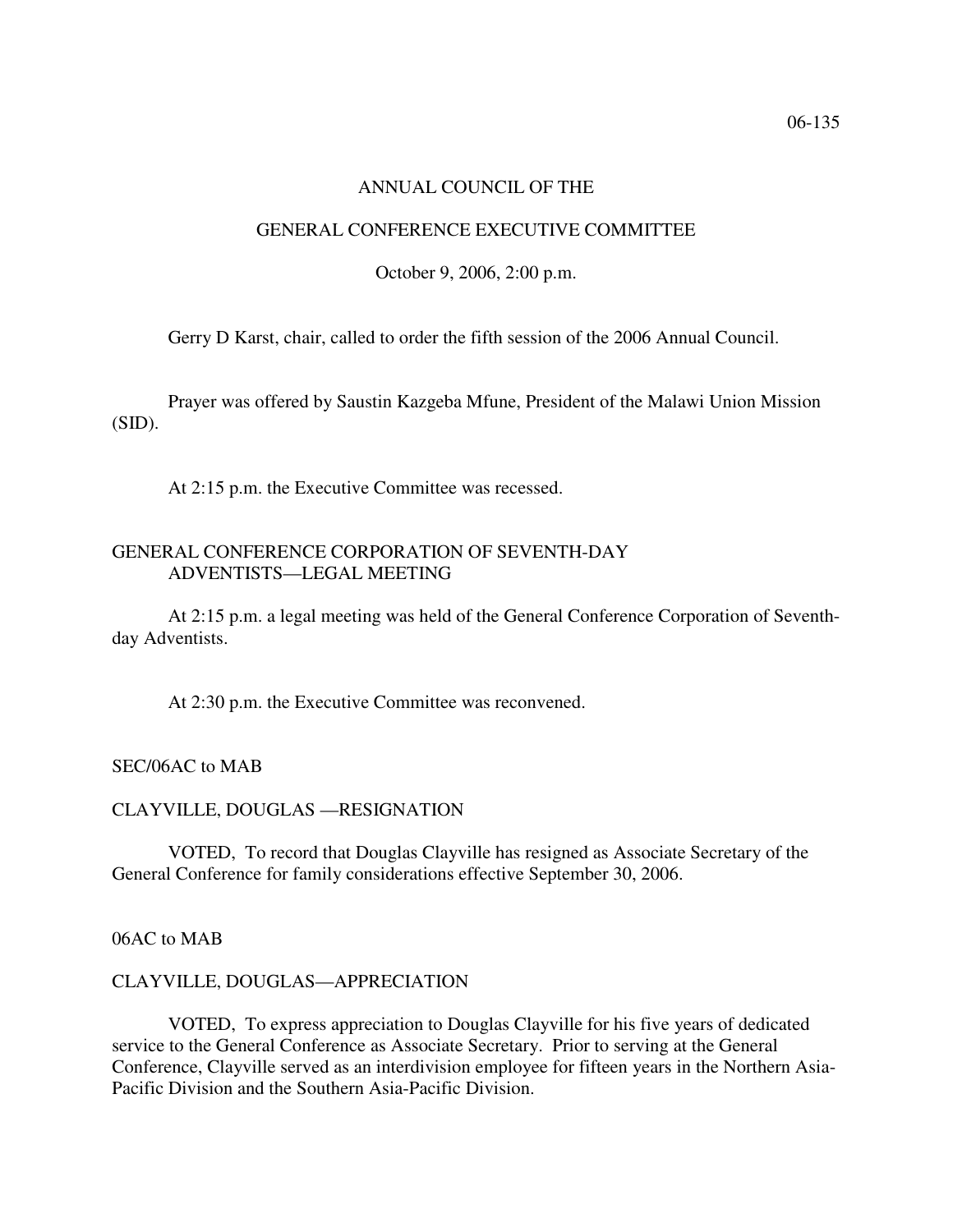06-136 October 9, 2006, p.m. GCC Annual Council

## IHFA/PolRev&Dev/ADCOM/GCDO06AC/06AC to LRE

### 233-06G INTERNATIONAL HEALTH FOOD ASSOCIATION - POLICY AMENDMENT

VOTED, To amend GC HI, International Health Food Association, to read as follows:

### International Health Food Association Ministry

## HI 05 Rationale for Seventh-day Adventist International Health Food Association Ministry

HI 05 05 Rationale**—**The Seventh-day Adventist Church believes that man was made in the image of God. The Church believes that its health and food ministry distinctively contributes to the restoration of the whole man. This belief derives from the Bible-based conviction that man, made in the image of God, has a responsibility toward his Creator, recognizing himself to be "the temple of the living God . . . bought with a price," and that it is incumbent upon him to care for his body as well as his spirit, since both belong to God. men and women were made in the image of God and that Church-affiliated health and food ministries distinctively contribute to their restoration. This belief derives from the Bible-based conviction that each person is made in the image of God and has a responsibility toward God the Creator. Each individual is "the temple of the living God … bought with a price," and it is incumbent upon each person to care for his/her body as well as spirit, since both belong to God.

The Church's conviction that a vegetarian diet is near to the ideal planned by the Creator influenced it various church entities to establish food industries for the production of plant protein foods. Since 1893 these food industries have supplied specialized types of food that conform to the standards recommended in and other foods based on the Church's religious teachings.

The philosophy of the food ministry of the Church is in part defined in the writings of Ellen G White, one of the early leaders of the Seventh-day Adventist Church, and one who, because of inspired insights, wrote with more than ordinary knowledge.

1. Operations "The Rationale—"The productions which God has supplied are to be made up into healthful foods which people can prepare for themselves. Then we can appropriately present the principles of health reform and those who hear will be convinced of the consistency of these principles and will accept them. But until we can present health reform foods which are palatable, nourishing, and yet inexpensive we are not at liberty to present the most advanced phases of health reform in diet."—*Counsels on Diet and Foods*, p 272.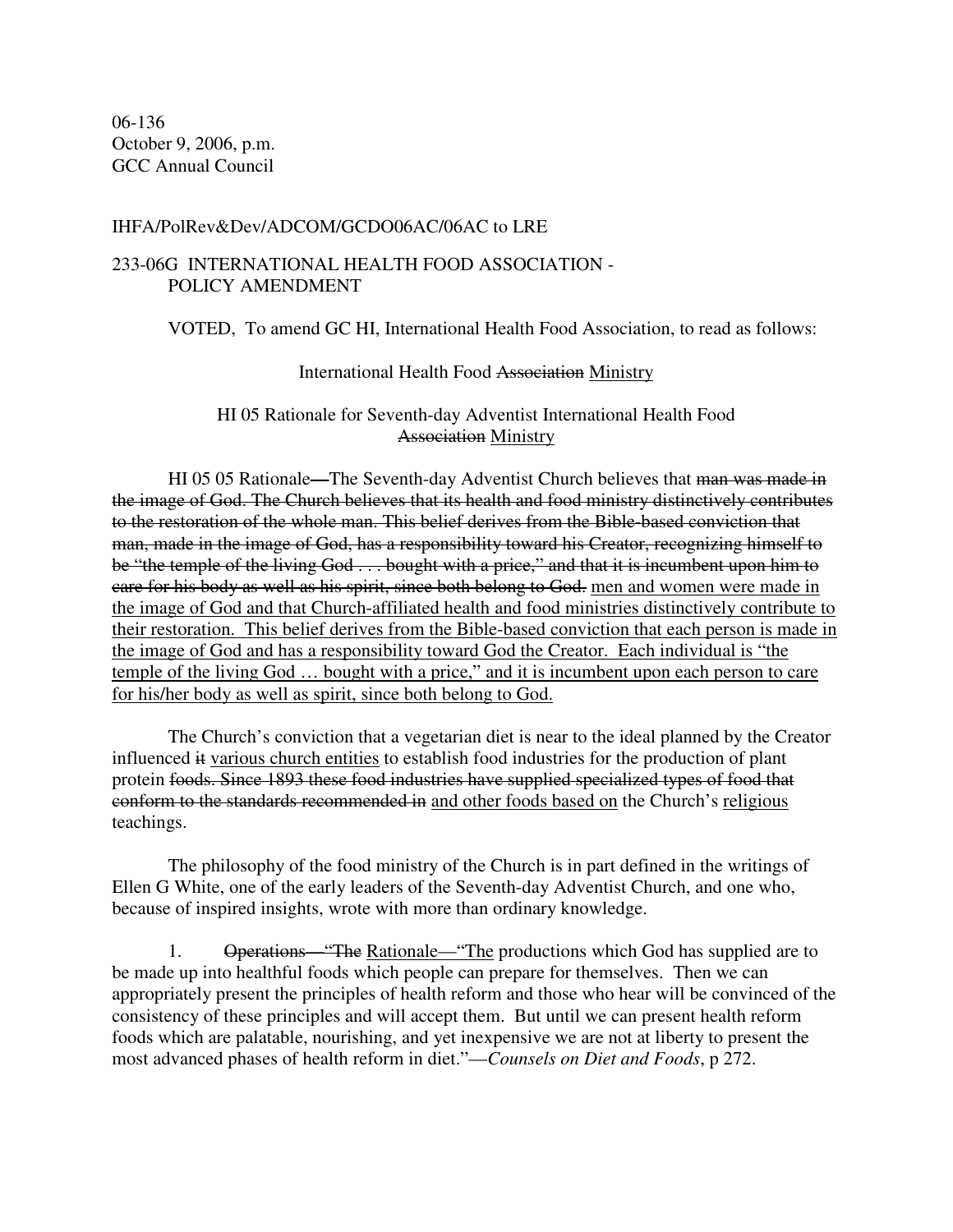06-137 October 9, 2006, p.m. GCC Annual Council

"When conducted in such a manner that the gospel of Christ is brought to the attention of the people, the health-food work can be profitably engaged in. But I lift my voice in warning against efforts that accomplish nothing more than the production of foods to supply the physical needs. It is a serious mistake to employ so much time and so much of the talents of men and women, in manufacturing food, with no special effort being made at the same time to supply the multitudes with the bread of life. Great dangers attend a work that has not for its object the revelation of the way of eternal life."**—**C*ounsels on Diet and Foods*, p 277.

In fulfillment of such counsels, the Church-affiliated health food work operated by the church entities are part of the overall ministry of the Church. is not simply a commercial enterprise, but endeavors They endeavor to combine its their specialized function with the primary purpose of the Church in preaching the gospel. This concept is defined in a further quotation from by Ellen G White:

". . . there should be facilities for the manufacture of inexpensive, necessary health foods. Worldly policy is not to be brought into this work . . . The health food business should be regarded as God's gift to His people."**—**Ellen G White, *Letter 25*, 1902.

In order to maximize the success of the health food companies in fulfilling the philosophy as outlined above, the International Health Food Association has been established by which each denominationally owned health food company is encouraged to be accredited. Each health food company shall operate in harmony with the above stated philosophy of the International Health Food Association and with the manufacturing and marketing standards and procedures as set forth in these policies and administered by the International Health Food Association.

In order to maximize the success of health food companies in fulfilling this philosophy, the International Health Food Ministry has been established and in which each health food company owned by a church entity is a member. Each health food company shall operate in harmony with the above-stated religious philosophy and with high manufacturing and marketing standards applicable under the laws and food industry practices in the locations in which it is established.

 2. Education**—**In association with the health ministry of the Church, Seventh-day Adventist affiliated food industries participate in education programs by which the laws of healthful living are presented both to church members and the general public to assist them in relating habits of daily living to these laws.

"There is a great work to be done in bringing the principles of health reform to the notice of the people. Public meetings should be held to introduce the subject, and schools should be held in which those who are interested can be told more particularly about our health foods and how a wholesome, nourishing, appetizing diet can be provided without the use of meat, tea, or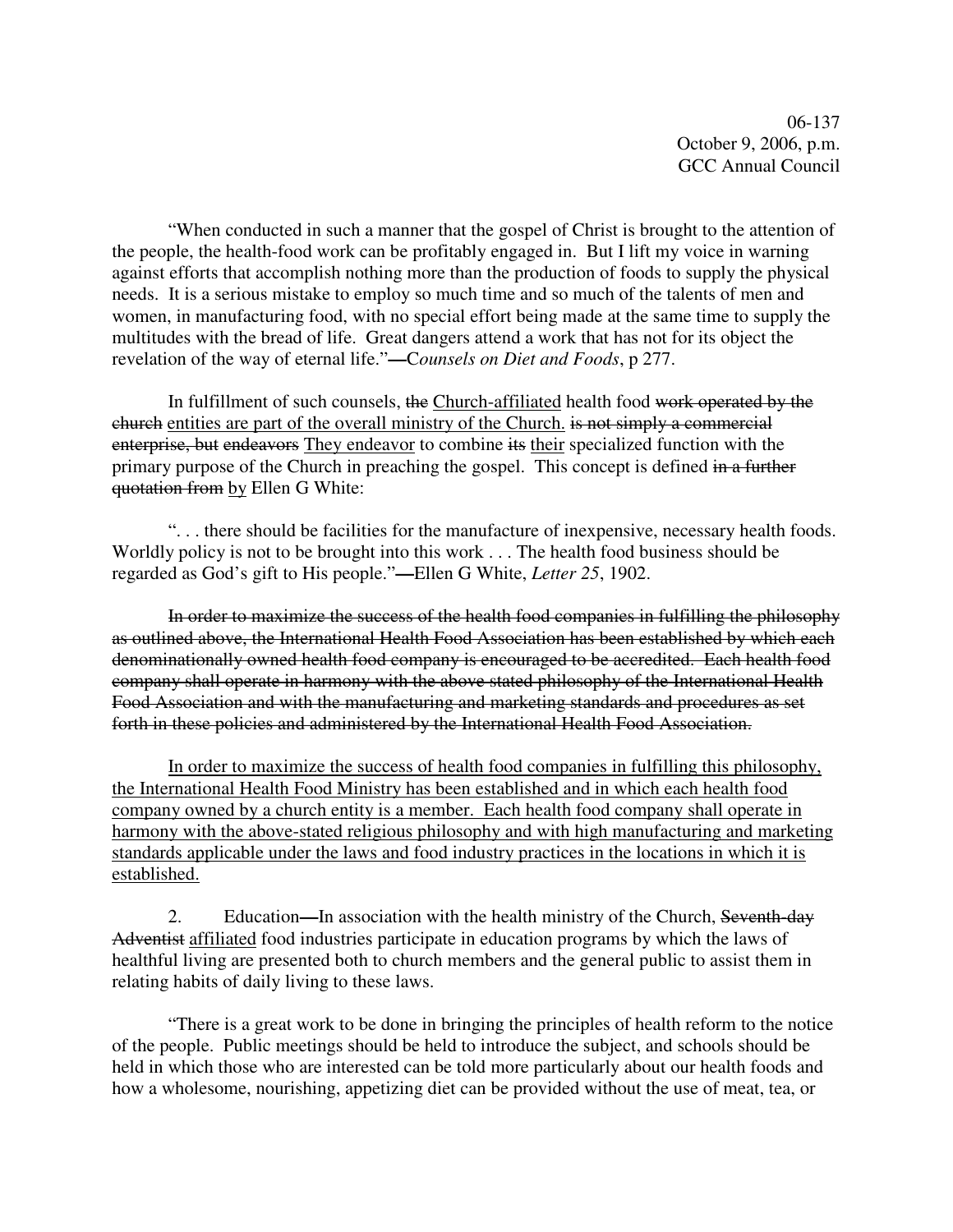06-138 October 9, 2006, p.m. GCC Annual Council

coffee. Thus we did in the early history of our work. We taught the people by demonstration that we can safely depend for the sustenance of life upon the productions which God gave our first parents in Eden. Let men engage in this work who can speak on the principles of health reform."**—**Ellen G White, *Letter 343*, 1904.

 3. Motivation**—**Physical facilities in denominational of Church-affiliated food industries may not differ greatly from those of purely commercial concerns. Denominational industries concerns, but they are distinctive because their staffs have distinctive religious motivation, dedication, and philosophy. These are the elements which the Church seeks to preserve so that the affiliated food industry, entities, as part of the Church program, Church's religious outreach, will contribute to the ultimate objective of the denomination, that of preparing a people for the coming of their Lord. This spiritual objective is fostered by encouraging the practice of starting each morning with a brief devotional service in Seventh-day Adventist Church-affiliated food production centers. (See GCC minutes, March 15, 1973, 73-1418, and also Total Commitment to God declaration, A 15 45.)

 4. Mission Statement—The Statement—International Health Food Association Ministry is a service of that is coordinated by the General Conference of Seventh-day Adventists, and dedicated to encouraging the production, distribution, and promotion of foods and meat substitutes that are palatable, nourishing, and affordable, to assist humanity in reaching the goal of healthful living in harmony with the nutritional philosophy promoted by the Seventh-day Adventist Church.

# HI 10 Objectives of the International Health Food Association Ministry

HI 10 05 Objectives of the International Health Food Association**—**The Food Ministry— The following objectives bring meaning and definition to HI 05 05.

 1. To encourage all business operations and transactions of affiliated entities to be a practical demonstration of the principles of Christ's kingdom.

 2. To establish and maintain principles and objectives regarding the development and operation of the health-food health food work in harmony with our denominational principles and the counsel of the Spirit of Prophecy.

 3. To give counsel and advice as needed to health-food operations in the world divisions. To counsel and advise affiliated health food entities as requested by the world divisions.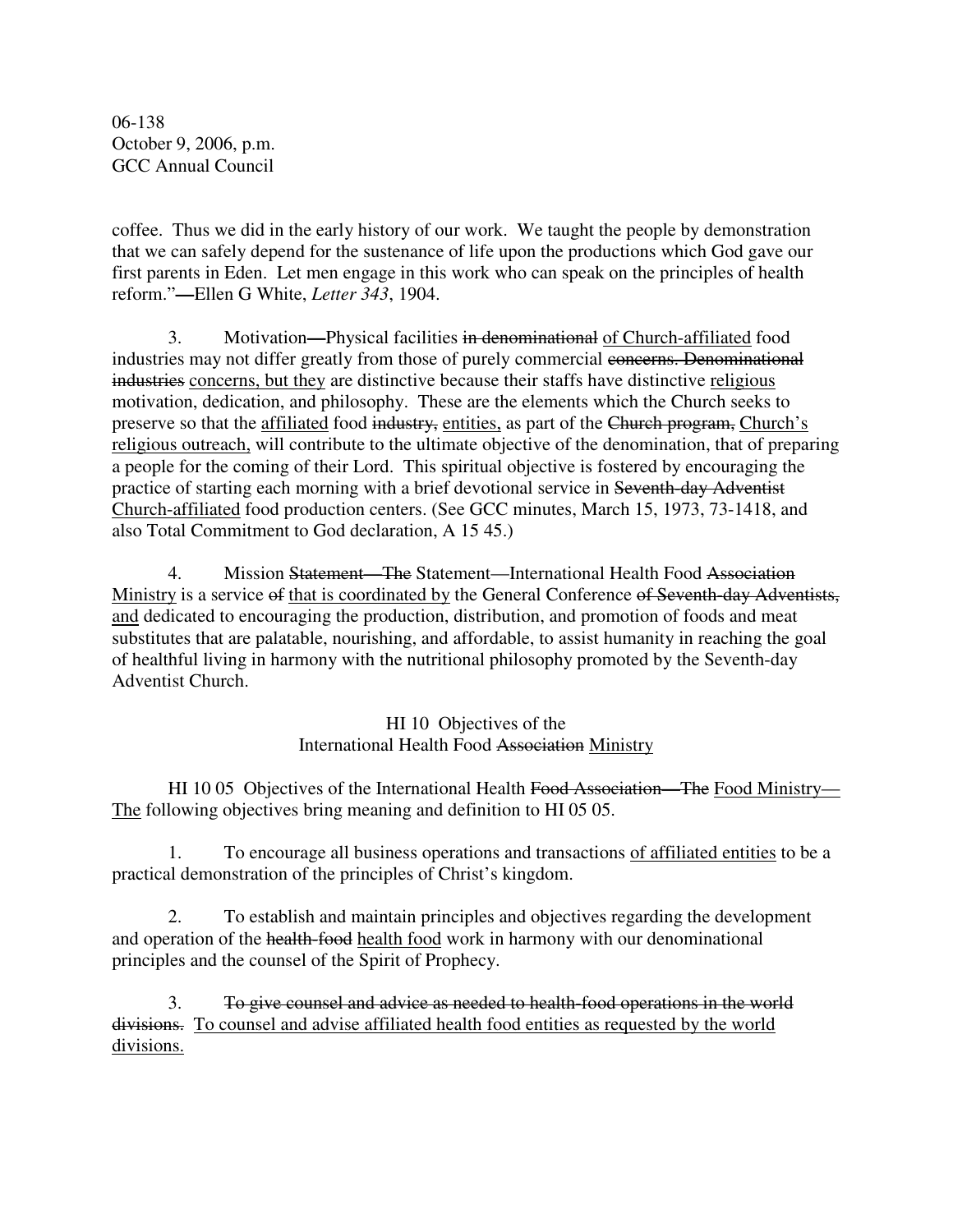06-139 October 9, 2006, p.m. GCC Annual Council

 4. To coordinate the International Health Food Association resources and assist new and developing health food companies to obtain information regarding the availability of resources such as equipment and supplies. supplies from denominational and other sources.

. 5. To set standards regarding foods produced and sold consistent with our health principles.

 6. To establish guidelines regarding geographical areas of operation, especially as between divisions.

 7. To encourage the development of appropriate products, especially for the disadvantaged areas of the world.

8. 5. To encourage product research that seeks to support management at all levels to achieve an understanding of market conditions and dietary needs such that the health food work will continue to contribute and manufacturing that contributes to the overall health education program of the Church.

HI 15 Organization and Procedures

HI 15 05 International Health Food Association Ministry Director—Duties and Responsibilities**—**International Health Food Ministry is a service of the General Conference. Each Church-affiliated health food company is a member of the International Health Food Ministry, but each shall be considered to be separate entities apart from it. Each affiliated health food entity shall be under its own, or its parent's, administrative control and in harmony with the requirements and conditions of its location.The director shall work under the direction of the General Conference Executive Committee and shall serve in an advisory capacity to the world field as follows:

 1. Counsel, where required, Assist in the exchange of technology and product formulas between authorized <del>manufacturers, with all requests being cleared and given proper</del> security affiliated entities through regular denominational channels.

2. Explore the possibility of developing Counsel about possible export markets for food products through denominational facilities Church-affiliated entities or independent agents.

 3. Assist Advise, as requested, in basic functional areas such as: marketing, production, finances, technology, research, and development of new products or existing ones, administration, physical plant, and strategic planning. This will be provided by the International Health Food Association director, personnel from Church-affiliated food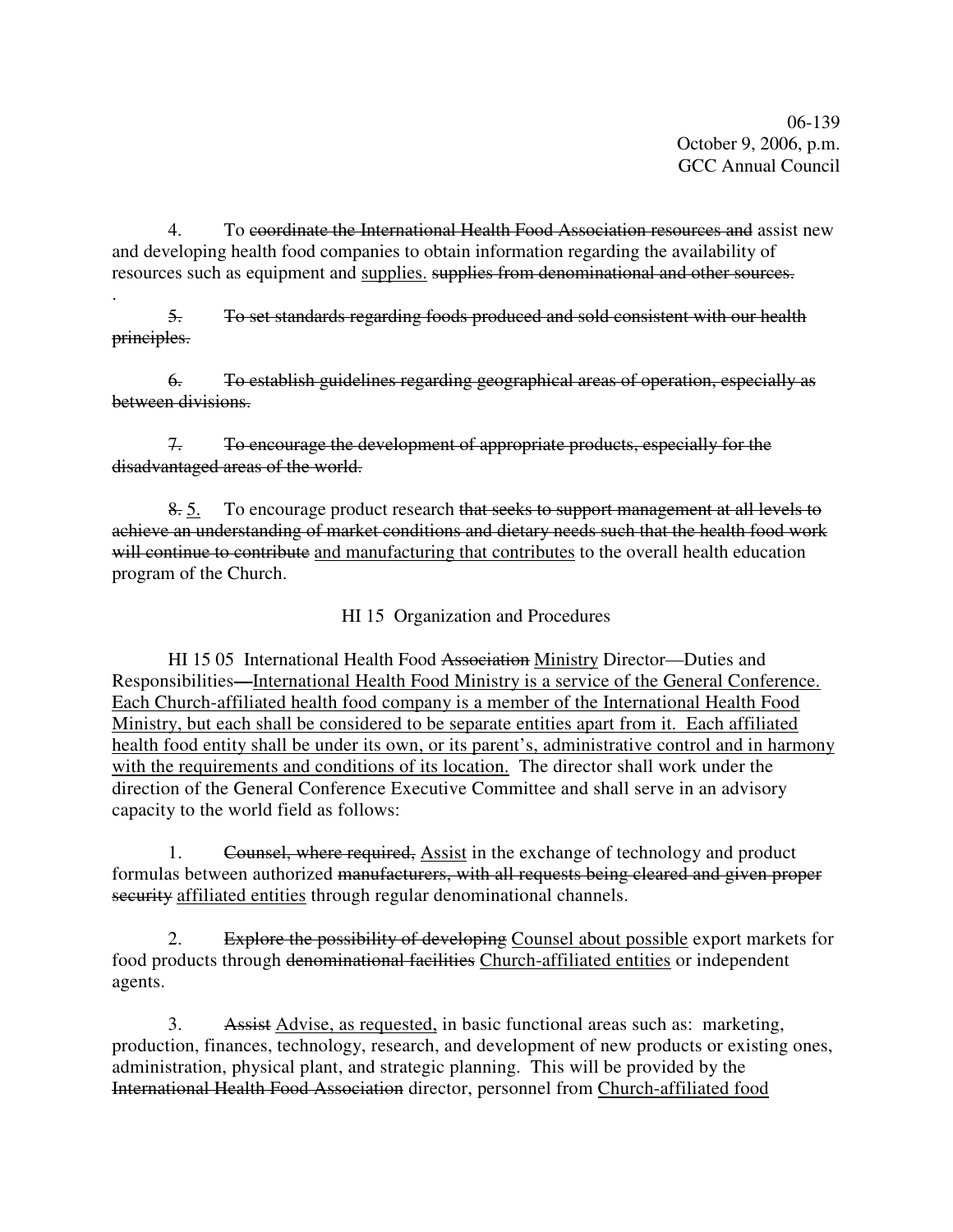06-140 October 9, 2006, p.m. GCC Annual Council

production facilities, other International Health Food Association members or other resources arranged by the International Health Food Association. Ministry.

4. Assist Consult, as requested, in setting up new industries and to counsel food administrators in areas of research, product development, production, and marketing.

 5. Supply Assist in obtaining information concerning new food processes and packaging as such information becomes available from other firms, through journals, or from exhibitions.

6. Serve as secretary of the International Health Food Association Ministry Board.

HI 15 10 International Health Food Association Ministry Board—In order to provide appropriate guidance to the work of International Health Food Ministry, an advisory board may be appointed by the General Conference Executive Committee, to which it shall report.

 1. Membership—The International Health Food Association Ministry Board with appropriate representation from the Church-affiliated health food companies and divisions in which they are located shall be established as follows:

 General Conference President, or vice president designee, Chair Division officer from the division in which the board meeting is held, Vice-Chair International Health Food Association Ministry Director, Secretary General Conference Treasurer, or associate treasurer designee International Health Food Association Ministry Treasurer One representative as recommended by each division committee

 2. Meetings—The board shall meet annually at times and locations as authorized by the General Conference Executive Committee.

 3. Terms of Reference—The terms of reference for the International Health Food Association Ministry Board shall be as follows:

 a. Provide leadership and coordination of Counsel health food interests worldwide.

 b. Receive and review annual operational and financial reports from member Church-affiliated companies and operations as provided by General Conference Auditing Service. Auditing Service and advise relevant boards when requested.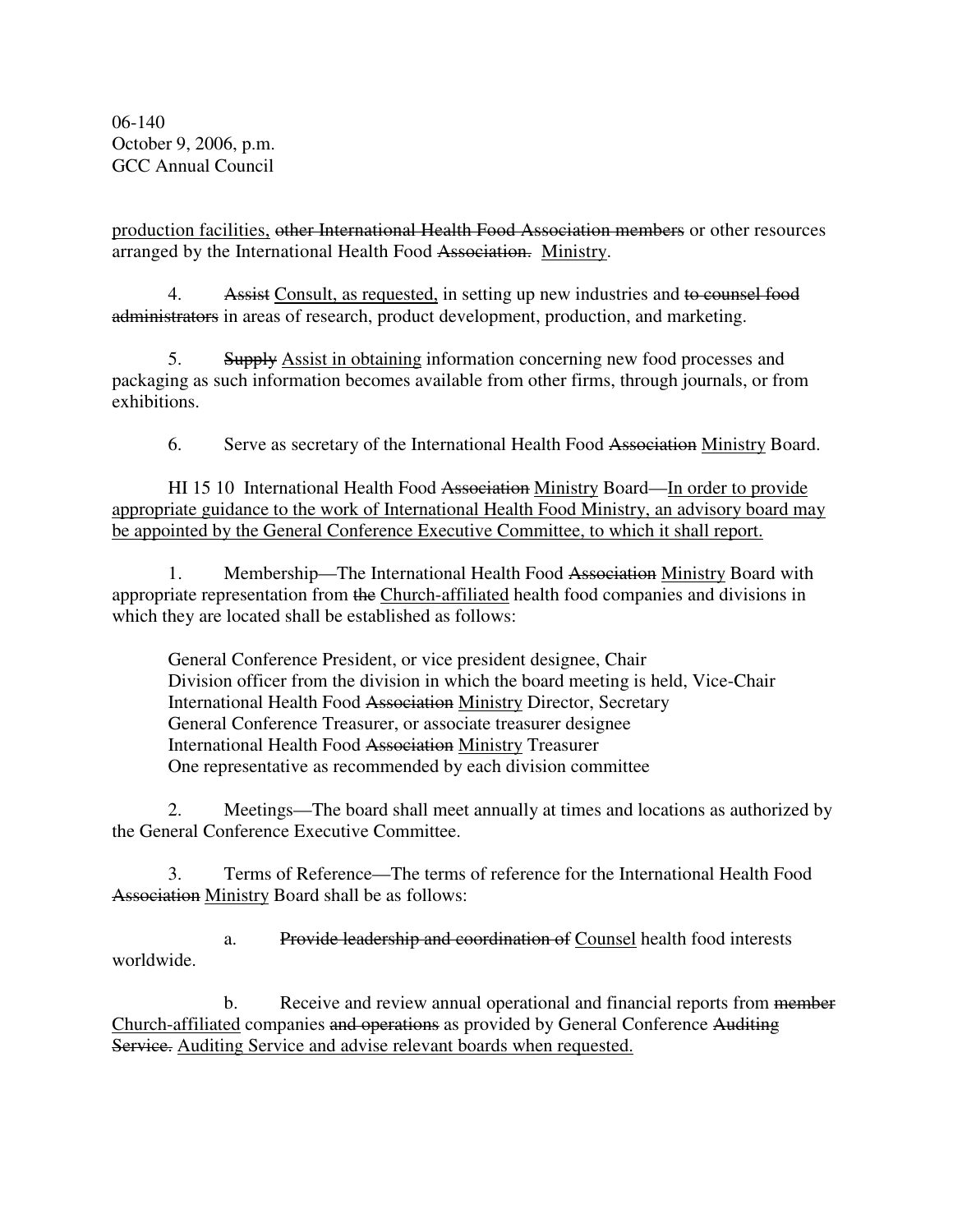06-141 October 9, 2006, p.m. GCC Annual Council

 c. Report and/or recommend to relevant boards and division administrations on reviews under b. above.

 d. c. Give direction and oversight to the development of new projects as approved by the International Health Food Association Ministry and provide and maintain the terms of reference for its local board.

e. Maintain an evaluation and accreditation program.

 $f{f}$ . Approve an expense budget, annual budget and direct activities within budget provisions.

g. Administer and approve activities within budget provisions.

h. e. Administer the International Health Food Association Expansion Fund. Ministry Expansion Fund. The objectives and terms of reference of which shall be developed by the board and approved by the General Conference Executive Committee and which shall be funded by contributions from Church-affiliated health food companies as provided by the terms of reference of the fund.

 $\frac{1}{2}$  f. Respond to requests from divisions or food operations for specialist help in counsel in such areas as equipment, production, marketing, or financial advice. finances.

j. Develop protocol to guide in the establishment of proposed joint ventures.

 $k$ , g. Arrange for an international conference for the Church's Church-affiliated food industries every two to three years for the purpose of fulfilling the philosophy and objectives of the International Health Food Association Ministry as stated in HI 10. Attendance shall be by formula established by the International Health Food Ministry Board and approved by the General Conference Executive Committee.

HI 15 15 International Conferences—1. Consideration should be given to meeting at different locations which are associated with the health-food operation to gain the benefit of studying that operation first hand.

2. Persons eligible to attend the conferences shall be as follows:

Members of the International Health Food Association Board

One representative from each division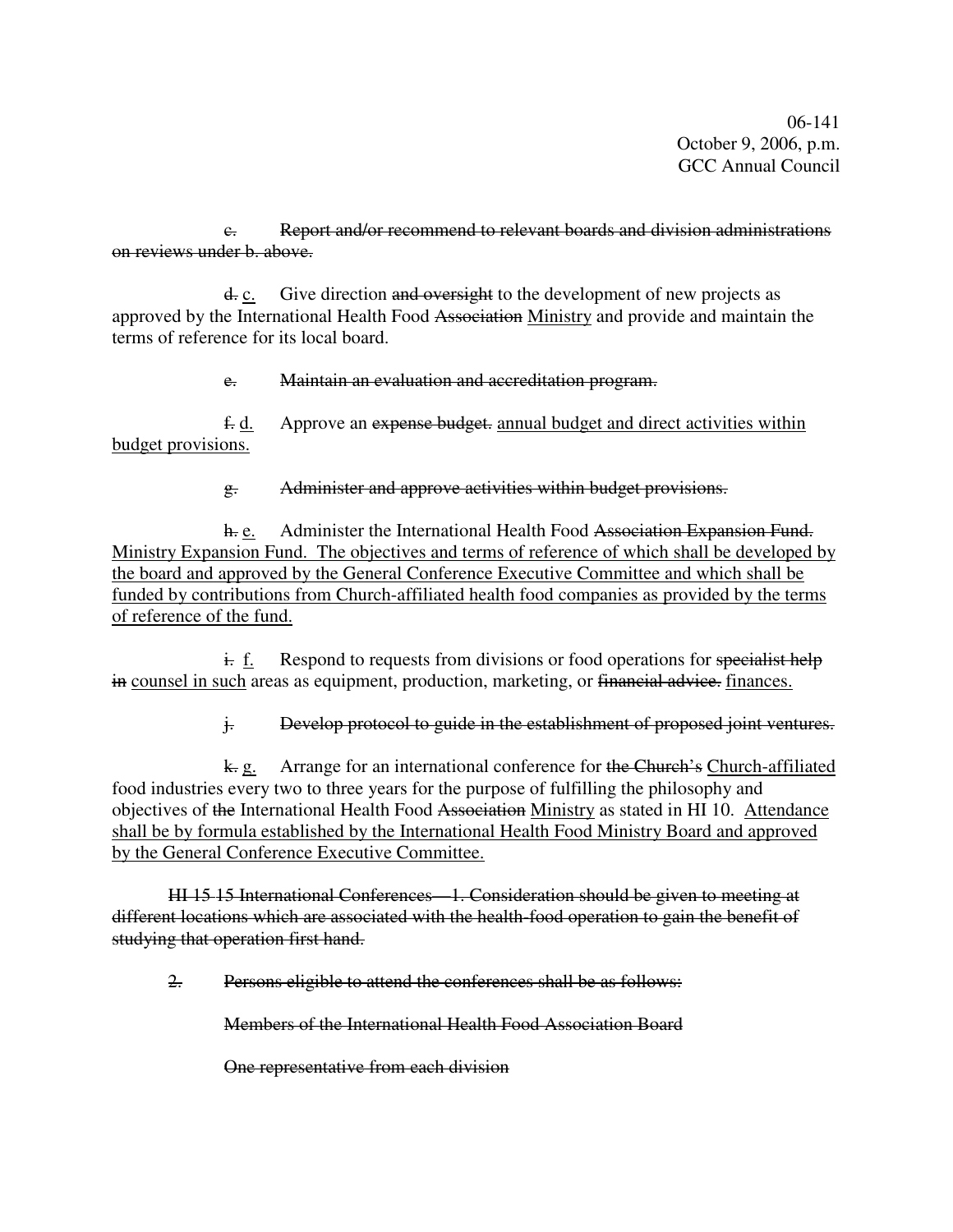06-142 October 9, 2006, p.m. GCC Annual Council

One representative from each health-food company for each block of sales equal to 10,000 multiplied by the 100 percent wage factor for that particular country and one additional delegate when the remaining sales, after assigning blocks to delegates, form the major part of the one block.

HI 15 20 International Health Food Association Expansion Fund**—**1. *Source of Income***—** A fund shall be established to assist in financing new and expanding operations. The source of income for this fund shall be a contribution from all denominationally owned and operated health food companies as recommended by the International Health Food Association Board and approved by the General Conference Executive Committee.

 2. Management of Fund—This fund, which shall be a revolving fund, shall be managed by the International Health Food Association Board.

 3. Applications for Assistance—Applications for assistance shall be made as follows:

 a. The relevant division committee shall approve the application and underwrite the loan.

b. Requests shall be limited only to buildings and equipment.

 c. The application shall include details and information as specified by the International Health Food Association Board.

4. Loans—Loans shall be made on a matching basis with the sponsoring division.

 5. Terms of Repayment—Repayment shall be on a mid- to long-term basis with interest payable annually on the reducing balance.

 6. Allocations—Allocations from the fund shall be limited to the resources of the fund held in reserve for this purpose.

 7. Other Uses—Funds in excess of those allocated for the revolving fund may be used as directed by the board for other food industry projects.

HI 15 25 Food Retailers Merchandise Stock and Promotion Guidelines**—**1. Primary Objective—The primary objective of denominational food retailers is to operate a program that brings the gospel of Christ to the attention of people through the total health message. The types of merchandise that denominational food retailers stock and promote shall always be in harmony with the spiritual and/or health standards of the Church.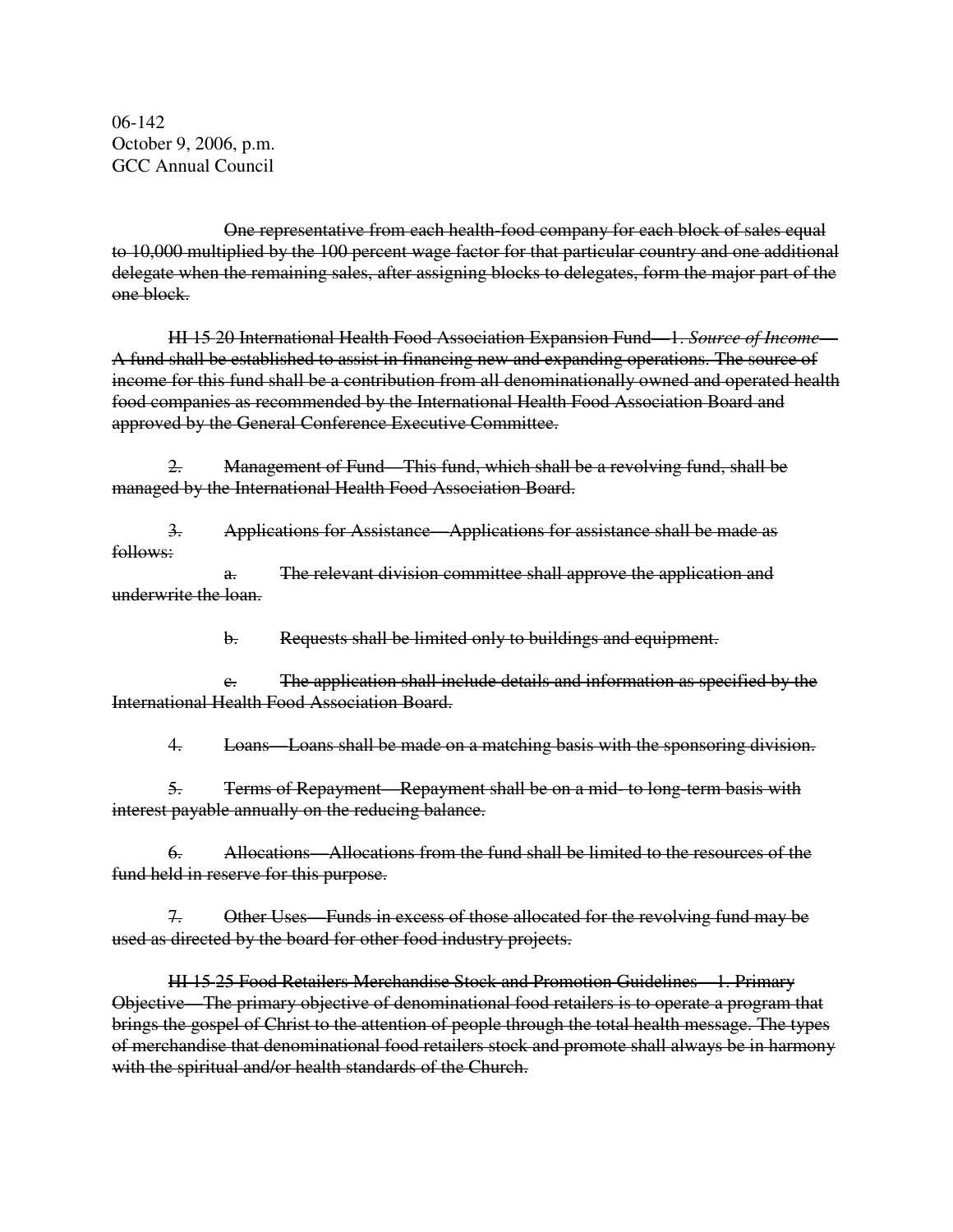06-143 October 9, 2006, p.m. GCC Annual Council

 2. Approved Stock—Denominational food retailers shall stock and promote merchandise produced by denominational food factories. Other health-related products not manufactured by denominational factories may also be merchandised except for the following:

 a. Products which make unsubstantiated or misleading claims on the labels or packages, which are publicly advertised with misleading claims, or which project an image inconsistent with either denominational doctrines or standards.

b. Products which contain deleterious or questionable properties.

c. Products inconsistent with denominational health standards.

 3. Periodic Training—Wherever possible, managers and sales persons of denominational food retailers shall receive periodic training in food oriented seminars conducted by qualified personnel in order to assist them to evaluate data, nutritional values, and statements made on the labels or packages of nondenominationally manufactured merchandise.

 4. Unsubstantiated Claims—Managers of denominational food retailers shall ensure that no denominational advertising program, or any sales person, shall promote the sale of merchandise by making any unsubstantiated claims for its effectiveness in treating or alleviating any health problem.

5. Publication—Denominational food retailers may, in harmony with division policy, stock and promote publications produced by denominational publishing houses or publications which have been approved for denominational distribution.

HI 15 30 Safeguarding Food Products Recipes and Processing Technology**—**The boards of management of denominational food industries may enter into negotiations with reputable nondenominational food manufacturers for cooperation in food development and production, providing the following guidelines are observed:

 1. Development of New Foods—Extreme care shall be exercised in drawing up agreements for the development of new foods so that:

 a. The church food industry retains its identity, particularly as an institution of the Church.

 b. Areas of cooperation with a nondenominational company are defined in a contract document and limited to laboratory product research and development, test marketing, and evaluation.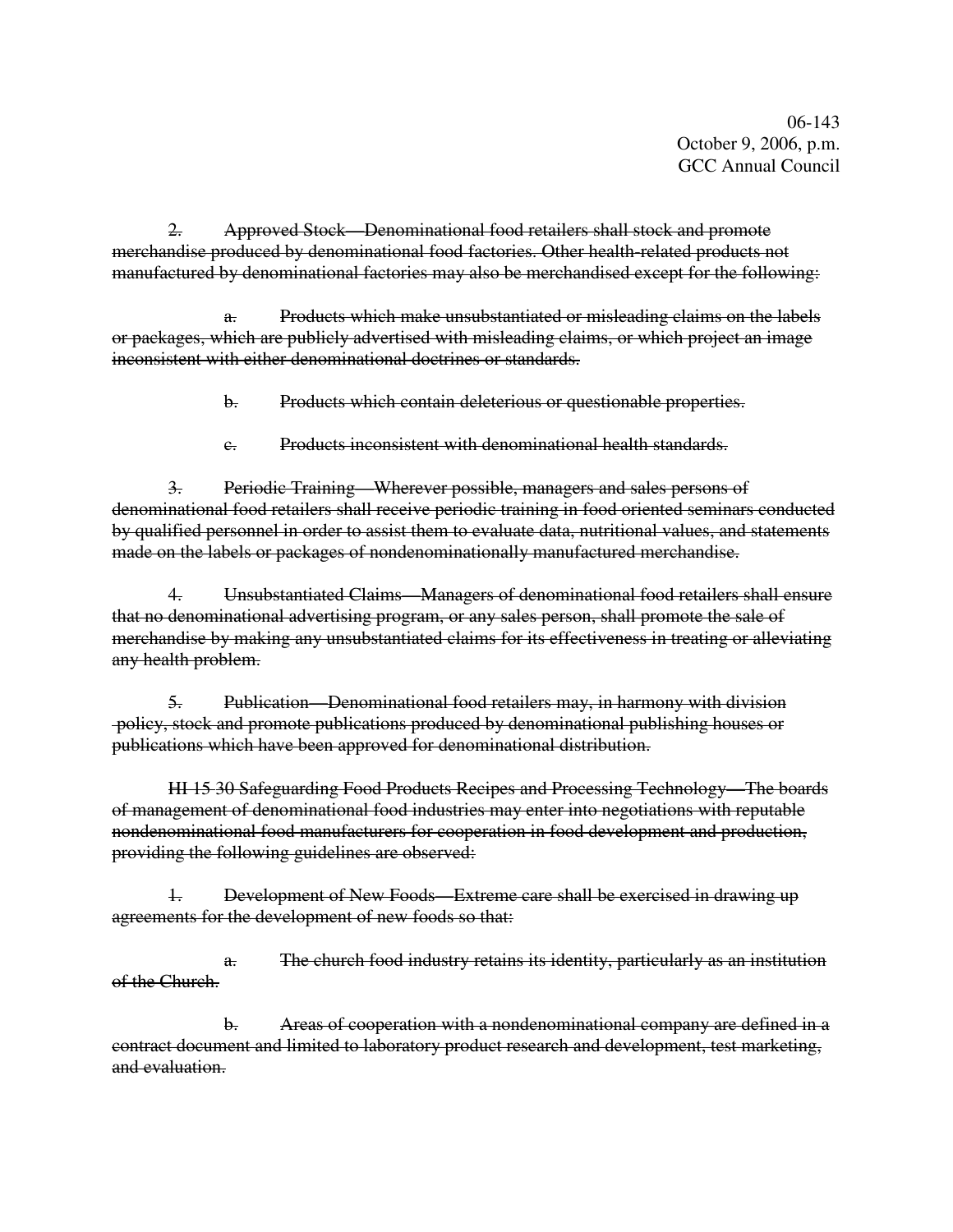06-144 October 9, 2006, p.m. GCC Annual Council

 c. The church food industry cooperates in using its know-how and expertise in the preparation of new specialized food products. Product recipes and processing technology shall not be released concerning existing products, except as provided in HI 15 25, paragraph 2.

 d. Either party shall have the privilege of terminating any agreement within the period of time specified in the agreement.

 2. Licensed Use of Existing Recipes and Technology—Product recipes and processing technology for existing products shall be made available only after:

a. Thorough investigation of the credentials of the interested corporation.

 b. Safeguarding of denominational interests in the future development of denominational food production in the country concerned.

c. Approval of the original owner.

d. Completion of a properly drawn licensing agreement.

HI 15 35 Exchange of Confidential Information**—**The free exchange of food recipes and processing technology between denominational food industries shall be in harmony with the following procedures and guidelines:

 1. Requests—Requests for such information shall be initiated by the requesting company's board of management.

 2. Authorization to Provide Technology—Authority to provide requested technology shall be by the owning company's board of management.

 3. Confidentiality to be Maintained—Receiving organizations shall agree in writing, to treat as confidential all information, knowledge, and instructions obtained and shall not make disclosures to any other person, firm, or corporation except to impart necessary information to its employees in the course of pursuing product production.

 4. Written Statement—Employees having access to such information shall sign a written statement to the effect that the information will not be divulged to any third party.

 5. Special Confidentiality—When a food company feels that information lodged with the International Health Food Association requires a special degree of confidentiality, it may require that this information should not be shared with any other organization until the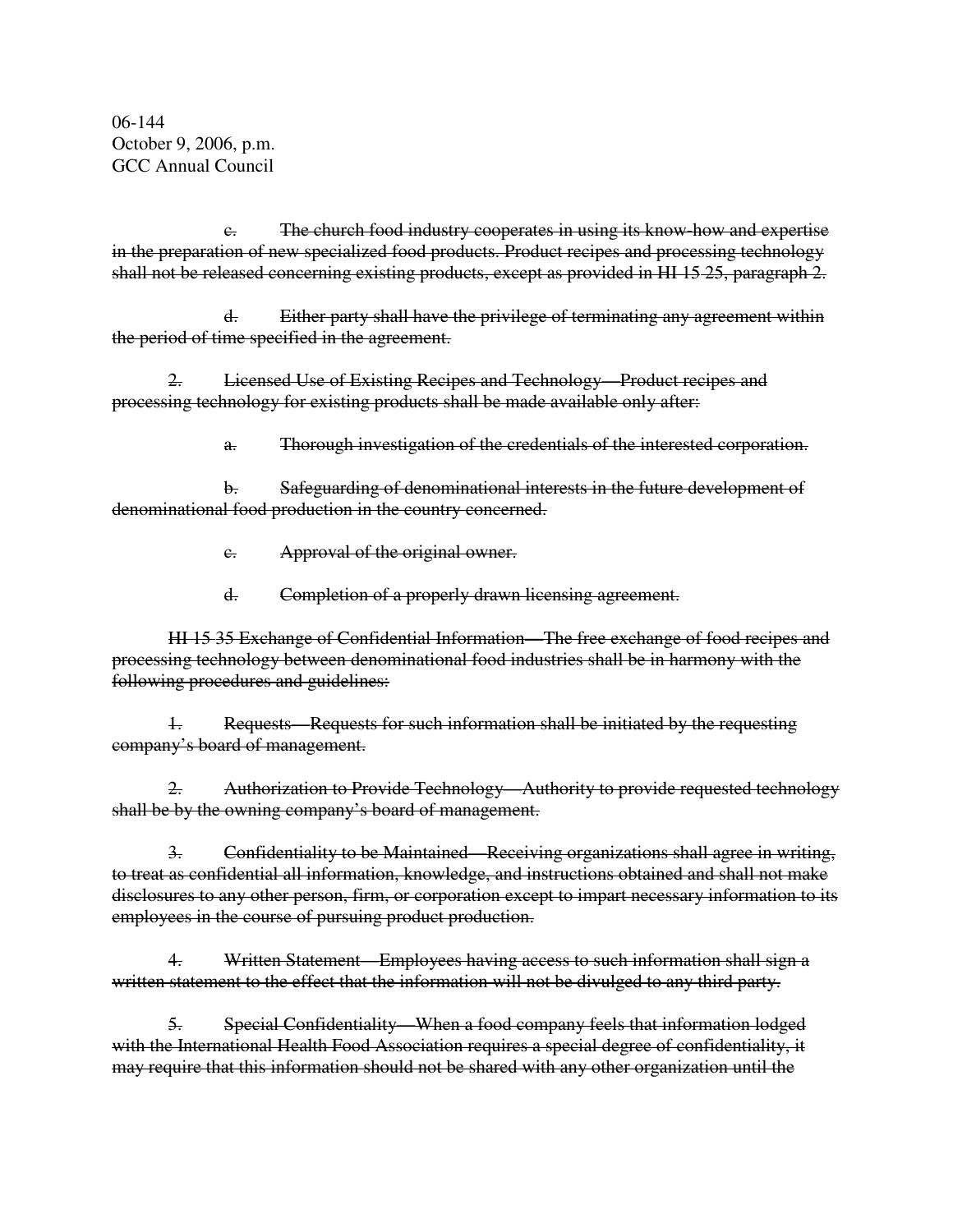06-145 October 9, 2006, p.m. GCC Annual Council

originating company is satisfied that the sharing of such information will not prejudice its own operations.

HI 20 Export Policy for Marketing Denominational Food Products

HI 20 05 In harmony with the laws of the countries involved, the governing board of each denominational food company shall be responsible for developing and administering export policies for marketing their products products. in consultation with the International Health Food Association Ministry shall be available to consult on an as-requested basis on such exportation.

SEC/OGC/PolRev&Dev/ADCOM/GCDO06AC/06AC to LRE(DIV)

# 271-06G INTERDIVISION ADVENTIST VOLUNTEER SERVICE PROCEDURES - POLICY AMENDMENT

 VOTED, To amend GC R 15 15, Interdivision Adventist Volunteer Service Procedures, to read as follows:

R 15 15 Interdivision Adventist Volunteer Service Procedures—Organizations sponsoring volunteers for interdivision service shall be guided by the following:

 1. The General Conference Adventist Volunteer Center, in consultation with the General Conference Secretariat and General Conference Transportation and International Personnel Services, shall give direction to the division Adventist Volunteer Service program. Each division shall appoint a director to coordinate its Adventist Volunteer Service program and to serve as the liaison person with the General Conference Adventist Volunteer Center. The General Conference Adventist Volunteer Center shall:

 a. Publish electronically all officially approved volunteer requests from the division Adventist Volunteer Service office on the General Conference Adventist Volunteer Center Web site http://volunteers.gc.adventist.org. http://www.adventistvolunteers.org.

b. Assist the division in its responsibility with promoting, recruiting, and processing Adventist Volunteer Service volunteers within its field.

 1) When an applicant has been approved, the division secretary/Adventist Volunteer Service director shall send a copy of the application form forms and references to the General Conference Adventist Volunteer Center. The General Conference Adventist Volunteer Center shall notify the requesting and sending divisions of the listing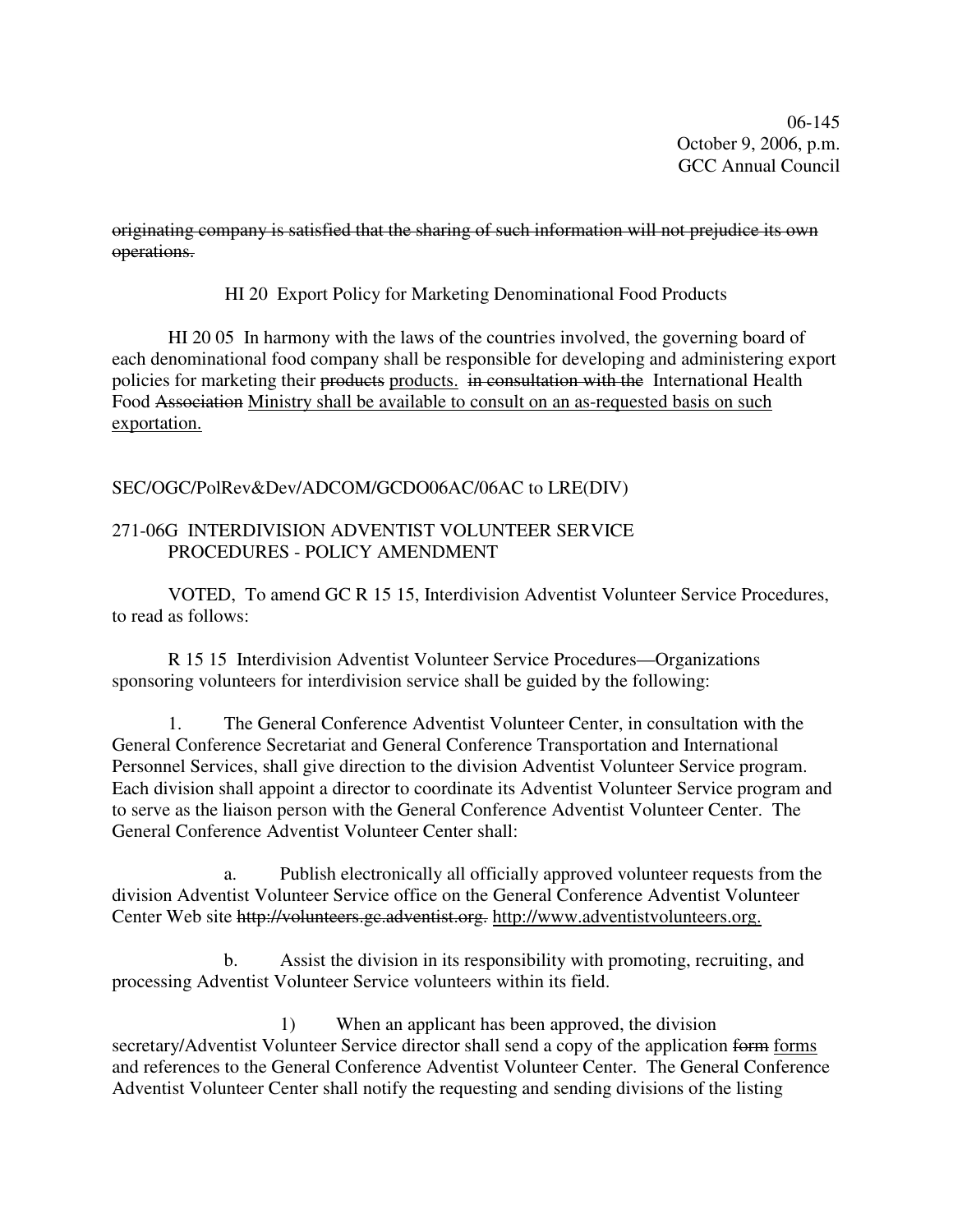06-146 October 9, 2006, p.m. GCC Annual Council

number assigned to the volunteer or, if required, shall contact the requesting division, sending copies of the application form forms and references to verify the assignment before notifying the sending division of the assigned listed number.

All volunteer requests and assignments shall be authorized at each level of the organization but not by committee vote. Adventist Volunteer Service directors shall approve volunteer requests and assignments on the basis that committees record these at a later time. Requesting organizations shall be granted authority to send volunteer requests directly to the division Adventist Volunteer Service director, provided that each level of the organization receives a copy by facsimile or e-mail. Assignments shall be cared for in a similar manner. However, adequate time must be allowed for all levels of the organization to object to the request or assignment. If no one objects within the specified time set by each division, the request or assignment proceeds without further deliberation.

 2) The division, or in the case of the North American Division the General Conference Adventist Volunteer Center, The division shall assist the volunteer in obtaining all travel documents and shall apply for the Accident and Sickness Protection for Volunteers insurance coverage through Adventist Risk Management. The division will shall also have the option to advise volunteers as to where they should purchase their airline tickets and may consult with General Conference Transportation and International Personnel Services to compare prices and travel routing. airline tickets should be purchased.

- c. Approve and produce a variety of forms for all divisions No change
- 2. Volunteers should have been members No change
- 3. Volunteers should be in good health and shall be required No change

 4. All requests for college and university volunteers for the ensuing year shall be approved by the division committee and shall be sent to the General Conference Adventist Volunteer Center approximately eight months prior to the departure date. Other requests for volunteers, approved in a similar manner, may be submitted at any time. All such requests shall include the following:

- a. The level of education and  $\frac{1}{100}$  skills required of the applicant.
- b. The time period the volunteer No change
- c. The financial benefits offered No change
- 5. For Global Mission projects, the General Conference No change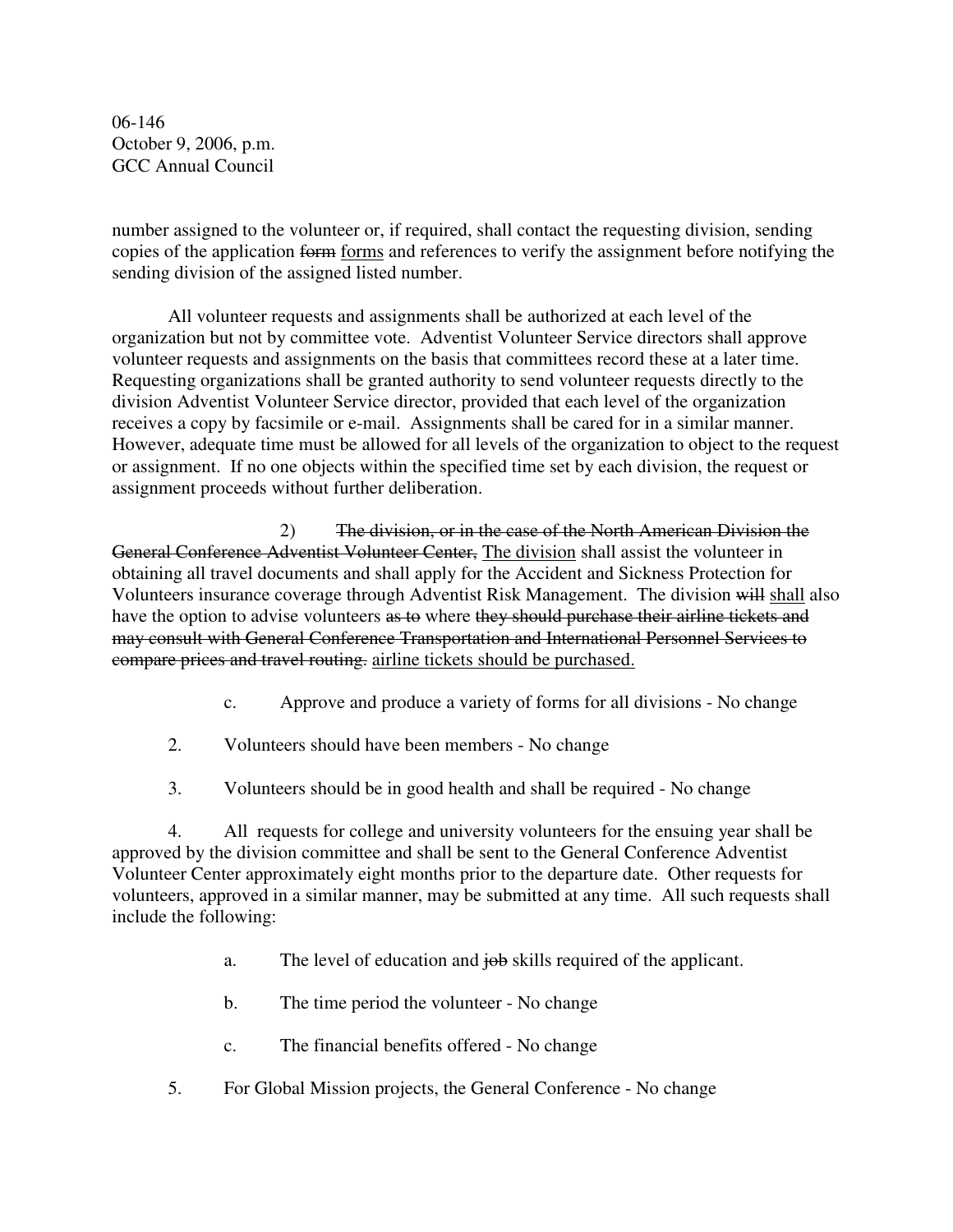06-147 October 9, 2006, p.m. GCC Annual Council

6. All volunteers shall be screened by the local church for their suitability for a particular assignment and for their commitment to the mission of the Church. Should the requesting organization fail to follow normal screening procedures or choose to ignore the advice of the home division regarding volunteers, the home division is not responsible for resolving any difficulties that may arise during the period of service.

- 7. In the event that volunteers need to be disciplined No change
- 8. In cases where the volunteer assignment is expressed No change
- 9. The programs, activities, and supervision of volunteers No change
- 10. Volunteers who participate in Adventist Development No change
- 11. Volunteers who do not receive missionary orientation No change

### SEC/PolRev&Dev/ADCOM/TreC/SecC/GCDO06AC/06AC to LRE(DIV)

# 273-06G ADVENTIST VOLUNTEER SERVICE RELEASE OF LIABILITY AND BENEFICIARY FORM - POLICY REVISION

 VOTED, To revise GC R 15 50, Adventist Volunteer Service Release of Liability and Beneficiary Form, to read as follows:

R 15 50 Adventist Volunteer Service Release of Liability—All volunteers shall be required to sign the appropriate release of liability and related beneficiary form as approved by the General Conference Office of General Counsel.

### STW/OGC/PolRev&Dev/ADCOM/TreC/GCDO06AC/06AC to LRE(DIV)

### 275-06G CARE AND RESPONSIBILITY IN FINANCIAL OPERATIONS - POLICY AMENDMENT

 VOTED, To amend GC S 05, Care and Responsibility in Financial Operations, to read as follows: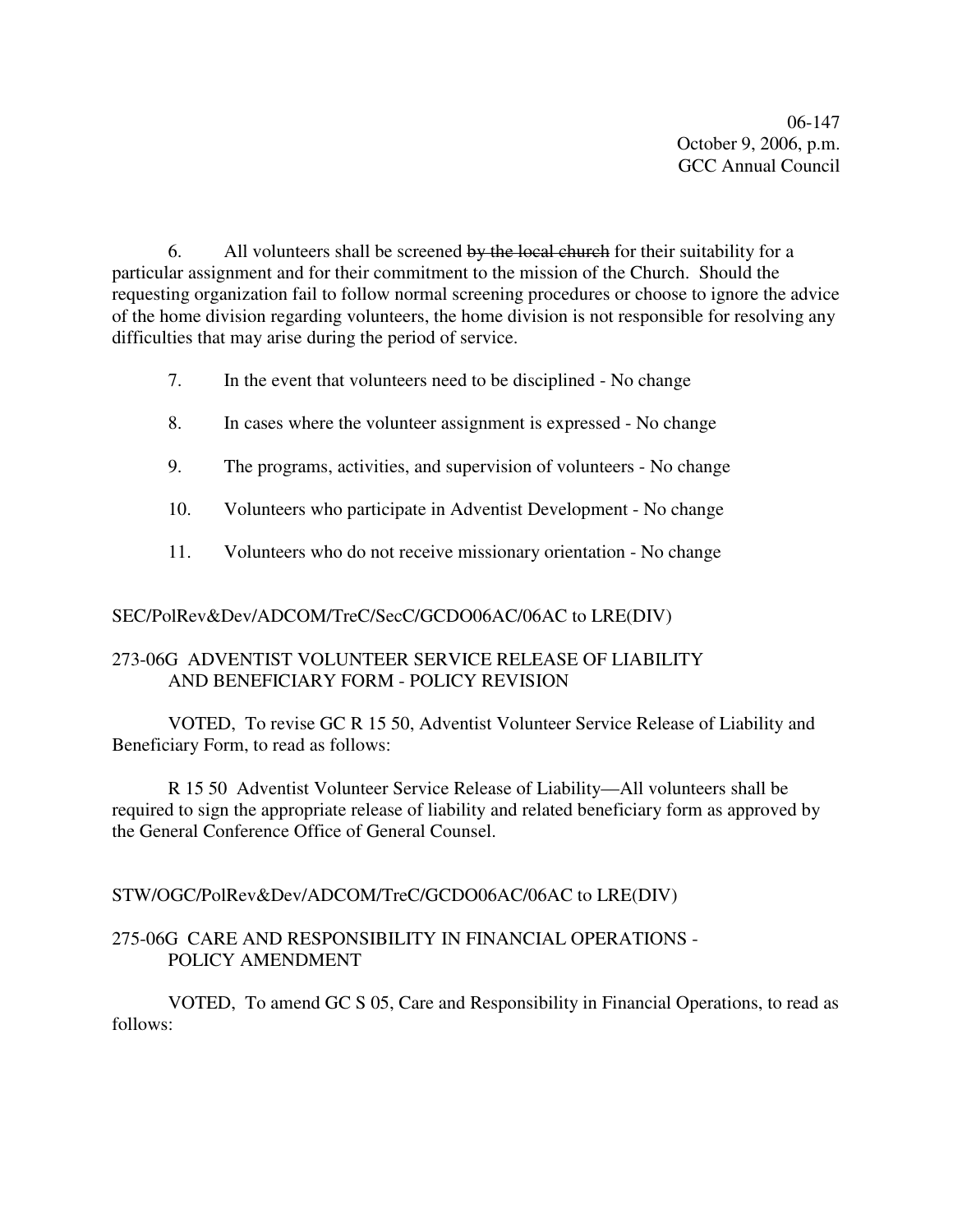06-148 October 9, 2006, p.m. GCC Annual Council

S 05 Care and Responsibility in Financial Operations

S 05 05 Role of Leadership in Financial Matters—It is the responsibility of organizational leadership to manage the financial matters in such a way as to demonstrate to all a sense of integrity as clear, understandable, and forthright information is communicated. Such transparent and credible financial dealings are critical for building confidence in the overall organization of the Church.

S 05 05 S 05 10 Cash Basi**s—**All activities of a recurring nature - No change

S 05 10 S 05 15 Financial Responsibility—Neither the General Conference nor any of the individual divisions composing it shall be held financially responsible for any obligations it has not assumed by its own action. vote of its controlling board or committee. This is also the general policy of the union and local conferences/missions/fields and other organizations and institutions of the denomination.

Divisions and General Conference institutions are expected to maintain their accounts with the General Conference on a current basis. The principle of reconciling and settling interorganizational accounts on a monthly basis shall be implemented at all levels of the world Church.

S 05 15 S 05 20 Financial Planning and Budgeting Process**—**Each - No change

S 05 20 S 05 25 Budget Plan**—**All denominational organizations - No change

S 05 25 S 05 30 Monthly Financial Reports**—**Monthly financial - No change

S 05 30 S 05 35 Authorization for Appropriations**—**In the use of - No change

S 05 35 S 05 40 Financial Reports - No change

S 05 40 S 05 45 Accounting Manuals Authority - No change

EDU/PolRev&Dev/ADCOM/GCDO06AC/06AC to LRE(DIV)

## 274-06G EDUCATIONAL TOURS ABROAD - POLICY REVISION

VOTED, To revise GC FE 90, Educational Tours Abroad, to read as follows: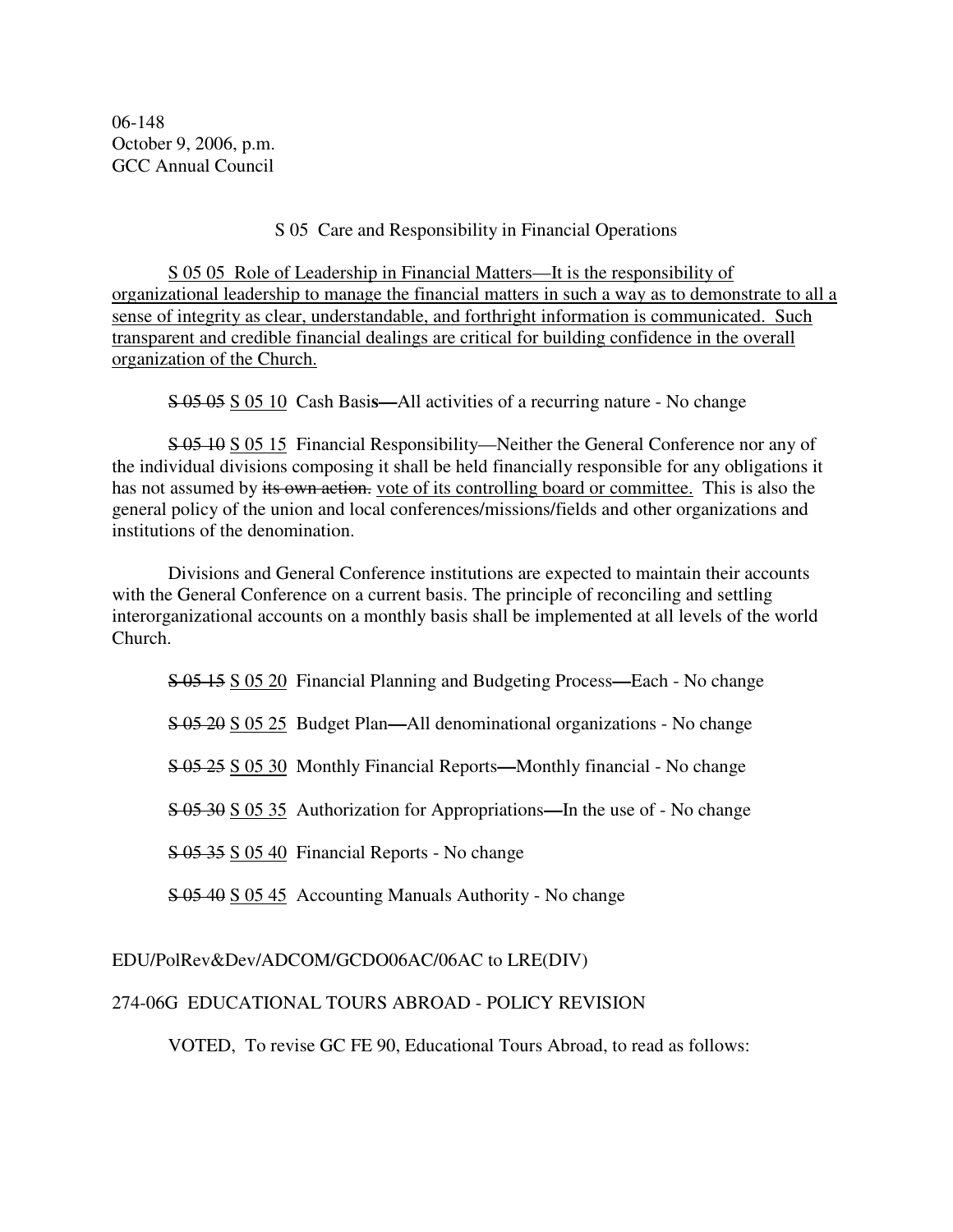06-149 October 9, 2006, p.m. GCC Annual Council

#### FE 90 Educational Tours Abroad

FE 90 05 Notification of Sponsored Tours—Denominational educational institutions that organize interdivision tours are requested to notify the secretaries of their base division and the division to be visited as a courtesy to provide tour information including details of the tour such as the sponsoring organization, tour director/directors, size of the group, itinerary, and denominational entities to be visited, if any.

FE 90 10 Requirements for Sponsored Tours—Each denominational educational institution that organizes a tour shall take steps to provide adequate levels of personal liability, medical, injury, and accident insurance coverage for the participants and/or have appropriate assumption of the risk and indemnity agreements signed by participants. Such forms are available from Adventist Risk Management.

FE 90 15 Reporting Sensitivity—Due to the nature of sensitivities that may be involved in the country that a tour group visits, the group's leaders and participants should exercise caution in what information is reported about the group's activities, matters related to the work of the Church, and the politics of the visited country.

FE 90 20 Personal Responsibility for Expenses—Groups and individuals should be advised of their personal responsibility for expenses incurred while visiting denominational organizations and personnel. Groups or individuals should not expect denominational organizations, their employees, or members to provide room and board or other services free of charge.

#### OGC/PolRev&Dev/ADCOM/GCDO06AC/06AC to LRE(DIV)

# 234-06G ORGANIZATIONAL AND OPERATIONAL PRINCIPLES OF SEVENTH-DAY ADVENTIST CHURCH STRUCTURE - POLICY AMENDMENT

 VOTED, To amend GC B 05, Organizational and Operational Principles of Seventh-day Adventist Church Structure, to read as follows:

#### B 05 Organizational and Operational Principles of Seventh-day Adventist Church Structure

Organizational life and procedures in the Seventh-day Adventist Church are based upon the following principles: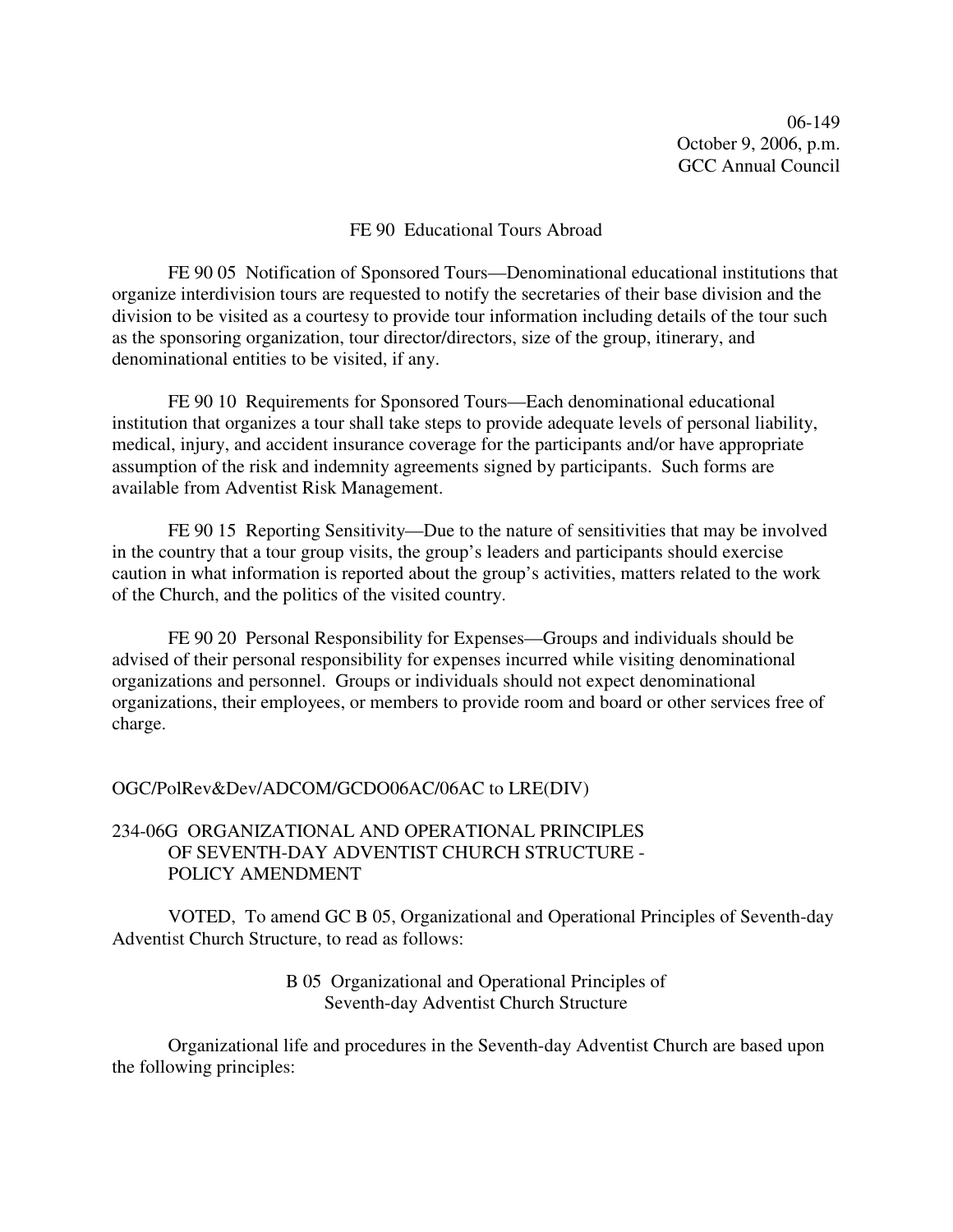06-150 October 9, 2006, p.m. GCC Annual Council

1. The Seventh-day Adventist Church is a worldwide community of believers who confess Jesus Christ as Lord and Saviour and who are united in mission, purpose, and belief. The Church defines its internal governance as representative in form with executive responsibility and authority assigned to a variety of entities and institutions and their respective constituencies, boards, and officers through constitutions or articles of incorporation, bylaws, and operating policies and guidelines.

1. 2. Each level of denominational organization - No change

2. 3. Organizational status is granted to a constituency - No change

3. 4. Decisions are based on group processes - No change

4. 5. The highest level of authority within - No change

 5. 6. Different elements of organizational authority and responsibility are distributed among the various levels of denominational organization. For example, the decision as to who may/may not be a member of a local Seventh-day Adventist Church is entrusted to the members of the local church concerned; decisions as to the employment of local church pastors is entrusted to the local conference/mission; decisions regarding the ordination of ministers is entrusted to the union conference/mission; and the definition of denominational beliefs is entrusted to the General Conference in Session. Thus each level of organization exercises a realm of final authority and responsibility that has may have implications for other levels of organization.

 7. The constituent levels of the Church may establish affiliated entities, such as educational, healthcare, and publishing institutions, food industries, media centers, and radio and television stations, that are integral parts of the Church's Christian witness but each of which may operate with its own authority and responsibility under its own organizational documents, board of directors, and administrative officers in harmony with Church working policies.

6. 8. The Seventh-day Adventist Church has both - No change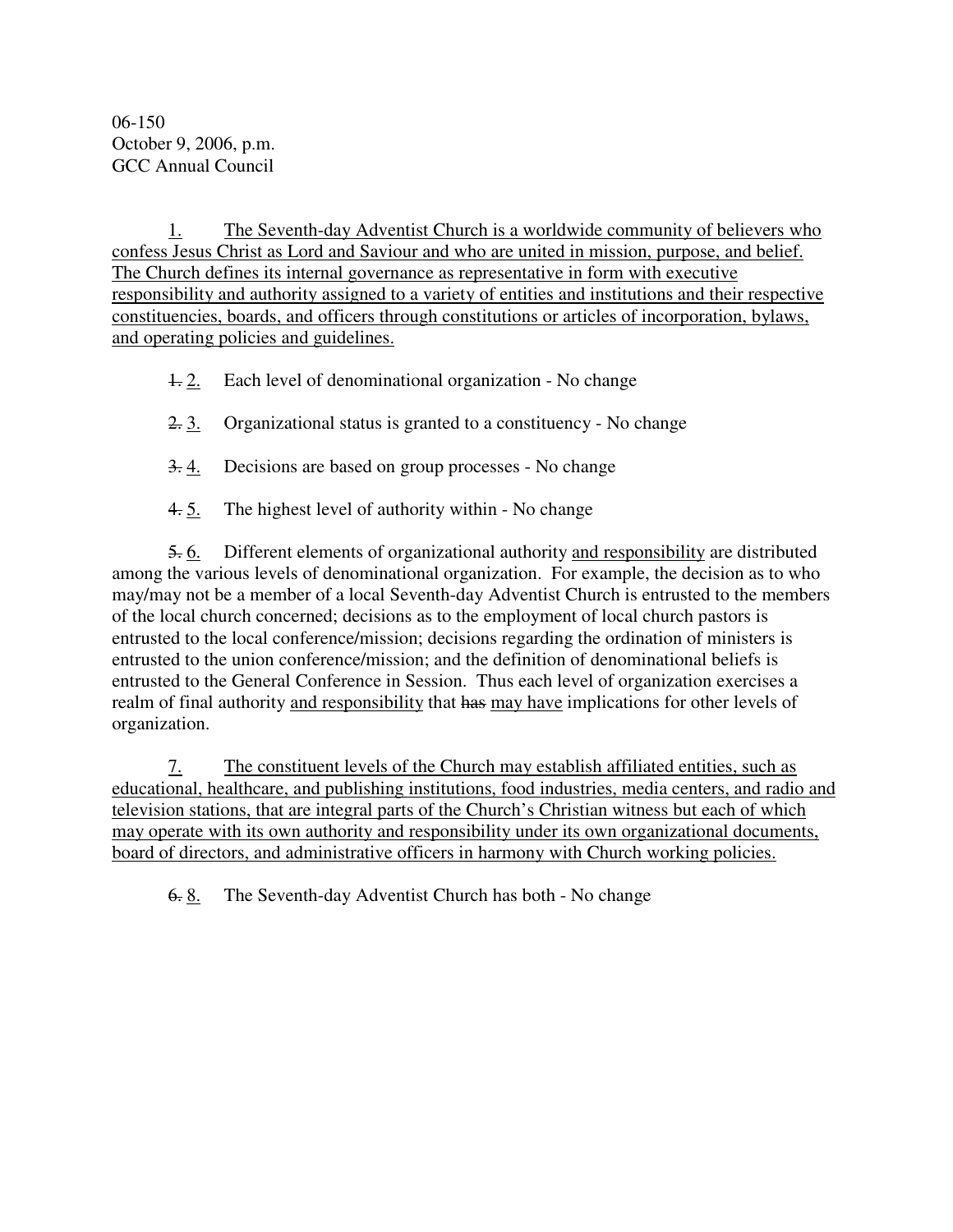06-151 October 9, 2006, p.m. GCC Annual Council

#### OGC/PolRev&Dev/ADCOM/SecC/GCDO06AC/06AC to LRE(DIV)

## 235-06G GENERAL CONFERENCE AND ITS DIVISIONS (OUTLINE OF DENOMINATIONAL ORGANIZATION) - POLICY AMENDMENT

 VOTED, To amend GC B 10 20, General Conference and Its Divisions, to read as follows:

B 10 20 General Conference and its Its Divisions—1. The General Conference is the largest unit of organization of the Seventh-day Adventist Church and embraces all church organizational structure in all parts of the world. To Divisions—To facilitate its worldwide activity, the General Conference has established regional offices, known as divisions of the General Conference, which have been assigned, by action of the General Conference Executive Committee at Annual Councils, general administrative and supervisory responsibilities for designated groups of unions and other church units within specific geographic areas. (See C 05, Division Territories.) In situations where geopolitical circumstances inhibit a division committee's supervisory role in part of the division territory, the division committee may request from the General Conference Administrative Committee an appropriate arrangement to address the situation.

 2. Divisions—As provided by its Constitution and Bylaws, the General Conference conducts its work through the divisions. Each division embraces all the unions and local conferences/missions/fields and institutions (other than General Conference institutions) in its assigned area of the world.

 3. 2. Highest Organization—The Subordinate Organizations—The General Conference is the highest organization in the administration of the worldwide work of the Church, and is authorized by its Constitution to create subordinate organizations to promote specific interests in various sections of the world; it is therefore understood that all subordinate world. All organizations and institutions throughout the world will recognize the authority of the General Conference in Session as the highest authority under God. When differences arise in or between organizations and institutions on matters not already addressed in the Constitution and Bylaws, in the policies of the General Conference, or in its Executive Committee actions at Annual Councils, appeal to the next higher organization is proper until it reaches the General Conference in Session, or the Executive Committee in Annual Council. During the interim between these Sessions, the Executive Committee shall constitute the body of final authority on all questions where a difference of viewpoint may develop, whose decisions shall control on such controverted points, but whose decision may be reviewed at a Session of the General Conference or an Annual Council of the Executive Committee. (See also B 40 10.)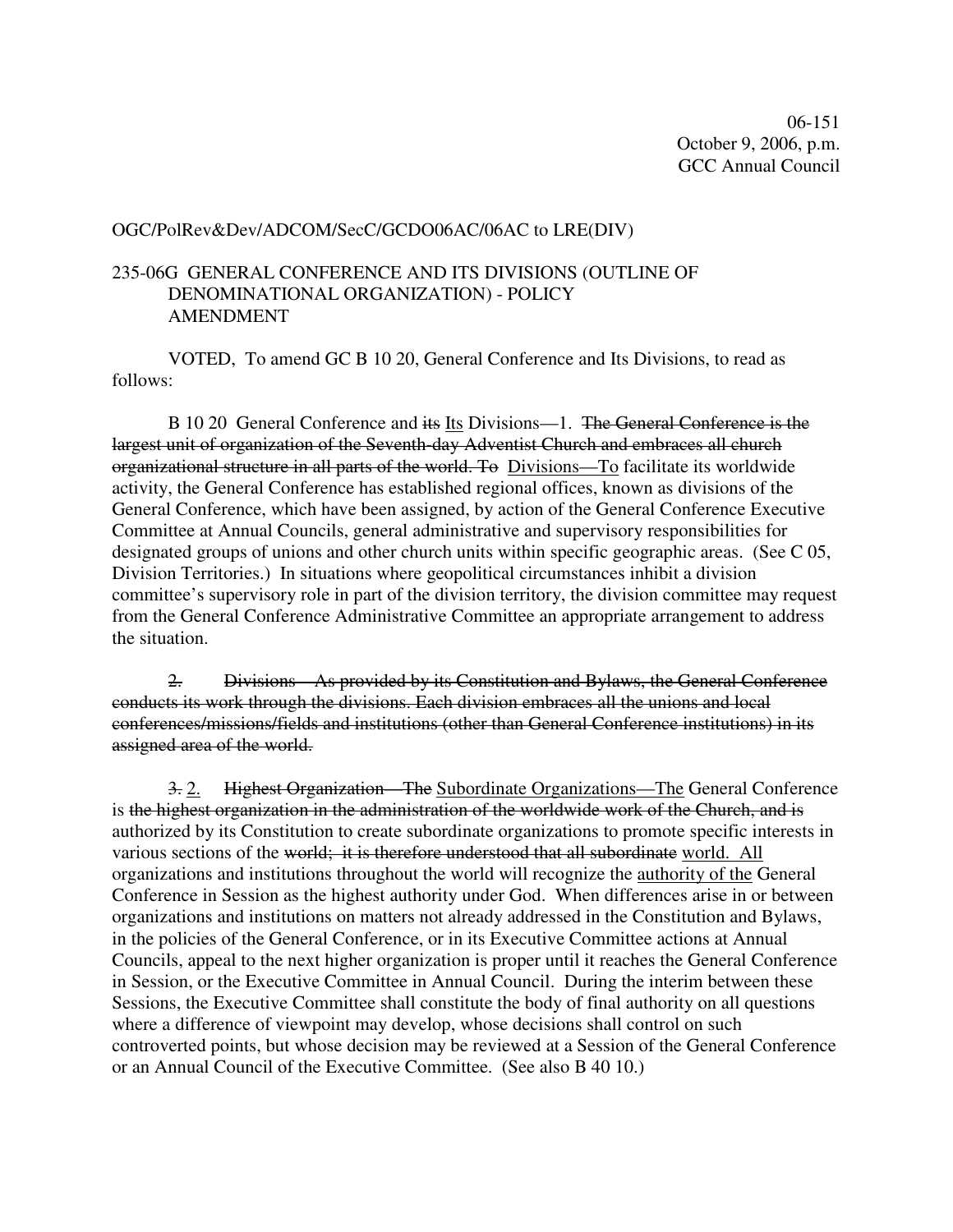06-152 October 9, 2006, p.m. GCC Annual Council

### OGC/PolRev&Dev/ADCOM/SecC/GCDO06AC/06AC to LRE(DIV)

### 236-06G ADMINISTRATIVE RELATIONSHIPS - POLICY AMENDMENT

VOTED, To amend GC B 40, Administrative Relationships, to read as follows:

B 40 Administrative Relationships

B 40 05 General Conference Constitution Expresses Unity of Church—As the Scriptures represent the church of Christ as one body, all the parts members one of another, so our Constitution, adopted by the representatives of the worldwide sisterhood of churches, seeks to express the unity and oneness in mission, purpose, and belief of all organizations that make up the General Conference, which represents Seventh-day Adventist Church, the one undivided remnant church Church of God.

B 40 10 Representative Character of Church Organization—The truly - No change

B 40 15 Administrative Authority of General Conference—The General Conference is not something apart from the churches and conferences and union organizations, but is the sum of all these, the uniting of all the parts for unity and cooperation in doing the work which Christ instituted His church to accomplish. The administrative authority of the General Conference is therefore the authority of the entire church joining together by this form of organization for the doing of the gospel work and the maintaining of the unity of faith in all the world.

B 40 20 B 40 15 Unions United in General Conference—As the churches - No change

B 40 25 B 40 20 Divisions a Part of General Conference—The larger and more extensive the work of these divisions, and the less dependent any may become upon help from other divisions in the way of personnel or material support, the greater the necessity of holding closely together in mutual counsel and fellowship. It is ever to be held in mind that as the Church of Christ is one and undivided, so each division is a part of the General Conference. In the Church church of Christ, which is His body, there can be no such thing as one part or member independent of the whole. No division, therefore, is free to pursue a course of action contrary to the will of the whole, or to appropriate to itself the authority of the General Conference in defense of such action. Between Sessions of the General Conference, the General Conference Executive Committee is constitutionally the final authority throughout the world field.

B 40 30 B 40 25 Unity Within Divisions—As the divisions seek - No change

B 40 35 B 40 30 Division President—Duties and Relationships - No change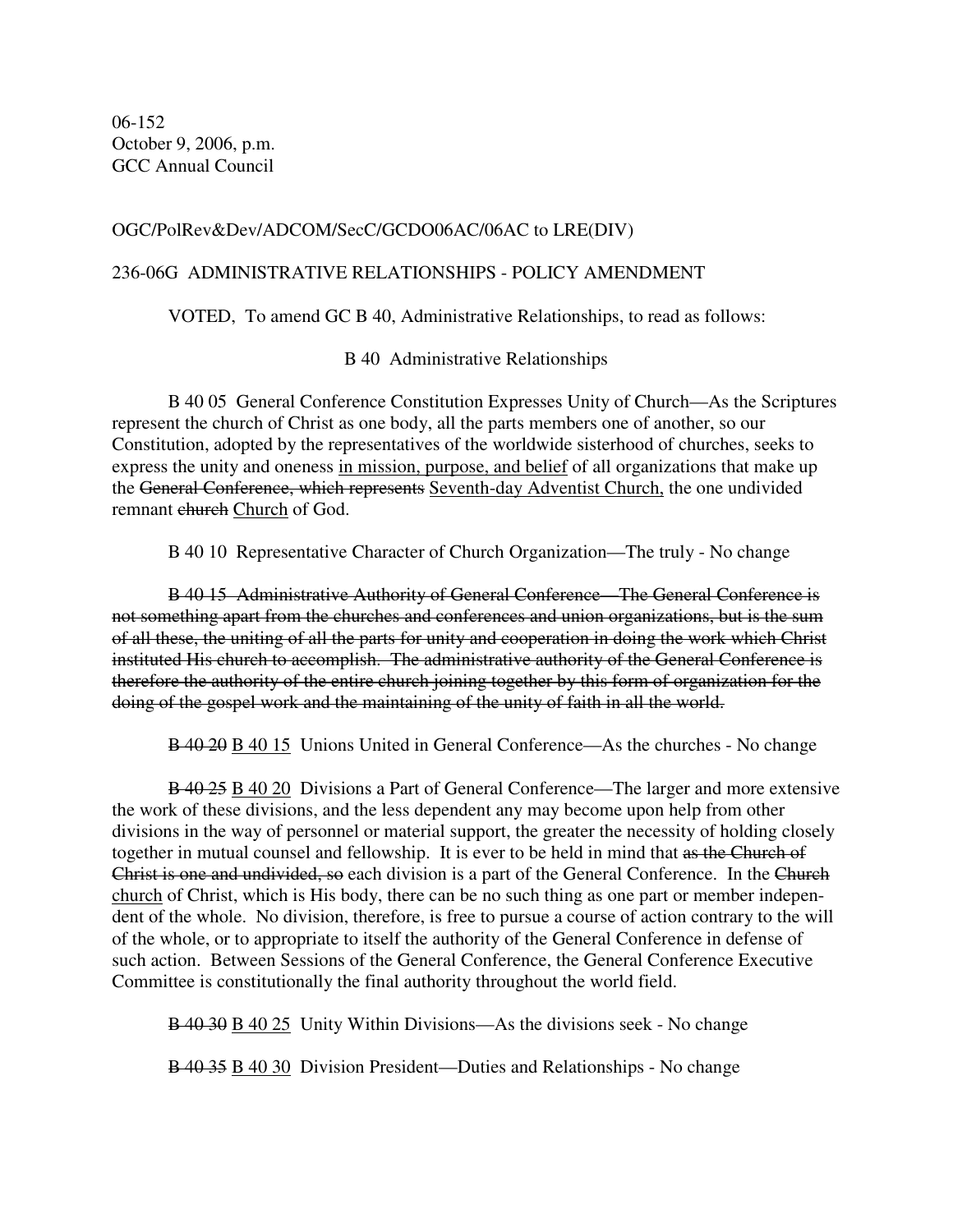B 40 40 B 40 35 Division Secretary and Treasurer—Duties and - No change

B 40 45 B 40 40 Division Departmental and Association - No change

B 40 50 B 40 45 Departmental Staffing at Different Organizational - No change

B 40 55 B 40 50 Departmental Relationships—Union and Local - No change

B 40 60 B 40 55 Division Committee—General Conference - No change

B 40 65 B 40 60 Attached Unions and Conferences—For union - No change

B 40 70 B 40 65 Attached Local Fields—1. Criteria—When a local - No change

OGC/PolRev&Dev/ADCOM/SecC/GCDO06AC/06AC to LRE(DIV)

# 237-06G LINES OF RESPONSIBILITY (RELATIONSHIPS BETWEEN ORGANIZATIONS) - POLICY AMENDMENT

VOTED, To amend GC B 50 05, Lines of Responsibility, to read as follows:

B 50 05 Lines of Responsibility—l. Local Conferences/Missions/Fields - No change

2. Union Conferences/Missions—Union conferences/missions - No change

 3. Institutions—Institutions operated by local conferences/missions are responsible to their controlling organizations; institutions operated by union conferences or missions are responsible to their respective unions; general institutions are responsible to their respective division committee or to the General Conference Executive Committee. established by church organizations operate with authority and responsibility under their organizational documents, boards of directors, and administrative officers in harmony with Church working policies.

# OGC/PolRev&Dev/ADCOM/GCDO06AC/06AC to LRE(DIV)

# 246-06G COMPOSITION OF CONSTITUENCIES (INSTITUTIONAL ORGANIZATIONS) - POLICY AMENDMENT

VOTED, To amend GC BA 50 05, Composition of Constituencies, to read as follows: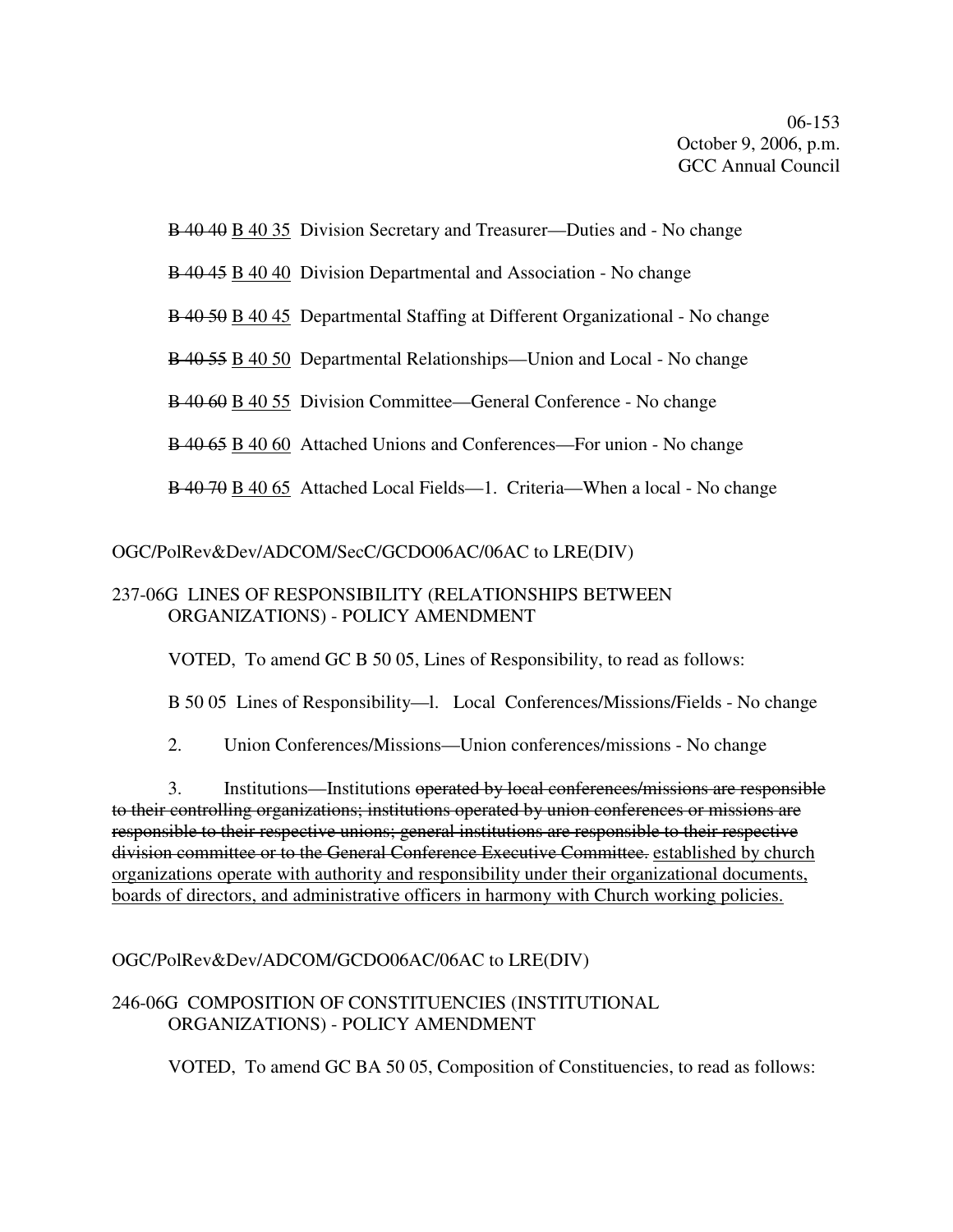06-154 October 9, 2006, p.m. GCC Annual Council

BA 50 05 Composition of Constituencies—The composition of constituencies of institutions shall reflect the policies of the respective church organizations to which the institutions are accountable. organization that established the institution or its parent. A majority of constituency members for a General Conference institution shall be persons who serve as members of the General Conference Executive Committee. At a minimum, this majority shall include officers of the General Conference and its divisions plus members of the General Conference Executive Committee residing in the division where the General Conference institution is located. In addition, the bylaws of General Conference institutions shall include a provision that a special constituency shall be convened upon receipt by the board chair, of such a request having documented approval of fifty percent or more of the General Conference Executive Committee members who are members of the institution's constituency.

#### OGC/PolRev&Dev/ADCOM/SecC/GCDO06AC/06AC to LRE(DIV)

### 247-06G ACCESS TO PERSONNEL INFORMATION AND PLACING INTERORGANIZATIONAL CALLS - POLICY AMENDMENT

 VOTED, To amend GC BA 75, Access to Personnel Information and Placing Interorganizational Calls, to read as follows:

BA 75 Access to Personnel Information and Placing Interorganizational Calls

BA 75 05 Access to Personnel Information and Placing Calls - No change

BA 75 10 Placing Calls With Other Areas of Administrative Responsibility—A denominational organization which wishes to place calls outside its own area of administrative responsibility shall do so by referring its request through the regular channels up to the first organizational level that includes, as one of its subsidiaries, the organization with which it wishes to place the call (see also  $E$  45). call. (See also  $E$  45.) Only by following this procedure shall any organization place a call outside its own area of administrative responsibility. However, a division executive committee may approve an alternate intradivision call procedure involving administrative organizations.

 BA 75 15 Calls Involving a General Conference Institution—If the General Conference agrees, calls within a division involving a General Conference institution with that division may be processed under the alternate procedure established by that division. (See BA 75 10.)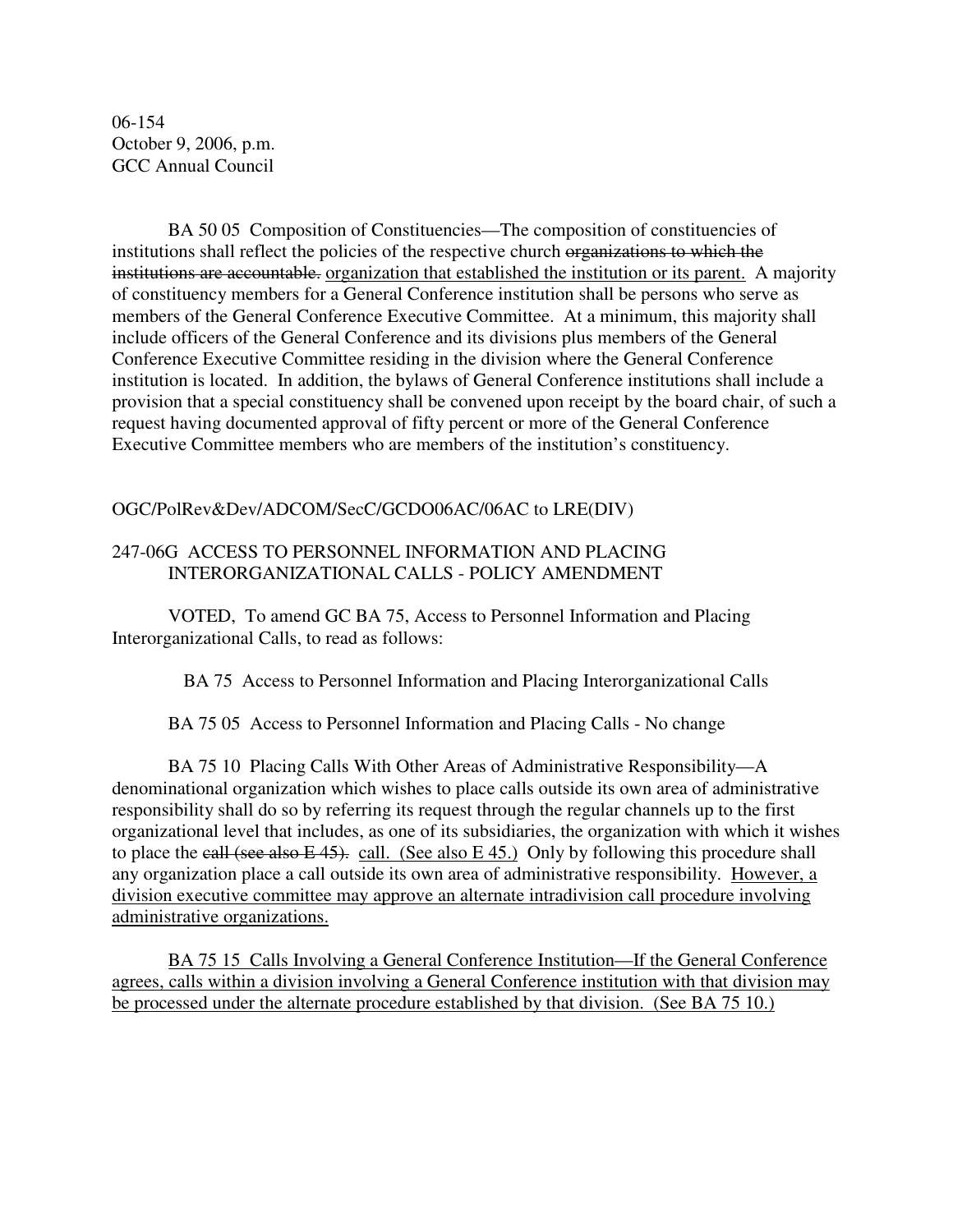06-155 October 9, 2006, p.m. GCC Annual Council

#### OGC/PolRev&Dev/ADCOM/GCDO06AC/06AC to LRE(DIV)

#### 238-06G DIVISION COUNCIL PLAN - POLICY AMENDMENT

VOTED, To amend GC C 15 05, Division Council Plan, to read as follows:

C 15 05 Division Council Plan—The rapid growth of the work Church in the divisions makes it desirable that every means available be used to unify the work, to coordinate the work of the lower organizations with that of the higher organizations, work and to ensure that the work it is conducted throughout the world is conducted as a harmonious whole.

There is need to develop in all categories of employees a proper sense of responsibility for the conduct of the work, and confidence in the policies governing the administration of the work, as well as confidence in the leaders chosen to direct the work. Divisions where it is considered necessary are therefore encouraged to follow the plan of holding regular division councils.

#### OGC/PolRev&Dev/ADCOM/GCDO06AC/06AC to LRE(DIV)

# 239-06G INTERCHANGE OF EMPLOYEES BETWEEN DIVISIONS - POLICY AMENDMENT

 VOTED, To amend GC C 55, Interchange of Employees Between Divisions, to read as follows:

C 55 Interchange of Employees Between Divisions

 The Church is strengthened when its employees understand its worldwide nature. mission. Opportunities for service in different sections of the world increase the vision and efficiency of the employees as well as imparting new inspiration and a spirit of unity in the Church.

 Divisions are therefore encouraged to arrange through the General Conference for the exchange of some employees between divisions where language, customs, and immigration laws make this possible, the plan to be applicable to institutional and departmental employees as well as to administrative employees and ministers.

 Where permanent exchanges between employees are impossible, study should be given to the possibility of arranging for the temporary transfer of certain employees to other fields, where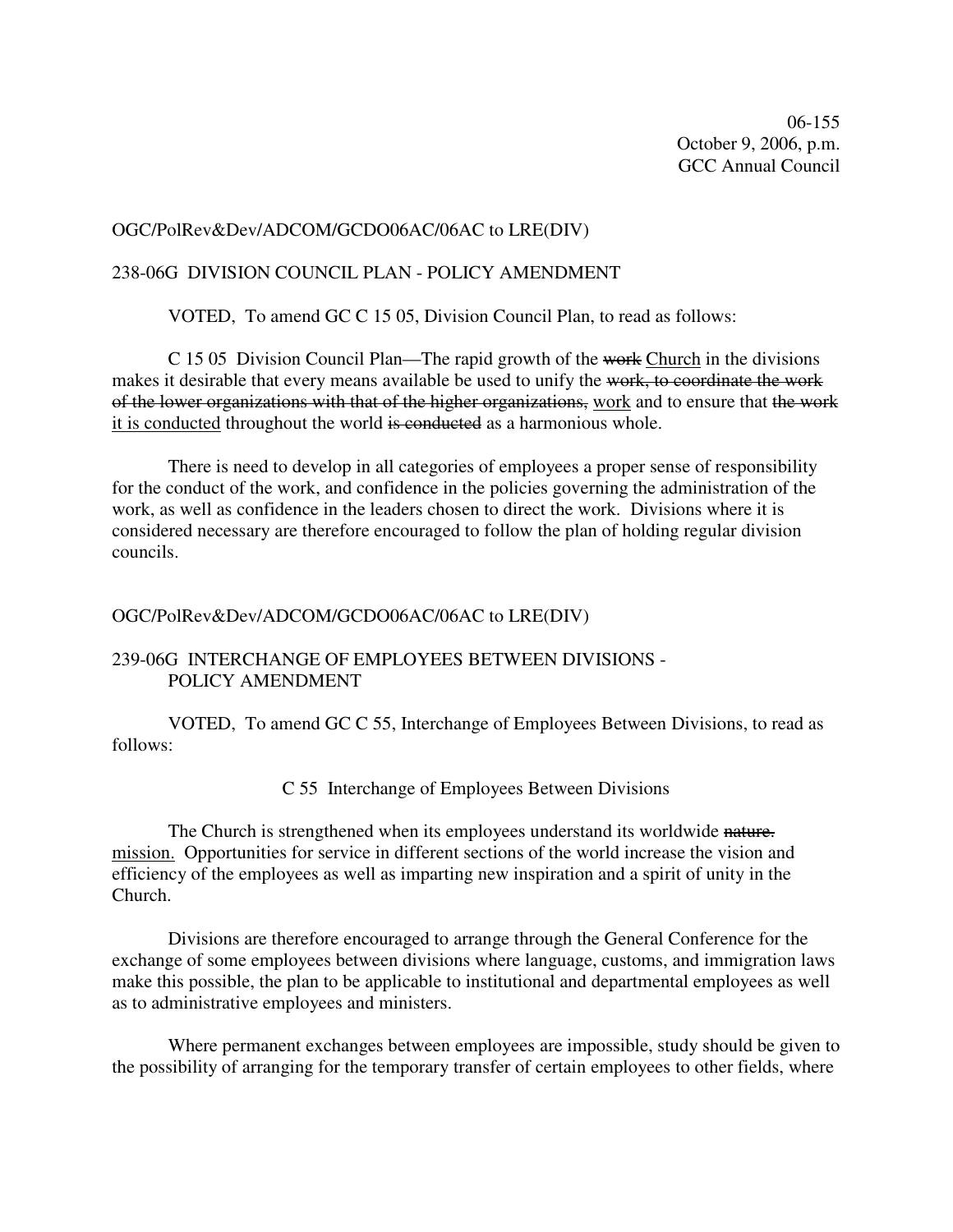06-156 October 9, 2006, p.m. GCC Annual Council

such transfers can be of benefit in experience to the employees and helpfulness to the fields concerned.

### OGC/PolRev&Dev/ADCOM/SecC/GCDO06AC/06AC to LRE(DIV)

# 240-06G SELECTION OF EMPLOYEES FOR HIGHER EDUCATION - POLICY AMENDMENT

 VOTED, To amend GC C 60 10, Selection of Employees for Higher Education, to read as follows:

C 60 10 Selection of Employees for Higher Education—When divisions send employees or young people individuals who are married to other divisions for advanced education, it is recommended that the selection be restricted to those who are married, and that when the period of absence is to extend to one year or more (see O 95), consideration be given by the sending division to providing provide financial assistance so that the spouse may accompany the sponsored individual.

OGC/PolRev&Dev/ADCOM/GCDO06AC/06AC to LRE(DIV)

# 244-06G SEVENTH-DAY ADVENTIST CHURCH ORGANIZATION (MODEL CONSTITUTIONS AND OPERATING POLICIES) - POLICY AMENDMENT

VOTED, To amend GC D 05, Seventh-day Adventist Church Organization, to read as follows:

D 05 Seventh-day Adventist Church Organization

The 54th General Conference Session, in its consideration of the Role and Function of Denominational Organizations, pointed out that the constitutions, bylaws and operating policies of all denominational organizations should be consistent with the Seventh-day Adventist concept of the church, its organization, and governance. The fruitage of that concept is a representative and constituency-based system. Its authority is rooted in God and distributed to the whole people of God. It recognizes the committee system. It provides for shared administration (president, secretary, treasurer) rather than a presidential system. It recognizes a linkage unity of entities (church, conference, union, General Conference) based on mission, purpose, and belief that binds the believers together in a universal fellowship. It assures essential unity of purpose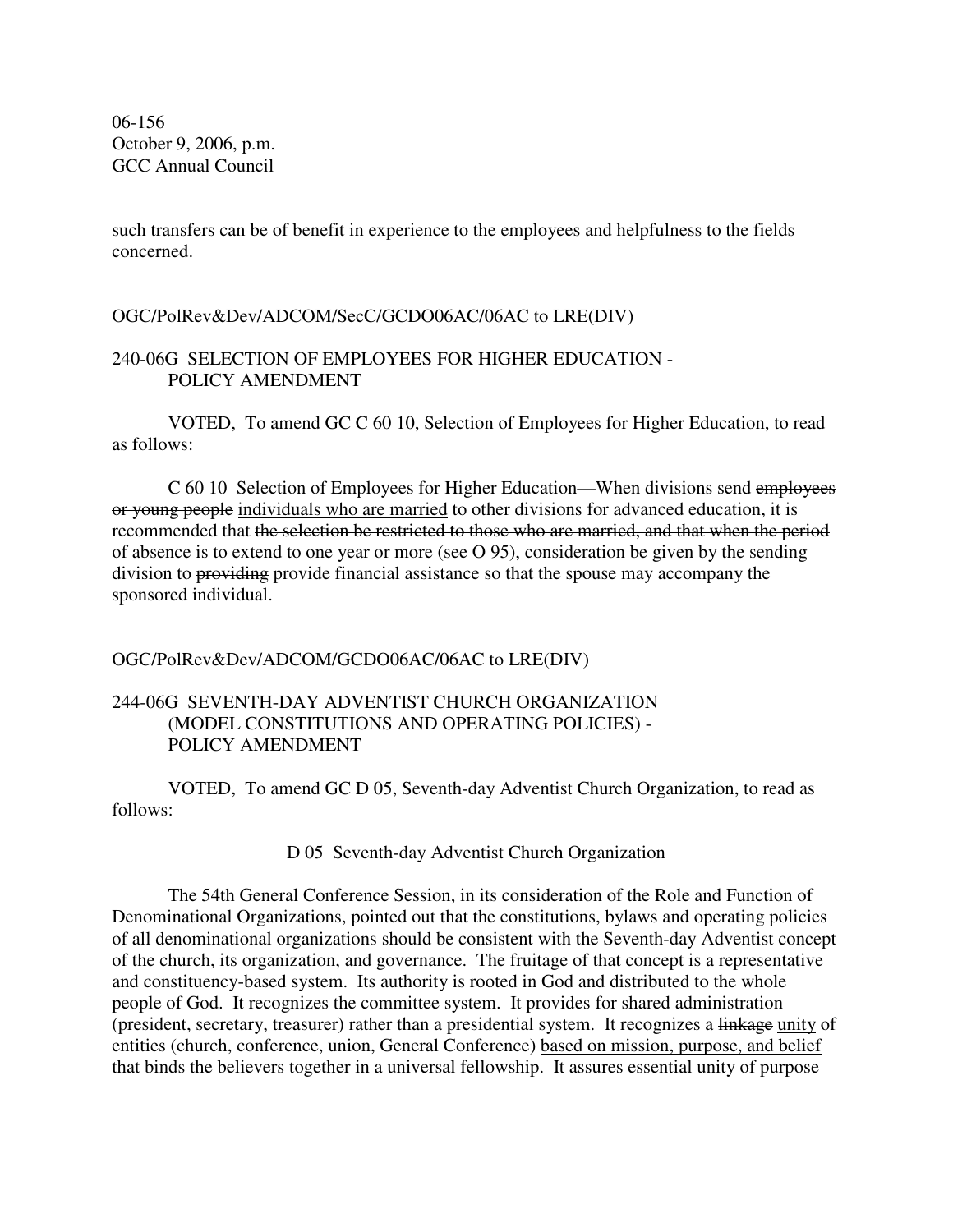06-157 October 9, 2006, p.m. GCC Annual Council

and mission. While the integrity of each entity is recognized (church, conference, union), each is seen to be a part of a sisterhood which cannot act without reference to the whole.

OGC/PolRev&Dev/ADCOM/TreC/GCDO06AC/06AC to LRE(DIV)

# 245-06G MODEL LOCAL CONFERENCE CORPORATION ARTICLES - POLICY DELETION

 VOTED, To delete GC D 30, Model Local Conference Corporation Articles, which reads as follows:

D 30 Model Local Conference Corporation Articles

D 30 05 Local Conference Corporation—The following model Local Conference Corporation Articles has been approved as a model to be followed as closely as possible by all local conference corporations in the development of their Articles of Incorporation. Any significant additions, deletions or changes required by national or local legal requirements shall be submitted to the respective division committee for review and appropriate counsel.

\_\_\_\_\_\_\_\_\_\_ CONFERENCE CORPORATION OF SEVENTH-DAY ADVENTISTS

Articles of Incorporation

KNOW ALL MEN BY THESE PRESENT, That we, the undersigned, namely (insert the names of the original incorporators) being of full age, and citizens of the United States, and residents of (State) desiring to associate ourselves together to form a corporation for the purposes and objects hereinafter set forth, in pursuance of and in conformity with (here refer to the law), for ourselves, our associates, and successors, do make, sign, and acknowledge this certificate in writing, which, when recorded, shall constitute the Articles of Incorporation of the hereinafter-named corporation.

Article I—Name

The name of the corporation hereby created shall be \_\_\_\_\_\_\_\_\_\_\_\_\_\_\_ Conference Corporation of Seventh-day Adventists.

Article II—Duration

The term for which said corporation is organized and the duration of its existence is to be perpetual [or for the maximum period provided by law].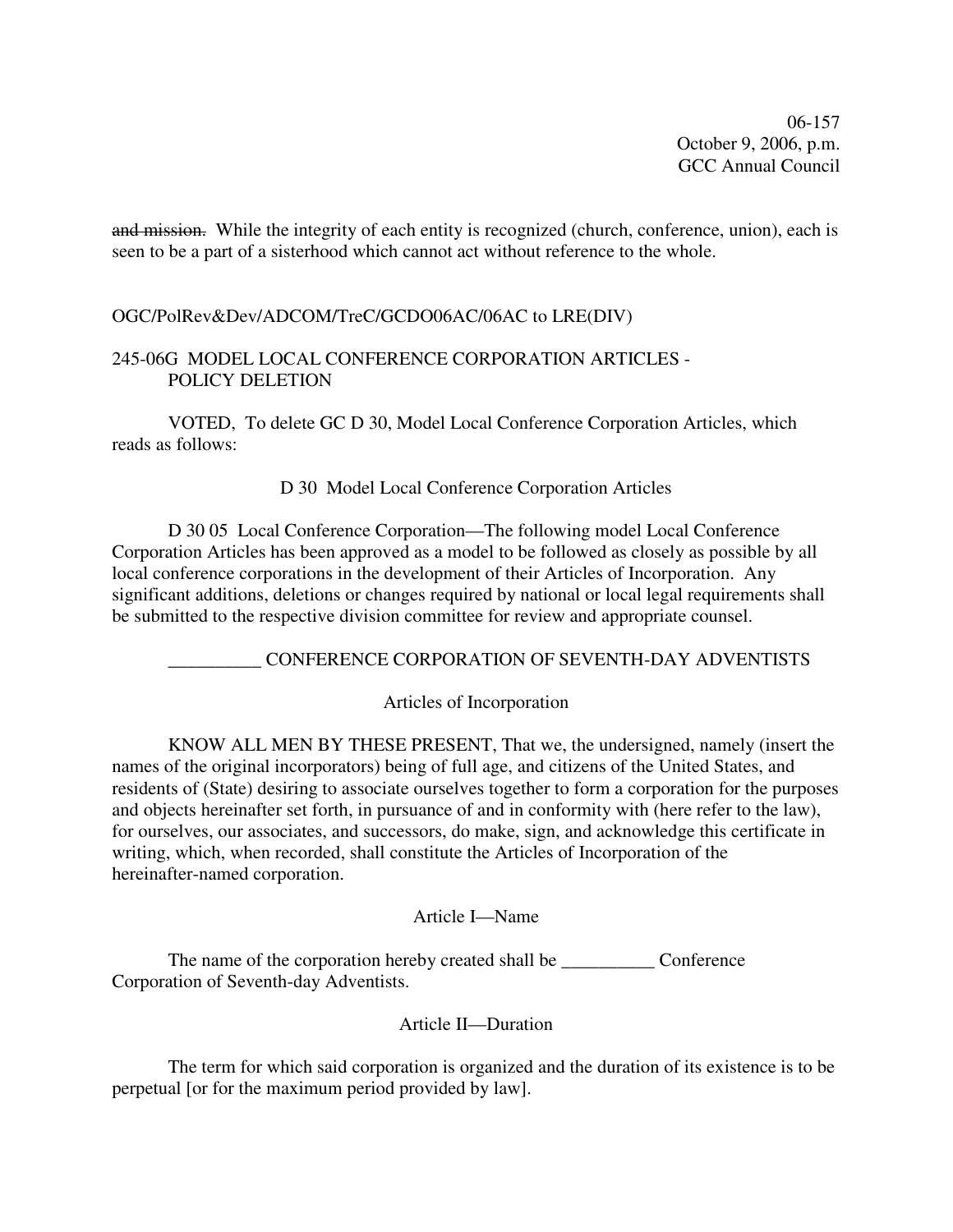06-158 October 9, 2006, p.m. GCC Annual Council

#### Article III—Business and Objects

The particular business and objects for which this corporation is formed are for the purpose of diffusing moral and religious knowledge throughout the entire world by means of churches, organizations, publishing houses, medical or health institutions, educational institutions, publications, agencies, and all other instrumentalities and methods appropriate and available for and tending to the advancement of such ends and aims, and to that end to receive loans, gifts, and deposits of money; to issue notes; to grant annuities; to make loans; to acquire, possess, and hold title to real, personal, and mixed estates in this or foreign countries, either in trust or otherwise, by gift, bequest, devise, or purchase, and to have power to pledge, incumber, sell, and convey the same by such mortgage or other instrument of security or conveyance as may be suitable; it being, however, expressly declared that this corporation is not for personal profit or gain to anyone, but that all its property and effects must be used and expended in carrying into effect the aims, ends, and objects of its existence.

# Article IV—Trustees

The business, affairs, and funds of this corporation shall be under the control and management of a Board of Trustees, which for the first year of its existence, shall be composed of \_\_\_\_\_\_\_\_\_\_ persons to be elected by the aforesaid persons who do hereby associate themselves together by this instrument of writing for the purpose of this incorporation. Their successors shall be chosen at such time and place and in such manner as shall be provided in the Bylaws of this corporation, and a majority of the Board shall constitute a quorum for the transaction of business. Whenever a vacancy shall occur in such Board of Trustees, it shall be filled in the manner prescribed in the Bylaws.

#### Article V—Rights and Privileges

This corporation shall enjoy all the rights, privileges, and immunities, and exercise all the powers and authorities now conferred, or which may hereafter be conferred, by the laws of the United States upon corporations of similar kind or nature.

IN TESTIMONY WHEREOF we have hereunto set our hands and seals this \_\_\_\_\_\_\_\_\_\_\_\_\_ day of \_\_\_\_\_\_\_\_\_\_ A.D. \_\_\_\_\_\_\_\_\_\_.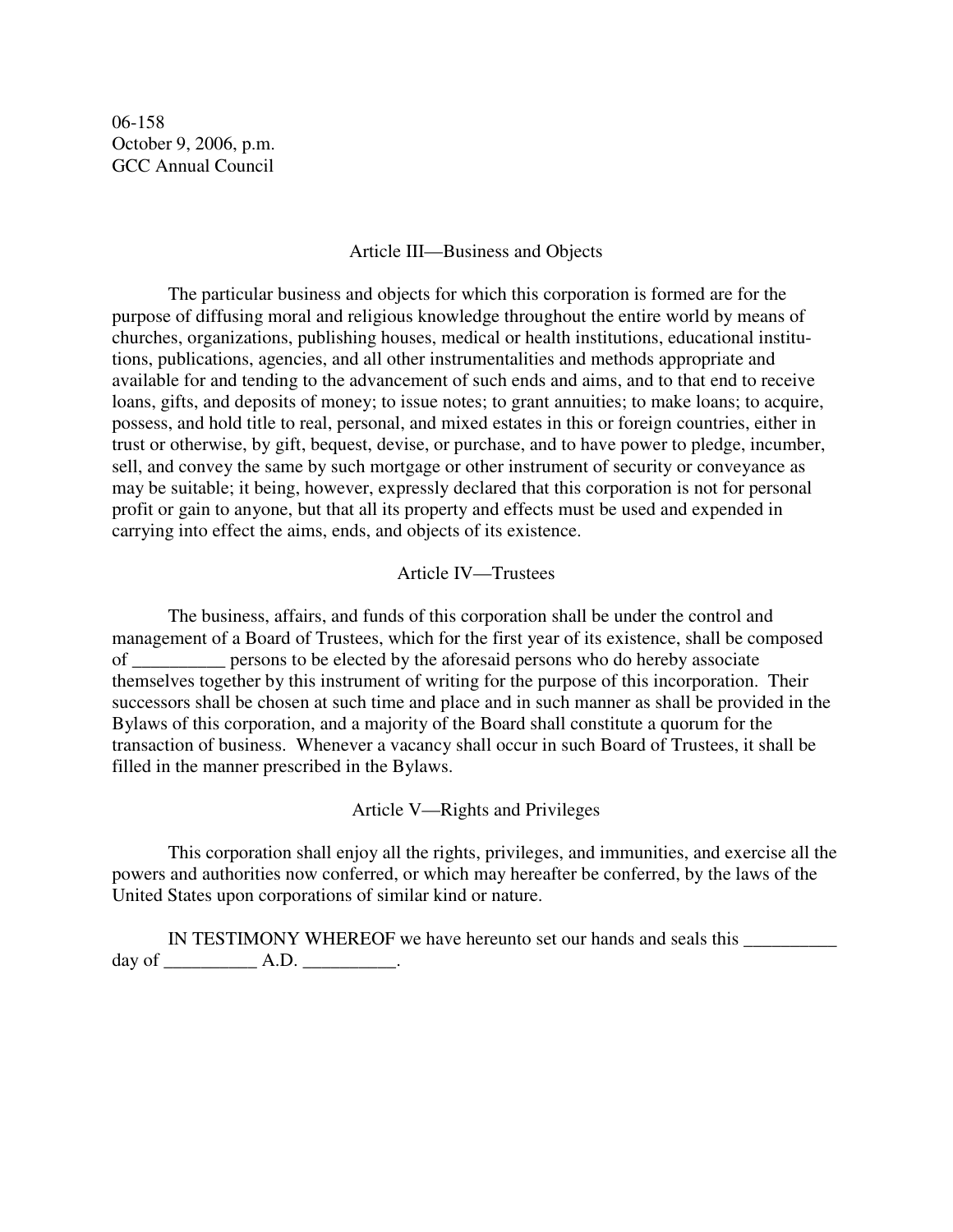06-159 October 9, 2006, p.m. GCC Annual Council

#### BYLAWS

#### Article I—Name

The name of this Corporation is \_\_\_\_\_\_\_\_\_\_\_\_\_ Conference Corporation of Seventh-day Adventists.

#### Article II—Objects

The particular objects for which this Corporation is formed are stated in the Articles of Incorporation.

Article III—Location

The principal office of this Corporation is located in \_\_\_\_\_\_\_\_\_.

Article IV—Membership

Sec. 1. The members of this Corporation shall be:

a. The Board of Trustees of this Corporation

b. The members of the \_\_\_\_\_\_\_\_\_\_ Conference Committee of Seventh-day

**Adventists** 

c. The members of the General Conference Executive Committee of Seventh-day Adventists present at any regular or special meeting of the \_\_\_\_\_\_\_\_\_\_ Conference of Seventh-day Adventists

d. The duly elected and accredited delegates at any regular or special session of the \_\_\_\_\_\_\_\_\_\_ Conference of Seventh-day Adventists who shall be present at any regular or special meeting of this Corporation. For the purpose of this Corporation, these delegates shall continue in office until other delegates are chosen to succeed them.

Sec. 2. A quorum for the transaction of business shall consist of not less than \_\_\_\_\_\_\_\_\_\_ members.

Article V—Trustees

Sec. 1. The members of this Corporation shall elect biennially \_\_\_\_\_\_\_\_\_\_ persons to act as trustees for this Corporation, who shall hold their offices until their successors are duly elected and enter upon their duties.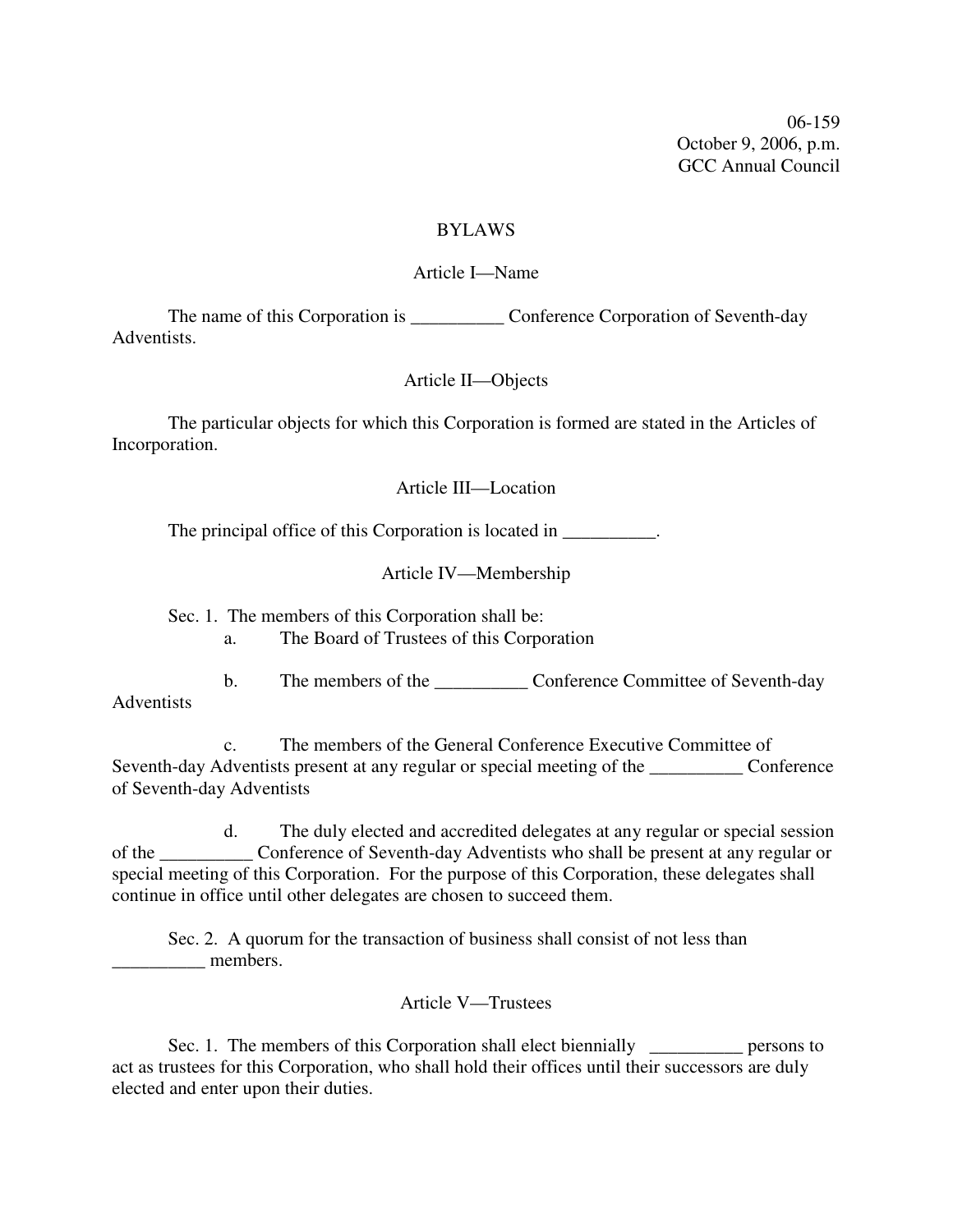06-160 October 9, 2006, p.m. GCC Annual Council

Sec. 2. The trustees shall have the ordering of all affairs of this Corporation, the management and disposal of all its property, and the execution of all trusts confided to it.

Sec. 3. A quorum to do business shall consist of not less than \_\_\_\_\_\_\_\_\_\_\_\_ trustees, one of whom shall be an officer of the Board.

Sec. 4. The trustees shall elect biennially from their number a President, a Secretary, and a Treasurer.

Sec. 5. The trustees shall ensure that the financial records of this Corporation are open to the scrutiny of an auditor designated by the General Conference Auditing Service. The auditor shall submit an itemized report to the members of the Corporation annually, or at such times as may be required by the Board.

Sec. 6. The trustees shall have power to fill any vacancy occurring in their membership.

#### Article VI—Duties of Officers

The duties of the officers of this Corporation shall be such as usually pertain to such officers respectively, and such other duties as the Board of Trustees may prescribe. The President and the Secretary, or in the absence of either, the other and the Treasurer, shall in behalf of the Corporation, sign all deeds, mortgages, powers of attorney, annuity agreements, or other instruments of writing of similar character and import.

### Article VII—Seal

The seal of this Corporation shall consist of an ordinary-sized circular impression with the words \_\_\_\_\_\_\_\_\_\_ Conference Corporation of Seventh-day Adventists, in an outer circle enclosing the word "Seal" and the word "Incorporated."

#### Article VIII—Meetings

Sec. 1. Every regular and special meeting of the members of this Corporation shall be called by the Board of Trustees. Notice of any such meeting shall be published in two successive issues preceding the time of the meeting, in the official organ of the \_\_\_\_\_\_\_\_\_\_ Union Mission/Union Conference of Seventh-day Adventists, or in the Adventist Review, a weekly paper published at Hagerstown, Maryland.

Sec. 2. The meetings of the Board of Trustees, both regular and special, shall be held at such times and places as may be designated by the president.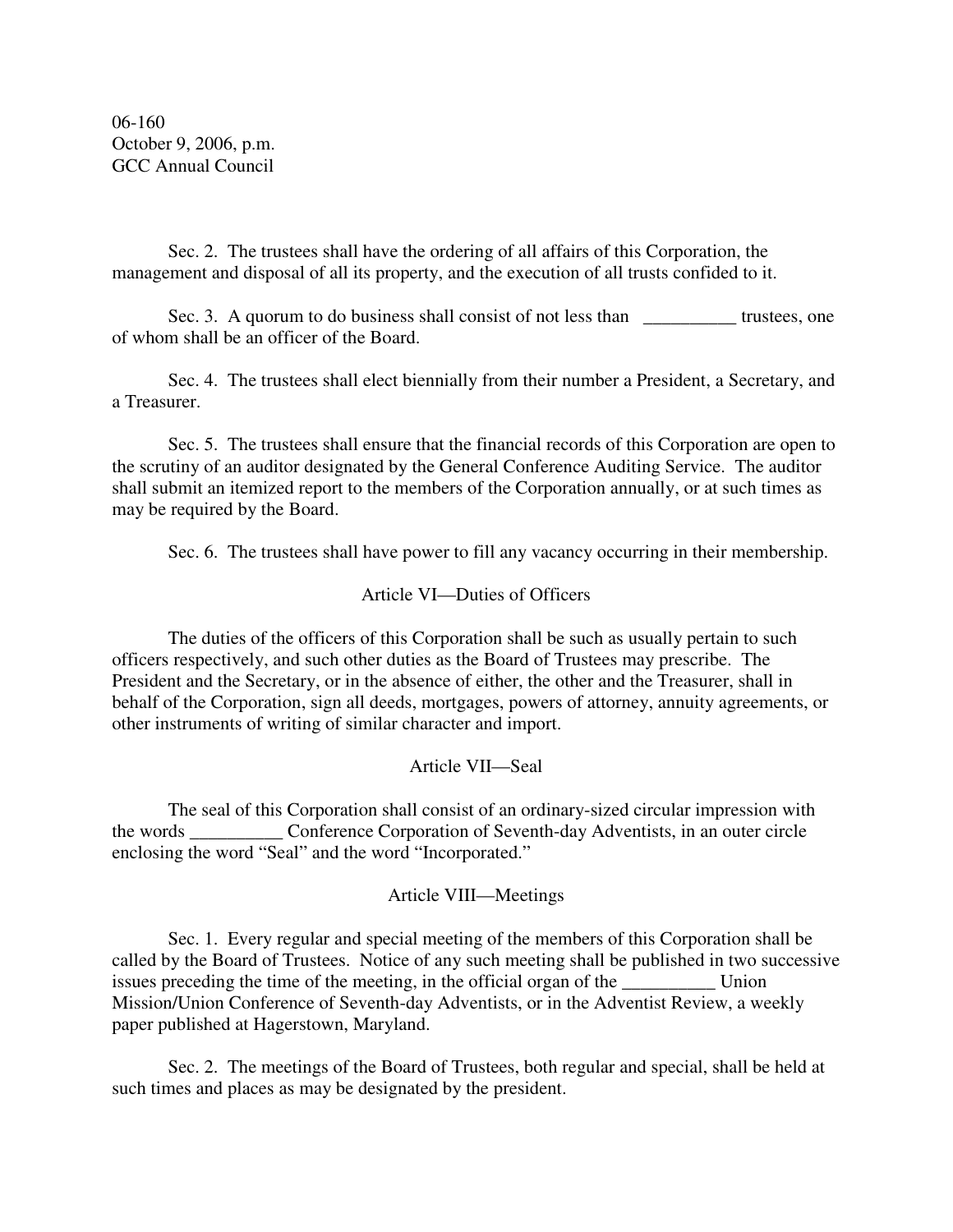06-161 October 9, 2006, p.m. GCC Annual Council

Sec. 3. When not otherwise especially provided, all votes of the members of this Corporation for the election of trustees or for the deciding of other questions shall be taken viva voce.

Sec. 4. Each voter, whether member or trustee, shall have one vote, and only one, on any question.

Article IX—Amendments

These Bylaws may be amended by two-thirds vote of the members of the Corporation present and voting at any regular meeting of said members, when the proposed amendment does not conflict with the Articles of Incorporation of the Corporation. When it is proposed to change the Bylaws at any special meeting of the members of the Corporation, notice shall be given to this effect in the call for the meeting, and the nature of the proposed amendment or amendments shall be stated.

Article X—Dissolution

In the event of the dissolution of this Corporation, any funds remaining after all claims have been satisfied shall be transferred to the Union Mission/Union Conference Corporation of Seventh-day Adventists.

### OGC/PolRev&Dev/ADCOM/SecC/GCDO06AC/06AC to LRE(DIV)

#### 241-06G PROCEDURE (INDEPENDENT TRANSFERS) - POLICY AMENDMENT

VOTED, To amend GC E 20 10, Procedure, to read as follows:

E 20 10 Procedure—1. An individual, with previous - No change

2. As soon as the secretary of the division chosen - No change

3. Upon receipt of the communications in writing - No change

 4. Any organization wishing to employ an individual who intends to make an independent transfer from another division shall obtain prior clearance through the General Conference from the administration of the division from which the individual is transferring.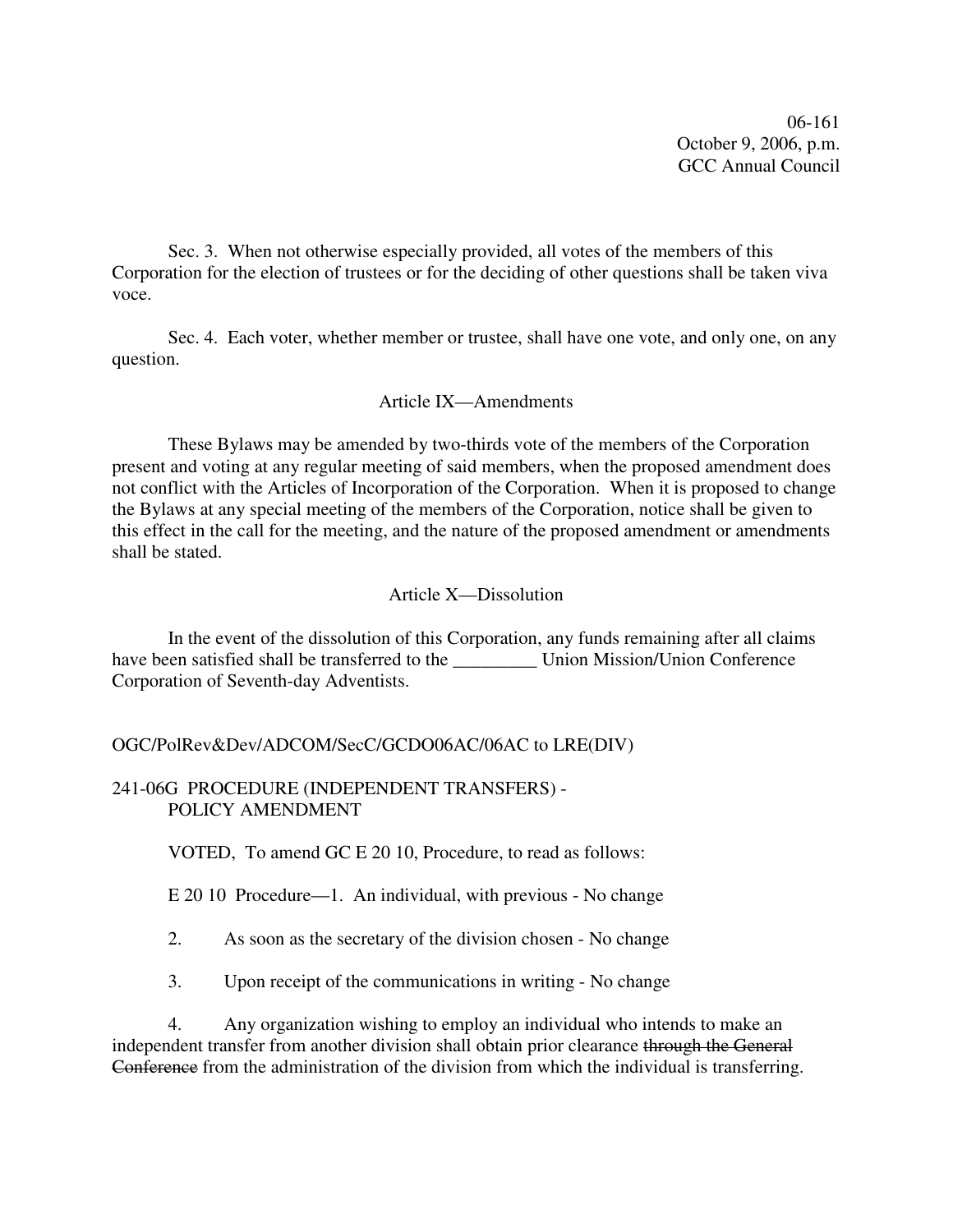06-162 October 9, 2006, p.m. GCC Annual Council

5. The individual who chooses to make the independent - No change

6. If the individual has financial obligations to the former - No change

7. If an organization employs the independent transferee - No change

 8. The division from which the individual is transferring shall forward his/her service record through the General Conference to the new employing organization together with any other pertinent facts.

9. The divisions concerned shall approve and the General Conference Appointees Committee shall make a record of the independent transfer.

# OGC/PolRev&Dev/ADCOM/SecC/GCDO06AC/06AC to LRE(DIV)

# 242-06G SUBSEQUENT TRANSFERS (INDEPENDENT TRANSFERS) - POLICY AMENDMENT

VOTED, To amend GC E 20 25, Subsequent Transfers, to read as follows:

E 20 25 Subsequent Transfers—1. To the Home Division on - No change

 2. To the Home Division on Special Arrangement—If an employee is called from the adopted division to return to the home division under home division remuneration policies, the call shall be recorded as on special arrangement. The called individual may have subsequent service earned in the home division validated by the adopted division provided both divisions maintain defined benefit retirement plans and the following conditions are met (see Z 25 70):

 a. The employee is vested in the adopted division. Any rare exception shall be approved by the adopted division. <del>division and the General Conference Appointees</del> Committee.

- b. The call is for a specific period of No change
- c. The employee, through the home division No change
- d. The General Conference approves the request.
- $e. d.$  The adopted division accepts the No change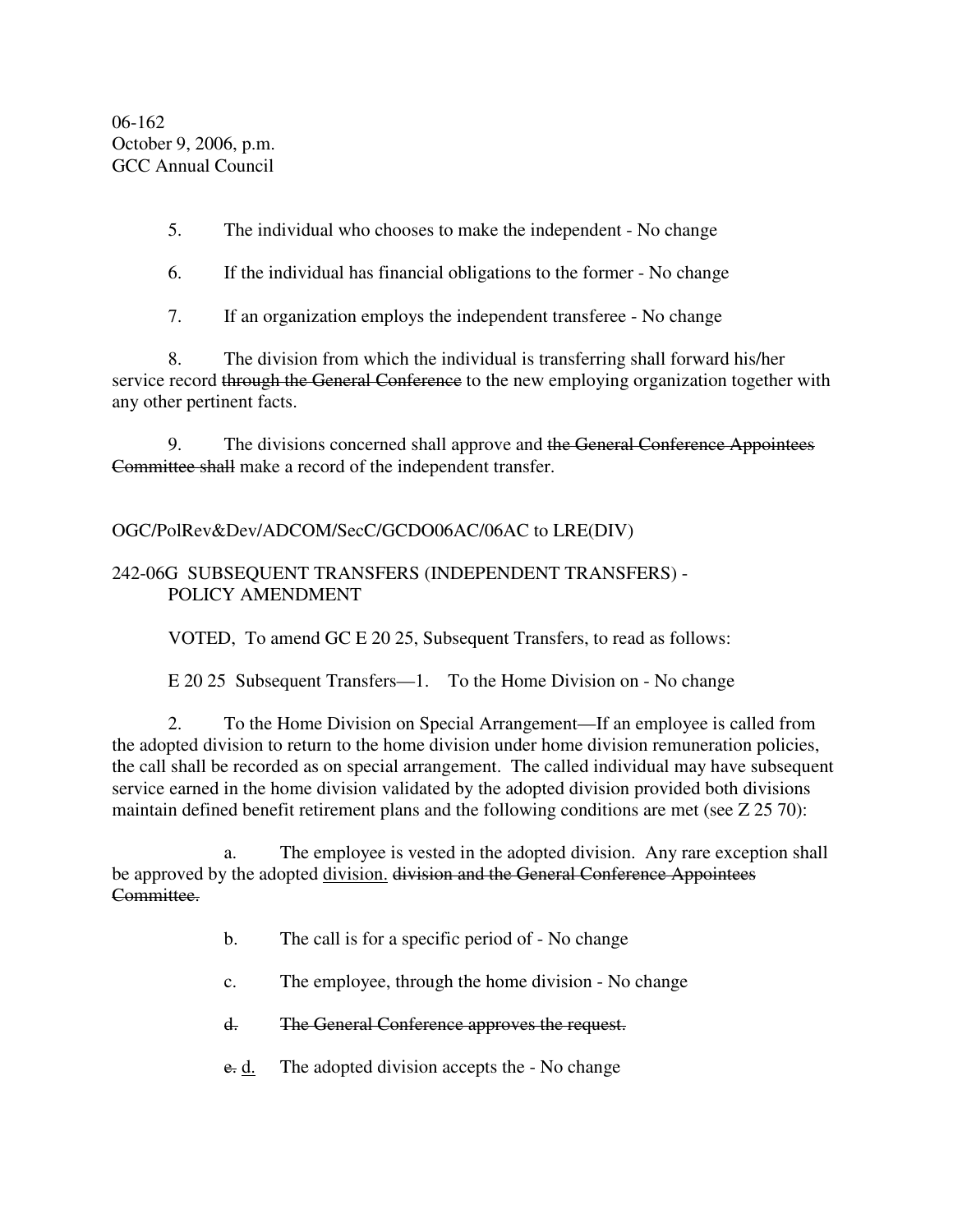06-163 October 9, 2006, p.m. GCC Annual Council

 $f.e.$  The home division pays into the retirement plan - No change

 $\frac{1}{2}$ . The home division accepts responsibility for moving costs and agrees to return the employee to the adopted division.

 3. To the Home Division Without Benefit of an Interdivision Call—The employee shall serve on a local basis if he/she returns without benefit of a call. (See Z 20 15 and Z 25 70.) He/She may request that the home division accept the transfer of the service credit accrued in the adopted division and that it be added to the service record in the home division provided both divisions maintain defined benefit retirement plans. If the home division approves the request:

 a. A record of the request, the division approval, and consequent transfer shall be made by the adopted division. division and the General Conference Appointees Committee.

b. A reference to the General Conference Appointees Committee record shall be made on the employee's service record.

 $\epsilon$ . **b.** The transfer of the service credit from the adopted - No change

- d. c. If required by the home division, payment into the No change
- 4. Interdivision Status Shall Not Apply if the Appointee/Employee No change

OGC/PolRev&Dev/ADCOM/GCDO06AC/06AC to LRE(DIV)

# 243-06G SENSITIVE INFORMATION (RECORDING AND PRESERVING EMPLOYEE'S SERVICE RECORDS) - POLICY AMENDMENT

VOTED, To amend GC E 70 25, Sensitive Information, to read as follows:

E 70 25 Sensitive Information—All data that is of a sensitive nature such as  $\frac{1}{2}$ , race, gender, disability, national origin, ethnic origin, and age shall not be made available to personnel making hiring or promotion decisions. This information shall be available for statistical purposes only. Exception: In the case of interdivision appointments/assignments, this information may be considered for hiring/assignment purposes.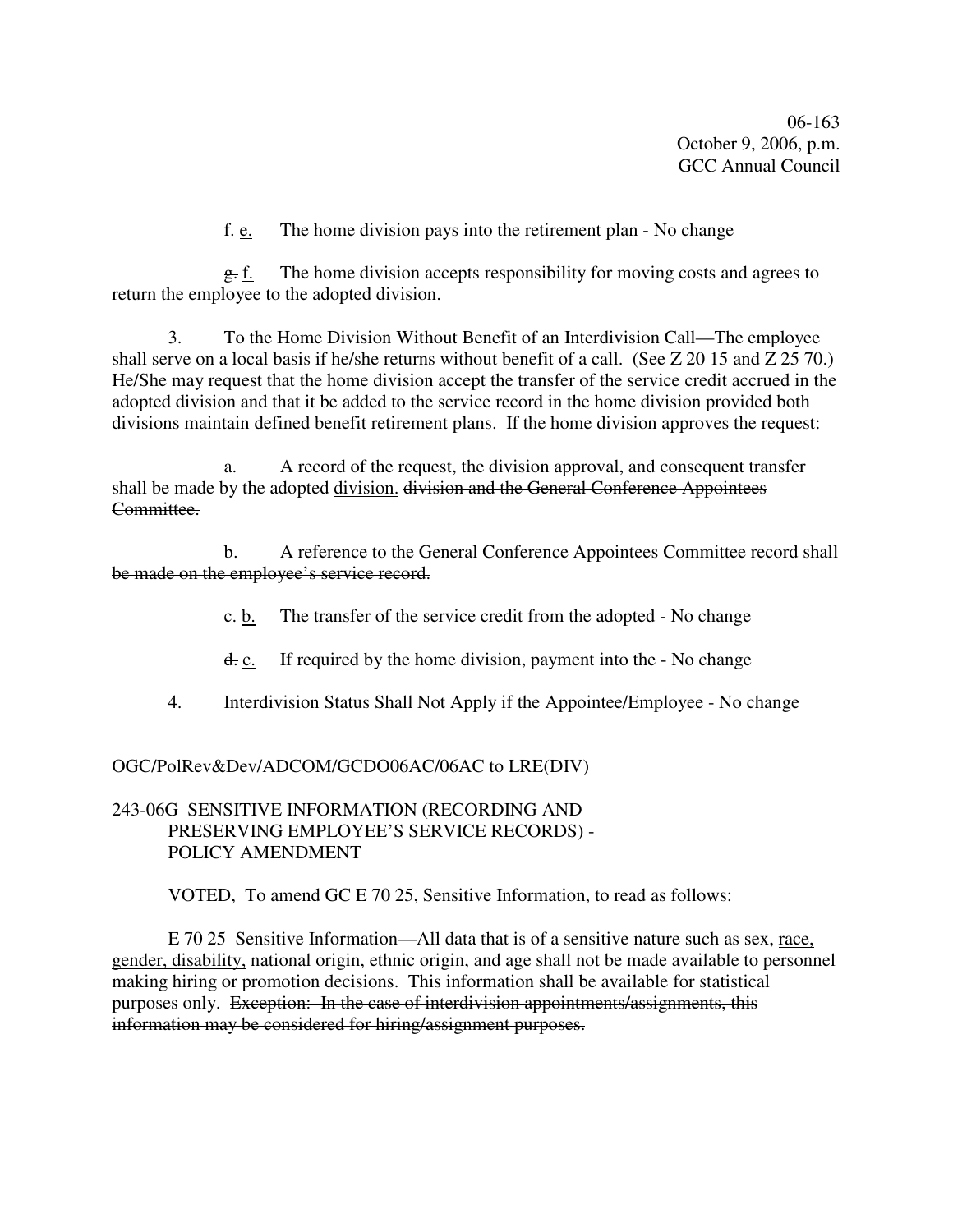06-164 October 9, 2006, p.m. GCC Annual Council

# OGC/PolRev&Dev/ADCOM/GCDO06AC/06AC to LRE(DIV)

## 248-06G AGENCIES OF EDUCATION - POLICY AMENDMENT

VOTED, To amend GC FE 05 20, Agencies of Education, to read as follows:

FE 05 20 Agencies of Education—1. Home—The home is society's - No change

- 2. Local Church—The local church also has a major assignment No change
- 3. School, College, and University—All levels of Adventist No change

4. World Church—The world Oversight—The Church at all levels has oversight responsibility in its respective territories for the healthy functioning of lifelong learning in all three of the above venues. With reference to the school as an educational agency, its functions are ideally accomplished by institutions established by the Church for that purpose. The Church at large should make every effort to ensure that all Adventist children and youth have the opportunity to attend an Adventist educational institution. Realizing, however, that a large percentage of the Church's youth are not enrolled in Adventist schools, the world Church must find ways to achieve the goals of Adventist education through alternative means (e.g., afterschool church-based instruction, church-sponsored centers on non-Adventist campuses, etc).

### OGC/PolRev&Dev/ADCOM/SecC/GCDO06AC/06AC to LRE(DIV)

# 250-06G ESTABLISHING NEW OR ELEVATING EXISTING SECONDARY SCHOOLS, COLLEGES, AND UNIVERSITIES - POLICY AMENDMENT

 VOTED, To amend GC FE 25, Establishing New or Elevating Existing Secondary Schools, Colleges, and Universities, to read as follows:

> FE 25 Establishing New or Elevating Existing Secondary Schools, Colleges, and Universities

In order to coordinate the denomination's educational effort, and to avoid misunderstandings, plans to establish new or expand existing schools shall not be implemented or publicized prior to final approval and receipt of official notice of the same by the General Conference, or in the case of secondary schools, by the division committee. by the appropriate governing bodies.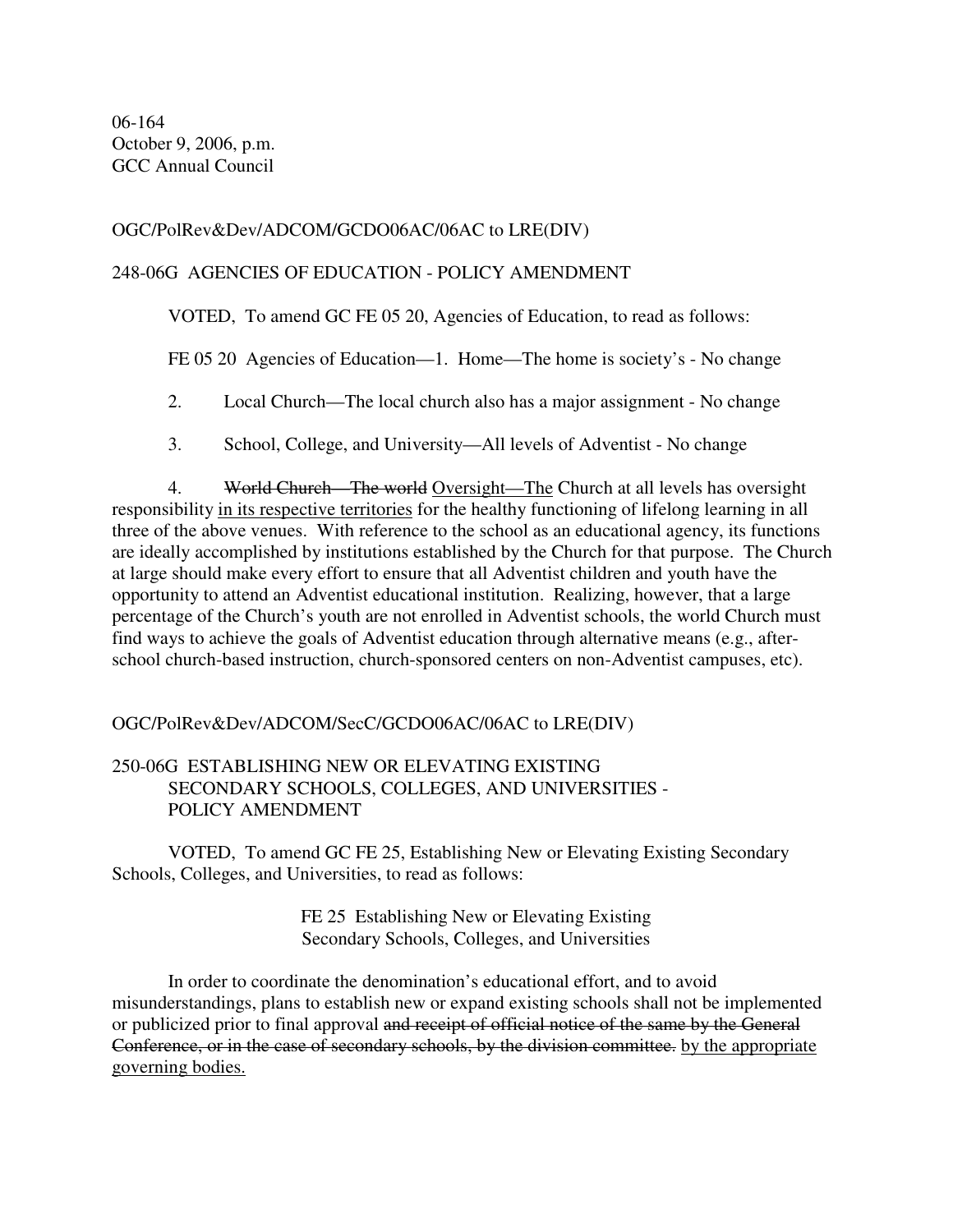06-165 October 9, 2006, p.m. GCC Annual Council

FE 25 05 Colleges and Universities—The recommendation of - No change

FE 25 10 Secondary Schools—The approval of the division committee - No change

FE 25 15 Joint Operation of Secondary Schools—In the joint operation - No change

# OGC/PolRev&Dev/ADCOM/GCDO06AC/06AC to LRE(DIV)

# 251-06G QUALIFICATIONS OF CANDIDATES (MINISTERIAL INTERNSHIP—PROCEDURES) - POLICY AMENDMENT

VOTED, To amend GC L 15 45, Qualifications of Candidates, to read as follows:

L 15 45 Qualifications of Candidates—1. Eligibility to these internships - No change

2. The Ministerial Internship Plan shall not include men whose years - No change

3. The primary aim is to secure young people under thirty years of age to benefit by the plan, though in exceptional cases they may be accepted up to thirty-five years of age. Men individuals with a focus on a lifetime career in ministry. Individuals who have not completed their preparatory training and who knowingly plan to return to school for further work shall not be eligible for internship; only those qualify who have finished their preparatory work and present themselves as candidates for continuous service. However, one who entered denominational service in some line other than the ministry before age thirty-five, and who later completes the prescribed ministerial training course, may be accepted as a ministerial intern.

### OGC/PolRev&Dev/ADCOM/GCDO06AC/06AC to LRE(DIV)

252-06G MINISTERS FROM OTHER DENOMINATIONS - POLICY AMENDMENT

VOTED, To amend GC L 30, Ministers from Other Denominations, to read as follows:

### L 30 Ministers from Other Denominations

- 1. When ministers from other denominations become members No change
- 2. When ministers from other denominations have met the conditions No change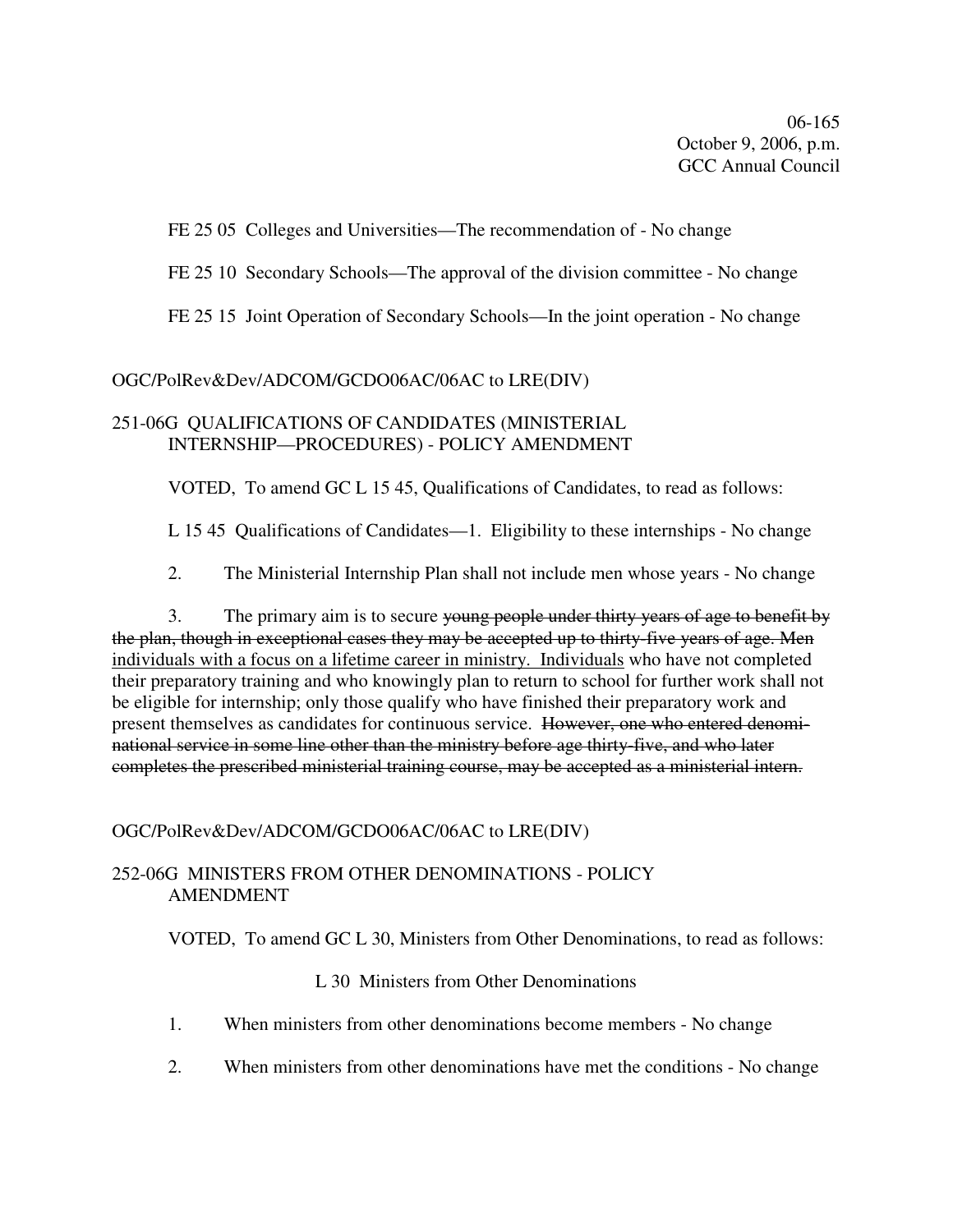06-166 October 9, 2006, p.m. GCC Annual Council

3. The eligibility of such ministers for financial support as outlined - No change

 4. Application for approval of financial support as outlined in paragraphs 1. and 2. above shall be made on a comprehensive application form provided by the division, and submitted by the local and union conferences/missions with their endorsement and acceptance of responsibility.

 a. In considering the application, the administrators shall give attention to each minister's age, family situation, educational and service records, and likelihood of being able to render acceptable service in the Seventh-day Adventist ministry. In case there is any question about the applicant's ability to profit by a period of study, the division will consult with the school concerned.

- b. When division assistance is expected, such a minister No change
- 5. Upon completion of their study program, ministers who have been No change
- 6. Ordained or unordained ministers from other denominations No change
- 7. Honorary/Emeritus Ministerial Credentials may be granted No change

### OGC/PolRev&Dev/ADCOM/GCDO06AC/06AC to LRE(DIV)

# 253-06G INTERDIVISION SERVICE - POLICY AMENDMENT

VOTED, To amend GC M 05, Interdivision Service, to read as follows:

### M 05 Interdivision Service

The gospel commission Gospel Commission requires us to proclaim the message in all the world. The very fundamentals of our faith call for the accomplishment of this work as quickly as possible. Employees are needed for every part of the field—men Church entities around the world need men and women who will dedicate their lives to whatever task is set before them by the leading of the Lord and the decisions of the Church. Employees who are willing to accept such special opportunities for service and self-sacrifice are needed for interdivision appointments. Interdivision employees are to unite their interests with those of the people they serve, seeking by love, devotion, and consecrated will to win them to Christ. Their chief objective must be the presentation of the gospel to all peoples in a way that will bring men and women to rejoice in the hope of a soon-coming Saviour.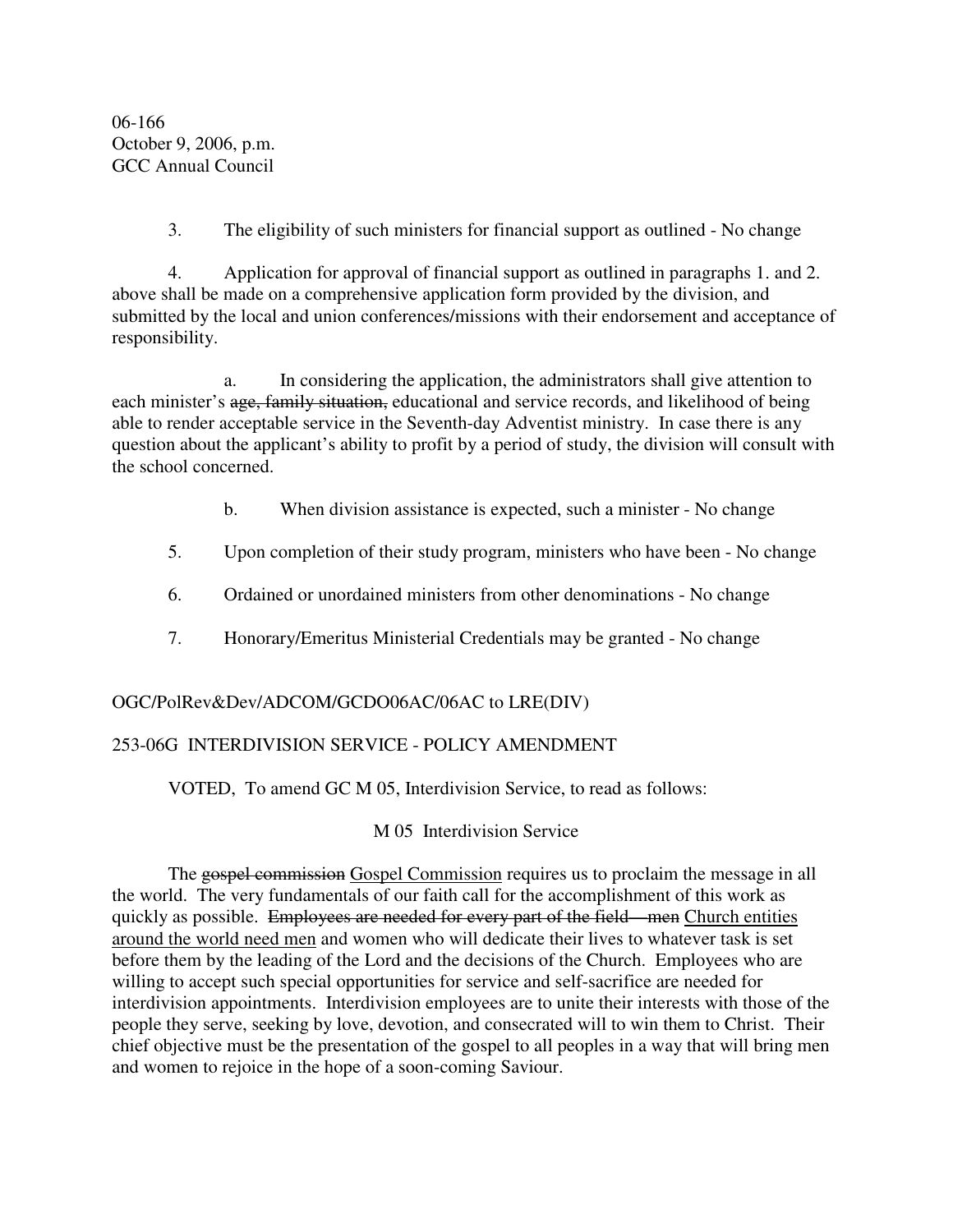06-167 October 9, 2006, p.m. GCC Annual Council

One of the most important and far-reaching activities of the Seventh-day Adventist Church is the procedure of calling and appointing interdivision employees. This involves heavy financial outlay as well as profound changes in the lives and careers of its interdivision employees. Consequently, the utmost care is to be exercised in the application of all policies relating to employees called to interdivision service.

#### OGC/PolRev&Dev/ADCOM/SecC/GCDO06AC/06AC to LRE(DIV)

# 254-06G NO VACATION ACCRUAL FOR YEAR PRIOR TO FURLOUGH, OPTIONAL ANNUAL LEAVE, OR PERMANENT RETURN - POLICY AMENDMENT

 VOTED, To amend GC O 85 20, No Vacation Accrual for Year Prior to Furlough, Optional Annual Leave, or Permanent Return, to read as follows:

O 85 20 No Vacation Accrual for Year Prior to Furlough, Optional Annual Leave, or Permanent Return—Earned vacation time normally accrues at the rate of two, three, or four weeks per year. In the case of a regular two-year furlough cycle, vacation time accrues for the first year and the interdivision employee is entitled to take the regular two, three, or four weeks of vacation in accordance with host division policy. No Unless contrary to applicable local law, no vacation time accrues in the second year of a two-year furlough cycle or during the year prior to permanent return, as the furlough or month of permanent return salary allowed for family visitation replaces the regular accrued vacation. If an optional annual leave is taken, it replaces the regular vacation accrual for that year. If the interdivision employee does not take furlough at the end of the second year but remains for another year, the vacation accrual continues for another year and another two, three, or four weeks of annual vacation is accrued. Normally vacation is not taken in the first eight to ten months after arrival back in the field or in the last eight to ten months before going on furlough, optional annual leave, or permanent return. The division may allow adjustment as to when the vacation is taken to accommodate family and work needs, but there is only one year's annual vacation accrual allowed during a regular two-year furlough cycle. If an interdivision employee takes an annual vacation with the anticipation of going on furlough or permanent return a year later, but the interdivision employee subsequently requests permanent return before the end of the second year, the unearned vacation time taken may be deducted from the permanent return salary period.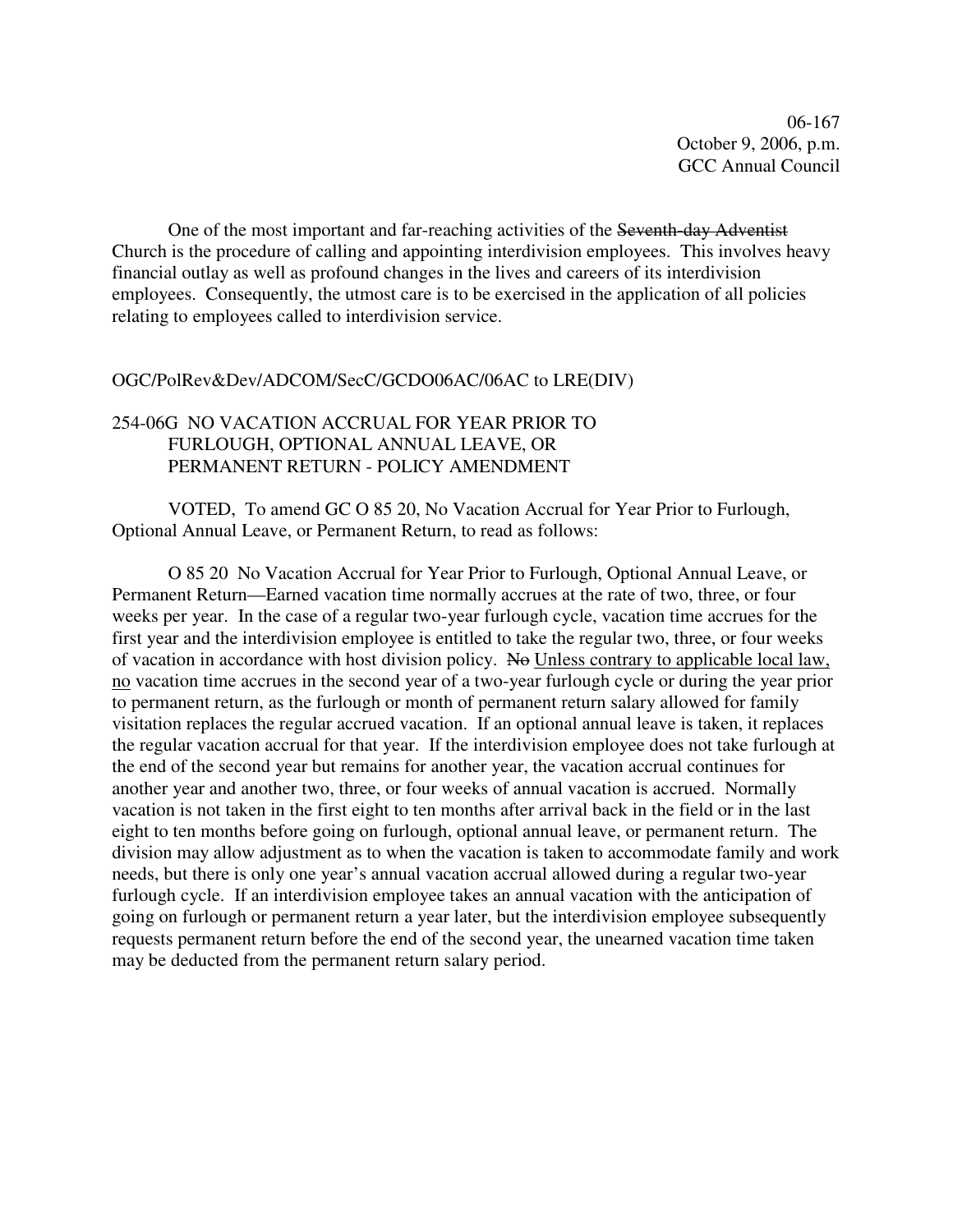06-168 October 9, 2006, p.m. GCC Annual Council

# OGC/PolRev&Dev/ADCOM/SecC/GCDO06AC/06AC to LRE(DIV)

# 255-06G EMPLOYEES FROM OTHER ORGANIZATIONS (ELIGIBILITY FOR FURLOUGHS OR OPTIONAL ANNUAL LEAVES) - POLICY AMENDMENT

 VOTED, To amend GC P 45 45, Employees from Other Organizations, to read as follows:

P 45 45 Employees from Other Organizations—When employees of other mission societies or commercial enterprises serve on an international basis and enjoy furlough privileges from their former employing organizations at the time of the change of their employment, such employees shall not normally lose these privileges but shall be eligible for furlough or leave of absence as denominational employees on the basis of the denominational furlough policy applying in that area. This shall apply if such individuals are appointed to interdivision service by action of the host division, base division, and General Conference Appointees Committee.

1. The Unless otherwise required by civil law, the service record of such an employee shall not include any time spent in government or commercial employ.

2. If former employment was with a religious organization - No change

3. In order to avoid misunderstandings in these matters - No change

SEC/OGC/PolRev&Dev/ADCOM/SecC/GCDO06AC/06AC to LRE(DIV)

# 270-06G SELECTION AND ASSIGNMENT PROCEDURES (INTERDIVISION ADVENTIST VOLUNTEER SERVICE) - POLICY AMENDMENT

 VOTED, To amend GC R 15 10, Selection and Assignment Procedures, to read as follows:

R 15 10 Selection and Assignment Procedures—1. Carefully selected - No change

 2. The essential factors considered in assessing the eligibility of an Adventist Volunteer shall include, but not be limited to, the following: confirmation of membership in a Seventh-day Adventist church, references (including screening for unlawful conduct), educational qualifications, a health certificate, Accident and Sickness Protection for Volunteers insurance, satisfactory financial support, and compliance with immigration requirements.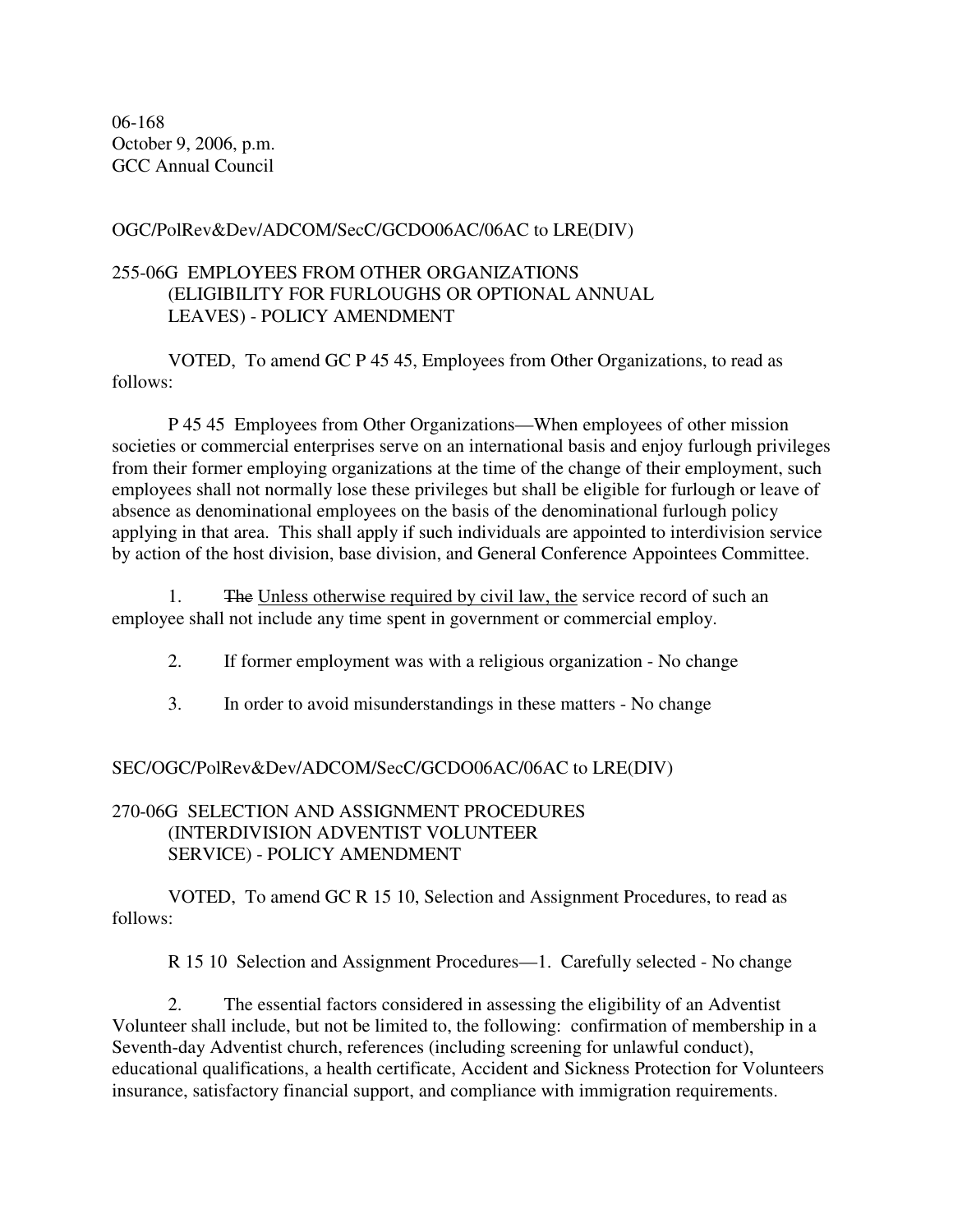06-169 October 9, 2006, p.m. GCC Annual Council

All applications shall be sent through the regular channels to the division volunteer service Adventist Volunteer Service director. In the North American Division, student volunteers on campuses of Seventh-day Adventist colleges/ universities shall apply through the campus ministries director while students on other campuses shall apply directly to the North American Division. All other applicants from the North American Division shall apply to the General Conference Adventist Volunteer Center.

3. The service of volunteers shall generally be for periods - No change

4. Service Retirement credit is and/or retirement contributions are not generally given to provided for those who serve on a volunteer basis. Exceptions are made in specific cases if recommended by the requesting organization and approved by the base division, and if allowed under the retirement plan policies of the base division. division and applicable law.

- 5. Volunteers shall not receive a salary but may receive No change
- 6. Because marriage is a God-ordained institution No change

### OGC/PolRev&Dev/ADCOM/TreC/GCDO06AC/06AC to LRE(DIV)

# 259-06G CAPITAL PROJECTS APPROVAL AND FINANCING - POLICY AMENDMENT

 VOTED, To amend GC S 15 10, Capital Projects Approval and Financing, to read as follows:

S 15 10 Capital Projects Approval and Financing—Each division executive committee shall develop a policy in consultation with General Conference Treasury outlining the approval process for capital projects and <del>financing requirements.</del> financing. The policy must be approved by the General Conference Executive Committee and is to be developed and implemented within the following guidelines and limitations:

- 1. The policy shall include criteria clearly outlining the maximum No change
- 2. Organizations contemplating capital No change
- 3. In special cases in countries where in the judgment No change
- 4. Normally, if borrowing is permitted, the borrowing should No change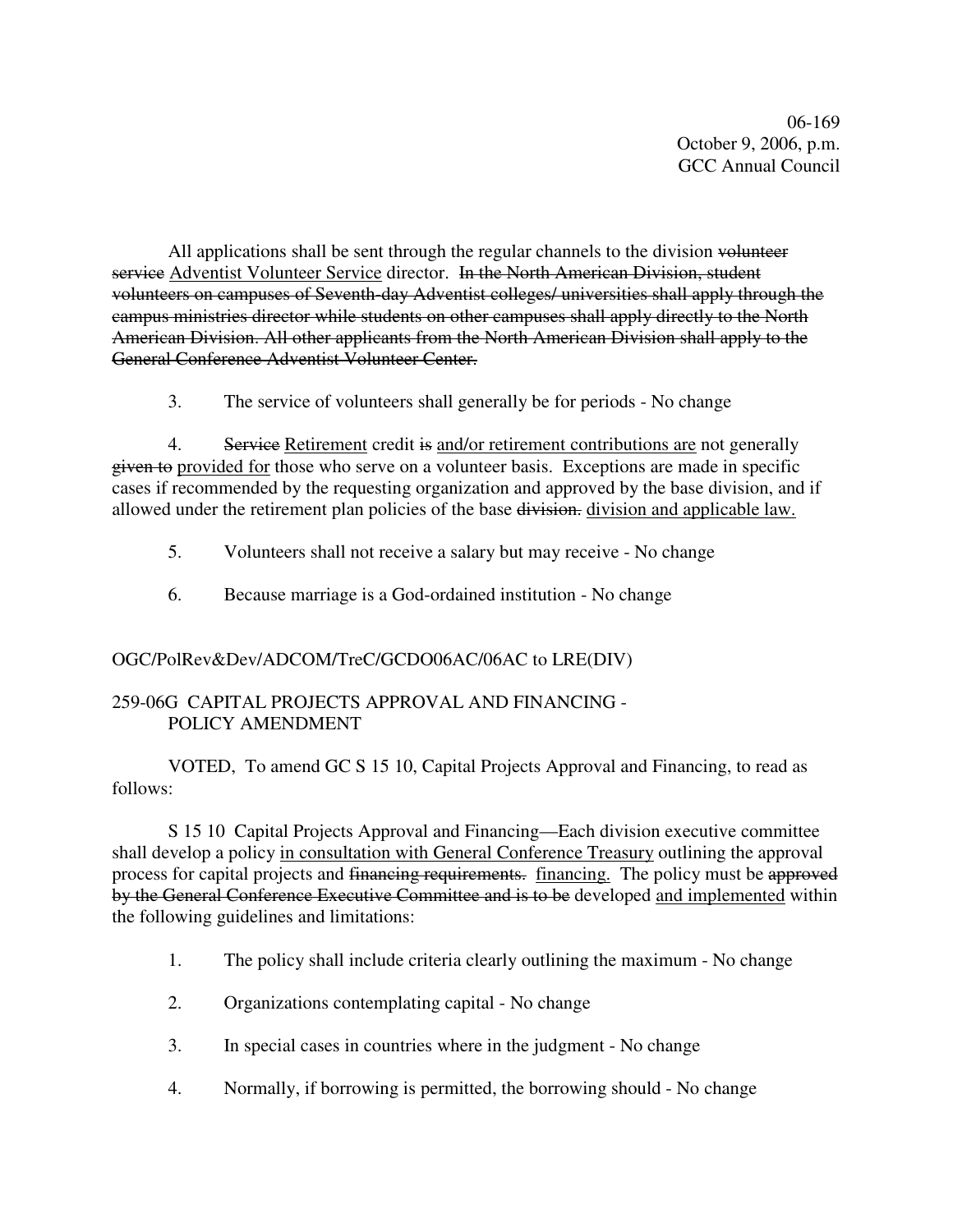5. The capital project approval process shall be - No change

# OGC/PolRev&Dev/ADCOM/GCDO06AC/06AC to LRE(DIV)

# 260-06G GIFT ANNUITY AGREEMENTS (TRUST SERVICES) - POLICY AMENDMENT

VOTED, To amend GC S 40 10, Gift Annuity Agreements, to read as follows:

S 40 10 Gift Annuity Agreements—1. Approved Organizations - No change

- 2. Rate Schedules—Gift annuity agreement rate schedules No change
- 3. Accounting—Gift annuity agreements shall be accounted No change
- 4. Signatures—The gift annuity agreements are made valid No change

 5. State Applicable Laws—Before local conferences/missions/fields write cash Gift Annuity agreements in excess of US\$100,000 or write annuities to be funded by assets other than cash, the local conference/mission/field association personnel shall obtain counsel from the Union Trust Services Director or Union Conference officers regarding applicable state laws and the capability of the local conference/mission/field to accept and administer the assets to be transferred.

# OGC/PolRev&Dev/ADCOM/GCDO06AC/06AC to LRE(DIV)

# 261-06G TRUST AGREEMENTS (TRUST SERVICES) - POLICY AMENDMENT

VOTED, To amend GC S 40 15, Trust Agreements, to read as follows:

S 40 15 Trust Agreements—In addition to outright gifts and the provisions made for gift annuity agreements, General Conference, division, union and local conference/mission associations or corporations and legally organized institutions are authorized to accept funds or property in trust, subject to the following conditions:

1. Maximum Interest Rates—The maximum specified rate payable - No change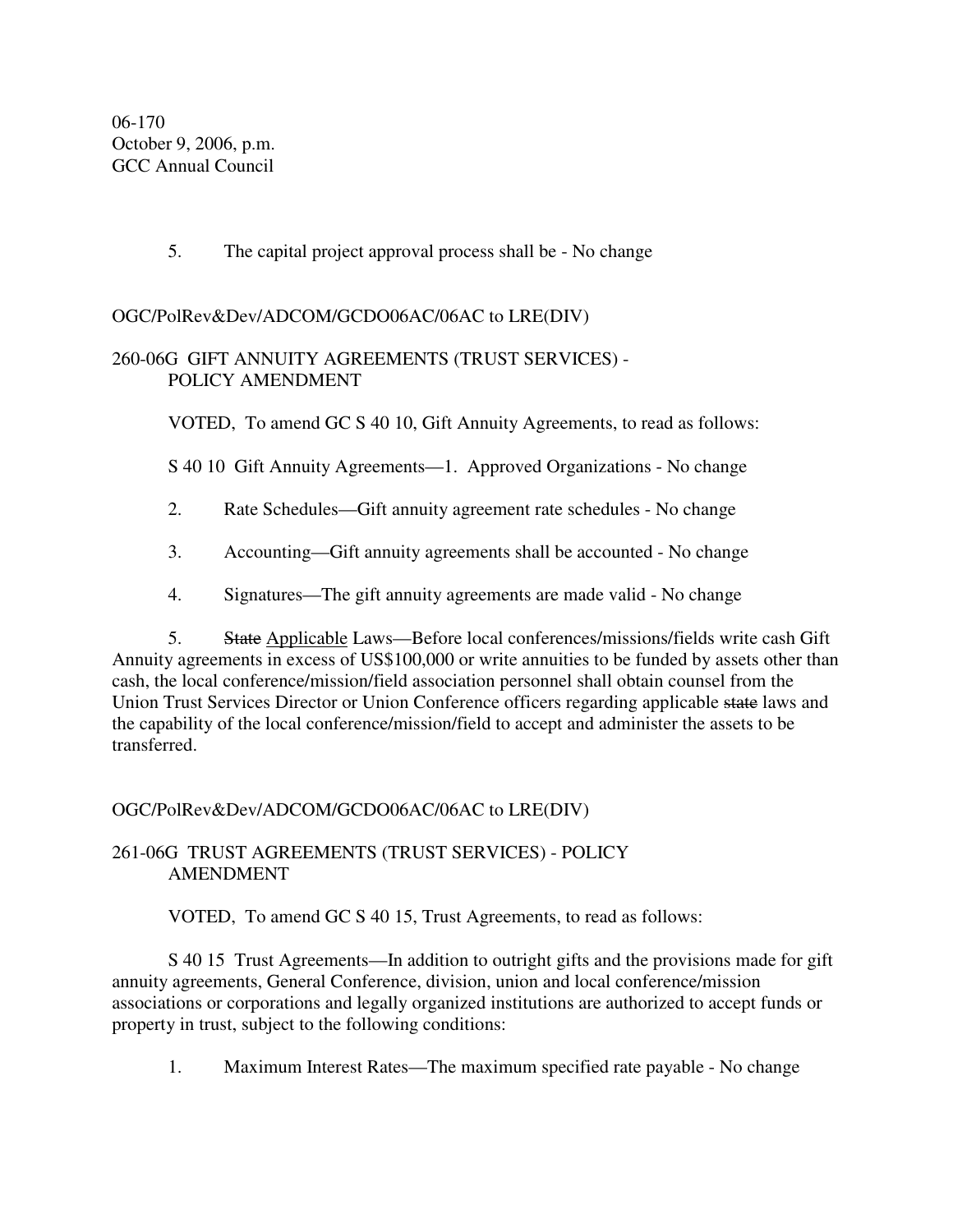06-171 October 9, 2006, p.m. GCC Annual Council

2. Approval of Agreements—All agreements shall be specifically - No change

3. Investments in Trusts—An organization or institution acting - No change

 4. Legal Counsel—Where trust agreements are entered into by union or local conference/mission corporations or institutions, such trust agreements are to be written only upon competent local legal counsel to make certain that they are in harmony with the statutes of the State jurisdiction in which executed.

5. Denominational Benefit—Organizations shall write trust agreements - No change

# OGC/PolRev&Dev/ADCOM/GCDO06AC/06AC to LRE(DIV)

# 266-06G PHILOSOPHY (APPENDIX C—INVESTMENT OF CHURCH FUNDS) - POLICY APPENDIX AMENDMENT

 VOTED, To amend GC Appendix C, Investment of Church Funds, S 45 10, Philosophy, to read as follows:

S 45 10 Philosophy―1. Committees and individuals authorized to invest funds for the denomination must always be mindful of their stewardship responsibility. Under the guidance of the Holy Spirit, they should strive with prudence and wisdom to reflect the Master both in style and substance. At the practical level, this means direct investments will not be made in certain industries which are not in keeping with the values of the Seventh-day Adventist Church. Seventh-day Adventist values. It also means that principles of integrity and fairness will govern all transactions with counter parties.

# OGC/PolRev&Dev/ADCOM/GCDO06AC/06AC to LRE(DIV)

# 262-06G INSURANCE OF DENOMINATIONAL ASSETS - POLICY AMENDMENT

VOTED, To amend GC S 60 05, Insurance of Denominational Assets, to read as follows:

S 60 05 Insurance of Denominational Assets—In order to maximize protection for all church operations against risk of accidents, property, and liability losses, the following operating policies shall be followed:

1. Property Protection—The treasurers and managers - No change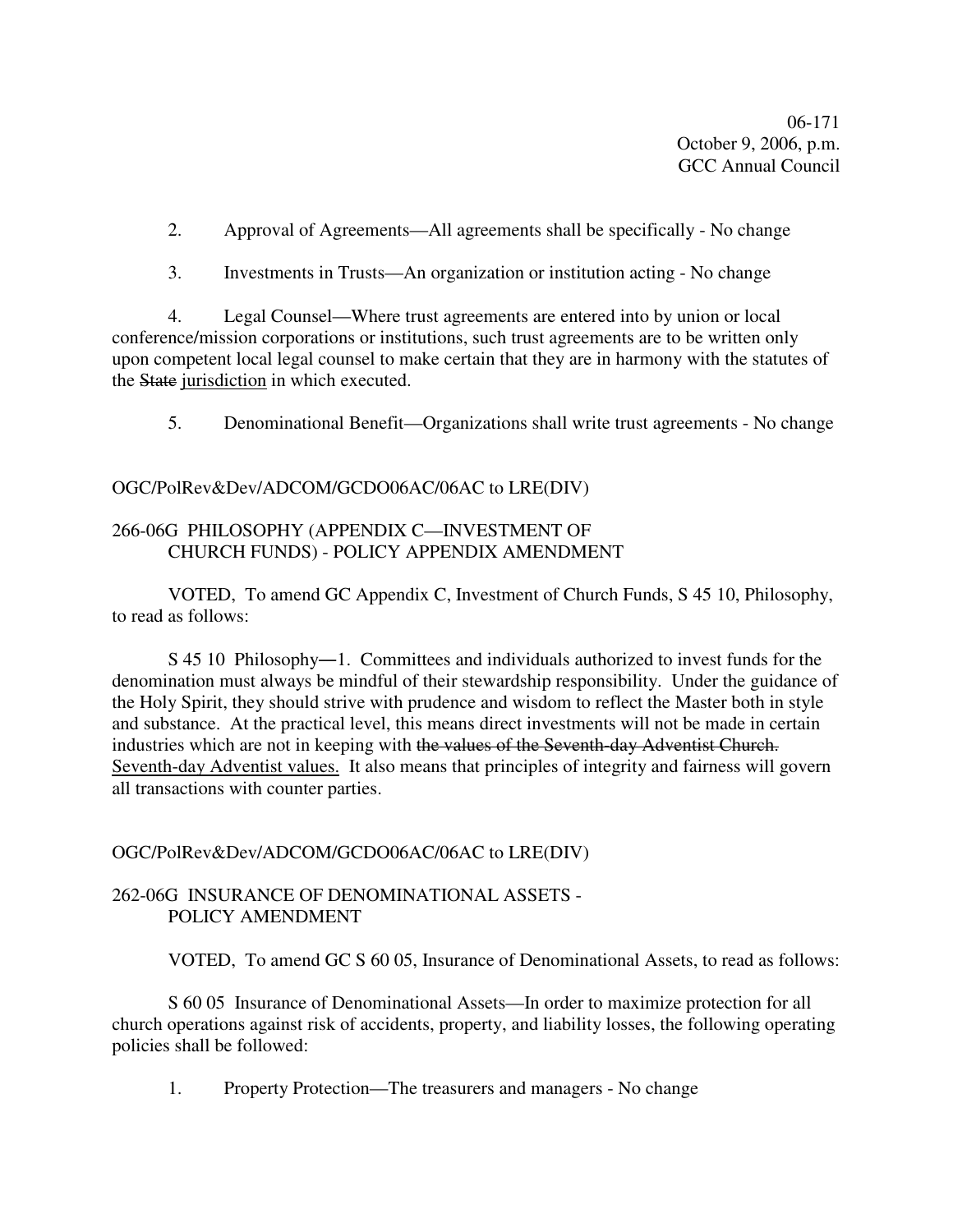06-172 October 9, 2006, p.m. GCC Annual Council

- 2. Liability Limits—Each division and attached union outside No change
- 3. Acceptable Coverage—Denominational assets shall be insured No change

 4. Insurance Register—Treasurers and managers of denominational organizations shall be responsible for holding and maintaining a complete record of the insurance policies covering the buildings and other assets. The original copy of public liability insurance policies shall be retained as a permanent record.

- a. This record shall include the name and description No change
- b. Negotiations for the renewal of insurance policies No change
- c. Coordination of insurance coverage among No change

 d. All affiliated and subsidiary organizations and institutions of the Seventh-day Adventist Church shall name the parent organization(s), up to and including the General Conference Corporation of Seventh-day Adventists, and the General Conference of Seventh-day Adventists, as an additional named insured on all liability insurance policies.

- 5. Auditing—It shall be the duty of the auditor to check and report No change
- 6. Consultant—Adventist Risk Management, Incorporated shall No change

# OGC/PolRev&Dev/ADCOM/GCDO06AC/06AC to LRE(DIV)

# 263-06G FIRE PROTECTION IN DENOMINATIONAL BUILDINGS (INSURANCE POLICIES) - POLICY AMENDMENT

 VOTED, To amend GC S 60 50, Fire Protection in Denominational Buildings, to read as follows:

S 60 50 Fire Protection in Denominational Buildings—Fire safety is dependent on a balanced combination of good building construction, proper attention against specific hazards, approved fire detection systems, adequate fire-extinguishing facilities, and a well-organized fire-prevention and evacuation procedure. Preventing loss of life or personal injury by fire is the first objective of all fire-protection programs. The following standards are among those which shall be applied: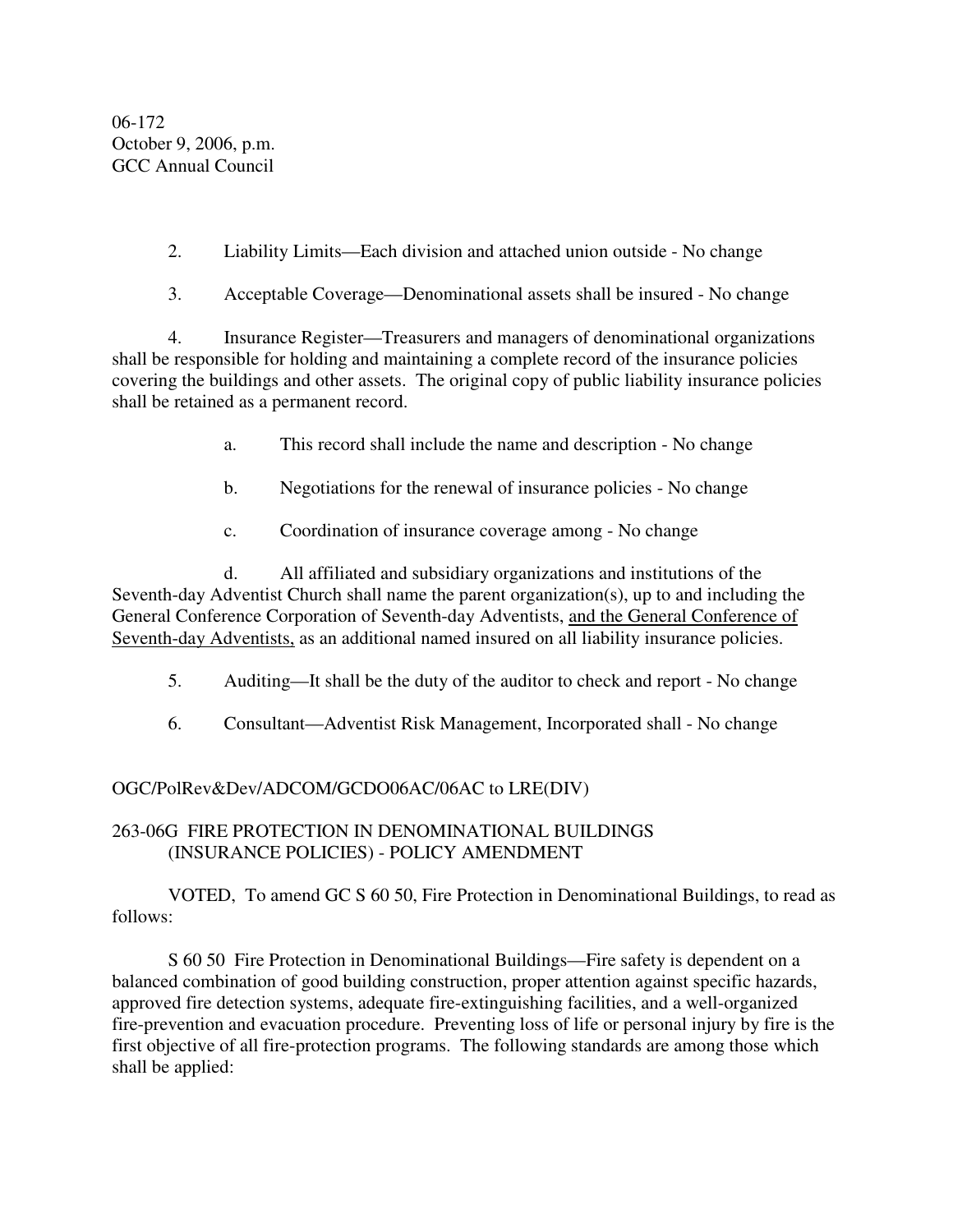06-173 October 9, 2006, p.m. GCC Annual Council

1. New Construction—a. In the construction of new buildings - No change

 b. All plans drawn for any denominational building shall be in accordance with national all applicable building and safety codes. In the event of a conflict between national and local codes, the more stringent one shall be applied. A statement to the effect that the blueprints conform to these codes shall be included in the specifications for the building which shall be submitted to the General Conference Treasury for approval before any construction commences.

- c. The use of wood frame and/or combustible materials No change
- 2. Dormitories and Other Sleeping Quarters No change

# OGC/PolRev&Dev/ADCOM/TreC/GCDO06AC/06AC to LRE(DIV)

# 264-06G HOSPITAL PROFESSIONAL PRACTICE AND SAFETY COMMITTEE (INSURANCE POLICIES) - POLICY AMENDMENT

 VOTED, To amend GC S 60 55, Hospital Professional Practice and Safety Committee, to read as follows:

S 60 55 Hospital Professional Practice and Safety Committee—It is the responsibility of the division's health director or person appointed by the division to Committee—Each division shall establish a policy requiring its healthcare institutions to establish appropriate committees or designate an individual to coordinate malpractice and related loss control procedures in medical institutions of the division. procedures. This shall include the following activities:

- 1. The establishment of a hospital professional practice and safety No change
- 2. Significant incidents and claims shall be reviewed No change

## OGC/PolRev&Dev/ADCOM/GCDO06AC/06AC to LRE(DIV)

## 265-06G PHILOSOPHY OF REMUNERATION - POLICY AMENDMENT

 VOTED, To amend GC Y 05 05, Philosophy of Remuneration, paragraph 3, Deployment and Transferability of Employees Facilitated, to read as follows: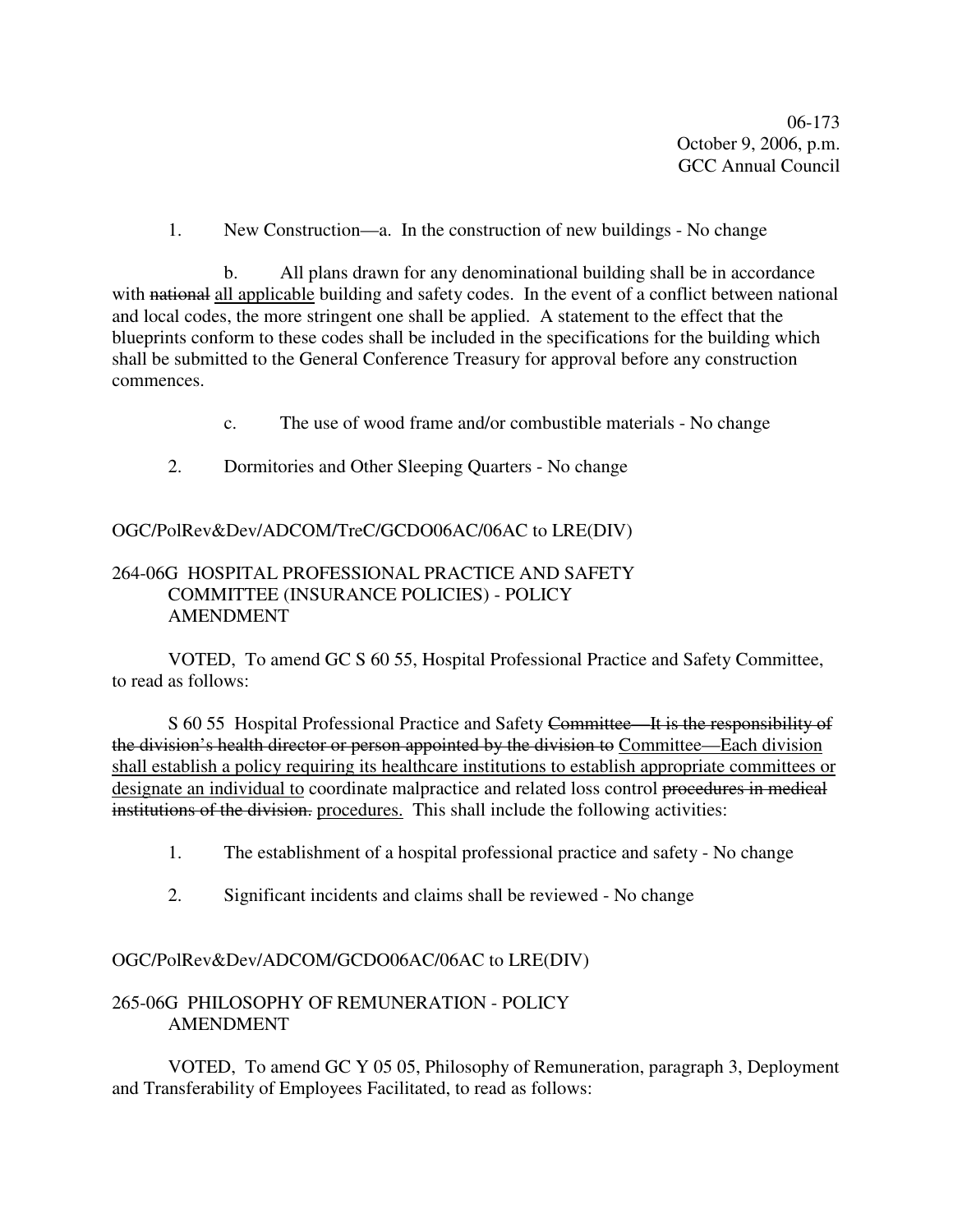06-174 October 9, 2006, p.m. GCC Annual Council

3. Deployment and Transferability of Employees Facilitated—Consistency in the classification of job titles and functions, along with adherence to a widely applicable remuneration plan (salary, allowances, benefits, etc) on a division-wide or country-wide basis, preserves the organization's ability to both attract employees from and share employees with other denominational entities.

The eligible employee pool from denominational entities is relatively limited in view of the Church's right and intent to prefer Seventh-day Adventists to carry out the Gospel Commission. When various denominational organizations subscribe to the same remuneration plan, the deployment of personnel is more easily facilitated. Separate remuneration plans among denominational organizations give rise to competition and ultimately impede the orderly progress of the Church's work and mission.

#### MinSer&StrucComm/06AC to JP(DIV)

## COMMISSION ON MINISTRIES, SERVICES, AND STRUCTURES—PROGRESS REPORT

 VOTED, To receive the progress report presented from the Commission on Ministries, Services, and Structures. The report summarized the Commission's study to date regarding the concept of flexibility (i.e. accepting more than a single template for denominational structures that serve as connecting links between the local church and the global Church). In addition, the Commission has reviewed the implications of increasing the presence of organizational units designated as a "union of churches." The documents received by the Commission will be circulated to divisions in order to provide opportunity for feedback and observations from members and denominational organizations around the world. Comments and observations should be sent to the Commission by May 31, 2007. At its next meeting, the Commission is likely to finalize a set of recommendations regarding structure that may then be presented to the 2007 Annual Council. In the next phase of its work, the Commission will address the matter of ministries and services, their location and function within denominational structure. The Commission meets annually and will continue to present progress reports or recommendations, as they mature, to the Annual Council.

 Closing prayer was offered by Joseph Adebisi Ola, President of the North-Western Nigeria Union Mission (WAD).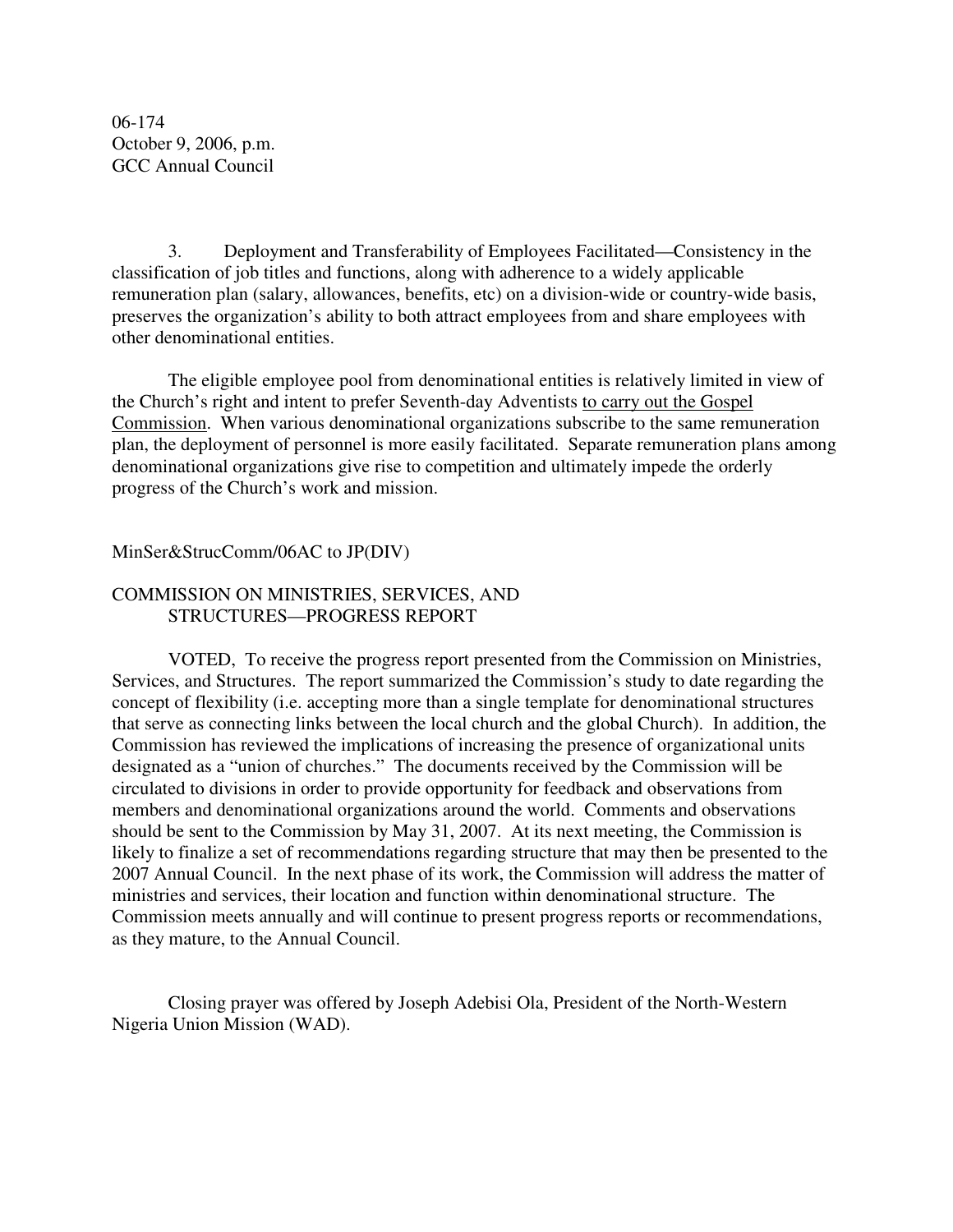06-175 October 9, 2006, p.m. GCC Annual Council

 Gerry D Karst, Chair Vernon B Parmenter, Secretary Larry R Evans, Editorial Secretary Susan Wolfe, Recording Secretary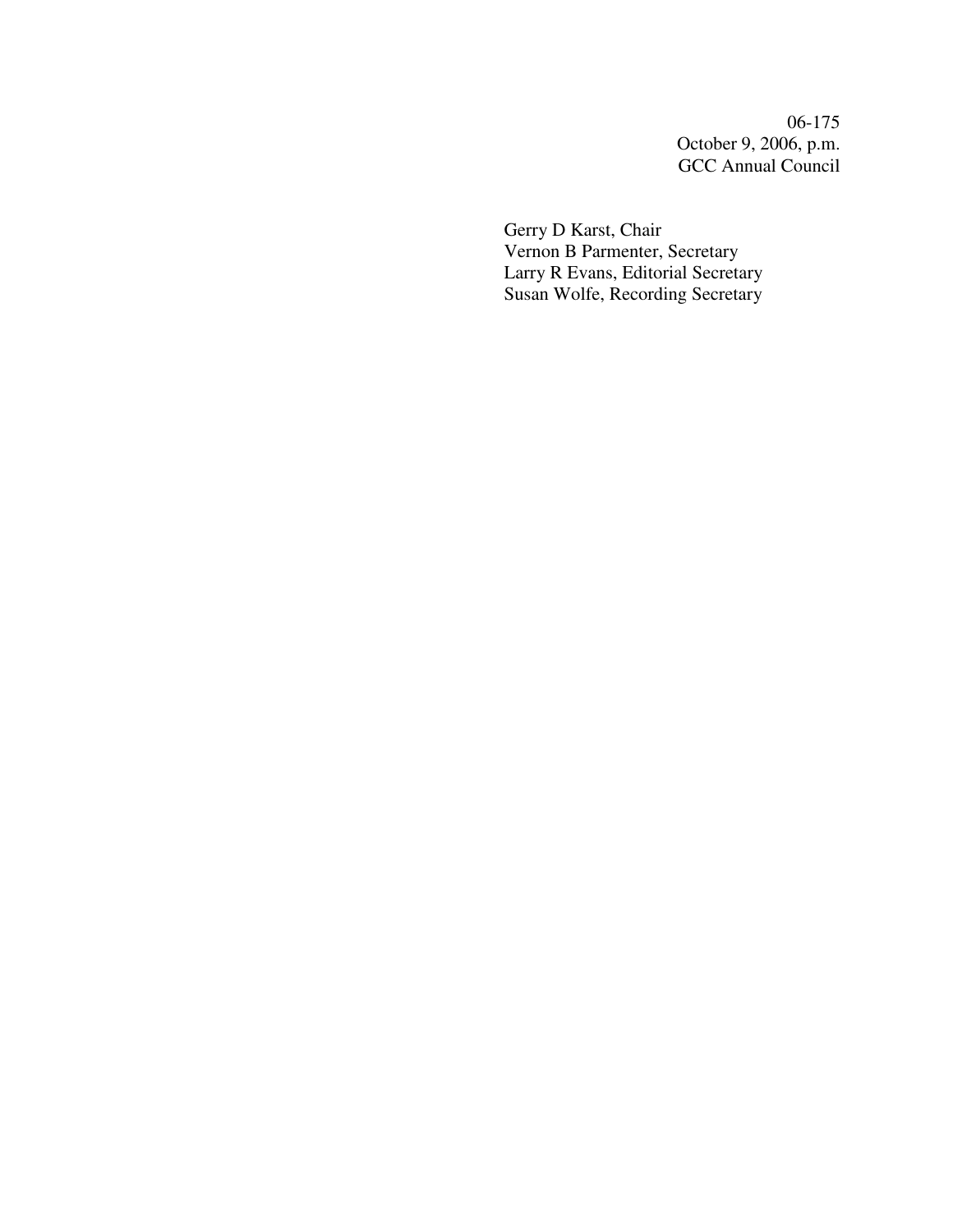#### ANNUAL COUNCIL OF THE

#### GENERAL CONFERENCE EXECUTIVE COMMITTEE

October 10, 2006, 9:00 a.m.

#### DEVOTIONAL

The devotional message entitled, "I Will Be Back," was presented by Willie Edward Hucks II, Assistant Editor of *Ministry* magazine.

Jesus promised His disciples that He would go away and prepare a place for them, then come again to this earth. But have these words of hope faded from our view? Have His people lost the vision of the things that God is preparing for those who love Him?

John 14:1-3 offers words of hope to guide us along through the journey of life, as we wait for Christ's return.

-------

Jan Paulsen, chair, called to order the sixth session of the 2006 Annual Council.

 Prayer was offered by Julian Melgosa, former President of the Adventist International Institute of Advanced Studies.

06AC to MLR

#### PROFILE OF ADVENTIST LEADERSHIP—REPORT

 The 2005 General Conference Session voted that the five presentations on Profiling Seventh-day Adventist Leadership be presented at institutions and organizational units around the world.

 Michael L Ryan, a General Vice President, reported that the five presentations have now been organized into nine PowerPoint lectures. These lectures attractively present the values and information in the Profiling Seventh-day Adventist Leadership presentations. The lecture package includes a DVD with graphically illustrated text, a well designed Facilitator's Guide, and a Participant's Workbook. The DVD has been recorded in a manner that enables easy text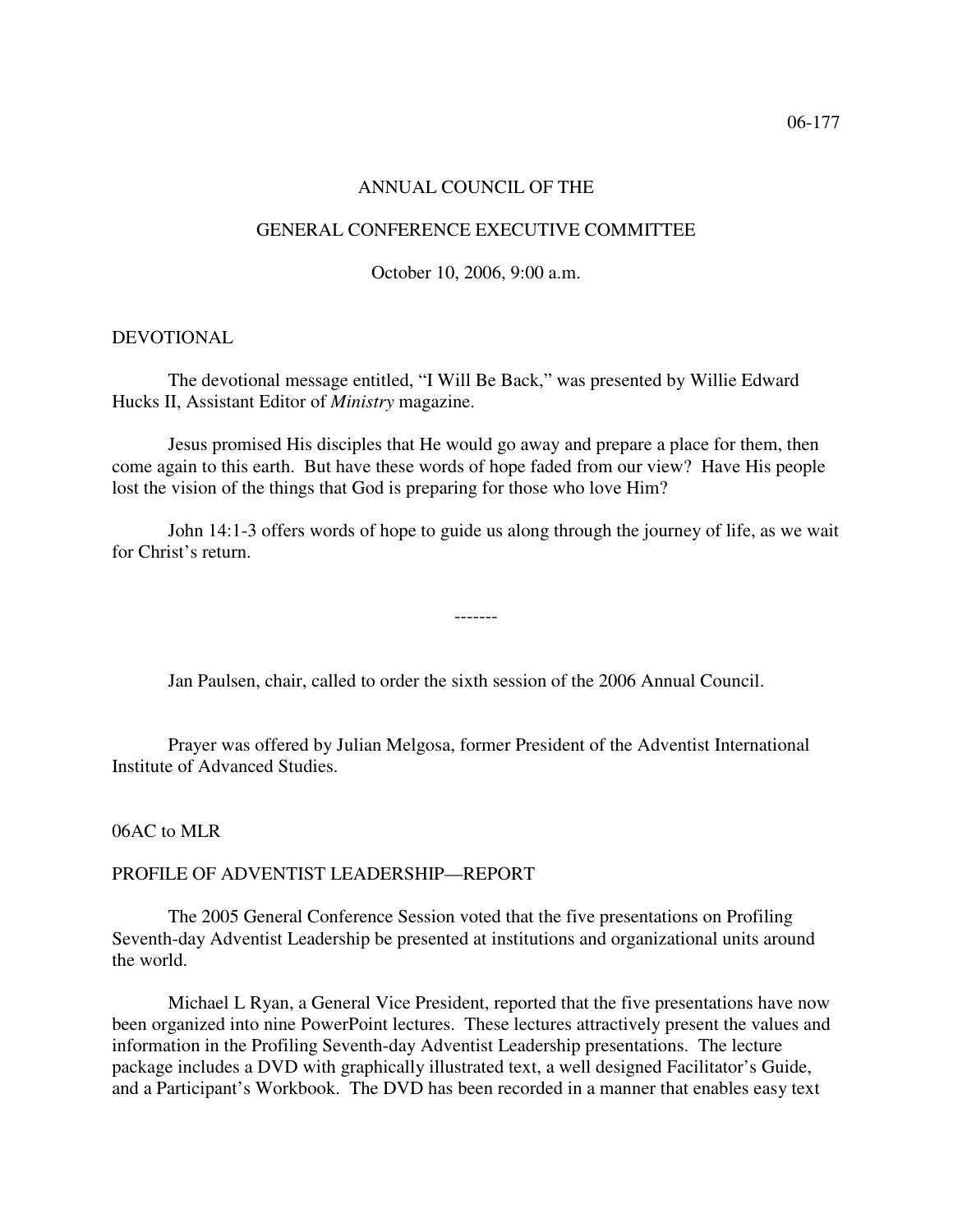06-178 October 10, 2006, a.m. GCC Annual Council

translation. The information distribution plan includes an orientation and training session for one coordinator of leadership from each division, providing 30 or 40 copies of the lecture package for each division, and making available senior leaders to serve as presenters as requested.

06AC to PKM

## ADVENTIST UNIVERSITY OF AFRICA—REPORT

 Brempong Owusu-Antwi, President of Adventist University of Africa, gave a report on the progress and future goals of the Adventist University of Africa.

06AC to MAB

## BANKS, JOHN T J —RESIGNATION

 VOTED, To record receipt of the resignation submitted by John T J Banks, Associate Director of the General Conference Communication Department, for the purpose of retirement.

06AC to MAB

## BANKS, JOHN T J—APPRECIATION

 VOTED, To express appreciation to John T J Banks for six years of dedicated service to the General Conference as Associate Director of the Communications Department of the General Conference.

NomCom06AC/06AC to MAB

NG, G T—ELECTION

VOTED, To elect G T Ng as an Associate Secretary of the General Conference.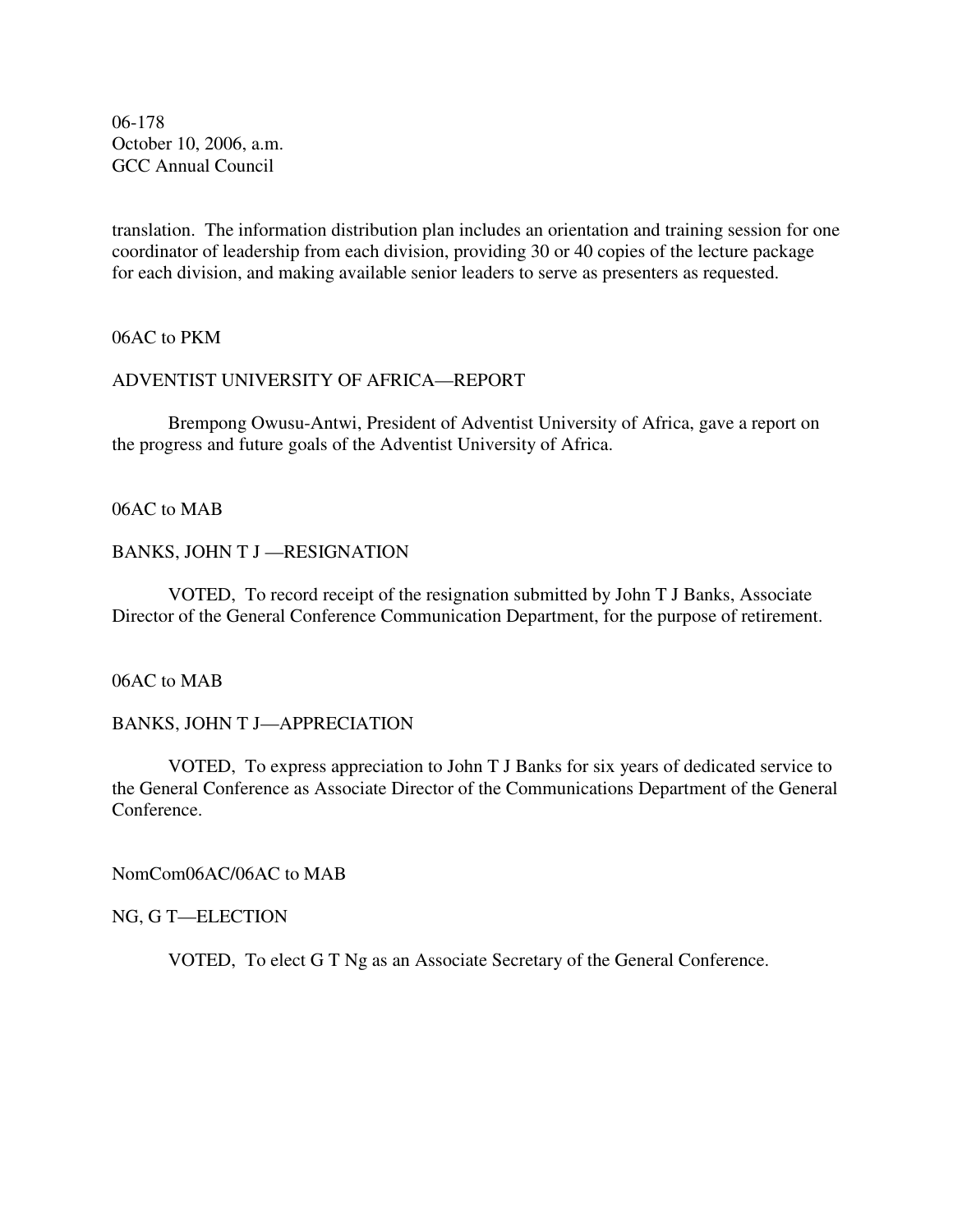06-179 October 10, 2006, a.m. GCC Annual Council

#### NomCom06AC/06AC to MAB

#### COSTA, WILLIAMS SOARES JR—ELECTION

 VOTED, To elect Williams Soares Costa Jr as an Associate Director of the General Conference Communication Department.

# 06AC to MAB

#### BOKENKAMP, GERALDO —RESIGNATION

 VOTED, To record receipt of the resignation submitted by Geraldo Bokenkamp, Associate Director of the General Conference Auditing Service, South America Area.

#### 06AC to MAB

#### BOKENKAMP, GERALDO —APPRECIATION

 VOTED, To express appreciation to Geraldo Bokenkamp for nine years of dedicated service to the General Conference as Associate Director of the General Conference Auditing Service, South America Area.

#### NomCom06AC/06AC to MAB

#### KATTWINKEL, EDEMAR—ELECTION

 VOTED, To elect Edemar Kattwinkel as Associate Director of the General Conference Auditing Service, South America Area.

#### EDU/PolRev&Dev/ADCOM/PreC/SecC/GCDO06AC/06AC to LRE(DIV)

## 231-06G PROCEDURES IN COLLEGE AND UNIVERSITY PERSONNEL APPOINTMENTS - POLICY ADDITION

 VOTED, To add a new paragraph 4 to GC FE 65 05, Procedures in College and University Personnel Appointments, to read as follows: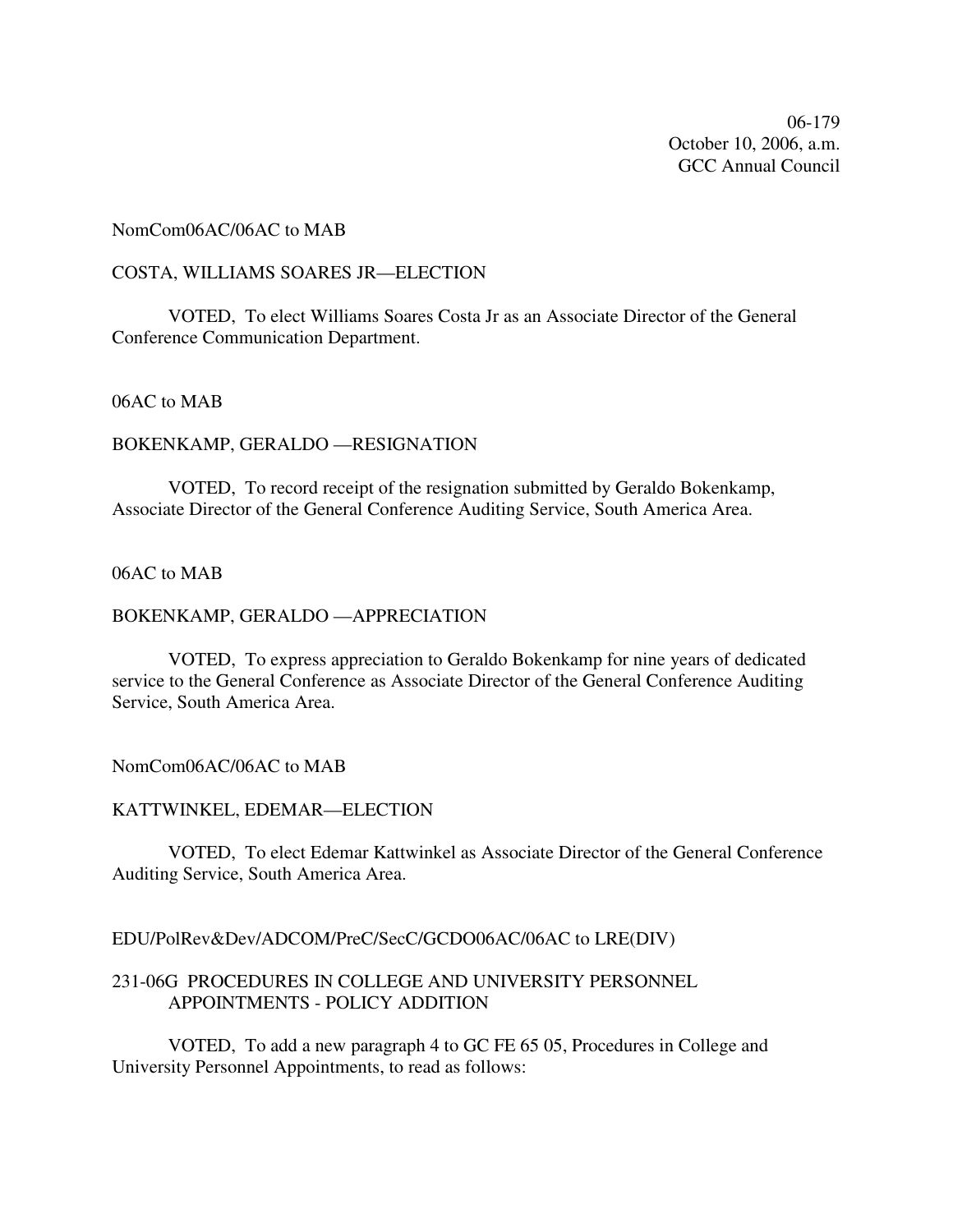06-180 October 10, 2006, a.m. GCC Annual Council

 4. Restrictions on Tenure and Continuous Appointment, Seventh-day Adventist Colleges and Universities―Subject to applicable civil laws and regulations, in keeping with the aim and mission of Seventh-day Adventist education, tenure or continuous appointment of faculty shall be limited to members of the Seventh-day Adventist Church in regular standing, who meet the institutional qualifications. Exceptions to this policy shall be under the guidance of the governing board of the institution.

## SEC/OGC/PolRev&Dev/ADCOM/PreC/SecC/GCDO06AC/06AC to LRE(DIV)

# 249-06G EDUCATIONAL ADMINISTRATION OUTLINE - POLICY AMENDMENT

VOTED, To amend GC FE 20, Educational Administration Outline, to read as follows:

FE 20 Educational Administration Outline

 FE 20 05 The Department of Education—Purpose—The General Conference Department of Education has been entrusted with the overall coordination and supervision of the Church's educational system program, working through such administrative authority as is delegated by the various organizational levels entities of the world Church.

FE 20 10 Composition of College and University Boards—Subject to applicable civil laws and regulations, members of the governing boards of Seventh-day Adventist colleges and universities shall be members of the Seventh-day Adventist Church in regular standing. Others may serve in advisory capacities.

FE 20 10 FE 20 15 General Conference International Board of Education—1. Purpose—The General Conference International Board of Education is the primary vehicle through which the General Conference Department of Education coordinates the world system of Seventh-day Adventist education. It is authorized to act in the areas that are indicated in this *Working Policy*. (Institutions and programs in Ministerial and Theological education are under the purview of the International Board of Ministerial and Theological Education.)

- 2. Composition of the Board No change
- 3. Executive Committee—The Executive Committee of the Board No change
- 4. Duties of Board—The duties of the General Conference No change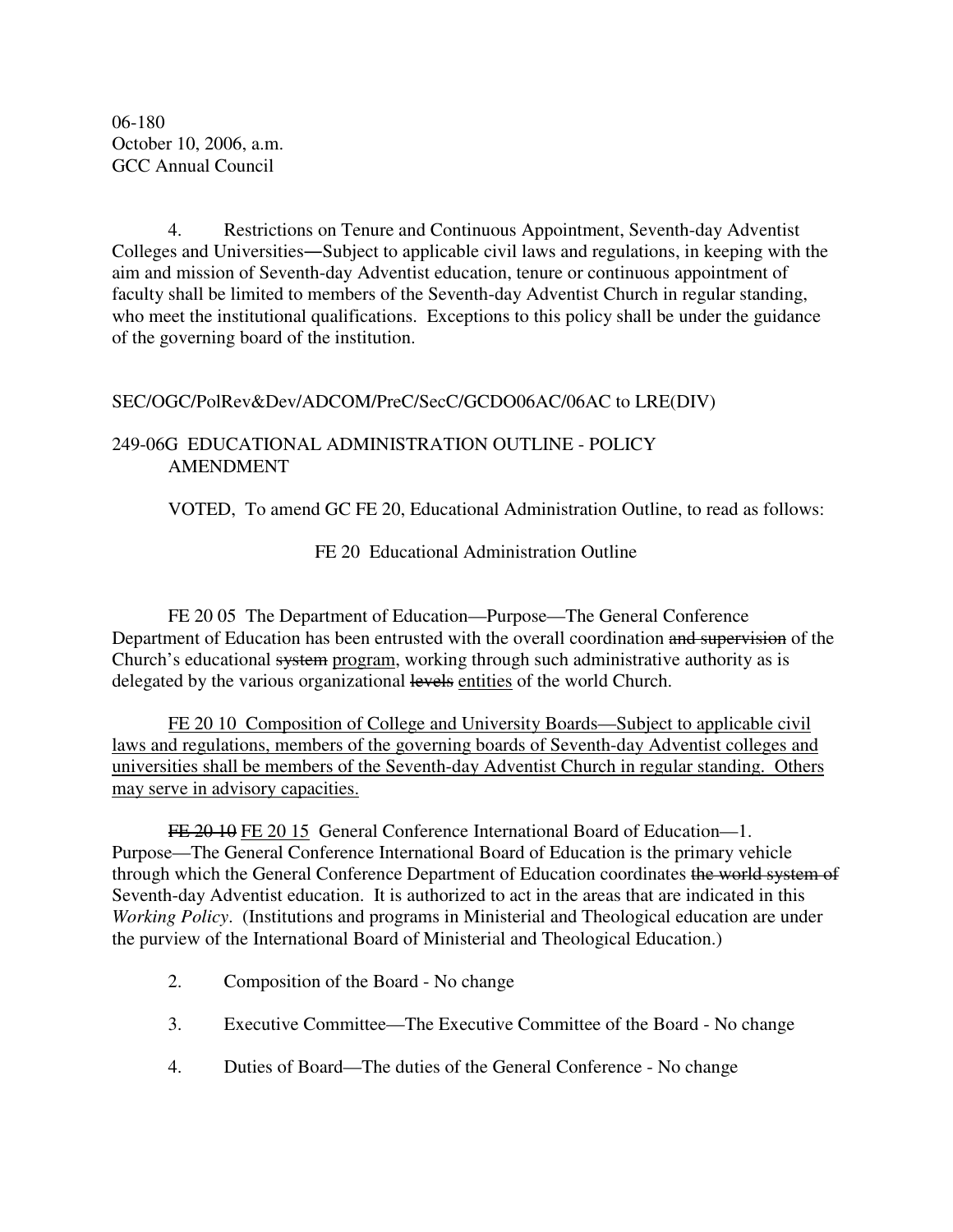06-181 October 10, 2006, a.m. GCC Annual Council

- 5. The Executive Secretary—The Executive Secretary shall No change
- 6. Board Minutes—Copies of the minutes of this Board shall No change
- 7. Finances—All appropriations and other moneys available No change
- 8. Right of Appeal—Any action of the Board involving a specific No change
- 9. Changes and Amendments—Any changes or amendments No change

FE 20 15 FE 20 20 International Board of Ministerial and Theological Education—1. Purpose—The International Board of Ministerial and Theological Education (GCC-B) works in cooperation with the world divisions in providing overall guidance and standards to the professional training that Church-supported institutions offer to pastors, evangelists, theologians, teachers of Bible and religion, chaplains, and other denominational employees involved in ministerial and religious formation. Utilizing existing interconnected institutional boards, policies, standards, and procedures, the board seeks to achieve the following objectives in relation to graduate, undergraduate, and other types of ministerial and theological education:

- a. Foster a dynamic theological unity No change
- b. Sharpen the focus on Seventh-day Adventist message No change
- c. Support the spiritual and professional development No change
- d. Promote professional excellence in ministerial training No change

e. Nurture a strong partnership strong collaboration between church leaders, educational institutions, and faculty engaged in the training of ministry.

- f. Energize the spiritual life of Seventh-day Adventist No change
- 2. Composition of the Board No change
- 3. Meetings—The board shall hold regularly scheduled meetings No change
- 4. Executive Committee—The executive committee of the board No change
- 5. Duties of the Board No change
- 6. Accreditation—Seminaries, schools, and departments offering No change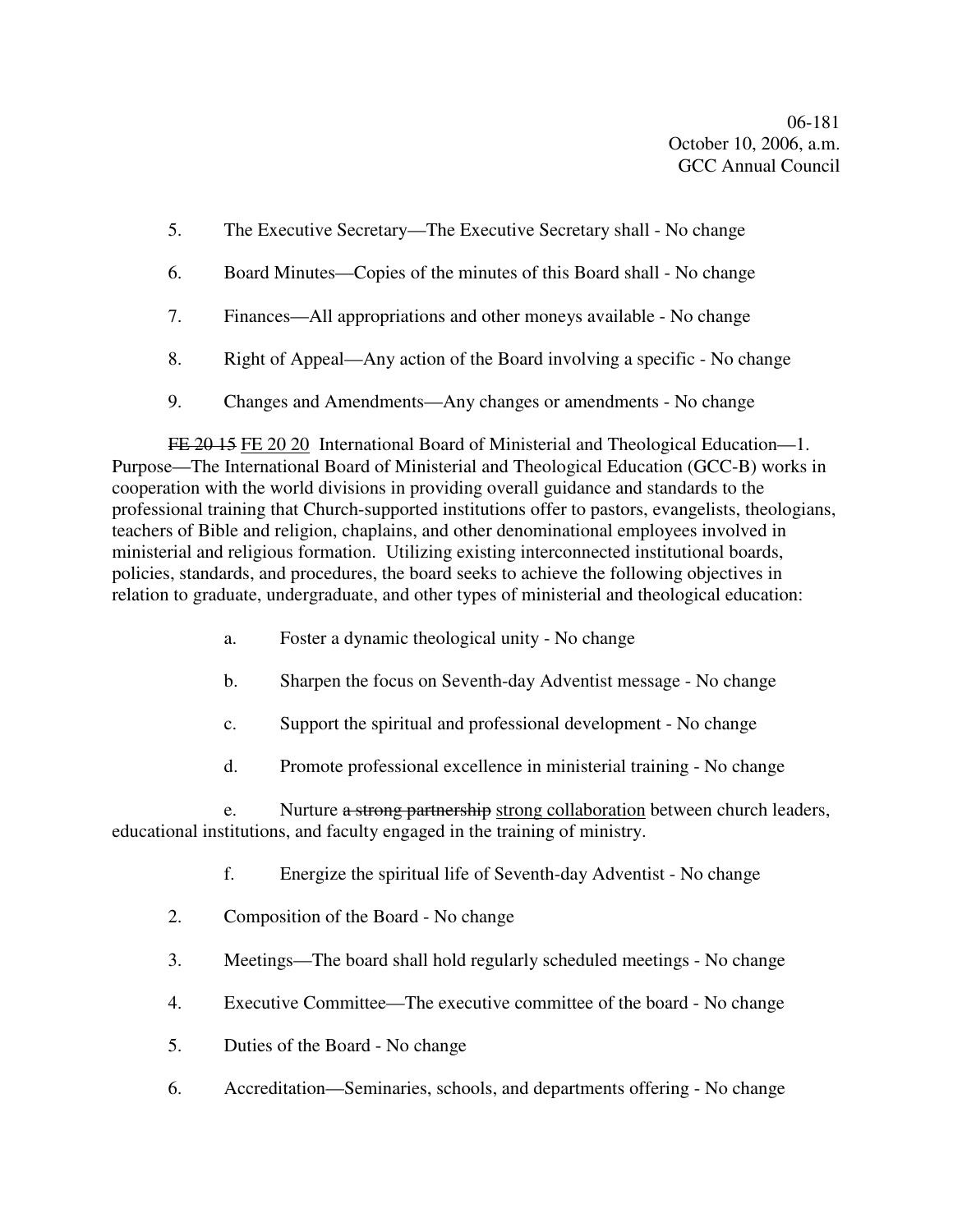- 7. Handbook—The goals, objectives, standards, criteria, and No change
- 8. The Secretary—Subject to the approval of the board, the secretary No change
- 9. The Associate Secretary—Subject to the approval of the board No change
- 10. Staff of the Board—The elected members of the General Conference No change
- 11. Right of Appeal—Any action of the board involving No change
- 12. Changes and Amendments—Any changes or amendments No change

 FE 20 20 FE 20 25 Division Boards of Ministerial and Theological Education—1. Purpose—The division boards of Ministerial and Theological Education provide, within their respective territories, oversight, supervision, guidance, and coordination to the preparation that Church supported institutions offer to pastors, evangelists, theologians, teachers of Bible and religion, chaplains, and other denominational employees involved in ministerial and religious formation. Working in cooperation with the International Board of Ministerial and Theological Education and educational institutions through interconnected boards, policies, standards, and procedures, these boards seek to achieve the following objectives in relation to graduate, undergraduate, and other types of ministerial and theological education:

- a. Foster a dynamic theological unity No change
- b. Sharpen the focus on Seventh-day Adventist message No change
- c. Support the spiritual and professional development No change
- d. Promote professional excellence in ministerial training No change

e. Nurture a strong partnership strong collaboration between church leaders, educational institutions, and faculty engaged in the training of ministry.

- f. Energize the spiritual life of Seventh-day Adventist No change
- 2. Composition of the Division Boards No change
- 3. Meetings—The board shall hold regularly scheduled meetings No change
- 4. Executive Committee—The board may appoint an executive No change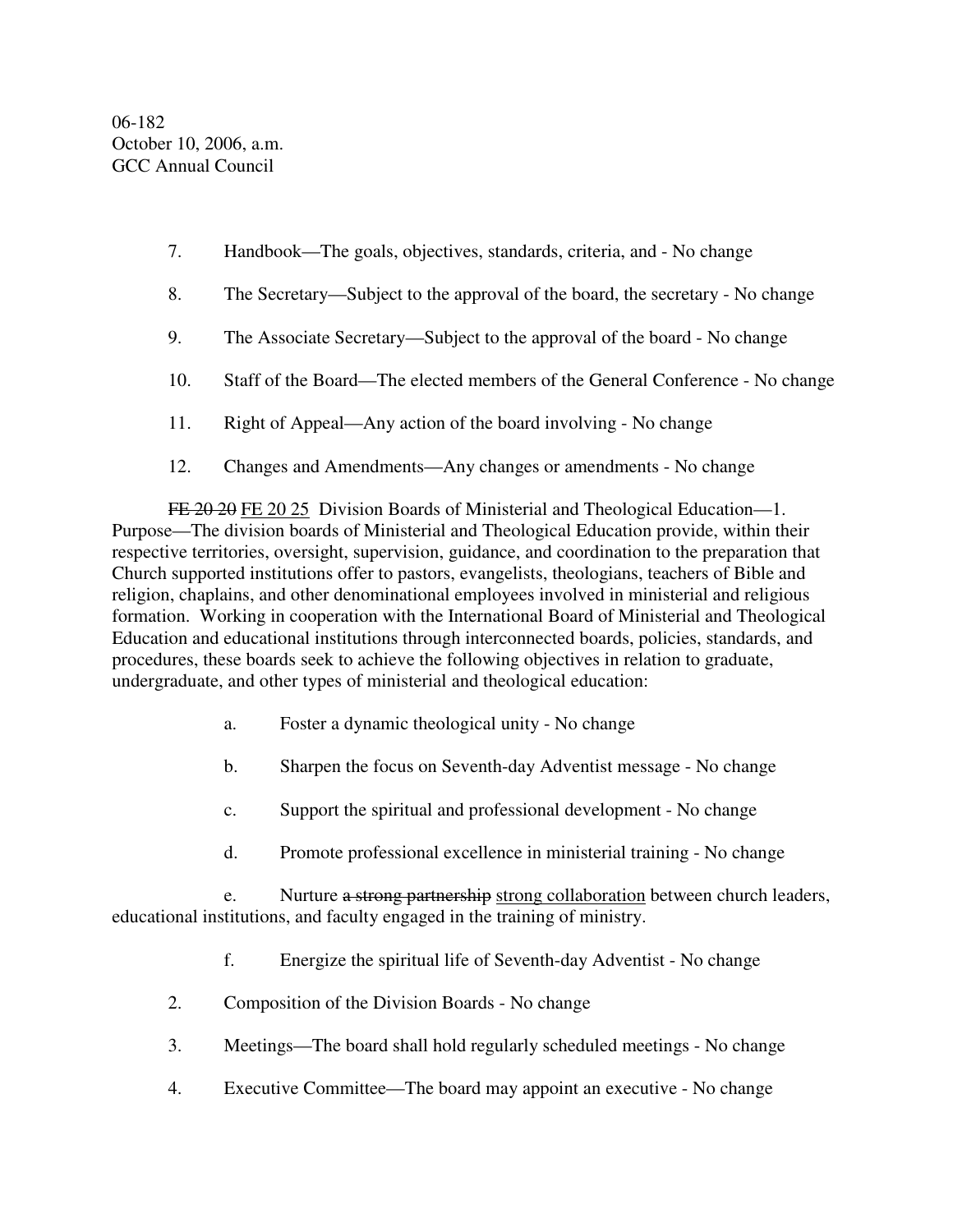06-183 October 10, 2006, a.m. GCC Annual Council

- 5. Duties of the Board No change
- 6. Alternative Procedures—Divisions wishing to operate No change
- 7. Right of Appeal—Any action of the division Board No change

FE 20 25 FE 20 30 Committee on Seventh-day Adventist Health Professional - No change

FE 20 30 FE 20 35 Accrediting Association of Seventh-day Adventist Schools, Colleges, and Universities—1. Purpose—The Accrediting Association of Seventh-day Adventist Schools, Colleges, and Universities is the denominational accrediting authority for all tertiary and graduate educational programs and institutions owned by the Seventh-day Adventist Church. Church entities. It also reviews and endorses the accreditation of secondary schools owned by the Church, as recommended by the Commissions on Accreditation of the divisions (see FE 20) 35). (see FE 20 40). The Commission on Accreditation of each division is responsible for the denominational accreditation of primary schools owned by the Church in its territory. The Accrediting Association of Seventh-day Adventist Schools, Colleges, and Universities and the Commissions on Accreditation evaluate the quality of the denominational institutions' programs and their implementation of the Seventh-day Adventist philosophy of education in order to foster the unity and mission of the Church.

- 2. Composition of the Accrediting Association No change
- 3. Staff—The director and the associate directors No change
- 4. Procedure—The staff of the Accrediting Association No change
- 5. Focused Evaluation Visit—In addition to the full evaluation No change
- 6. Meetings No change
- 7. Appeals—Any action of the Accrediting Association No change
- 8. Reports—All denominationally operated secondary No change
- 8. Budget—The General Conference shall annually appropriate No change

 FE 20 35 FE 20 40 Commissions on Accreditation—Each division shall have - No change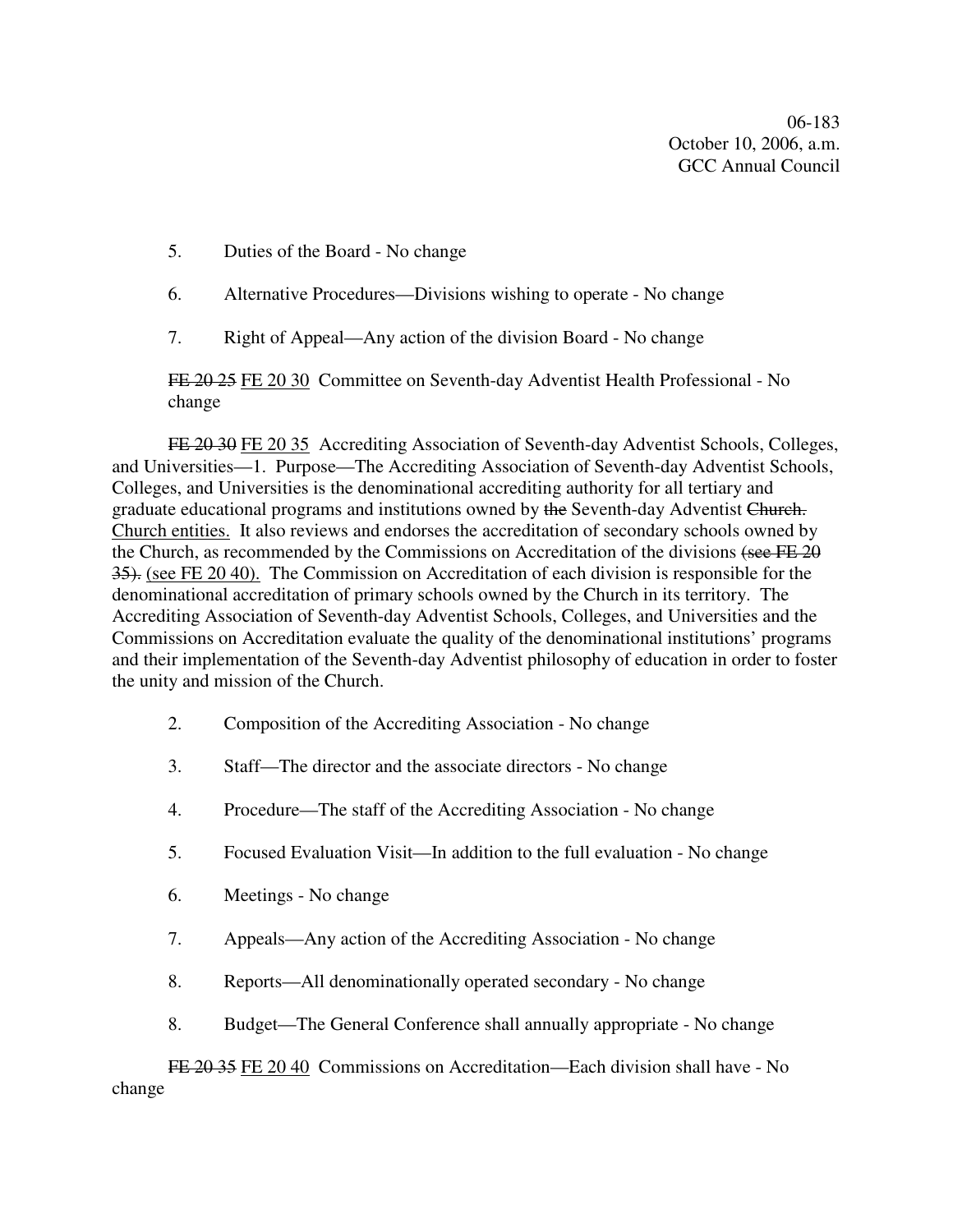06-184 October 10, 2006, a.m. GCC Annual Council

FE 20 40 FE 20 45 Nondenominational Accreditation – No change

FE 20 45 FE 20 50 Affiliation Procedures—When an affiliation between - No change

FE 20 50 FE 20 55 Division Board of Education—1. Purpose—Each division shall appoint a division board of education to coordinate and supervise the denominational activities and programs conducted in its territory. (If convenient, divisions may appoint two boards of education—one for the elementary and secondary levels and another for the post-secondary level.) These division boards of education report to their division committees and, on post-secondary matters as specified by policy, to the General Conference International Board of Education.

2. Membership—The membership of these boards shall be appointed - No change

3. Meetings—These boards shall meet in full session - No change

 4. Functions—The functions of the division boards of education shall be in harmony with the educational policies of the International Board of Education and shall include the following:

 a. To develop and implement plans, guidelines, policies, standards, and practices for all the educational institutions, programs, and activities in their territories.

b. To advise division leadership in the development - No change

c. To approve the establishment of new - No change

d. To coordinate the selection and development - No change

FE 20 55 FE 20 60 The Union Board of Education - No change

FE 20 60 FE 20 65 Home and Parent Education—The promoting and fostering - No change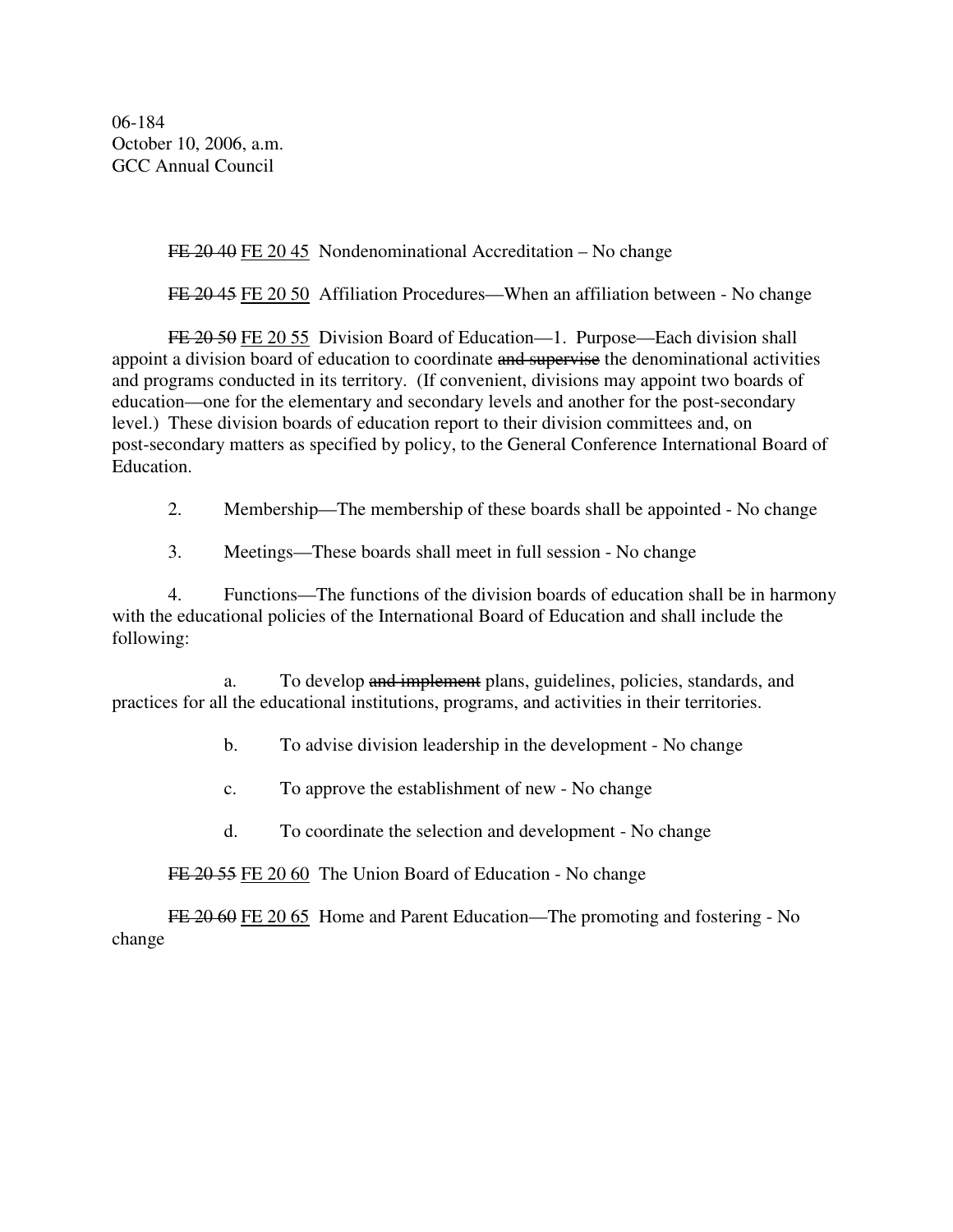06-185 October 10, 2006, a.m. GCC Annual Council

At 11:20 a.m., the Executive Committee was recessed.

# ADVENTIST DEVELOPMENT AND RELIEF AGENCY INTERNATIONAL—LEGAL MEETING

 At 11:20 a.m., the Adventist Development and Relief Agency International legal meeting was convened.

At 11:27 a.m., the Executive Committee was reconvened.

#### 06AC to MAF

#### HOPE CHANNEL UPDATE

 Bradley Thorp, Director of the Adventist Television Network—Hope Channel, gave an update on the activities of the Hope Channel as they celebrate their third anniversary.

VOTED, To record receipt of the Hope Channel update, as presented.

#### 06SM to AM

#### SABBATH SCHOOL AND PERSONAL MINISTRIES DEPARTMENT— REPORT

 Jonathan Kuntaraf, Director of the Sabbath School and Personal Ministries Department, and other members of the Sabbath School and Personal Ministries Department staff, gave a report which has been summarized below:

The vision of *Tell the World* is the mission of the Sabbath School and Personal Ministries Department.

 The official goals of Sabbath School are to promote and facilitate all facets of discipleship which include: 1) Bible study and growth in Christian experience, 2) fellowship among believers, 3) community outreach to meet both felt and spiritual needs, 4) support of world missions, 5) training and equipping members to be involved in personal ministries, 6) coordinating community services carried of members, and 7) coordinating Bible correspondence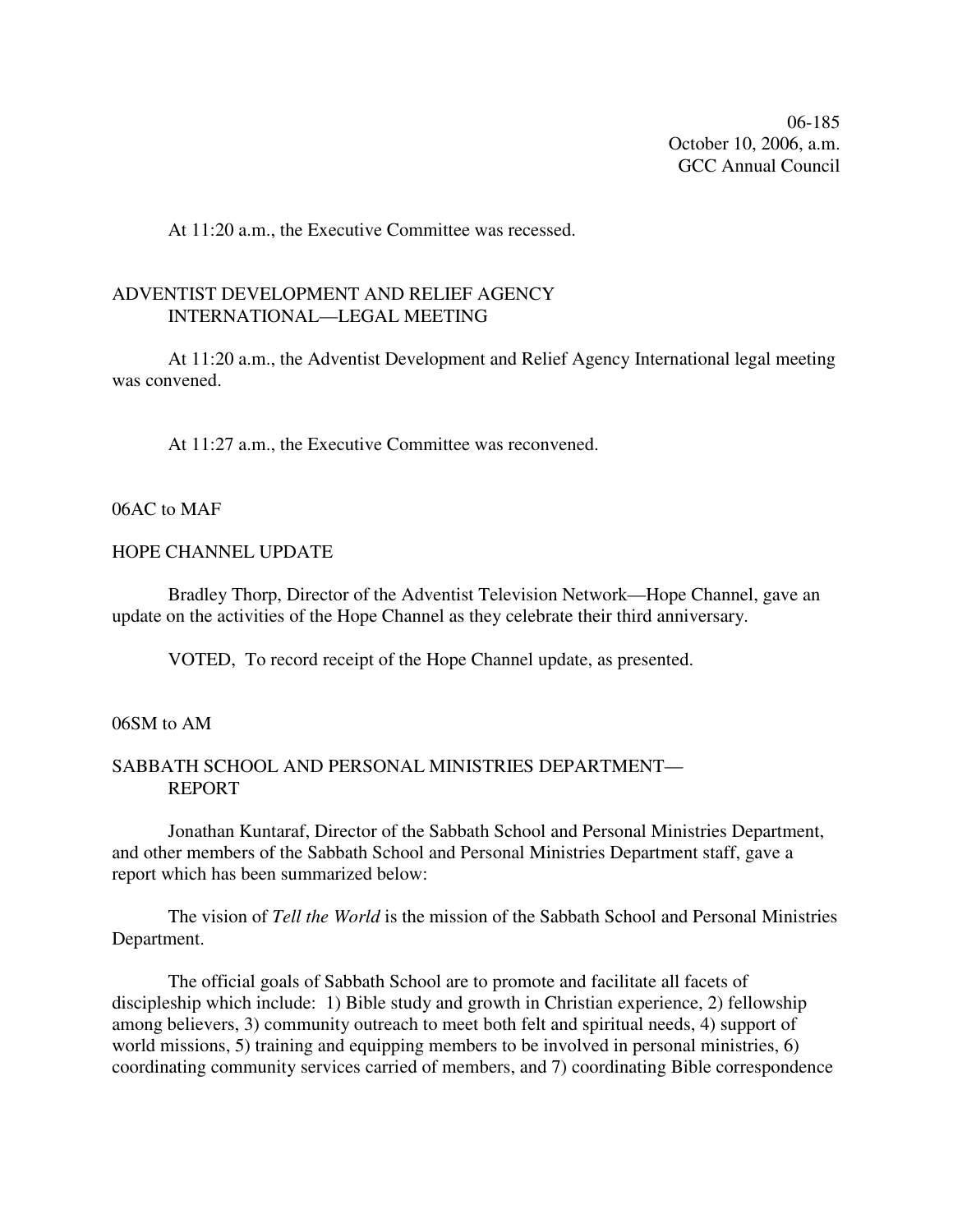06-186 October 10, 2006, a.m. GCC Annual Council

schools and promoting spiritual growth, biblical knowledge, and the understanding of God's truth for this time.

The specific goals are:

 1. Spiritual Growth: Increase the percentage of church members spending time in daily Bible study and prayer from 50 percent to at least 65 percent.

 2. Community Involvement: Increase the percentage of church members involved in community service from 29 percent to at least 40 percent.

 3. Personal Witness: Challenge five million Seventh-day Adventists to reach at least one person for Jesus and bring them into fellowship with God's family by 2010.

 4. City Outreach: Building on *Hope for the Big Cities* to plant and establish new congregations in more than 27 large cities around the world.

 5. Church Planting: Plant and nurture 20,000 new congregations in unentered areas while also providing proper nurture for the 17,000 congregations planted between 2000 and 2005.

 6. Evangelistic Programming: Involve every church in an annual evangelistic event resulting in 400,000 evangelistic outreach and discipleship programs, including 100,000 youth evangelistic series to inspire, motivate, train, equip, and mobilize members to be involved in public evangelism.

 7. Media Ministry: Creatively use technology and communication channels—radio, television, the internet, publications—to reach every person in the world with the gospel message.

VOTED, To accept the report of the Sabbath School and Personal Ministries Department, as presented. (A copy of the full report is attached to the official copy of these minutes.)

Prayer was offered by Choudampalli H John, President of the East Central Indian Union (SUD).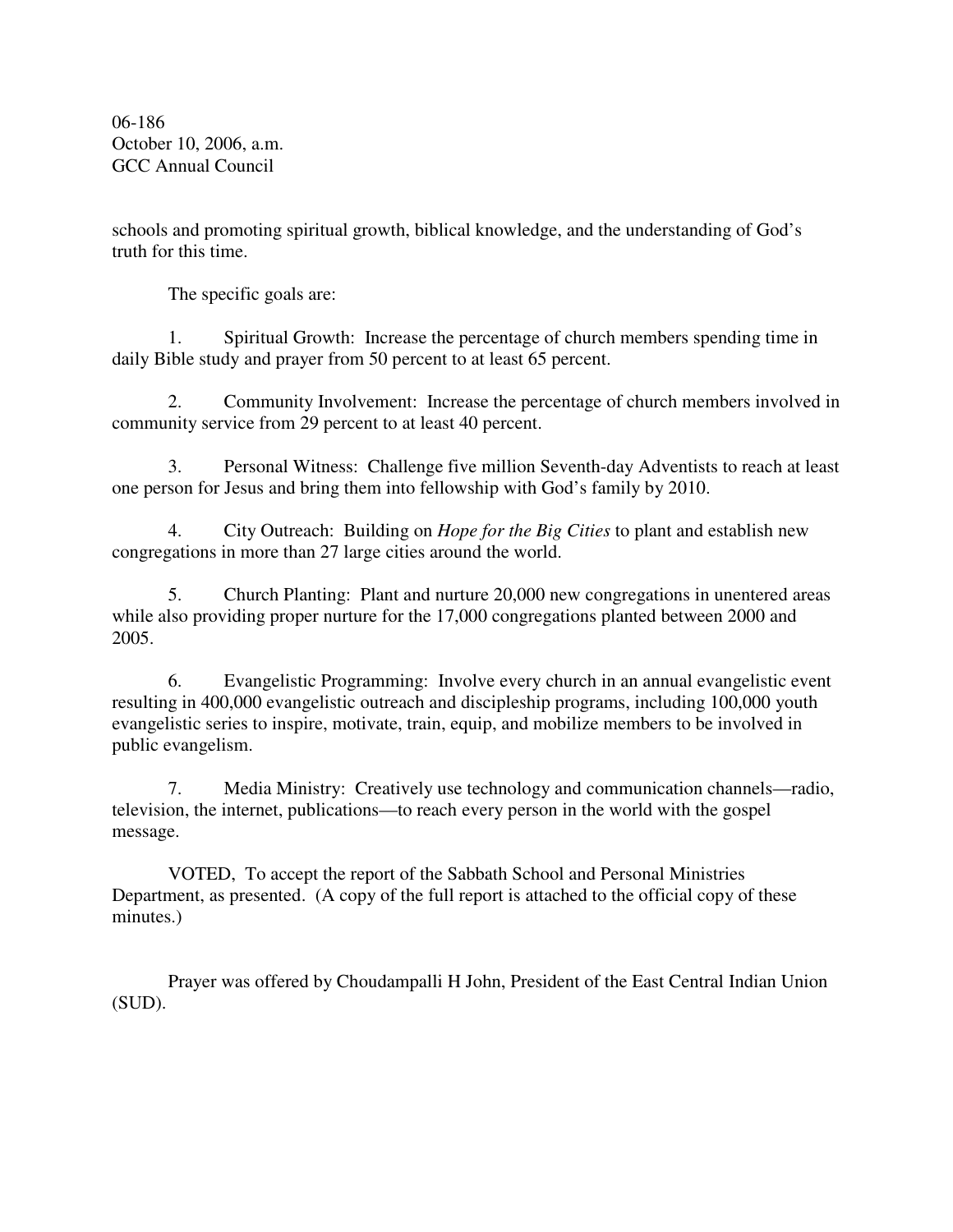06-187 October 10, 2006, a.m. GCC Annual Council

 Jan Paulsen and Michael L Ryan, Chairs Claude Sabot, Secretary Larry R Evans, Editorial Secretary Tamara K Boward, Recording Secretary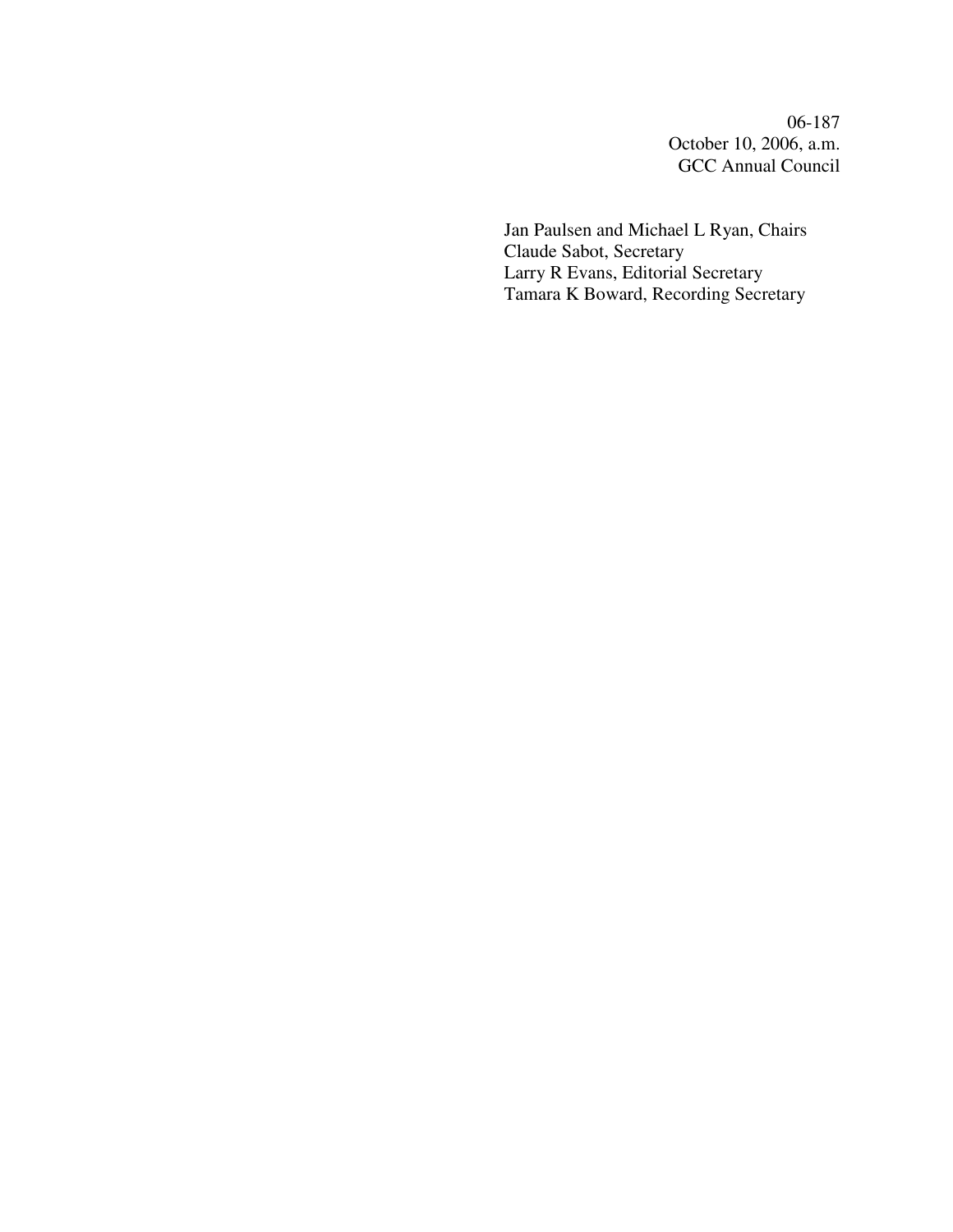#### ANNUAL COUNCIL OF THE

#### GENERAL CONFERENCE EXECUTIVE COMMITTEE

October 10, 2006, 2:00 p.m.

Pardon K Mwansa, chair, called to order the seventh session of the 2006 Annual Council.

Prayer was offered by Younis Masih, President of the Pakistan Union Section (TED).

#### 06AC to PKM

#### GENERAL CONFERENCE SESSION 2015—VENUE

VOTED, To select San Antonio, Texas as the venue for the 2015 General Conference Session.

06AC to LCC

#### SELECTION OF EXTERNAL AUDITOR FOR THE GENERAL CONFERENCE

VOTED, To accept Manner, Costerisan and Ellis, P.C. as the external auditor for the General Conference.

06AC to LCC

# REPORT ON AUTHORIZATION FOR FINANCIAL REVIEWS UNDER EXCEPTIONAL CIRCUMSTANCES IN EURO-ASIA DIVISION

VOTED, To record receipt of the report, as presented by Lowell C Cooper.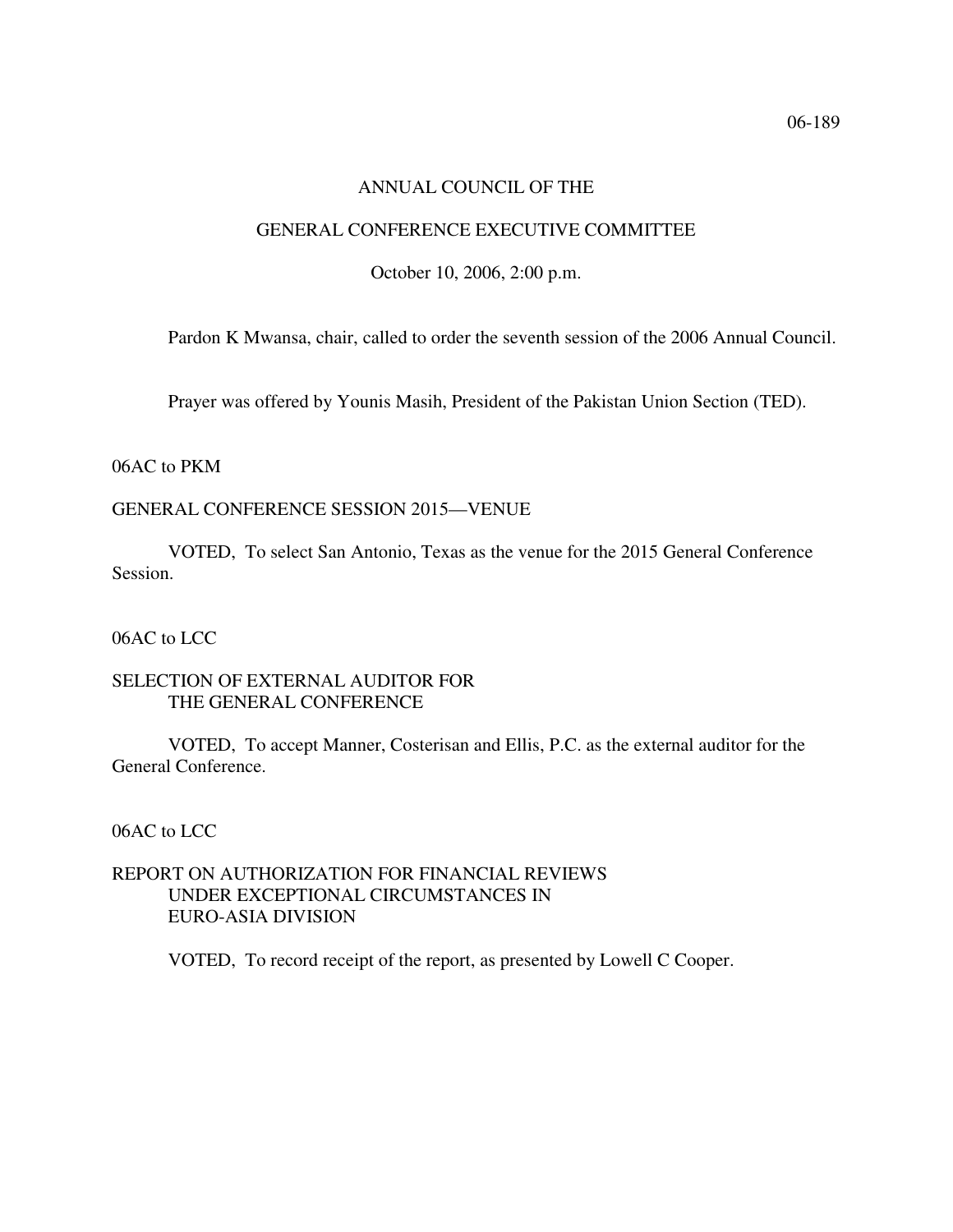06-190 October 10, 2006, p.m. GCC Annual Council

# COM/PRE/ADCOM/PreC/GCDO06AC/06AC to LCC(DIV)

# 127-06G SEVENTH-DAY ADVENTIST CHURCH WEB SITES— **GUIDELINES**

VOTED, To approve the following statement of guidelines on the establishment and operation of Web sites and other Internet-based communications (such as podcasts, videocasts, weblogs, etc) sponsored by denominational entities.

#### Guidelines for Seventh-day Adventist Church Web Sites

 The presence of Seventh-day Adventist churches, offices, and institutions around the world has established a global recognition for the Church. Public perception concerning the worldwide family of Seventh-day Adventists is influenced by the lives of members, by the actions of each organization, by denominationally-identified services and programs, and by the maintenance of aesthetic appeal at all physical properties. The Church has adopted and registered, as a trademark, its official name and logo. All denominational organizations listed in the current *Seventh-day Adventist Yearbook* are authorized to use, for non-commercial purposes, the registered trademarks ("Seventh-day Adventists," "Adventist," "SDA," or any derivative of such; see GC BA 40 40) and logo, of the Church. The right to use the official name and logo of the Church is accompanied by an obligation to protect these against misuse and misrepresentation.

 Technological advances have made it possible for a local entity of the Church to exhibit a global presence through an Internet Web site. It is in the interest of the worldwide Church to provide guidance regarding how the Church is portrayed, and thus perceived, through a Web site. All denominational entities choosing to establish an online presence are expected to develop their Web sites within the scope of the following guidelines. Division executive committees may adopt additional guidelines respecting the content and operation of Web sites within the division territory.

1. Only official churches, organizations, and entities administered by organizations listed in the *Seventh-day Adventist Yearbook* are entitled to use the Seventh-day Adventist Church's corporate identity symbols (logo graphic and text) as described in the Church's corporate identity standards manual.

2. Domain names used by Church entities should be owned and registered in the entity's name, or in the name of another denominational entity, such as a conference, union, or division, that has granted use of its domain name; and a business plan should be established to preserve the domain name for future use by the entity.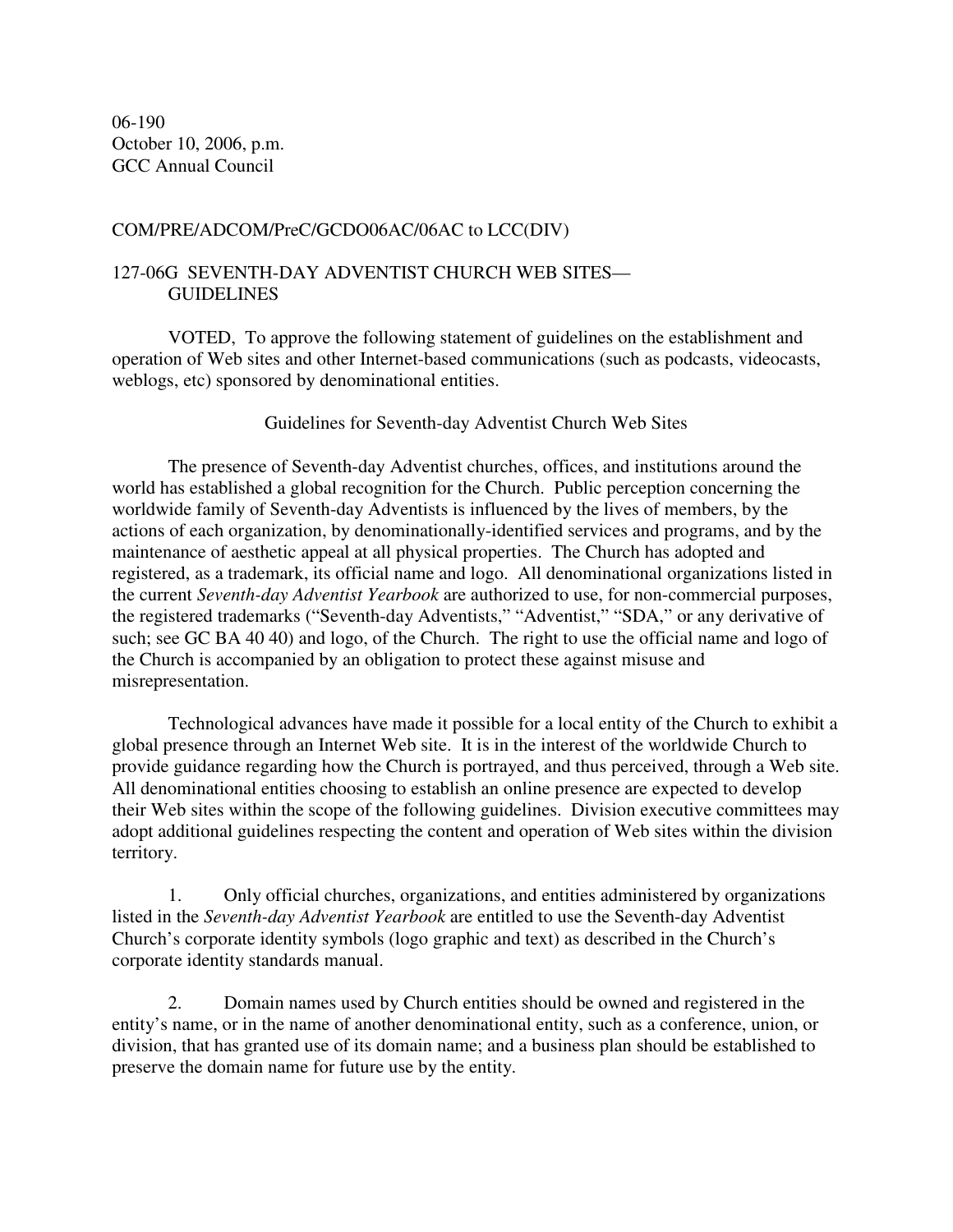06-191 October 10, 2006, p.m. GCC Annual Council

3. Every denominational Web site should display appropriate trademark and copyright notices and symbols.

4. Seventh-day Adventist Church beliefs and teachings are to be upheld in content published on all denominational Web sites. Promotional material and information provided through the Web site must be consistent with the beliefs and ethical values of the Seventh-day Adventist Church.

5. Widespread public access to a Web site requires that communication and information originating from a site must reflect the courtesies of public discourse. The Church's message can be communicated in ways that acknowledge diversity of viewpoints while avoiding hostile or offensive remarks and caricatures about other people, groups, or organizations.

6. Seventh-day Adventist Web sites must respect intellectual property rights when posting audio, video, pictures, text, and all other content.

7. All Web sites should display professional appearance, including design, choice of colors, graphics, and layout. It is recommended that Web sites be tested for usability before being made public. Divisions may identify preferred Web site hosts and/or software platforms in order to facilitate connectivity among denominational entities and to maintain technical quality of denominational Web sites.

8. Adventist internal language, jargon, acronyms, and abbreviations are to be used with care on denominational Web sites as they are available to all Internet users, many of whom will have little understanding of such terms. Web site content is to be checked for spelling and grammar.

9. The board or executive committee of the entity having a Web presence is ultimately responsible for the maintenance, content, and operation of the site. Therefore, each entity is expected to establish a system for monitoring and oversight, including the appointment of personnel who are entrusted with responsibility for managing the Web site and its content. Care should be exercised in selecting types of information that is made available for global access.

10. In the context of the Internet culture, Web pages which include time-sensitive information should be updated on a regular basis. It is recommended that a monitoring system be established to measure unique visitors or page views.

11. Care should be exercised when selecting links to other Web sites. Information portrayed on Web sites linked to a denominational entity's site should be supportive of the Church's mission, message, and values. Legal counsel should be obtained as to whether or not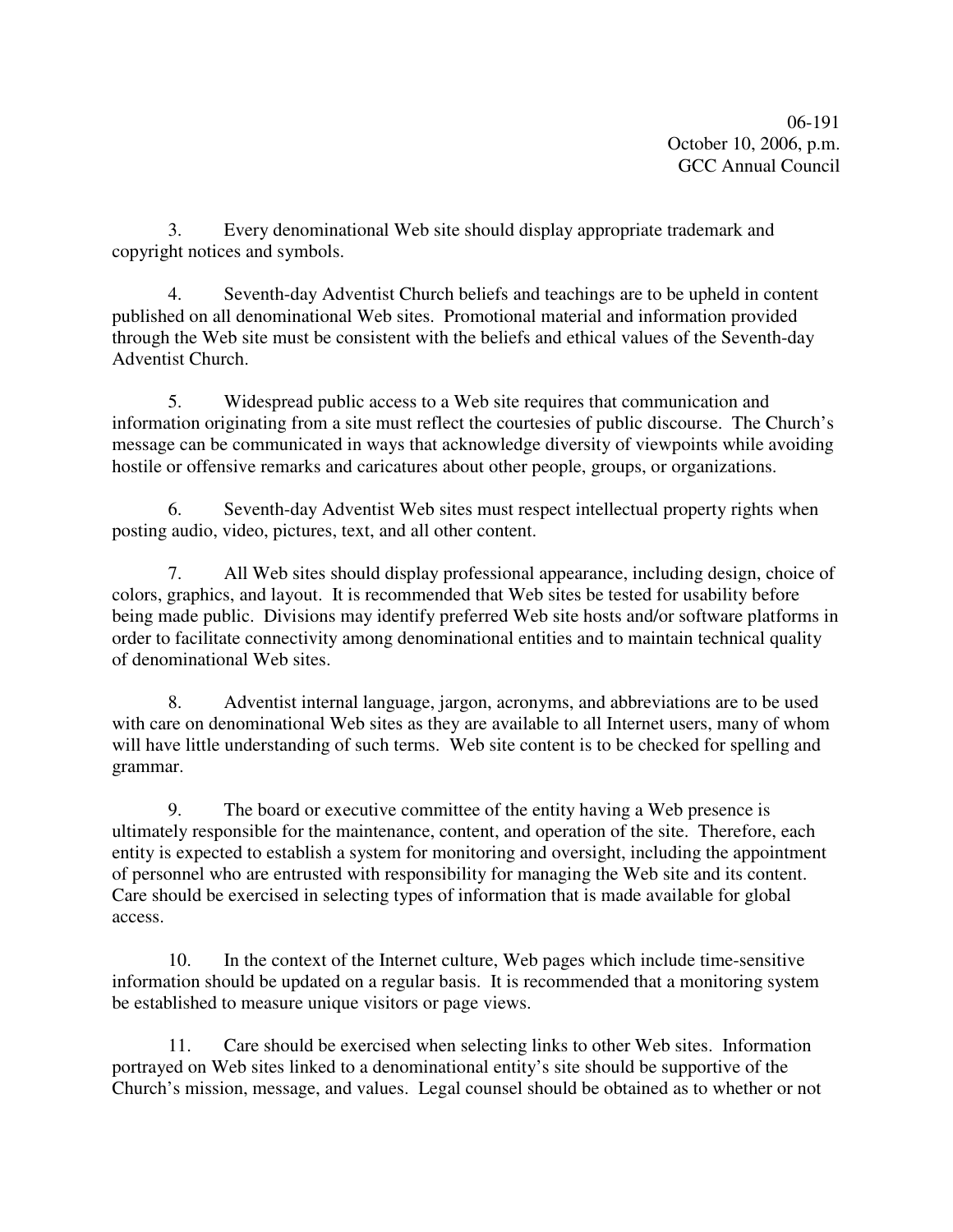06-192 October 10, 2006, p.m. GCC Annual Council

commercial activity facilitated by the Web site will jeopardize the organization's status as a religious, not-for-profit organization.

12. Denominational entities sponsoring Web sites are responsible for ensuring that the operation and content of the site is in compliance with applicable laws, including requirements for the privacy protection of children who may access the Web site or whose picture may be placed on the Web site.

13. A feedback option for visitors to leave inquiries and comments is recommended.

# AUD/PolRev&Dev/ADCOM/06AC to LRE(DIV)

# 224-06G AUTHORIZATION FOR FINANCIAL REVIEWS UNDER EXCEPTIONAL CIRCUMSTANCES (AUDITING POLICIES) - POLICY ADDITION

VOTED, To add a new section GC SA 20, Authorization for Financial Reviews Under Exceptional Circumstances, to read as follows:

SA 20 Authorization for Financial Reviews Under Exceptional Circumstances

SA 20 05 When, in the judgment of a division's officers, exceptional circumstances indicate a need in specific territories for modification to the services normally provided by the General Conference Auditing Service, the officers may file a request with the General Conference President for other arrangements to be made. The General Conference officers (President, Secretary, and Treasurer), after consultation with the chair of the General Conference Auditing Service Board, may recommend that the General Conference Administrative Committee authorize arrangements for financial reviews instead of the standard financial audits ordinarily performed by General Conference Auditing Service. The General Conference Administrative Committee may grant such authorization for up to two years at a time. In such situations, the procedures and extent of financial reviews shall be determined by the General Conference officers after consultation with division officers and the General Conference Auditing Service Director. The General Conference Executive Committee and the General Conference Auditing Service Board shall be notified regarding the territories involved in any General Conference Administrative Committee-approved arrangements for financial reviews in the place of standard financial audits.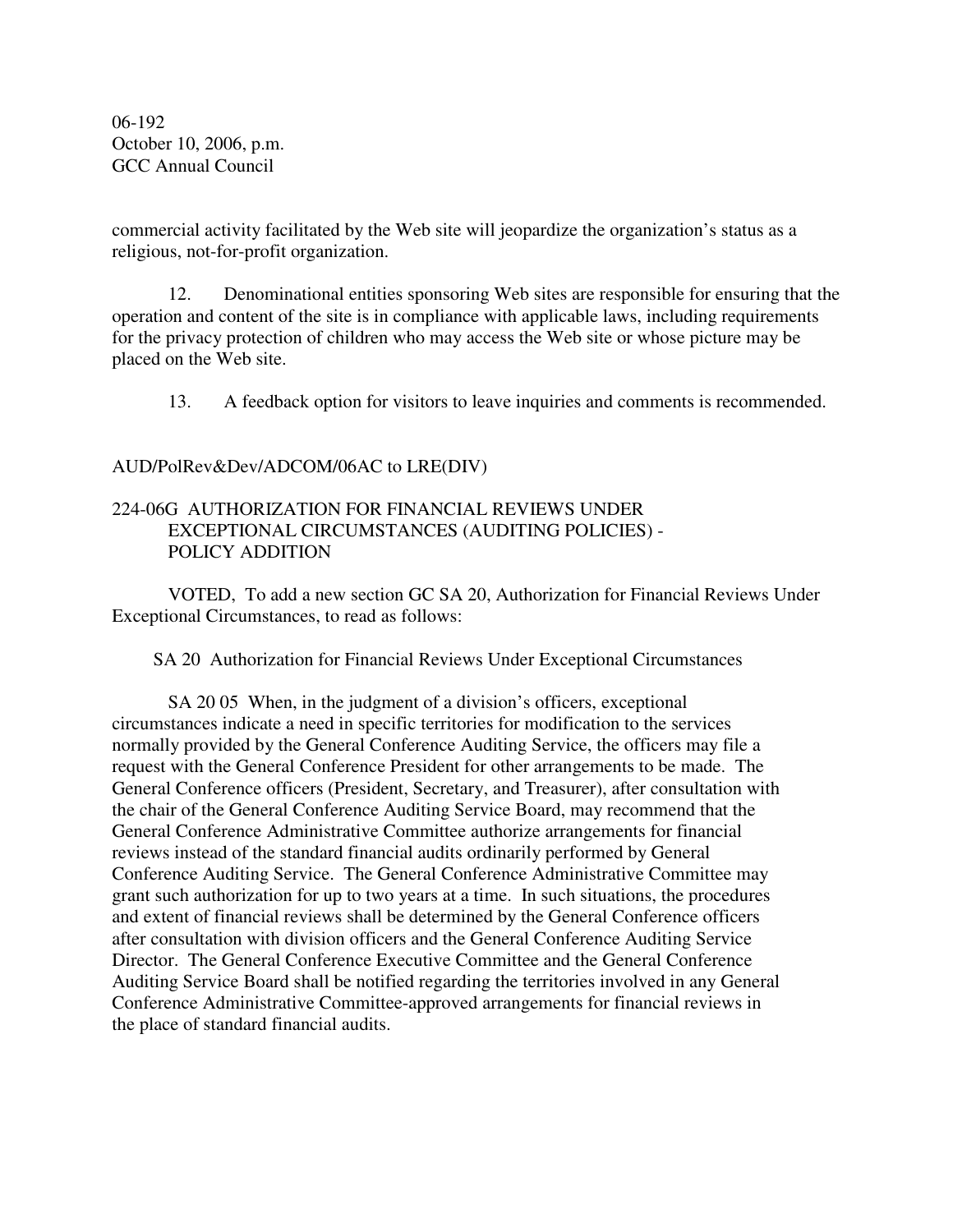06-193 October 10, 2006, p.m. GCC Annual Council

#### AWR/SEC/06AC to LRE

# ADVENTIST WORLD RADIO BOARD (GCC-B)—MEMBERSHIP ADJUSTMENT

 VOTED, To adjust the membership of the Adventist World Radio Board (GCC-B) as follows:

Add Abraham, Vimala

# TRE/TreC/GCDO06AC/06AC to REL

## 126-06G GENERAL CONFERENCE REMUNERATION SCALE

VOTED, To approve the following changes to the General Conference Remuneration Scale:

| Percentage |                  |                                                   |
|------------|------------------|---------------------------------------------------|
| Min        | Max              |                                                   |
|            |                  |                                                   |
| 93         | 110              | <b>Associate Department Director</b>              |
| 93         | 110              | <b>Associate Director-GCAS</b>                    |
| 93         | 110              | <b>Associate Director—Human Resource Services</b> |
| 93         | 110              | <b>Associate Director—White Estate</b>            |
| 93         | 110              | <b>Associate General Counsel</b>                  |
| 93         | $\overline{110}$ | <b>Associate Investment Manager</b>               |
| 93         | 110              | Controller                                        |
| 93         | 110              | Director—Archives and Statistics                  |
| 93         | 110              | Director-In-House Operations                      |
| 93         | 110              | Director—Information Systems Services             |
| 93         | 110              | Editor—Adult Sabbath School Bible Study Guides    |
| 93         | 110              | Special Assistant to President                    |
|            |                  |                                                   |
| <u>93</u>  | 109              | <b>Associate Controller</b>                       |
|            |                  |                                                   |
| 92         | 108              | Special Assistant to Treasurer                    |
| 92         | 108              | Director of Accounting                            |
| 92         | 108              | Senior Portfolio Manager—Investments              |
| 92         | 108              | <b>Associate Investment Manager</b>               |
|            |                  |                                                   |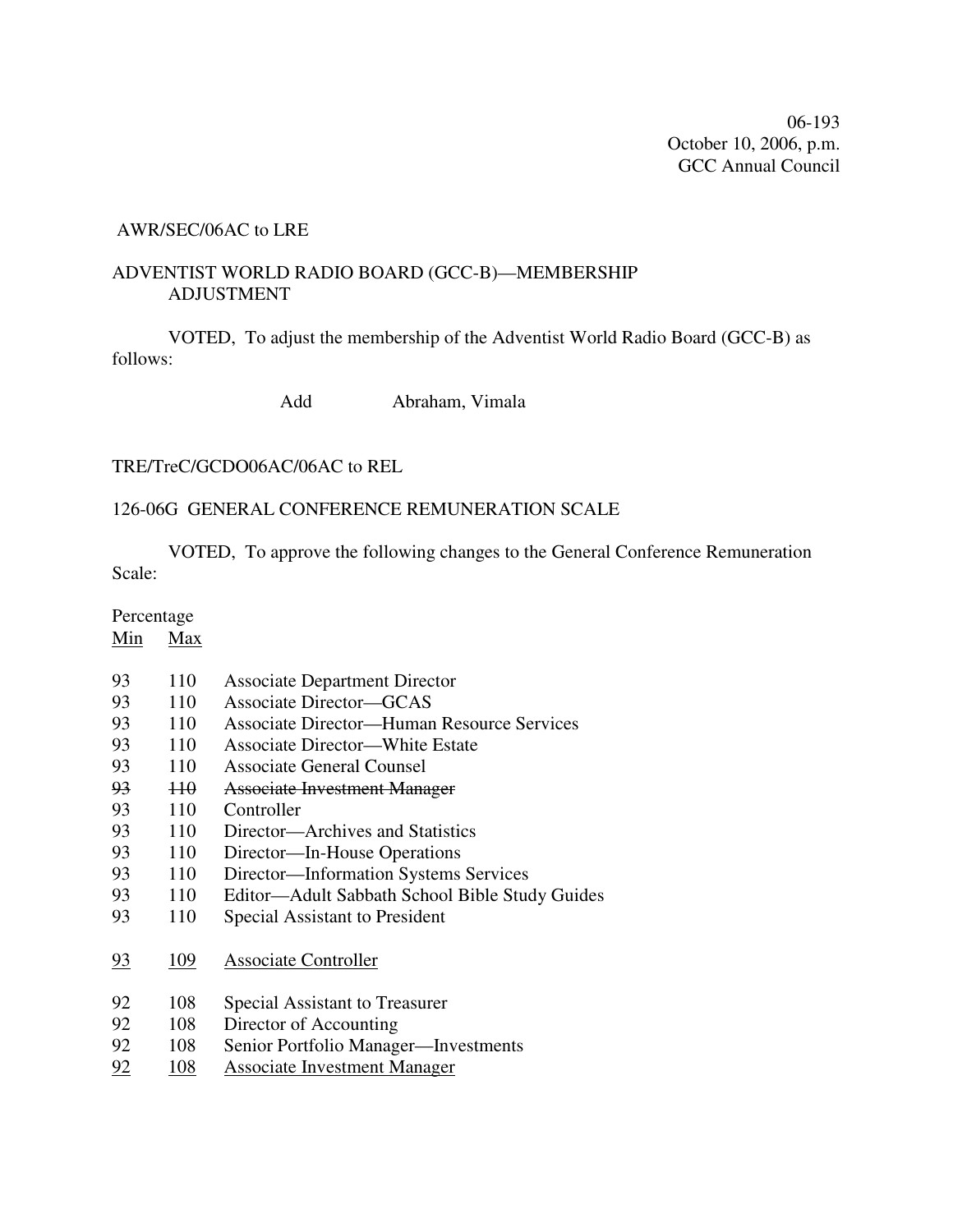06-194 October 10, 2006, p.m. GCC Annual Council

- 91 107 Assistant Director—GCAS<br>91 107 District Director—GCAS
- District Director-GCAS
- 91 107 Editor—*Journal of Adventist Education*

# TRE/FinPl&Bud04AC/04AC/101-04Gg/FinPl&Bud05AC/05AC/101-05Ge/GCDO06AC/06AC to MLR(DIV)

# 101-06Gc CALENDAR OF SPECIAL DAYS AND EVENTS— WORLD 2007

VOTED, To revise the Calendar of Special Days and Events—World 2007, to read as follows:

#### **January**

| 6            | Soul-Winning Commitment                      | Program provided by divisions            |
|--------------|----------------------------------------------|------------------------------------------|
| 13           | Tell the World: Spiritual Growth             | Program provided by GC                   |
| 20           | <b>Health Ministries</b>                     | Program provided by divisions            |
| 27           | Religious Liberty Day                        |                                          |
| February     |                                              |                                          |
| 3            | Tell the World: Church Planting Sabbath      | Program provided by GC                   |
| $10-17$      | Christian Home and Marriage                  | Program provided by GC                   |
| 24           | Let's Talk Sabbath                           | Program provided by GC                   |
| 24           | <b>Health and Temperance Magazines</b>       | Program provided by divisions            |
| <b>March</b> |                                              |                                          |
| 3            | Women's Day of Prayer                        | Program provided by GC                   |
| 10           | Tell the World: Personal Outreach            | Program provided by GC                   |
| $17 - 24$    | Youth Week of Prayer                         | Program provided by GC                   |
| <u>April</u> |                                              |                                          |
|              | <b>Missionary Magazines</b>                  | Program provided by publishing<br>houses |
| 14           | <b>Adventist Mission Emphasis (offering)</b> | Program provided by GC                   |
| 14           | <b>Youth Spiritual Commitment</b>            |                                          |
|              | Celebration (Northern Hemisphere)            |                                          |
| 21           | Literature Evangelism Rally                  | Program provided by divisions            |
| 28           | <b>Christian Education</b>                   | Program provided by divisions            |
|              |                                              |                                          |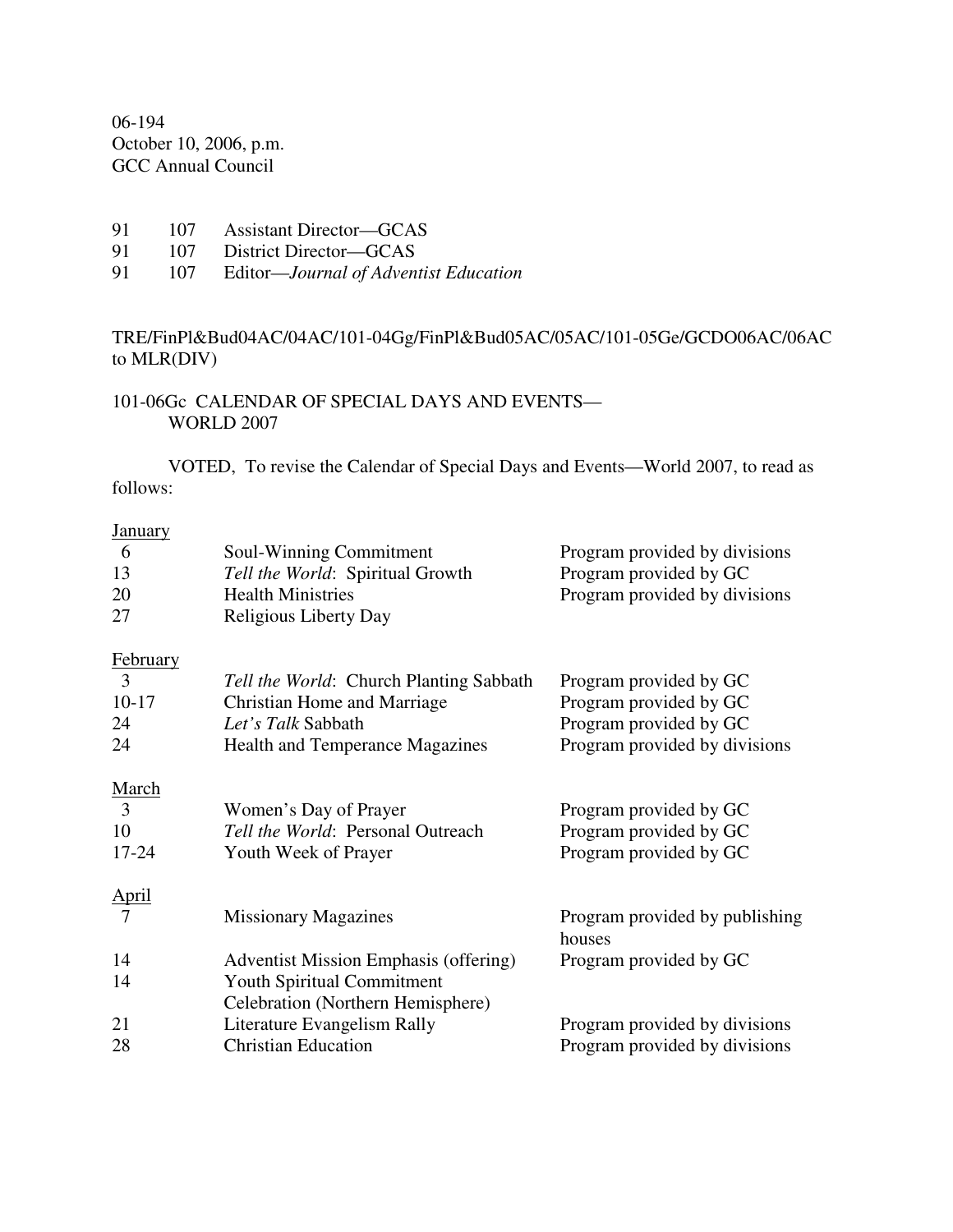06-195 October 10, 2006, p.m. GCC Annual Council

| <u>May</u><br>$1 - 31$<br>5<br>19<br>26     | Drug Awareness Month<br><b>Community Service Evangelism</b><br>Tell the World: Big Cities<br>Sabbath of Hope                                  | Program provided by GC<br>Program provided by divisions<br>Program provided by GC<br>Program provided by GC |
|---------------------------------------------|-----------------------------------------------------------------------------------------------------------------------------------------------|-------------------------------------------------------------------------------------------------------------|
| <u>June</u><br>$\mathfrak{2}$<br>9          | <b>Bible Correspondence School</b><br>Women's Ministry                                                                                        | Program provided by GC                                                                                      |
| <u>July</u><br>$\overline{7}$<br>14         | Home Study International Promotion<br>Tell the World: Media Ministry                                                                          | Program provided by GC                                                                                      |
| <u>August</u><br>4<br>25                    | Global Mission Evangelism<br><b>Abuse Prevention Emphasis</b>                                                                                 | Program provided by divisions<br>Program provided by GC                                                     |
| <b>September</b><br>1<br>$1 - 8$            | Lay Evangelism<br><b>Adventist Review</b><br>(Annual subscription promotion)                                                                  | Program provided by divisions                                                                               |
| 8<br>8<br>8                                 | <b>Family Togetherness</b><br><b>Adventist Mission Emphasis (offering)</b><br>Youth Spiritual Commitment<br>Celebration (Southern Hemisphere) | Program provided by GC<br>Program provided by GC                                                            |
| 15<br>22-27                                 | Pathfinder Day<br><b>Health Emphasis</b>                                                                                                      | Program provided by divisions                                                                               |
| <b>October</b><br>6<br>6<br>13<br>20        | Sabbath School Guest<br>Tell the World: In the Community<br>Spirit of Prophecy<br>Children's Sabbath                                          | Program provided by divisions<br>Program provided by GC<br>Program provided by White Estate                 |
| <b>November</b><br>$3-10$<br>10<br>17<br>24 | Week of Prayer<br>Annual Sacrifice (offering)<br>Ingathering<br><b>Bible Emphasis</b>                                                         | Program provided by GC<br>Program provided by divisions                                                     |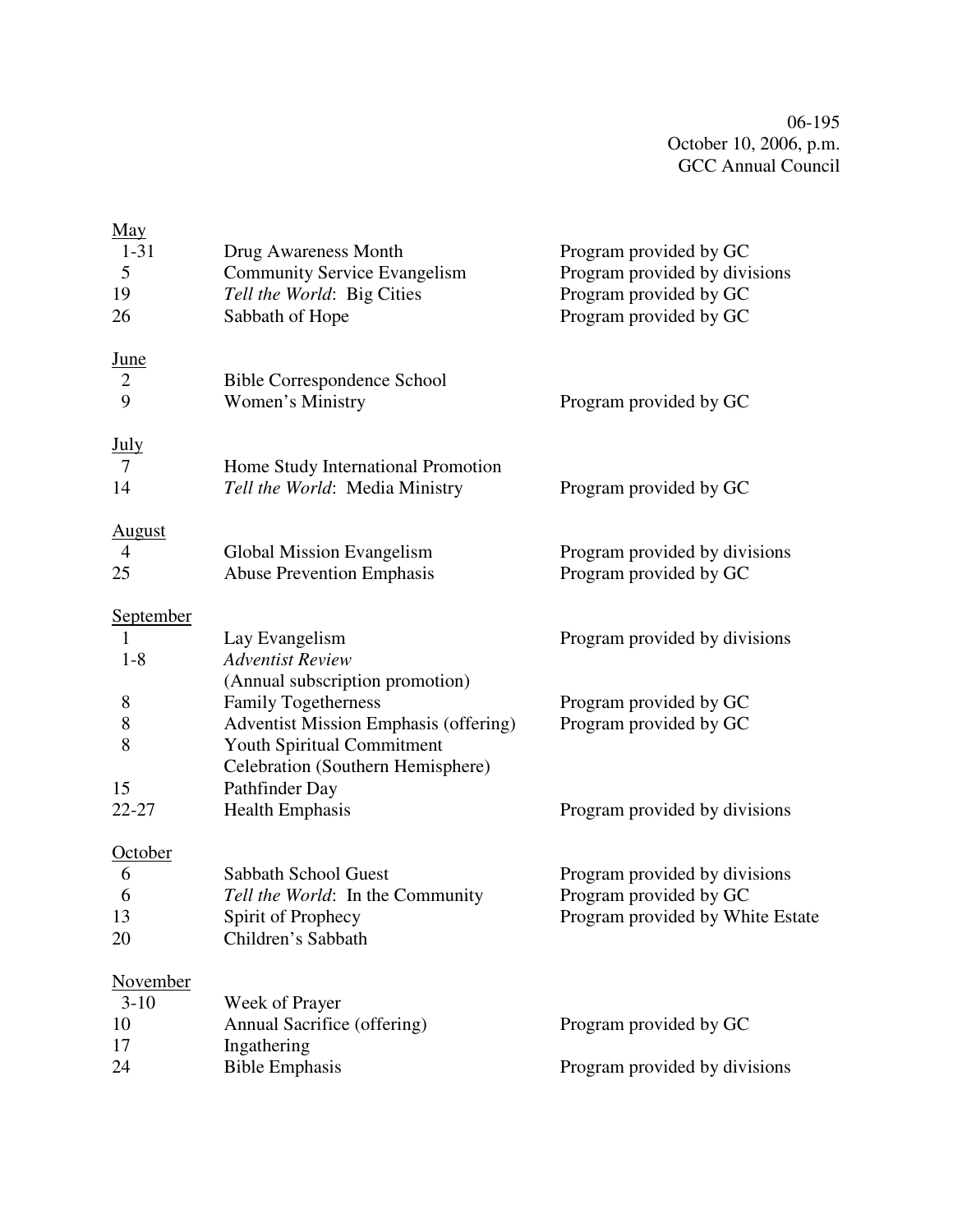06-196 October 10, 2006, p.m. GCC Annual Council

#### December

1 Stewardship Program provided by divisions

## TRE/GCDO06AC/06AC to MLR(DIV)

## 289-06G THIRTEENTH SABBATH SCHOOL OFFERING— CHILDREN'S PROJECT

VOTED, To request divisions to choose at least one project that will capture the interest of children and youth when selecting projects to benefit from the 13<sup>th</sup> Sabbath School Offering.

## AMC/ADCOM/06AC to MLR

#### 294-06G GLOBAL CENTER FOR ADVENTIST-MUSLIM RELATIONS

VOTED, To form a corporate entity to allow the International Council for Interfaith Study to conduct its business activities from a neutral jurisdiction while being resident in Cyprus.

# SEC/ADCOM/GCDO05SM/05SM/ADCOM/GCDO05GCS/GCC(St. Louis)/ADCOM/ ADCOM/ADCOM/SecC/GCDO05AC/05AC/05AC/102-05Gb/SEC/ADCOM/ADCOM/ ADCOM/ADCOM/SecC/GCDO06SM/06SM/ADCOM/ADCOM/ADCOM/ADCOM/ ADCOM/ADCOM/ADCOM/GCDO06AC/06AC to RJH(DIV)

#### 102-06Ga AUTHORIZED MEETINGS 2006

VOTED, To approve the updated list of Authorized Meetings 2006 with the understanding that attendance at these meetings must also be approved by the administration of each entity, as follows:

#### DATE DAY MEETING LOCATION

#### October 2006

| $10$ (eve) | Tue        | <b>Adventist Health International</b>             | Silver Spring MD   |
|------------|------------|---------------------------------------------------|--------------------|
| 11(am)     | Wed        | <b>ADRA Membership Meeting</b>                    | Silver Spring MD   |
| $12 - 16$  | Thu        | Ellen G White Estate Advisory                     | Silver Spring MD   |
| 13(am)     | Fri        | <b>Andrews University Board Finance Committee</b> | Berrien Springs MI |
| $15 - 17$  | <b>Sun</b> | <b>Biblical Research Institute Committee</b>      | Berrien Springs MI |
| 15         | Sun.       | <b>Andrews University Subcommittees</b>           | Berrien Springs MI |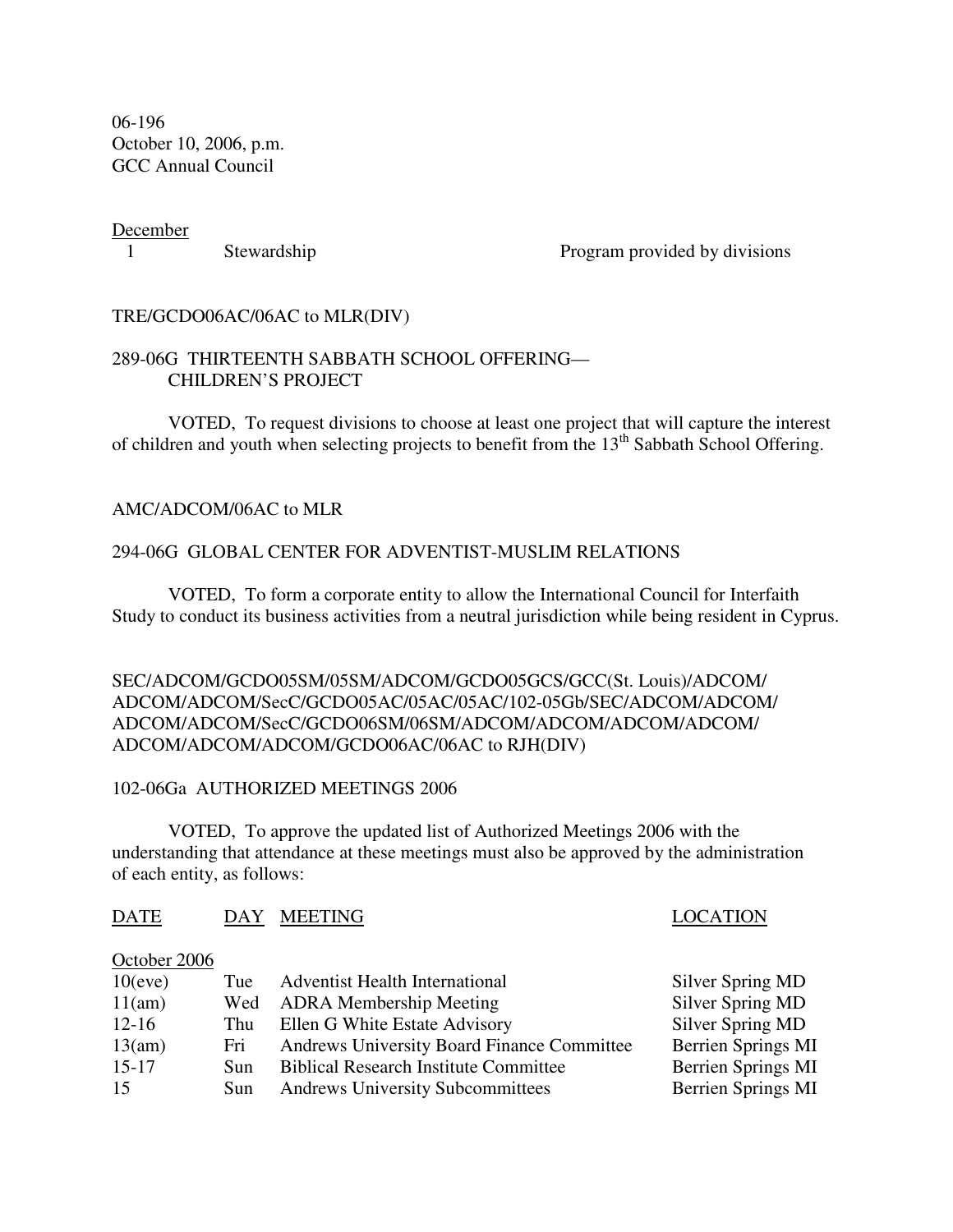06-197 October 10, 2006, p.m. GCC Annual Council

#### DATE DAY MEETING SERVICES AND LOCATION

| October 2006 contd                           |                          |                                                                                                                                                                        |                                                    |
|----------------------------------------------|--------------------------|------------------------------------------------------------------------------------------------------------------------------------------------------------------------|----------------------------------------------------|
| 15(pm)                                       | Sun                      | Andrews University Seminary Executive Com                                                                                                                              | Berrien Springs MI                                 |
| 16                                           | Mon                      | <b>Andrews University Board</b>                                                                                                                                        | Berrien Springs MI                                 |
| 16(am)                                       | Mon                      | <b>Andrews University Special Constituency Meeting</b>                                                                                                                 | <b>Berrien Springs MI</b>                          |
| 16,17                                        | Mon                      | <b>Biblical Research Institute Committee</b>                                                                                                                           | Loma Linda CA                                      |
| 16-Nov 4                                     | Mon                      | Institute of World Mission                                                                                                                                             | Berrien Springs MI                                 |
| 17(am)                                       | Tue                      | Loma Linda Boards and Executive Committees                                                                                                                             | Loma Linda CA                                      |
| 19                                           | Thu                      | <b>Supporting Ministries Advisory Committee</b>                                                                                                                        | Sacramento CA                                      |
| 22,23                                        | Sun                      | Oakwood College Board of Trustees                                                                                                                                      | Huntsville AL                                      |
| $26(pm) - 30(am)$ Thu                        |                          | <b>NAD Yearend Meeting</b>                                                                                                                                             | Silver Spring MD                                   |
| November 2006                                |                          |                                                                                                                                                                        |                                                    |
| 16                                           | Thu                      | Ellen G White Estate Board                                                                                                                                             | Silver Spring MD                                   |
| 30                                           | Thu                      | <b>Adventist Risk Management Board</b>                                                                                                                                 | Silver Spring MD                                   |
| December 2006<br>11<br>12,13<br>14(am)<br>18 | Mon<br>Tue<br>Thu<br>Mon | <b>ADRA Executive Committee</b><br>Loma Linda Boards and Board Committees<br><b>Adventist Health International Services</b><br>Inst for Prevention of Addictions Board | Silver Spring MD<br>Loma Linda CA<br>Loma Linda CA |
| 19                                           | Tue                      | R&H Executive & Finance Committees                                                                                                                                     | Silver Spring MD                                   |
|                                              |                          |                                                                                                                                                                        |                                                    |

#### YM/ADCOM/06AC to AM(DIV)

## 128-06G WORLD CONFERENCE ON YOUTH AND COMMUNITY SERVICE—VENUE

Taiwan government officials have shown a positive spirit toward our planned program. The mayors of Taipei and Taichung are very excited about our participation in community services. The facilities are available to accommodate the Conference at reasonable prices. The government has promised to consider giving us free rental of the Taipei Arena for up to three days since delegates coming from foreign countries will provide community services in the country. Securing visas for delegates will not be a problem. There is very little Adventist presence in Taiwan and our program will make the Church's presence visible during the Taiwan Conference centennial celebrations. It is therefore, very important that we start booking for some of the facilities early to take advantage of the benefits.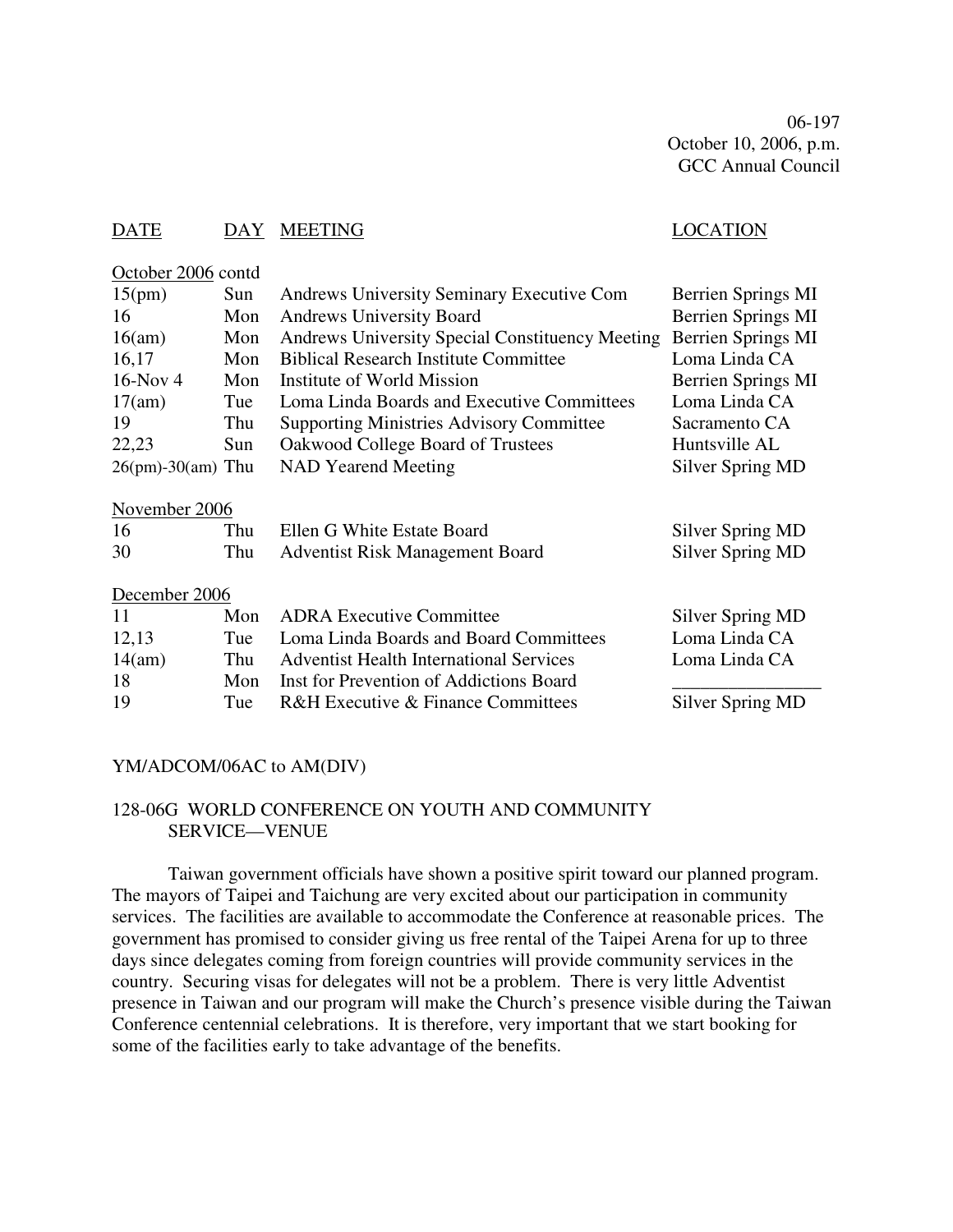06-198 October 10, 2006, p.m. GCC Annual Council

 VOTED, To hold the second World Conference on Youth and Community Service December 24, 2007 to January 5, 2008 in Taipei, Taiwan.

# SEC/ADCOM/GCDO05SM/05SM/ADCOM/GCDO05GCS/GCC(St. Louis)/ADCOM/ ADCOM/ADCOM/SecC/GCDO05AC/05AC/102-05Gc/SEC/ADCOM/ADCOM/SecC/ GCDO06SM/06SM/ADCOM/ADCOM/ADCOM/ADCOM/ADCOM/ADCOM/GCDO06AC/ 06AC to RJH(DIV)

#### 102-06Gb AUTHORIZED MEETINGS 2007

 VOTED, To approve the updated list of Authorized Meetings 2007 with the understanding that attendance at these meetings must also be approved by the administration of each entity, as follows:

| DATE              | DAY | <b>MEETING</b>                                     | <b>LOCATION</b>           |
|-------------------|-----|----------------------------------------------------|---------------------------|
| January 2007      |     |                                                    |                           |
| $3-6$             | Wed | Institute of World Mission Re-entry Program        | Cooranbong AUSTRALIA      |
| $4 - 7$           | Thu | Ellen G White Estate Board Consultation            |                           |
| $9 - 13$          | Tue | <b>PREXAD</b>                                      | St Petersburg FL          |
| $12 - 27$         | Tue | Institute of World Mission                         | Cooranbong AUSTRALIA      |
| 28-Feb 2          | Sun | Women's Ministries Directors'—Interfaith Conf      | <b>CYPRUS</b>             |
| February 2007     |     |                                                    |                           |
| 13                | Tue | <b>Supporting Ministries Advisory</b>              | Sacramento CA             |
| $15 - 18$         | Thu | <b>ADRA</b> International Board Retreat            | Kigali RWANDA             |
| 21                | Wed | <b>Christian Record Services Finance Committee</b> | Lincoln NE                |
| 22                | Thu | <b>Christian Record Services Board of Trustees</b> | Lincoln NE                |
| $23(eve) - 25$    | Fri | <b>LLUAHSC Board Retreat</b>                       | <b>CALIFORNIA</b>         |
| 26,27             | Mon | Loma Linda Boards and Board Committees             | Loma Linda CA             |
| 27-March 1        | Tue | <b>IRLA World Congress</b>                         | Cape Town S AFRICA        |
| 28(am)            | Wed | Geoscience Institute Board                         | Loma Linda CA             |
| 28(pm)            | Wed | <b>Adventist Health International</b>              | Loma Linda CA             |
| <b>March 2007</b> |     |                                                    |                           |
| 2(am)             | Fri | <b>Andrews University Board Finance Committee</b>  | <b>Berrien Springs MI</b> |
| 3                 | Sab | Festival of Religious Freedom                      | Cape Town S AFRICA        |
| 4                 | Sun | <b>Andrews University Board Subcommittees</b>      | Berrien Springs MI        |
| 4(pm)             | Sun | Andrews University Seminary Executive Com          | <b>Berrien Springs MI</b> |
| 5                 | Mon | <b>Andrews University Board</b>                    | <b>Berrien Springs MI</b> |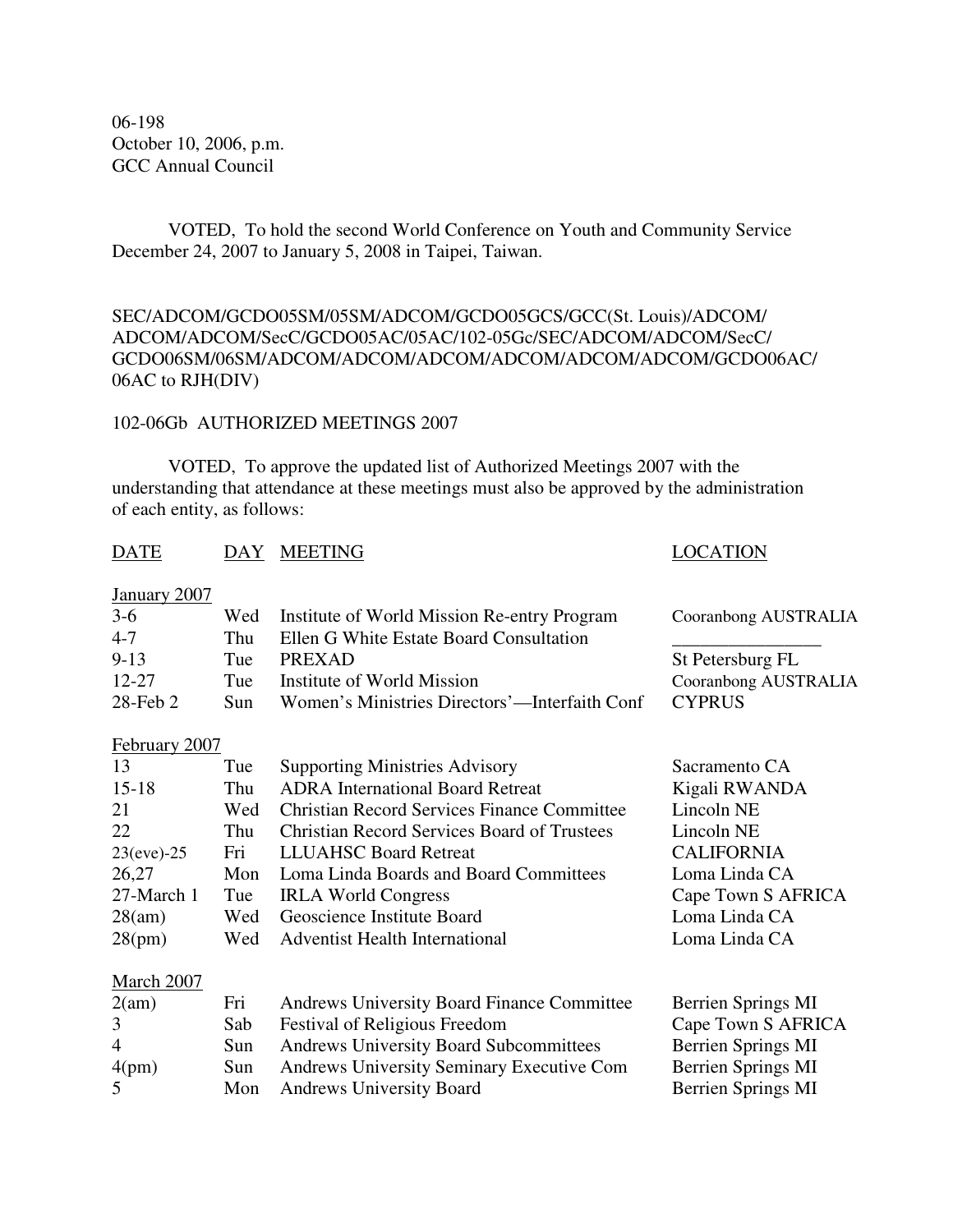06-199 October 10, 2006, p.m. GCC Annual Council

# DATE DAY MEETING LOCATION

| March 2007 contd  |     |                                              |                           |
|-------------------|-----|----------------------------------------------|---------------------------|
| 6(am)             | Tue | <b>IWM</b> Administrative Council            | Berrien Springs MI        |
| 8                 | Thu | <b>Adventist Risk Management Board</b>       | <b>Silver Spring MD</b>   |
| 8                 | Thu | AIIAS Management Committee & Board           | <b>Silang PHILIPPINES</b> |
| 9                 | Fri | Islamic Literature Committee                 | <b>Silver Spring MD</b>   |
| $11-31$           | Sun | Institute of World Mission                   | <b>THAILAND</b>           |
| $12 - 17$         | Mon | <b>Staff Travel Moratorium</b>               | Silver Spring MD          |
| $12 - 17$         | Mon | Week of Spiritual Emphasis                   | Silver Spring MD          |
| 13                | Tue | Ellen G White Estate Board                   | <b>Silver Spring MD</b>   |
| 14(pm)            | Wed | Department Directors/GC President Meeting    | <b>Silver Spring MD</b>   |
| 15                | Thu | GC Leadership Council                        | Silver Spring MD          |
| 20(am)            | Tue | Loma Linda Executive Committees              | Loma Linda CA             |
| 26,27             | Mon | <b>Biblical Research Institute Committee</b> | Loma Linda CA             |
| 28                | Wed | Faith & Science Council                      | Loma Linda CA             |
| 28(eve)           | Wed | <b>PPPA Board Finance Committee</b>          | Nampa ID                  |
| 29                | Thu | PPPA Board                                   | Nampa ID                  |
| $\cdots$ $\alpha$ |     |                                              |                           |

#### April 2007

|                | Sun | Division Officer Interviews                    | Silver Spring MD        |
|----------------|-----|------------------------------------------------|-------------------------|
| 1(pm)          | Sun | <b>ICPA Board</b>                              | Silver Spring MD        |
| 2              | Mon | <b>Presidents Council</b>                      | Silver Spring MD        |
| $\overline{2}$ | Mon | <b>Secretaries Council</b>                     | Silver Spring MD        |
| $\overline{2}$ | Mon | <b>Treasurers Council</b>                      | Silver Spring MD        |
| 3(am)          | Tue | GC & Division Officers                         | <b>Silver Spring MD</b> |
| 3(pm)          | Tue | Division Officer Interviews                    | Silver Spring MD        |
| 3(pm)          | Tue | International Board of Education               | Silver Spring MD        |
| $3(eve)$ ,4    | Tue | <b>Global Mission Issues Committee</b>         | Silver Spring MD        |
| 4              | Wed | <b>Education Consultation</b>                  | <b>Silver Spring MD</b> |
| 5              | Thu | Council on Evangelism and Witness              | Silver Spring MD        |
| 5(am)          | Thu | Accrediting Assoc of SDA Sch, Coll, & Univ     | <b>Silver Spring MD</b> |
| 5(eve)         | Thu | Use of Tithe Study Commission (Steering Com)   | Silver Spring MD        |
| 6.             | Fri | Financial Planning & Budgeting Committee       | Silver Spring MD        |
| $8 - 10$       | Sun | Use of Tithe Study Commission                  | <b>Silver Spring MD</b> |
| 8(pm)          | Sun | <b>GC Financial Audit Review Committee</b>     | <b>Silver Spring MD</b> |
| 8(pm)          | Sun | Africa HIV-AIDS Office Board                   | Silver Spring MD        |
| 9(pm)          | Mon | <b>Adventist World Radio Board</b>             | Silver Spring MD        |
| 10(am)         | Tue | International Health & Temperance Constituency | Silver Spring MD        |
| $10(pm)$ , 11  | Tue | <b>Spring Meeting</b>                          | Silver Spring MD        |
| 17             | Tue | <b>IRLA Board</b>                              | <b>Silver Spring MD</b> |
|                |     |                                                |                         |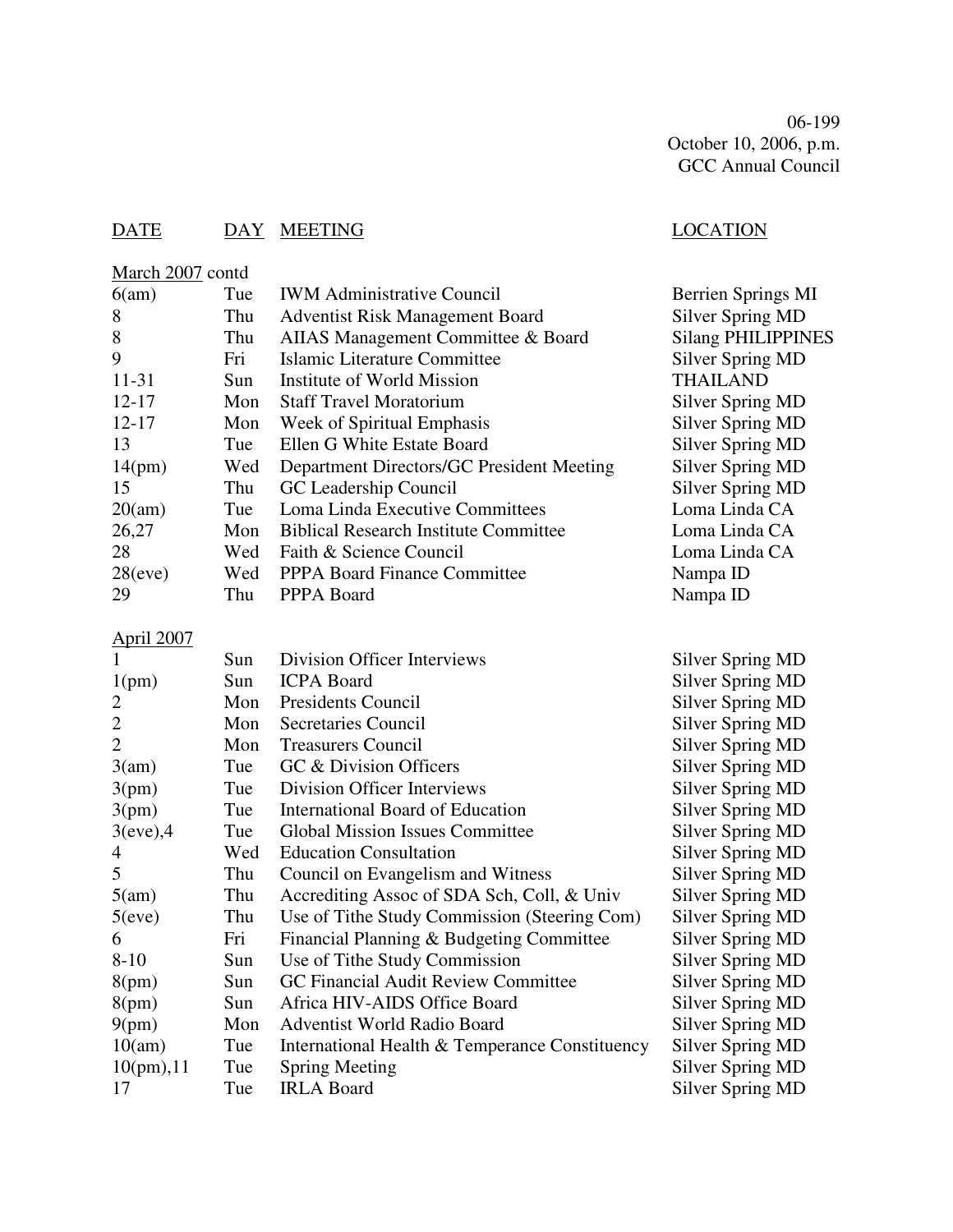06-200 October 10, 2006, p.m. GCC Annual Council

# DATE DAY MEETING LOCATION

# April 2007 contd

| 17(pm)             | Tue | <b>GC PARL World Affairs Committee</b>               | <b>Silver Spring MD</b>   |
|--------------------|-----|------------------------------------------------------|---------------------------|
| 19                 | Thu | <b>Adventist Heritage Ministry Finance Committee</b> | <b>Battle Creek MI</b>    |
| 20                 | Fri | <b>Adventist Heritage Ministry Board</b>             | <b>Battle Creek MI</b>    |
| 22,23              | Sun | Oakwood College Board of Trustees                    | Huntsville AL             |
| 24(pm)             | Tue | R&H HHES Board                                       | Hagerstown MD             |
| 24(eve)            | Tue | <b>R&amp;H Finance Board</b>                         | Hagerstown MD             |
| 25(am)             | Wed | R&H Board                                            | Hagerstown MD             |
| May 2007           |     |                                                      |                           |
| 16                 | Wed | Ellen G White Estate Board                           | <b>Silver Spring MD</b>   |
| 17(pm)             | Thu | GC Leadership Council                                | <b>Silver Spring MD</b>   |
| 10                 | Thu | Andrews University Board Executive Committee         | <b>Berrien Springs MI</b> |
| 22,23              | Tue | Loma Linda Boards and Board Committees               | Loma Linda CA             |
| 24                 | Thu | <b>Supporting Ministries Advisory Committee</b>      | <b>Silver Spring MD</b>   |
| 24                 | Thu | <b>Adventist Health International Services</b>       | Loma Linda CA             |
| June 2007          |     |                                                      |                           |
| 5,6                | Tue | <b>Adventist Risk Management Board</b>               | <b>VERMONT</b>            |
| $11-30$            | Mon | Institute of World Mission                           | <b>Berrien Springs MI</b> |
| 13                 | Wed | <b>GC Staff Day</b>                                  | Gaithersburg MD           |
| 14                 | Thu | R&H Executive/Finance Board Committee                | <b>Silver Spring MD</b>   |
| 19-21              | Tue | <b>PREXAD</b>                                        |                           |
| <b>July 2007</b>   |     |                                                      |                           |
| 19                 | Thu | Ellen G White Estate Board                           | <b>Silver Spring MD</b>   |
| 24-Aug 11          | Tue | Institute of World Mission                           | Berkshire, ENGLAND        |
| <b>August 2007</b> |     |                                                      |                           |
| 8(eve)             | Wed | <b>PPPA Board Finance Committee</b>                  | Nampa ID                  |
| 9                  | Thu | PPPA Board                                           | Nampa ID                  |
| 16                 | Thu | <b>Adventist Risk Management Board</b>               | <b>Silver Spring MD</b>   |
| 27,28              | Mon | Loma Linda Boards and Board Committees               | Loma Linda CA             |
| 29(am)             | Wed | <b>Adventist Health International Services</b>       | Loma Linda CA             |
| September 2007     |     |                                                      |                           |
| 4(eve)             | Tue | <b>R&amp;H Finance Board Committee</b>               | Hagerstown MD             |
| 5(am)              | Wed | R&H Board                                            | Hagerstown MD             |
| $9 - 13$           | Sun | <b>Adventist Risk Management Conference</b>          |                           |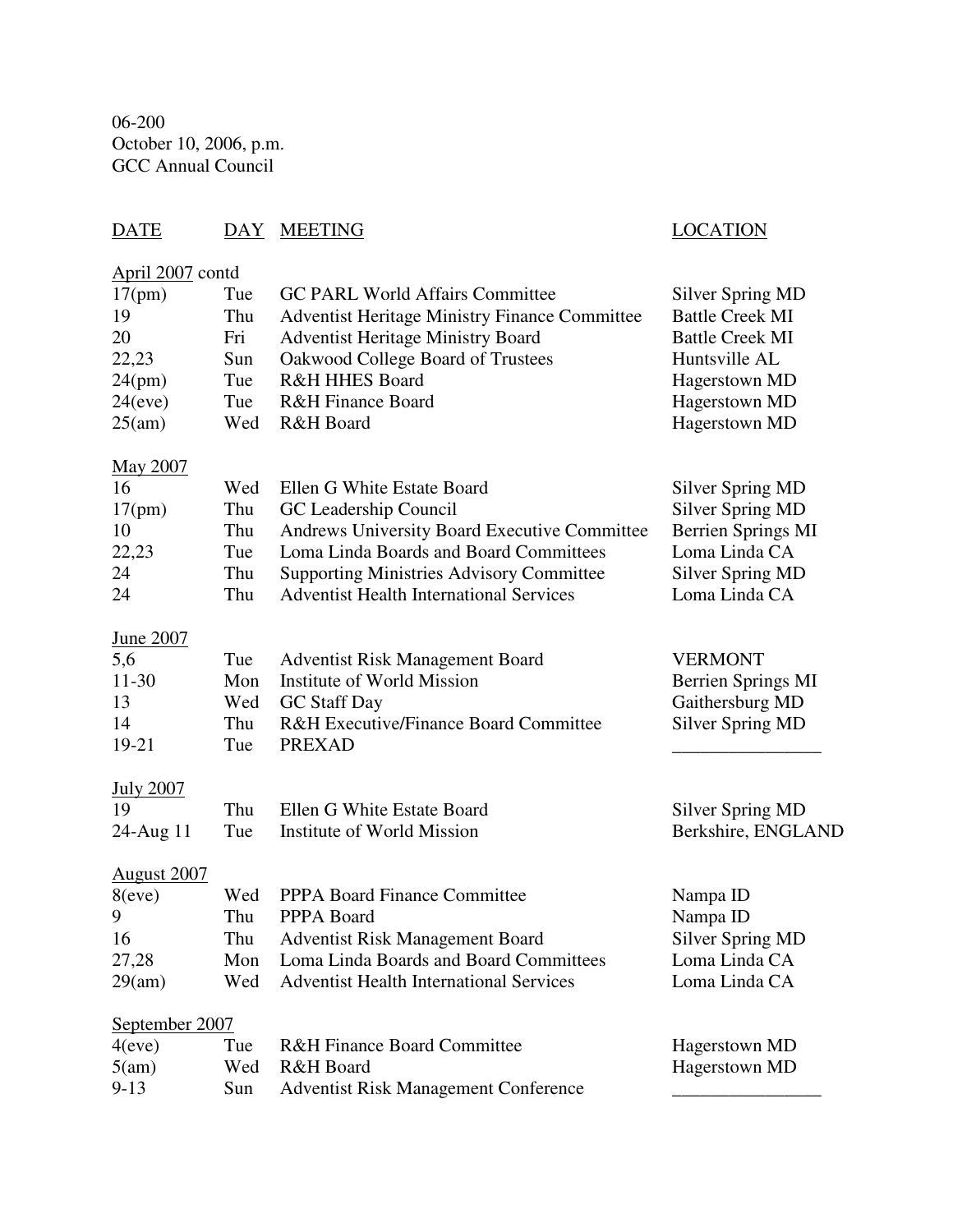06-201 October 10, 2006, p.m. GCC Annual Council

# DATE DAY MEETING LOCATION

# September 2007 contd

| 17-21  |     | Mon Staff Travel Moratorium                        | Silver Spring MD |
|--------|-----|----------------------------------------------------|------------------|
| 19(pm) |     | Wed Department Directors/GC President Meeting      | Silver Spring MD |
| 20     |     | Thu GC Leadership Council                          | Silver Spring MD |
| 24     |     | Mon Christian Record Services Finance Committee    | Lincoln NE       |
| 25     | Tue | <b>Christian Record Services Board of Trustees</b> | Lincoln NE       |

# October 2007

| 1(pm)          | Mon | <b>Adventist Mission Committee</b>               | <b>Kiev UKRAINE</b>       |
|----------------|-----|--------------------------------------------------|---------------------------|
| 2(am)          | Tue | International Board of Education                 | Kiev UKRAINE              |
| 2(pm)          | Tue | <b>Adventist Television Network Oper Com</b>     | <b>Kiev UKRAINE</b>       |
| 2(pm)          | Tue | <b>IRLA Board</b>                                | <b>Kiev UKRAINE</b>       |
| 2(pm)          | Tue | <b>GC PARL World Affairs Committee</b>           | <b>Kiev UKRAINE</b>       |
| 3(eve)         | Wed | <b>IBMTE Board</b>                               | Kiev UKRAINE              |
| 4(am)          | Thu | <b>ADRA Board</b>                                | <b>Kiev UKRAINE</b>       |
| 4(pm)          | Thu | Accred Assoc of SDA Sch, Coll & Univ             | Kiev UKRAINE              |
| 4(pm)          | Thu | <b>Adventist World Radio Board</b>               | <b>Kiev UKRAINE</b>       |
| 5              | Fri | <b>Presidents Council</b>                        | <b>Kiev UKRAINE</b>       |
| $\mathfrak{S}$ | Fri | <b>Secretaries Council</b>                       | <b>Kiev UKRAINE</b>       |
| 5              | Fri | <b>Treasurers Council</b>                        | Kiev UKRAINE              |
| 5(pm)          | Fri | Africa HIV/AIDS Office Board                     | Kiev UKRAINE              |
| 7(am)          | Sun | Council on Evangelism & Witness                  | <b>Kiev UKRAINE</b>       |
| 8              | Mon | <b>Division Officer Interviews</b>               | <b>Kiev UKRAINE</b>       |
| $8$ (eve)      | Mon | Financial Planning and Budgeting Committee       | <b>Kiev UKRAINE</b>       |
| 9(am)          | Tue | GC & Division Officers                           | <b>Kiev UKRAINE</b>       |
| 9(pm)          | Tue | Division Officer Interviews                      | <b>Kiev UKRAINE</b>       |
| $10-12(am)$    | Wed | Commission on Ministries, Services, & Structures | <b>Kiev UKRAINE</b>       |
| 11(pm)         | Thu | <b>GCAS</b> Board                                | <b>Kiev UKRAINE</b>       |
| 11(pm)         | Thu | AIIAS Management Committee & Board               | <b>Kiev UKRAINE</b>       |
| 12(pm)         | Fri | <b>Church Manual Committee</b>                   | <b>Kiev UKRAINE</b>       |
| $12(eve) - 17$ | Fri | <b>Annual Council</b>                            | <b>Kiev UKRAINE</b>       |
| 14(eve)        | Sun | GC Financial Audit Review Committee              | <b>Kiev UKRAINE</b>       |
| 15-Nov 3       | Mon | Institute of World Mission                       | <b>Berrien Springs MI</b> |
| 19(am)         | Fri | Andrews University Board Finance Committee       | <b>Berrien Springs MI</b> |
| 21             | Sun | <b>Andrews University Board Subcommittees</b>    | <b>Berrien Springs MI</b> |
| 21(pm)         | Sun | <b>Andrews University Seminary Executive Com</b> | <b>Berrien Springs MI</b> |
| 21,22          | Sun | Oakwood College Board                            | Huntsville AL             |
| 22             | Mon | Andrews University Board                         | <b>Berrien Springs MI</b> |
| 23(am)         | Tue | <b>IWM Administrative Council</b>                | Berrien Springs MI        |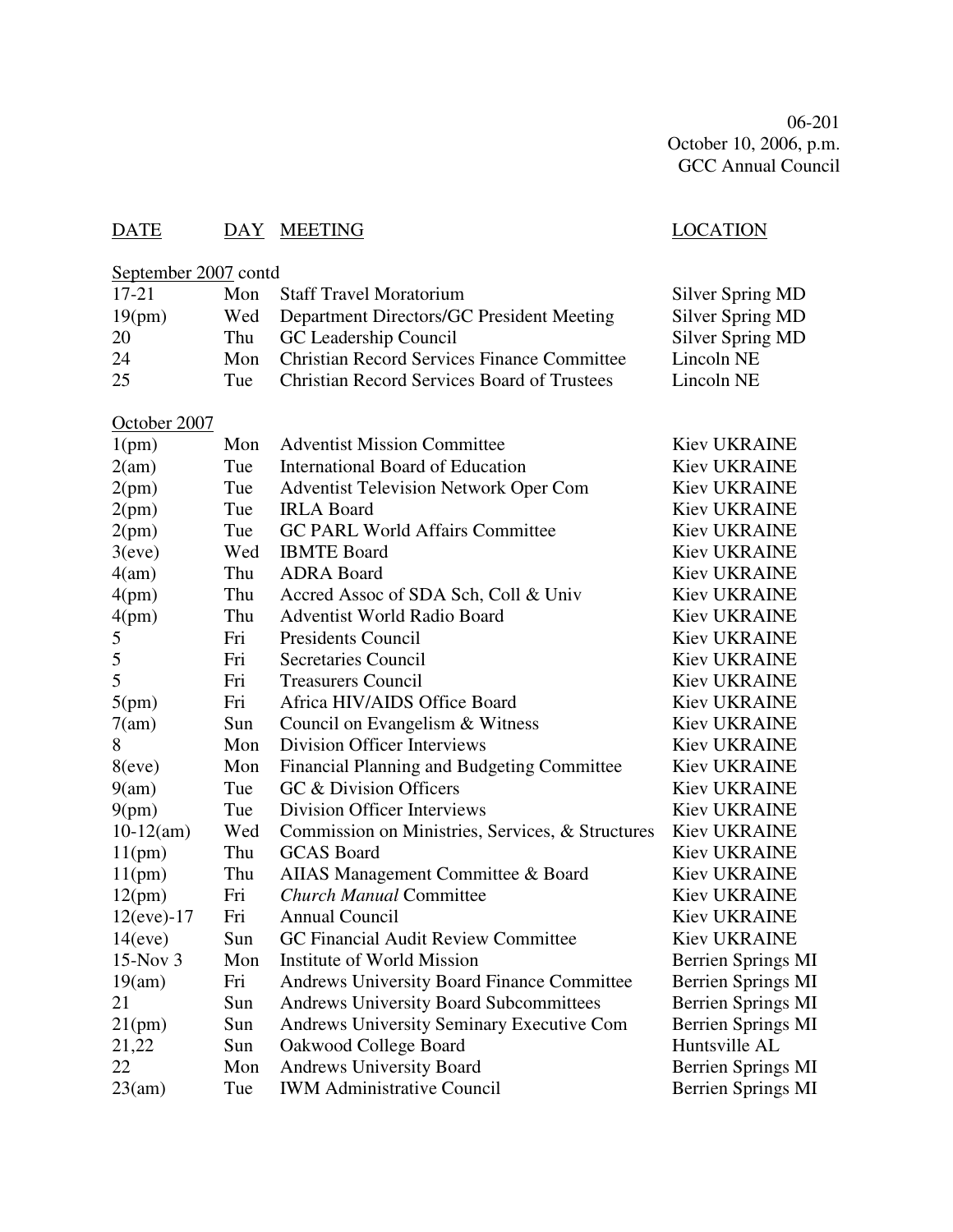06-202 October 10, 2006, p.m. GCC Annual Council

# DATE DAY MEETING LOCATION

October 2007 contd

| 23(am) | Tue | Loma Linda Executive Committees               | Loma Linda CA      |
|--------|-----|-----------------------------------------------|--------------------|
| 23     | Tue | Institute of World Mission Board              | Berrien Springs MI |
| 25     | Thu | <b>Supporting Ministries Advisory Council</b> | Silver Spring MD   |
| 25     | Thu | Ellen G White Estate Board                    | Silver Spring MD   |

November 2007

| December 2007  |     |                                                |                  |
|----------------|-----|------------------------------------------------|------------------|
| 6              | Thu | <b>ARM Board</b>                               | Silver Spring MD |
| 10             | Mon | <b>ADRA Executive Committee</b>                | Silver Spring MD |
| 11,12          | Tue | Loma Linda Board and Board Committees          | Loma Linda CA    |
| 13(am)         | Thu | <b>Adventist Health International Services</b> | Loma Linda CA    |
| 17             | Mon | Inst for Prevention of Addictions Board        |                  |
| 18             | Tue | R&H Board Executive/Finance Com                | Silver Spring MD |
| $24$ -Jan 5,08 |     | Mon World Conf on Youth and Community Service  | <b>TAIWAN</b>    |

# SEC/ADCOM/102-05Gd/SEC/ADCOM/SecC/GCDO06SM/06SM/ADCOM/ADCOM/ ADCOM/ADCOM/GCDO06AC/06AC to RJH(DIV)

## 102-06Gc AUTHORIZED MEETINGS 2008

 VOTED, To approve the updated list of Authorized Meetings 2008 with the understanding that attendance at these meetings must also be approved by the administration of each entity, as follows:

# DATE DAY MEETING SERVICES AND LOCATION

| <b>January</b><br>2008 |     |                                                    |                      |
|------------------------|-----|----------------------------------------------------|----------------------|
| $2 - 5$                | Wed | Institute of World Mission Re-Entry Program        | Cooranbong AUSTRALIA |
| $8 - 12$               | Tue | <b>PREXAD</b>                                      |                      |
| $11 - 26$              | Fri | Institute of World Mission                         | Cooranbong AUSTRALIA |
| $14$ -Feb $2$          | Mon | Institute of World Mission                         | AFRICA               |
| 28-31                  | Mon | Third Bible Sch—Corresp Sch Coordinator's Mtg      | Cape Town S AFRICA   |
| February<br>2008       |     |                                                    |                      |
| 20(eve)                | Wed | <b>Christian Record Services Finance Committee</b> | Lincoln NE           |
| 21(am)                 | Thu | <b>Christian Record Services Board of Trustees</b> | Lincoln NE           |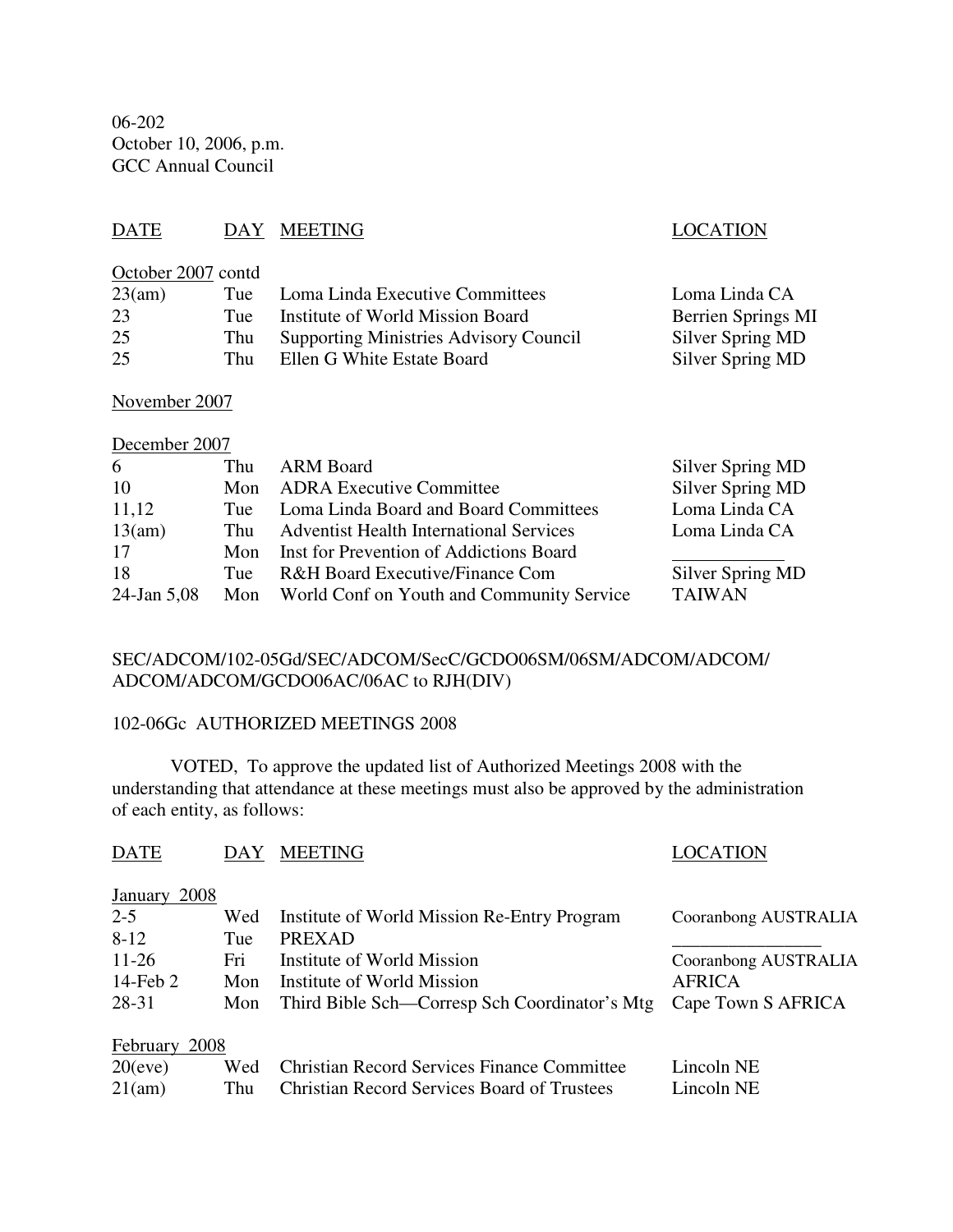06-203 October 10, 2006, p.m. GCC Annual Council

# DATE DAY MEETING SERVICES AND LOCATION February 2008 contd 24(pm) Sun Loma Linda Boards and Board Education Loma Linda CA 25,26 Mon Loma Linda Boards and Board Committees Loma Linda CA 27(am) Wed Geoscience Research Institute Board Loma Linda CA March 2008 17-22 Mon Staff Travel Moratorium 19(pm) Wed Department Directors/GC President Meeting Silver Spring MD 20 Thu GC Leadership Council Silver Spring MD 27-30 Thu Literature Ministry Coordinating Board Berrien Springs MI April 2008 6,7(am) Sun Spring Meeting Berrien Springs MI 14-May 3 Mon Institute of World Mission ASIA May 2008 5-8 Mon World Council of Editors Nampa ID 20,21 Tue Loma Linda Boards and Board Committees Loma Linda CA 22 Thu Supporting Ministries Advisory Committee Silver Spring MD 22(pm) Thu GC Leadership Council Silver Spring MD June 2008 18,19 Wed PREXAD July 2008 14-Aug 2 Mon Institute of World Mission Berrien Springs MI August 2008 25,26 Mon Loma Linda Boards and Boards Committees Loma Linda CA September 2008 15-19 Mon Staff Travel Moratorium 17(pm) Wed Department Directors/GC President Meeting Silver Spring MD 18 Thu GC Leadership Council Silver Spring MD<br>22 Mon Christian Record Services Finance Committee Lincoln NE 22 Mon Christian Record Services Finance Committee 23(am) Tue Christian Record Services Board Lincoln NE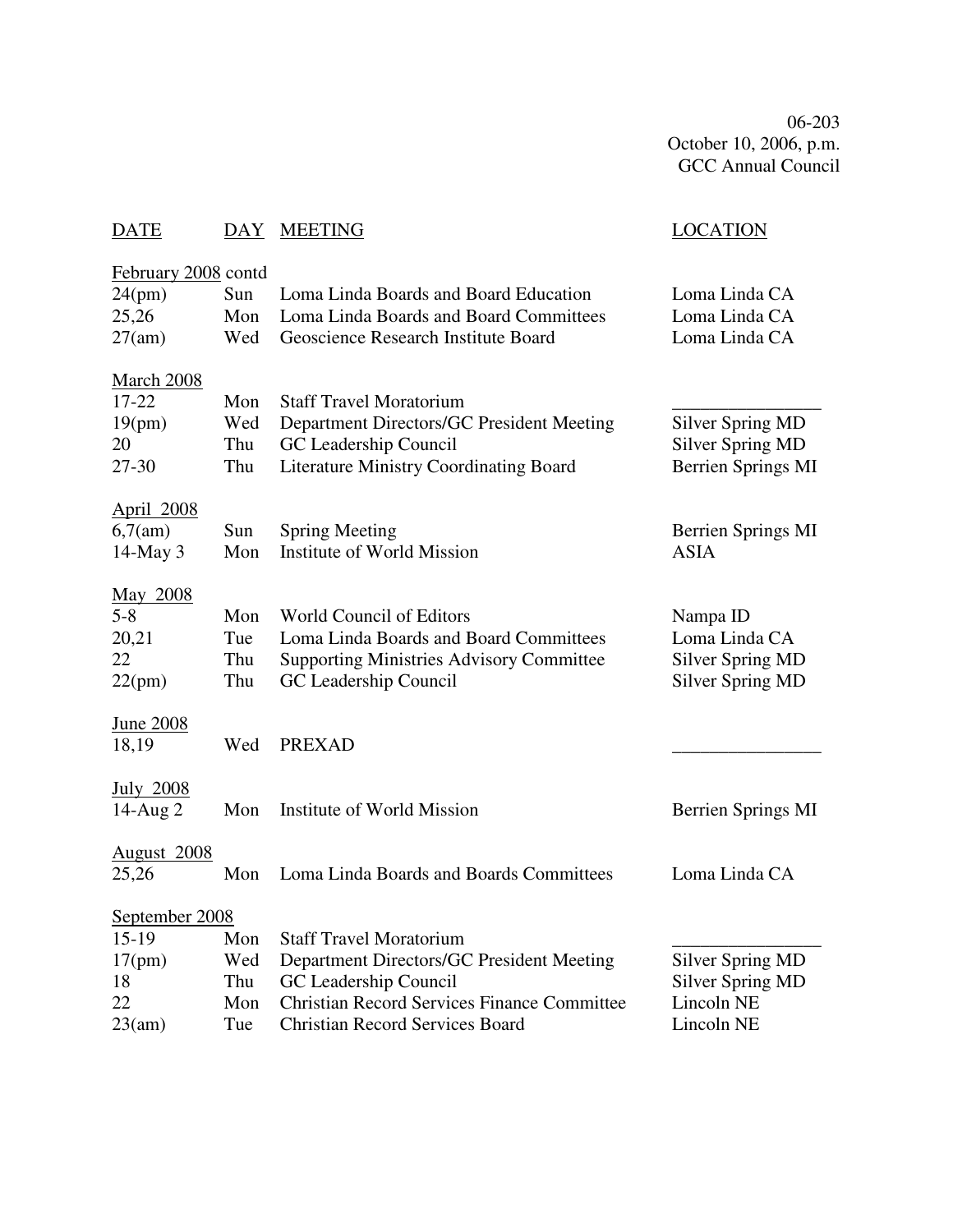06-204 October 10, 2006, p.m. GCC Annual Council

# DATE DAY MEETING SECOND LOCATION

| October 2008  |     |                                                 |                  |
|---------------|-----|-------------------------------------------------|------------------|
| 10-15 $(am)$  | Fri | Annual Council                                  | Silver Spring MD |
| $13-Nov1$     | Mon | Institute of World Mission                      | <b>CARIBBEAN</b> |
| 21(am)        | Tue | Loma Linda Executive Committees                 | Loma Linda CA    |
| 23            | Thu | <b>Supporting Ministries Advisory Committee</b> | Silver Spring MD |
| November 2008 |     |                                                 |                  |

| December 2008 |                                            |               |
|---------------|--------------------------------------------|---------------|
| 9,10          | Tue Loma Linda Boards and Board Committees | Loma Linda CA |

# SEC/ADCOM/102-05Ge/SEC/ADCOM/SecC/GCDO06SM/06SM/ADCOM/GCDO06AC/ 06AC to RJH(DIV)

# 102-06Gd AUTHORIZED MEETINGS 2009

 VOTED, To approve the updated list of Authorized Meetings 2009 with the understanding that attendance at these meetings must also be approved by the administration of each entity, as follows:

| <b>DATE</b>           | DAY | <b>MEETING</b>                              | LOCATION         |
|-----------------------|-----|---------------------------------------------|------------------|
| January 2009<br>13-17 | Tue | <b>PREXAD</b>                               |                  |
| February<br>2009      |     |                                             |                  |
| 18                    | Wed | Christian Record Services Finance Committee | Lincoln NE       |
| 19                    | Thu | Christian Record Services Board of Trustees | Lincoln NE       |
| March 2009            |     |                                             |                  |
| $16 - 21$             | Mon | <b>Staff Travel Moratorium</b>              |                  |
| 18(pm)                | Wed | Department Directors/GC President Meeting   | Silver Spring MD |
| 19                    | Thu | GC Leadership Council                       | Silver Spring MD |
| April 2009<br>7,8(am) | Tue | <b>Spring Meeting</b>                       | Huntsville AL    |
|                       |     |                                             |                  |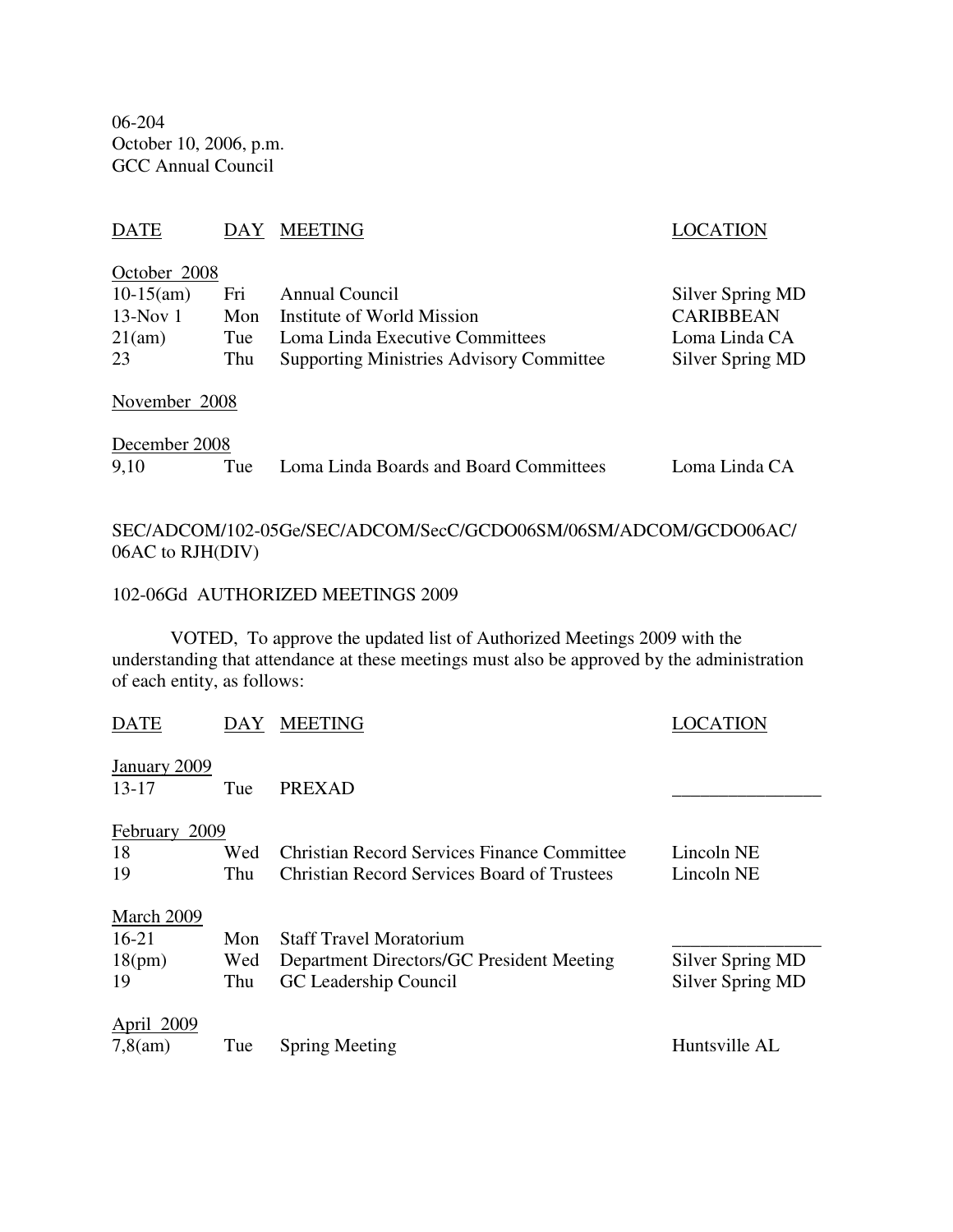06-205 October 10, 2006, p.m. GCC Annual Council

# DATE DAY MEETING LOCATION May 2009 21 Thu Supporting Ministries Advisory Committee Silver Spring MD<br>21(pm) Thu GC Leadership Council Silver Spring MD  $21(pm)$  Thu GC Leadership Council June 2009 17,18 Wed PREXAD July 2009 August 2009 September 2009 14-18 Mon Staff Travel Moratorium<br>
16(pm) Wed Department Directors/GC President Meeting Silver Spring MD 16(pm) Wed Department Directors/GC President Meeting 17 Thu GC Leadership Council Silver Spring MD<br>21 Mon Christian Record Services Finance Committee Lincoln NE 21 Mon Christian Record Services Finance Committee 22 Tue Christian Record Services Board of Trustees Lincoln NE October 2009 9-14(am) Fri Annual Council Silver Spring MD 22 Thu Supporting Ministries Advisory Committee Silver Spring MD November 2009

December 2009

PreC/GCDO06AC/06AC to MAF(DIV)

# 288-06G FESTIVAL OF LAITY AND LAY TRAINING

VOTED, 1. To request each world division to give emphasis to the training and equipping of the laity in harmony with the *Tell the World* goal of equipping five million laity for service.

 2. To request each division, union, and conference to conduct Festivals of the Laity throughout the quinquennium to achieve this end.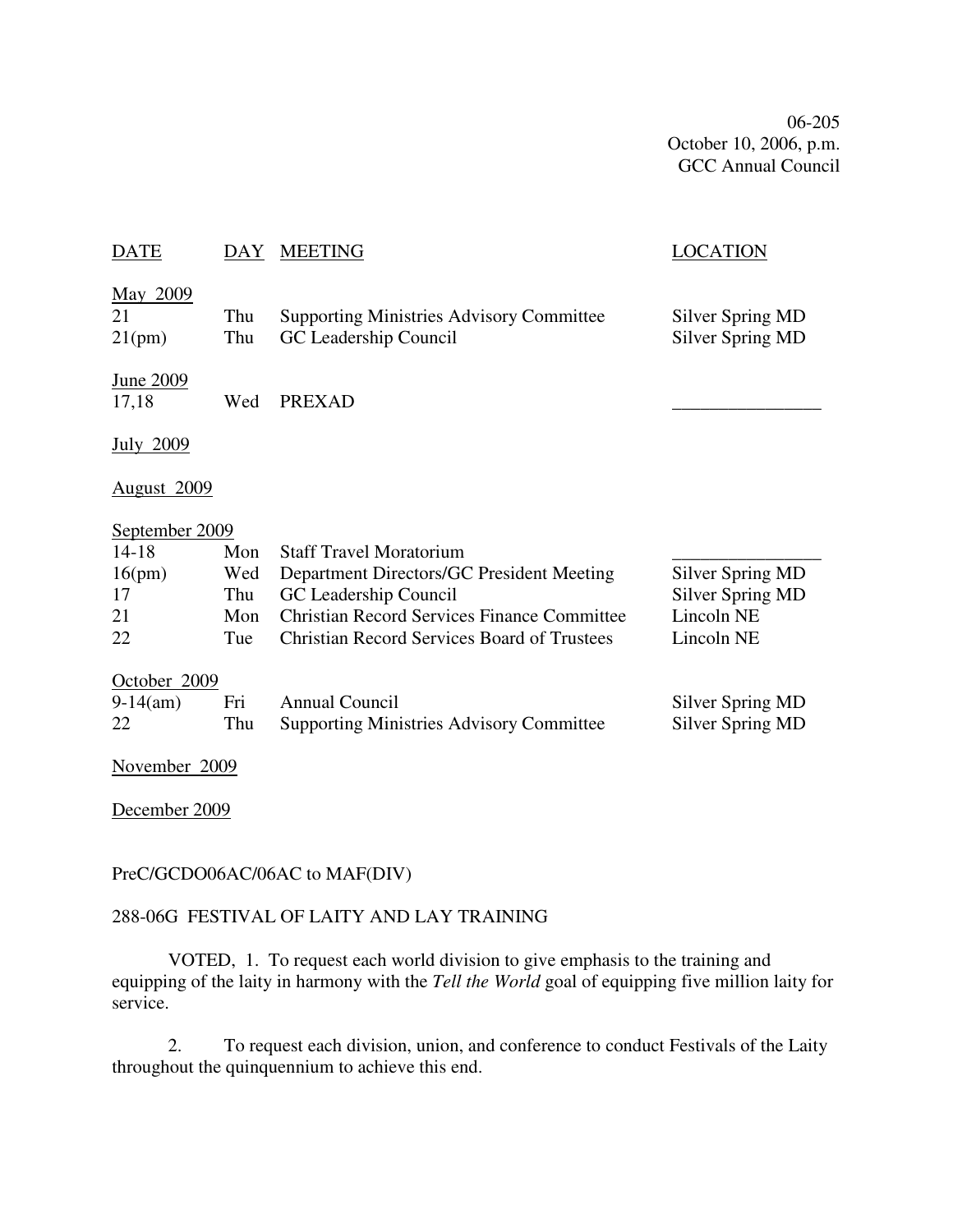06-206 October 10, 2006, p.m. GCC Annual Council

#### SEC/ADCOM/06AC to LRE

# 291-06G INTERNATIONAL BOARD OF MINISTERIAL AND THEOLOGICAL EDUCATION (GCC-B)—MEMBERSHIP ADJUSTMENT

VOTED, To adjust the membership of the International Board of Ministerial and Theological Education as follows:

| Add    | Dogette, James   |
|--------|------------------|
|        | Fortin, H Denis  |
|        | Mesa, Carlos     |
|        | Plantak, Zdravko |
|        | Rice, Richard    |
|        | Samson, Agniel   |
|        | Swang, Soo Suh   |
|        | Thomas, David    |
| Delete | Allen, Gregory   |
|        | Christo Gordon   |

 Christo, Gordon Escobar, Edgar Kwesi, Ifeoma McVay, John K Nam, Daegeuk Neal, Beatrice

## PRE/ADCOM/06AC to LRE

## 293-06G INTERNATIONAL HIV/AIDS STUDY COMMISSION (GCC-S)— DISCONTINUE

VOTED, To discontinue the International HIV/AIDS Study Commission (GCC-S).

06AC to AM

## YOUTH MINISTRIES—REPORT

 The following seven strategic themes and emphases are the foundation for the structuring of youth ministry programming during this quinquennium: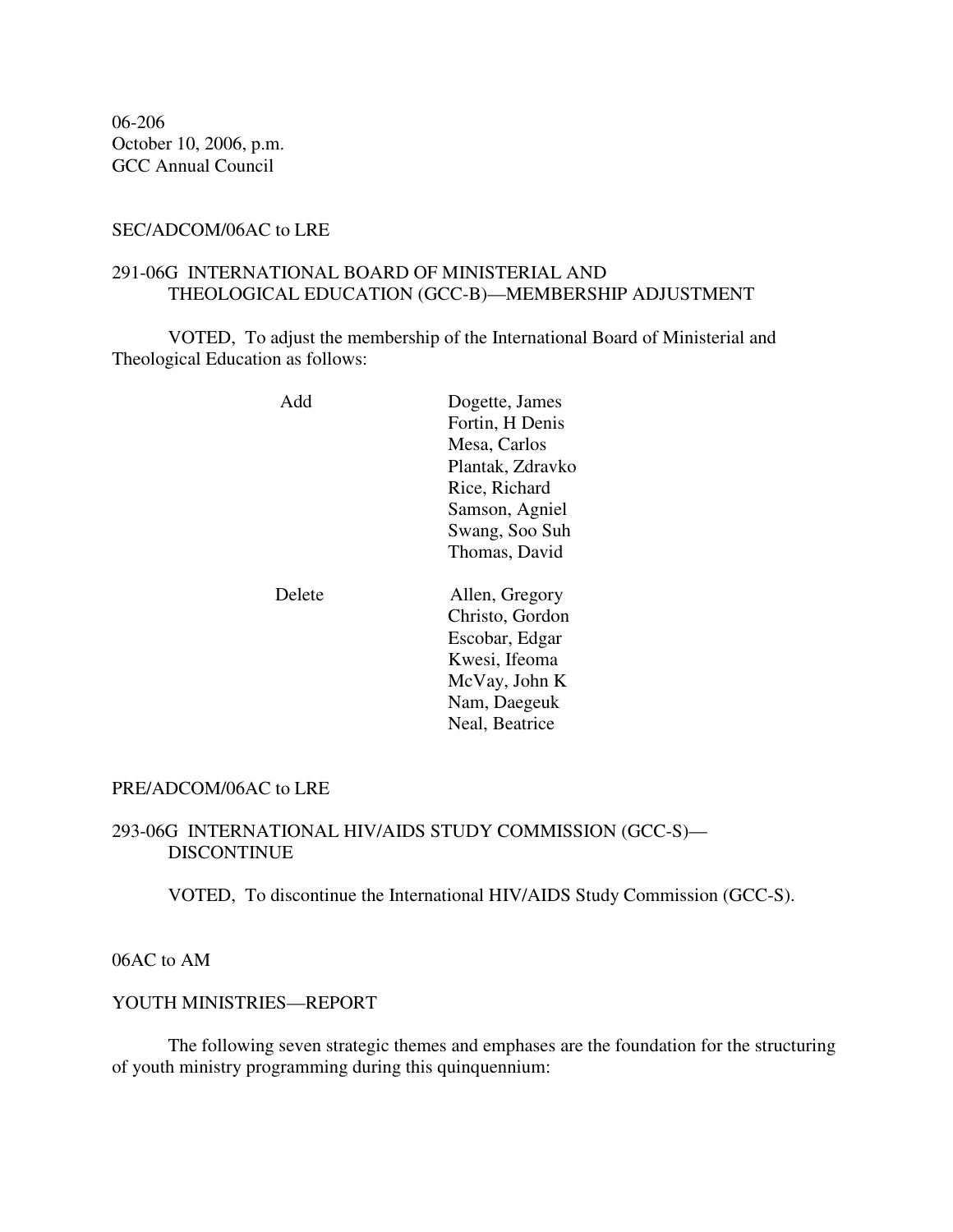06-207 October 10, 2006, p.m. GCC Annual Council

- 1. Reaching
- 2. Connecting
- 3. Reclaiming
- 4. Training
- 5. Retaining
- 6. Involving
- 7. Serving

Elijah Project

| Total projects           | 17,943  |
|--------------------------|---------|
| Number of youth involved | 224,872 |
| <b>Baptisms</b>          | 88,477  |

*YouthFirst* is a document prepared by the Youth Ministries Department in which emphasis is given in the total involvement of youth in every aspect of the mission of the Church. Its purpose is to assist every youth entity in making *YouthFirst* the central theme of all activities involving young people in the mission of the Church.

*Ambassadors* is a new level under Senior Youth Ministries, targeting those 16 to 21 plus years of age.

 The purpose of *10 Days of Hope* is to involve young people in community service. All youth entities should set aside 10 days of hope. Every church, every ministry, every youth, every year taking part in touching lives with the love of Jesus in the community where they live.

 Youth Ministries face the challenge of looking for the lost. The Church has been attentive to and cared about young people born to Adventist families. But there is a growing need to reach out to inactive youth and young adults. The Youth Ministries Department would like to adopt an Annual Homecoming Sabbath as an integral part of the world Church calendar on the second Sabbath of the Annual Youth Week of Prayer.

 Youth Ministries has the goal of designing and developing/producing a new youth songbook. The songs will be original compositions from Adventist young people. Each world division will contribute 12 or more new songs to be included in the new songbook.

The General Conference Youth Ministries will celebrate its 100<sup>th</sup> anniversary in 2007.

 The General Conference Youth Ministries Department embraces service and evangelism as major areas of emphasis in youth ministry this quinquennium. The second World Conference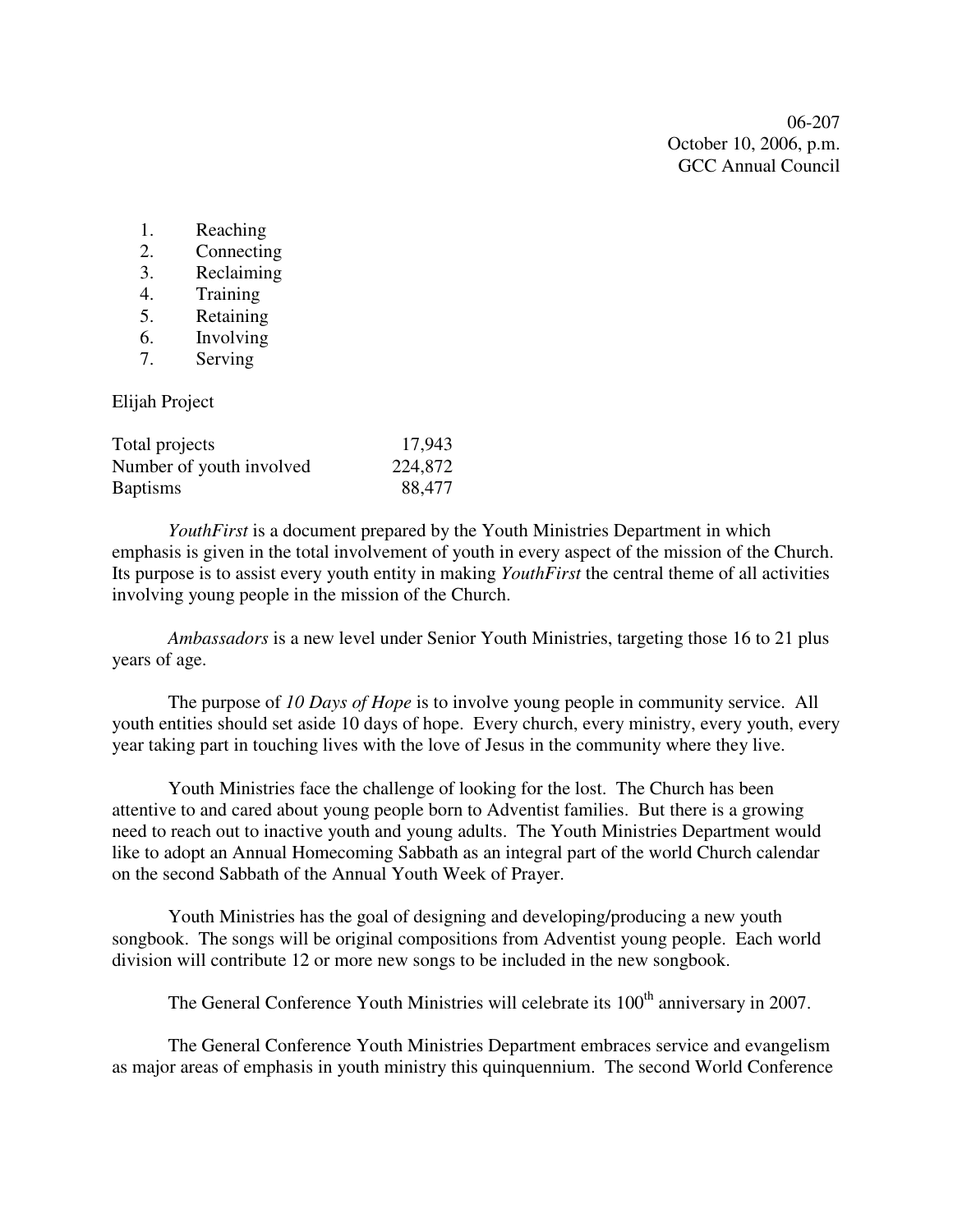06-208 October 10, 2006, p.m. GCC Annual Council

on Youth and Community Service will be held December 27, 2007 to January 5, 2008 in Taipei, Taiwan.

VOTED, To record receipt of the Youth Ministries report, as presented.

# 06AC to AM

# STEWARDSHIP MINISTRIES—REPORT

 This presentation is not a report on the vision, mission, future plans, or past activities of the department, but a report on one of the projects assigned to and driven by Stewardship on behalf of the world Church. About five years ago, the Annual Council took an action in line with some of the recommendations from the World Stewardship Summit held in Columbia, Maryland in 2001 to develop an information and communication package that will help church members around the world see how the Church funds its global mission and ministry from tithes and offerings, and how these funds are used to promote and propel mission. Today, we are providing that tool and resource under the label *Gifts of Heaven* (GOH) which underscores the fact that every gift we receive as individuals and as a Church is a gift from God.

 The GOH package consists of the following items that are all contained in the digipak provided.

1. A DVD with three video programs on Biblical stewardship showing how tithes and offerings are used at the General Conference level. This DVD is produced in four languages: English, Spanish, French, and Portuguese.

2. A PowerPoint CD containing an abridged version of the information found on the DVD, plus a template into which divisions, unions, and conferences can input their financial data.

3. A resource CD to assist church leaders in promoting Biblical stewardship.

4. A Web site (www.giftsofheaven.org) hosted at the General Conference to provide support and answer queries from the field.

5. A brochure providing promotional details on GOH and information on the use of the package.

 The purpose of GOH is to promote understanding and appreciation among the membership of the Church on our collective responsibility to God in matters of financial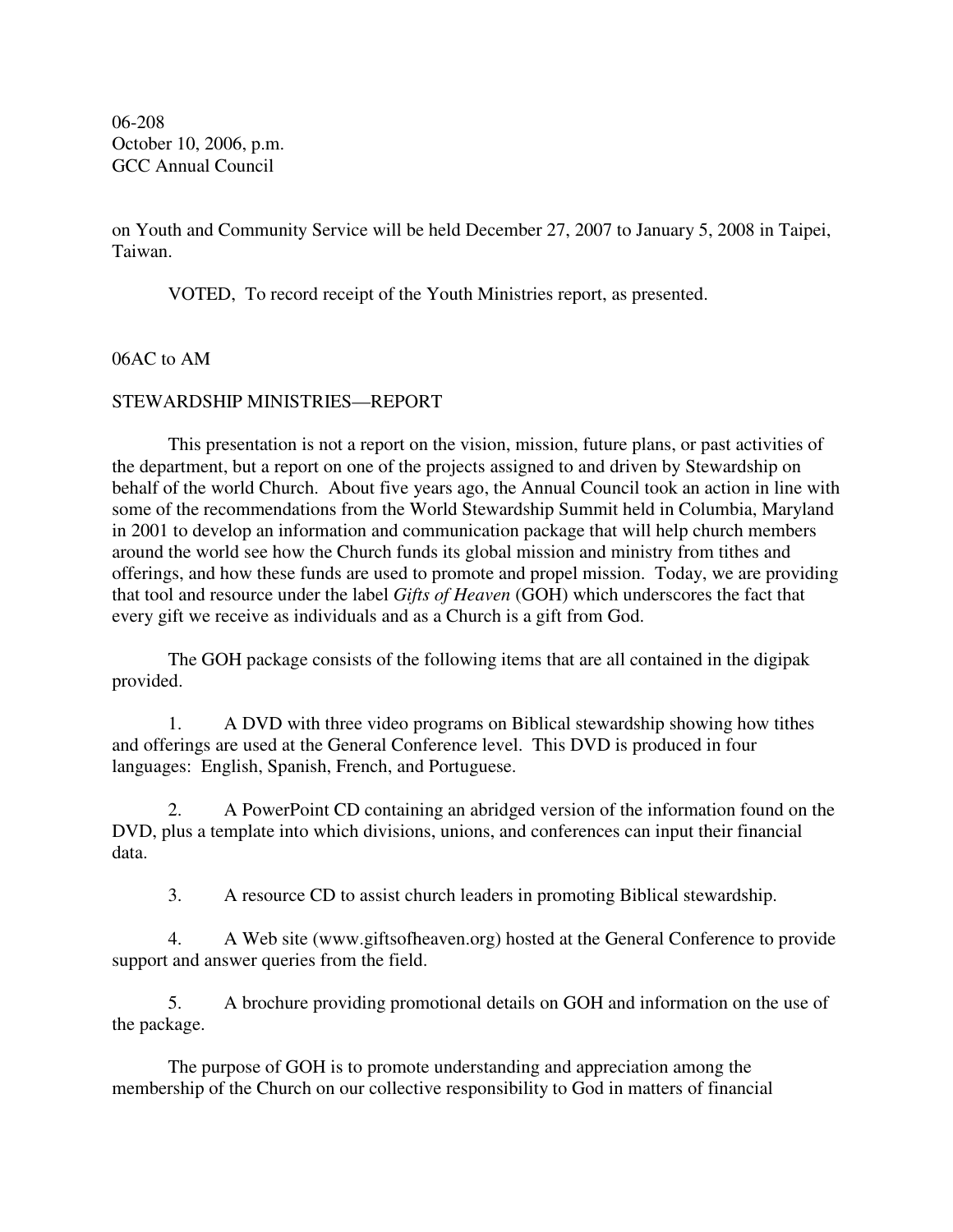06-209 October 10, 2006, p.m. GCC Annual Council

stewardship, and at the same time raise the level of commitment and partnership with God in mission. The success of this strategy is dependent to a large extent on the willingness of each member of this Committee to share this information with our people everywhere.

VOTED, To record receipt of the Stewardship Ministries report, as presented.

# TRE/PolRev&Dev/ADCOM/PolRev&Dev/ADCOM/231-05G/PolRev&Dev/ADCOM/TreC/ GCDO06AC/06AC to LRE(DIV)

# 210-06G DENOMINATIONAL AVIATION - POLICY REVISION

VOTED, To revise GC C 75, Denominational Aviation, to read as follows:

C 75 Denominational Aviation

C 75 05 Divisions Operating Aviation Programs—Divisions that have aviation programs shall have policies for the administration and operation of all denominational aviation programs within their respective territory that shall include compliance with applicable safety regulations, pilot licensing requirements, and appropriate insurance coverage. (See S 60.) General Conference institutions that have aviation programs shall follow the policies of the division in which the institution is located.

C 75 10 Interdivision Pilot Checkouts—Interdivision employees who are expected to operate an airplane in denominational service shall be required to meet qualifications as set by the calling division.

C 75 15 Flight Training Programs—All denominational flight training programs shall be approved by the authorizing division/union and shall be covered with appropriate insurance. (See insurance requirements in S 60 10.)

C 75 20 Airport/Hangar Insurance—All denominational organizations operating airport facilities shall include in their insurance arrangements hangar keepers, liability insurance, and full insurance for any accidents that may occur on the airport property. (See S 60 40.)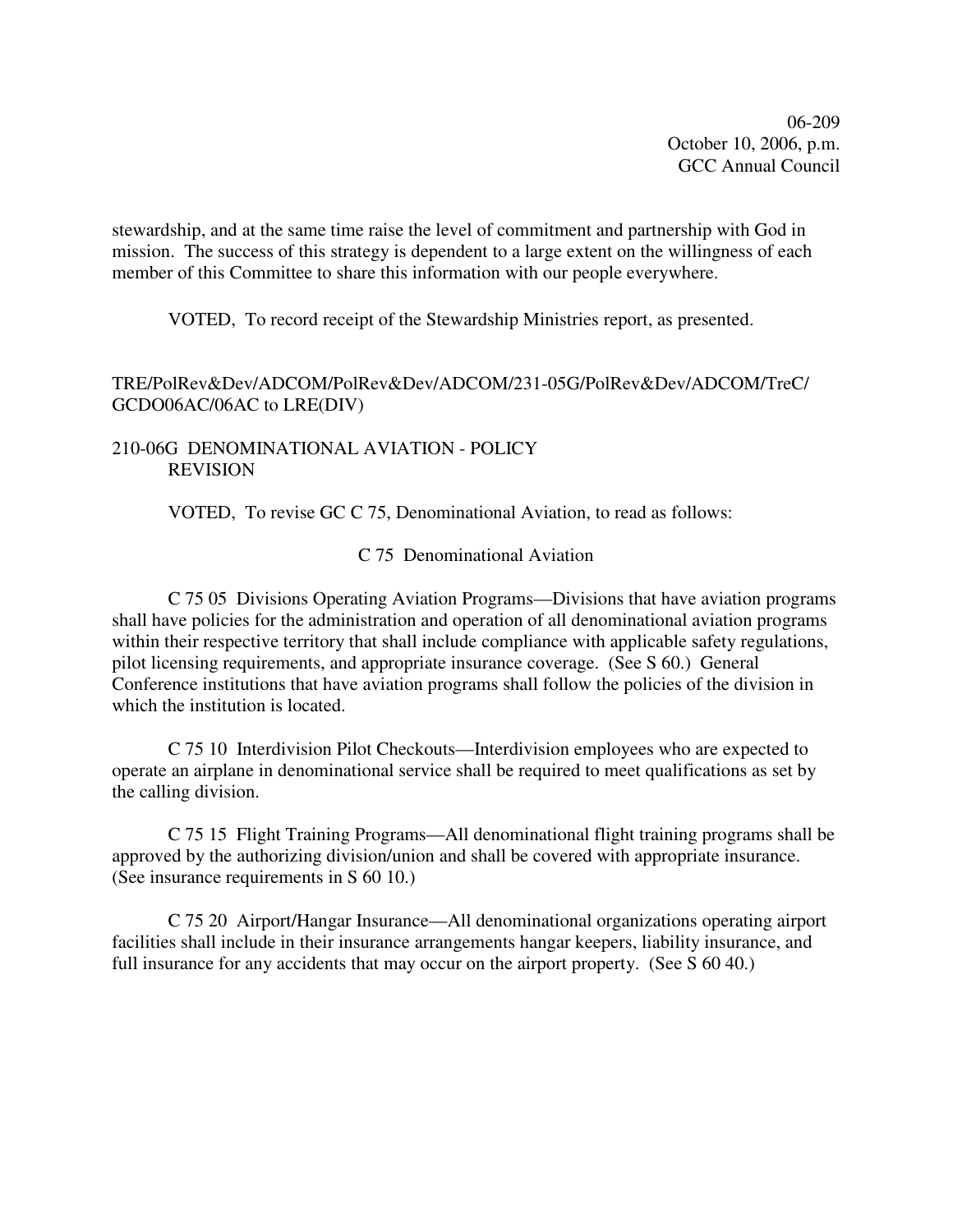06-210 October 10, 2006, p.m. GCC Annual Council

#### TRE/PolRev&Dev/ADCOM/TreC/SecC/GCDO06AC/06AC to LRE(DIV)

### 219-06G ELLEN G WHITE SEVENTH-DAY ADVENTIST RESEARCH CENTERS - POLICY AMENDMENT

VOTED, To amend GC GE 20 10, Ellen G White Seventh-day Adventist Research Centers, to read as follows:

 GE 20 10 Ellen G White–Seventh-day White Seventh-day Adventist Research Centers**—** Each division of the General Conference where there is not a Branch Office is authorized to establish one Ellen G White Seventh-day Adventist Research Center in an educational institution located within its territory, subject to the approval of the Ellen G White Estate Board and the General Conference Executive Committee. Research Centers serve the division where they are located as a resource regarding the writings and ministry of Ellen G White. Unlike Branch Offices, Research Centers are encouraged to preserve the broader history of Adventism within their territory. In addition, the Ellen G White Estate and the General Conference share oversight of the Research Center with the division involved. Any relocation of the center will require approval by the division and the Ellen G White Estate Board.

The director of the Research Center is to be recommended every five years by the division in counsel with the institution where the Center is located, and appointed by the Ellen G White Estate Board as soon as possible after the General Conference Session. Unlike a Branch Office, 50 percent of the director's time is devoted to the Center and 50 percent to the educational institution in which the Center is located. The designated employing organization of the Research Center director will be determined by the division and the host educational institution in consultation with the Ellen G White Estate. In the event of a vacancy during the quinquenium, quinquennium, the division is to recommend a new director to the Board for appointment.

Each division where there is an authorized Research Center will receive annually, an appropriation from the General Conference equivalent to 75 percent of the division's denominational annual basic wage factor for the territory where the Center is located. This appropriation is intended to cover 50 percent of the Research Center director's salary and includes an additional 25 percent of the wage factor for the director's estimated benefits. In cases where this appropriation does not cover 50 percent of the salary and benefits for the director of the Research Center, the difference between the appropriation and 50 percent of the actual salary and benefits can be charged to the General Conference in a time period not to exceed one calendar year following when the appropriation has been released to the division. An appropriate travel budget is to be provided by the division for the director's field services. The General Conference also may provide annual supplemental travel assistance. All other operating expenses, such as secretarial services, office supplies, maintenance, etc, as well as the physical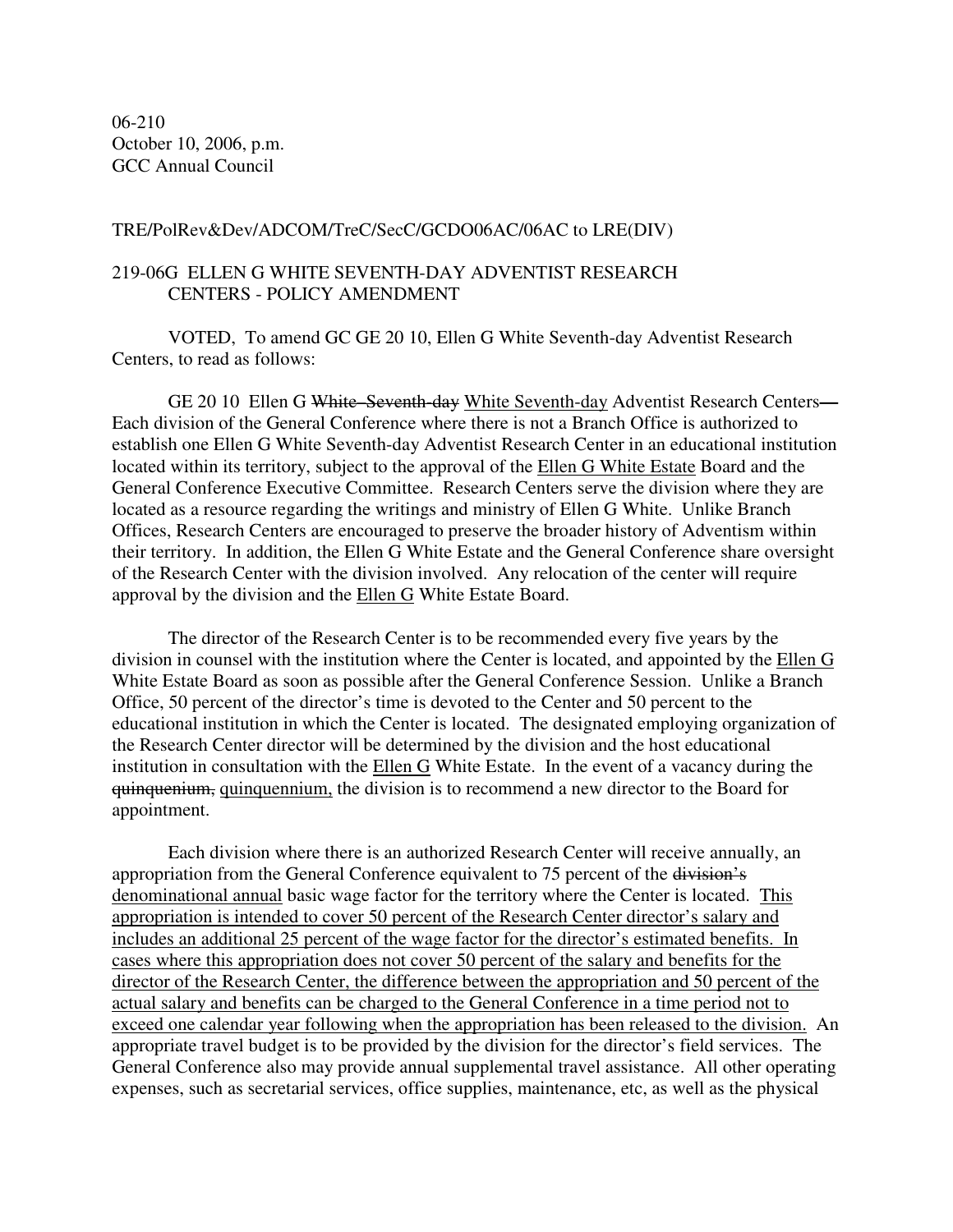06-211 October 10, 2006, p.m. GCC Annual Council

facilities, such as the vault, office space, and general furnishings, are to be provided by the division with the cooperation of the educational institution involved. The General Conference provides the specialized equipment and research materials necessary for the establishment of the Center, as specified by the Ellen G White Estate. All White Estate files, including copies of the Ellen G White letters and manuscripts, are provided on a loan basis and remain the property of the Ellen G White Estate. Should it become necessary to close an Ellen G White Seventh-day Adventist Research Center, all White Estate files, including the Ellen G White letters and manuscripts, are to be returned to the Ellen G White Estate.

A supervisory committee of seven to nine members, including the division Spirit of Prophecy Coordinator, is responsible for management of the Center, including preparation of the center's annual budget. Its members are recommended by the division after each General Conference Session, and appointed at the first subsequent meeting of the Ellen G White Estate Board. The director of the Center is the secretary of the committee. The director of the Ellen G White Estate, or a person who officially represents the director, is an ex officio member of the committee. The supervisory committee is to meet at least once a year and keep records of its actions. A copy of the committee's minutes is to be forwarded to the Ellen G White Estate. An in-house committee of three, including the director of the Center, is appointed every five years by the division, for consultation as needed in regard to day-by-day decisions in the Center.

#### TRE/PolRev&Dev/ADCOM/TreC/GCDO06AC/06AC to LRE(DIV)

## 211-06G MODIFIED PROVISIONS FOR AUSTRALIA, AUSTRIA, BELGIUM, CANADA, DENMARK, FINLAND, GERMANY, GUAM, ICELAND, THE NETHERLANDS, NEW ZEALAND, NORWAY, SWEDEN, SWITZERLAND, AND THE UNITED STATES OF AMERICA (INCLUDING THE GENERAL CONFERENCE AND INTER-AMERICAN DIVISION EMPLOYEES RESIDING IN THE NORTH AMERICAN DIVISION)—SPECIAL INTERDIVISION TRANSFERS—FINANCIAL PROVISIONS - POLICY AMENDMENT

VOTED, To amend GC M 60 10, Modified Provisions for Australia, Austria, Belgium, Canada, Denmark, Finland, Germany, Guam, Iceland, The Netherlands, New Zealand, Norway, Sweden, Switzerland, and the United States of America (Including the General Conference and Inter-American Division Employees Residing in the North American Division), to read as follows:

M 60 10 Modified Provisions for Australia, Austria, Belgium, Canada, Denmark, Finland, Germany, Guam, Iceland, The Netherlands, New Zealand, Norway, Sweden, Switzerland, and the United States of America (Including the General Conference and Inter-American Division Employees Residing in the North American Division)**—**Interdivision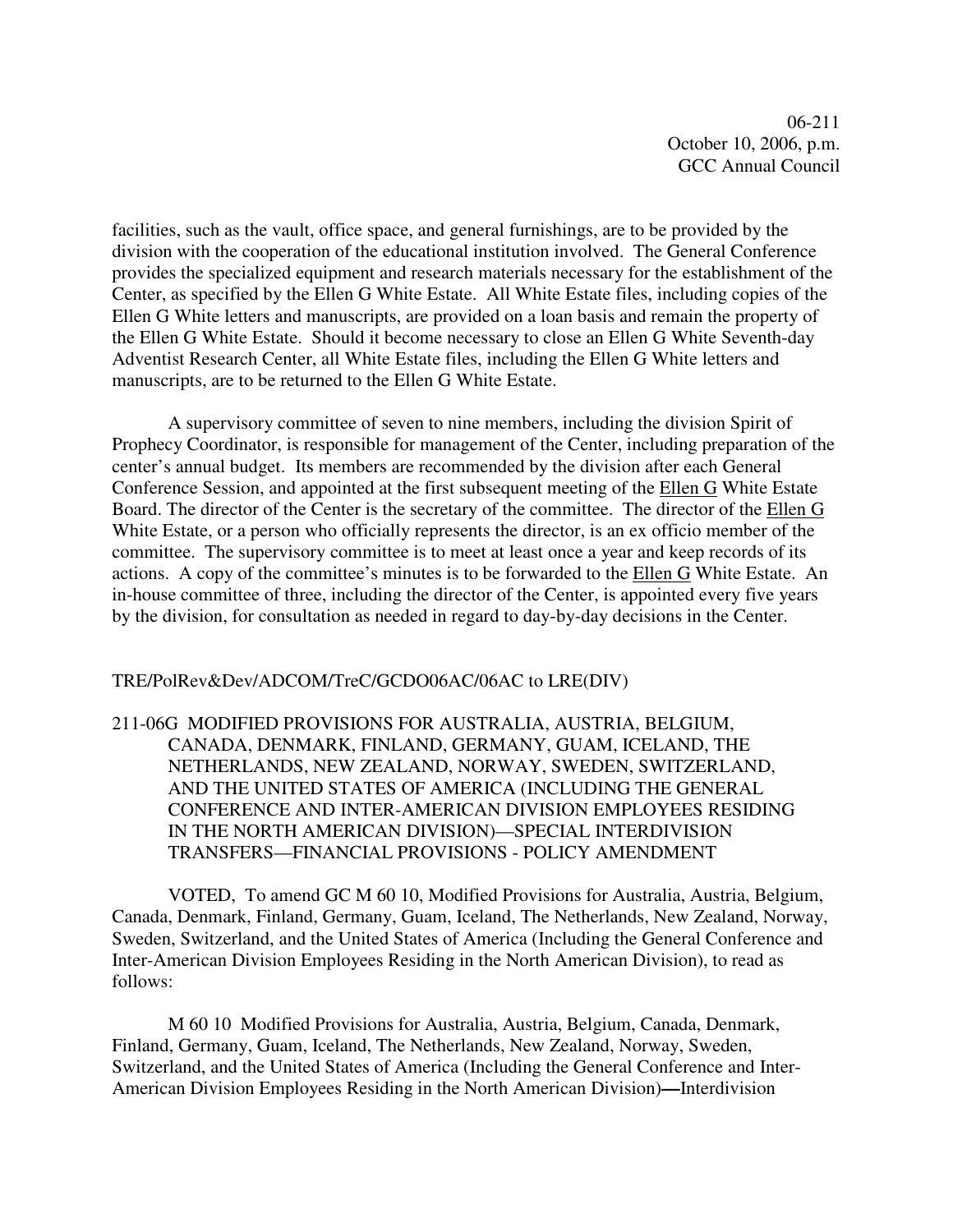06-212 October 10, 2006, p.m. GCC Annual Council

employees, interdivision employed spouses, and locally employed spouses of interdivision employees who are appointed to serve in one of the above areas shall receive regular interdivision benefits except as listed below:

 1. For Initial Transfer In*—*An individual, called from within the North American Division to serve the General Conference or the Inter-American Division headquarters while residing within the North American Division territory, is not an interdivision employee and shall not be eligible for the interdivision freight, baggage, and outfitting allowances (see N 50, N 55, and N 70), but shall only be eligible for the moving allowances provided for in the North American Division *Working Policy* X 23 05.

2. Furlough*—*a. No furlough freight shipment or furlough freight allowance.

b. Reduced baggage Baggage allowance at same rate as for new appointee in N 55 05.

- 3. Permanent Return*—*An individual transferring No change
- 4. Family Visitation*—*North American Division-based employees No change
- 5. Coordinated Travel Arrangements*—*Elected staff No change

# TRE/PolRev&Dev/ADCOM/TreC/SecC/GCDO06AC/06AC to LRE(DIV)

# 212-06G BAGGAGE ALLOWANCE (INTERDIVISION APPOINTEES) - POLICY AMENDMENT

VOTED, To amend GC N 55 05, Baggage Allowance, to read as follows:

N 55 05 Baggage Allowance**—**1. When interdivision appointees proceed to the host division country by air they shall be granted a baggage allowance of US\$200 per adult ticket and US\$100 per child\* if their authorized travel includes North America, thus being allowed two pieces of luggage per ticket by the airlines. US\$200 each, for appointee and spouse, and US\$100 for each eligible dependent child\* when the airlines allow two pieces of luggage of 70 pounds (32 kilograms) per ticket.

The baggage allowance shall be US\$300 per adult ticket and US\$150 per child\* for appointees where authorized travel does not include North America and passengers are therefore limited to 44 pounds (20 kilograms). US\$300 each, for appointee and spouse, and US\$150 for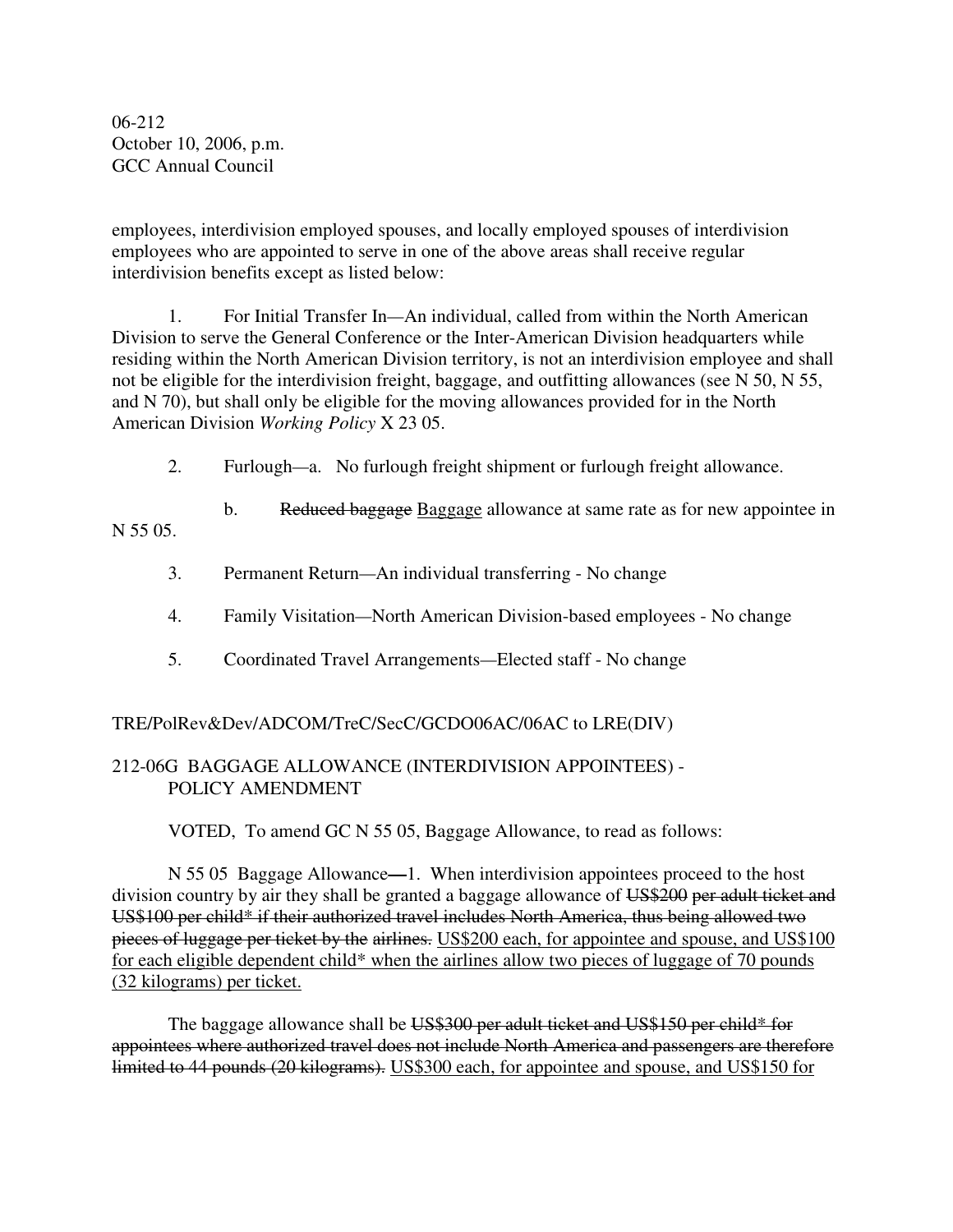06-213 October 10, 2006, p.m. GCC Annual Council

each eligible dependent child\* when passengers are limited to one or two pieces of luggage of 44/50 pounds (20/23 kilograms).

2. When interdivision appointees attend the Institute of World Mission in a division other than North America while en route to the host division, and thus are limited to 44 pounds (20 kilograms) one or two pieces of luggage of 44/50 pounds (20/23 kilograms) for a portion of the onward flight, they shall receive the higher rate of US\$300/\$150.

Only one baggage allowance is paid in relation to appointee travel, even if it includes travel to an Institute of World Mission outside the appointee's base division and return to the base division before proceeding to the host division country.

 3. Those authorized to drive to the host division country, rather than fly, will be granted baggage allowance of US\$200 per adult and US\$100 per child\*. US\$200 each, for appointee and spouse, and US\$100 for each eligible dependent child\*.

4. The baggage allowance is available - No change

\_\_\_\_\_\_\_\_\_\_\_\_\_\_\_\_\_\_\_\_\_\_\_\_\_\_\_\_\_\_\_

\*Includes unborn children of appointees who have a physician's statement confirming pregnancy and children born to or adopted by interdivision employees while in service service. (See P 50 60.)

# TRE/PolRev&Dev/ADCOM/TreC/SecC/GCDO06AC/06AC to LRE(DIV)

## 213-06G BAGGAGE ALLOWANCE FOR FURLOUGHS - POLICY AMENDMENT

VOTED, To amend GC P 60 05, Baggage Allowance for Furloughs, to read as follows:

P 60 05 Baggage Allowance for Furloughs**—**1. When the interdivision family returns to the host division country by air, they shall be granted a baggage allowance of US\$400 per adult ticket and US\$200 per child (or unborn child) if their authorized travel includes North America, thus being allowed two pieces of checked luggage per ticket by the airlines**.** US\$400 each, for interdivision employee and spouse, and US\$200 for each eligible dependent child\* when the airlines allow two pieces of luggage of 70 pounds (32 kilograms) per ticket**.** The baggage allowance shall be US\$500 per adult ticket and US\$250 per child (or unborn child) for interdivision families where authorized travel does not include North America and passengers are limited to 44 pounds (22 kilograms) US\$500 each, for interdivision employee and spouse, and US\$250 for each eligible dependent child\* for interdivision families when passengers are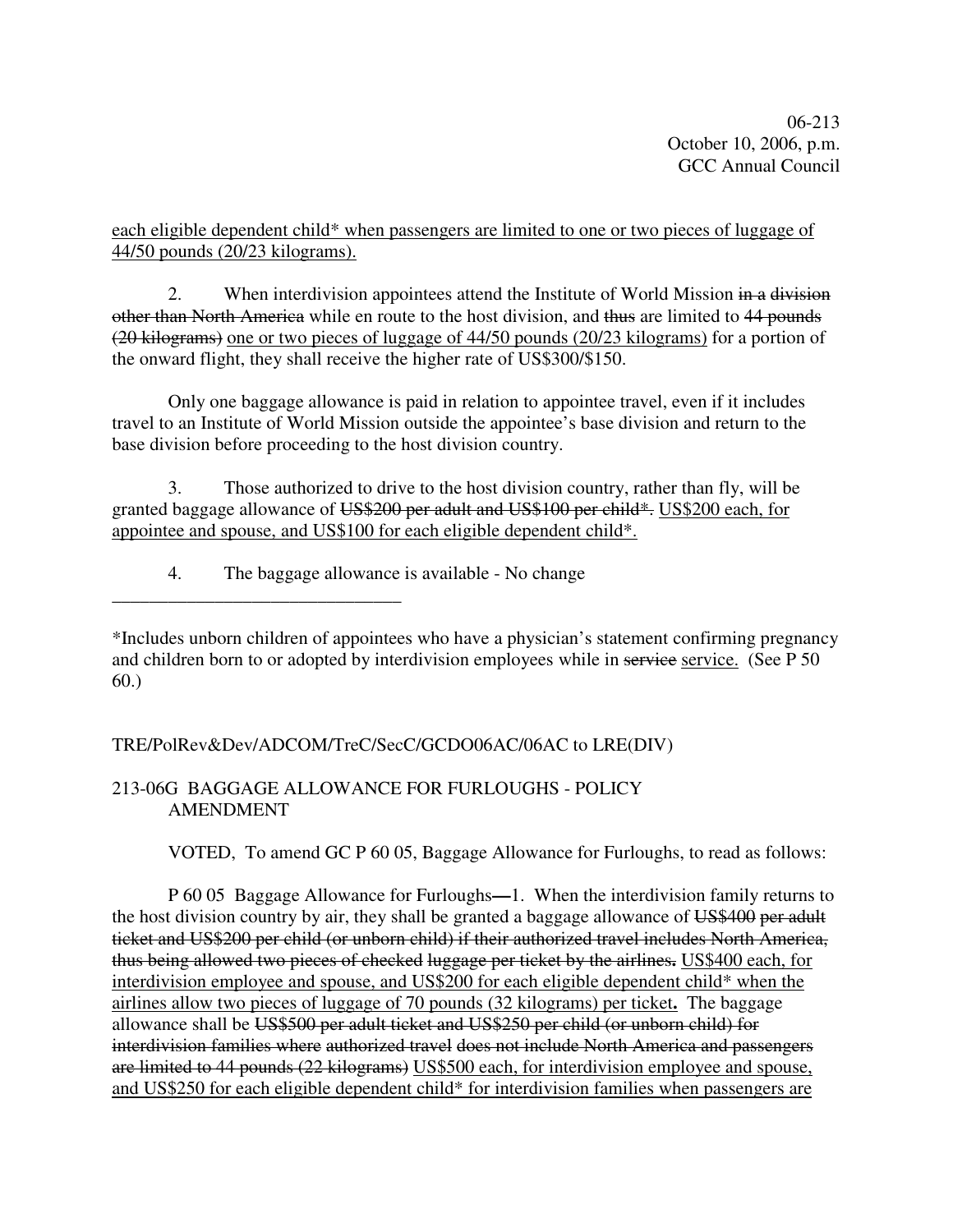06-214 October 10, 2006, p.m. GCC Annual Council

limited to one or two pieces of luggage of 44/50 pounds (20**/**23 kilograms). (See M 60 10 and N 55 05.)

2. When individuals attend the Institute of World Mission in a division other than the North American Division while en route to the host division country, and thus are limited to 44 pounds (20 kilograms) one or two pieces of luggage of 44**/**50 pounds (20/23 kilograms) for a portion of the onward flight, they shall receive the higher rate of US\$500/US\$250. Only one baggage allowance is paid in relation to furlough travel even if it includes travel to an Institute of World Mission outside the interdivision employees' base division and return to the base division before returning to the host division country.

 3. Those authorized to drive to the host division, rather than fly, will be granted baggage allowance of US\$400 per adult and US\$200 per child (or unborn child). US\$400 each, for interdivision employee and spouse, and US\$200 for each eligible dependent child\*.

4. The furlough baggage allowance is given - No change

 5. A reduced baggage allowance shall apply for furloughees from certain countries, as specified in M 60 10. (See also N 55 05.)

\*Includes unborn children of appointees who have a physician's statement confirming pregnancy and children born to or adopted by interdivision employees while in service. (See P 50 60.)

TRE/PolRev&Dev/ADCOM/TreC/SecC/GCDO06AC/06AC to LRE(DIV)

214-06G BAGGAGE ALLOWANCE FOR OPTIONAL ANNUAL LEAVES - POLICY AMENDMENT

\_\_\_\_\_\_\_\_\_\_\_\_\_\_\_\_\_\_\_\_\_\_\_\_\_\_\_\_\_\_\_

VOTED, To amend, GC P 65 05, Baggage Allowance for Optional Annual Leaves to read as follows:

P 65 05 Baggage Allowance for Optional Annual Leaves**—**1. When the interdivision family returns to the host division country by air, they shall be granted a baggage allowance of US\$200 per adult ticket and US\$100 per child (or unborn child) if their authorized travel includes North America, thus being allowed two pieces of checked luggage per ticket by the airlines. US\$200 each, for interdivision employee and spouse, and US\$100 for each eligible dependent child\* when the airlines allow two pieces of luggage of 70 pounds (32 kilograms) per ticket. The baggage allowance shall be US\$300 per adult ticket and US\$150 per child (or unborn child) for interdivision families where authorized travel does not include North America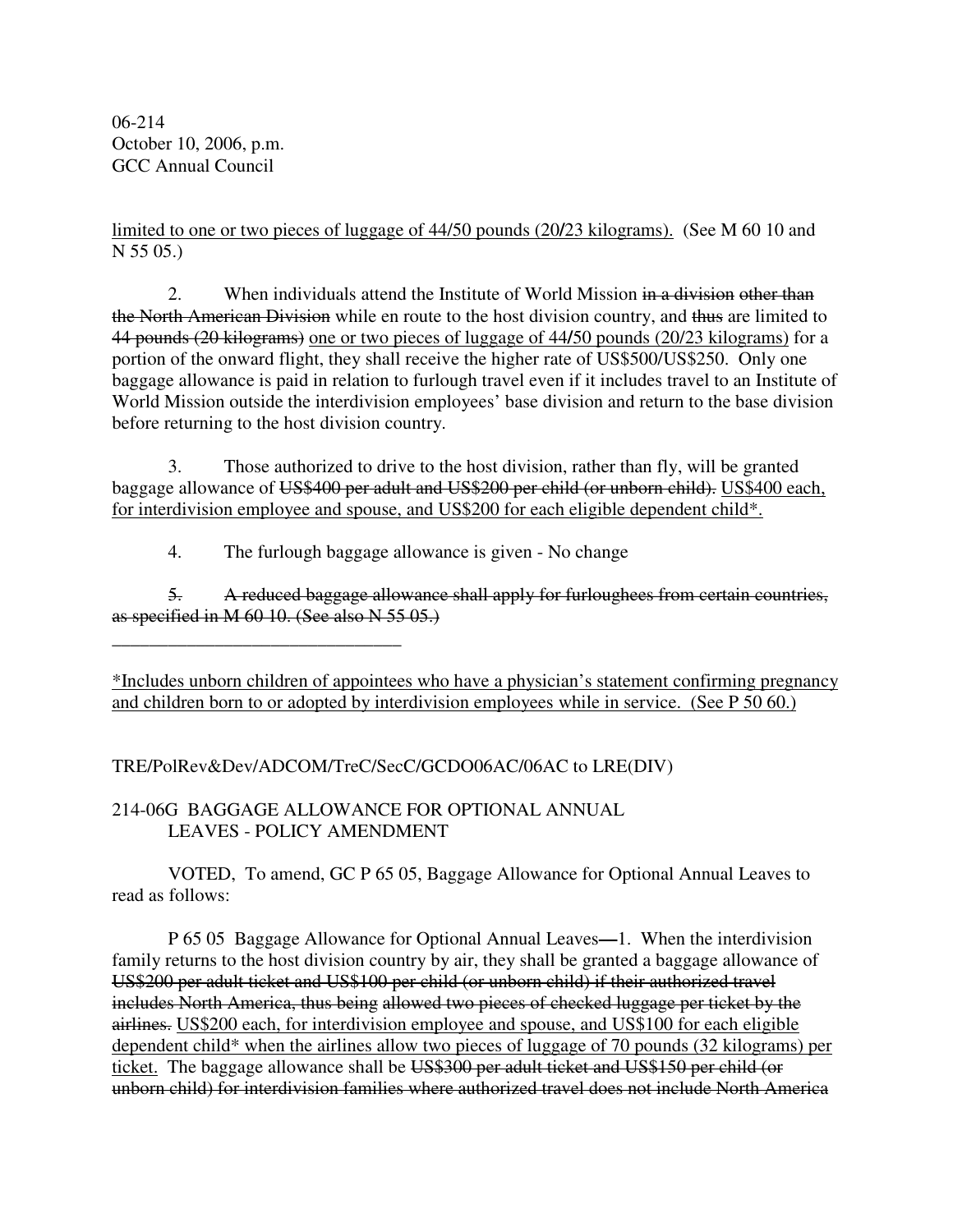06-215 October 10, 2006, p.m. GCC Annual Council

and passengers are limited to 44 pounds (20 kilograms). US\$300 each, for interdivision employee and spouse, and US\$150 for each eligible dependent child\* for interdivision families when passengers are limited to one or two pieces of luggage of 44/50 pounds (20/23 kilograms).

2. When individuals attend the Institute of World Mission in a division other than the North American Division while en route to the host division country, and thus are limited to 44 pounds (20 kilograms) one or two pieces of luggage of 44/50 pounds (20/23 kilograms) for a portion of the onward flight, they shall receive the higher rate of US\$300/\$150. Only one baggage allowance is paid in relation to optional annual leave travel even if it includes travel to an Institute of World Mission outside the interdivision employees' base division and return to the base division before returning to the host division.

 3. Those authorized to drive to the host division country, rather than to fly, shall be granted baggage allowance of US\$200 per adult and US\$100 per child (or unborn child). US\$200 each, for interdivision employee and spouse, and US\$100 for each eligible dependent child\*.

4. The optional annual leave baggage allowance - No change

\*Includes unborn children of appointees who have a physician's statement confirming pregnancy and children born to or adopted by interdivision employees while in service. (See P 50 60.)

# TRE/PolRev&Dev/ADCOM/TreC/SecC/GCDO06AC/06AC to LRE

\_\_\_\_\_\_\_\_\_\_\_\_\_\_\_\_\_\_\_\_\_\_\_\_\_\_\_\_\_\_\_

# 216-06G BAGGAGE ALLOWANCE (PERMANENT RETURNS) - POLICY AMENDMENT

VOTED, To amend GC Q 30 05, Baggage Allowance, to read as follows:

Q 30 05 Baggage Allowance**—**1. When interdivision employees proceed on permanent return by air, they shall be granted a baggage allowance of US\$200 per adult ticket and US\$100 per child if their authorized travel includes North America, thus being allowed two pieces of checked luggage per ticket by the airlines**.** US\$200 each, for interdivision employee and spouse, and US\$100 for each eligible dependent child\* when the airlines allow two pieces of luggage of 70 pounds (32 kilograms). The baggage allowance shall be US\$300 per adult ticket and US\$150 per child for interdivision families where authorized travel does not include North America and passengers are limited to 44 pounds (20 kilograms). US\$300 each, for interdivision employee and spouse, and US\$150 for each eligible dependent child\* for interdivision families when passengers are limited to one or two pieces of luggage of 44/50 pounds (20/23 kilograms).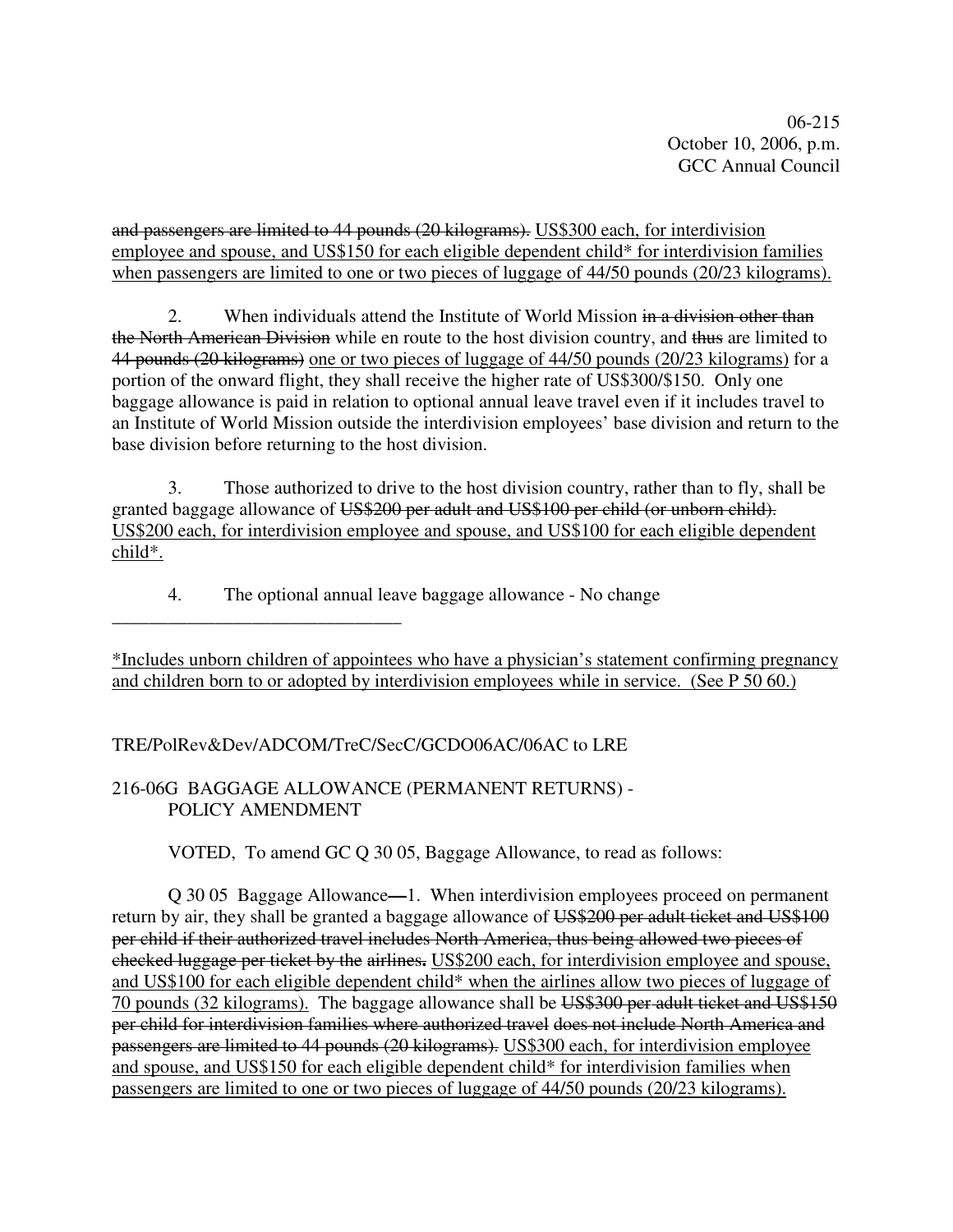06-216 October 10, 2006, p.m. GCC Annual Council

\_\_\_\_\_\_\_\_\_\_\_\_\_\_\_\_\_\_\_\_\_\_\_\_\_\_\_\_\_\_\_

 2. Those authorized to drive, rather than fly, will be granted baggage allowance of US\$200 per adult and US\$100 per child. US\$200 each, for interdivision employee and spouse, and US\$100 for each eligible dependent child\*.

3. The cost of the baggage allowance - No change

\*Includes unborn children of appointees who have a physician's statement confirming pregnancy and children born to or adopted by interdivision employees while in service. (See P 50 60.)

TRE/PolRev& Dev/ADCOM/TreC/GCDO06AC/06AC to LRE(DIV)

# 276-06G STOPOVER ALLOWANCE (TICKET PURCHASE AND TRAVEL ALLOWANCE) - POLICY AMENDMENT

VOTED, To amend GC N 65 10, Stopover Allowance, to read as follows:

N 65 10 Stopover Allowance**—**1. When airline schedules require interdivision employees and their families who are proceeding to the host division country to spend 24 hours or more in traveling time, including required waiting time in airports, in order to travel between approved destination points, the following may be reported for reimbursement (based on most direct route or route included in quote for determining denominationally borne cost and not on actual travel chosen by the interdivision employee, if different):

|                                                 | $=$ US\$ 37.50 |
|-------------------------------------------------|----------------|
|                                                 | $=$ US\$ 25.00 |
|                                                 | $=$ US\$ 12.50 |
| Each dependent child accompanying the appointee | $=$ US\$ 12.50 |
|                                                 | $=$ US\$ 6.00  |
|                                                 |                |

(If travel time amounts to more than 24 hours but does not include prolonged airport stays where meals, not provided by the airlines, need to be purchased, the fully entertained rates should be claimed.)

 b. One night's hotel expense or a day room at a reasonably priced hotel upon presentation of the actual hotel bill.

2. As the organization processing the claim - No change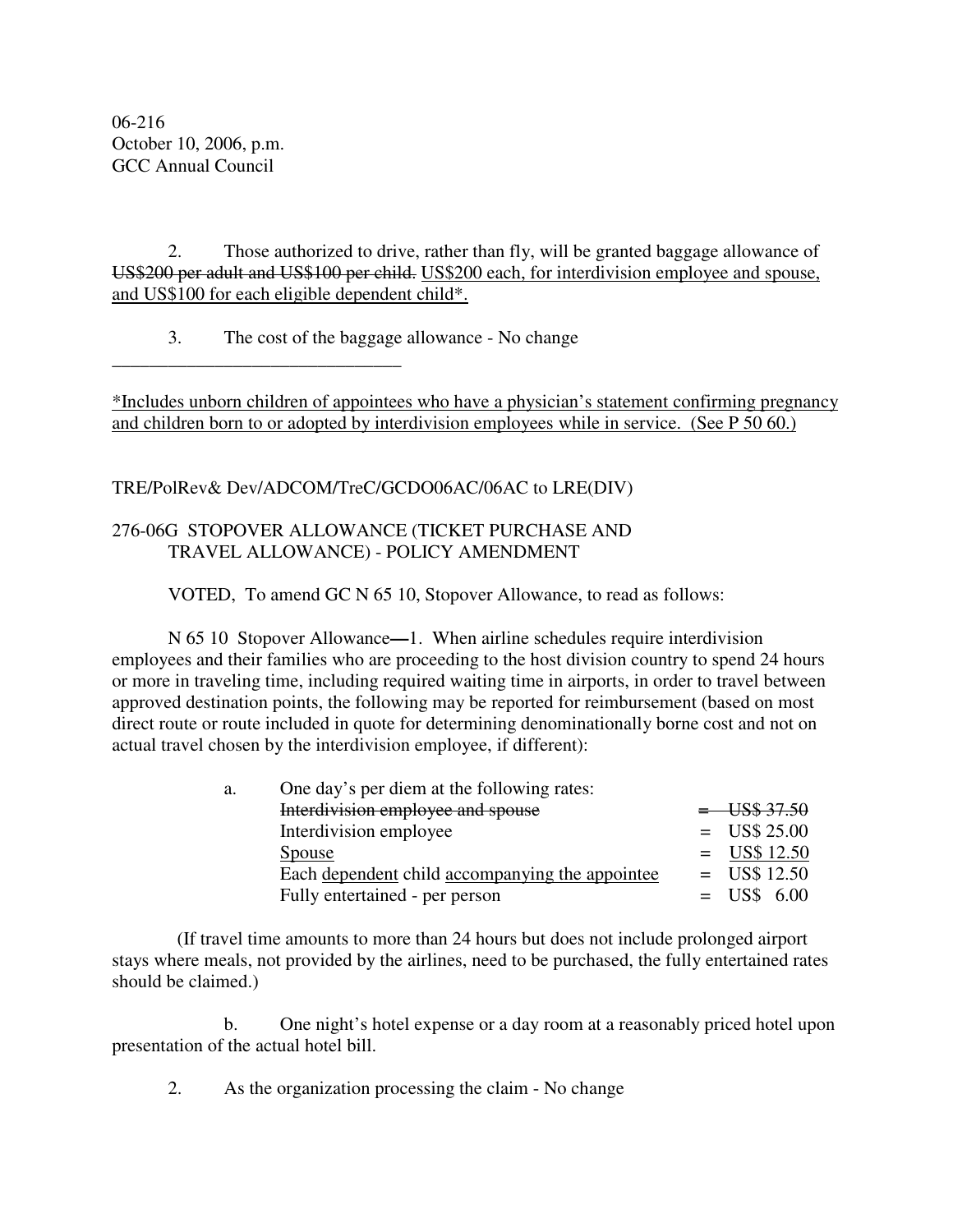06-217 October 10, 2006, p.m. GCC Annual Council

### 3. The cost of this stopover allowance shall be - No change

## TRE/PolRev&Dev/ADCOM/TreC/GCDO06AC/06AC to LRE(DIV)

## 277-06G ALLOWANCES, REMUNERATION, AND BENEFITS (SPECIAL TERM APPOINTMENTS) - POLICY AMENDMENT

VOTED, To amend GC P 15 10, Allowances, Remuneration, and Benefits, to read as follows:

P 15 10 Allowances, Remuneration, and Benefits—1. Allowances, remuneration, and benefits in connection with special terms shall be calculated as follows:

| Preembarkation benefits:                                       |                                                                                                                                       |
|----------------------------------------------------------------|---------------------------------------------------------------------------------------------------------------------------------------|
| Institute of World Mission                                     | As for regular appointees                                                                                                             |
| Medical examination                                            | $100\%$ of cost                                                                                                                       |
| Outfitting allowance                                           | Prorated on basis of full term but not less<br>than $33\frac{1}{3}$ % of that granted to regular<br>appointees on similar appointment |
| Salary                                                         | Prorated on basis of full term but not less<br>than the equivalent of ten days'<br>salary                                             |
| Travel                                                         | Maximum of two destinations                                                                                                           |
| International travel:                                          |                                                                                                                                       |
| Baggage allowance                                              | As for regular appointees                                                                                                             |
| Freight allowance                                              | Prorated on basis of full term but not less<br>than $33\frac{1}{3}$ % of that granted to regular<br>appointees on similar appointment |
| Hotel                                                          | As for regular appointees                                                                                                             |
| Per diem                                                       | As for regular appointees                                                                                                             |
| <b>Ticket costs</b>                                            | As for regular appointees                                                                                                             |
| While in host division country:<br>Amortization of educational | As for regular interdivision employees                                                                                                |
| debt                                                           |                                                                                                                                       |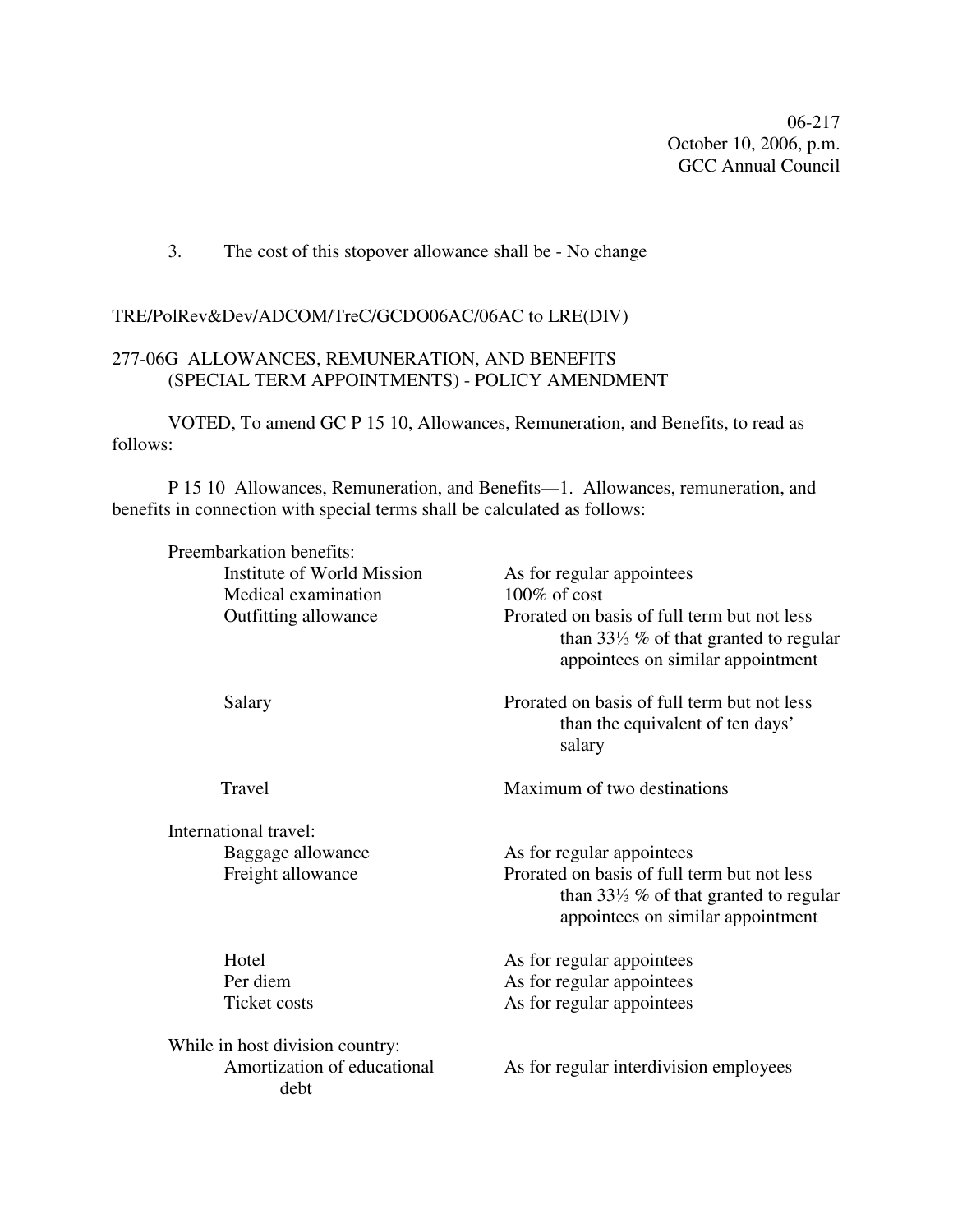06-218 October 10, 2006, p.m. GCC Annual Council

for children

 country deposit, expatriate allowance)

 Furlough benefits: For two years or less None

Permanent Return benefits:

Educational assistance As for regular interdivision employees

Family visit of children As for regular interdivision employees

Health care expense As for regular interdivision employees Insurance coverage As for regular interdivision employees

Salary (local salary, base As for regular interdivision employees

For more than two years As per furlough schedule

Optional Annual Leave: As for regular interdivision employees

Annual Leave: As for regular interdivision employees

Rehabilitation allowance Prorated for months served up to outfitting allowance received under appointment

Baggage allowance As for regular interdivision employees

Freight allowance After Two Years of Continuous Interdivision Service Since Appointment—100 percent of the voted appointee freight allowance for the country involved. (See N 50 20.) After Less Than Two Years of Continuous Interdivision Service Since Appointment—Actual authorized weight that was shipped at time of appointment. Any unused freight would be settled at 1/24 of the underweight settlement for each month served on an interdivision basis.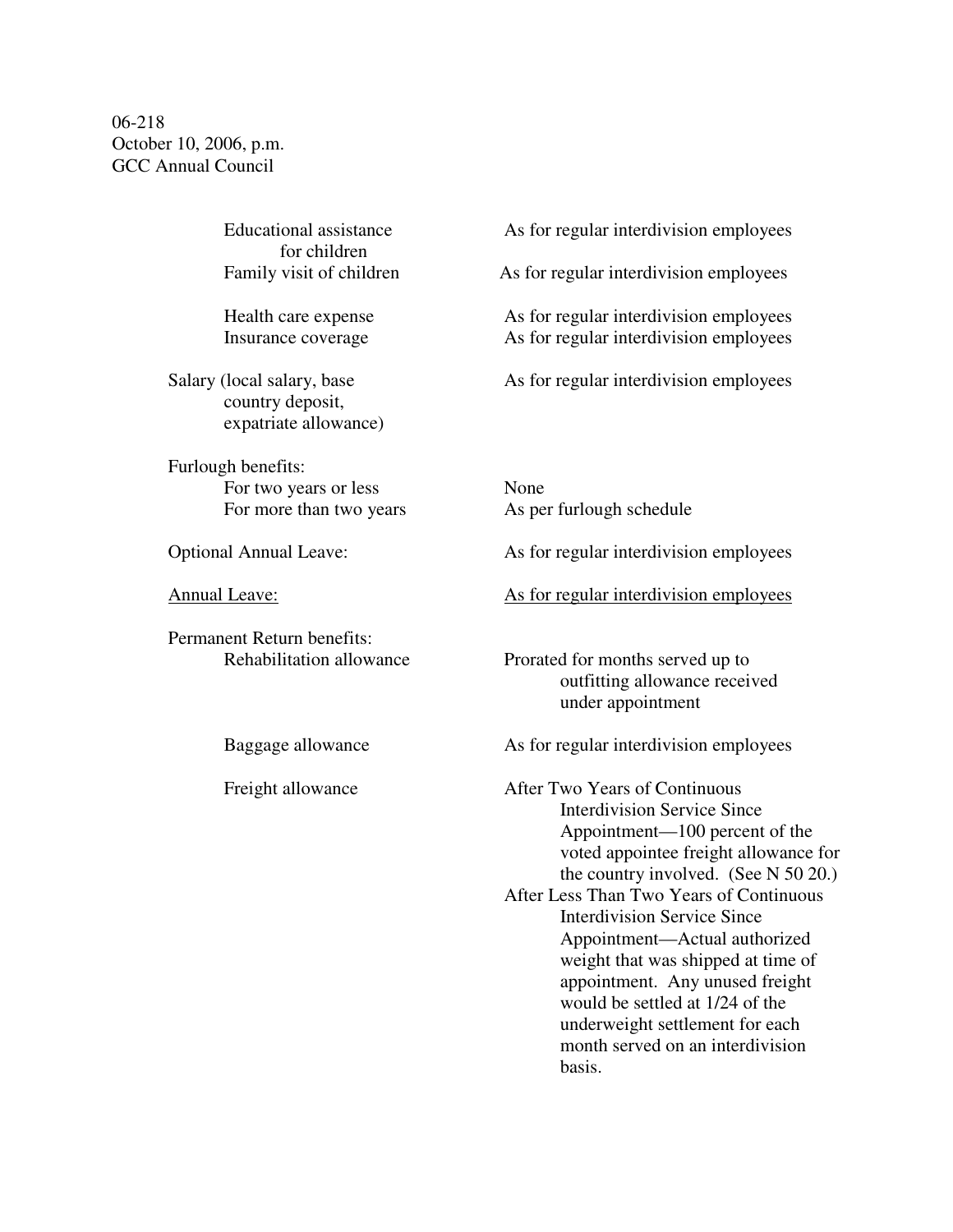06-219 October 10, 2006, p.m. GCC Annual Council

| Salary continuation    |                                             | Based on period of service as for regular<br>interdivision employees                                                         |
|------------------------|---------------------------------------------|------------------------------------------------------------------------------------------------------------------------------|
| Extended interdivision |                                             | Applicable to those who have accumulated<br>at least service allowance seven<br>years of qualifying interdivision<br>service |
| 2.                     | In cases where an interdivision - No change |                                                                                                                              |

3. In cases where an interdivision employee - No change

## TRE/PolRev&Dev/ADCOM/TreC/GCDO06AC/06AC to LRE(DIV)

## 278-06G EXTENDED TERMS OF SERVICE - POLICY DELETION

VOTED, To delete GC P 20 05, Extended Terms of Service, which reads as follows:

P 20 05 Extended Terms of Service**—**Interdivision appointments are for regular terms of service unless otherwise specified. However, extended terms of service may be arranged for families, single parents with dependent children who may or may not accompany the parents, and single employees who for educational or other reasons considered valid by the host division committee desire to give a longer period of service and receive a longer furlough period. The conditions for this arrangement shall be as follows:

 1. Interdivision employees who are serving their initial term shall be allowed no furlough.

 2. Interdivision employees shall make known their desires to the employing organization at least a year before their next regular furlough is due. In consultation with their employing organization, they shall decide on the length of term desired and request approval from the host division committee.

 3. Extended terms yielding more than six months of furlough shall be approved only for educational reasons considered valid by the host division committee.

 4. Furloughs, including extended furloughs, are granted only to interdivision employees planning to return to the host division country. There is no entitlement to extra months of permanent return salary beyond that provided for in Q 45 due to having remained in the host division country for a prolonged period of time without a furlough.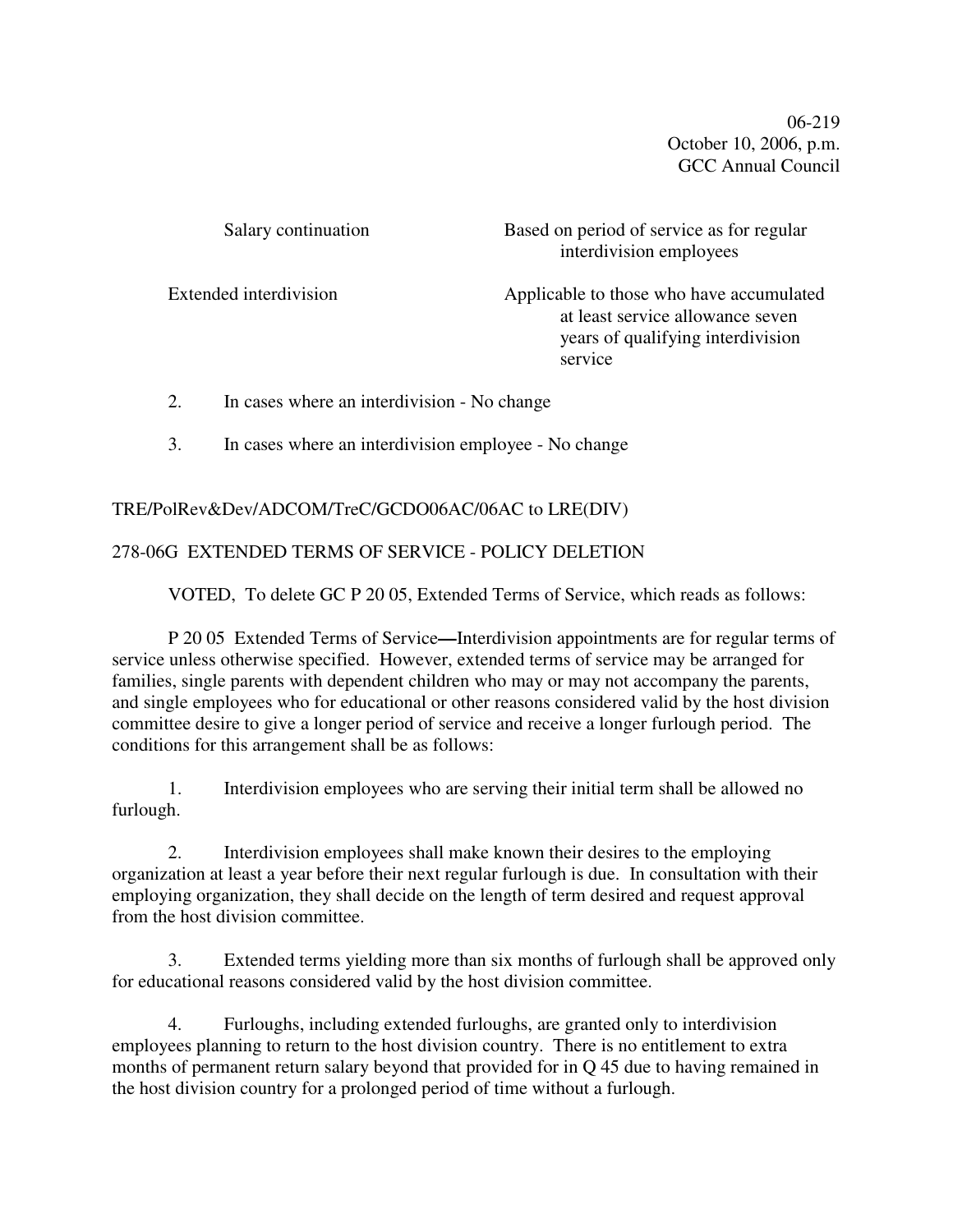06-220 October 10, 2006, p.m. GCC Annual Council

 5. Policy provides only for regular furlough salary and allowances. Educational costs, even if the extended term was approved for study purposes, are a personal expense, unless the host division votes to provide sponsorship assistance. In such a case, a sponsorship agreement is to be prepared and signed by both the host division and the interdivision employee. Any sponsorship agreement which involves amortization through future service, even though completely funded by the host division, is only to be entered into after consultation with the General Conference and base division secretariats because of the implications to the base division if there should be a permanent return before completion of the amortization period.

 6. The extended terms and corresponding furlough periods shall be approved by the host division in harmony with the following schedule:

|                         | <b>Minimum Months</b><br>of Service           | <b>Maximum Months</b><br>of Furlough |
|-------------------------|-----------------------------------------------|--------------------------------------|
|                         | Family                                        |                                      |
| <b>Initial Term</b>     | 60                                            | 12                                   |
| <b>Subsequent Terms</b> | 39                                            | 4                                    |
|                         | 42                                            | 5                                    |
|                         | 45                                            | 6                                    |
|                         | 48                                            | 7                                    |
|                         | 51                                            | 8                                    |
|                         | 54                                            | 9                                    |
|                         | 57                                            | 10                                   |
|                         | 60                                            | 12                                   |
|                         | Single Parent with a Dependent Child/Children |                                      |
| <b>Initial Term</b>     | 48                                            | 8                                    |

| Initial Term            |    |  |
|-------------------------|----|--|
| <b>Subsequent Terms</b> | 36 |  |
|                         | 39 |  |
|                         |    |  |
|                         | 45 |  |
|                         |    |  |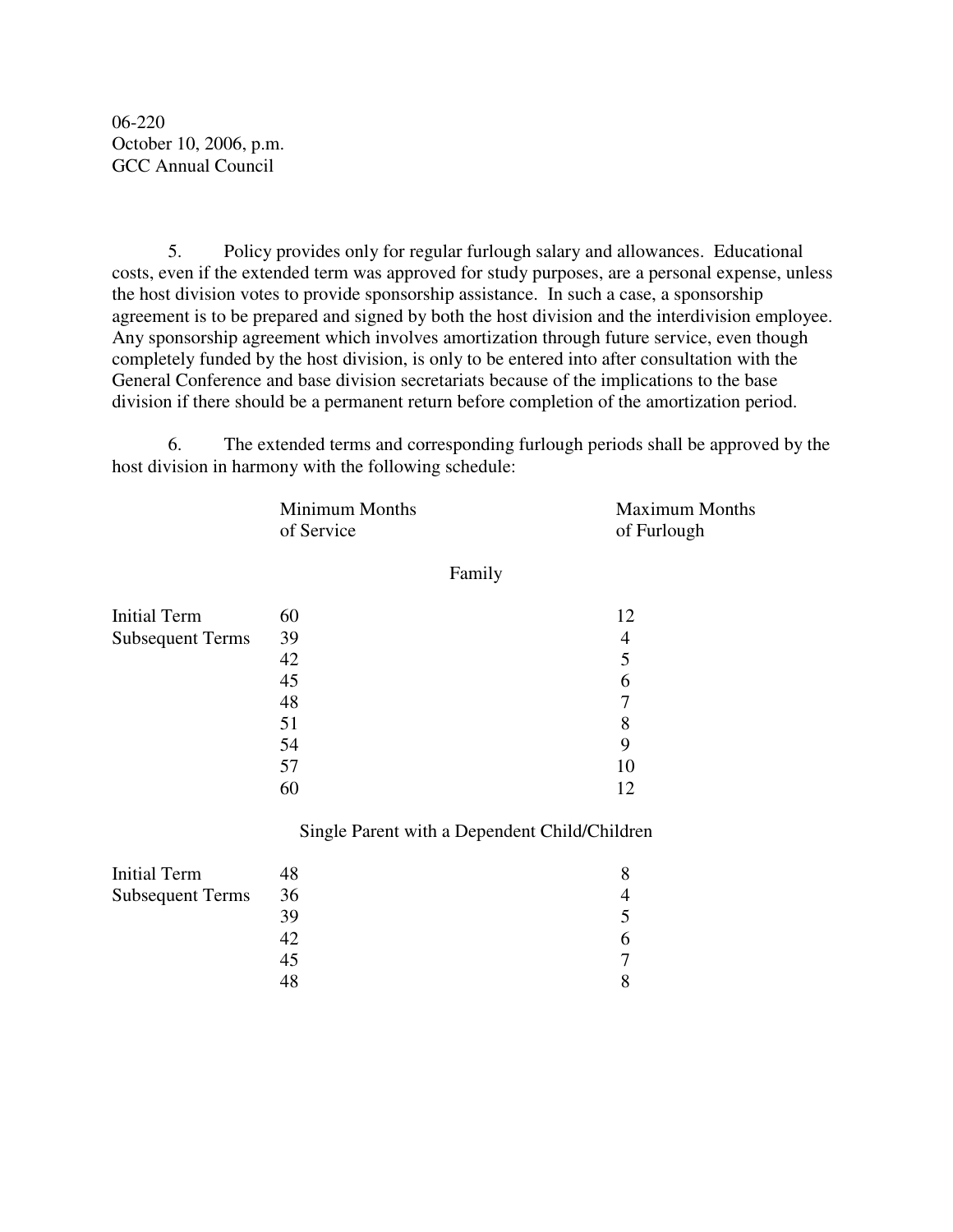06-221 October 10, 2006, p.m. GCC Annual Council

|                         | <b>Minimum Months</b><br>of Service |                 | <b>Maximum Months</b><br>of Furlough |
|-------------------------|-------------------------------------|-----------------|--------------------------------------|
|                         |                                     | Single Employee |                                      |
| <b>Initial Term</b>     | 27                                  |                 | $3\frac{1}{2}$                       |
| <b>Subsequent Terms</b> | 30                                  |                 | 4                                    |
|                         | 33                                  |                 | $4\frac{1}{2}$                       |
|                         | 36                                  |                 | 5                                    |
|                         | 39                                  |                 | 6                                    |
|                         | 42                                  |                 | 7                                    |
|                         | 45                                  |                 | 8                                    |
|                         | 48                                  |                 | 9                                    |
|                         |                                     |                 |                                      |

### TRE/PolRev&Dev/ADCOM/TreC/GCDO06AC/06AC to LRE(DIV)

# 279-06G AUTHORIZED WEIGHTS (FREIGHT ALLOWANCE) - POLICY AMENDMENT

VOTED, To amend GC N 50 20, Authorized Weights, to read as follows:

N 50 20 Authorized Weights**—**1. The denomination shall cover cartage, handling, and necessary packing and crating charges on the authorized weight of household goods and personal effects—not including automobiles, articles for sale in a foreign country, or articles carried for others—from the appointee's home to the place of appointment in the host division country. The net weight allowed is as follows:

a. For individuals appointed for a full term (see P 10 05):

#### Class A

| $6,000$ lbs 4,000 lbs | $2,727$ kg 1,818 kg |
|-----------------------|---------------------|
| 2,000 lbs             | 909 kg              |
|                       |                     |
| 4, <del>500</del> lbs | $2,045$ kg          |
|                       |                     |
| 750 lbs               | 341 kg              |
| 4,000 lbs             | $1,818$ kg          |
|                       |                     |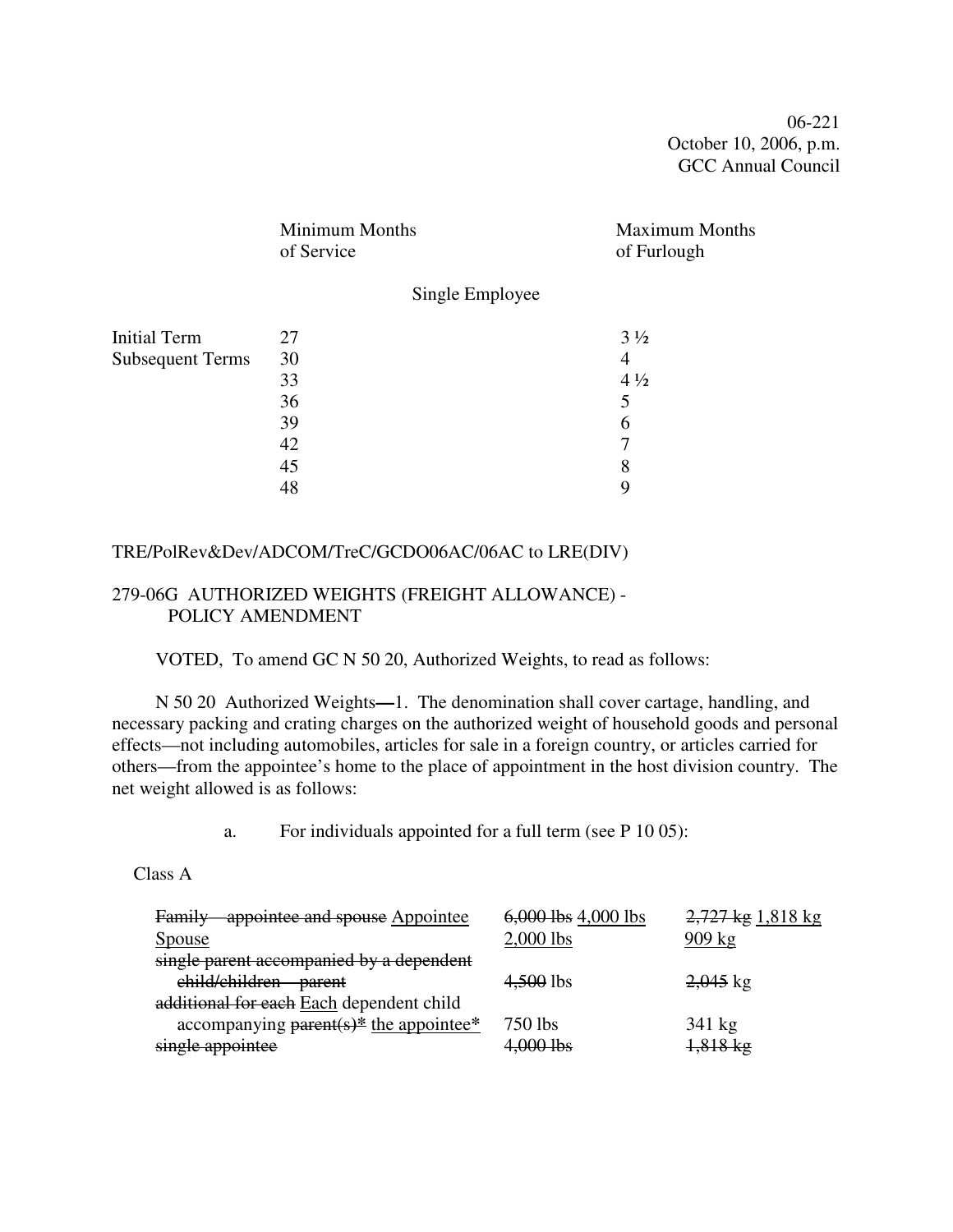06-222 October 10, 2006, p.m. GCC Annual Council

Class B

| <b>Family</b><br>appointee and spouse Appointee               | $3,000$ lbs 2,000 lbs | $1,364$ kg 909 kg   |
|---------------------------------------------------------------|-----------------------|---------------------|
| Spouse                                                        | .000 lbs              |                     |
| single parent accompanied by a dependent                      |                       |                     |
| child/children-<br><del>-parent</del>                         | <del>2,500 lbs</del>  | <del>1,136 kg</del> |
| additional for each Each dependent child                      |                       |                     |
| accompanying $\frac{\text{parent}(s)^\text{*}$ the appointee* | 500 lbs               | $227 \text{ kg}$    |
| single appointee                                              | ገበበ 1ኬ∈               | እህወ ኮሚ              |

The above schedule shall also apply to appointees who previously served as interdivision employees and took a permanent return.

b. For individuals appointed for less than a full term (see P 10 05):

Class A

| <b>Family</b> appointee and spouse Appointee<br>Spouse                                               | $84$ lbs 56 lbs $(38 \text{ kg } 25 \text{ kg})$ per month<br>$28$ lbs $(13 \text{ kg})$ per month |
|------------------------------------------------------------------------------------------------------|----------------------------------------------------------------------------------------------------|
| single parent accompanied by a dependent                                                             |                                                                                                    |
| child/children-parent                                                                                | $63$ lbs $(13\ 29 \text{ kg})$ per month                                                           |
| additional for each Each dependent child<br>accompanying $\frac{\text{parent}(s)}{k}$ the appointee* | 10 lbs $(5 \text{ kg})$ per month                                                                  |
| single appointee                                                                                     | $56$ lbs $(25 \text{ kg})$ per month                                                               |
| Class B                                                                                              |                                                                                                    |
| <b>Family</b> appointee and spouse Appointee                                                         | $42$ lbs 28 lbs $(19 \text{ kg } 13 \text{ kg})$ per month                                         |
| single parent accompanied by a dependent                                                             |                                                                                                    |
| child/children-parent                                                                                | $32$ lbs $(6\,15\,\mathrm{kg})$ per month                                                          |
| <u>Spouse</u>                                                                                        | $14$ lbs $(6 \text{ kg})$ per month                                                                |
| additional for each Each dependent child                                                             |                                                                                                    |
| accompanying $\frac{\text{parent}(s)}{\text{theta}}$ the appointee*                                  | $7 \text{ lbs } (3 \text{ kg})$ per month                                                          |
| single appointee                                                                                     | $28$ lbs $(13 \text{ kg})$ per month                                                               |

 c. The above allowances are on net authorized weights (the weight of goods in cardboard boxes but not including the weight of wooden crates, steel drums, or container). When only gross-weight figures are available on surface, noncontainerized, shipments because the household goods and personal effects are packed and crated, 33⅓ percent of the total weight will be deducted from the gross weight in calculating the net-weight figure. When shipments are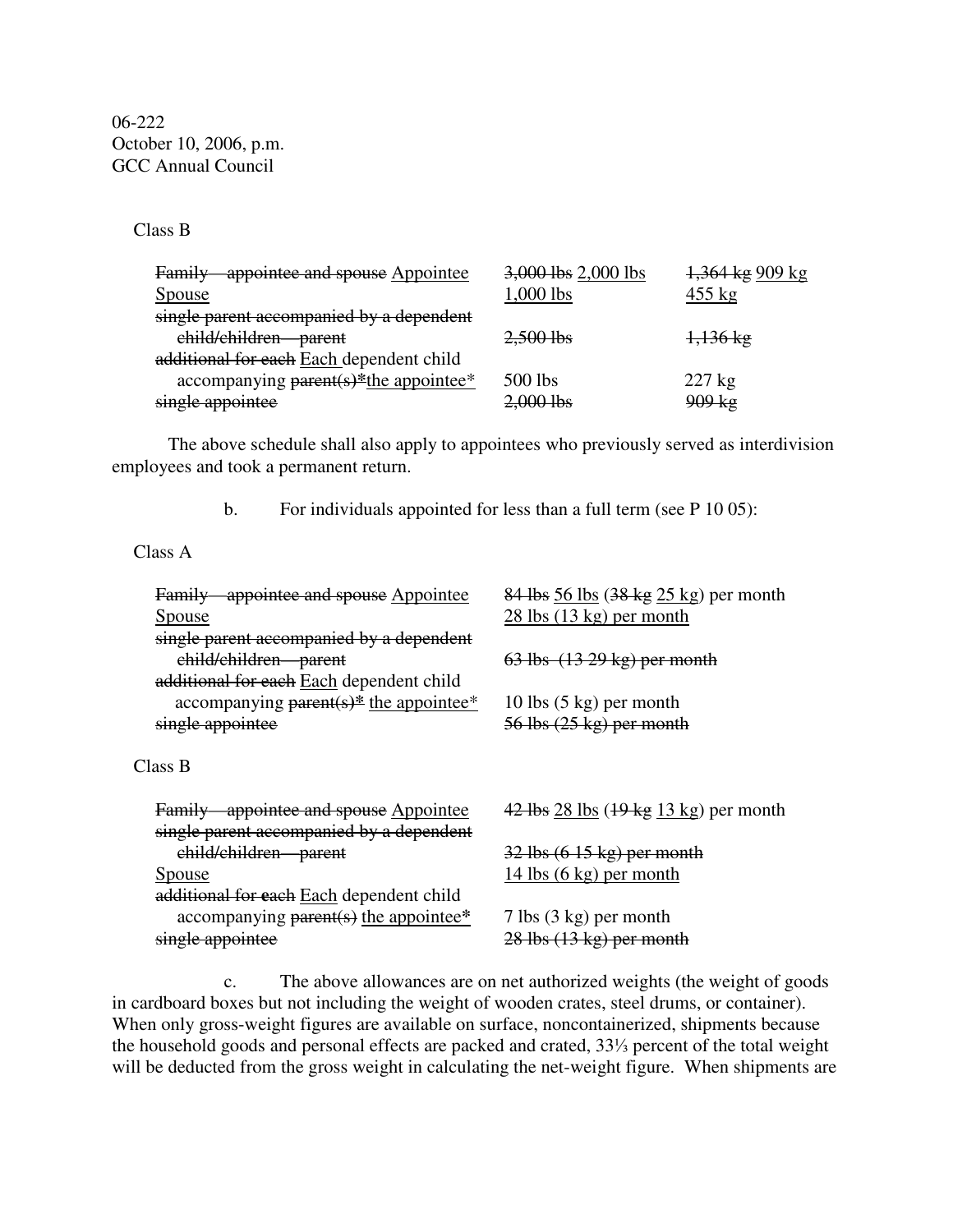06-223 October 10, 2006, p.m. GCC Annual Council

sent by air freight and the gross weights only are available, eight percent of the total will be deducted from the gross weight in calculating the net-weight figure.

2. Cubic Foot/Cubic Meter Equivalents*—*When freight weights - No change

3. Special Weight Allowance*—*When an individual is appointed to interdivision service on Class A freight (N 50 05), especially in the interior, where no household furniture or equipment is provided by the organization and is not available for purchase at reasonable prices in the host division country, the appointee's freight allowance may be increased as follows: by 1,000 pounds or 455 kilograms.

 a. Additional 1,000 pounds or 455 kilograms allowance to a husband and wife without dependent children (no increased allowance for dependent children).

 b. Additional 750 pounds or 341 kilograms allowed to a single parent accompanied by a dependent child/children (no increased allowance for dependent children).

c. Additional 667 pounds or 303 kilograms allowance to single employees.

The above increased freight allowances are only to be granted by action of the General Conference Interdivision Employee Remuneration and Allowances Committee upon recommendation of the host division involved.

4. Excess Weight*—*When an interdivision appointee has a freight - No change

TRE/PolRev&Dev/ADCOM/TreC/GCDO06AC/06AC to LRE(DIV)

# 280-06G INSURANCE (FREIGHT ALLOWANCE) - POLICY AMENDMENT

\_\_\_\_\_\_\_\_\_\_\_\_\_\_\_\_\_\_\_\_\_\_\_\_\_\_\_\_\_\_\_

VOTED, To amend GC N 50 30, Insurance, to read as follows:

N 50 30 Insurance**—**The responsibility of the denomination for insurance on interdivision employees' freight shipments is limited to US\$75,000 US\$75,000. for husband,

<sup>\*</sup>Includes unborn children of appointees who have a physician's statement confirming pregnancy and children born to or adopted by interdivision employees while in service service. (See P 50 60.)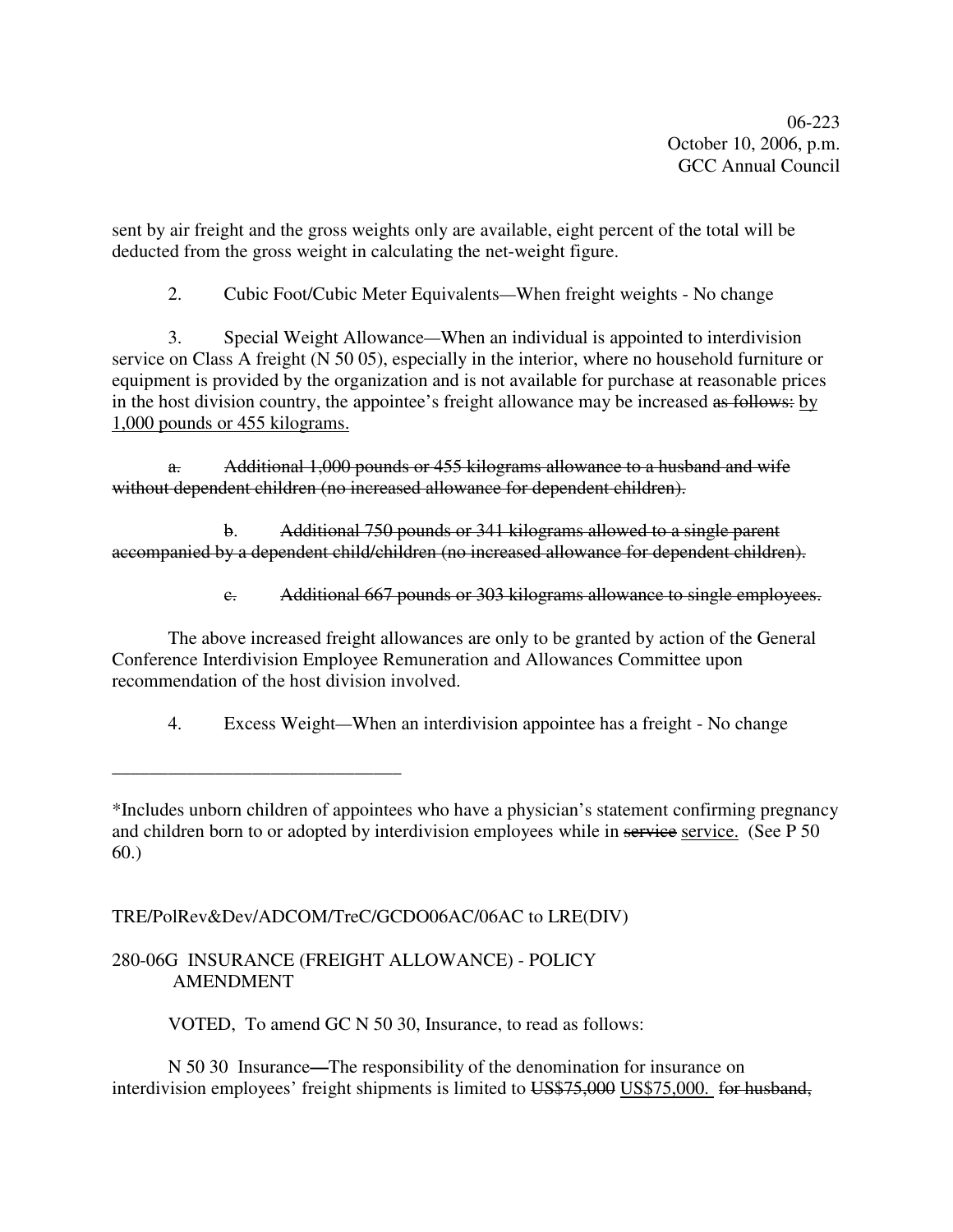06-224 October 10, 2006, p.m. GCC Annual Council

wife, and children, to US\$70,000 for a single parent accompanied by a dependent child/children, and to US\$50,000 for single appointees. Additional coverage beyond these maximums can be obtained but is at the expense of the interdivision employee. Coverage should be based on the actual value of goods shipped and not simply on the maximum allowed.

- 1. The base division treasury, or in the case of North American No change
- 2. Immediately upon arrival in the host division country, No change

## TRE/PolRev&Dev/ADCOM/TreC/GCDO06AC/06AC to LRE(DIV)

# 281-06G REGULAR ALLOWANCE SCHEDULE (OUTFITTING ALLOWANCE) - POLICY AMENDMENT

VOTED, To amend GC N 70 05, Regular Allowance Schedule, to read as follows:

N 70 05 Regular Allowance Schedule**—**An allowance shall be made to interdivision appointees to assist them in purchasing new goods, and/or paying for excess trucking and ocean freight, parcel post or express charges, telephone calls, faxes, and other communications related to appointment, storage or transportation of goods not shipped to the host division country, and any other such expenses. Outfitting allowances for full-term appointments to all fields shall be as follows:

| appointee and spouse Appointee<br>Family                                                   | 150% 100% of the interdivision employee<br>factor |
|--------------------------------------------------------------------------------------------|---------------------------------------------------|
| Spouse                                                                                     | 50% of the interdivision employee factor          |
| Single parent accompanied by a<br>dependent child/children—parent                          | 115% of the interdivision employee factor         |
| Each dependent child<br>accompanying parents $(s)$ <sup>*</sup> the appointee <sup>*</sup> | 30% of the interdivision employee factor          |
| Single appointee                                                                           | 100% of the interdivision employee factor         |

For individuals appointed for less than a full term, the outfitting allowance shall be prorated in accordance with P 15.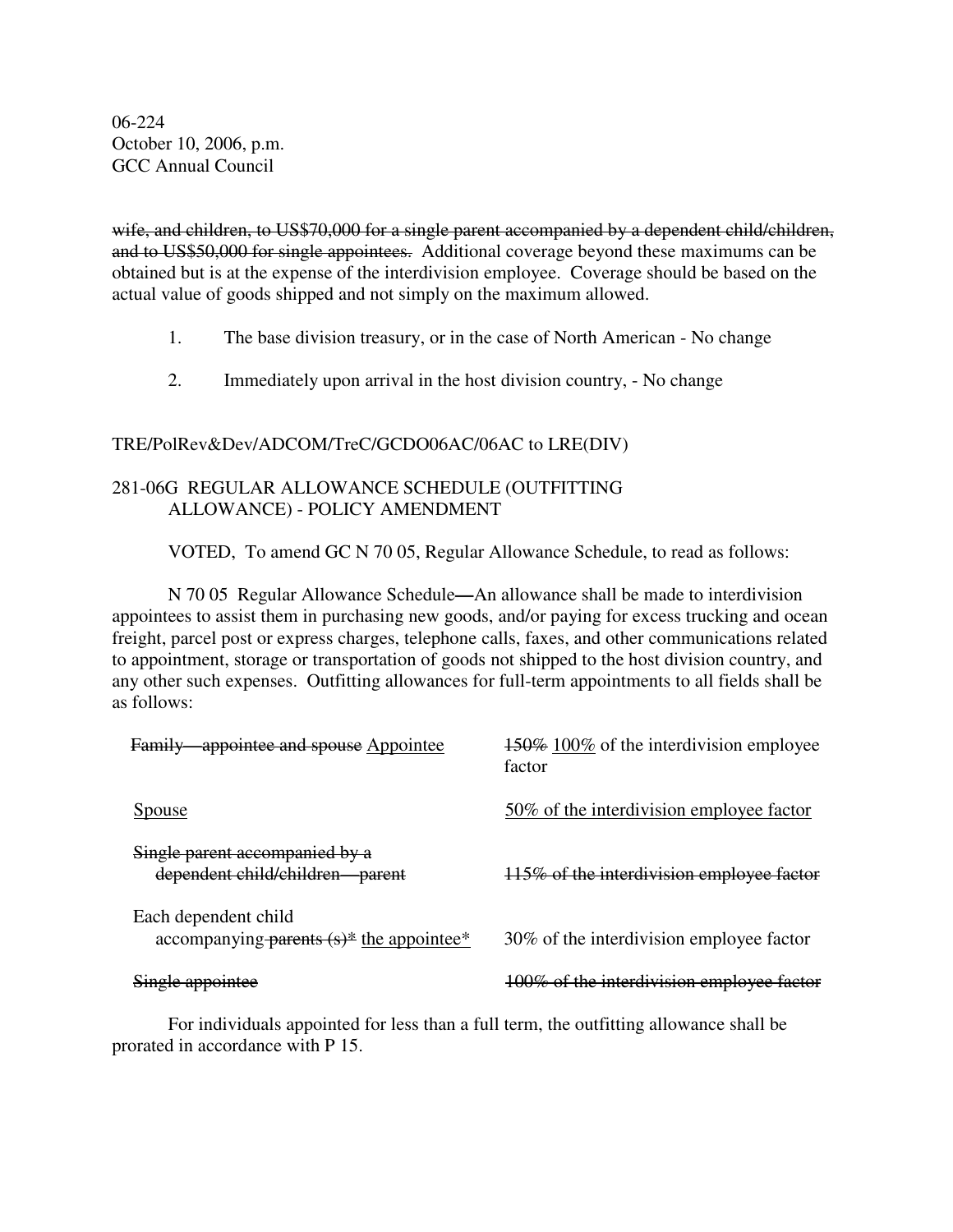06-225 October 10, 2006, p.m. GCC Annual Council

When a child of an interdivision employee, after being in the field a minimum of one year, is voted permanent return before the employee has served the full current term of service, the full outfitting allowance for the child (30 per cent percent of the interdivision employee factor) shall be allowed.

Any exceptions to the provisions listed above must first be approved by the General Conference Interdivision Employee Remuneration and Allowances Committee. The expenses of this benefit shall be borne by the General Conference if the appointees are called on Code 1, 2, 3, or 6 budgets, or by the employing organization in the host division for those on Code 4 budgets.

\_\_\_\_\_\_\_\_\_\_\_\_\_\_\_\_\_\_\_\_\_\_\_\_\_\_\_\_\_\_\_

\*Includes unborn children of appointees who have a physician's statement confirming pregnancy and children born to or adopted by interdivision employees while in service service. (See P 50 60.)

# TRE/PolRev&Dev/ADCOM/SecC/GCDO06AC/06AC to LRE(DIV)

# 282-06G REQUESTING A FURLOUGH - POLICY AMENDMENT

VOTED, To amend GC P 30 05, Requesting a Furlough, to read as follows:

 P 30 05 Requesting a Furlough**—**Interdivision employees shall make their requests for furloughs to their host division secretariat through their local employing organization. These requests should normally be made at least three four months prior to the expected date of departure to allow time for processing and purchasing of tickets at the best rates available.

TRE/PolRev&Dev/ADCOM/SecC/GCDO06AC/06AC to LRE(DIV)

## 283-06G REQUESTING AN OPTIONAL ANNUAL LEAVE - POLICY AMENDMENT

 VOTED, To amend GC P 35 10, Requesting an Optional Annual Leave, to read as follows:

P 35 10 Requesting an Optional Annual Leave**—**Interdivision employees shall make their requests for optional annual leaves to their host division secretariat through their local employing organization. These requests should normally be made at least three four months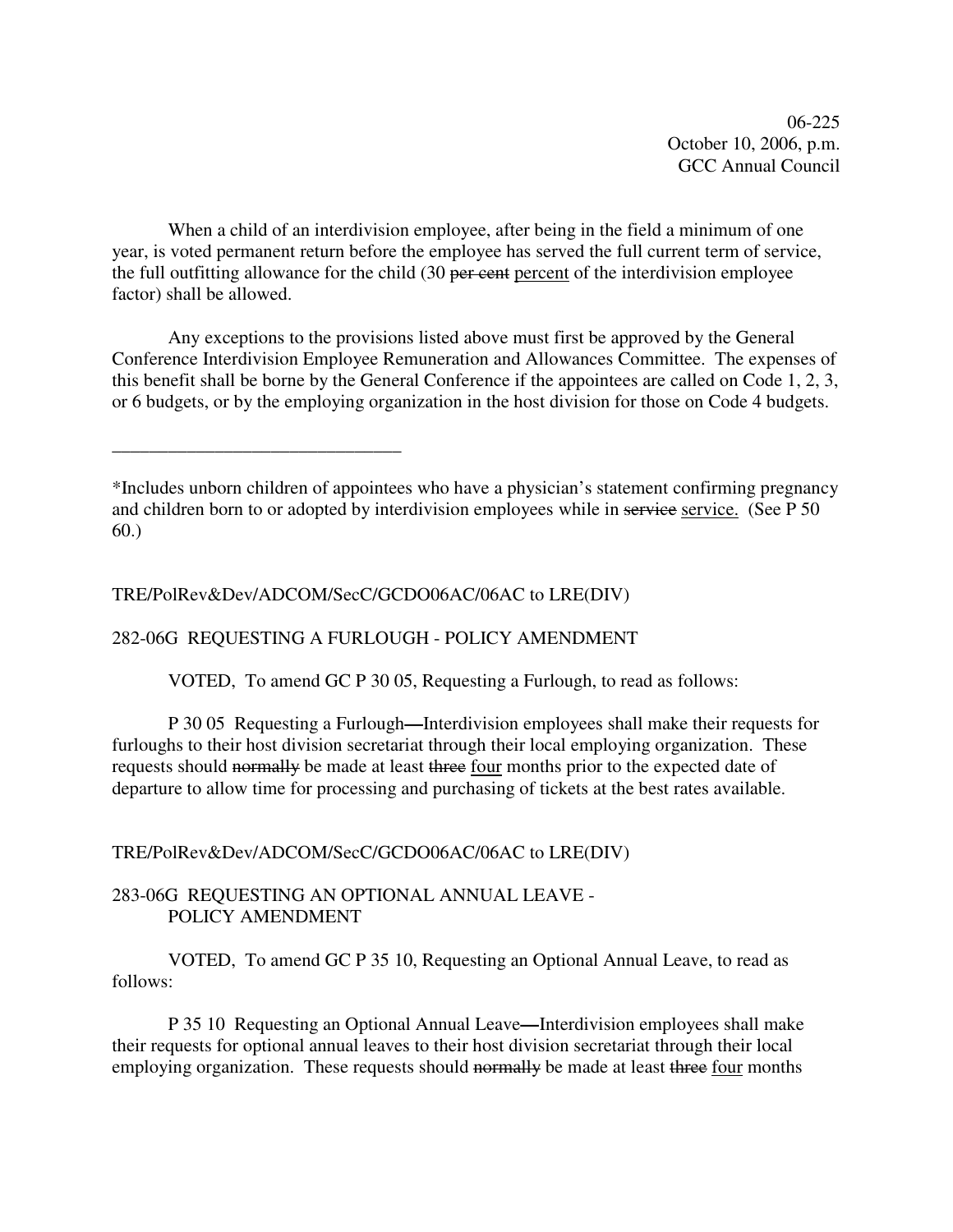06-226 October 10, 2006, p.m. GCC Annual Council

prior to the expected date of departure to allow time for processing and purchasing tickets at the best rates available.

## TRE/PolRev&Dev/ADCOM/TreC/SecC/GCDO06AC/06AC to LRE(DIV)

## 284-06G SPECIAL FURLOUGH CYCLES - POLICY AMENDMENT

VOTED, To amend GC P 40 25, Special Furlough Cycles, to read as follows:

P 40 25 Special Furlough Cycles—1. Designated Areas*—*The Burundi - No change

 2. Furlough and Optional Annual Leave Cycles*—*The initial term length of interdivision service shall be six five years (60 months). (72 months) for families, four years (48 months) for a single parent with a dependent child/children who may or may not accompany the parent, and two years (24 months) for single employees. The furlough and/or optional annual leave cycle shall be 21 months of service followed by a three-month furlough or 11 months of service followed by a one-month optional annual leave. Travel and furlough/optional annual leave allowances as outlined in P 30 and P 35 shall be granted for each cycle.

The last three months of the initial term period shall be granted as furlough to interdivision employees who have completed approximately 21 months of service since their last furlough or optional annual leave and who are returning to the field for a subsequent term of service. Should a furlough or optional annual leave have been postponed by request of the host division committee, or by approval of the host division committee at the request of the interdivision employee, it is expected that the host division committee will have recorded prior approval of the postponement, together with any agreed-to adjustment in the length of the furlough, the length of service to be given after the furlough, and the duration and approximate dates of the furlough.

If the interdivision employee had a furlough or optional annual leave approximately 11 months before the end of the initial term period of service, and will be serving a subsequent term subsequently, he/she may either take the last month of the initial term period as an optional annual leave or remain in the host division country for additional time, until he/she has accumulated 21 months since the last furlough or optional annual leave, and take a three-month furlough.

The precise length and calculation of due dates for furloughs or optional annual leaves is further clarified in P 25 20.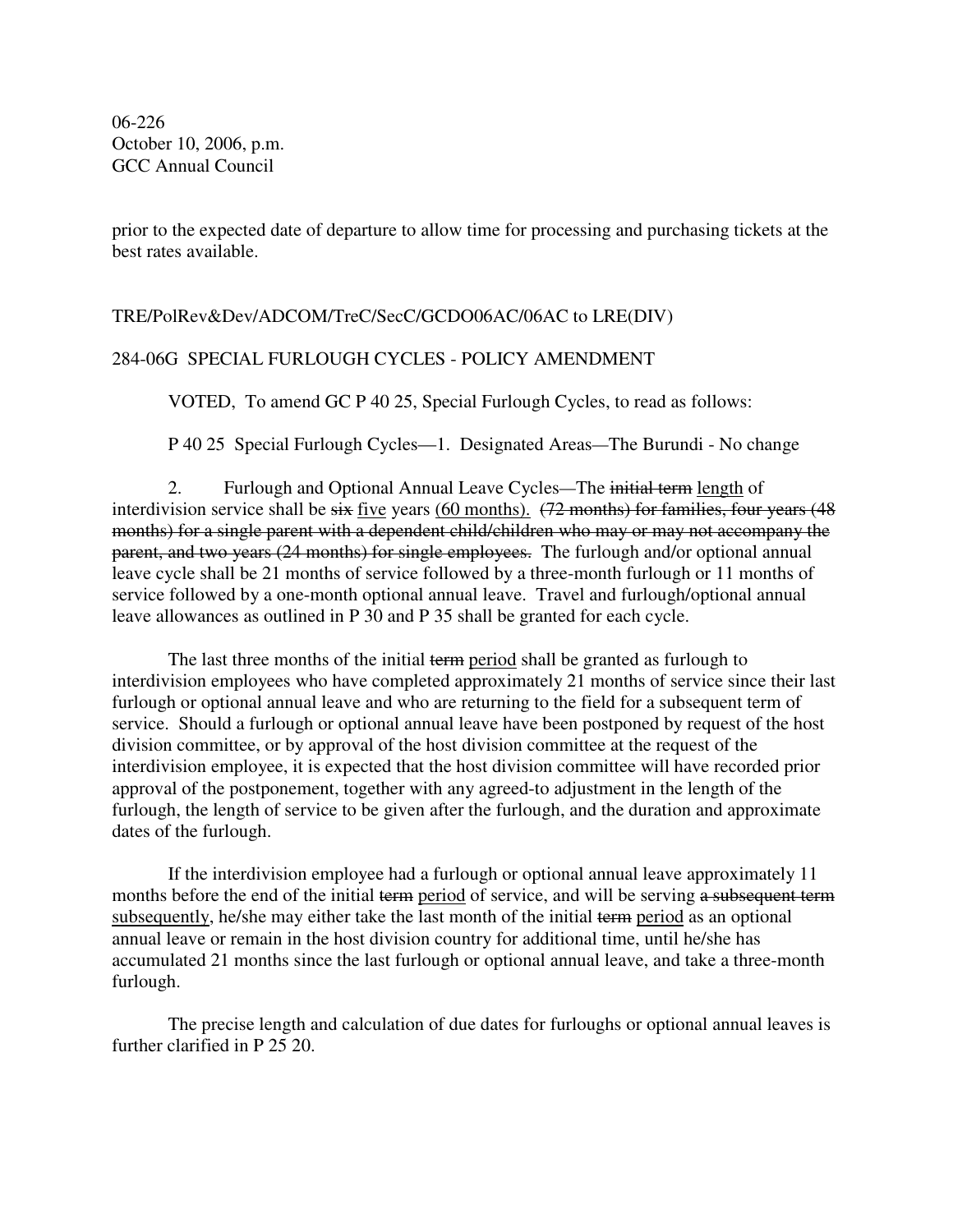06-227 October 10, 2006, p.m. GCC Annual Council

 3. Subsequent Terms Periods (24-month cycle)*—*Subsequent terms periods of service (after the initial term or after reappointment when the family or single parent with a dependent child/children has completed an initial term) shall be two years (24 months).

The last three months of each subsequent term period shall be granted as furlough to interdivision employees who have completed approximately 21 months of service since their last furlough or optional annual leave and who are returning to the field for a subsequent term period of service. Should a furlough or optional annual leave have been postponed by request of the host division committee, or by approval of the host division committee at the request of the interdivision employee, it is expected that the host division committee will have recorded prior approval of the postponement, together with any agreed-to adjustment in the length of the furlough, the length of service to be given after the furlough, and the duration and approximate dates of the furlough.

If the interdivision employee had a furlough or optional annual leave approximately 11 months before the end of the subsequent term period of service, and will be serving another term period, he/she may either take the last month of the initial term period as an optional annual leave or remain in the host division country for additional time, until he/she has accumulated 21 months since the last furlough or optional annual leave, and then take a Two-month furlough.

The precise length and calculation of due dates for furloughs or optional annual leaves is further clarified in P 25 20.

### TRE/PolRev&Dev/ADCOM/TreC/GCDO06AC/06AC to LRE(DIV)

#### 285-06G FORMULA (FREIGHT ALLOWANCE) - POLICY AMENDMENT

VOTED, To amend GC P 55 10, Formula, to read as follows

P 55 10 Formula*—*A cash allowance to assist with the cost of crating, packing, freight, and customs for a furlough freight shipment or to assist with purchase of goods in the host country which may be at a higher cost shall be granted to interdivision employees from qualifying countries on the following basis:

| $=$ |                              |                            |
|-----|------------------------------|----------------------------|
| $=$ | ا آ94701<br><del>ussuu</del> |                            |
|     | US\$150                      |                            |
|     |                              | US\$900<br>US\$750 US\$300 |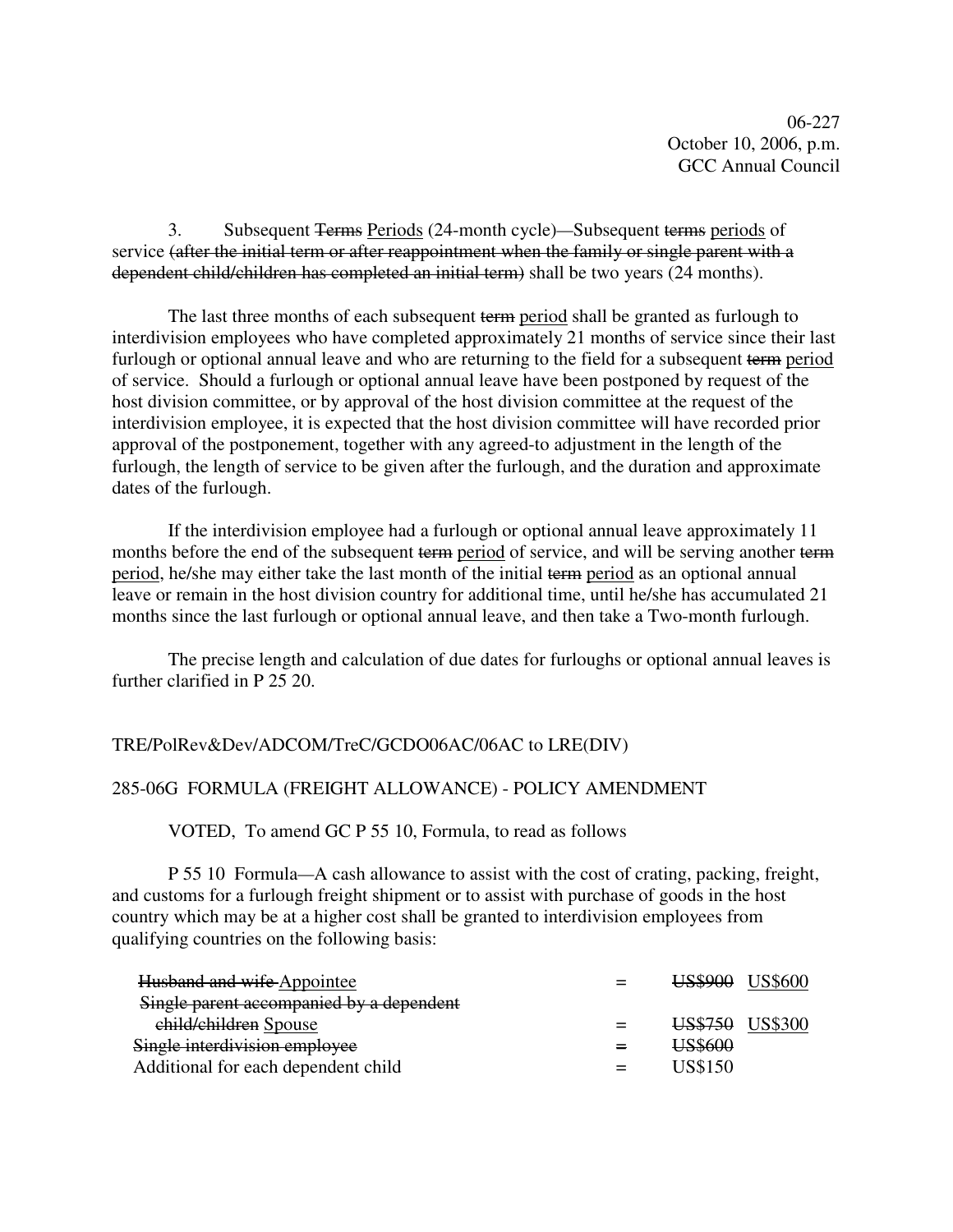06-228 October 10, 2006, p.m. GCC Annual Council

### TRE/PolRev&Dev/ADCOM/TreC/SecC/GCDO06AC/06AC to LRE(DIV)

## 286-06G PERMANENT RETURN BY DECISION OF THE INTERDIVISION EMPLOYEE - POLICY AMENDMENT

 VOTED, To amend GC Q 05 10, Permanent Return by Decision of the Interdivision Employee, to read as follows:

Q 05 10 Permanent Return by Decision of the Interdivision Employee**—**An interdivision employee, after due consideration of personal and organizational needs, may request permanent return from the employer. Such a request is to be forwarded to the host division secretariat through the local employing organization. The request should indicate the approximate date when the interdivision employee wishes to discontinue interdivision employment. Wherever possible, the request should be submitted several at least four months in advance of the permanent return date in order to provide sufficient time for the employer to find a suitable replacement.

TRE/PolRev&Dev/TRE/PolRev&Dev/ADCOM/TreC/GCDO06AC/06AC to LRE(DIV)

### 287-06G SCHEDULE OF PERCENTAGE RATES (EXTENDED INTERDIVISION SERVICE ALLOWANCE) - POLICY AMENDENT

VOTED, To amend GC Q 40 30, Schedule of Percentage Rates, to read as follows:

Q 40 30 Schedule of Percentage Rates**—**The current schedule of percentage rates to be used for calculating the extended interdivision service allowance is as follows:

| Years          | Percent | Years    | Percent |
|----------------|---------|----------|---------|
| $*6$           | 2.8     |          |         |
| $\overline{7}$ | 3       | 16       | 4.8     |
| 8              | 3.2     | 17       | 5       |
| 9              | 3.4     | 18       | 5.2     |
| 10             | 3.6     | 19       | 5.4     |
| 11             | 3.8     | 20       | 5.6     |
| 12             | 4       | 21       | 5.8     |
| 13             | 4.2     | 22       | 6       |
| 14             | 4.4     | 23       | 6.2     |
| 15             | 4.6     | 24       | 6.4     |
|                |         | (onward) |         |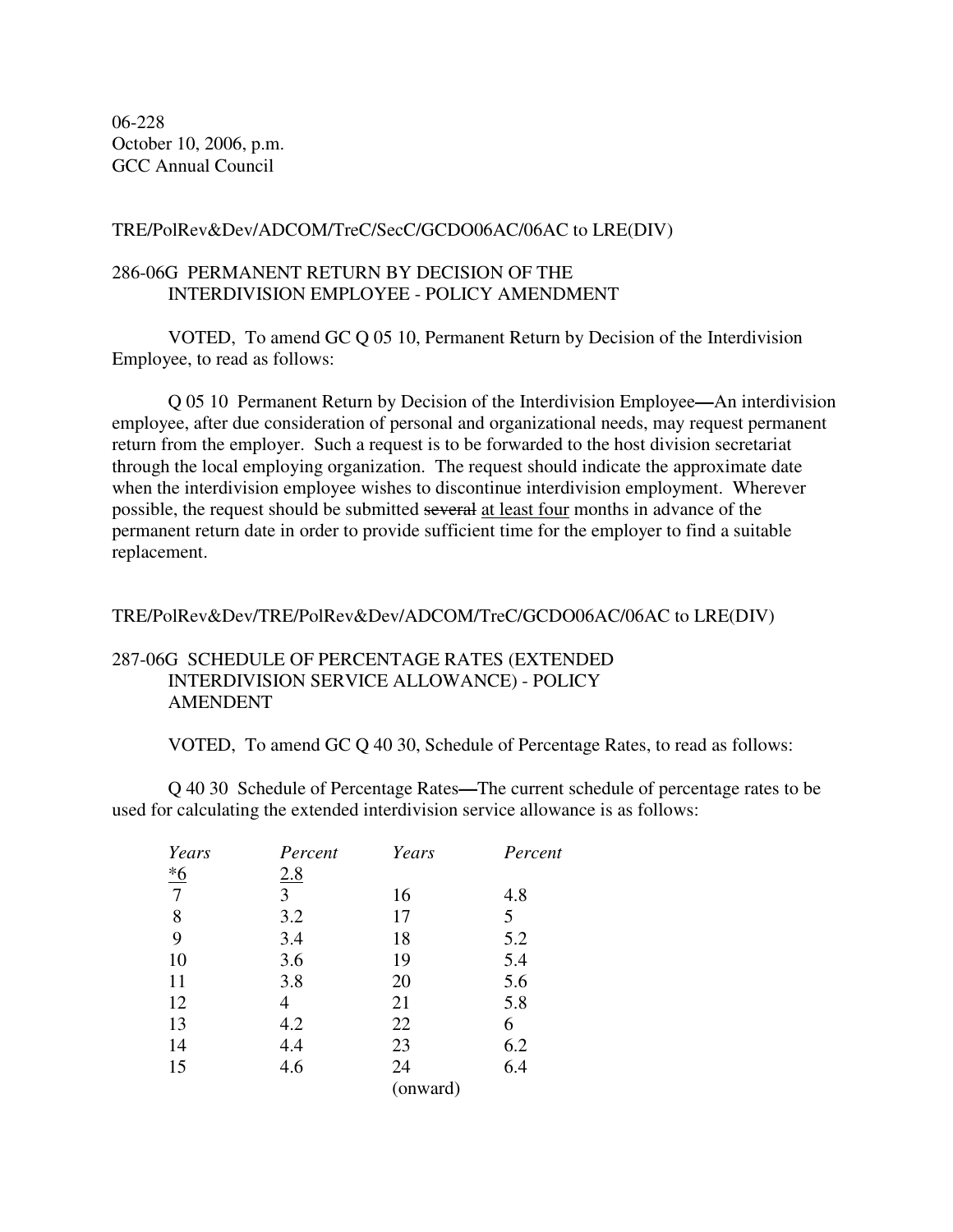06-229 October 10, 2006, p.m. GCC Annual Council

\* Note: This policy change is effective January 1, 2007 for new appointees and interdivision employees in current service.

## STW/PolRev&Dev/ADCOM/PolRev&Dev/ADCOM/TreC/GCDO06AC/06AC to LRE(DIV)

## 221-06G FUNDING PLANS (DENOMINATIONAL FUNDING) - POLICY AMENDMENT

 VOTED, To amend GC S 50 05, Denominational Funding, paragraph 2, Funding Plans, to read as follows:

2. Funding Plans—Stability Church Offerings—Stability for the Work work is assured by coordinating church giving into a regular offering pattern which guarantees continuing income to the various church operations around the world. Certain funds are kept at the local church level, others are sent to the local conference/mission/field, and still others to the union, division division, or General Conference. For example, the regular Sabbath school mission offering provides funds for the regular operation of missions around the world; while the local expense offering is kept in the local church to provide for Sabbath school supplies. Although there are never enough funds to meet every need, the Church administration endeavors to provide This is to provide balanced support for all the approved operations of the Church.

# PUB/PolRev&Dev/PolRev&Dev/ADCOM/SecC/GCDO06AC/06AC to LRE(DIV)

### 223-06G PUBLISHING—DEPARTMENTAL POLICIES - POLICY AMENDMENT

VOTED, To amend GC FP, Publishing—Departmental Policies, to read as follows:

# PUBLISHING—DEPARTMENTAL POLICIES

# PUBLISHING MINISTRIES—DEPARTMENTAL POLICIES

FP 05 Philosophy

The publishing work, developed by James and Ellen White before the Seventh-day Adventist Church had name or organization, was ordained to play a prominent role in giving the everlasting gospel to the world in preparation for the second coming of Jesus. The Publishing Ministries Department of the General Conference is committed to this God-given task.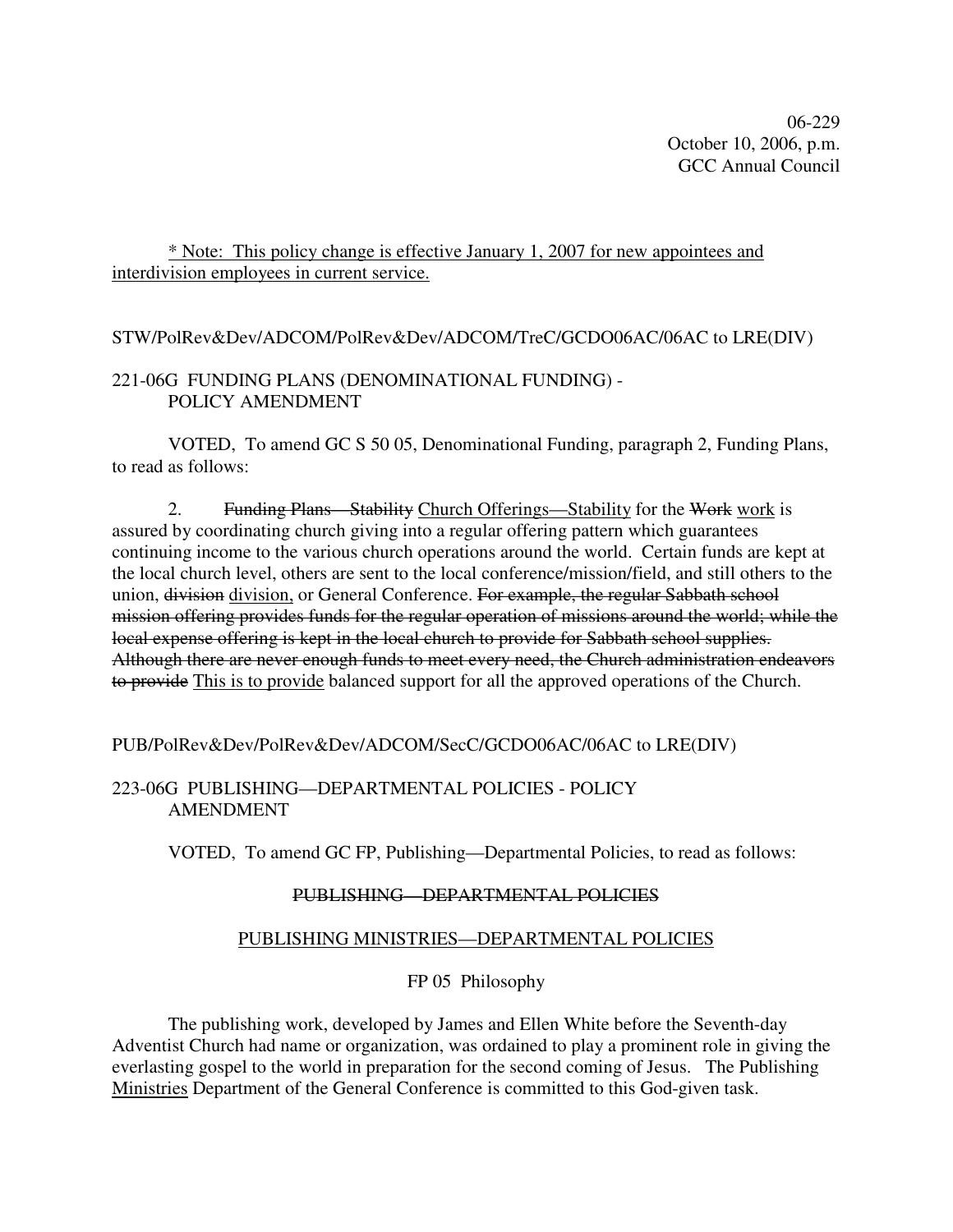06-230 October 10, 2006, p.m. GCC Annual Council

#### FP 10 Purpose

The Publishing Ministries Department of the General Conference gives leadership to the work of the publishing departments worldwide, Home/Family Health Education Service offices, Adventist Book Centers, literature ministry seminaries, and literature evangelists. coordinates the overall publishing work of the Church worldwide. It serves as a resource center for development, production and distribution of literature, and the translation for printing of Ellen G White books.

#### FP 15 Basic Principles for Operating Publishing Institutions

All denominational publishing houses are both church owned and church operated. The object of their establishment was Church organizations on various levels own and operate denominational publishing houses for the furtherance of the work of the church; and it is therefore Church. Therefore it is imperative that they be operated in harmony with the spiritual purposes, objectives, and principles of the Seventh-day Adventist organization. Boards of management and the employees in these institutions, individually or collectively, are urged to make no attempt to alter or depart from the established principles or fundamental practices of the church Church in the conduct of its institutional work, except within the framework of approved church Church procedures.

The denominational publishing houses are dedicated to the purposes and mission of the Church, and only those persons who are willing to support the religious objectives of the Church should be employed.

Appropriate credentials or licenses shall be issued to all regular full-time employees in publishing institutions in harmony with the provisions of the General Conference/division working policies.

FP 15 05 Publishing House Organization - No change

FP 20 Appointment of Editors

Editors and associate editors for the principal denominational journals, journals (except as provided for below) and book editors and associate book editors shall be nominated by the respective publishing house boards and/or publishers; they shall be approved in divisions outside the North American Division by the respective division committee and in the North American Division by the General Conference Executive Committee before final appointment by publishing houses or publishers.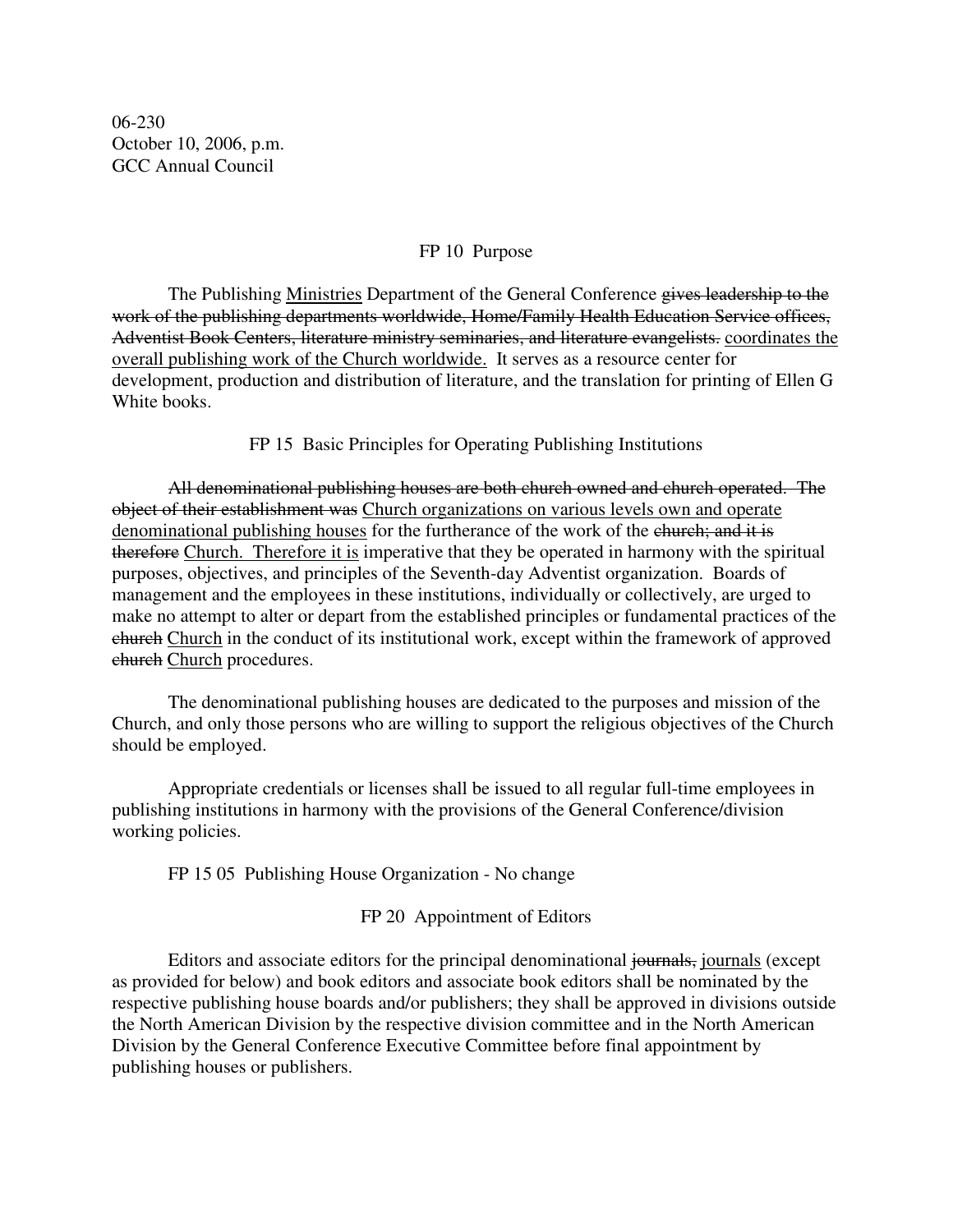06-231 October 10, 2006, p.m. GCC Annual Council

Editors and associate editors for the following denominational journals and publications prepared at the General Conference shall be appointed by the General Conference Executive Committee as provided for in the General Conference Constitution and Bylaws, Constitution Article VII:

*Adventist Review Adventist World Dialogue Journal of Adventist Education Ministry*  Sabbath School Bible Study Guides *Adult Sabbath School Bible Study Guide Collegiate Quarterly Cornerstone Connections Beginners Sabbath School Bible Study Guide Kindergarten Sabbath School Bible Study Guide PowerPoints Primary Sabbath School Bible Study Guide* 

Appointments shall be based on a person's demonstrated skill in writing and in careful handling of manuscripts, as well as on knowledge of publication production and of the particular field dealt with by the publication. The editor shall be a Seventh-day Adventist in regular standing who has given evidence of being a dedicated employee in of the Church.

In addition to having editorial skills, the senior editors of publications dealing with theological matters shall be experienced Bible students with skill and experience in interpretation, shall have maturity in the Church and a wide exposure to its total work, and a broad background of ministerial or similar experience.

FP 25 Hymnbooks - No change

- FP 30 Independent Publications No change
- FP 35 Publishing Houses No change
- FP 40 Christian Record Services International, Inc No change

FP 45 Publishing Development Fund - No change

FP 50 World Literature Ministry Coordinating Board - No change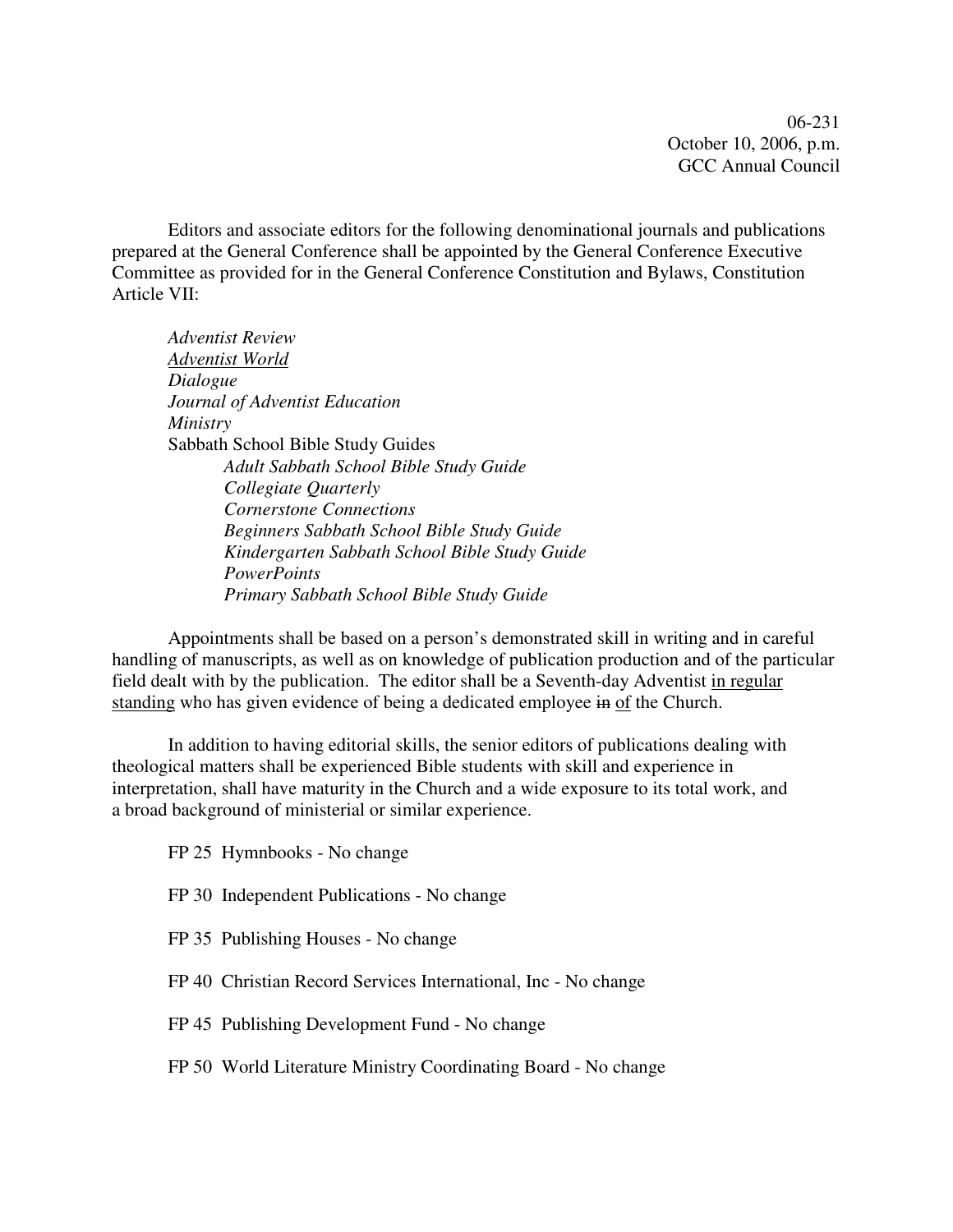06-232 October 10, 2006, p.m. GCC Annual Council

FP 55 Royalty Policy - No change

FP 60 Adventist Book Centers - No change

FP 65 Literature Evangelism - No change

FP 70 Regular Literature Evangelist

FP 70 05 Regular Literature Evangelist - No change

FP 70 10 Classification of Literature Evangelists—1. Beginner: Intern: A new recruit who holds an identification card.

2. Licensed: A beginner An intern becomes licensed when he/she meets requirements as set by the division.

 3. Credentialed: A literature evangelist must have completed twelve months of work and meet other requirements as set by the division, to be eligible for credentials.

 4. Identification cards, licenses, and credentials are issued by the organization under which the literature evangelist works.

FP 75 Literature Evangelist Scholarship Plan - No change

# SEC/PolRev&Dev/ADCOM/PolRev&Dev/ADCOM/TreC/SecC/GCDO06AC/06AC to LRE(DIV)

232-06Ga ANNUAL LEAVE—GENERAL PROVISIONS (TERMS OF INTERDIVISION SERVICE) - POLICY AMENDMENT

VOTED, To amend GC P 90, Annual Leave—General Provisions, to read as follows:

P 90 Annual Leave—General Provisions

### Rationale

Furloughs (two-month or three-month) for interdivision employees were instituted at a time when transportation was very slow and traveling was difficult and time consuming. Today traveling is much faster and more reliable.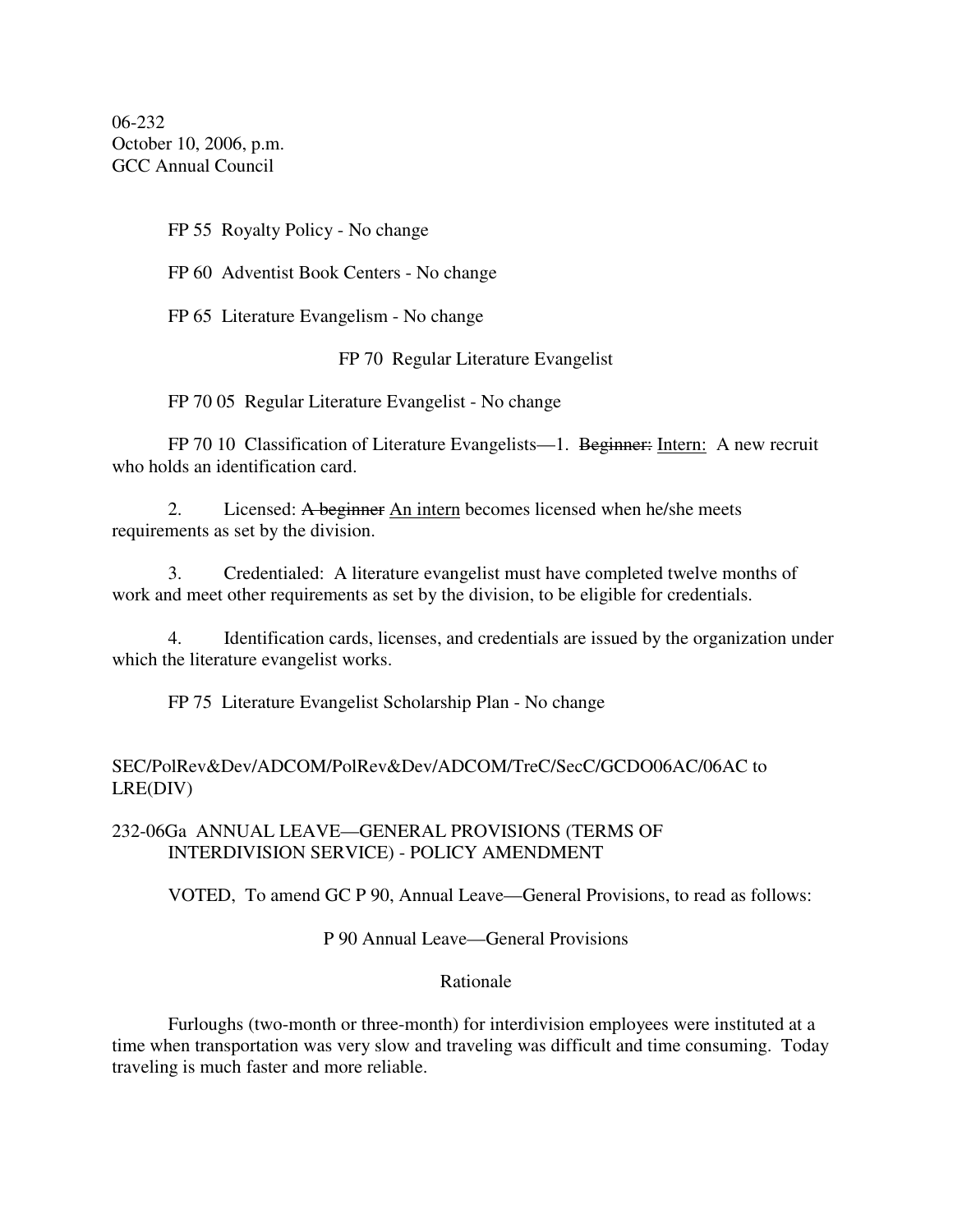06-233 October 10, 2006, p.m. GCC Annual Council

An absence of two or three months from work creates challenges for both the employer and the interdivision employee. The institutions, primarily educational and medical, have much difficulty in finding qualified personnel to substitute for the furloughing employee. Thus began the practice of interdivision employees requesting split furloughs. This practice created additional problems with processing and also for the institutions, and the interdivision employees. To alleviate these problems the optional annual leave program was added to the existing furlough program. This double-tiered approach has brought about more recordkeeping and additional complexities for implementation.

The following proposed annual leave policy will replace the current policy for furlough and optional annual leave.

New appointees will automatically fall under this new policy. Interdivision employees currently serving in the field in their initial term period of service will shall have the option to continue with the current furlough/optional annual leave policy. Once their initial term period is over, they will follow the new this policy. Interdivision employees currently serving beyond their initial term period of service will have a phase-in period of up to two years, through 2007.

P 90 05 Limited to Interdivision Employees**—**Annual leave is granted to interdivision employees who serve outside the base division in response to regular calls extended by the General Conference.

 P 90 10 Only if Returning for Subsequent Periods of Service**—**Annual leave shall be granted only to interdivision employees who expect to return to the field for a minimum of one year of service, otherwise the interdivision employee is only entitled to the one month for family visitation provided for under Q 10 20.

 Any interdivision employee not expecting to return to interdivision service upon completion of an annual leave should notify the host division of his/her plans before leaving the host division country.

P 90 15 Purpose**—**The annual leave allows the interdivision employee - No change

P 90 20 Length of Annual Leave**—**The annual leave shall be 36 calendar days inclusive of travel. The length of special annual leave shall be 51 calendar days inclusive of travel. (See P 105 10, P 40 25.) time allowed shall normally be one month plus six days for travel after 11 months of service. Special annual leave cycle shall be one and a half months, including travel time after 11 months of service (see P 105 15). All subsequent annual leaves may be taken at any time during a given year. Denominationally authorized office holidays When the interdivision employee is on annual leave and the host country's office is closed for a public holiday and its employees are compensated for the day, then the holiday shall be added to the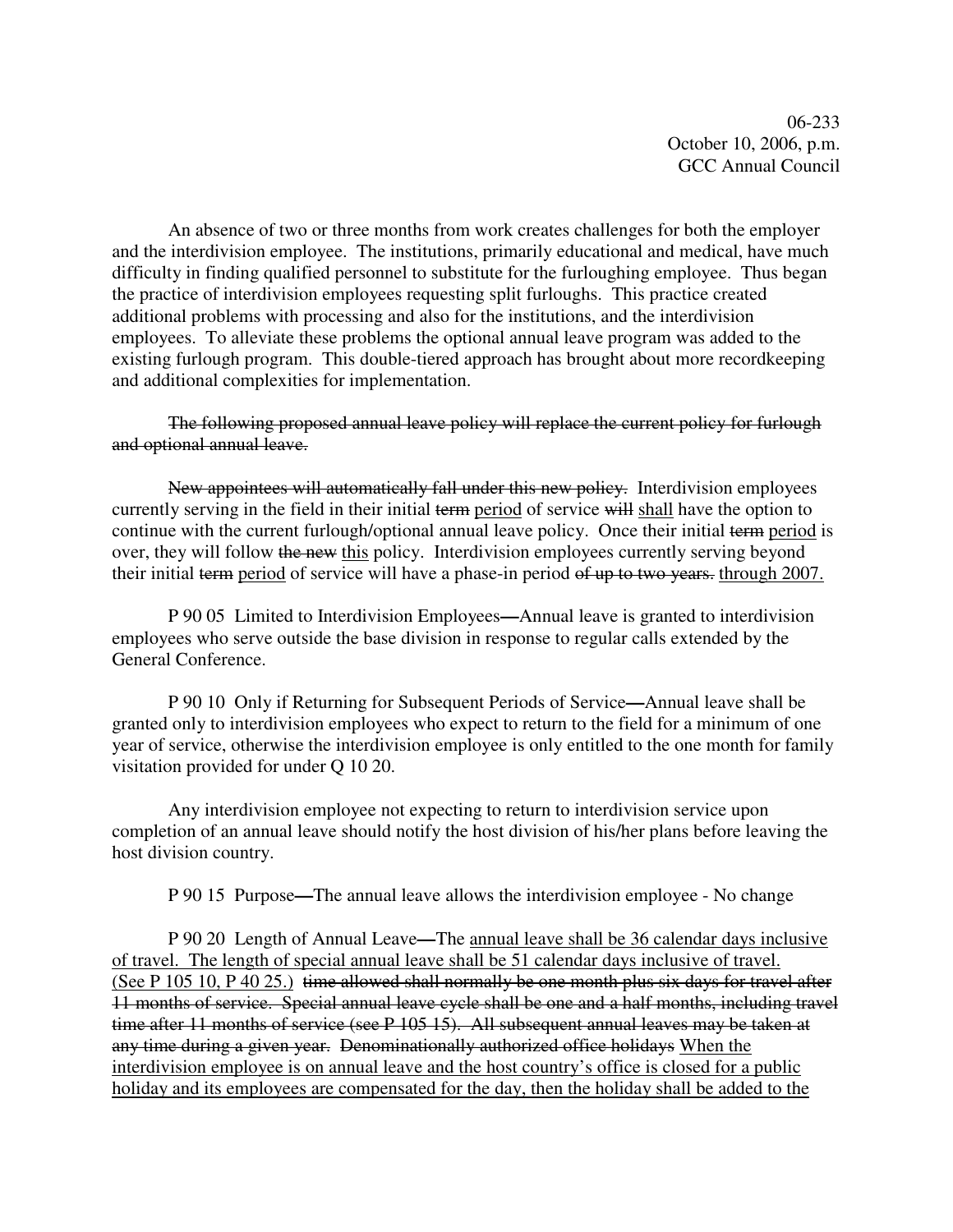06-234 October 10, 2006, p.m. GCC Annual Council

length of the interdivision employee's annual leave. (See E 75 45 and E 75 50.) in the host division country during the period of the annual leave shall be added to the length of the annual leave.

 P 90 25 Scheduling Annual Leave—In the first year of interdivision service, annual leave shall normally be taken after 11 months of service. All subsequent annual leaves may be taken at any time in the following calendar years.

P 90 25 P 90 30 Scheduling and Approving Annual Leave**—**Host division committees shall authorize the dates of interdivision employee annual leaves and shall notify the base division, the General Conference Secretariat, and the General Conference Transportation and International Personnel Services, Services (TRIPS), as soon as possible, in order for the interdivision employee to be cared for financially during each annual leave. The host division must approve in advance annual leaves and vacations and maintain accurate records.

P 90 30 P 90 35 Prorated Annual Leave**—**In certain circumstances, an annual leave may be prorated. cases where interdivision employees are serving in the field of education, or interdivision employees with children in school, annual leave shall be prorated only once to avoid interrupting the school year. An interdivision employee must have at least six months of service in the field, field during the first year of interdivision service to qualify for a prorated annual leave. For those interdivision employees with less than six months of service, the proration for that period of time shall be added to the subsequent annual leave.

P 90 35 P 90 40 Prorating Length of an Annual Leave*—*The length of the annual leave is prorated based on the actual months in the host division country, from the arrival date, divided by 11 months and multiplied by 36/51 days. host division shall use the following method for calculating the length of annual leave:

 1. The length of the annual leave is prorated, based on the actual months in the host division country following appointment (the most recent arrival date in the host division country), return from annual leave, divided by 11 months and multiplied by 30 days.

 2. The host division must maintain clear records of annual leaves and vacations taken.

P 90 40 P 90 45 Annual Leave Carry-Over Time**—**Annual leave - No change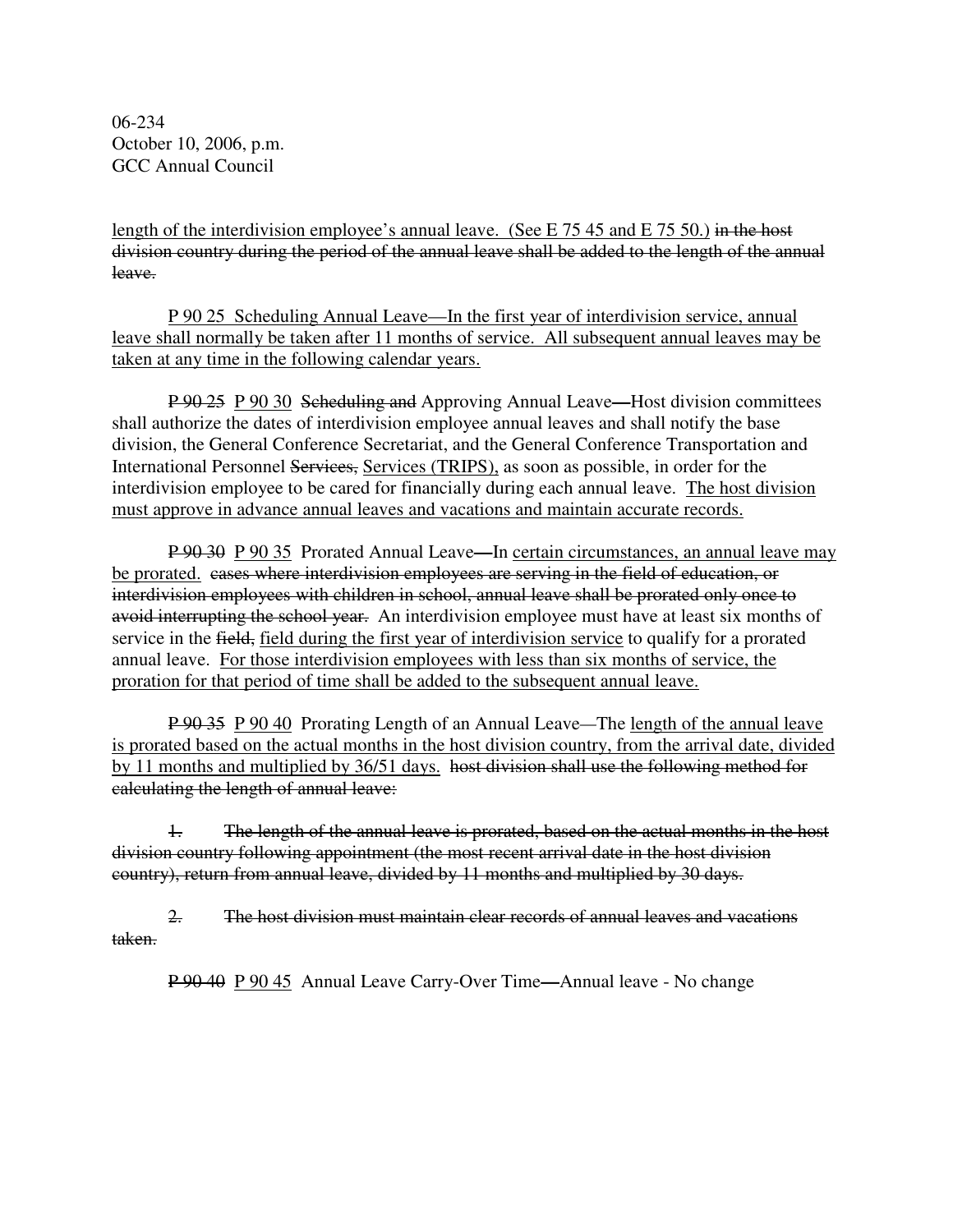06-235 October 10, 2006, p.m. GCC Annual Council

# SEC/PolRev&Dev/ADCOM/TRE/PolRev&Dev/ADCOM/TreC/SecC/GCDO06AC/06AC to LRE(DIV)

## 232-06Gb TERMS OF SERVICE (TERMS OF INTERDIVISION SERVICE, FURLOUGHS, AND OPTIONAL ANNUAL LEAVES) - POLICY AMENDMENT

VOTED, To amend GC P 95, Terms of Service, to read as follows:

#### P 95 Terms of Service

#### P 95 Length of Interdivision Service

 Length of Interdivision Service—A call to interdivision service shall normally be for five years (60 months) or more.

Types and Lengths**—**The types and lengths of the terms of interdivision service are as follows:

| <b>Type</b>                                          | <del>Initial Term</del>                                                |
|------------------------------------------------------|------------------------------------------------------------------------|
| <b>Family</b>                                        | 72 Months (with one<br>Month annual leaves)                            |
| Single Parent—with<br>a Dependent Child/<br>Children | 48 Months (with one<br>month annual leaves)                            |
| Single                                               | 24 Months (with one<br>Month annual leaves)                            |
| Family Special<br>$(P$ 105 15)                       | 72 Months (with one and<br><del>one half month annual</del><br>leaves) |
| Single Parent with a<br>Dependent Child/             | 48 Months (with one and<br>one half month annual                       |
| Children Special<br>$(P$ 105 15)                     | leaves)                                                                |
| Single Special<br>$(P$ 105 15)                       | 24 Months (with one and<br><del>one half month annual</del><br>leaves) |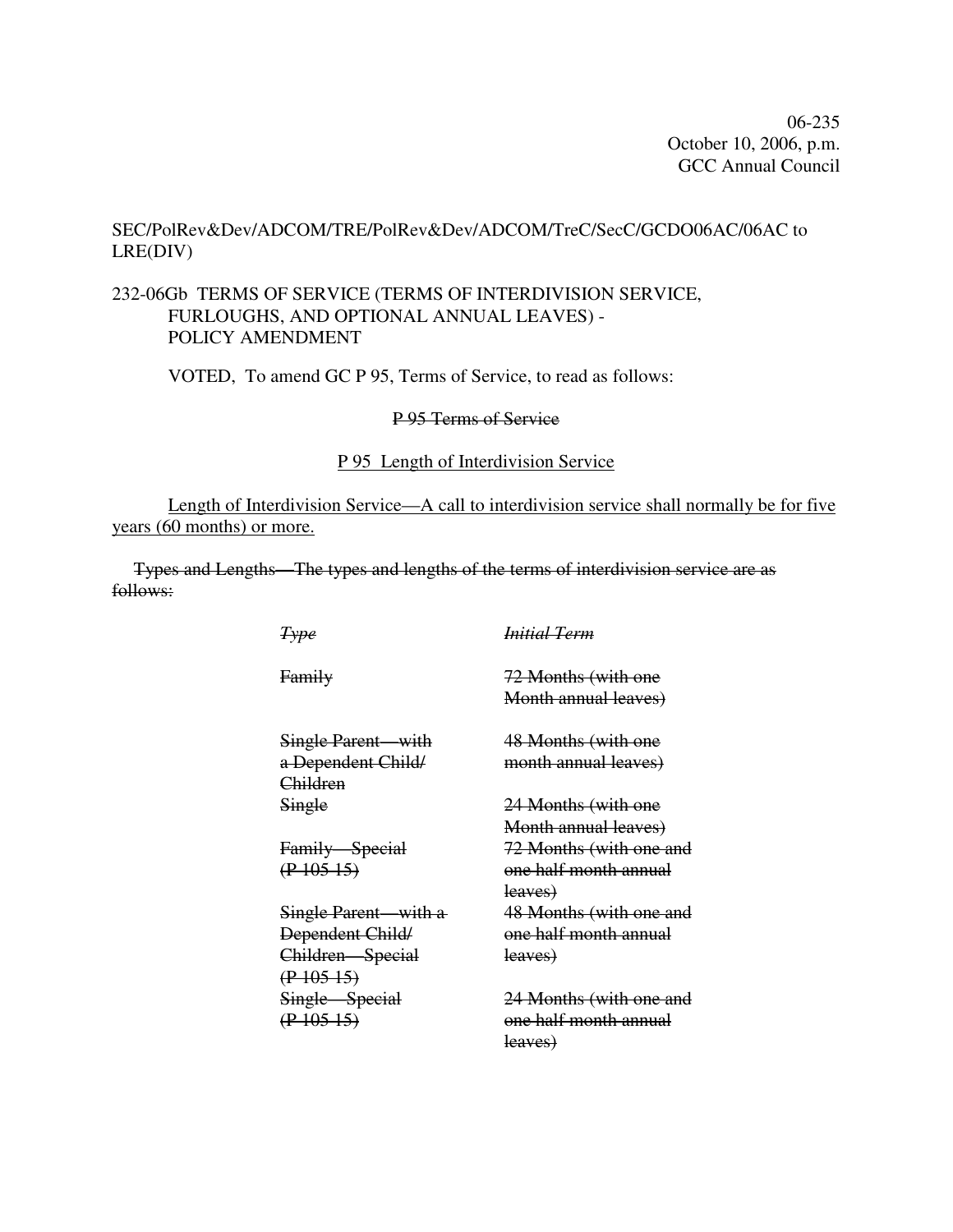06-236 October 10, 2006, p.m. GCC Annual Council

# SEC/PolRev&Dev/ADCOM/PolRev&Dev/ADCOM/TreC/SecC/GCDO06AC/06AC to LRE(DIV)

### 232-06Gc ANNUAL LEAVE ARRANGEMENTS (TERMS OF INTERDIVISION SERVICE, FURLOUGHS, AND OPTIONAL ANNUAL LEAVES) - POLICY AMENDMENT

VOTED, To amend GC P 100, Annual Leave Arrangements, to read as follows:

#### P 100 Annual Leave Arrangements

P 100 05 Requesting Annual Leave**—**Interdivision employees - No change

P 100 10 Division Processing of Annual Leave**—**If the request for an annual leave is approved by the host division committee, the host division secretariat shall notify the General Conference Secretariat, General Conference Transportation and International Personnel Services, Services (TRIPS), and the interdivision employee's base division treasury.

P 100 15 General Outline of Annual Leave Provisions**—**1. The time allowed shall normally be one month after 11 months of service plus six days for travel. Denominationally authorized office holidays in the host division country during the period of the annual leave shall be added to the length of the annual leave. annual leave shall be 36 calendar days inclusive of travel. The length of special annual leave shall be 51 calendar days inclusive of travel. (See P 105 10, P 40 25.) When the interdivision employee is on annual leave and the host country's office is closed for a public holiday and its employees are compensated for the day, then the holiday shall be added to the length of the interdivision employee's annual leave. (See E 75 45 and E 75 50.)

2. Annual leave is taken in lieu of local annual vacation (as per host division/employee policy). vacation. It may be taken anywhere (see P 90 15).

 3. Part of annual leave may be taken in the host division country (as per host division/employee policy).

4. 3. One trip may be taken during each 12-month cycle - No change

 5. 4. The cost of airfare shall be granted when the interdivision employee takes an annual leave outside of the host division country/base division country or family adopted division country, travels as part of an annual leave, up to the cost of the most economical airfare to the base division country or family adopted division country, where applicable.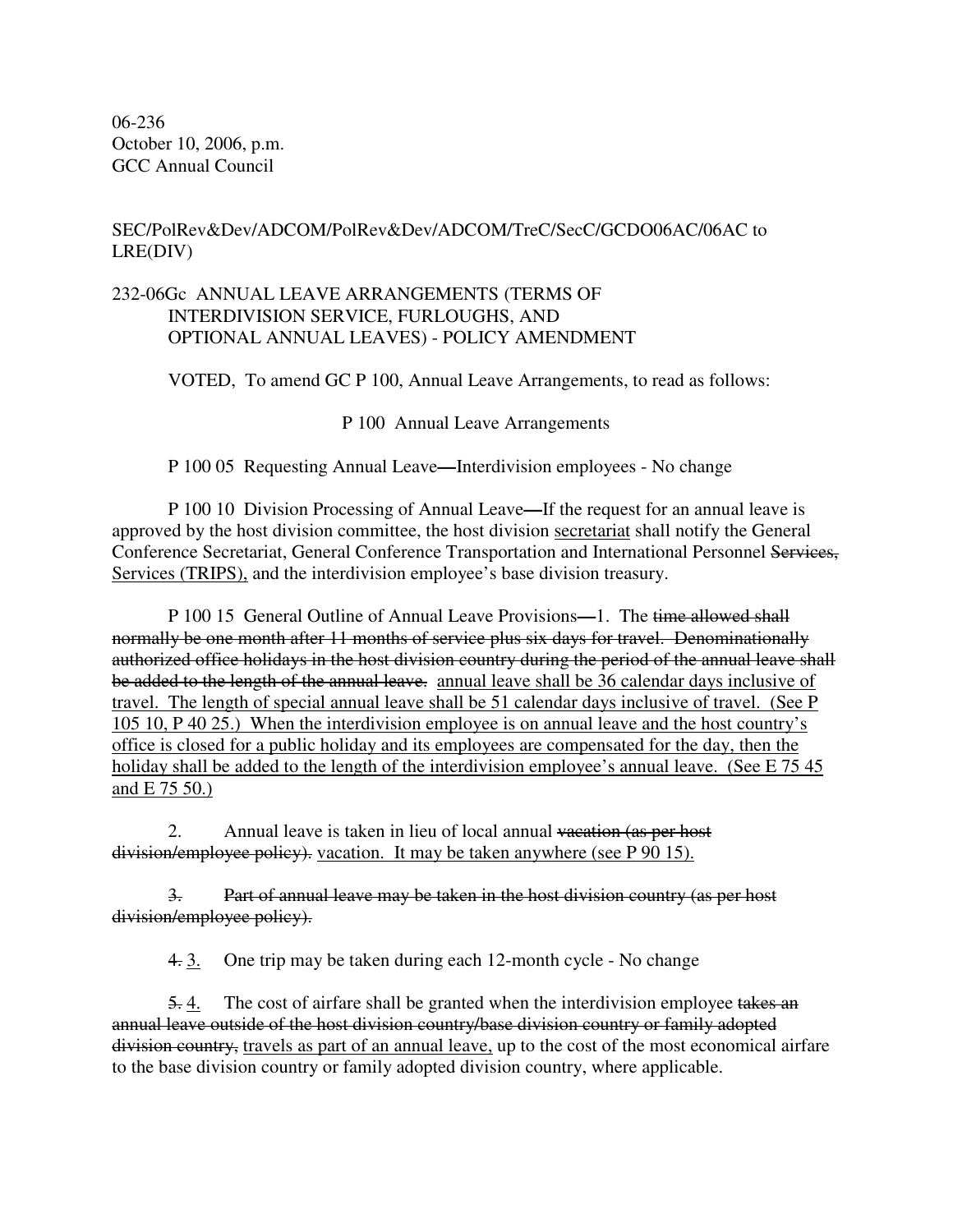06-237 October 10, 2006, p.m. GCC Annual Council

6. 5. Two authorized destination points per annual leave - No change

7. 6. Three authorized destination points shall be granted - No change

8. 7. Stopover allowance is provided - No change

9. 8. Salary and allowances during annual leave are paid - No change

10. 9. Duplicate rent/housing allowance at base division country rates - No change

11. 10. Automobile insurance or depreciation at base division - No change

 12. 11. Baggage/freight Baggage allowance is provided one way when returning to the host division country by air as follows:

 a. When the interdivision family returns to the host division country by air, they shall be granted a baggage allowance of US\$300 per adult ticket and US\$150 per child (or unborn child) if their authorized travel includes North America, thus being allowed two pieces of checked luggage per ticket by the airlines. US\$300 each, for interdivision employee and spouse, and US\$150 for each eligible dependent child\* when the airlines allow two pieces of luggage of 70 pounds (32 kilograms). The baggage allowance shall be US\$450 per adult ticket and US\$225 per child (or unborn child) for interdivision families where authorized travel does not include North America and passengers are limited to 44 pounds (20 kilograms). US\$450 each, for interdivision employee and spouse, and US\$225 for each eligible dependent child\* for interdivision families when passengers are limited to one or two pieces of luggage of 44/50 pounds (20/23 kilograms).

b. When individuals attend the Institute of World Mission in a division other than the North American Division while en route to the host division country, and thus are limited to 44 pounds (20 kilograms) one or two pieces of luggage of 44/50 pounds (20/23 kilograms) for a portion of the onward flight, they shall receive the higher rate of US\$450/\$225. Only one baggage allowance is paid in relation to annual leave travel even if it includes travel to an Institute of World Mission outside the interdivision employees' employee's base division and return to the base division before returning to the host division.

 c. Those authorized to drive to the host division country, rather than fly, shall be granted baggage allowance of US\$200 per adult and US\$100 per child (or unborn child). US\$200 each, for interdivision employee and spouse, and US\$100 for each eligible dependent child\*.

13. 12. The host division shall secure travel insurance coverage - No change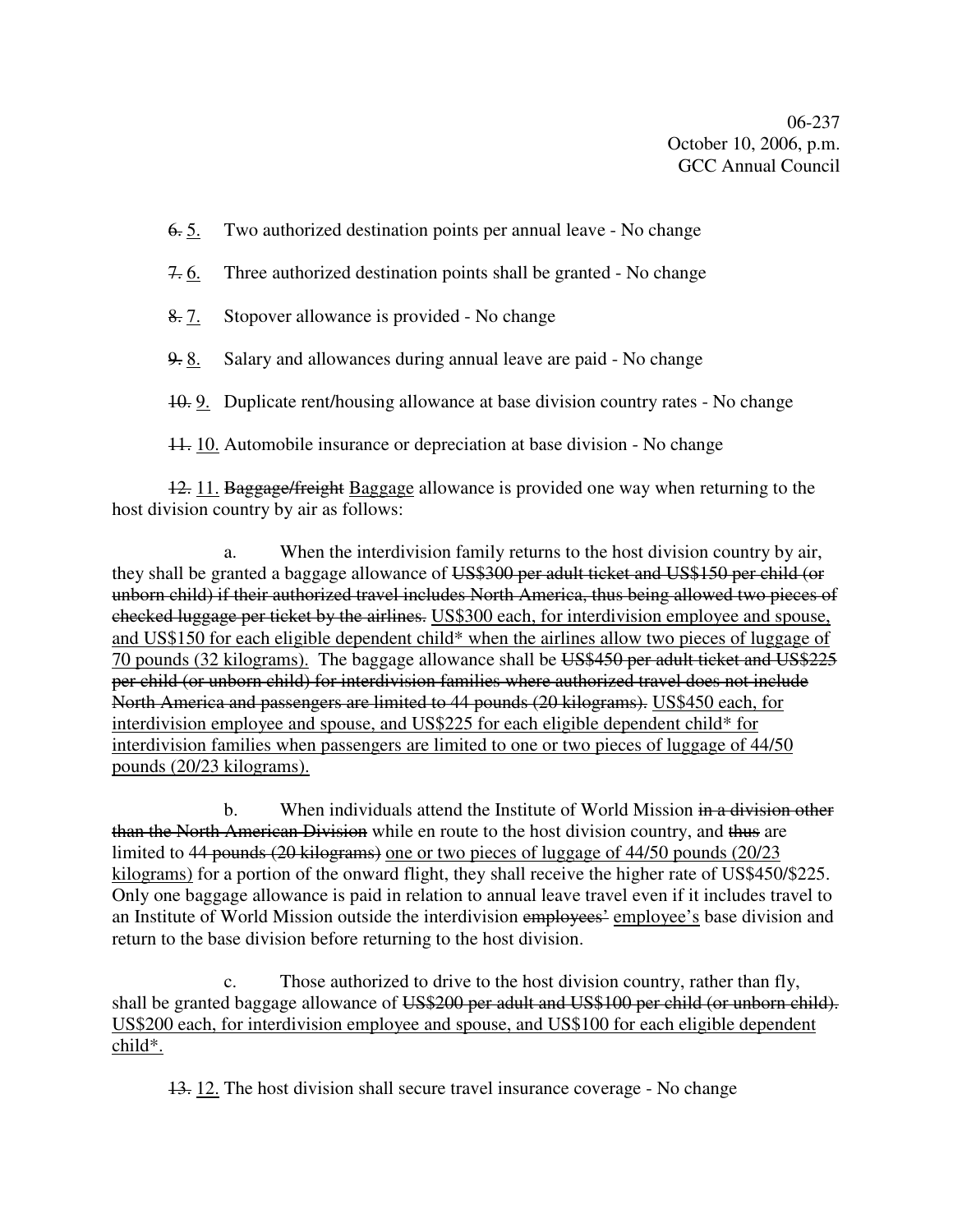06-238 October 10, 2006, p.m. GCC Annual Council

\_\_\_\_\_\_\_\_\_\_\_\_\_\_\_\_\_\_\_\_\_\_\_\_\_\_\_\_

14. 13. Health evaluations, as provided for under M 70 - No change

15. 14. Time and financial arrangements for attendance - No change

16. 15. Postgraduate/Continuing education for licensing - No change

17. 16. Any special study leaves or other arrangements - No change

\*Includes unborn children of appointees who have a physician's statement confirming pregnancy and children born to or adopted by interdivision employees while in service. (See P 50 60.)

SEC/PolRev&Dev/ADCOM/TreC/SecC/GCDO06AC/06AC to LRE(DIV)

# 232-06Gd SCHEDULE OF SERVICE CYCLES AND ANNUAL LEAVE (TERMS OF INTERDIVISION SERVICE, FURLOUGHS, AND OPTIONAL ANNUAL LEAVES) - POLICY AMENDMENT

 VOTED, To amend GC P 105, Schedule of Service Cycles and Annual Leave, to read as follows:

P 105 Schedule of Service Cycles Length of Interdivision Service and Annual Leave

P 105 05 Initial Term Length of Service—Annual Leave Cycles**—**The initial term Leave—The period of interdivision service shall normally be  $s\ddot{x}$  five years (60 months). (72 months) for families, four years (48 months) for a single parent with a dependent child/children, who may or may not accompany the parent, and two years (24 months) for single employees. The annual leave cycle shall be 11 months of service followed by one month annual leave plus six days for traveling. plus an annual leave of 36 calendar days inclusive of travel. Travel and annual leave allowances, as outlined in P 100 15, shall be granted for each cycle.

 The last month of the initial term shall be granted as annual leave to interdivision employees who have completed 11 months of service since their last annual leave and who are returning to the field for a subsequent year of service.

P 105 10 Special Annual Leave**—**1. Designated Areas - No change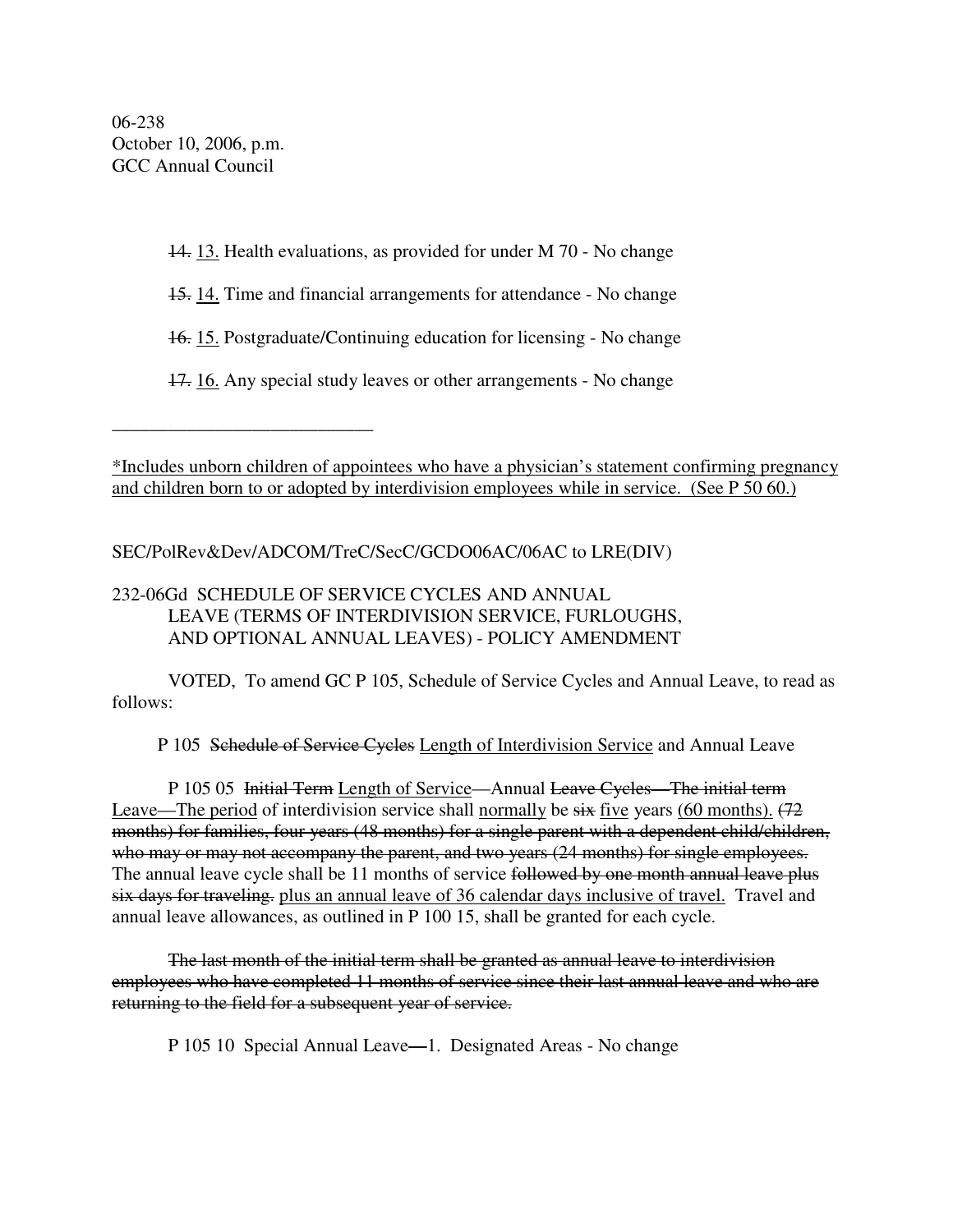06-239 October 10, 2006, p.m. GCC Annual Council

 2. Length of Special Annual Leave—The length Leave Terms*—*The initial term of interdivision service shall normally be six five years (60 months). (72 months) for families, four years (48 months) for a single parent with a dependent child/children who may or may not accompany the parent, and two years (24 months) for single employees. The special annual leave cycle shall be 11 months of service followed by one and one half months (including travel) plus an annual leave of 51 calendar days inclusive of travel. Travel and annual leave allowances as outlined in P 100 15 shall be granted for each 12-month cycle.

 The last month of the first year of service shall be granted as special annual leave to interdivision employees who have completed approximately 11 months of service since their last special annual leave and who are returning to the field for a subsequent year of service.

P 105 15 Extension of Annual Leaves - No change

P 105 20 Annual Leaves to Coincide With Other Appointments - No change

## SEC/PolRev&Dev/ADCOM/TreC/SecC/GCDO06AC/06AC to LRE(DIV)

# 232-06Ge TERMS OF SERVICE (TERMS OF INTERDIVISION SERVICE, FURLOUGHS, AND OPTIONAL ANNUAL LEAVES) - POLICY AMENDMENT

VOTED, To amend GC P 10 05, Terms of Service, to read as follows:

### P 10 05 Terms of Service

# P 10 05 Length of Interdivision Service

P 10 05 Types and Lengths**—**The types and lengths of the terms of interdivision service are as follows:

 P 10 05 Length of Interdivision Service—The length of interdivision service shall normally be five years (60 months) with two months furlough. (See P 40, Schedule of Service Cycles, Furloughs, and Optional Annual Leaves, for more detailed information.)

| <b>Type</b> | <b>Initial Term</b>        | <b>Subsequent Terms</b> |
|-------------|----------------------------|-------------------------|
| Family      | 72 Months<br>(with 2-month | 24 Months               |
|             | furloughs)                 |                         |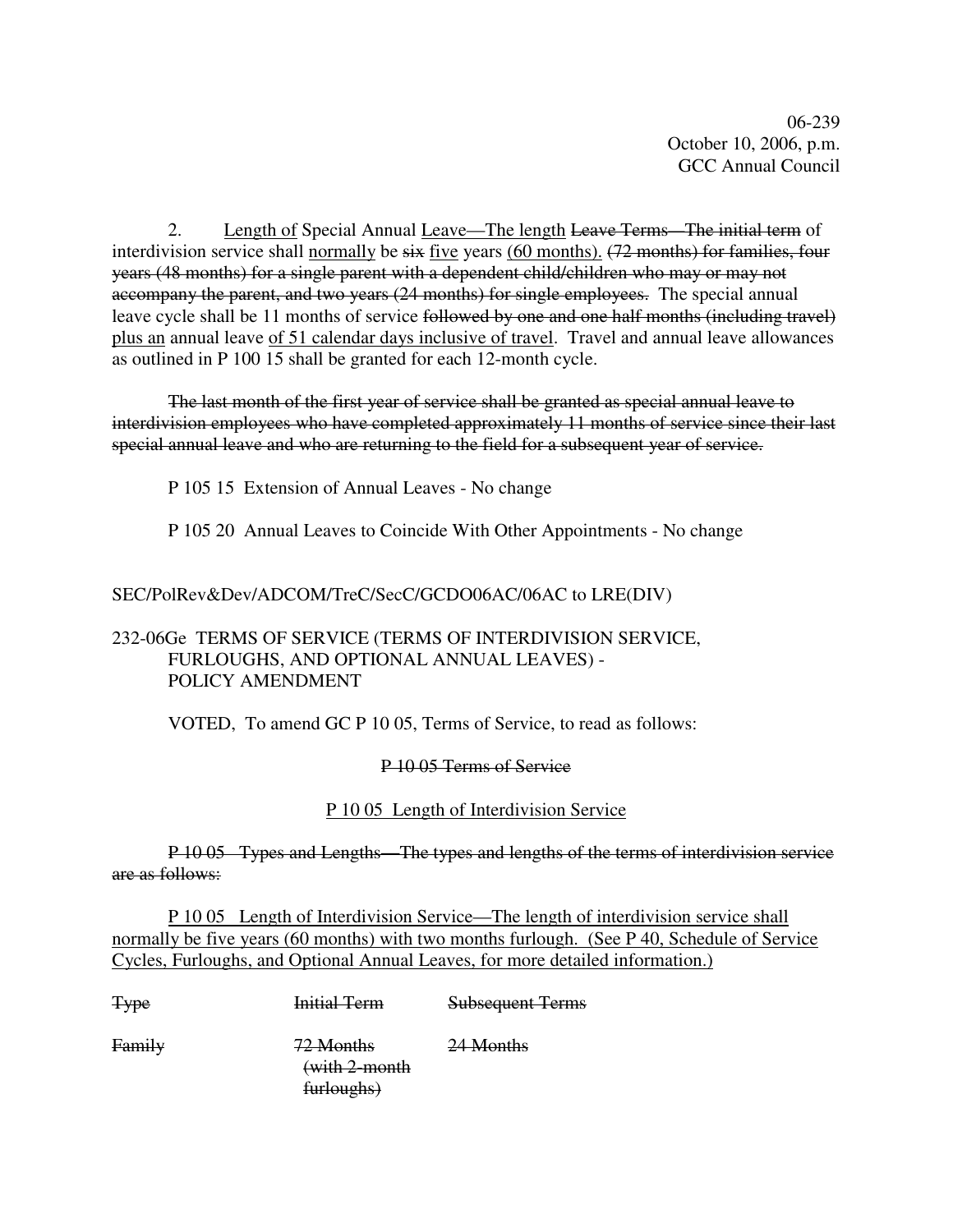06-240 October 10, 2006, p.m. GCC Annual Council

| Single Parent-<br>with a Dependent<br>Child/Children                             | 48 Months<br>(with 2-month<br>furloughs)                                       | 24 Months                              |
|----------------------------------------------------------------------------------|--------------------------------------------------------------------------------|----------------------------------------|
| Single                                                                           | 24 Months<br>(with 2-month<br>furlough after<br>22 months if<br>reappointed)   | 24 Months                              |
| Family-<br>Special $(P 40 25)$                                                   | 72 Months<br>(with 3-month<br>furloughs)                                       | 24 Months                              |
| <b>Single Parent-</b><br>with a Dependent<br>Child/Children<br>Special (P 40-25) | 48 Months<br>(with 3-month<br>furloughs)                                       | 24 Months                              |
| Single-<br>Special $(P 40 25)$                                                   | 24 Months<br>(with 3-month<br>furlough after<br>$22$ months if<br>reappointed) | 24 Months                              |
| <del>Type</del>                                                                  | <b>Initial Term</b>                                                            | <b>Subsequent Terms</b>                |
| Family-<br>Extended (P20)                                                        | 60 Months<br>(without<br>furloughs)                                            | 39-60 Months<br>(without<br>furloughs) |
| <b>Single Parent</b><br>-with a Dependent<br>Child/Children<br>Extended (P20)    | 48 Months<br>(without<br>furloughs)                                            | 36-48 Months<br>(without<br>furloughs) |
| Single<br>Extended (P 20)                                                        | 27-48 Months<br>(without<br>furloughs)                                         | 27-48 Months<br>(without<br>furloughs) |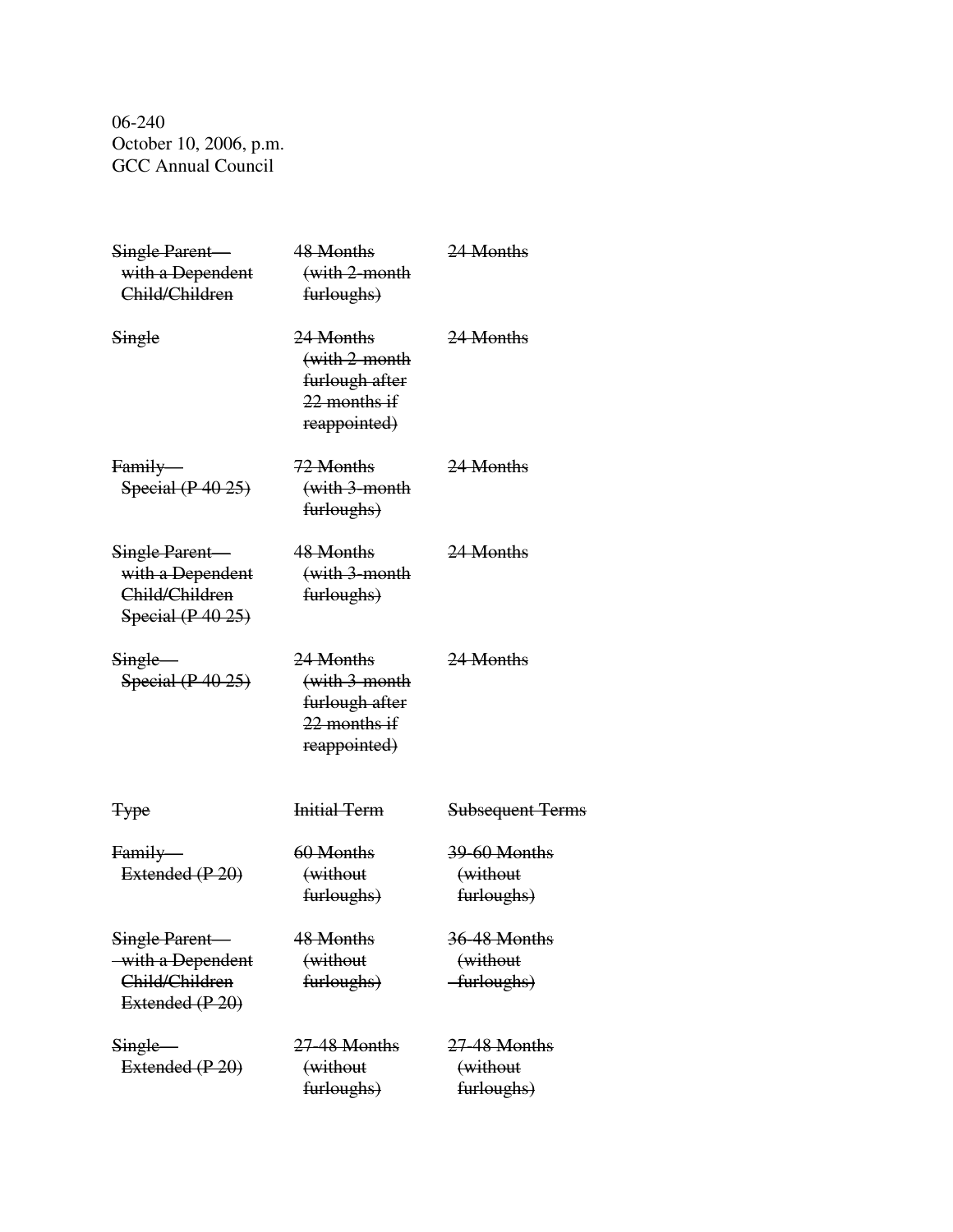06-241 October 10, 2006, p.m. GCC Annual Council

 (See P 40, Schedule of Service Cycles, Furloughs, and Optional Annual Leaves, for more detailed information.)

#### SEC/PolRev&Dev/ADCOM/TreC/SecC/GCDO06AC/06AC to LRE(DIV)

## 232-06Gf INITIAL TERM (SCHEDULE OF SERVICE CYCLES, FURLOUGHS, AND OPTIONAL ANNUAL LEAVES) - POLICY AMENDMENT

VOTED, To amend GC P 40 05, Initial Term, to read as follows:

P 40 05 Initial Term—Furlough Length of Interdivision Service—Furlough and Optional Annual Leave Cycles**—**The initial term period of interdivision service shall be five years (60 months). six years (72 months) for families, four years (48 months) for a single parent with a dependent child/children, who may or may not accompany the parent, and two years (24 months) for single employees. The furlough and/or optional annual leave cycle shall be 22 months of service, followed by a two-month furlough or 11 months of service, followed by a one-month optional annual leave. Travel and furlough/optional annual leave allowances, as outlined in P 30 and P 35, shall be granted for each cycle.

The last two months of the initial term period shall be granted as furlough to interdivision employees who have completed approximately 22 months of service since their last furlough or optional annual leave and who are returning to the field for a subsequent term of service. Should a furlough or optional annual leave have been postponed by request of the division committee, or by approval of the division committee at the request of the interdivision employee, it is expected that the host division committee will have recorded prior approval of the postponement, together with any agreed-to adjustment in the length of the furlough, the length of service to be given after the furlough, and the duration and approximate dates of the furlough.

If the interdivision employee had a furlough or optional annual leave approximately 11 months before the end of the initial term period of service, and will be serving a subsequent term subsequently, he/she may either take the last month of the initial term period as an optional annual leave or remain in the host division country for additional time, until he/she has accumulated 22 months since the last furlough or optional annual leave, and then take two months furlough.

The precise length and calculation of due dates for furloughs or optional annual leaves is further clarified in P 25 20.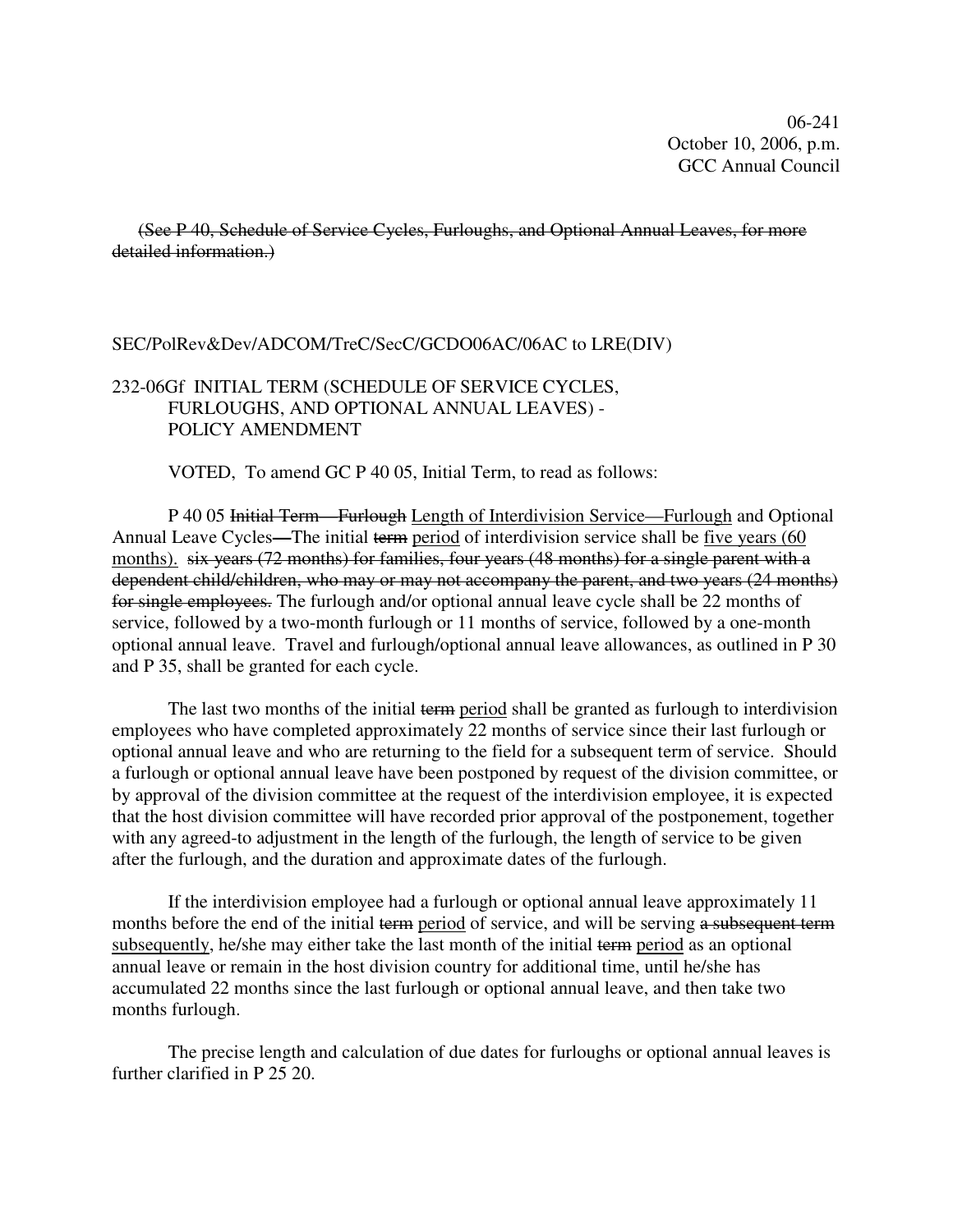06-242 October 10, 2006, p.m. GCC Annual Council

Closing prayer was offered by Israel Leito, President of the Inter-American Division.

 Pardon K Mwansa, Chair Rosa T Banks, Secretary Larry R Evans, Editorial Secretary Rebecca Willhelm, Recording Secretary